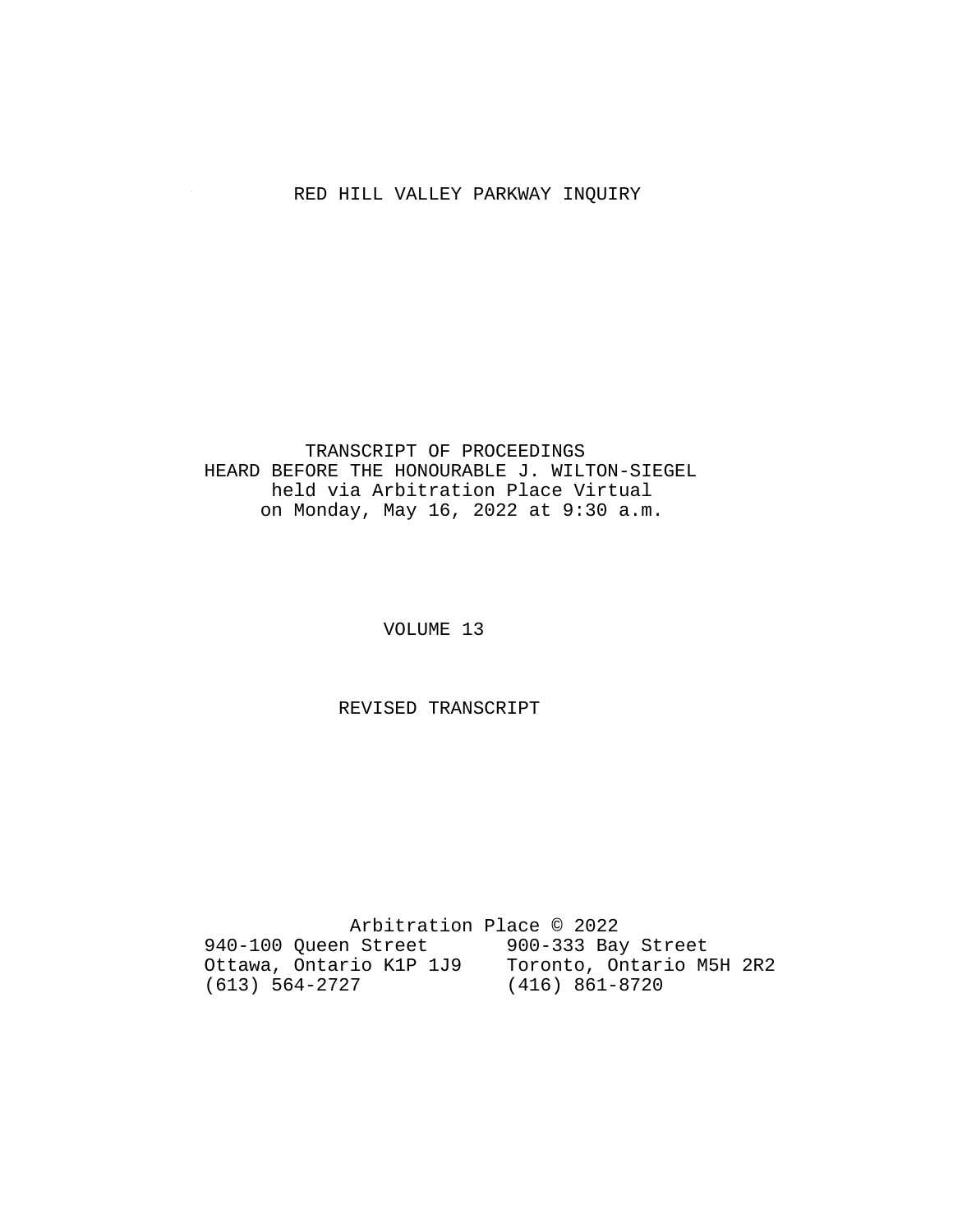#### APPEARANCES:

| Andrew C. Lewis<br>Chloe Hendrie                      | For Red Hill Valley<br>Parkway |
|-------------------------------------------------------|--------------------------------|
| Eli Lederman<br>Jonathan Chen<br>Jenene Roberts       | For City of Hamilton           |
| Heather McIvor<br>Colin Bourrier                      | For Province of Ontario        |
| Chris Buck                                            | For Dufferin Construction      |
| Jennifer Roberts<br>Nivi Ramaswamy<br>Fabiola Bassong | For Golder Associates<br>Inc.  |

Page 1904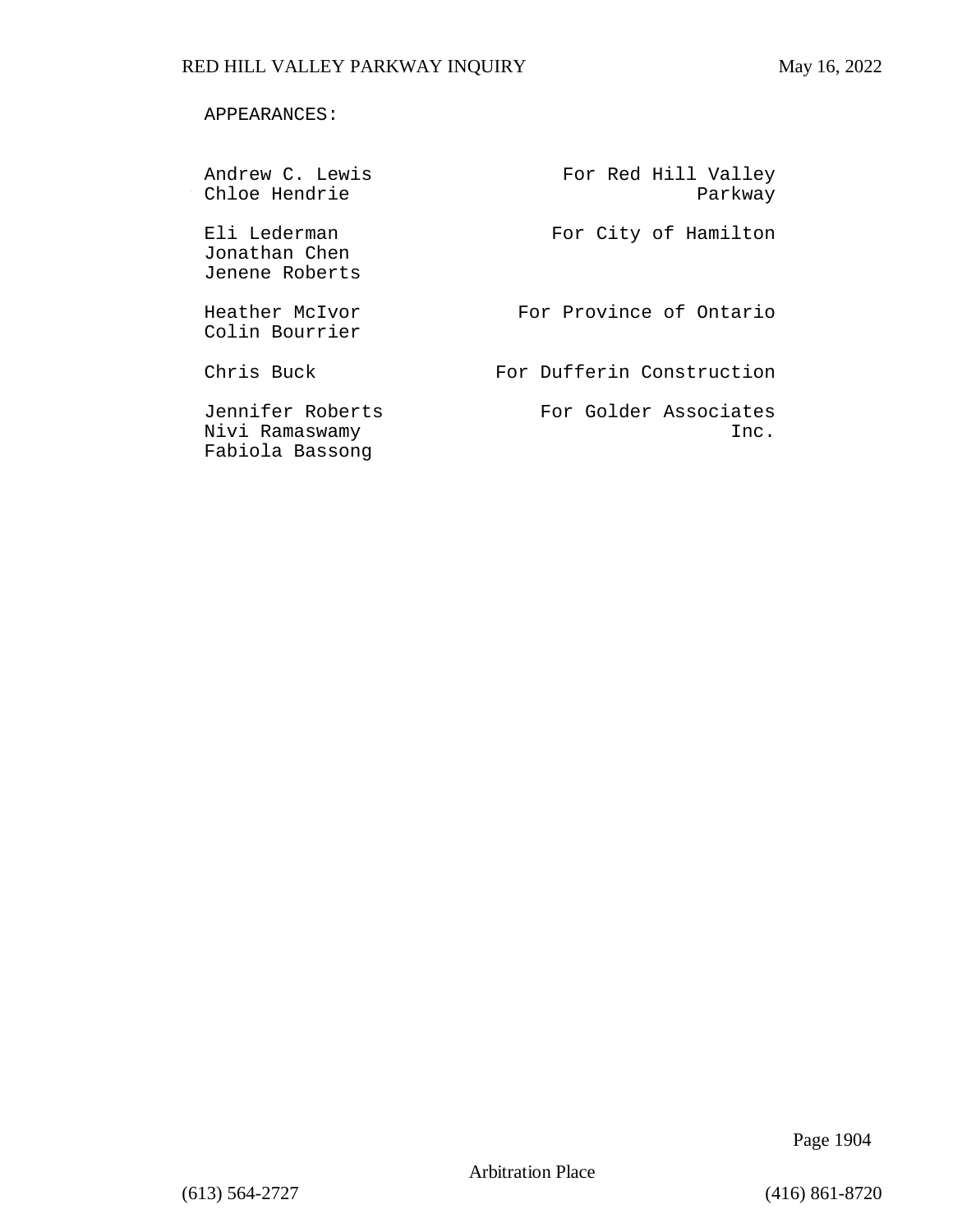INDEX

**PAGE** 

REBECCA LANE; affirmed

 $\sim$ 

EXAMINATION BY MR. LEWIS 1908

Page 1905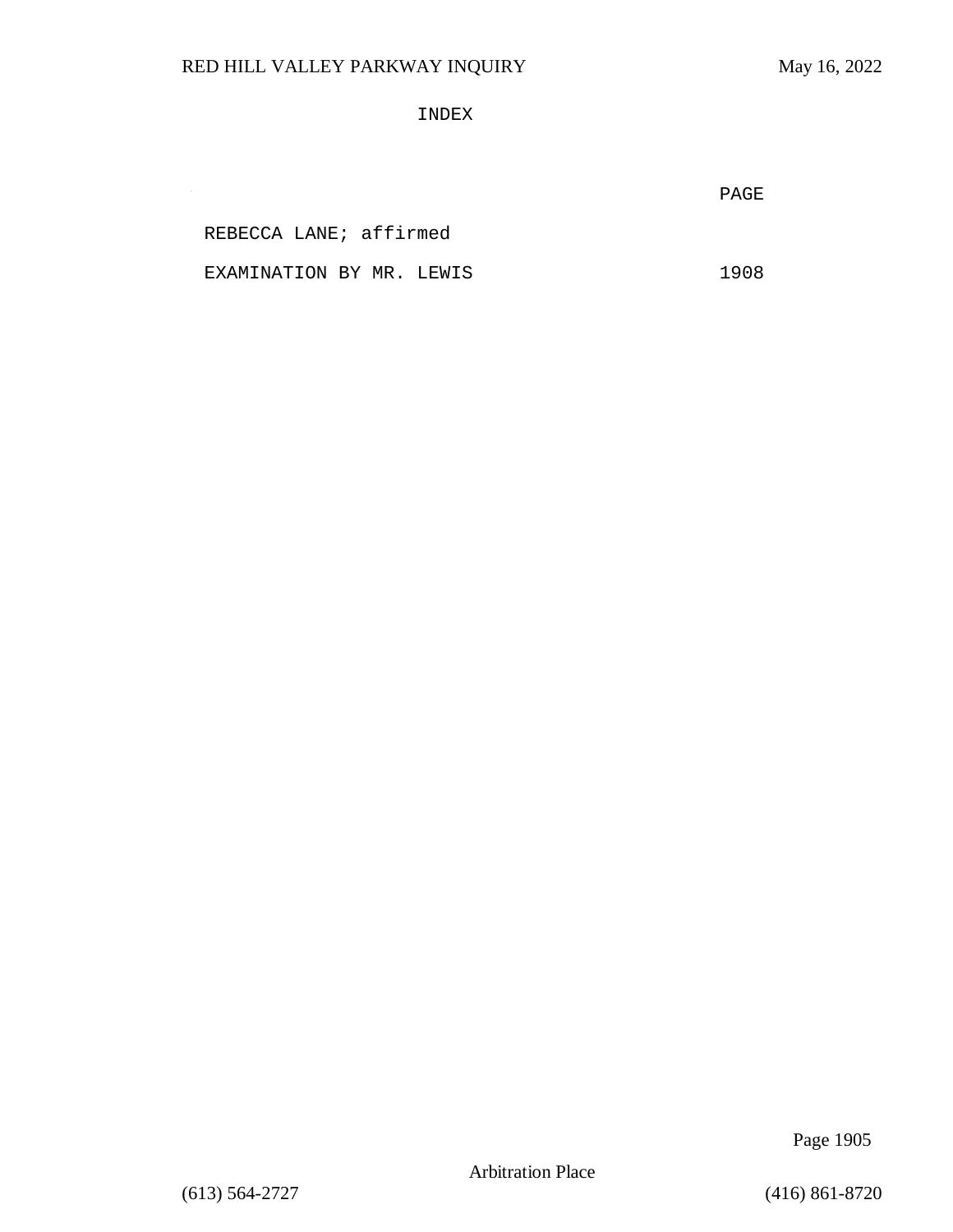### LIST OF EXHIBITS

| NO. | DESCRIPTION                                                               | <b>PAGE</b> |
|-----|---------------------------------------------------------------------------|-------------|
| 42. | Rebecca Lane's curriculum vitae,<br>MTO 38644                             | 1921        |
| 43  | Canadian Technical Asphalt Association<br>Proceedings 2007 paper, GOL1571 | 2050        |

Page 1906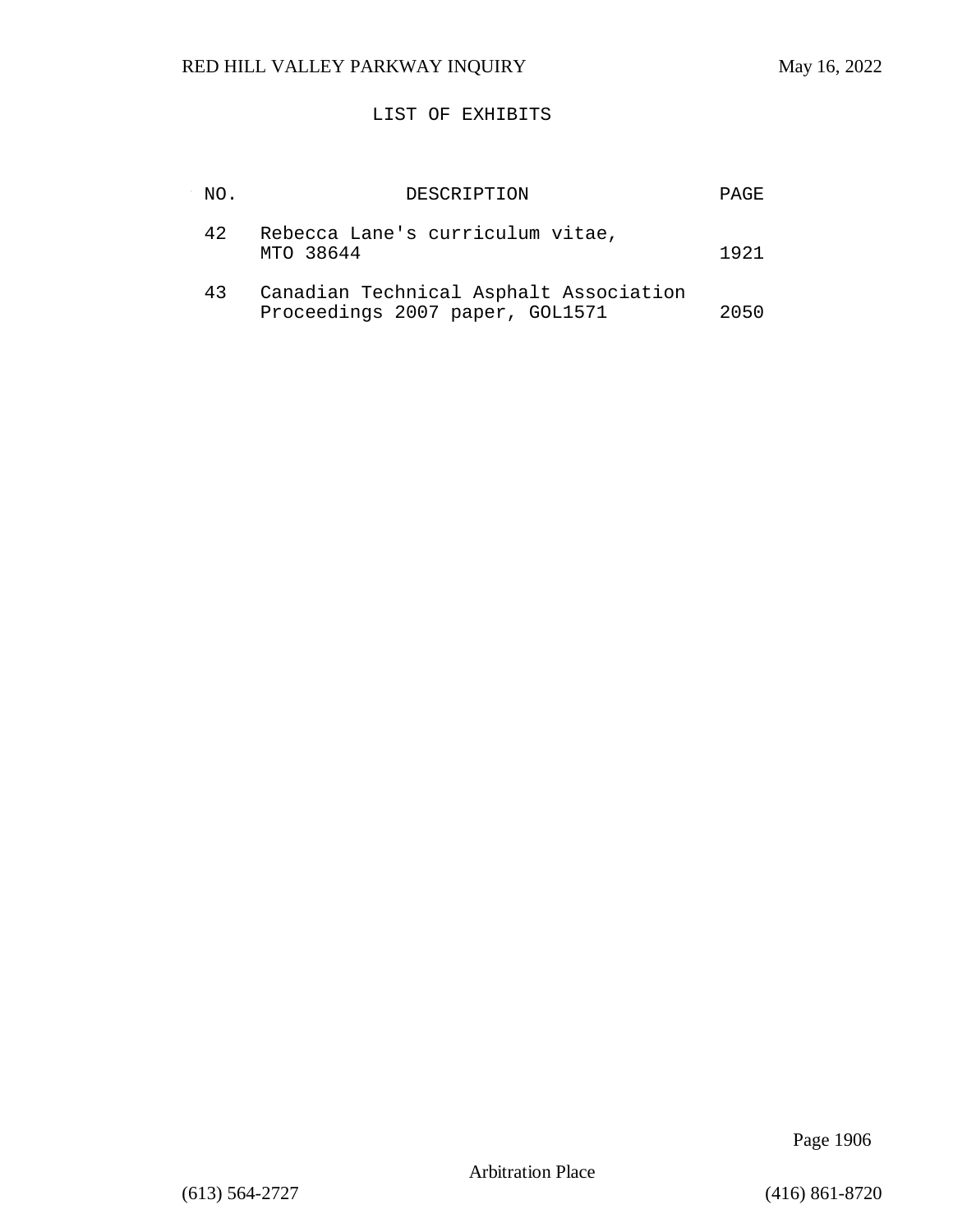| $\mathbf 1$    | Arbitration Place Virtual                          |
|----------------|----------------------------------------------------|
| 2              | --- Upon resuming on Monday, May 16, 2022          |
| 3              | at 9:30 a.m.                                       |
| $\overline{4}$ | MR. LEWIS: Good morning,                           |
| 5              | Commissioner, Counsel, Ms. Lane.                   |
| 6              | I would like to open this week                     |
| 7              | of hearing by acknowledging that the City of       |
| 8              | Hamilton is situated upon the traditional          |
| 9              | territory of the Erie, Neutral, Huron-Wendat,      |
| 10             | Haudenosaunee and Mississaugas. This land is       |
| 11             | covered by the Dish With One Spoon Wampum Belt     |
| 12             | Covenant which was an agreement between the        |
| 13             | Haudenosaunee and Anishinaabek to share and care   |
| 14             | for the resources around the Great Lakes. We       |
| 15             | further acknowledge that the land on which         |
| 16             | Hamilton sits is covered by the Between The Lakes  |
| 17             | Purchase 1792, between the Crown and the           |
| 18             | Mississaugas of the Credit First Nation.           |
| 19             | Many of the counsel appearing                      |
| 20             | on this hearing today are in Toronto which is on   |
| 21             | the traditional land of the Huron-Wendat, the      |
| 22             | Seneca, and most recently, the Mississaugas of the |
| 23             | Credit River. Today this meeting place is still    |
| 24             | the home to many indigenous people from across     |
| 25             | Turtle Island and we are grateful to have the      |

Page 1907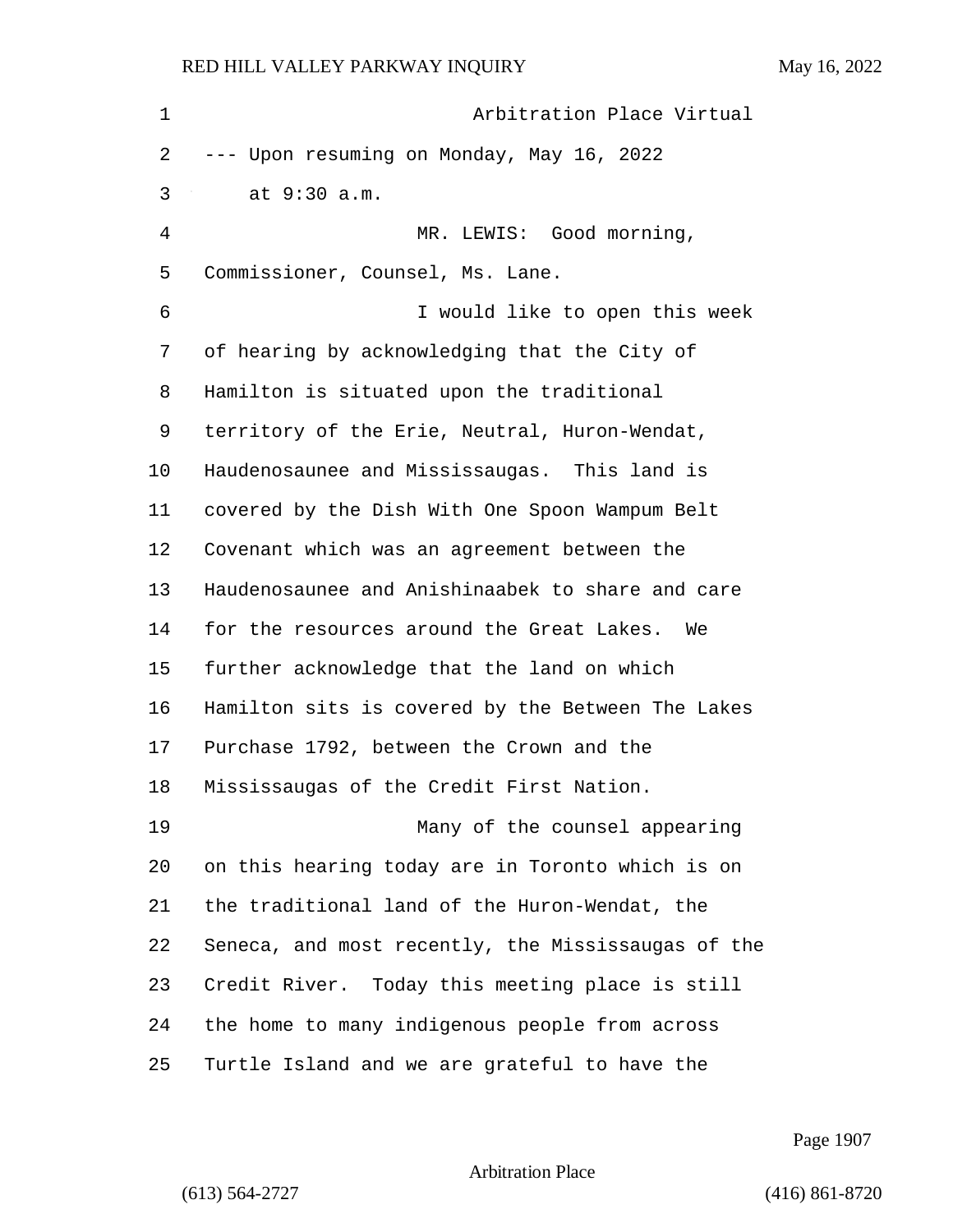1 opportunity work on this land. 2 We have Ms. Becca Lane today. 3 If the court reporter could swear in the witness. 4 REBECCA LANE; affirmed 5 EXAMINATION BY MR. LEWIS: 6 Q. Good morning, Ms. Lane. 7 Thank you for coming. 8 A. Thank you. 9 Q. I would like first to go 10 through your education and some of your work 11 history and so forth before we get into the rest 12 of it. 13 Registrar, if we could go to 14 MTO 38644. If you could open images 1 and 2, 15 please. This is a copy of your CV, Ms. Lane. Do 16 you recognize it? 17 A. I do. 18 and 18 Q. Just to start with your 19 time at the MTO, you've been there since 1991; is 20 that right? 21 A. Correct. 22 Q. And you're a licensed 23 engineer? 24 A. I am. 25 Q. And prior to joining the

Page 1908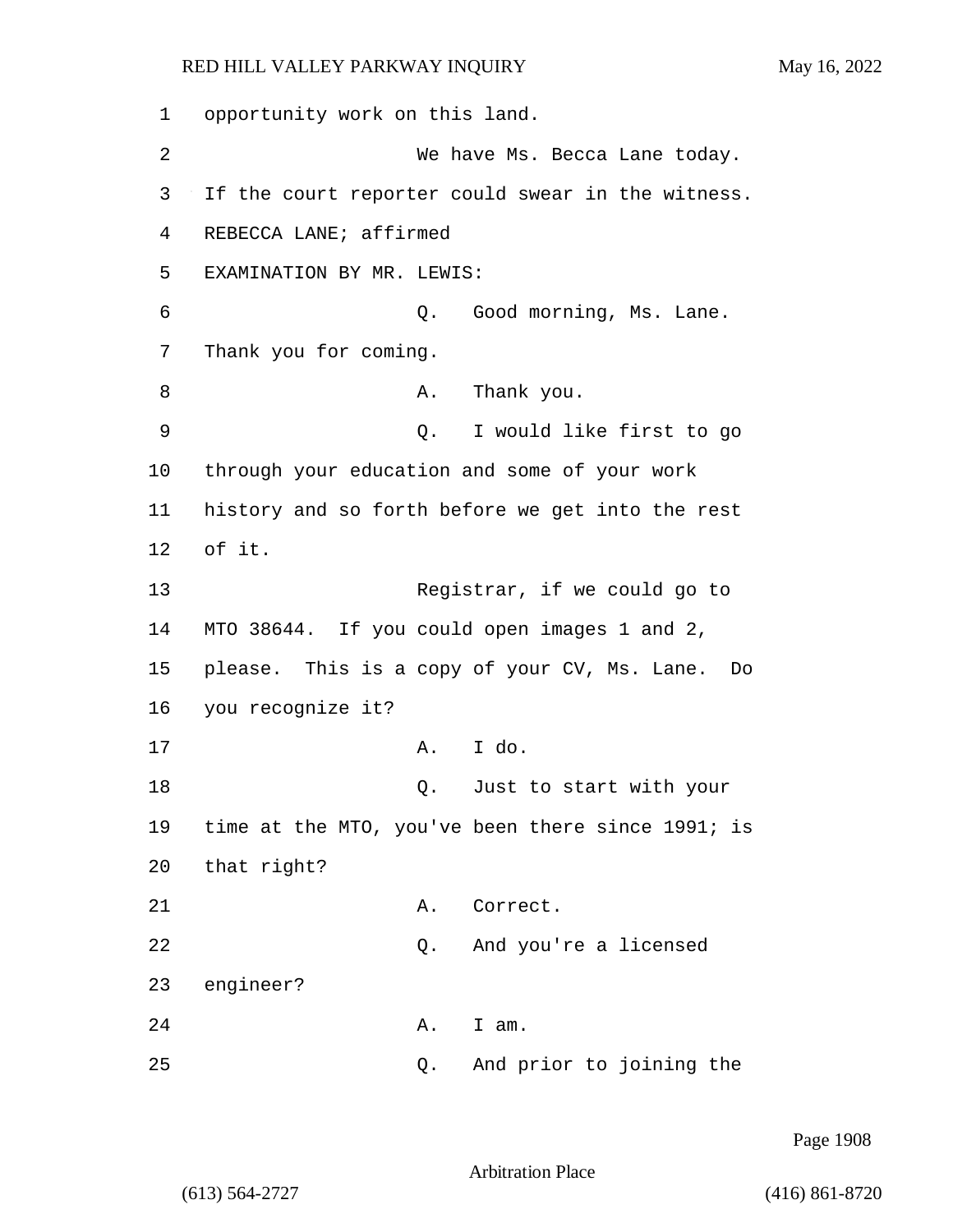MTO you obtained your bachelor of science in geological science at Queen's in 1993? 3 A. Yes. 4 Q. And then your bachelor of applied science in geotechnical engineering at Queen's in 1991, right? 7 A. Correct, yes. 8 Q. And I guess you joined the MTO straight out of university? 10 A. I did. 11 Q. Okay. And you've held a number of positions at the MTO since 1991. I'm just going to start at 2003. And at the bottom part of 2003, from -- image 2 -- from 2003 to 2007 you were the senior pavement design engineer in the pavements and foundations section of what we call MERO, right, the materials engineering and research office? 19 A. Yes. 20 Q. And then just briefly, as the senior pavement design engineer, what does that position entail? 23 A. Well, I guess it entails being sort of the provincial lead for the Ministry of Transportation on anything to do with pavement

Page 1909

Arbitration Place

(613) 564-2727 (416) 861-8720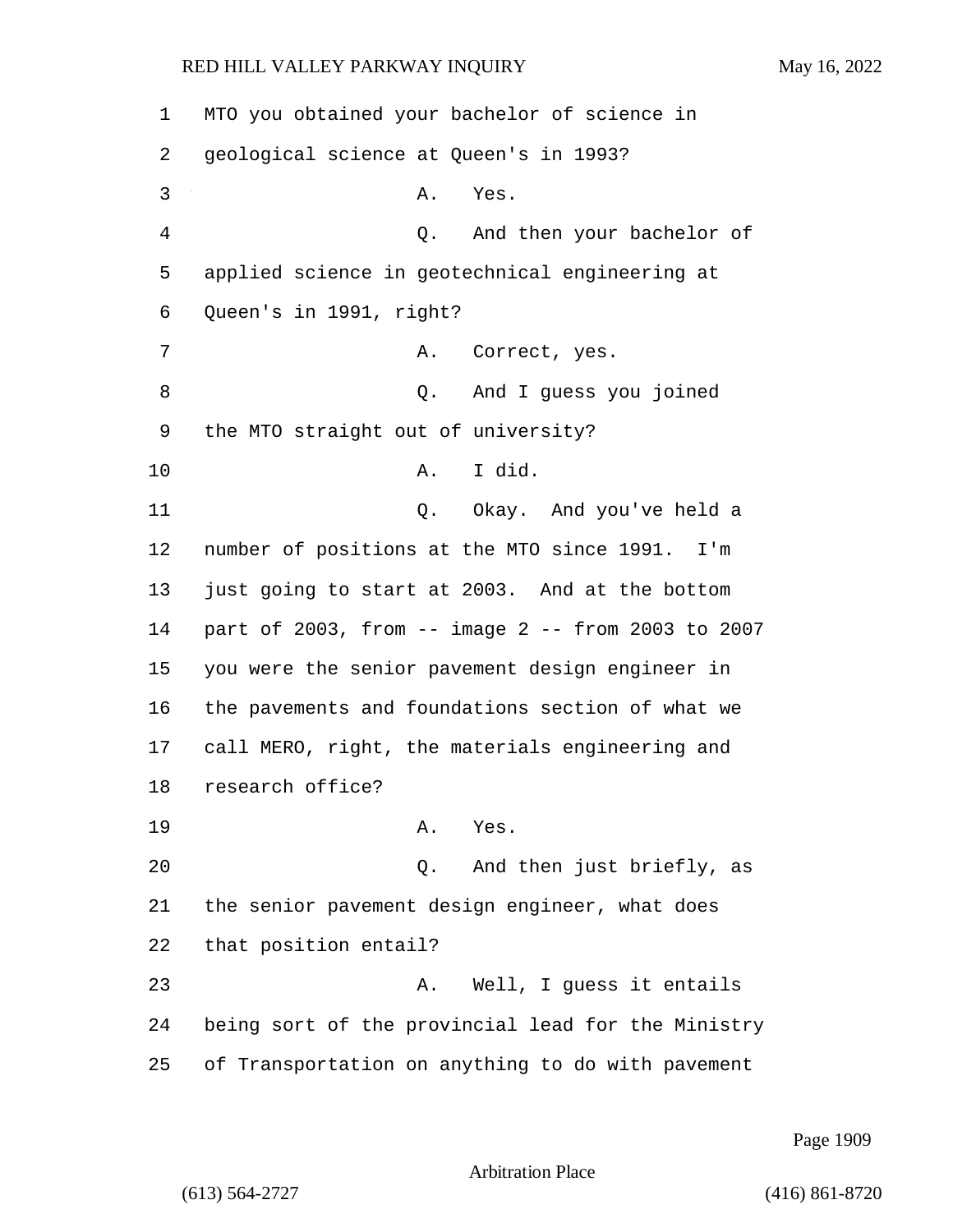| 1  | design. So we have five regions across the         |
|----|----------------------------------------------------|
| 2  | province that actually do the pavement design of   |
| 3  | individual pavements and we provide -- in the      |
| 4  | materials engineering and research office we would |
| 5  | provide the support for them. So the technical     |
| 6  | expertise, new pavement technologies, new pavement |
| 7  | research that comes along, we would investigate    |
| 8  | and help them implement it in the field.           |
| 9  | And the five regions,<br>0.                        |
| 10 | those are $--$ just name them off?                 |
| 11 | Northwest, northeast,<br>Α.                        |
| 12 | east, west, and central.                           |
| 13 | $\circ$ .<br>And senior pavement                   |
| 14 | design engineer, is that asphalt and concrete      |
| 15 | pavements?                                         |
| 16 | Yes, it is.<br>Α.                                  |
| 17 | And then in January 2008<br>0.                     |
| 18 | to June 2008, it indicates you were the executive  |
| 19 | assistant to the assistant deputy minister.        |
| 20 | That's a sort of a brief period of time?           |
| 21 | Yes, so, you know, it's<br>Α.                      |
| 22 | good to get experience working on the political    |
| 23 | side. So you go down to Queen's Park and you       |
| 24 | understand what all the emerging issues are and    |
| 25 | what the focus of the ministry is from that        |

Page 1910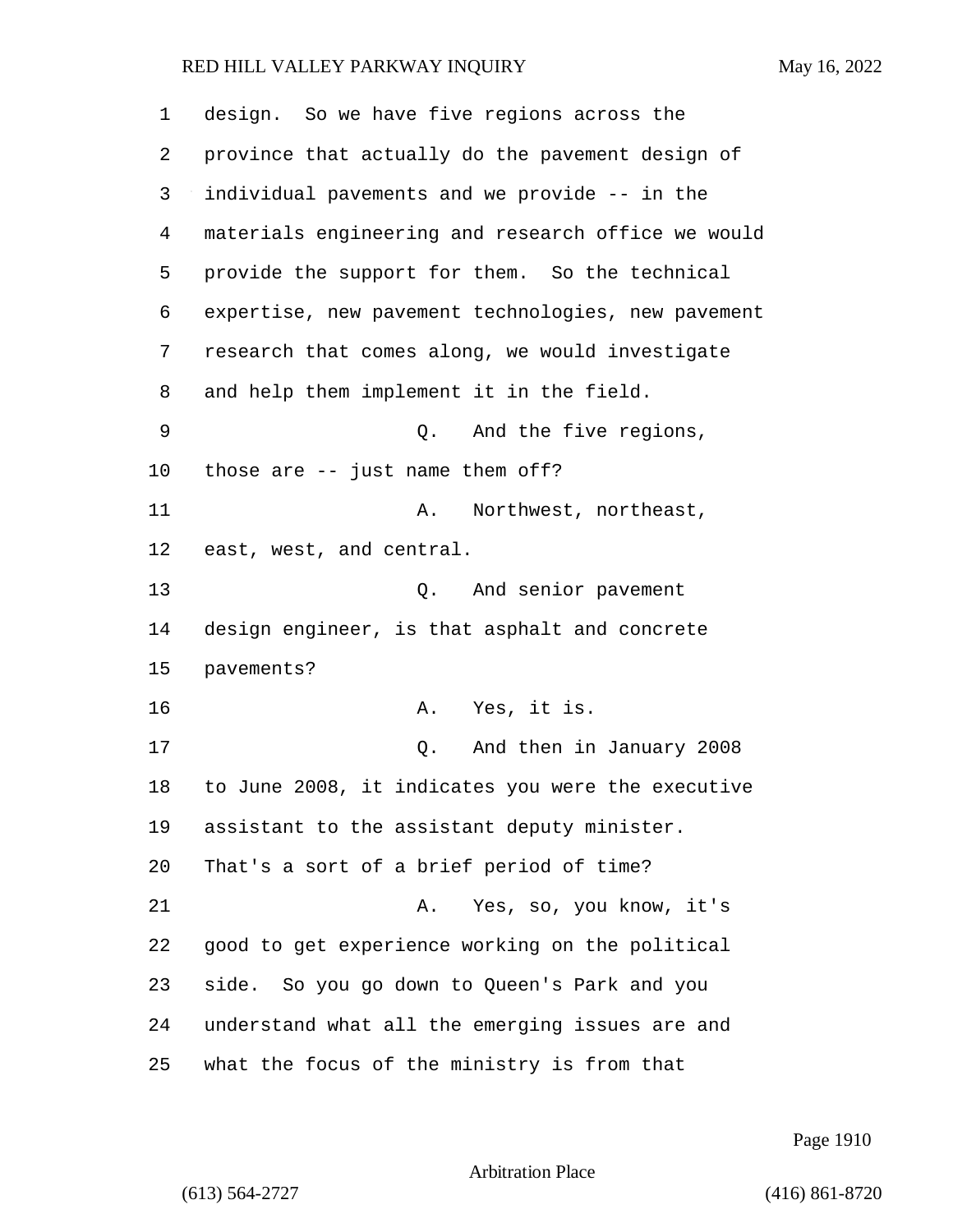| 1  | perspective. So everybody is recommended that        |
|----|------------------------------------------------------|
| 2  | they take an assignment down there so that they      |
| 3  | can see how the Ministry works. So I took that       |
| 4  | assignment, and it was brief because then the head   |
| 5  | pavements and foundations section position was       |
| 6  | posted, and so I wanted to compete for that          |
| 7  | position and so that's why I was only there for      |
| 8  | the six months.                                      |
| 9  | And previously the head<br>Q.                        |
| 10 | of pavements and foundations, that was Tom           |
| 11 | Kazmierowski; is that right?                         |
| 12 | Yes, it was.<br>Α.                                   |
| 13 | And who you reported to<br>Q.                        |
| 14 | in your position as senior pavement design           |
| 15 | engineer; is that right?                             |
| 16 | That's right.<br>Α.                                  |
| 17 | And were you in an --<br>Q.                          |
| 18 | it's not in here, but were you in an acting role     |
| 19 | as the head of pavements and foundations in 2007     |
| 20 | before you joined the ADM's office?                  |
| 21 | Yes. So I believe Tom<br>Α.                          |
| 22 | was acting in another position and so they rotated   |
| 23 | people through his position in an acting role.<br>So |
| 24 | I was one of the actors in his role, yes.            |
| 25 | Okay. And so that would<br>Q.                        |

Page 1911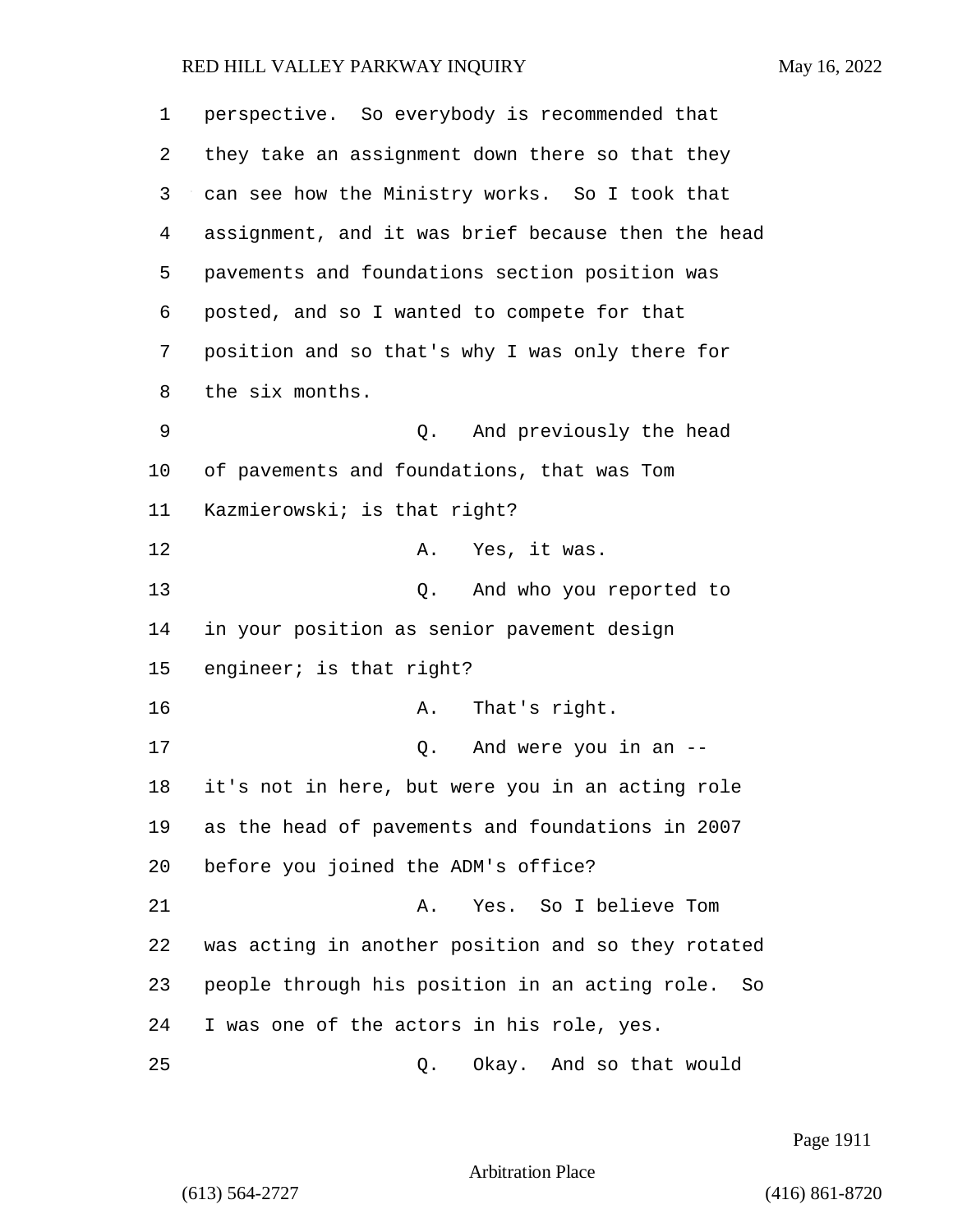have been until January 2008. Do you recall when you took over that, the acting role as head of pavements and foundations? 4 A. I probably did it for six months, I'm guessing, so, you know, maybe even June or July 2007 to December 2007. I actually have no idea, but that's a guess. 8 and 1 Q. Sometime during the early to mid part of 2007 until the end? 10 A. Yeah, mid to end. It wouldn't be early. They don't let you act for longer than, you know, maybe a 529 we would say, so six months at the most. 14 Q. And then in that second entry from the top on image 2, you're the actual head, not acting any longer, of pavements and foundations from July 2008 to November 2011? 18 A. Yes. 19 Q. And you just have a brief description there, but maybe if you could describe the role?

22 A. So it's a bit broader than just pavement design. So it's the pavements and foundations section, so the pavements group which looks after the -- overseeing the I guess

Page 1912

Arbitration Place

(613) 564-2727 (416) 861-8720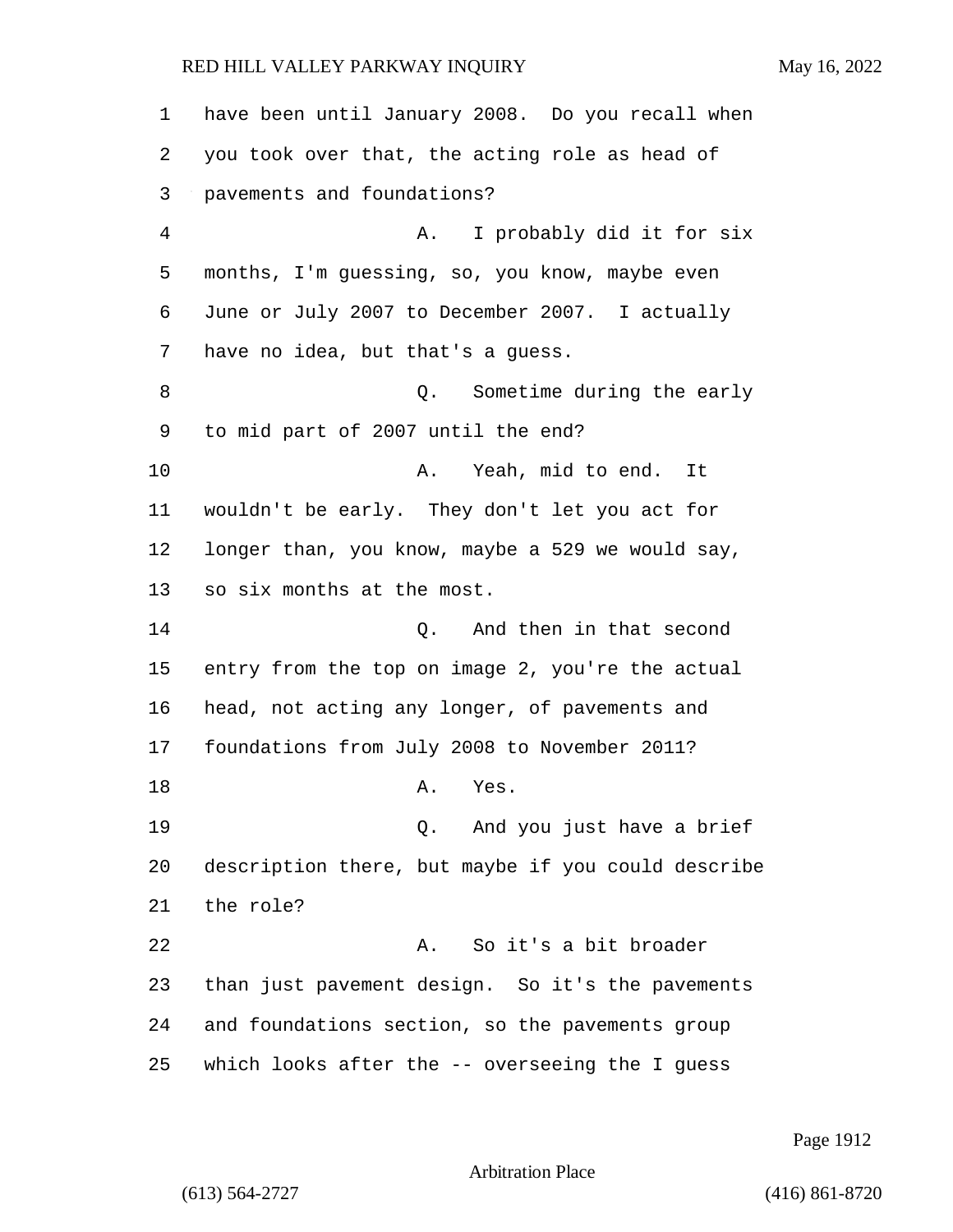| 1       | provincial highway networks in terms of pavement   |
|---------|----------------------------------------------------|
| 2       | management. So pavement design, support, pavement  |
| 3       | management support. And then on the foundation     |
| 4       | engineering side, a group of technical experts     |
| 5       | that are foundations engineers, and they provide   |
| 6       | support for things like foundations for bridges    |
| 7       | and things like that. So a much bigger group.      |
| 8       | And as the head of<br>Q.                           |
| 9       | pavements foundations, you reported to the manager |
| $10 \,$ | of MERO; is that right?                            |
| 11      | Yes, I did. Which was<br>Α.                        |
| 12      | Tom again.                                         |
| 13      | At that time when he took<br>Q.                    |
| 14      | over that position?                                |
| 15      | That's right.<br>Α.                                |
| 16      | Again you were for --<br>Q.                        |
| 17      | from December 2011 to March 2013 you moved to a    |
| 18      | different area, I guess, the manager systems       |
| 19      | analysis and forecasting office?                   |
| 20      | Yes, I did. So that --<br>Α.                       |
| 21      | you want to know what that role is?                |
| 22      | Q. Yeah, it's not on the                           |
| 23      | pavement side exactly; is that right?              |
| 24      | A. Oh, no, it's not. It's                          |
| 25      | on I guess the system itself, so the highway       |

Page 1913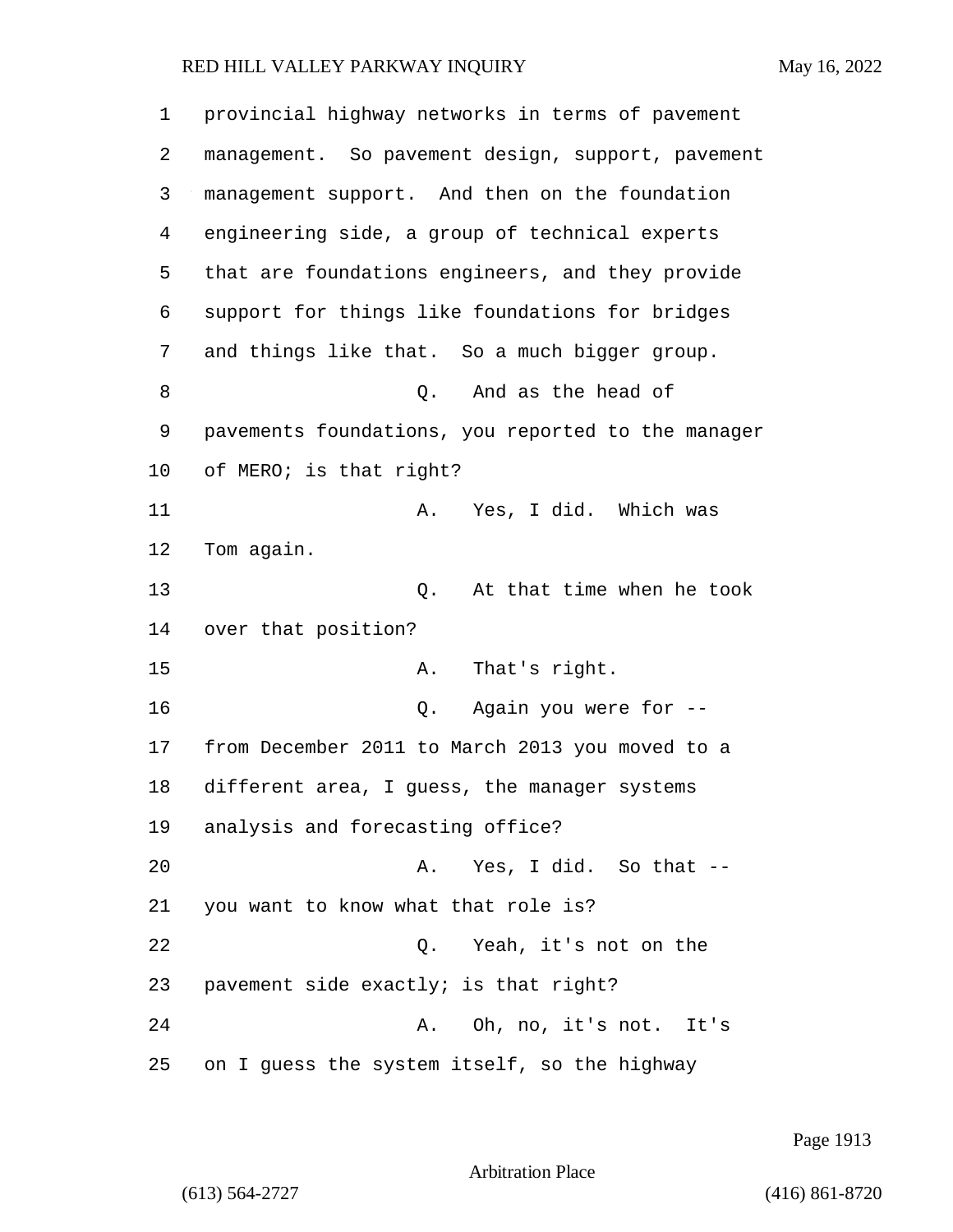network itself monitoring the traffic volumes, the truck traffic origins and destinations, just modelling and predicting traffic growth and movement of people and goods over different time cycles. 6 Q. Okay. And from there you became the manager of MERO, the materials engineering and research office, in April 2013 to April 2020, correct? 10 A. Yes. 11 Q. And I guess then you were taking over from Tom when -- Tom Kazmierowski when he left; is that right? 14 A. That's right. 15 Q. And so could you describe that role and also the structure of MERO, which sections are underneath the head and in the office? 19 A. Yes, so it's a very big office, so we had about 94 staff and it's broken into five sections. So there's a section that focuses on the concrete and cement and steel that's called the concrete section. So anything to do with concrete materials used in infrastructure. And then there's a section called

Page 1914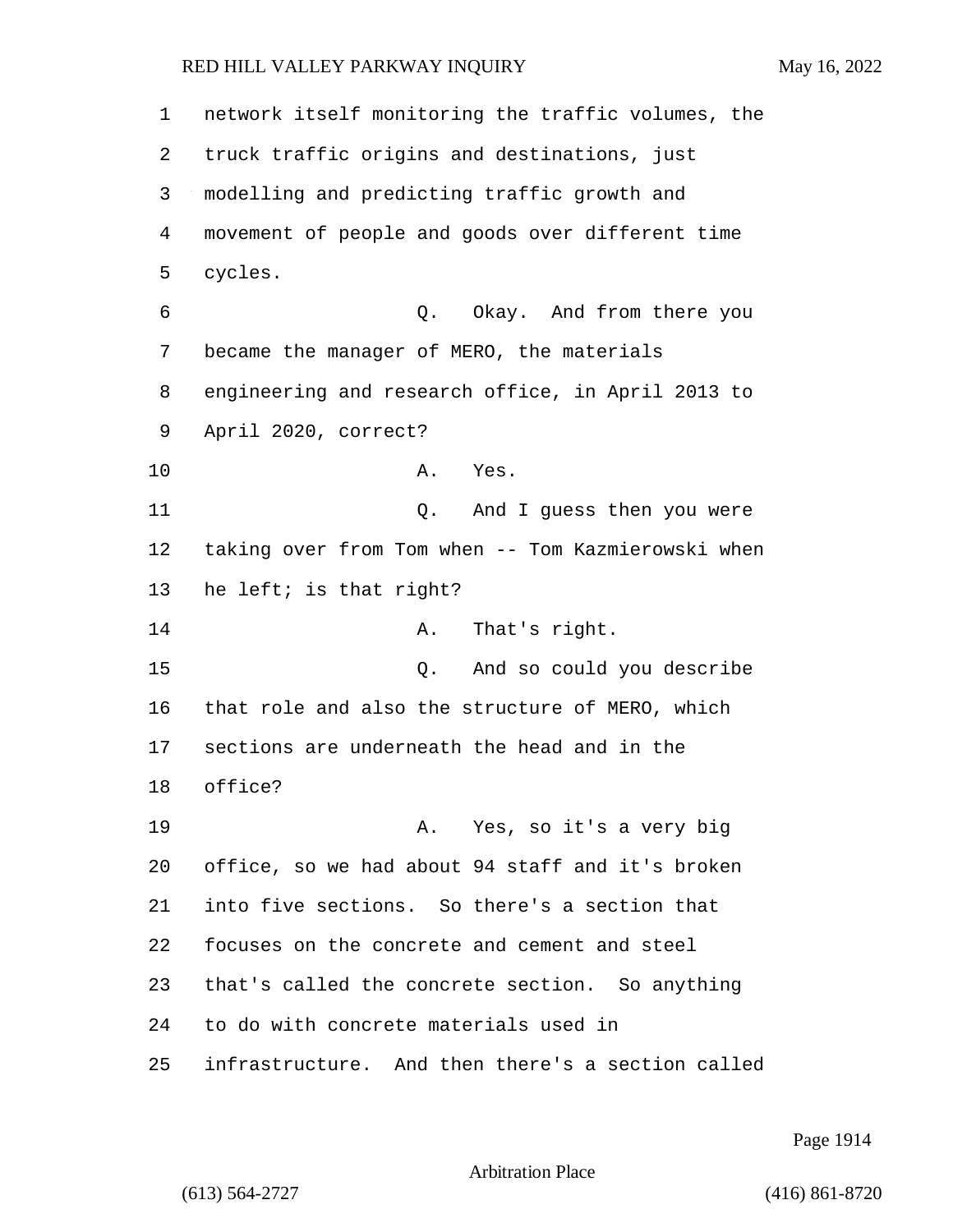the bituminous section which is a section that has everything to do with asphalt materials and different asphalt cement types, different asphalt technologies. There's a soils and aggregate section that deals with aggregate sources, soil types, excess soil management, aggregates to be used in concrete, aggregates to be used in asphalt. Aggregates to be used in road bases. So that's that section. 10 There's a -- now they have broken it into two, but back then it was the pavements and foundations section. Now it's a pavement section and foundation section. But that's the same section I was in. And then we have a large laboratory that does the laboratory testing and kind of I guess applied type research work for all of those different materials areas. So there's the separate lab as well. 19 Q. And that's the five. So concrete, bituminous, soils and aggregates, pavements and foundations, which is now broken into one for pavements, one for foundations but

more recently, and the laboratory section?

24 A. Correct.

25 Q. And aside from that

Page 1915

Arbitration Place

(613) 564-2727 (416) 861-8720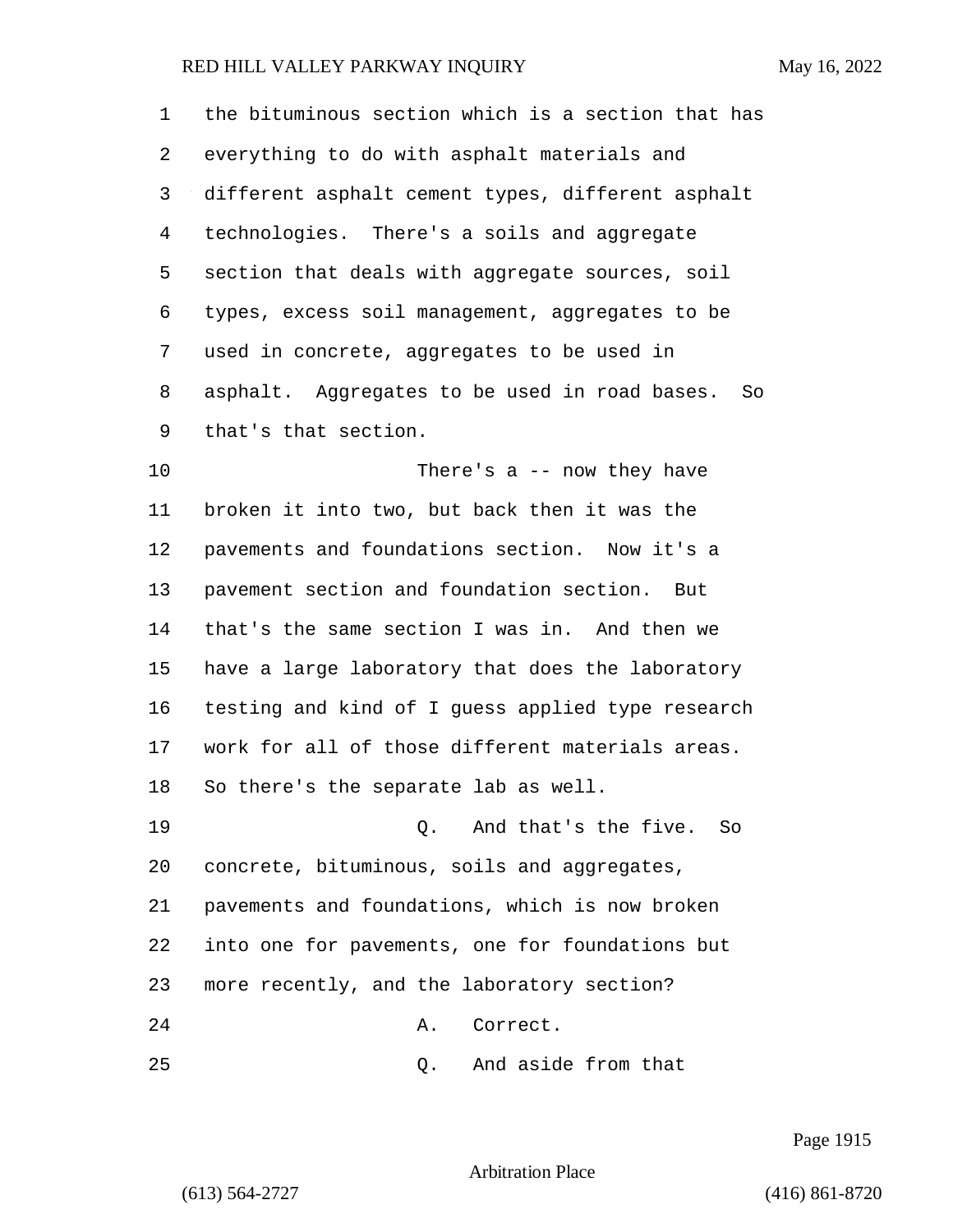| 1  | relatively recent split in the pavements and      |
|----|---------------------------------------------------|
| 2  | foundations section, has that been more or less   |
| 3  | the structure of MERO, you know, during this time |
| 4  | period that we're talking about from the early    |
| 5  | 2000s to -- you know, up to the present?          |
| 6  | Yes. The pavements group<br>Α.                    |
| 7  | actually joined MERO. We used to be called        |
| 8  | engineering materials office, but the pavement    |
| 9  | section joined MERO in the 90s, late 90s. Other   |
| 10 | than that it's been the same for decades.         |
| 11 | And in the overview<br>О.                         |
| 12 | document materials, there's quite a number        |
| 13 | references to the MTO's geotechnical committee or |
| 14 | geocom, and you were on that. Are you still on    |
| 15 | that?                                             |
| 16 | No, I'm not.<br>Α.                                |
| 17 | So what is the<br>Q.                              |
| 18 | geotechnical committee, what is its role?         |
| 19 | So the geotechnical<br>A.                         |
| 20 | committee was the heads of the geotechnical       |
| 21 | sections in the five regions. So each             |
| 22 | geotechnical section has a head and the head sits |
| 23 | on that group.                                    |
| 24 | In addition to that, they                         |
| 25 | would have sort of head office people. We're not  |

Page 1916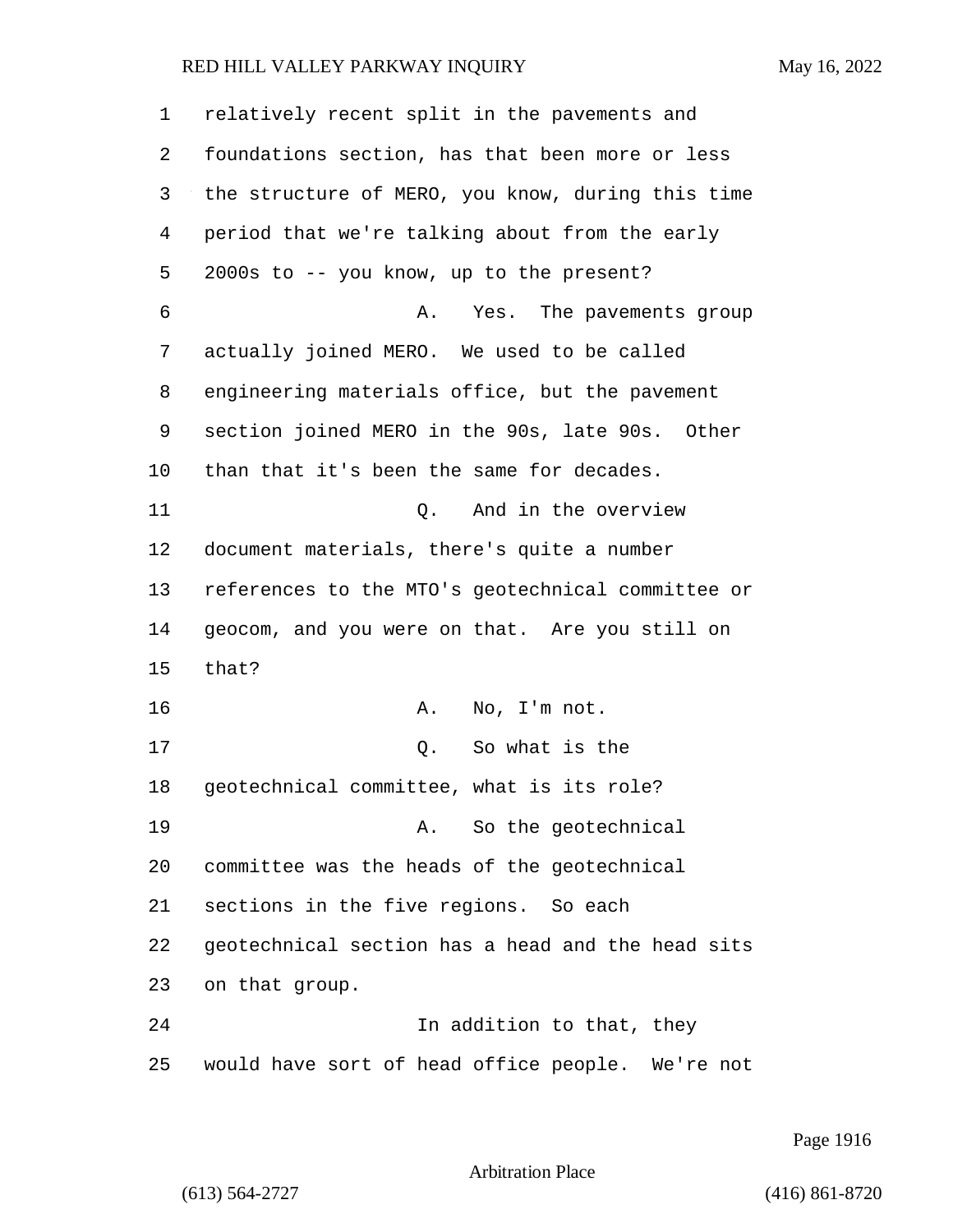allowed to call head office, but anyway. So for example, the head of pavements and foundation section, the head of bituminous section would sit on the group. The head of soils and aggregate section too. And that way the people that sort of are working on the new technologies and research and that kind of thing are plugged into the people in the region that are actually delivering the program. It was a way of exchanging knowledge so that we could learn from each other. 11 Q. Now, you mentioned in relation to the soils and aggregate section about their involvement briefly in aggregates, and on both I think the concrete and asphalt side. And I would just like to discuss for a bit the MTO's approach to aggregate selection and then into that, into friction management, and particularly the front end approach, if we call it that, to friction management and the aggregate selection process for that. 21 So first could you tell us about the designated source of materials list, otherwise known as the DSM. What is it? 24 A. So the Ministry is trying to be a knowledgeable owner, so we want to know

Page 1917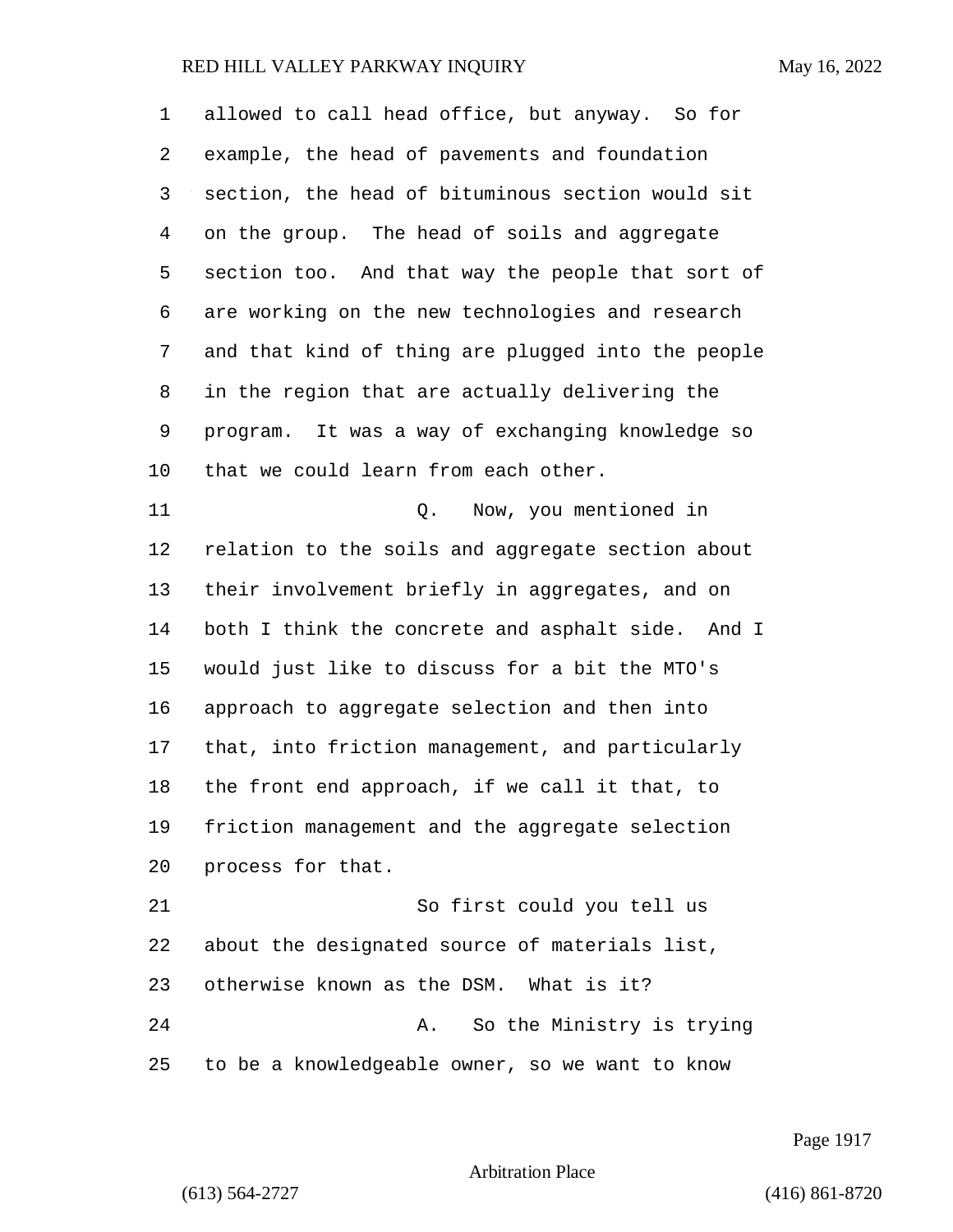what materials go into the work so that we understand what we've built and we have an understanding of how long it's going to last and things like that.

5 So one of the ways to do that is an upfront process where you pre-qualify materials to be used in the work, and we do this for not just aggregates, we do it for a large number of different materials. So the way we would do it is, you know, we would sample the material, test the material, make sure it was suitable, try it in an application, and then if it was found to be suitable, we would place it on a list of approved products for use in the work. 15 And this is a process that's used across many, many jurisdictions in North America. So the designated sources list, for example, we have one for concrete aggregates. They would go out and pre-qualify a number of aggregate sources for using concrete materials. One of the big things about concrete is you can get an aggregate in there that causes the concrete to actually break apart over time, so making sure you get the right aggregate and concrete is very important.

Page 1918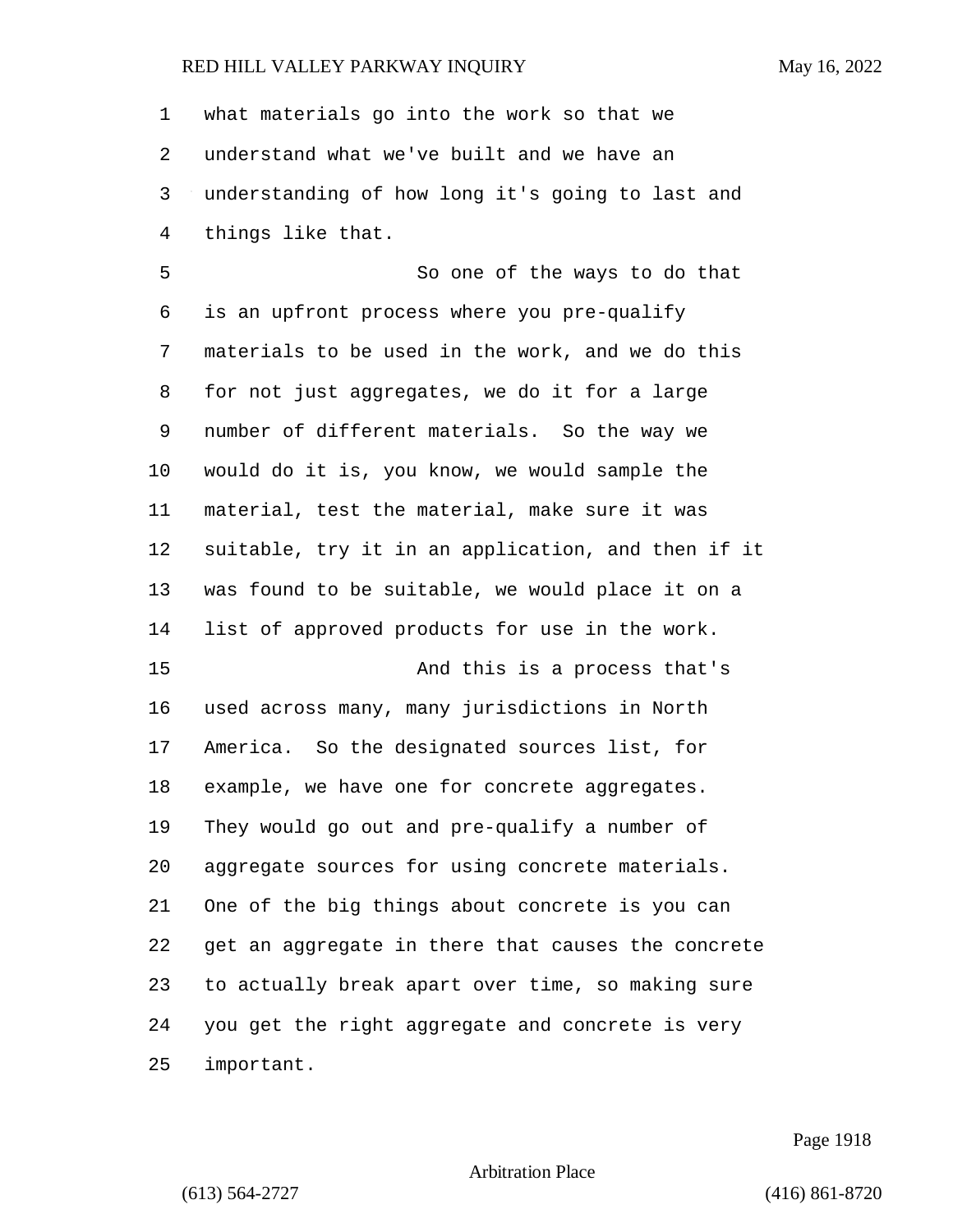| 1  | And similarly, the same thing                      |
|----|----------------------------------------------------|
| 2  | for asphalt. You want to make sure you have an     |
| 3  | aggregate that's durable, long lasting. For        |
| 4  | example, we have a wet-freeze climate in Ontario.  |
| 5  | We want to make sure we have aggregate that holds  |
| 6  | up to the climate and -- that holds up under the   |
| 7  | conditions, roadway conditions. So those are the   |
| 8  | lists that they would build. They would evaluate   |
| 9  | a source; if it turned out to be suitable, they    |
| 10 | would put it on a list.                            |
| 11 | And you're talking both<br>Q.                      |
| 12 | generally there and then specific to aggregates;   |
| 13 | is that right?                                     |
| 14 | Yeah, yeah, we have other<br>Α.                    |
| 15 | lists as well of approved products, but this is    |
| 16 | specific to aggregates, yes.                       |
| 17 | And that's what we'll<br>Q.                        |
| 18 | talk about.                                        |
| 19 | And before we go on with that,                     |
| 20 | I realize I didn't finish on your career, and so I |
| 21 | should finish that off. Where you're currently at  |
| 22 | since April 2020 -- and I apologize for that, I    |
| 23 | should have squared that off -- the director of    |
| 24 | central operations, which is what?                 |
| 25 | That's right. So that's<br>Α.                      |

Page 1919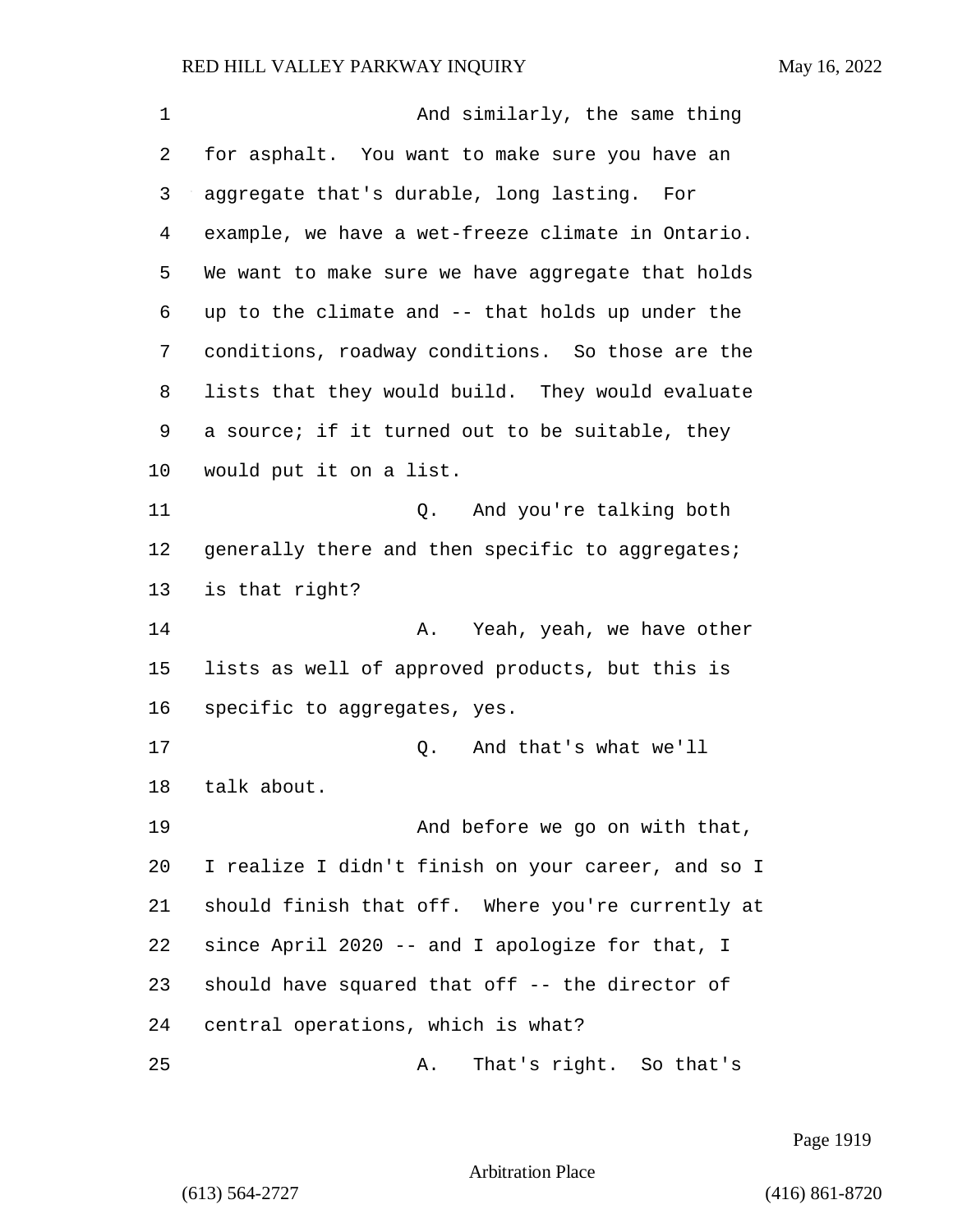| 1  | a different -- that's a real change for me         |
|----|----------------------------------------------------|
| 2  | actually. So it's been a great opportunity to      |
| 3  | learn new things. So they do corridor management,  |
| 4  | which is things like -- so you've already built    |
| 5  | your network and now somebody wants to come along  |
| 6  | and put a development in place, so it's working    |
| 7  | with developers on their new development to make   |
| 8  | sure that we have -- we are following all the      |
| 9  | safety requirements for the highway. It's also     |
| 10 | roadway maintenance, so making sure that the roads |
| 11 | are plowed and that potholes are filled and those  |
| 12 | kind of things. So it's a number of different      |
| 13 | things, stakeholders, municipalities, developers,  |
| 14 | consultants, et cetera.                            |
| 15 | Is that central -- is<br>Q.                        |
| 16 | that affixed to central region?                    |
| 17 | Yes, it is.<br>Α.                                  |
| 18 | Okay. And central region<br>Q.                     |
| 19 | broadly speaking encompasses what?                 |
| 20 | From the Niagara area up<br>Α.                     |
| 21 | to Orillia, I guess, and then across to the        |
| 22 | Highway 115 in the east.                           |
| 23 | MR. LEWIS: If we could make                        |
| 24 | that CV an exhibit. It's MTO 38644, and I          |
| 25 | believe, Registrar, that it's Exhibit 42.          |

Page 1920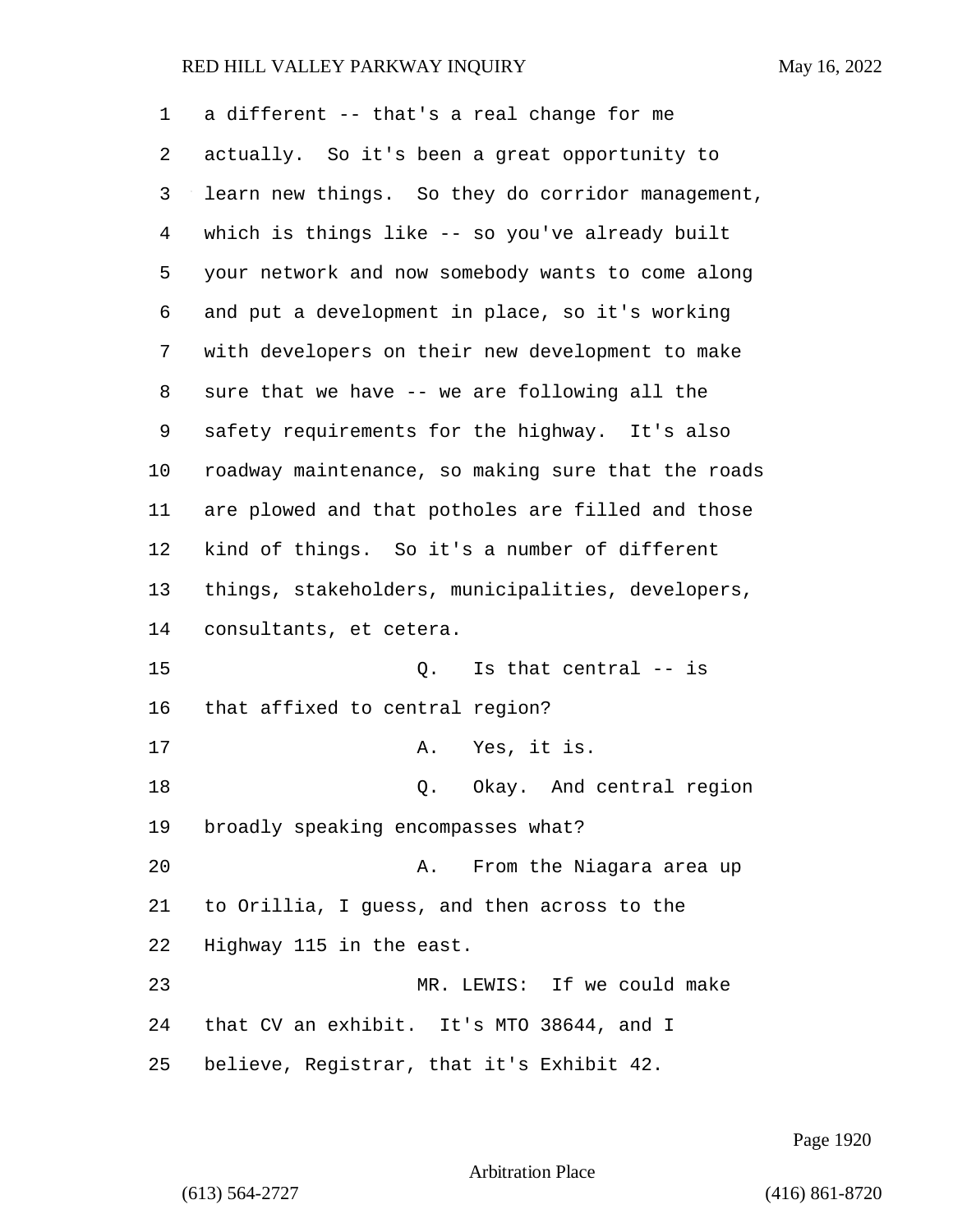| 1  | THE REGISTRAR: All right,                        |
|----|--------------------------------------------------|
| 2  | Counsel. Thank you.                              |
| 3  | EXHIBIT NO. 42: Rebecca                          |
| 4  | Lane's curriculum vitae, MTO 38644.              |
| 5  | MR. LEWIS: Sorry about that.                     |
| 6  | I thought I should finish off your career up to  |
| 7  | the present.                                     |
| 8  | BY MR. LEWIS:                                    |
| 9  | Okay. So having<br>Q.                            |
| 10 | described the general purpose of the DSM, do you |
| 11 | recall when it was originally developed specific |
| 12 | to aggregates?                                   |
| 13 | Oh, so far before my<br>Α.                       |
| 14 | time. I don't know. Probably decades before my   |
| 15 | time. Maybe the 70s. I don't know.               |
| 16 | It was there when you got<br>Q.                  |
| 17 | there?                                           |
| 18 | For sure it was, yes.<br>Α.                      |
| 19 | Q. Okay. Well, we have some                      |
| 20 | others we can ask about that, so that's fine.    |
| 21 | And in terms of aggregate                        |
| 22 | pre-qualification, what specific courses are the |
| 23 | requirements for for being included on the DSM?  |
| 24 | Is it for all asphalt layers, or is it just      |
| 25 | surface courses?                                 |

Page 1921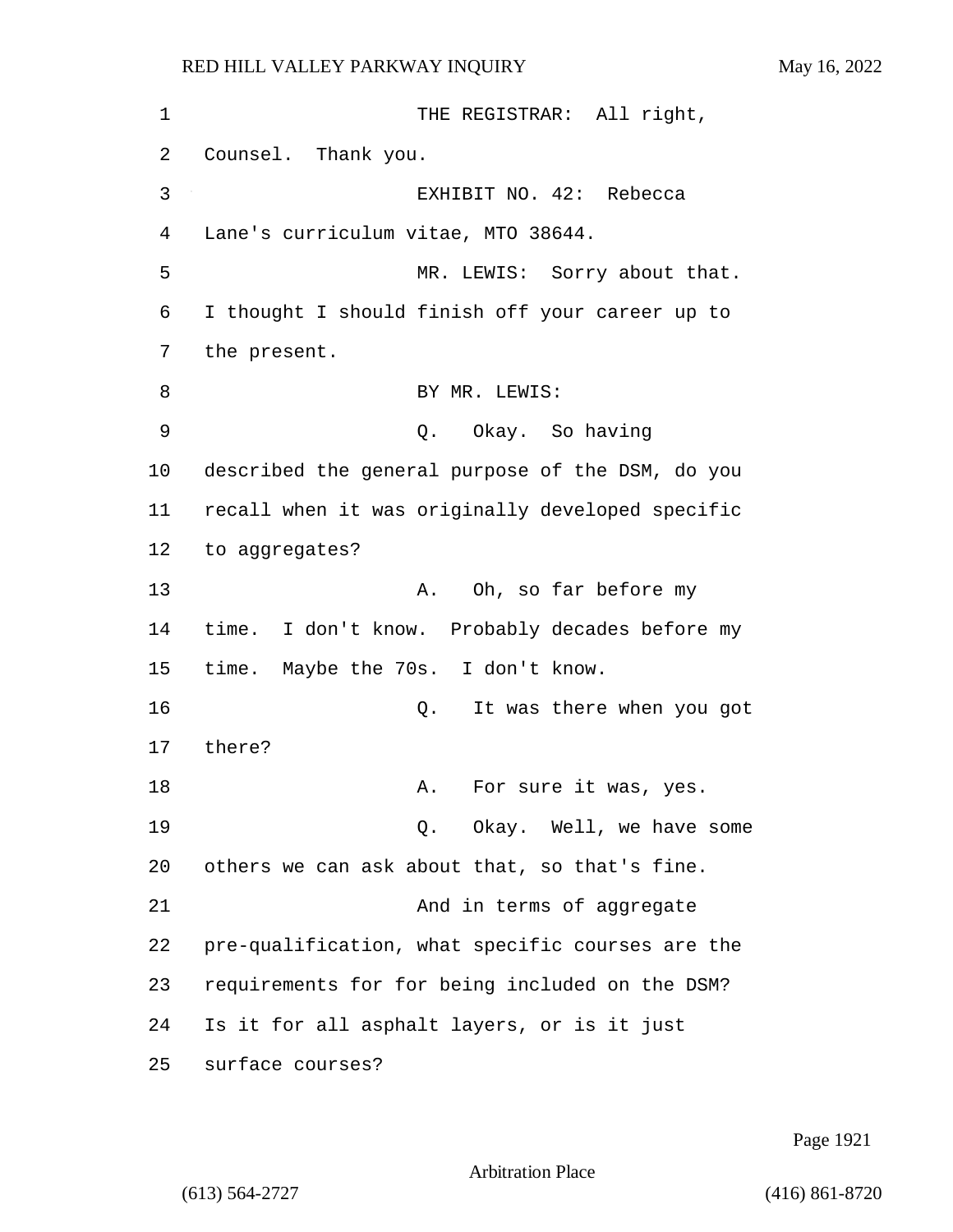| 1  | Yeah, so obviously you<br>Α.                     |
|----|--------------------------------------------------|
| 2  | still want good quality aggregate in the other   |
| 3  | layers of the payment, but they just do routine  |
| 4  | testing for that, right. The DSM for aggregates  |
| 5  | for asphalt is specific to the surface course.   |
| 6  | And it's the soils and<br>Q.                     |
| 7  | aggregate section that, as I understand it, was  |
| 8  | and continues to be responsible for the          |
| 9  | administration of the DSM; is that right?        |
| 10 | Yes, it is.<br>Α.                                |
| 11 | And during your time I<br>Q.                     |
| 12 | understand that the head of -- or the manager of |
| 13 | soils and aggregates was first Chris Rogers; is  |
| 14 | that right?                                      |
| 15 | Yes.<br>Α.                                       |
| 16 | And Steve Senior when<br>Q.                      |
| 17 | Mr. Rogers retired in 2008. Does that sound      |
| 18 | correct?                                         |
| 19 | That's right.<br>Α.                              |
| 20 | And then there is another<br>Q.                  |
| 21 | gentleman who has since retired, Bob Gorman, who |
| 22 | was also there heavily involved in the DSM       |
| 23 | management and administration; is that correct?  |
| 24 | Yeah, Bob Gorman is<br>Α.                        |
| 25 | the -- was the geologist in the office, so he is |

Page 1922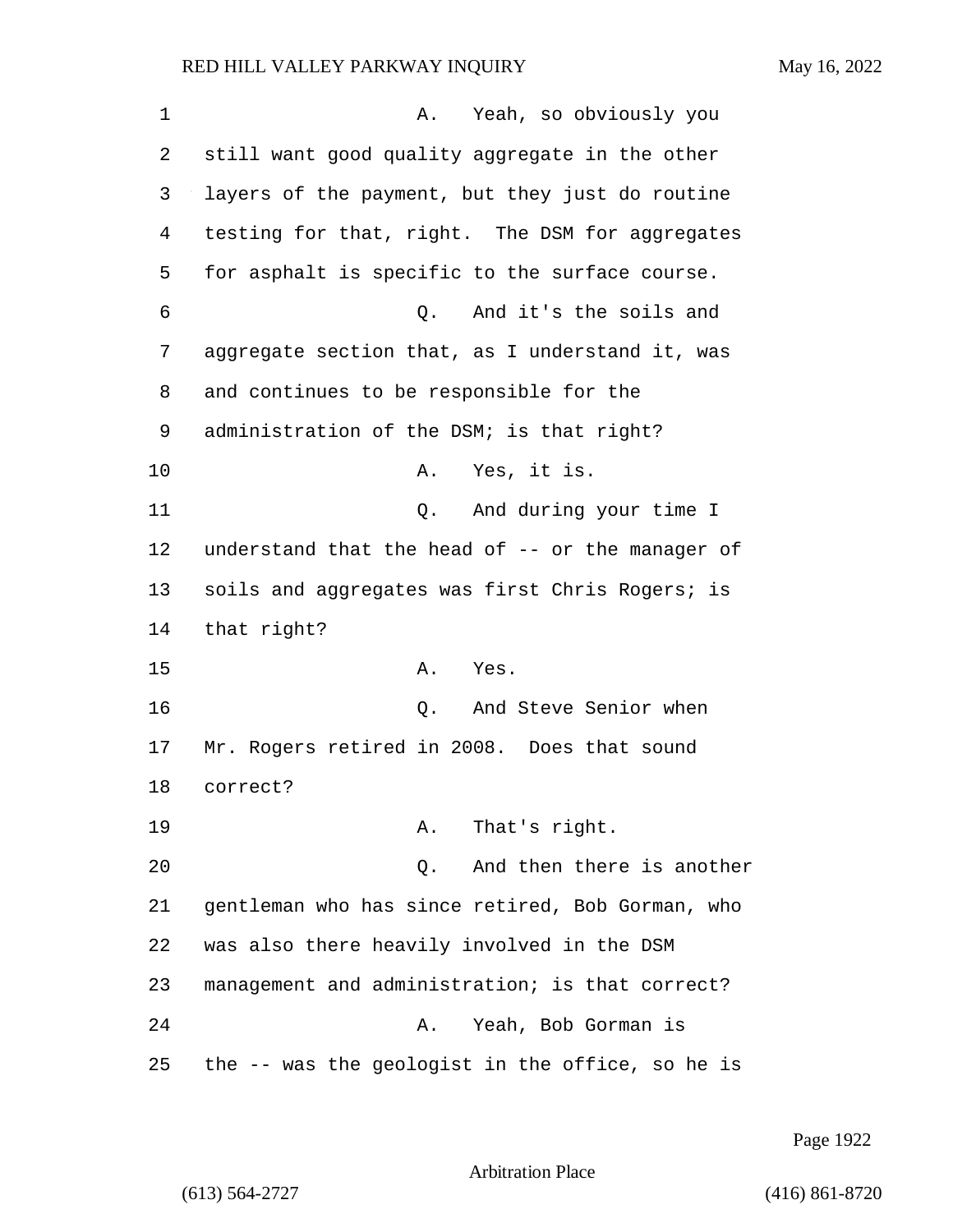the one that -- well, we had other geologists too, but he was the one that was responsible for the DSM. 4 Q. And aggregate specifically? 6 A. Aggregate specifically. 7 O. Okay. And we will get into the specific criteria, but in general terms could you just describe the approach that the MTO takes to the aggregate selection and listing on the DSM? 12 A. Okay. So there's two ways that -- one of them could be that we are looking for a source because we want to have close to market sources of good quality material. So the more sources that we have, the better value for people in Ontario because we would have -- not be trucking long distances and things. 19 So there's one aspect of the job that's you are out there looking for new sources. And then the second, more probably common is that the industry themselves is applying to the ministry to get their product on the designated sources list. So they will have a quarry and they will say, you know, we've got this

Page 1923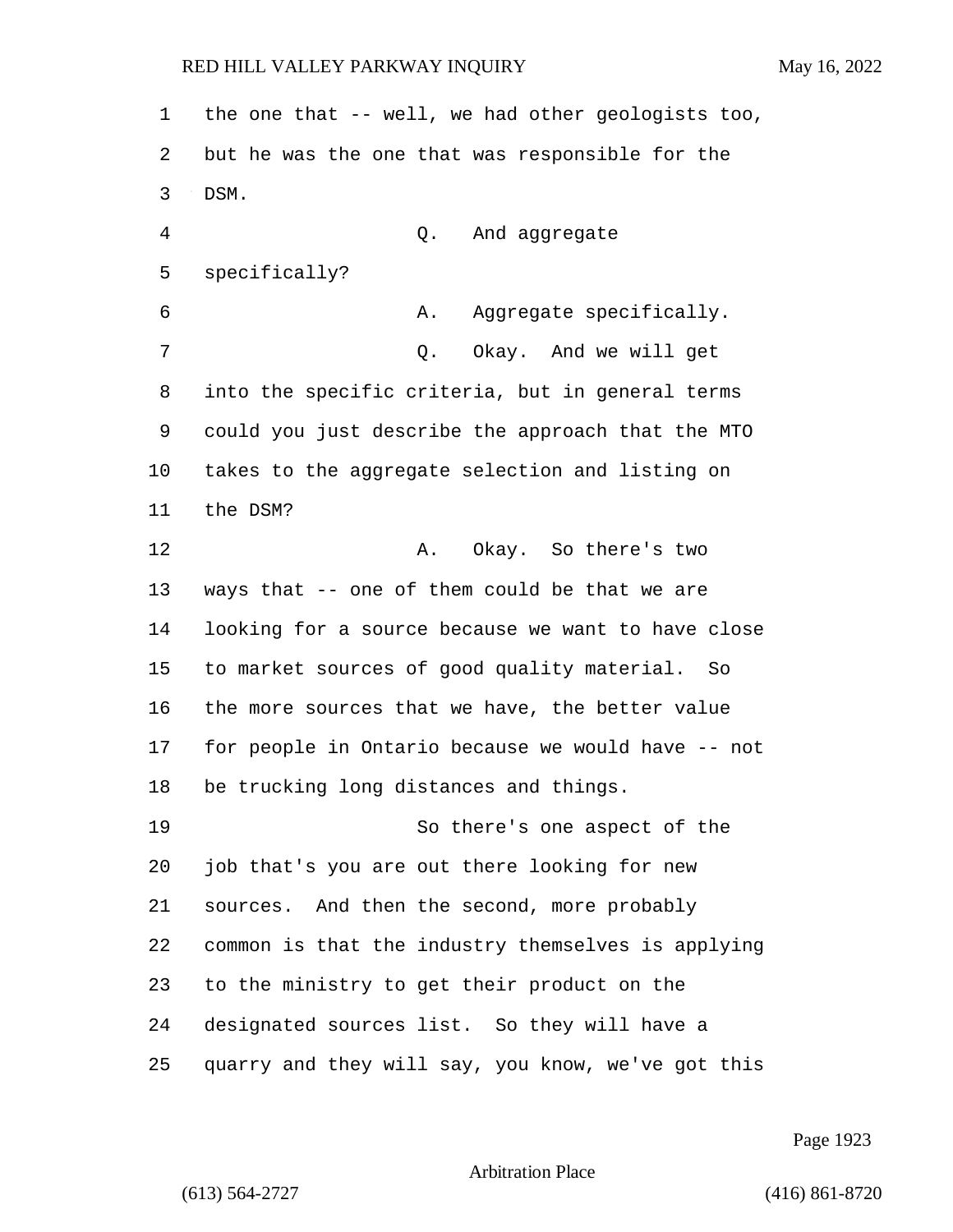| 1  | quarry, we think this is good quality material.    |
|----|----------------------------------------------------|
| 2  | We would like to apply get that listed on the      |
| 3  | designated sources and materials list. Obviously   |
| 4  | that means they would then be able to supply high  |
| 5  | quality aggregate for our surface course paving    |
| 6  | jobs.                                              |
| 7  | Q. If we could go to                               |
| 8  | overview document 4, image 9, Registrar.           |
| 9  | So, Ms. Lane, we have a thing                      |
| 10 | we call the overview document which puts into      |
| 11 | evidence lots of documents and facts and so forth, |
| 12 | which I may refer you to. As well we can go to     |
| 13 | specific documents. If at any point I'm only       |
| 14 | going to the overview document and you think you   |
| 15 | need to look at the document itself, please let me |
| 16 | know.                                              |
| 17 | A. Okay.                                           |
| 18 | Again, it should be image<br>Q.                    |
| 19 | 9 and 10, please. Thank you.                       |
| 20 | Paragraph 19 refers to a                           |
| 21 | April 20th, 2004 paper titled "Pavement Surface    |
| 22 | Friction on Ontario Highways," which lists Chris   |
| 23 | Rogers who you mentioned, Bob Gorman, you, and     |
| 24 | Frank Marciello as authors. And there's some       |
| 25 | excerpts that we've taken and put into the         |

Page 1924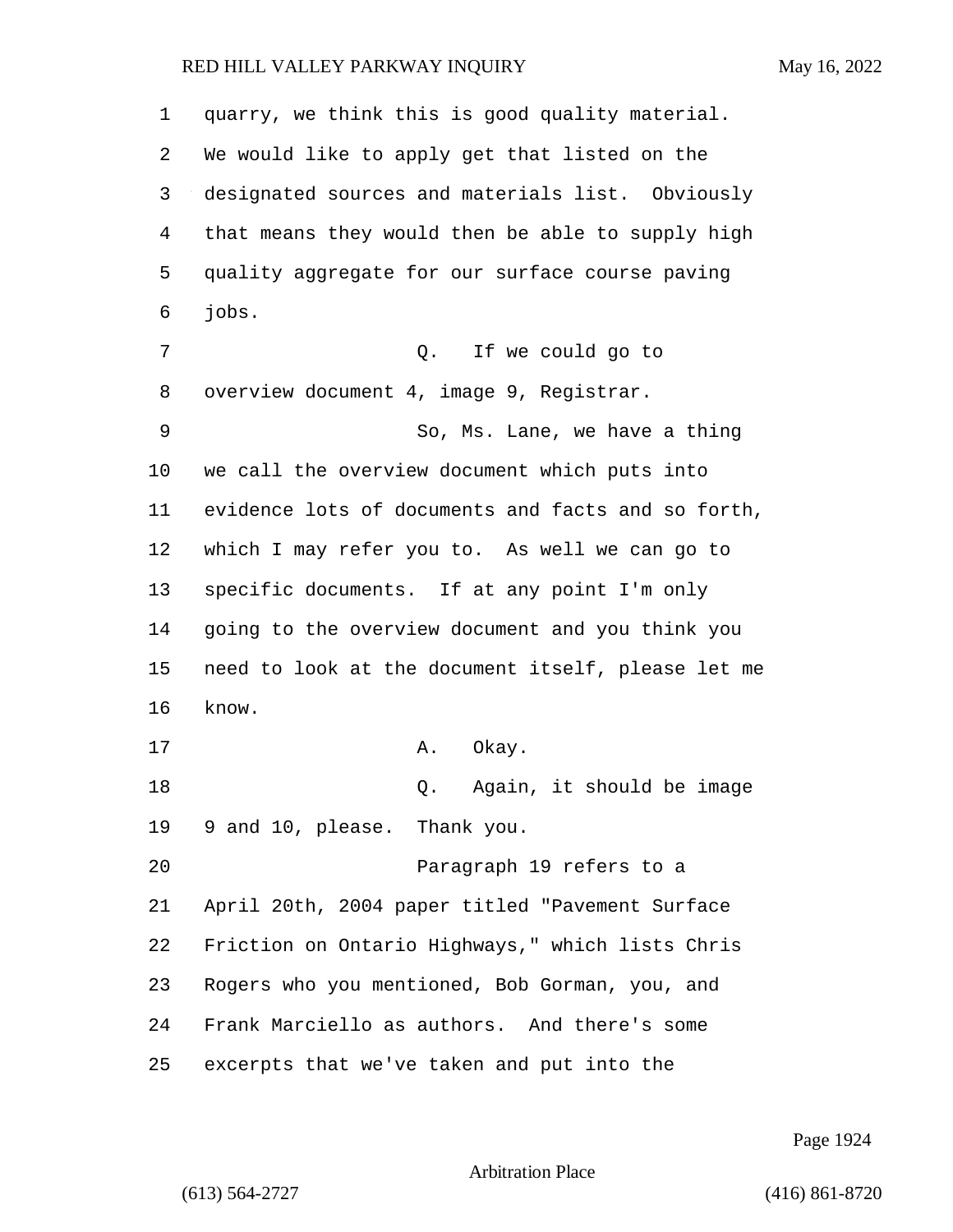overview document here setting out the MTO's approach to friction management historically and at that time. Do you recall this paper? 4 A. I do. 5 Q. And was -- as I've learned through this, is the primary author the first one? Mr. Rogers is listed as the first author. Do you recall if he was the primary author on this? 10 A. Yes, he would be. 11 Q. And what was your role in it, if you recall? 13 A. Well, I don't really recall, but I am the third author, so I imagine I contributed something to the paper otherwise I wouldn't be on there. But Chris Rogers and Bob Gorman would be the primary authors. 18 Q. And you can take your time if you need to, but if you reviewed this before your testimony, at the time it was written did these excerpts and the paper as a whole accurately set out the MTO's approach in summary form to the various requirements that an applicant quarry must meet to be listed on the DSM? 25 A. Yes, it did.

Page 1925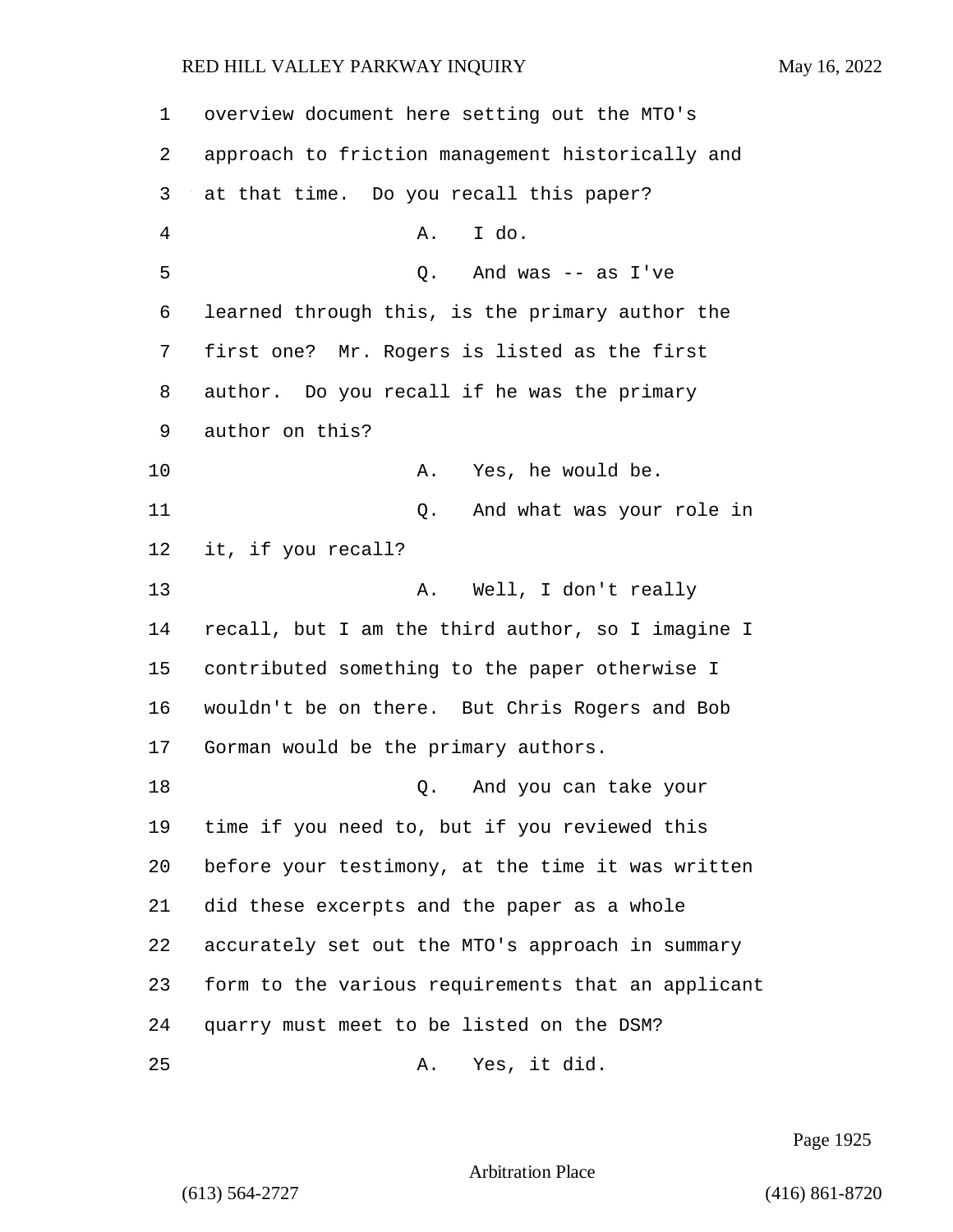1 Q. Does that -- has that 2 remained your approach during your time at the 3 MTO? 4 A. Yes. 5 Q. And we'll get into issues 6 about performance specifications and stuff, but 7 just in terms of the DSM itself, generally 8 speaking this remains the approach that the MTO 9 takes; yes? 10 A. As far as I know, it 11 hasn't changed since I left. 12 Q. Okay. Oh, since you left 13 as manager of MERO? 14 A. Yes. 15 Q. In 2020. Okay. Now, if 16 we could look at the -- in the second image there, 17 image 10, the paragraph -- it's the middle 18 paragraphs, and if you could call those up, 19 Registrar. It starts "MTO requires." Yeah, those 20 three paragraphs. Thank you. 21 Can you see that all right? 22 Does it stay on your screen? 23 A. Yes, I can see it, thank 24 you. 25 Q. So as I understand it, in

Page 1926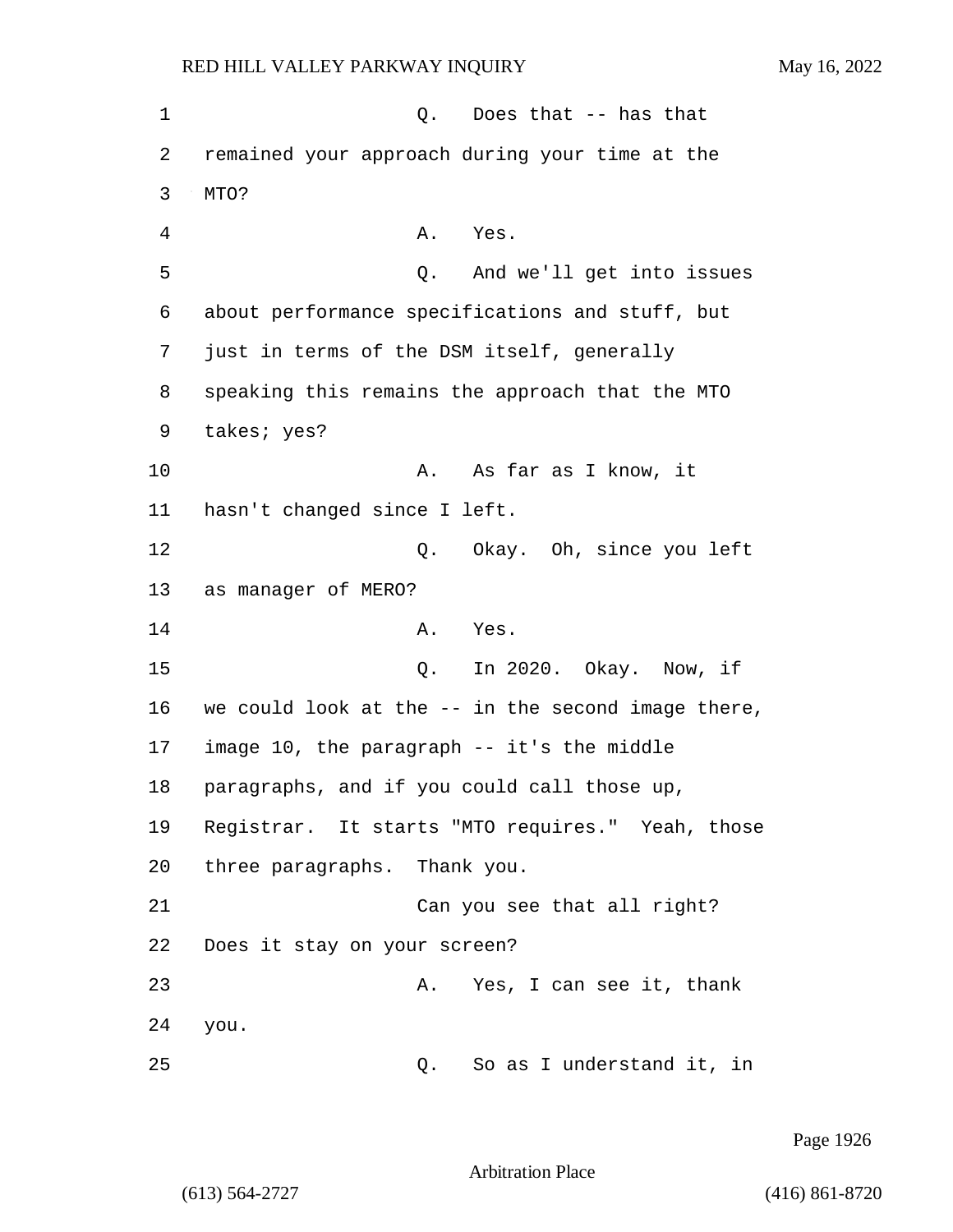paragraph 1, this sets out the main things for being listed on the DSM, and the first part as I understand it is that the quarry the aggregate is sourced from is inspected, so someone actually 5 goes out and has a look at it; is that right? 6 A. Yes, that's true. 7 0. And then it talks about second -- in general, satisfactory quarry sources contain rocks that are even grained, homogenous, consistent with uniform quality throughout the site, and a consistent aggregate density. And then it goes on to talk about undesirable rock types. 14 So what -- I mean, I can read what it says, but what are they talking about here? 17 A. They are talking about you want to have a -- a good source is one that doesn't have different rock types that are mixed in with the source. So it's a source that maintains its same quality throughout the source. So there's lots of aggregate quarries, for example, that would have the rock layer above it is bad or there's a lens in there that is bad that we don't want to use in our high quality rock.

Page 1927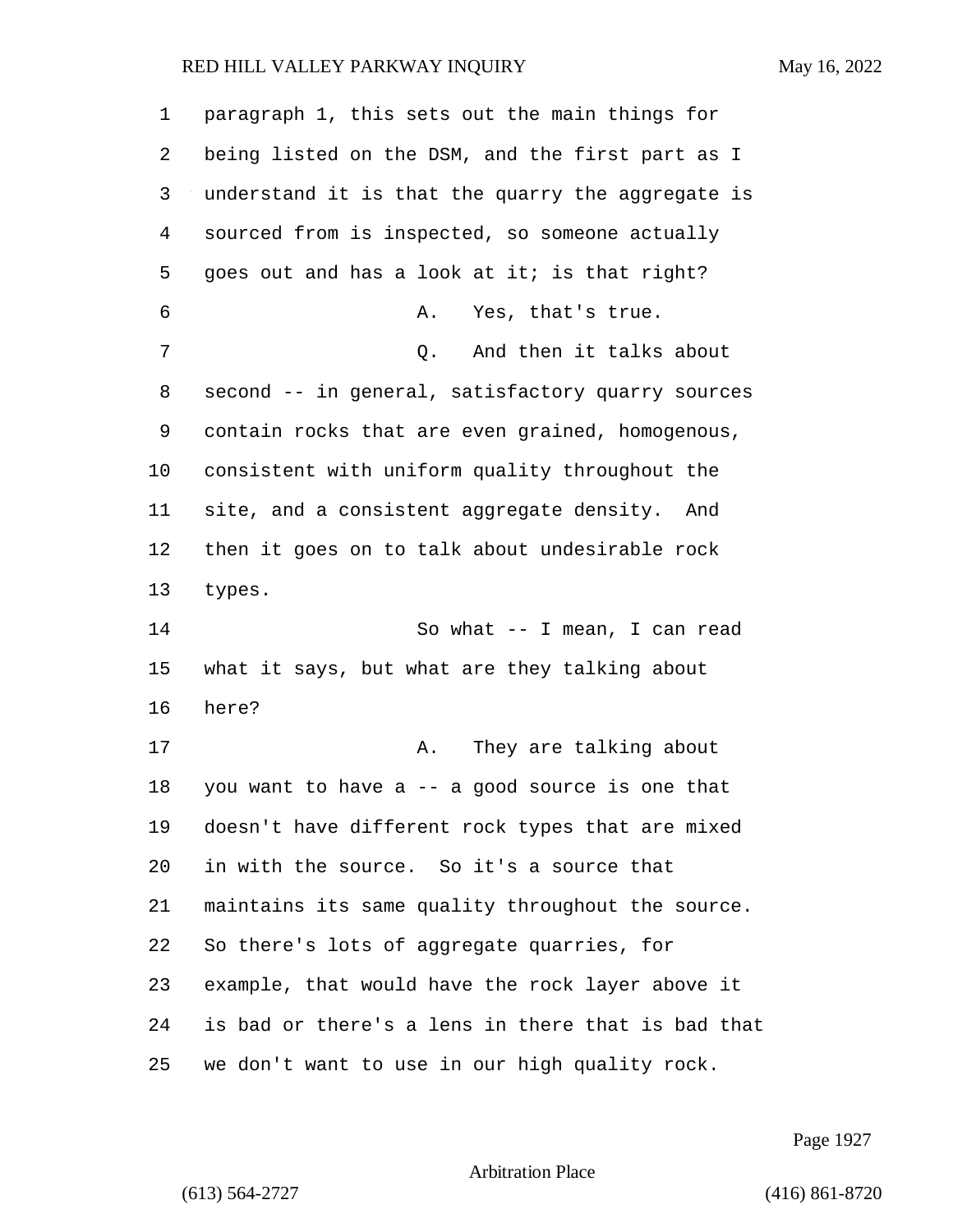1 So if there was a quarry with very inconsistent material, it really wouldn't be suitable because each time you get aggregate from the quarry it could be containing something different. 6 Q. Right. And if you're approving an aggregate for use on the DSM, you want to know what you are approving; presumably it's got to be similar or the same, right? 10 A. Exactly. 11 Q. And then a quarrying plan, it says in the middle of the first paragraph: 14 "A quarrying plan must be 15 devised so as to ensure a 16 homogenous, uniform product." 17 So is that how they are going to get the homogeneous material that we've just discussed? 20 A. Yeah. So for example, if there was an overlayer that was inferior quality material, the quarrying plan would say you need to strip off all of that material first and keep it out of the way, and then this is the part of the quarry that we've approved and you need to

Page 1928

Arbitration Place

(613) 564-2727 (416) 861-8720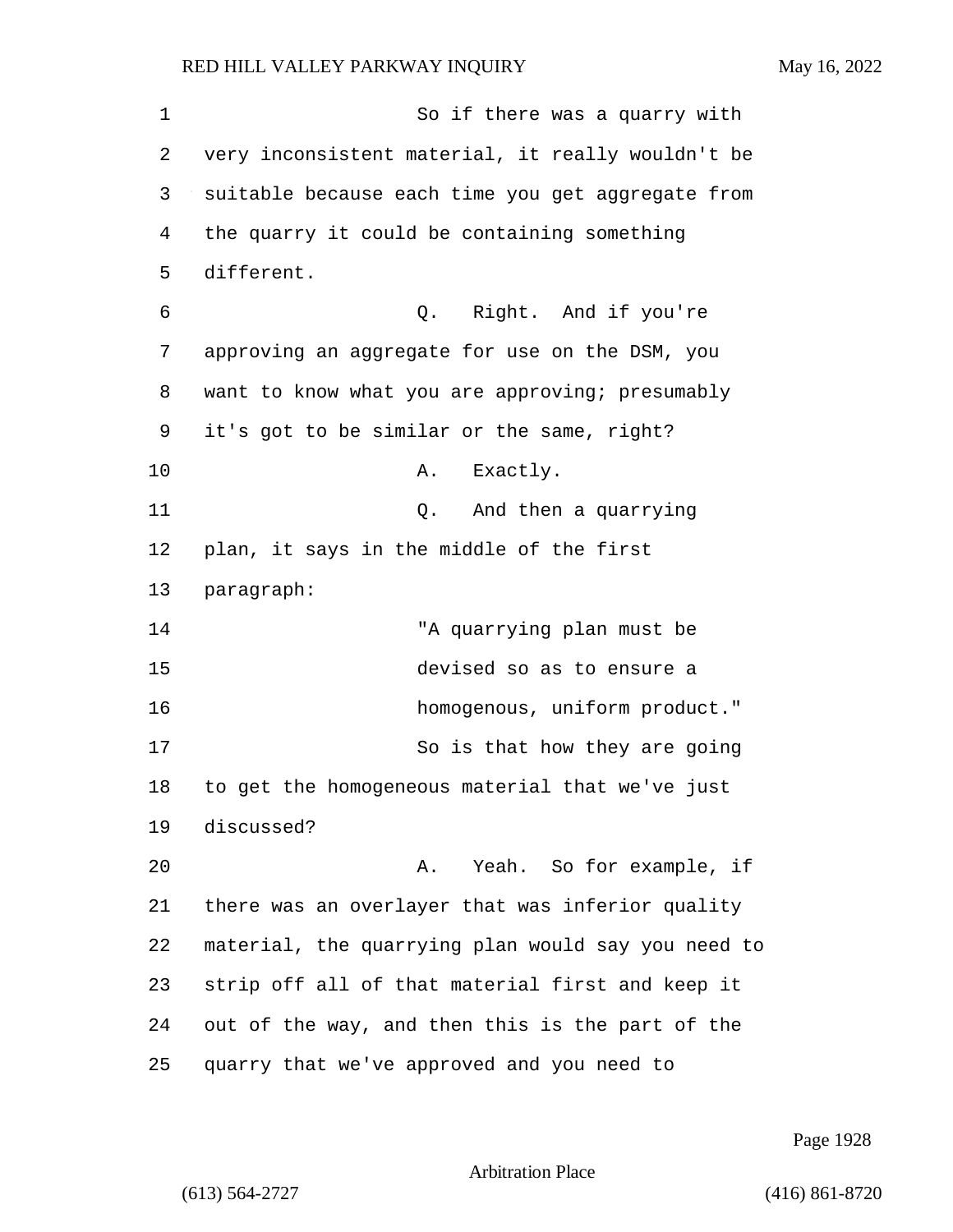1 continue to only quarry that material for this 2 use. 3 Q. I see. Okay. And then 4 it says: 5 "Since the early 1990s it's 6 been a condition of approval 7 of new sources that the 8 aggregate maintain an average  $9$  --" 10 Sorry, when I duck it's 11 because I'm trying to get around my camera. 12 "-- a PSV of less than 50, 13 quartzite excepted, with no 14 value less than 48 and an AAV 15 of 6.0 or less." 16 So PSV, that's polished stone 17 value, right? 18 A. Yes, it is. 19 Q. And AAV is aggregate 20 abrasion value? 21 A. Yes. 22 Q. And do you know where 23 those particular thresholds were derived from, 24 those numbers? 25 A. Well, actually I don't

Page 1929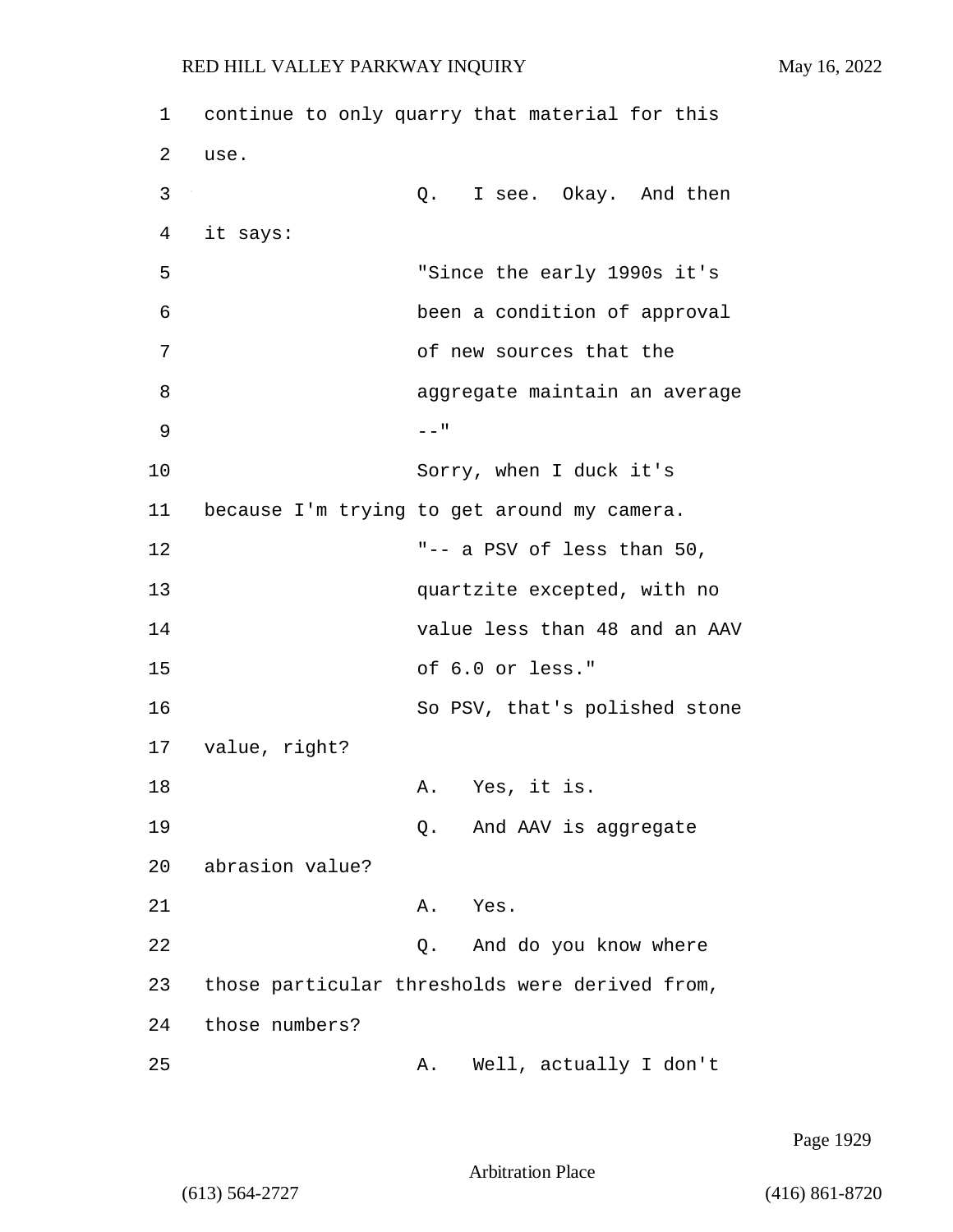| 1  | know where they were derived from. I know the      |
|----|----------------------------------------------------|
| 2  | tests -- if I could -- well, I don't even want to  |
| 3  | speculate. But I know that the traditional way     |
| 4  | they derive a value for a test method is that they |
| 5  | have a huge wall of aggregate types in the soils   |
| 6  | and aggregate section, and each one of them, they  |
| 7  | would know what the PSV is of that particular rock |
| 8  | source, what the AAV is, and they would compare it |
| 9  | against field performance.                         |
| 10 | That's $--$ I know that's what                     |
| 11 | they did for other tests like the Micro-Deval      |
| 12 | abrasion which came on while I was there, so I     |
| 13 | witnessed that that is what they did for that. So  |
| 14 | I'm speculating that that's what they would have   |
| 15 | done for the PSV AAV.                              |
| 16 | And the Micro-Deval<br>Q.                          |
| 17 | abrasion, is that the AAV test that you're talking |
| 18 | about?                                             |
| 19 | No, sorry, the<br>Α.                               |
| 20 | Micro-Deval abrasion is one of our tests that we   |
| 21 | use for aggregate quality. It's probably our most  |
| 22 | used test. And that was something that we          |
| 23 | introduced in the late 90s, early 2000s, I think.  |
| 24 | And it abrades the aggregates                      |
| 25 | in a large jar, but the way they set the           |

Page 1930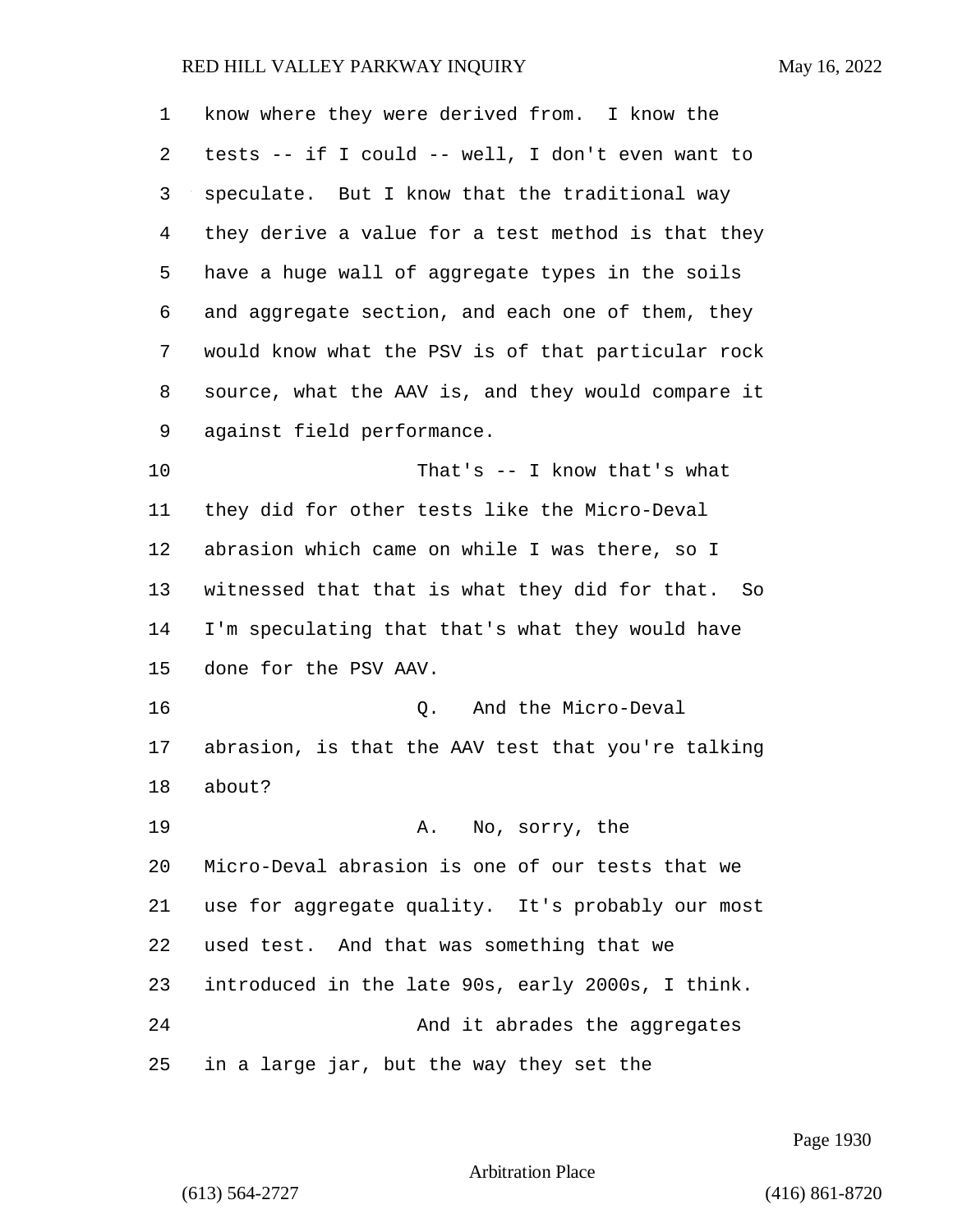| 1  | specification limits, like the limits, was by      |
|----|----------------------------------------------------|
| 2  | looking at all the different aggregate types,      |
| 3  | plotting them all and looking at field performance |
| 4  | to see how they performed in the field. So I'm     |
| 5  | guessing that that's -- that was their process for |
| 6  | how do they set a spec limit.                      |
| 7  | And I see the Micro-Deval<br>Q.                    |
| 8  | isn't listed here then.                            |
| 9  | A. Right.                                          |
| 10 | Q. Even though it was I                            |
| 11 | think you said in the late 90s, nonetheless that   |
| 12 | was a test that was done for DSM inclusion. Did I  |
| 13 | understand you correctly?                          |
| 14 | Yeah, so there's a number<br>Α.                    |
| 15 | different tests for DSM inclusion and -- but that  |
| 16 | is a test that would apply to all of the           |
| 17 | aggregates, not just the surface course. So it     |
| 18 | would apply to all of the aggregates.              |
| 19 | Q. I understand. Thank you.                        |
| 20 | Then it says in the second paragraph:              |
| 21 | "MTO normally requires a                           |
| 22 | 500-metre pavement test                            |
| 23 | section using the new                              |
| 24 | aggregate, and the aggregate                       |
| 25 | producer is responsible for                        |

Page 1931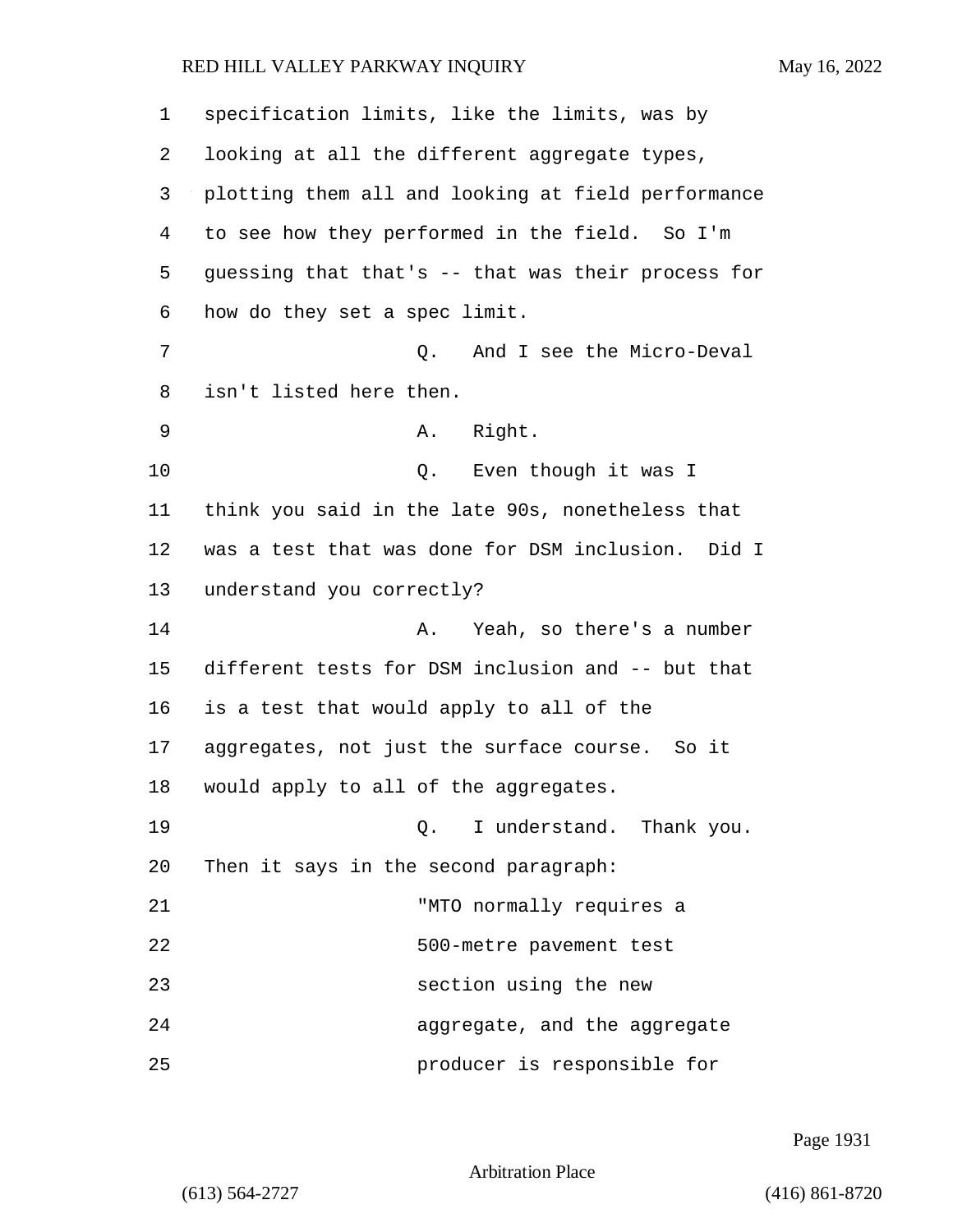| 1  | arranging for construction of                      |
|----|----------------------------------------------------|
| 2  | the test section.<br>The                           |
| 3  | pavement is tested for                             |
| 4  | frictional characteristics                         |
| 5  | with the brake-force trailer                       |
| 6  | for two years before the                           |
| 7  | material will be considered                        |
| 8  | for inclusion on the approved                      |
| 9  | list. Inspection and skid                          |
| 10 | testing will take place over                       |
| 11 | the life of the test section."                     |
| 12 | So this is, I understand,                          |
| 13 | testing with the MTO's ASTM brake-force trailer,   |
| 14 | also known has a skid tester?                      |
| 15 | Yes, it is.<br>Α.                                  |
| 16 | Q. And it's not mentioned                          |
| 17 | here, but I understand there's also a control      |
| 18 | section is also tested at the same time typically; |
| 19 | is that right?                                     |
| 20 | Well, so that's -- yeah,<br>Α.                     |
| 21 | I guess I see what you're saying. So normally if   |
| 22 | you've got a 500-metre pavement test section, what |
| 23 | that means is that the rest of the job is using    |
| 24 | another already pre-qualified aggregate, right.    |
| 25 | So you've got a new aggregate, the contractor      |

Page 1932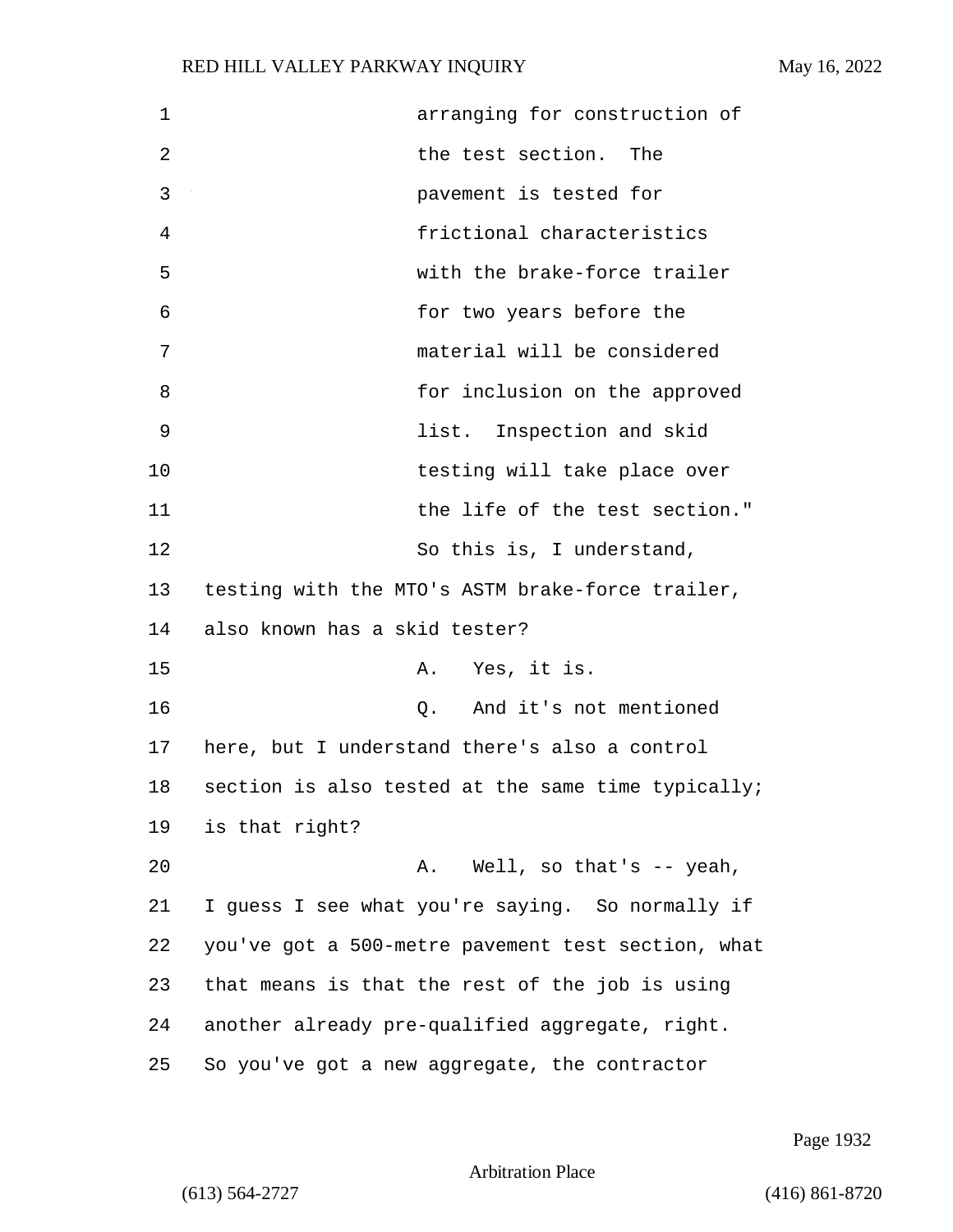finds a test section for you and you say, okay, this is a suitable test section. The rest of the job is going to be another aggregate. So that's automatically a control. 5 Q. Right. Because it's already been pre-qualified, and so the test -- the new applied for aggregate is being tested against the already approved aggregate, but -- but the testing can occur at or around the same time and 10 under the same conditions; is that right? 11 A. Yeah, if you were driving out to the site you would test everything at the same time. 14 C. Am I correct that typically the ASTM skid tester is operated at the posted speed? 17 A. So I don't know if they have changed it now. We had a long debate about whether it should be tested according to the ASTM standard, the American standard testing materials standard, which is to test at 40 miles per hour. MTO traditionally tested at the posted speed, and that was thought to be, you know, the conservative approach because traffic is going at the posted speed, not at 40 miles per hour.

Page 1933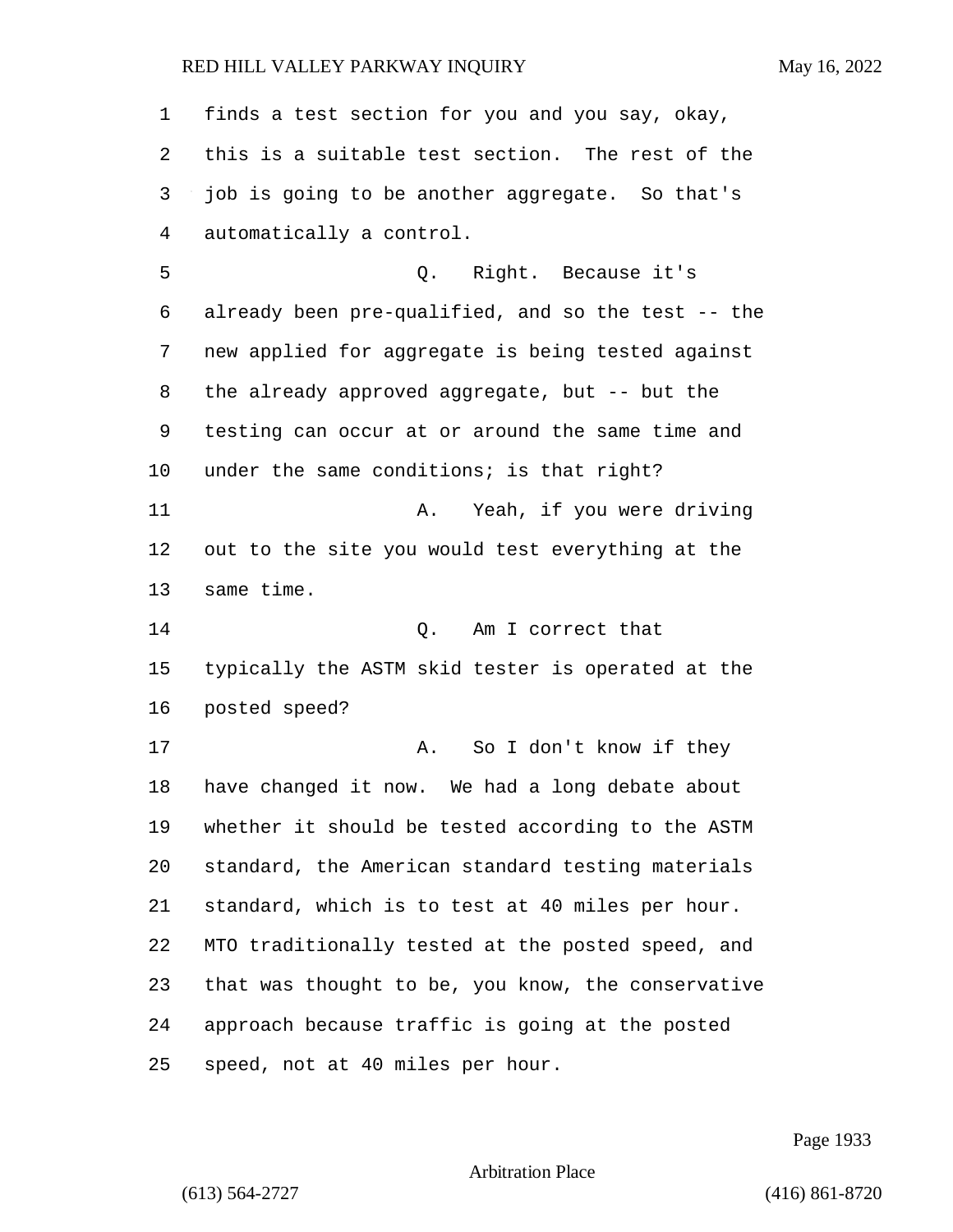1 0. Right. And it's conservative why? 3 A. Well, 40 miles per hour is slower, so if you are testing at a slower speed, the friction number will be higher, for one. 7 And the other consideration, by the way, was safety for the operator. So we are mostly looking at pre-qualifying our high volume, high-speed freeways, and the operator could not go out there at 40 miles per hour. So it was a bit of that as well, safety for the operator. 14 Q. Right. I mean, the alternative is to shut down the lanes on which they are testing, is the only other way you can do it at the ASTM stipulated speed? 18 A. That's right. 19 Q. And sorry, then your point was that at a higher speed, say it's 100 on a 400 series highway, that that's going to come up with a lower friction number than if tested at 64 or 65 kilometres an hour which is the ASTM standard?

Page 1934

Arbitration Place

25 A. Yes.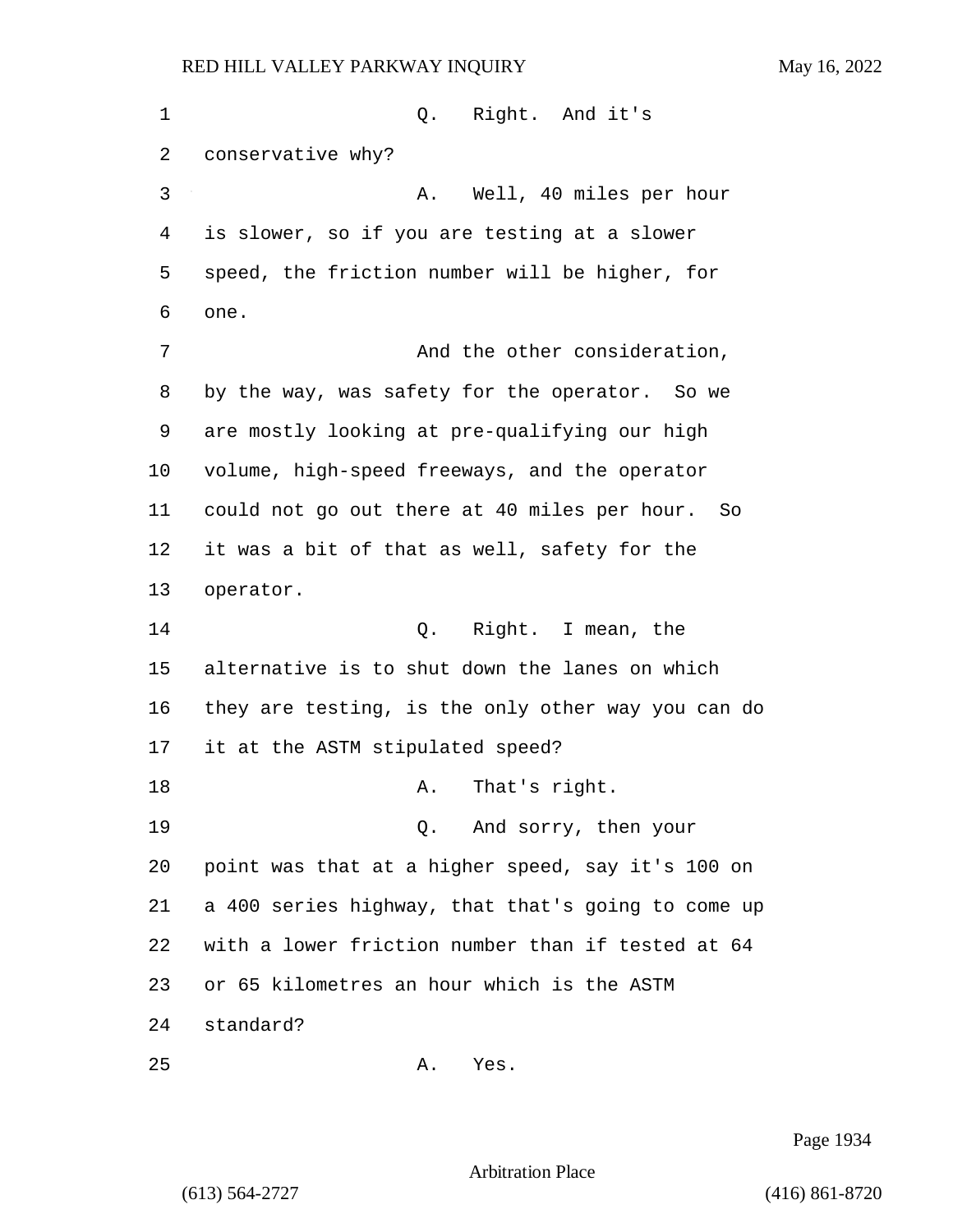| $\mathbf 1$ | And then in the last<br>Q.                          |
|-------------|-----------------------------------------------------|
| 2           | paragraph, MTO staff visit each source on a yearly  |
| 3           | basis and take samples for testing, and in          |
| 4           | addition, quality assurance samples of material     |
| 5           | used on contracts are obtained for testing.<br>- So |
| 6           | the first sentence I take it is still referring to  |
| 7           | the quarries; is that right?                        |
| 8           | Yeah. I mean, I think<br>Α.                         |
| 9           | this is something that we don't do anymore,         |
| 10          | certainly not a yearly basis, and that would just   |
| 11          | be the logistics of getting approvals to travel,    |
| 12          | for example, or -- I don't know. To be honest,      |
| 13          | you would have to ask them if they still do this.   |
| 14          | My thought is that they probably still don't do     |
| 15          | this on a yearly basis.                             |
| 16          | And there is someone we<br>Q.                       |
| 17          | can talk to about that, but at the time I take it   |
| 18          | that that was the practice, at the time this was    |
| 19          | written?                                            |
| 20          | A. Yeah, and I know that                            |
| 21          | when I worked there we would go on a fantastic      |
| 22          | tour of all -- like go and visit all these          |
| 23          | sources, take samples, and take them back to the    |
| 24          | lab.                                                |
| 25          | Sorry, when you were<br>Q.                          |

Page 1935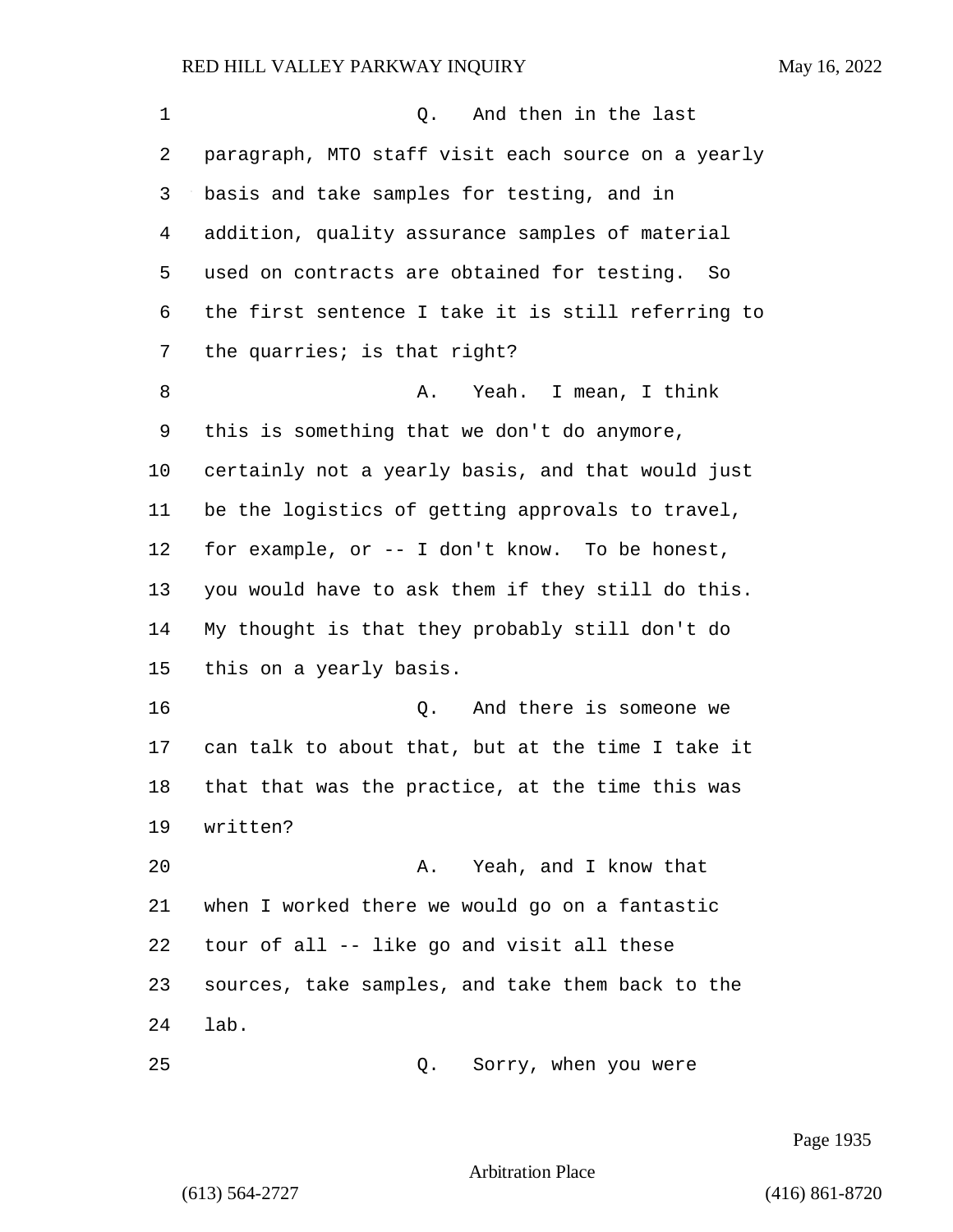there, do you mean in -- 2 A. When I worked in soils and aggregates section. 4 Q. And that was back in -- I guess I should have taken you to that. I'm just looking back. 1995 to 2000 you worked in the -- you were a geologic engineer in the soils and aggregate section according to your CV? 9 A. Yeah. So all my knowledge about their processes is from 1995 to 2000. So it was a while ago, but it was a fun experience. I enjoyed it. 13 Q. To be fair, that's your insider knowledge. You did have soils and aggregates and Mr. Rogers and Mr. Senior reporting to you when you were I guess -- sorry, Mr. Senior when you were the head of MERO, right? 18 A. Yeah, Mr. Rogers did not report to me. I reported to him. 20 Q. Right. If we could go to the paper itself. This is MTO 18621. This is the paper we were just speaking of. 23 And, Registrar, if we could go to image 8. 25 And figure 5 is a map which

Page 1936

Arbitration Place

(613) 564-2727 (416) 861-8720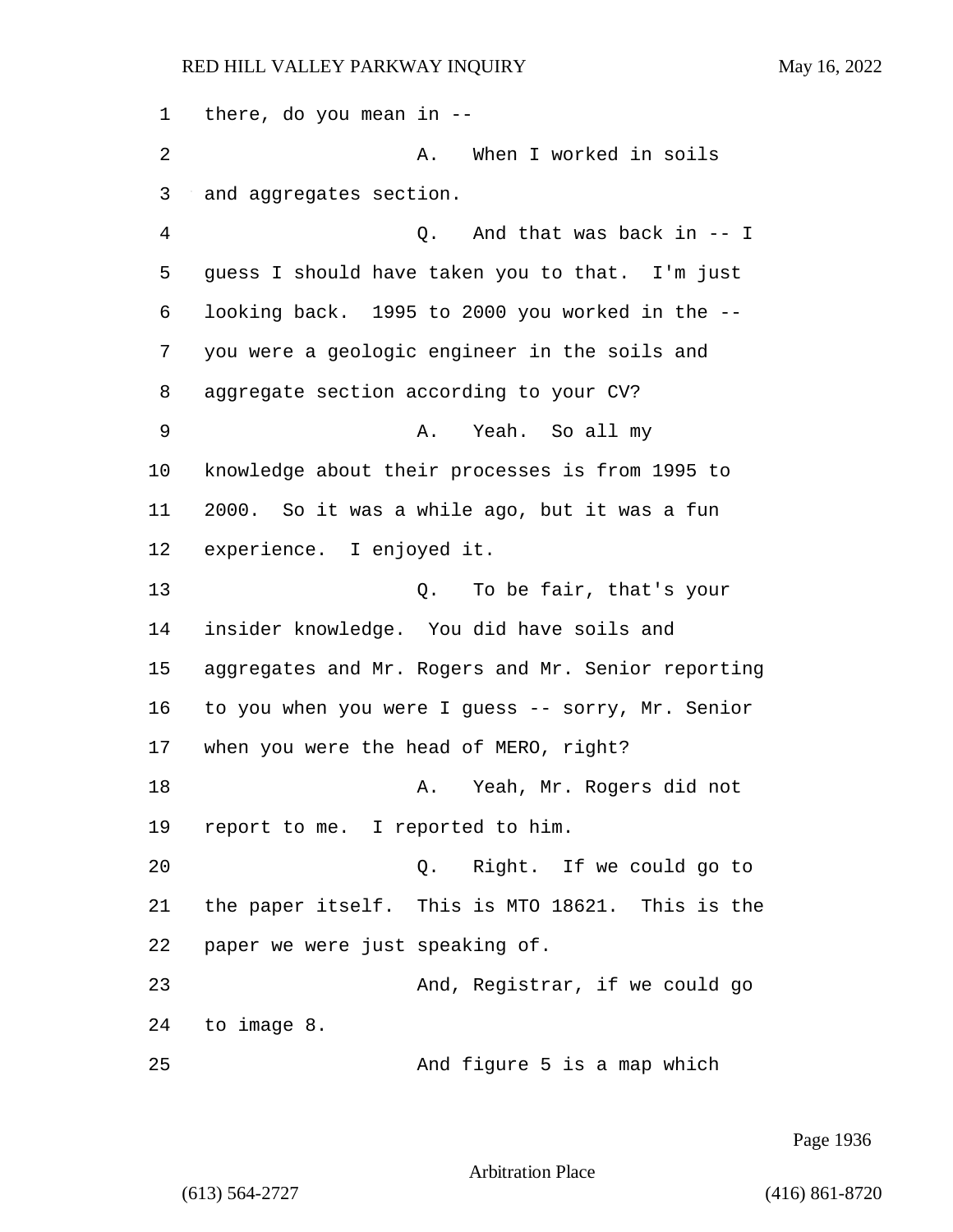| 1  | indicates the simplified map of geology of        |
|----|---------------------------------------------------|
| 2  | southern Ontario showing distribution of approved |
| 3  | sources of skid-resistant aggregate. It's a bit   |
| 4  | of an old school map, but could you just describe |
| 5  | what this is showing.                             |
| 6  | Yeah, so this is<br>Α.                            |
| 7  | describing basically the Canadian Shield is the   |
| 8  | ones that say aggregates with good skid-resistant |
| 9  | property. So we always used to say, like, draw a  |
| 10 | line across the province from Penetanguishene     |
| 11 | along Highway 7, you know, and those are the      |
| 12 | really good, durable materials, igneous,          |
| 13 | metamorphic rocks that are good sources of        |
| 14 | aggregate.                                        |
| 15 | And then unfortunately for all                    |
| 16 | of us in southern Ontario, the aggregate was      |
| 17 | local, limestones, dolostones, material that is   |
| 18 | very soft. And so obviously traditionally roads   |
| 19 | in southern Ontario were built with the local     |
| 20 | aggregates which was a softer material,           |
| 21 | limestones, that had poor skid resistance.        |
| 22 | So that's why we developed                        |
| 23 | this process of taking the aggregates with good   |
| 24 | skid resistance and transporting them down to the |
| 25 | areas in southern Ontario that needed more skid   |

Page 1937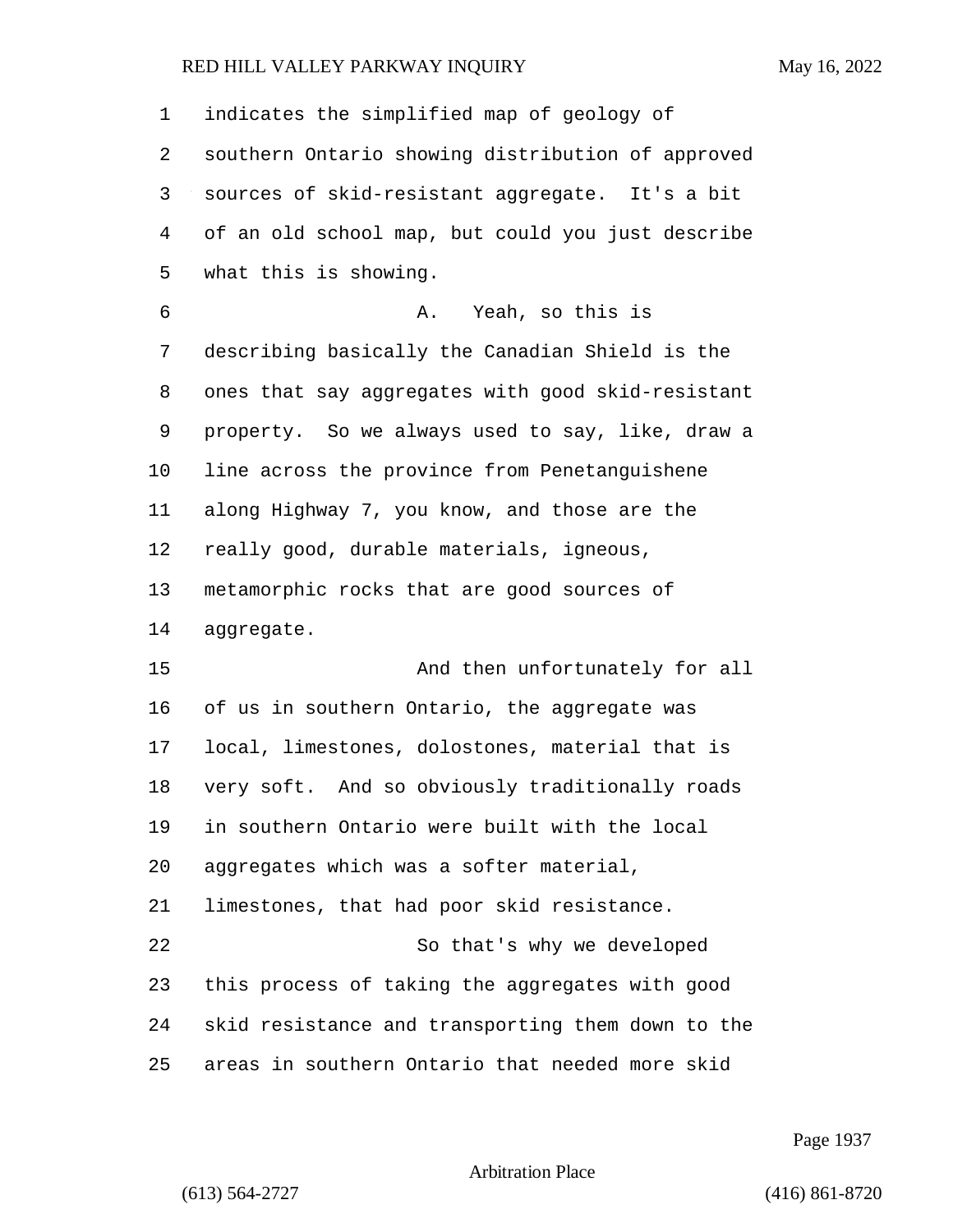resistance. 2 Q. Okay. Thank you, Registrar. You can take that down. 4 So that's just what I would call the front end approach. Is there anything that we've missed, do you think, material on the front end approach to the testing and pre-qualification of aggregates? 9 A. Well, I mean, I think the idea would be that this was, I don't know, like, the more knowledgeable approach of what was being used in our roadway surfaces. And a back end approach, which I'm sure we're about to talk about, instead it was we will just let the contractor build the road, and then at the end of the -- when it's constructed, we will go out there and evaluate it and if it meets our requirements at this point in time or several other points in time to be determined, then it's acceptable. 20 But the knowledge about what was actually used in the road and how it was built, that oversight during construction, et cetera, was missing from that back end approach. 24 Q. So there again you're talking about warranty contracts and performance

Page 1938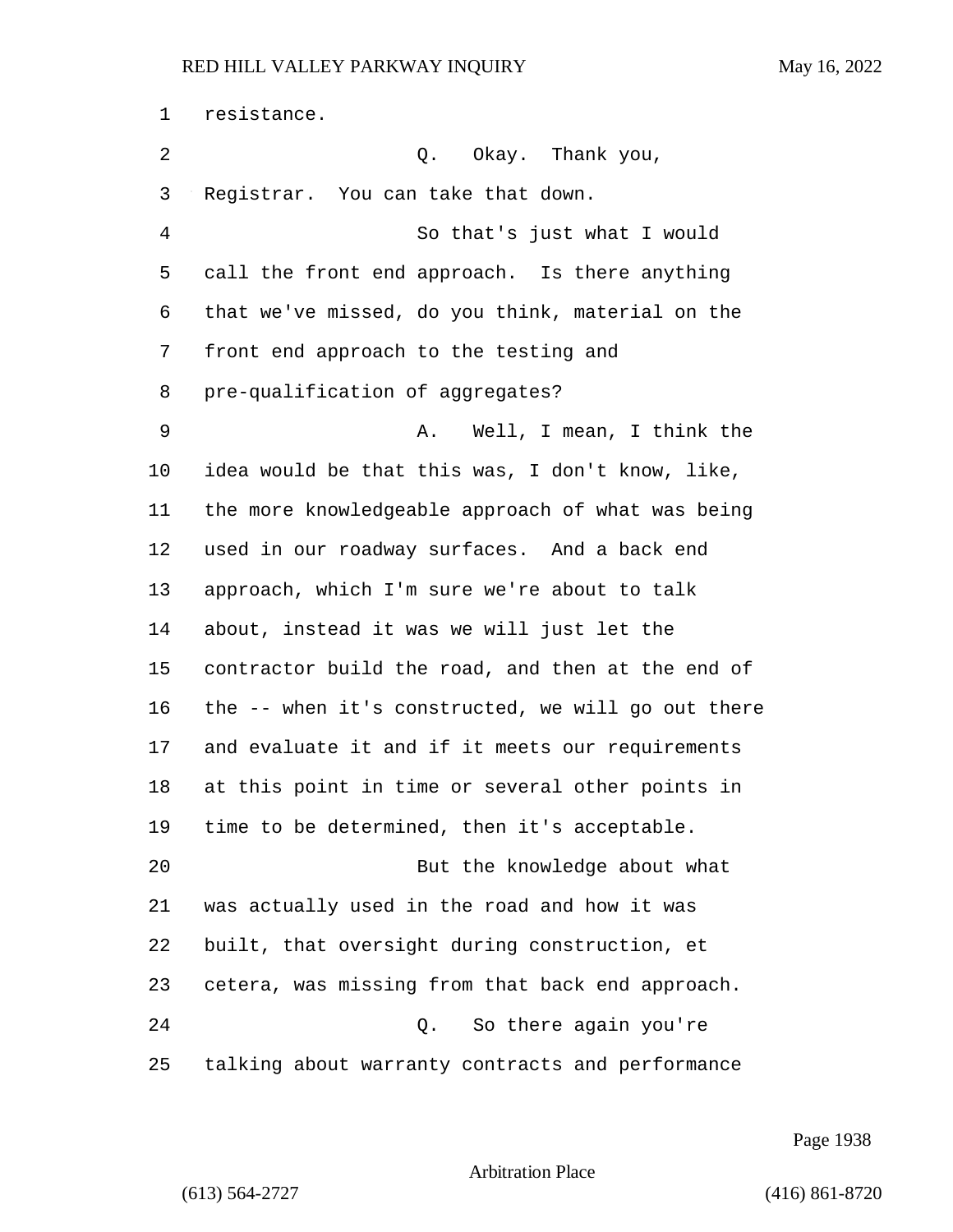| 1  | specifications in using a friction number; is that |
|----|----------------------------------------------------|
| 2  | right? When you're talking about leave it to the   |
| 3  | contractor, is that what you're talking about?     |
| 4  | Yes.<br>Α.                                         |
| 5  | So we'll get to that.<br>Q.                        |
| 6  | Before we get to that, I want to talk about even   |
| 7  | under the approach using the DSM about following   |
| 8  | construction of a highway what the MTO's approach  |
| 9  | has been over time. How are issues that are        |
| 10 | raised with potential friction problems and so     |
| 11 | forth dealt with traditionally and so forth.       |
| 12 | So if we could put aside the                       |
| 13 | performance specification stuff for a minute and   |
| 14 | talk about -- to this first.                       |
| 15 | So after it's been                                 |
| 16 | constructed, it's been used, whether -- you know,  |
| 17 | used the DSM surface course aggregates, and then   |
| 18 | What happens?<br>How are friction issues<br>what?  |
| 19 | dealt with?                                        |
| 20 | So normally we expect the<br>Α.                    |
| 21 | pavement to perform well because we've had the     |
| 22 | boots on the ground to make sure it was built      |
| 23 | properly and the right materials were used, and we |
| 24 | do a lot of sampling and testing during            |
| 25 | construction as well. So the assumption is that    |

Page 1939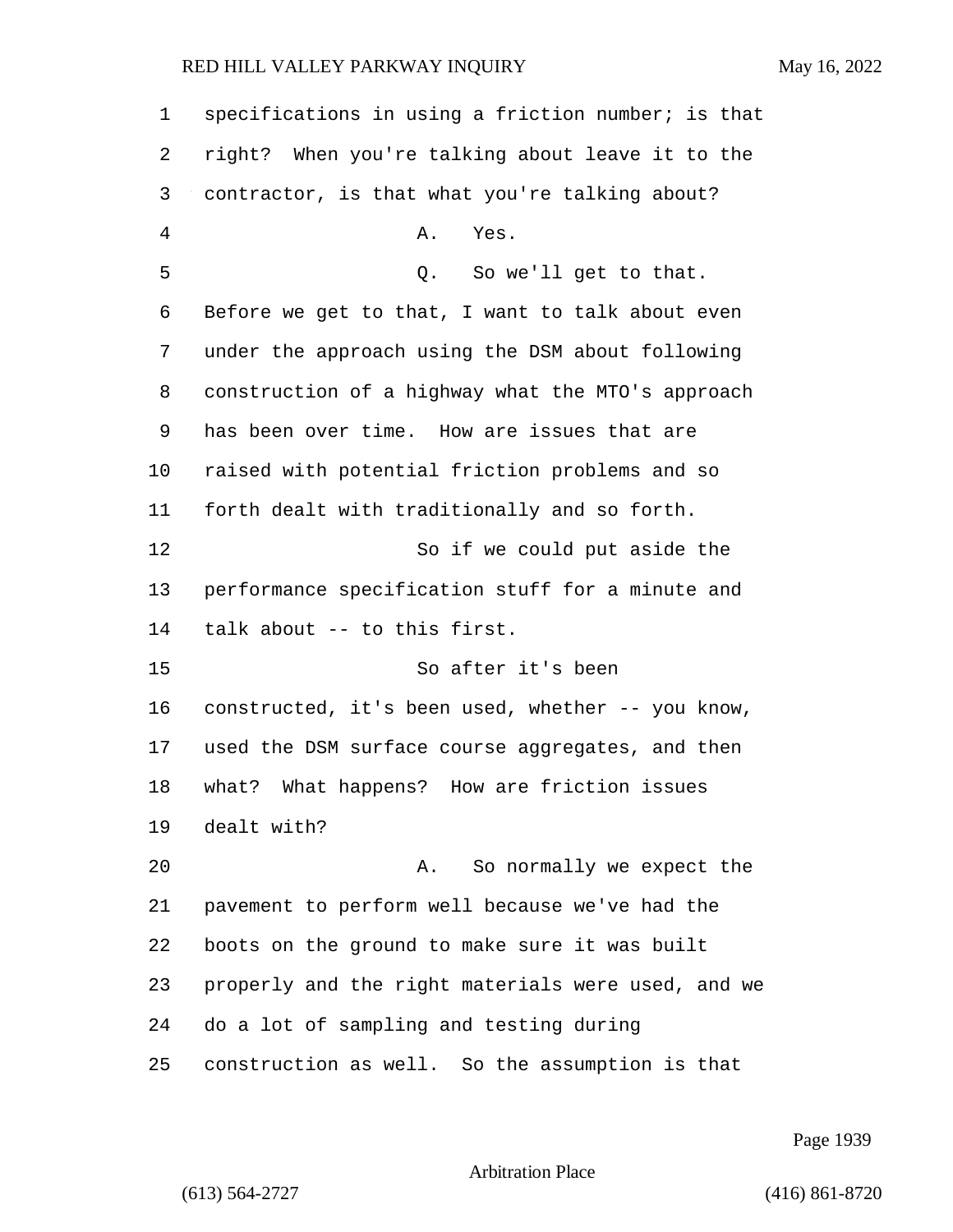we've got good quality materials that will be performing well.

3 We also have, though, in the regional geotechnical sections and in our regional maintenance groups, we have eyes on the road. So we have pavement evaluation officers in the geotech section that go out annually and take a look at the network, and this is for maintenance programming reasons. So for example, they will say this road is performing really well. This road is starting to show some signs of deterioration, and they work as a team to try and program when that pavement will be repaired in the future. 15 So there's eyes on the ground from the maintenance folks as well who will have that sort of -- they are out on the street 24/7. I know now because they work for me. They are amazing. So they are out on the street, and they would be able to also raise any concerns that they had with us. 22 So we have multiple eyes on the ground. If there was to be some kind of

issue, then that would be reported into the head

for investigation.

Page 1940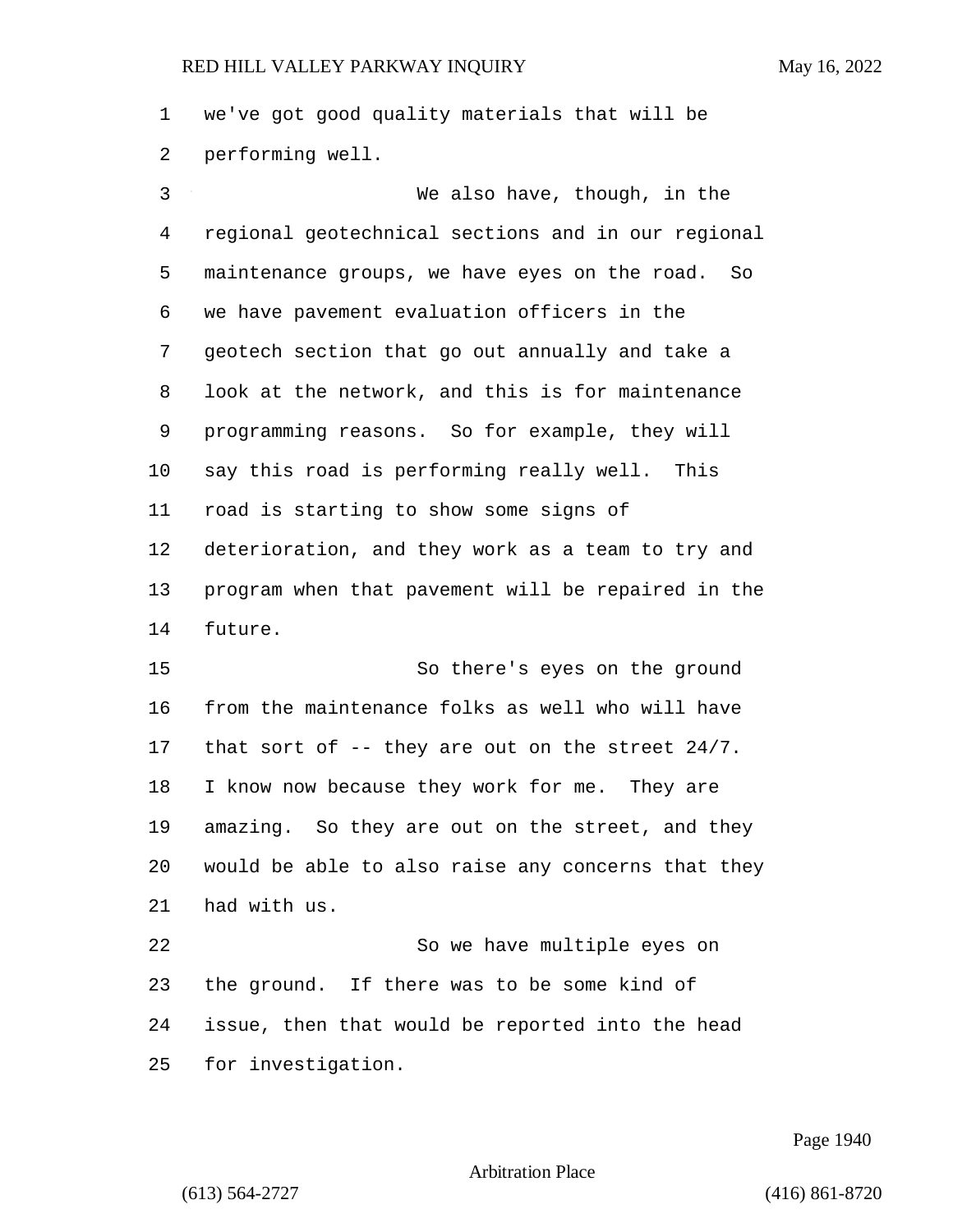| 1  | The head of the?<br>Q.                             |
|----|----------------------------------------------------|
| 2  | Well, usually head of<br>Α.                        |
| 3  | geotech in the region, but then the -- if the head |
| 4  | of geotech thought -- because you were talking     |
| 5  | about friction, if the head of geotech thought,    |
| 6  | okay, this seems like something we would like to   |
| 7  | investigate from a friction point of view, they    |
| 8  | would contact the pavements and foundations        |
| 9  | section.                                           |
| 10 | Okay. So if understood<br>Q.                       |
| 11 | you correctly, typically it's a request -- if some |
| 12 | issue about a potential friction problem issue has |
| 13 | been identified, that would be sources from the    |
| 14 | region who would bring it to the central office,   |
| 15 | to pavements and foundations; is that right?       |
| 16 | That's right.<br>Α.                                |
| 17 | Okay. And if we could go<br>Q.                     |
| 18 | to images 11 and 12. And it's on this topic.       |
| 19 | This is paragraph 20 in the image on the left, a   |
| 20 | November 4, 2004 presentation slide deck by Guy    |
| 21 | Cautillo who was the senior manager of MERO at the |
| 22 | time in the highway standards branch, provincial   |
| 23 | highway management division, titled "Pavement      |
| 24 | Friction at MTO," and described a number of        |
| 25 | practices around friction testing in this memo.    |

Page 1941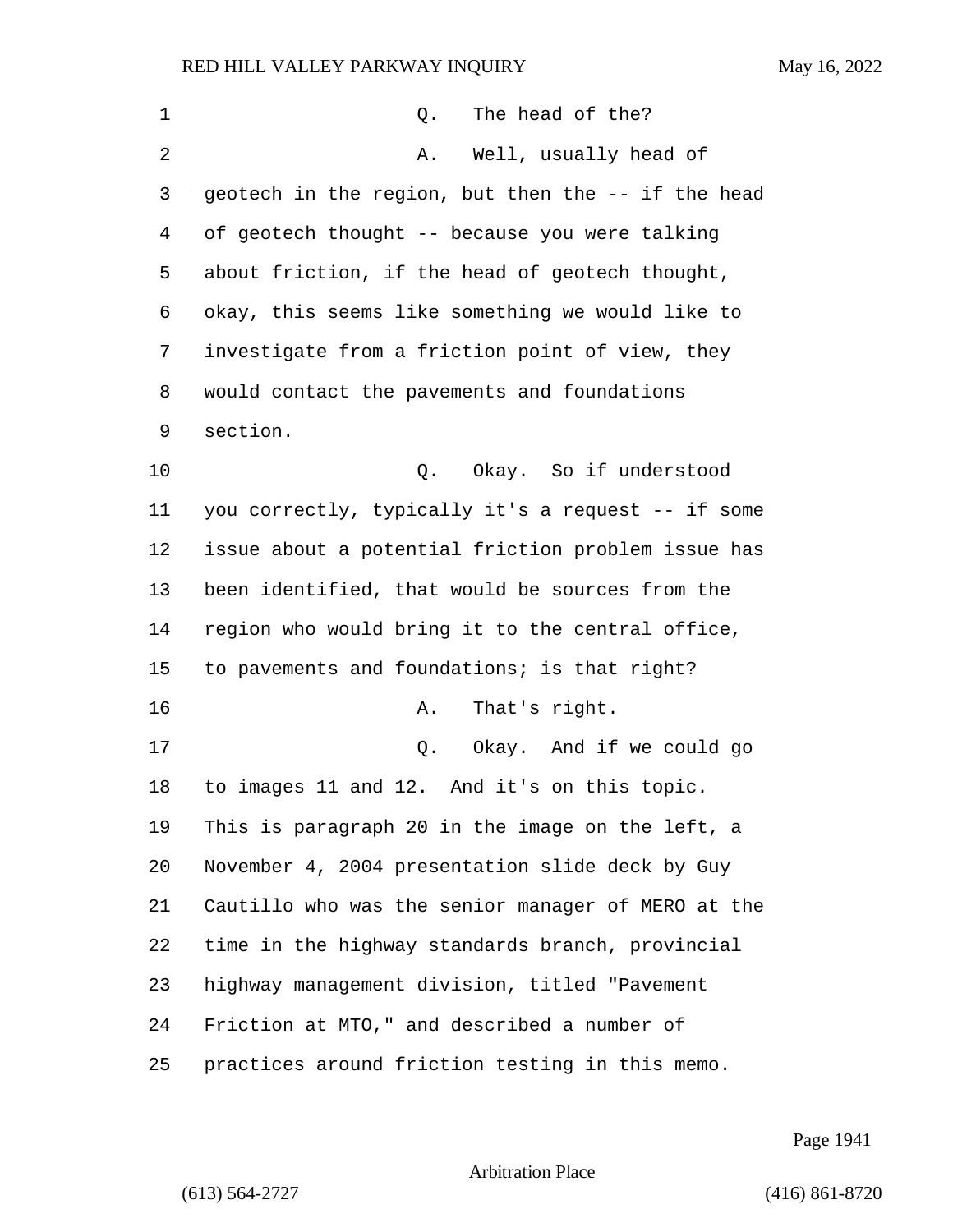1 And there's a reference in the 2 bottom of the left-hand image to MTO practice, in 3 the first bullet, talking about: 4 "Friction testing routinely 5 carried out to evaluate new 6 aggregate test sections or 7 when the surface of the new 8 pavement or new pavement 9 technology needs evaluation." 10 And then second one: 11 "Regions also request skid 12 resistance testing in high 13 collision locations where lack 14 of friction is suspected." 15 So could you describe -- 16 that's one, but can you describe sort of the 17 circumstances where the regions would be 18 requesting friction testing on the pavements and 19 foundation section. 20 A. Sure. So for example, I 21 can think of a couple of examples. One example 22 would be the pavement seems to be flushing. 23 That's when the asphalt cement, the black glue 24 that holds the pavement together, maybe there's 25 too much of it in the pavement and it starts to

Page 1942

Arbitration Place

(613) 564-2727 (416) 861-8720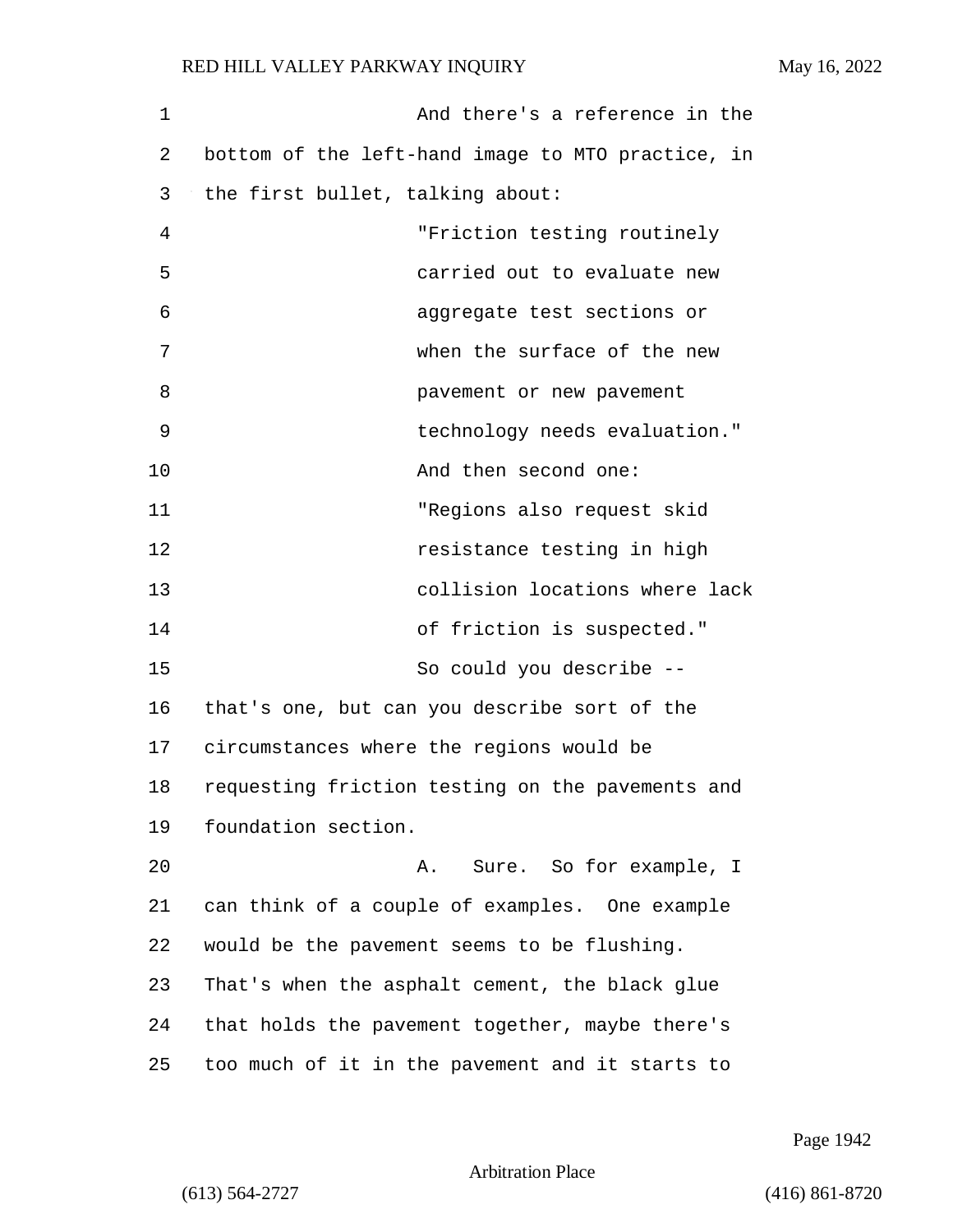bleed through to the surface and now the concern is that the aggregates themselves aren't able to provide that skid resistance. 4 So that's probably our most frequent request. We think this pavement is flushing. Can you come out and send the friction trailer. So that's probably the number one. 8 Other requests. I can think of one that is a common one is we have like a high-speed ramp freeway to freeway. So people are driving along freeway at a high speed and then they're negotiating a ramp to another freeway at a high speed and there is a lot of collision there. And so, you know, can you come out and check the friction, the friction. In that particular case, the one I'm thinking of always turned out to be very, very good; it's just that it was too difficult for people to navigate that curve at a very high speed. And that is why we post our curves at a much lower speed. 21 Other things. You know, there might be, for example, some higher than expected

collisions at an intersection, and could you go

out and investigate the friction to see if the

friction is a contributing factor to these

Page 1943

Arbitration Place

(613) 564-2727 (416) 861-8720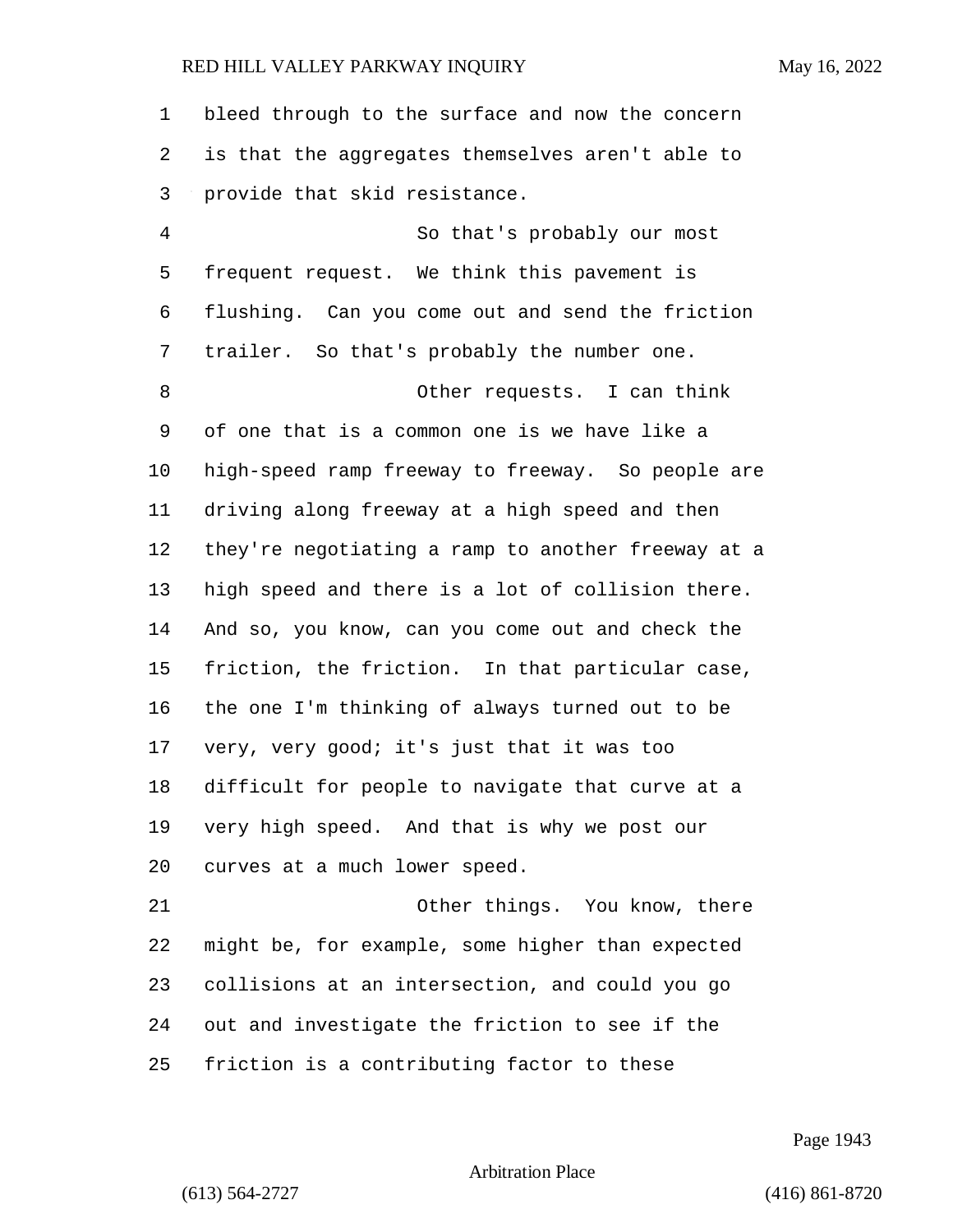collisions. 2 We -- concrete pavement, we had challenges with our concrete pavement. Concrete pavement actually uses limestone aggregate in it. So one of the -- as I mentioned, limestone aggregate is one of the softer materials that polish readily, so the concrete pavements have this aggregate in it. And they also last a very long time. So they are supposed to last 30 years, 40 years, 50 years. So that's a lot of traffic on this aggregate and on the concrete surface. 13 So we have done a lot of work investigating concrete pavements that have polished over time, and so, for example, the 401 is a good example that used to be -- I think when I started at the Ministry the 401 through Toronto was concrete, and now it's all asphalt because it was resurfaced. 20 Highways -- another one, you know, I can give examples where the highway was built in the late 60s and by the time it makes it to the 90s or 2000s that's a lot of traffic on the concrete surface. Send out the friction trailer, find that, yes, the friction numbers are low and

Page 1944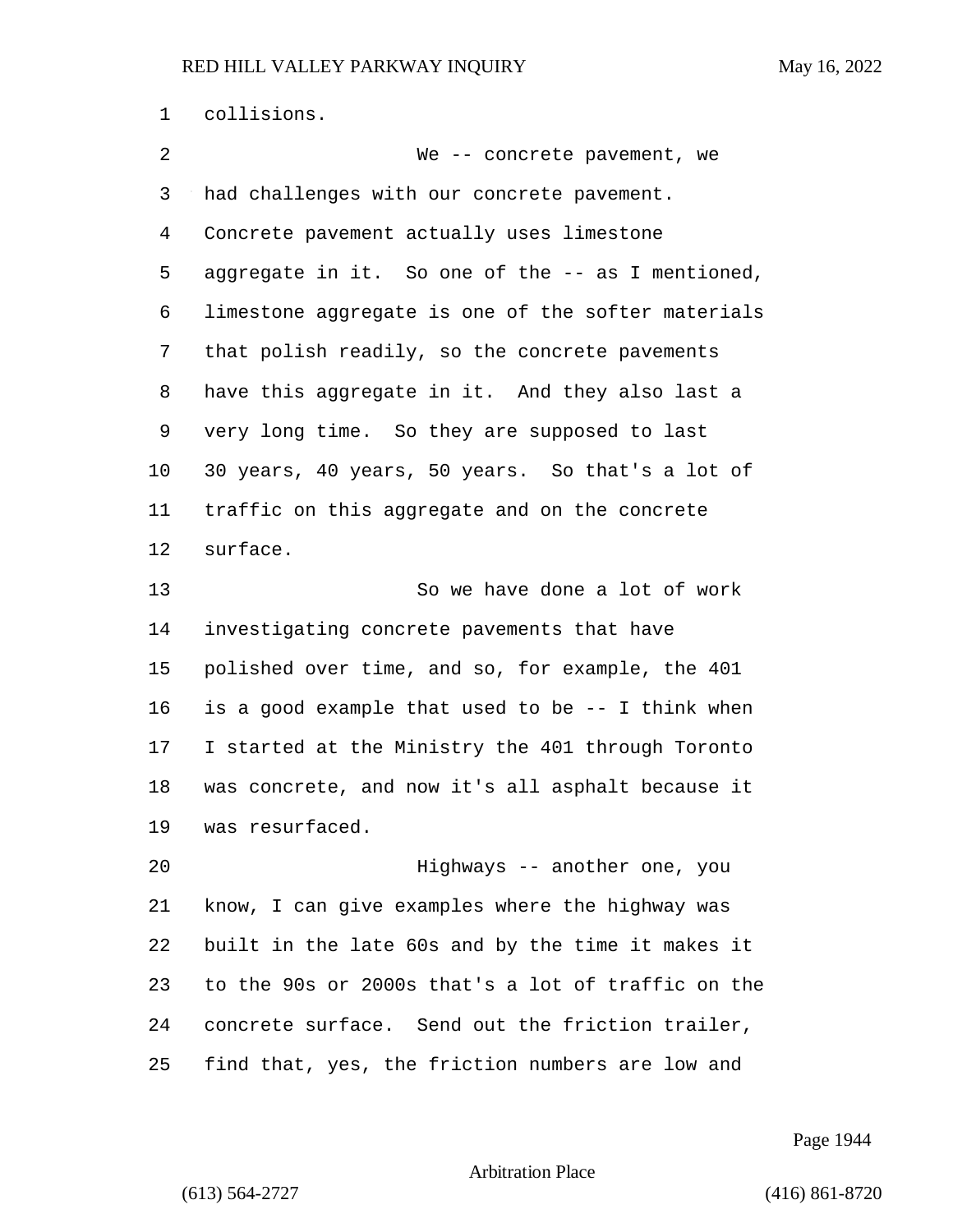| 1  | that could be contributing to the collisions.    |
|----|--------------------------------------------------|
| 2  | Q. Okay. And at the top of                       |
| 3  | the second image there, the first bullet says:   |
| 4  | "Regional request for service                    |
| 5  | internally with no spare                         |
| 6  | capacity."                                       |
| 7  | That's the skid trailer that                     |
| 8  | you're talking about, right?                     |
| 9  | Yeah, we had one skid<br>Α.                      |
| 10 | trailer and one operator for the whole province. |
| 11 | Q. Right. And that was                           |
| 12 | Frank Marciello until 2015; is that right?       |
| 13 | Yes. Yeah, no, it was<br>Α.                      |
| 14 | Frank Marciello. I was just wrapping my head     |
| 15 | around when it was that he left. 2015.           |
| 16 | Does that sound about<br>Q.                      |
| 17 | right?                                           |
| 18 | A. Yes, it does.                                 |
| 19 | Q. The request comes into                        |
| 20 | the pavements and foundations section and is it  |
| 21 | the -- who makes the decision that the testing   |
| 22 | will take place once the request comes in?<br>Is |
| 23 | that the head of pavements and foundations,      |
| 24 | whoever that is at the time?                     |
| 25 | Yeah, usually the --<br>Α.                       |

Page 1945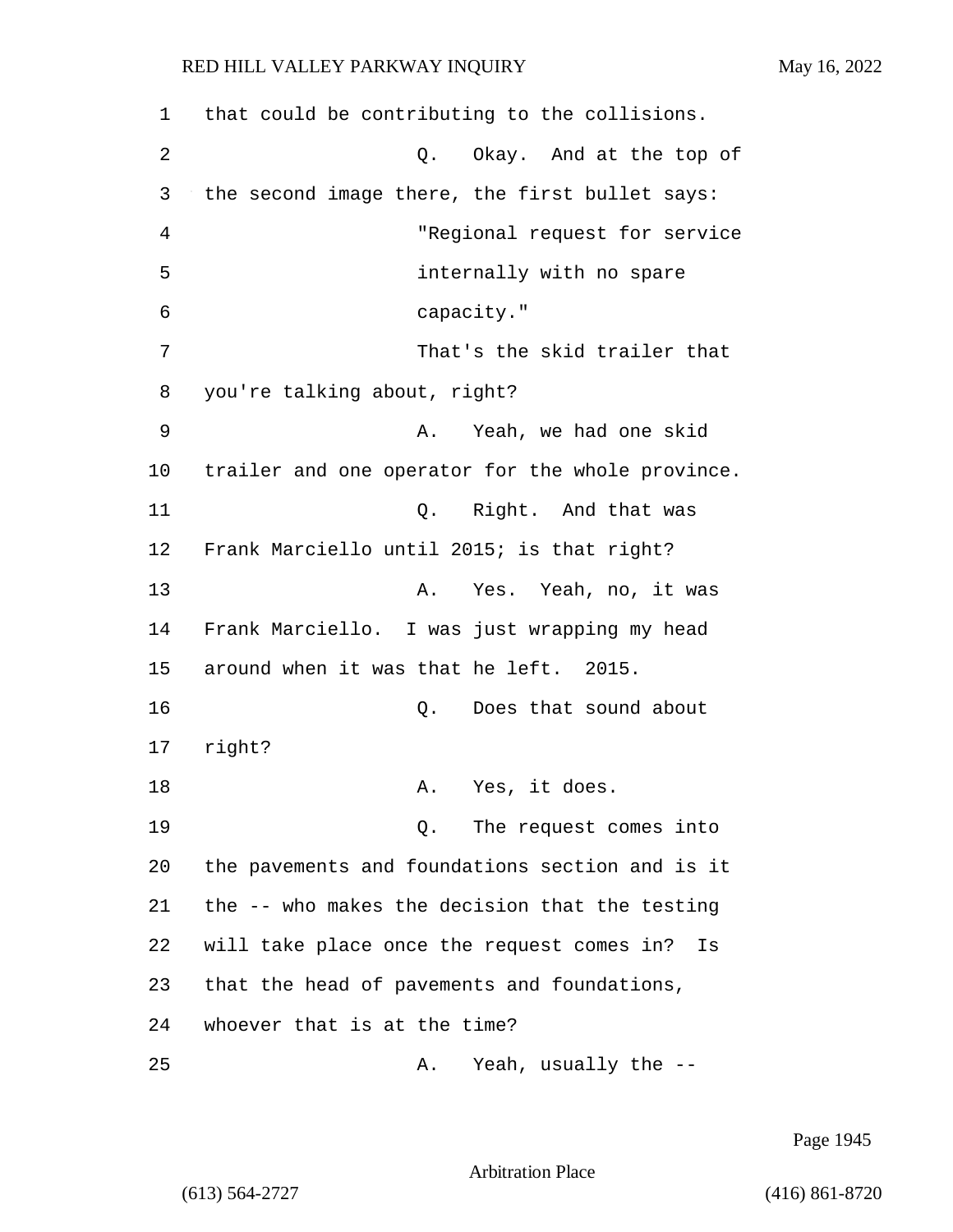| 1  | either the senior pavement evaluation -- no,       |
|----|----------------------------------------------------|
| 2  | sorry, the senior pavement design engineer and the |
| 3  | head would be the ones that would receive the      |
| 4  | call, and there would be a discussion about        |
| 5  | sending out the friction trailer, yes.             |
| 6  | Q.<br>And am I correct that                        |
| 7  | Mr. Marciello, who was the operator of the skid    |
| 8  | trailer, reported to the head of pavements and     |
| 9  | foundations?                                       |
| 10 | Α.<br>Yes.                                         |
| 11 | Similarly, am I correct<br>Q.                      |
| 12 | that requests from -- for testing -- the type of   |
| 13 | testing that we discussed with respect to DSM      |
| 14 | application evaluation, that those came from soils |
| 15 | and aggregates section to the pavements and        |
| 16 | foundations head; is that right?                   |
| 17 | Yes, it is.<br>Α.                                  |
| 18 | You can take that down,<br>Q.                      |
| 19 | thank you.                                         |
| 20 | What about municipalities?<br>Do                   |
| 21 | municipalities sometimes make requests to the MTO  |
| 22 | to conduct friction testing?                       |
| 23 | They sometimes do, yes.<br>Α.                      |
| 24 | Is that a common thing or<br>Q.                    |
| 25 | infrequent in your experience?                     |

Page 1946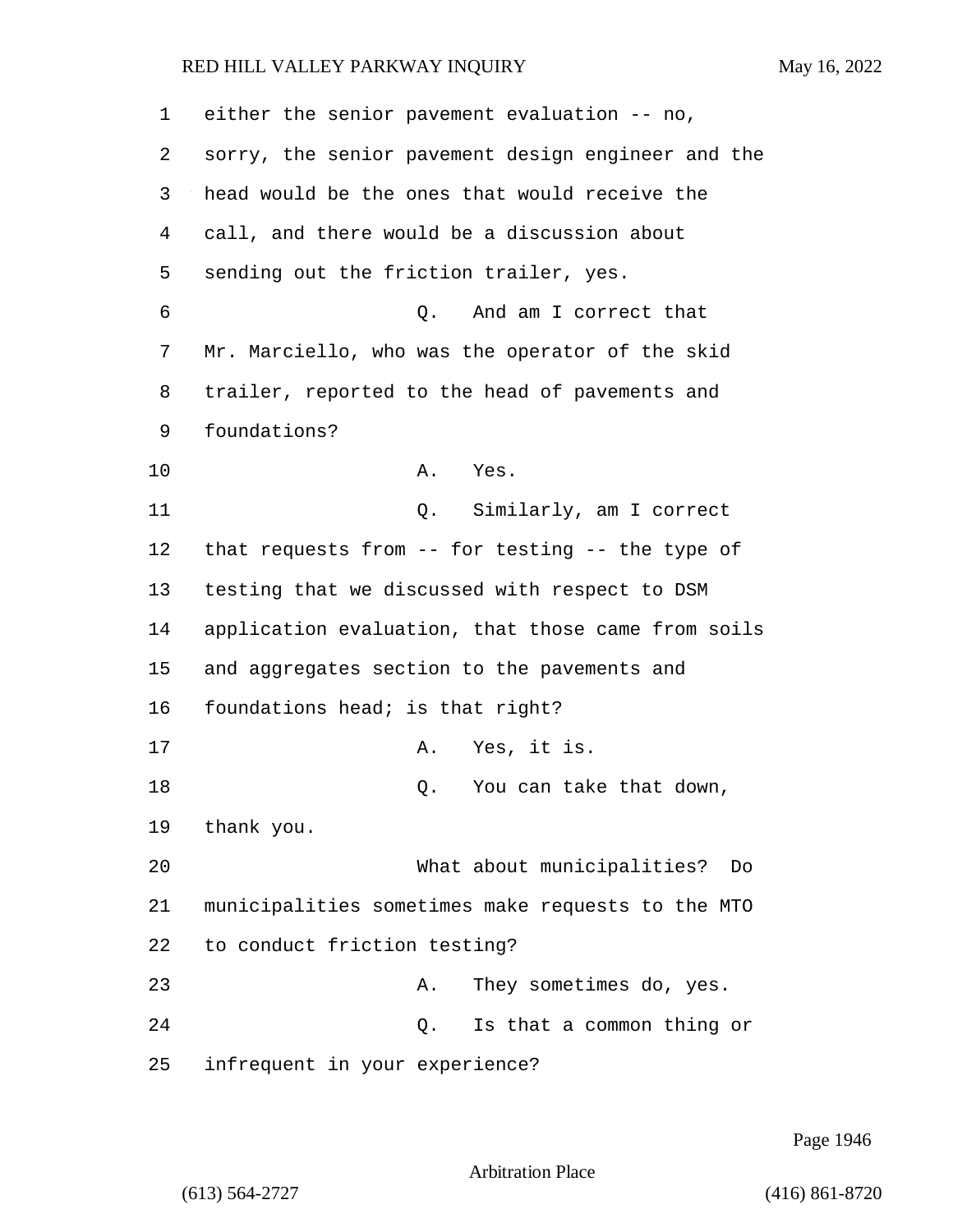| 1  | Α.<br>I think it's infrequent.                     |
|----|----------------------------------------------------|
| 2  | How does the MTO decide<br>Q.                      |
| 3  | whether to carry out the requested testing for a   |
| 4  | municipality or not?                               |
| 5  | I think it would depend<br>Α.                      |
| 6  | on availability of the operator, location of the   |
| 7  | municipality. So, for example, if the operator --  |
| 8  | one operator in the whole province was very busy,  |
| 9  | we wouldn't have the capacity to do that, but we   |
| 10 | would recommend other companies to them that could |
| 11 | do the testing.                                    |
| 12 | And yeah, so basically if it                       |
| 13 | was a local municipality that was like a day trip, |
| 14 | no more time than that, and we could fit it in, we |
| 15 | would do it.                                       |
| 16 | But it might be a<br>Q.                            |
| 17 | different situation again depending on the         |
| 18 | capacity at that point in time or the location of  |
| 19 | the request?                                       |
| 20 | Yes, yes.<br>Α.                                    |
| 21 | Was there any written<br>Q.                        |
| 22 | policy respecting friction testing requests by     |
| 23 | municipalities?                                    |
| 24 | Not that I'm aware of. I<br>Α.                     |
| 25 | know there was a general I guess discussion around |

Page 1947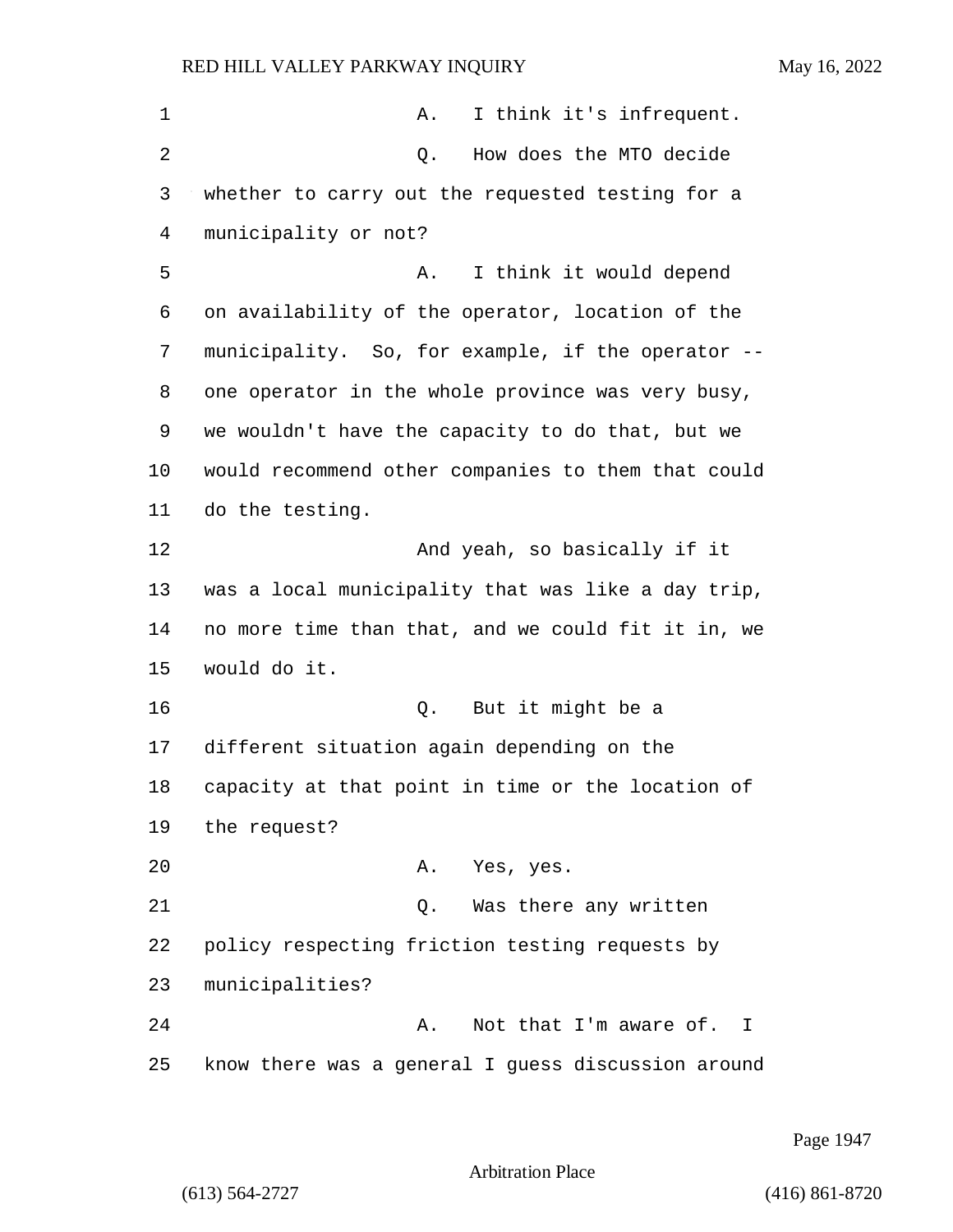| 1  | we don't really have the resources to support the  |
|----|----------------------------------------------------|
| 2  | municipalities too. It's kind of a general theme.  |
| 3  | We used to be a much larger ministry, you know,    |
| 4  | with way more staff, so I think it was a general   |
| 5  | theme that we didn't really have the resources to  |
| 6  | support municipalities.                            |
| 7  | Q. And when you're talking                         |
| 8  | about used to be, if we're placing in time in the  |
| 9  | aughts, the first decade of the 2000s, are you     |
| 10 | talking about then as compared to at some point in |
| 11 | the 90s?                                           |
| 12 | Oh $--$<br>Α.                                      |
| 13 | (Speaker overlap)                                  |
| 14 | Or more recently -- tell<br>Q.                     |
| 15 | me what timeframe you're talking about?            |
| 16 | Well, you know what, it's<br>Α.                    |
| 17 | every year, isn't it? There was a massive          |
| 18 | downsizing in the mid to late 90s that everybody   |
| 19 | is well aware of, I'm sure, and still talks about. |
| 20 | But, you know, over the years it's certainly been  |
| 21 | an aim to try and reduce the number of staff you   |
| 22 | have, and I think it's annual discussion in        |
| 23 | government, how can do you do more with less.      |
| 24 | Q.<br>And was there a typical                      |
| 25 | way in which municipal requests for friction       |

Page 1948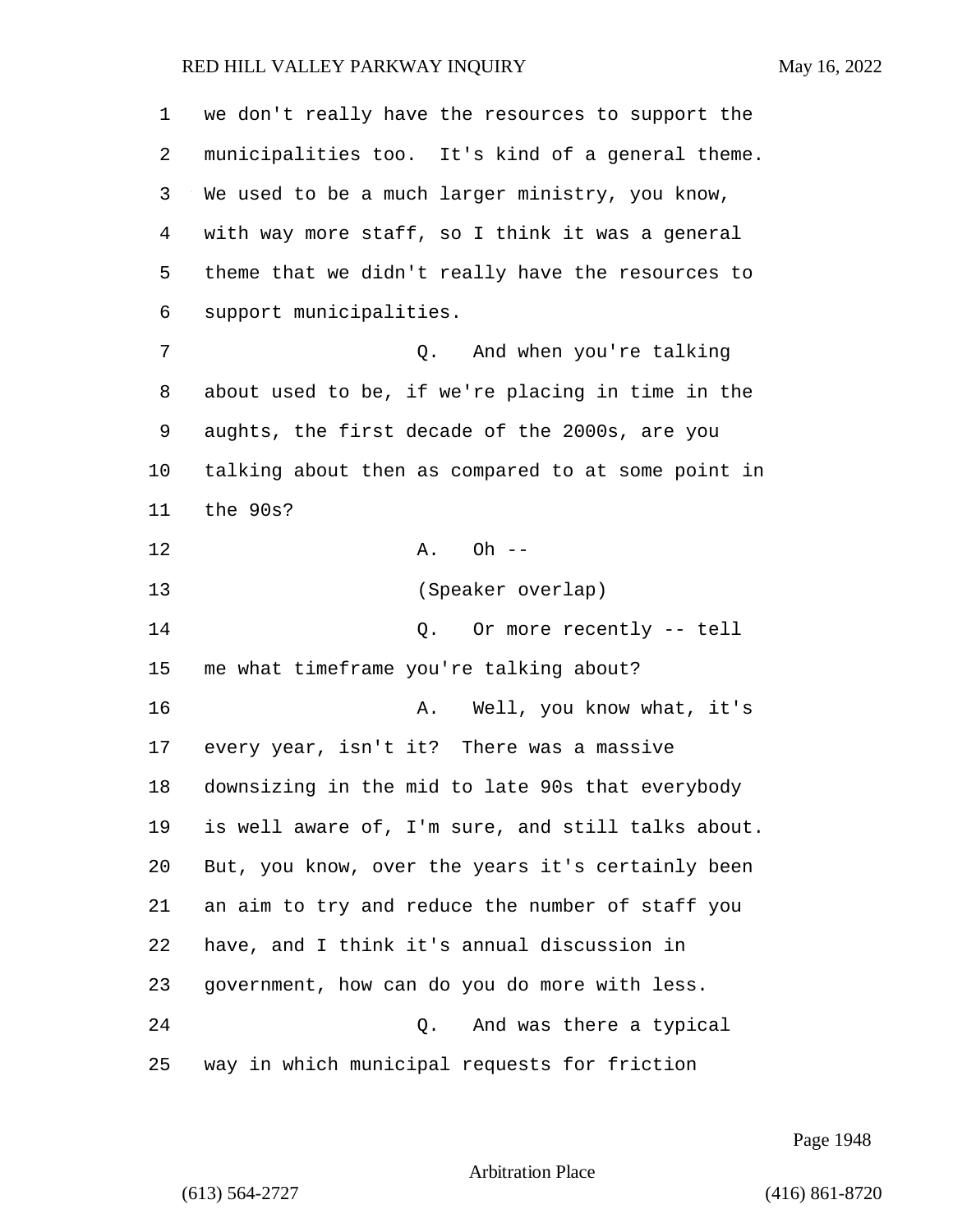| 1  | testing would be handled as to how it would come  |
|----|---------------------------------------------------|
| 2  | in, where the request would go to once it did?    |
| 3  | I don't know that there<br>Α.                     |
| 4  | would be. I think it would be more like if the    |
| 5  | municipality had a contact at the MTO. So for     |
| 6  | example, if they had worked with the bituminous   |
| 7  | section on something, then they would know the    |
| 8  | bituminous section guy and they would route it    |
| 9  | through that person.                              |
| 10 | I see. Or if it was a<br>Q.                       |
| 11 | particular region, it could come through whoever  |
| 12 | they have been dealing with --                    |
| 13 | Absolutely. If it's in<br>Α.                      |
| 14 | the Kingston area, because again Kingston area is |
| 15 | all limestone, that might be something you would  |
| 16 | reach out to the local geotechnical section about |
| 17 | and they would put them in touch with us in       |
| 18 | Toronto.                                          |
| 19 | And the "us" is the<br>$\circ$ .                  |
| 20 | pavements and foundations, I take it?             |
| 21 | Pavements and<br>Α.                               |
| 22 | foundations, yes.                                 |
| 23 | And what about the<br>О.                          |
| 24 | results? Typically would the results of the       |
| 25 | friction testing if conducted for a municipality, |

Page 1949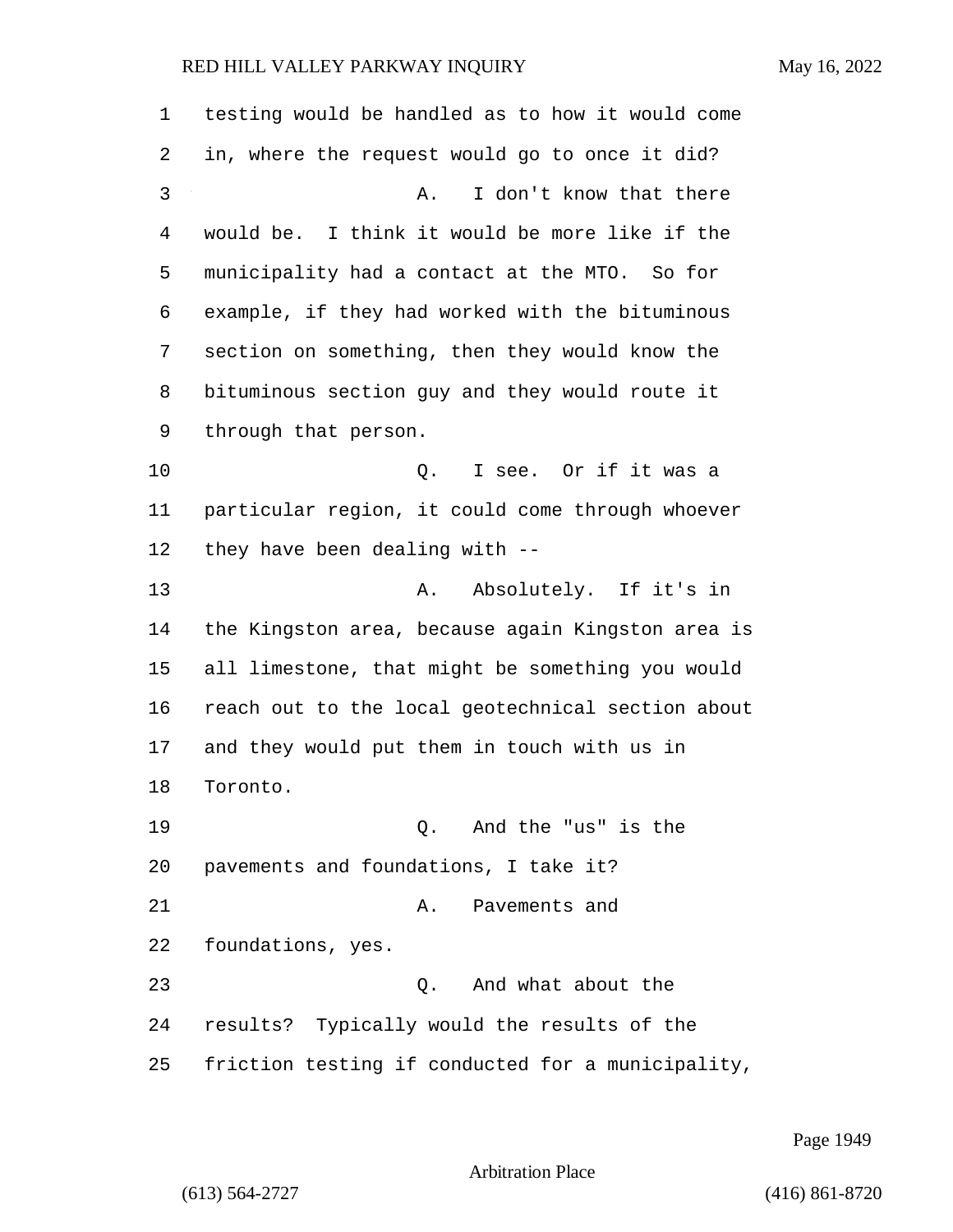would those be provided to the municipality that requested it? 3 A. Yes, they would. 4 Q. And was there any particular practice about interpreting the results for the municipality about the results beyond providing the raw information? 8 A. Well, I would say that we just gave them the raw data and we didn't do any report writing. We're not consultants, right, so we weren't providing them with a consultant assessment; we would just give them the results. 13 O. And if the results were troubling, that they result -- you know, that they could indicate potential safety concerns, what about in that instance? Is that -- 17 A. I think we would alert them to that, yes. 19 Q. Right. And beyond sharing friction test results with the municipalities that requested testing, what is the MTO's practice about sharing friction test results otherwise? And I guess there's a few categories here. 25 First with the applicants, for

Page 1950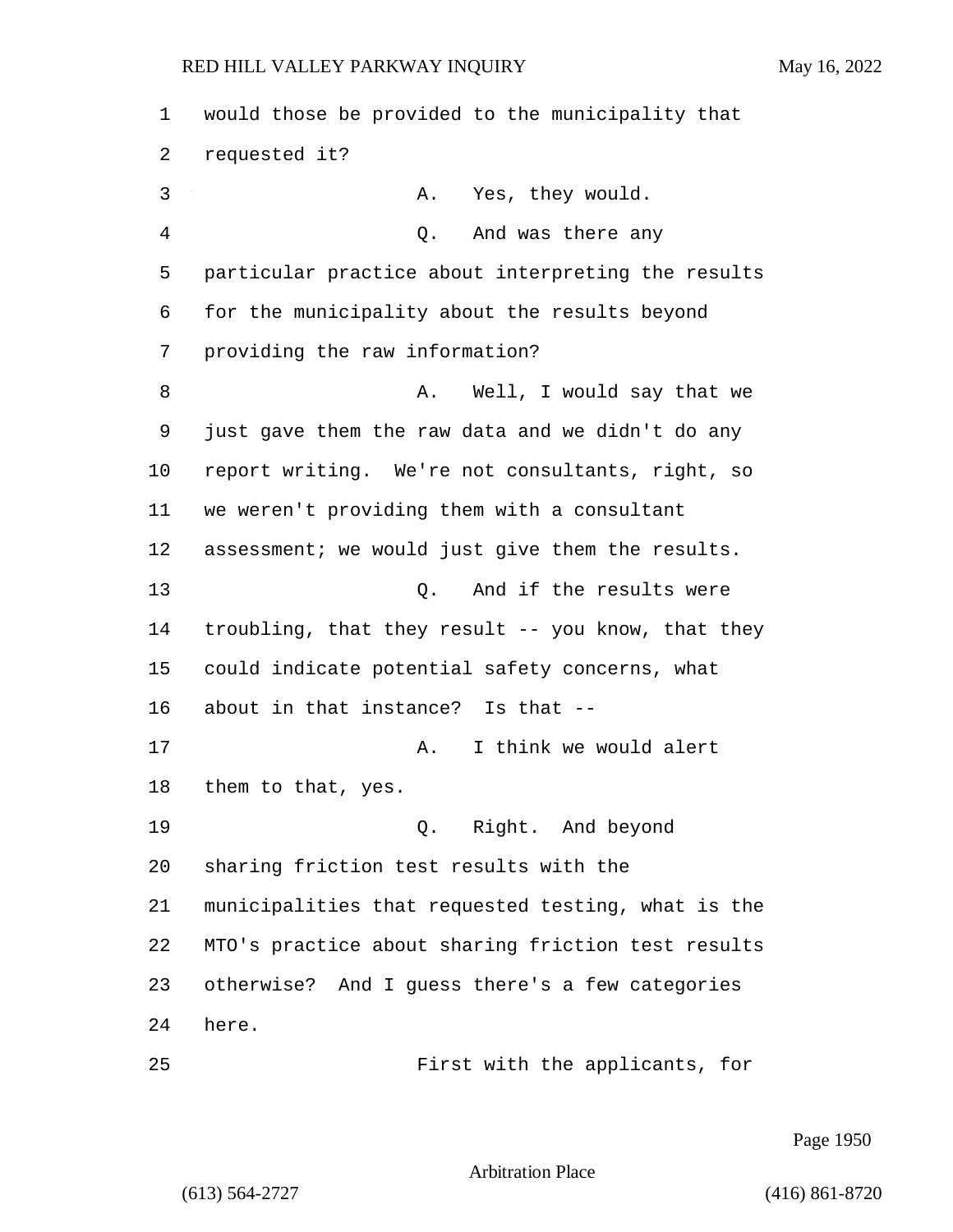inclusion of their aggregates on the DSM, would they typically be provided -- the applicants be provided with the skid test results. 4 A. I don't think so, not in what I've seen. So what I've seen is that they would get a standard line that said, you know, after two years of testing it shows satisfactory performance in the field. 9 Q. And what about paving contractors, if a road that they constructed had been skid tested, would the results be shared with them typically? 13 A. Yeah. So if it was the type of contract that required friction testing, we would have to share it with the contractor, so absolutely we would, yes. 17 C. Okay. What if not? If it's just like the example you described where some concern was raised by the region and the testing was questioned, what about in those circumstances? 22 A. I don't know that we would unless -- so the example that -- I don't know that we would. But I'm thinking that if the example we gave was the flushing of the material,

Page 1951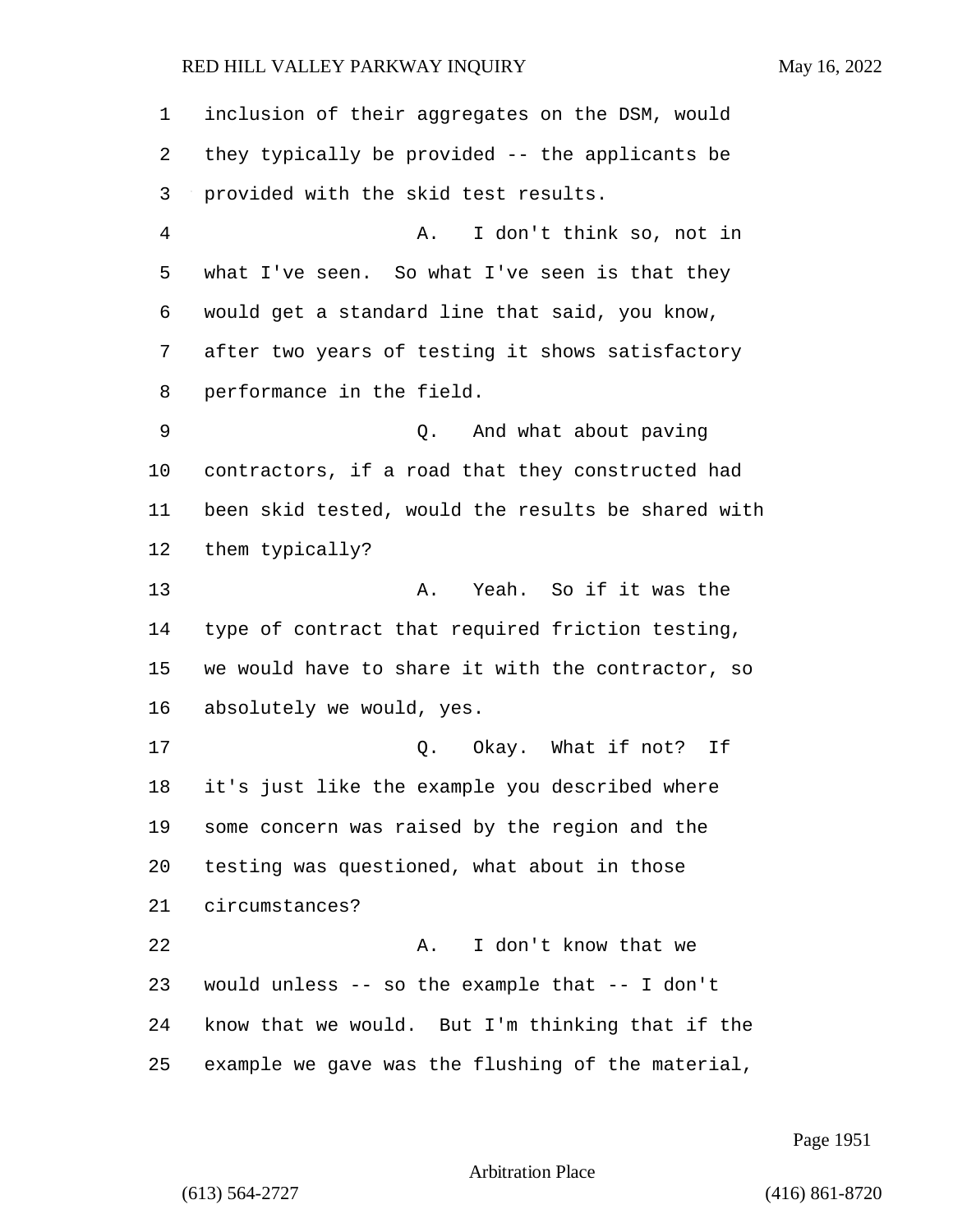| 1  | so you've got this very black oily surface, we've            |
|----|--------------------------------------------------------------|
| 2  | gone out and friction tested it, you know, we got            |
| 3  | really, really low numbers, then -- and we said to           |
| 4  | the contractor, you're going to have to remove               |
| 5  | that surface, it's bleeding and flushing                     |
| 6  | everywhere, I'm guessing that if they questioned             |
| 7  | it and were saying, you know, we don't want it,              |
| 8  | we're not going to do it, that we may have shared            |
| 9  | it with them. But I -- like, that's a guess.<br>$\mathbf{I}$ |
| 10 | haven't personally shared that way.                          |
| 11 | Q.<br>Not a typical practice in                              |
| 12 | any event? To share it --                                    |
| 13 | That would be a case<br>Α.                                   |
| 14 | where you could share it if the contractor was               |
| 15 | saying, well, I'm not going to do anything about             |
| 16 | that, you know.                                              |
| 17 | And again was there any<br>Q.                                |
| 18 | formal policy governing practices about sharing of           |
| 19 | friction test results outside of when it's                   |
| 20 | actually a performance requirement in a contract?            |
| 21 | I have not seen any<br>Α.                                    |
| 22 | published policy on that, no.                                |
| 23 | I just want to move over<br>Q.                               |
| 24 | to MTO practices about the results and                       |
| 25 | interpretation of skid test results. If we could             |

Page 1952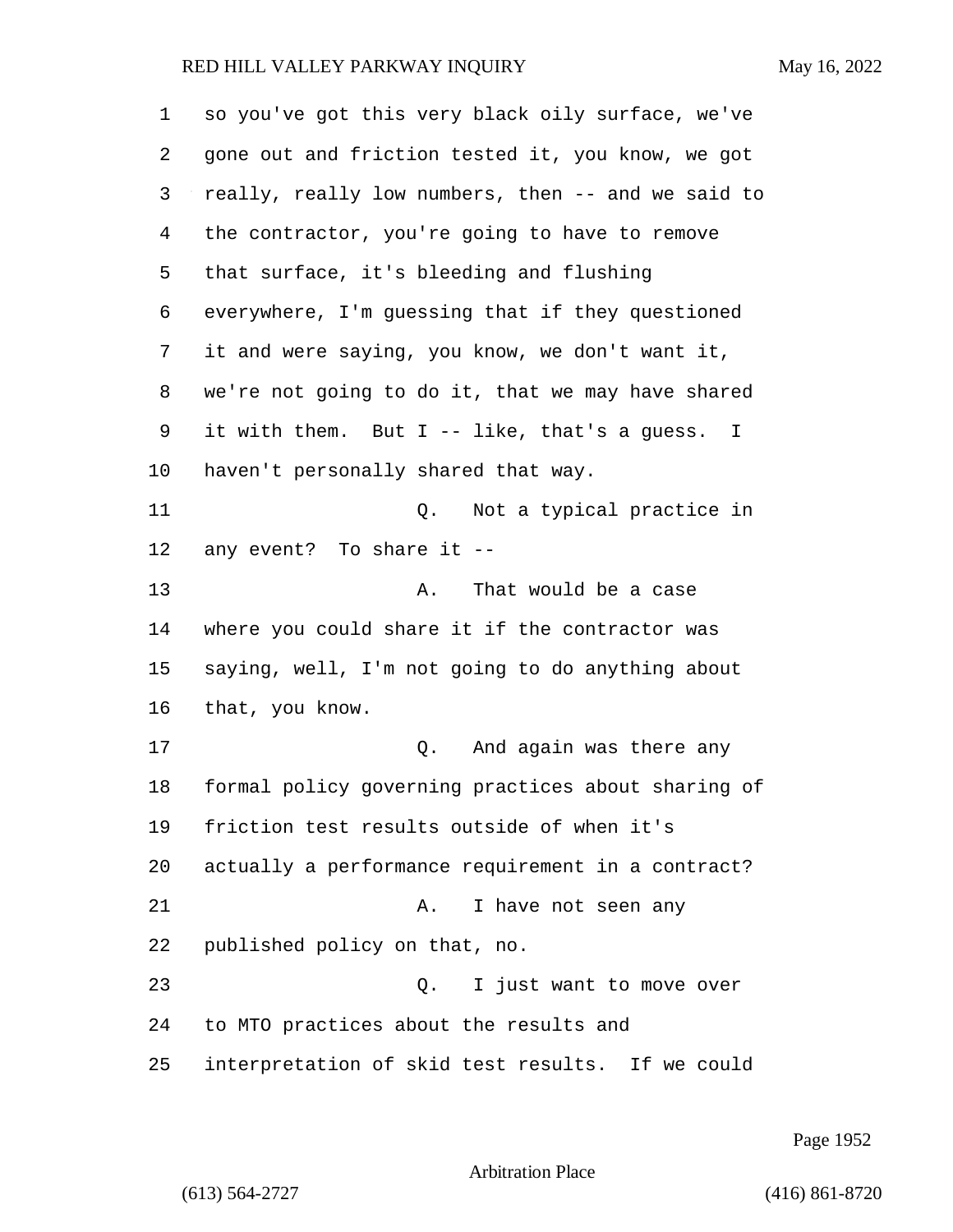1 go to -- go directly to the documents. MTO 25395, 2 please. 3 This is an e-mail exchange. 4 At the top it's April 21st, 2009. It's from Tom 5 Klement to Chris Raymond, copied to you and Frank 6 Marciello. See at the top. And -- thank you. 7 Take that down. 8 And it's about a presentation 9 about the MTO's friction testing processes to 10 those who manage the Highway 407 is the way I 11 understand it; is that correct? 12 A. Yes. 13 C. And at that time in 14 April 2009, you were the head of pavements and 15 foundations, correct? 16 A. Yes, I was. 17 Q. And so, yeah, there's the 18 e-mail from Tom Clement at the top. Within that 19 e-mail there's an imbedded e-mail from you that -- 20 sort of halfway down where it says "hi Tom." Do 21 you see that? 22 A. Yep. 23 Q. And if you could 24 expand -- 25 A. Expand it. It's very

Page 1953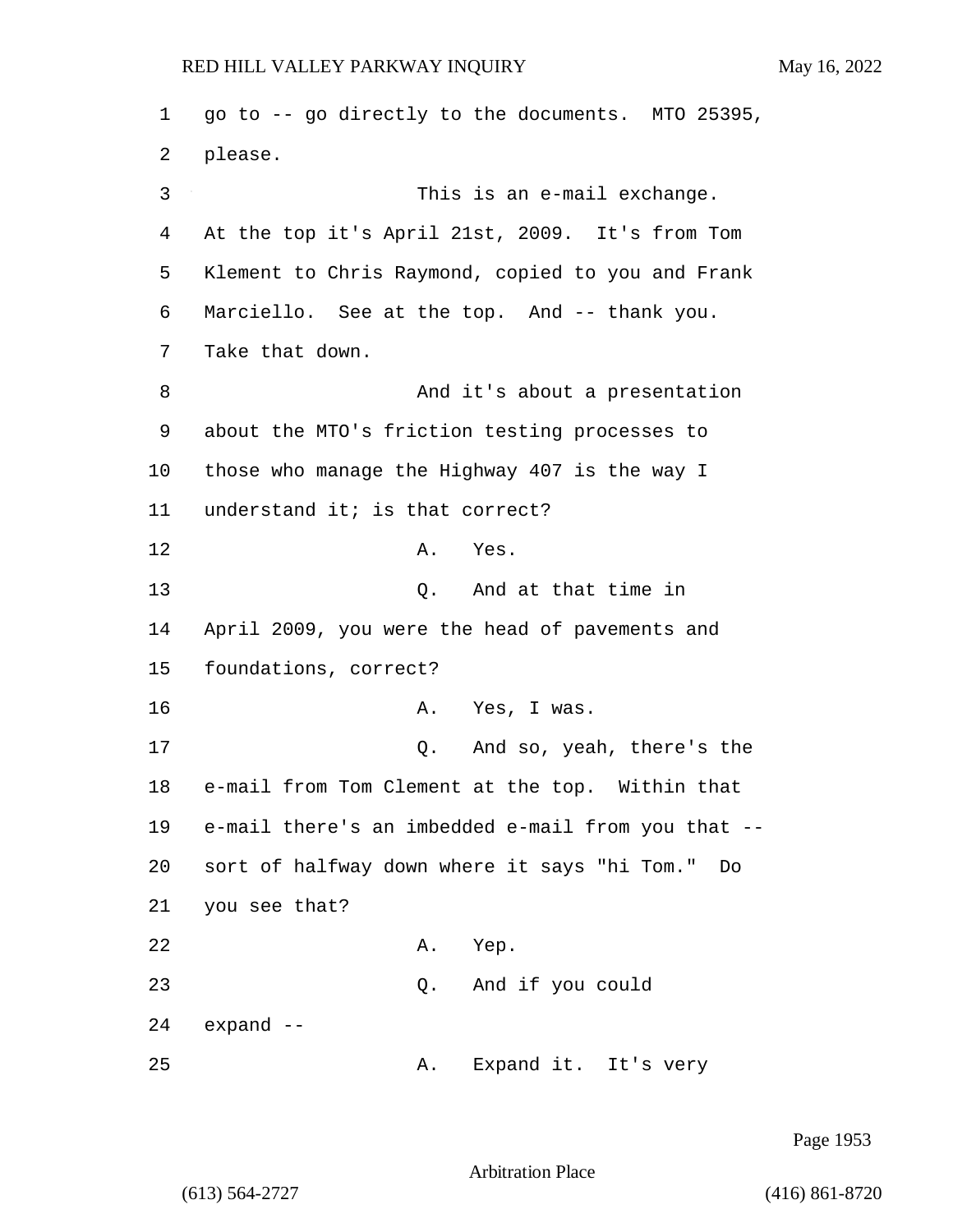1 small. 2 Q. We're going to blow it 3 up. Is that better? 4 A. Yeah, perfect. Thank 5 you. 6 Q. And I know you've 7 reviewed this, but where it says "what Doug and I 8 agreed to is as follows," do you know who Doug is 9 there? 10 A. Doug Coulter I think is 11 his name. Oh, gosh, my brain has stopped here. 12 Doug was responsible for the concessions group 13 that looked after the MTO liaison with the 407 14 ETR. 15 Q. So he was an MTO person? 16 A. Yes. 17 Q. And then you are saying 18 "I propose a presentation as follows." And then 19 the bullet is "background on our friction testing 20 equipment." Next bullet: 21 "Our practice is, for example, 22 if friction is greater than 23 30, no problem. If under 30, 24 we investigate. If under 25 25 (question marked), we react."

Page 1954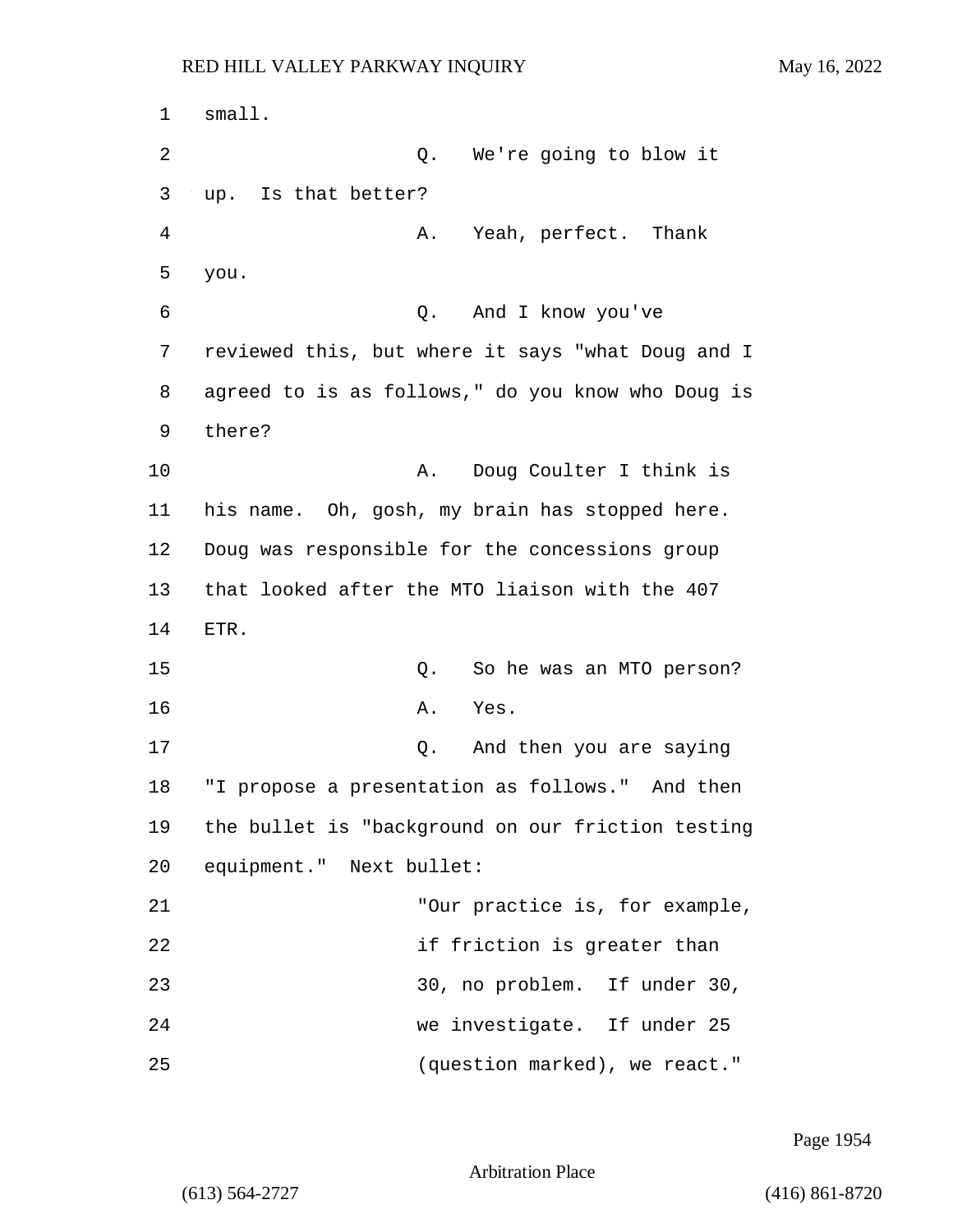| 1  | (As read)                                          |
|----|----------------------------------------------------|
| 2  | I don't want to get into a                         |
| 3  | detailed discussion about the Highway 407 and      |
| 4  | arrangements with it, but it's just to use this as |
| 5  | a springboard to talk about friction numbers and   |
| 6  | the MTO's use of them and the results from its     |
| 7  | friction testing.                                  |
| 8  | So when you refer to the                           |
| 9  | numbers 30 and 25 here, what is it that you're     |
| 10 | speaking of?                                       |
| 11 | So again the 407 being a<br>Α.                     |
| 12 | performance contract, right, with a number in      |
| 13 | there, so this is about talking about how do we    |
| 14 | manage friction in -- at the Ministry of           |
| 15 | Transportation, because they are responsible for   |
| 16 | managing friction on the 407. That's their role    |
| 17 | as the -- well, I guess VC of the 407.             |
| 18 | Anyway, so this was literally                      |
| 19 | spit-balling, you know, throwing a few ideas into  |
| 20 | a presentation, and it was basically saying, well, |
| 21 | you know, if the friction is sturdy, you know,     |
| 22 | that's what we consider acceptable, satisfactory,  |
| 23 | whatever word you want to use.                     |
| 24 | And then at some point in                          |
| 25 | time -- and that's why there is a question mark -- |

Page 1955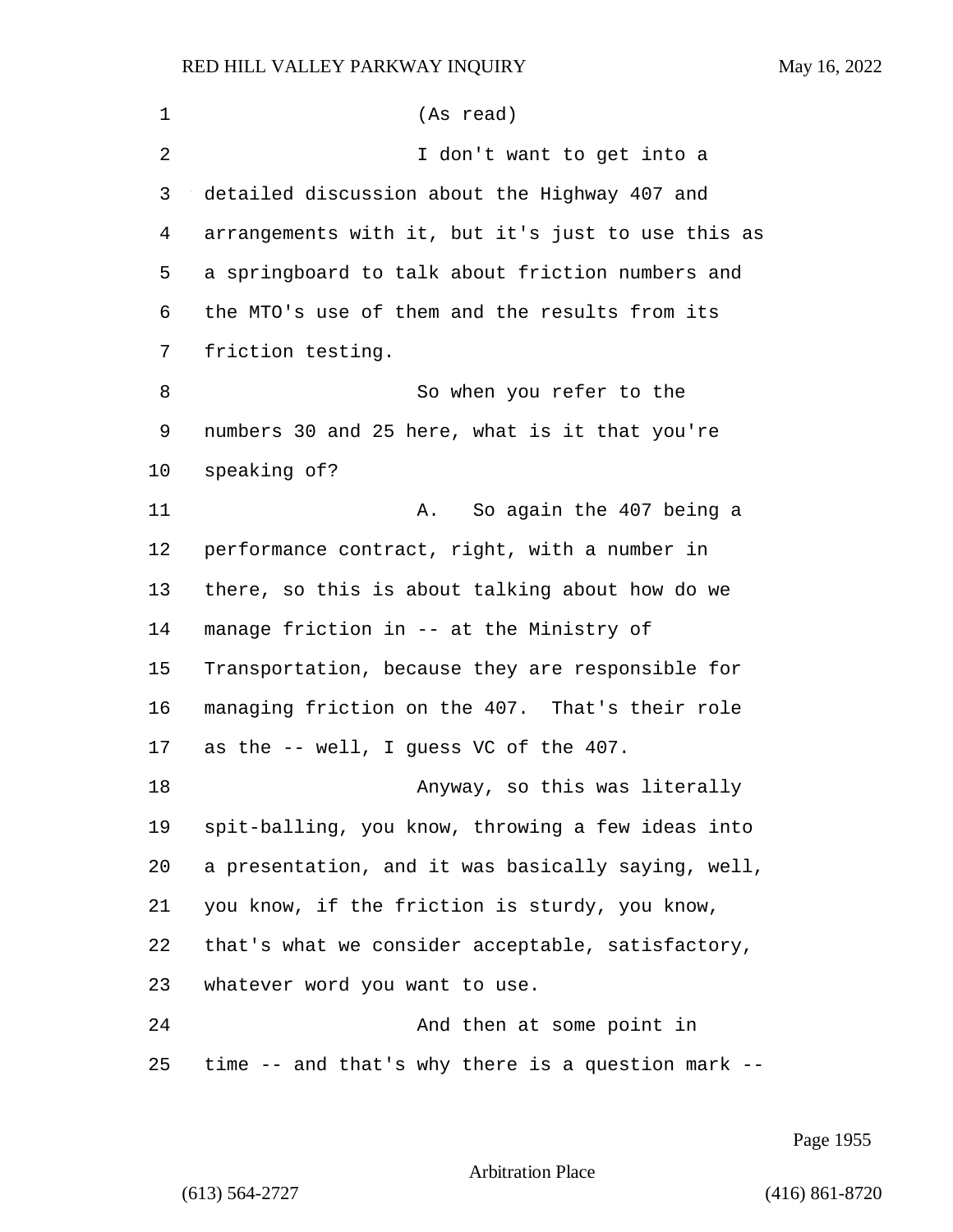at some point in time we would want to investigate, and if we found there was an issue, then we would want to react, right. 4 And so in the middle is an area where you would need to understand the highway itself, if there were any issues on it, et cetera. I guess that's what investigate means. Like what type of friction demand is there on the roadway, you know, what are the aspects of the roadway that would help you understand what the friction need on the roadway was. 12 C. So whole bunch of things in there. So just come back to the first part of it. 15 If I have understood you correctly, if it's over 30, you're saying that you said it's acceptable or okay, whatever word that you want to use. And that's FN30, right, which is the number obtained by the skid tester that the MTO used and uses to test friction on its highways at a posted speed, correct? 22 A. Correct. 23 Q. And then you referred to it as the midpoint and the looking into things, the investigation. That's if it's under FN30,

Page 1956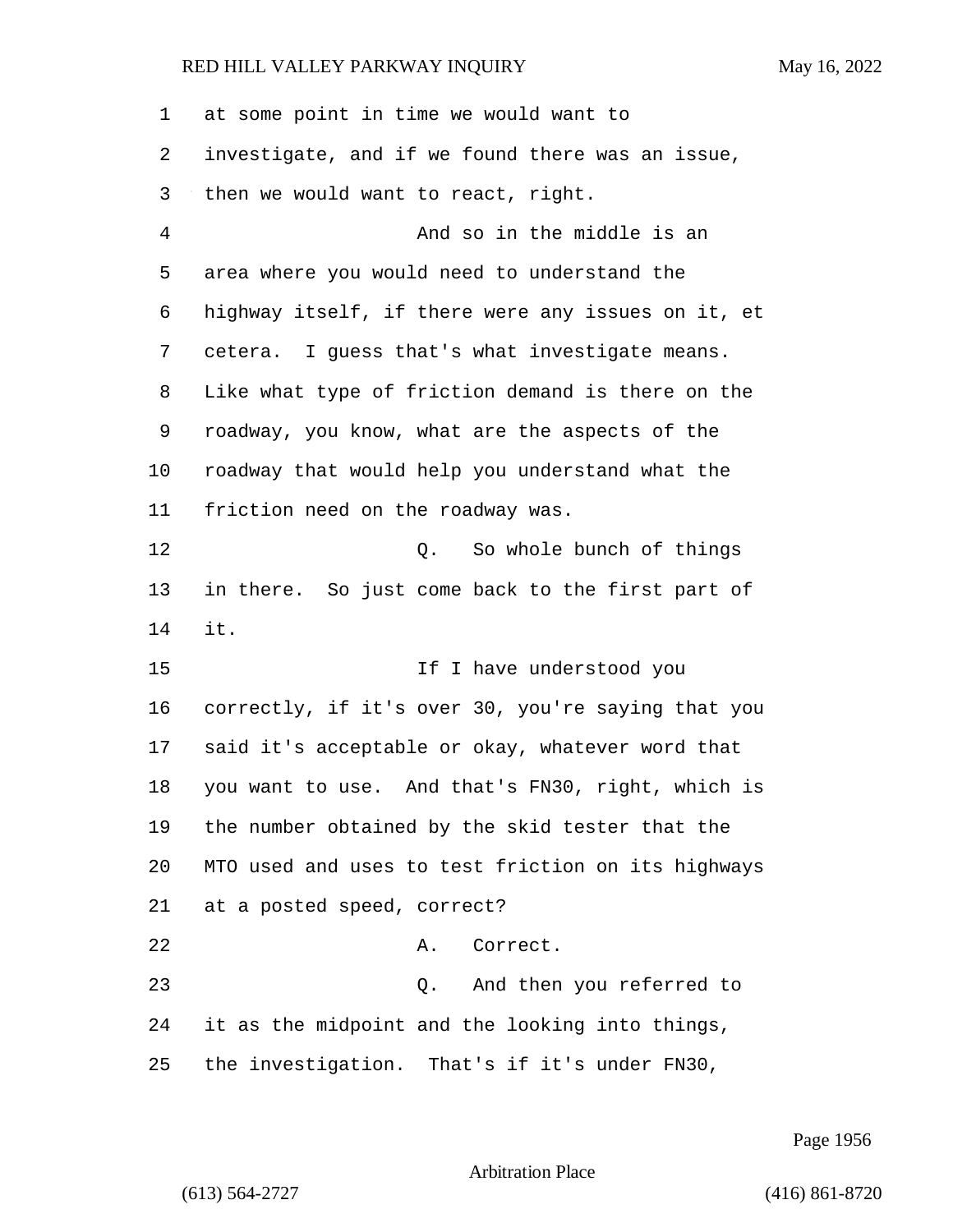right? 2 A. Yes, that's where -- if the number -- if the average friction number was less than 30, then that might be an opportunity to investigate the roadway and see if there were any issues. 7 Now, understanding that a really important point here is that this -- we're talking about having something brought to our attention, right, like we have some concerns about this roadway. That's how we would use these numbers, right. We have some concerns about this roadway. Can you do some friction testing. You know, if the numbers came back 30 or above, we would say all those are satisfactory numbers. You know, if they came back significantly lower -- to be fair, most of the materials say less than 20, so to be fair, the question mark is there for a reason. And if it's less than 20, then we're concerned. 21 And then there's this area in the middle where we would need to understand from an engineering perspective all the factors about

the roadway, like, what are the friction demands,

you know, are there multiple stops and starts,

Page 1957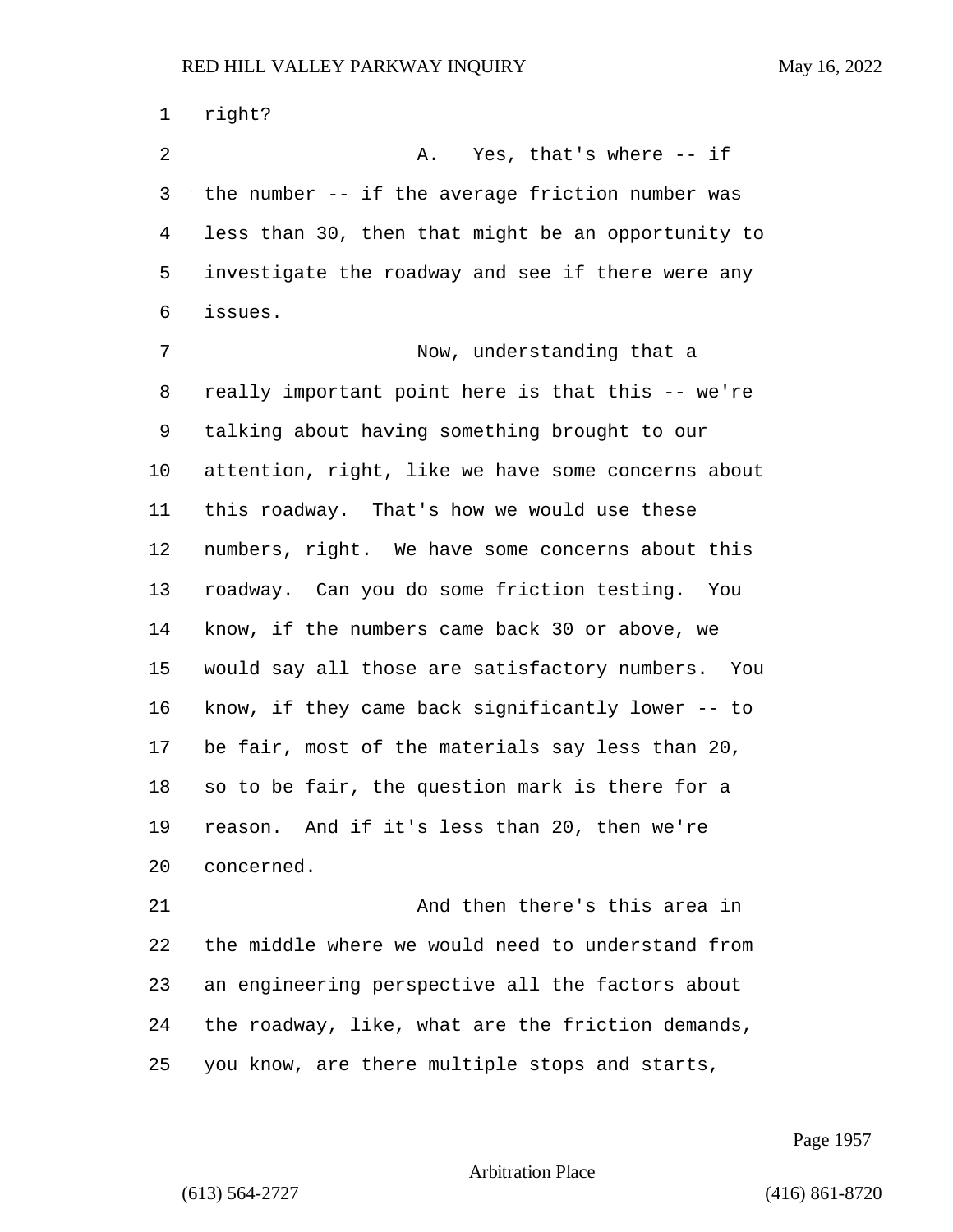| 1  | what are the geometrics like, what is the roadside |
|----|----------------------------------------------------|
| 2  | I would say hazard, like, for example, is there    |
| 3  | giant rock cuts that if you accidentally went off  |
| 4  | the road there is a giant rock cut, or is it a     |
| 5  | nice farmer's field that you could just steer and  |
| 6  | get back on the highway. How wide is the           |
| 7  | shoulder. Like, so many aspects of what you would  |
| 8  | look into. That's what --                          |
| 9  | Q. So if it's under 30, what                       |
| 10 | you are describing is that's a number which then   |
| 11 | you look at all of these different -- or some or   |
| 12 | all of these factors to see whether or not -- if I |
| 13 | understood you correctly -- whether or not that    |
| 14 | friction number could pose a problem in the        |
| 15 | particular circumstances?                          |
| 16 | Yeah, whether it could be<br>А.                    |
| 17 | contributing, yes.                                 |
| 18 | Q. Right. And so again, so                         |
| 19 | there's road geometry is -- and so horizontal      |
| 20 | curves, vertical curves, grades, sight lines,      |
| 21 | those sorts of things?                             |
| 22 | A. Correct.                                        |
| 23 | Q. And you mentioned                               |
| 24 | shoulder width, lane width, all sorts of things    |
| 25 | like that.                                         |

Page 1958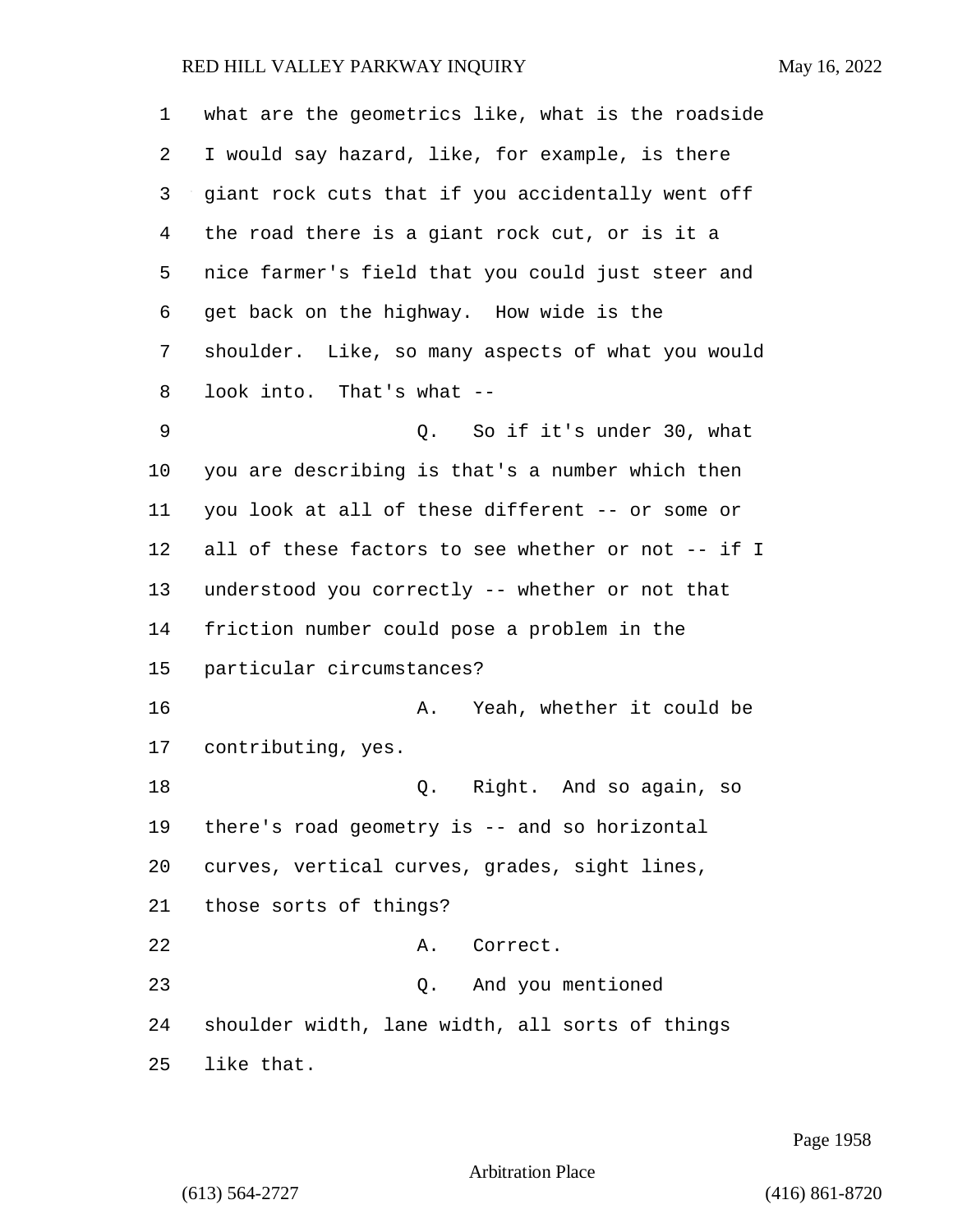| 1  | Yeah, what are you going<br>Α.                     |
|----|----------------------------------------------------|
| 2  | to hit if you did go off the roadway. For          |
| 3  | example, like I said, a rock cut or, you know, or  |
| 4  | fallen off a cliff, or is it just a nice broad     |
| 5  | grassy side that you just maybe just drift off     |
| 6  | into the field kind of thing.                      |
| 7  | And is one of the things<br>Q.                     |
| 8  | they might look at also the accident rates, if     |
| 9  | there's a history of collisions? Is that --        |
| 10 | That's likely why -- one<br>Α.                     |
| 11 | of the reasons they would come to us, right.       |
| 12 | In the first place?<br>Q.                          |
| 13 | In the first place to<br>Α.                        |
| 14 | say, well, we're concerned about the friction,     |
| 15 | that might be one of the reasons.                  |
| 16 | And looking for areas of<br>Q.                     |
| 17 | aggregate polishing potentially, actually taking a |
| 18 | visual look at it?                                 |
| 19 | Yeah, well, certainly<br>Α.                        |
| 20 | with our concrete pavements, you know, you could   |
| 21 | see kind of a shiny polishing look to them that    |
| 22 | told us that we had a polishing issue, yeah.       |
| 23 | Sorry, go ahead.                                   |
| 24 | Go ahead.<br>Q.                                    |
| 25 | I was going say the 427<br>Α.                      |

Page 1959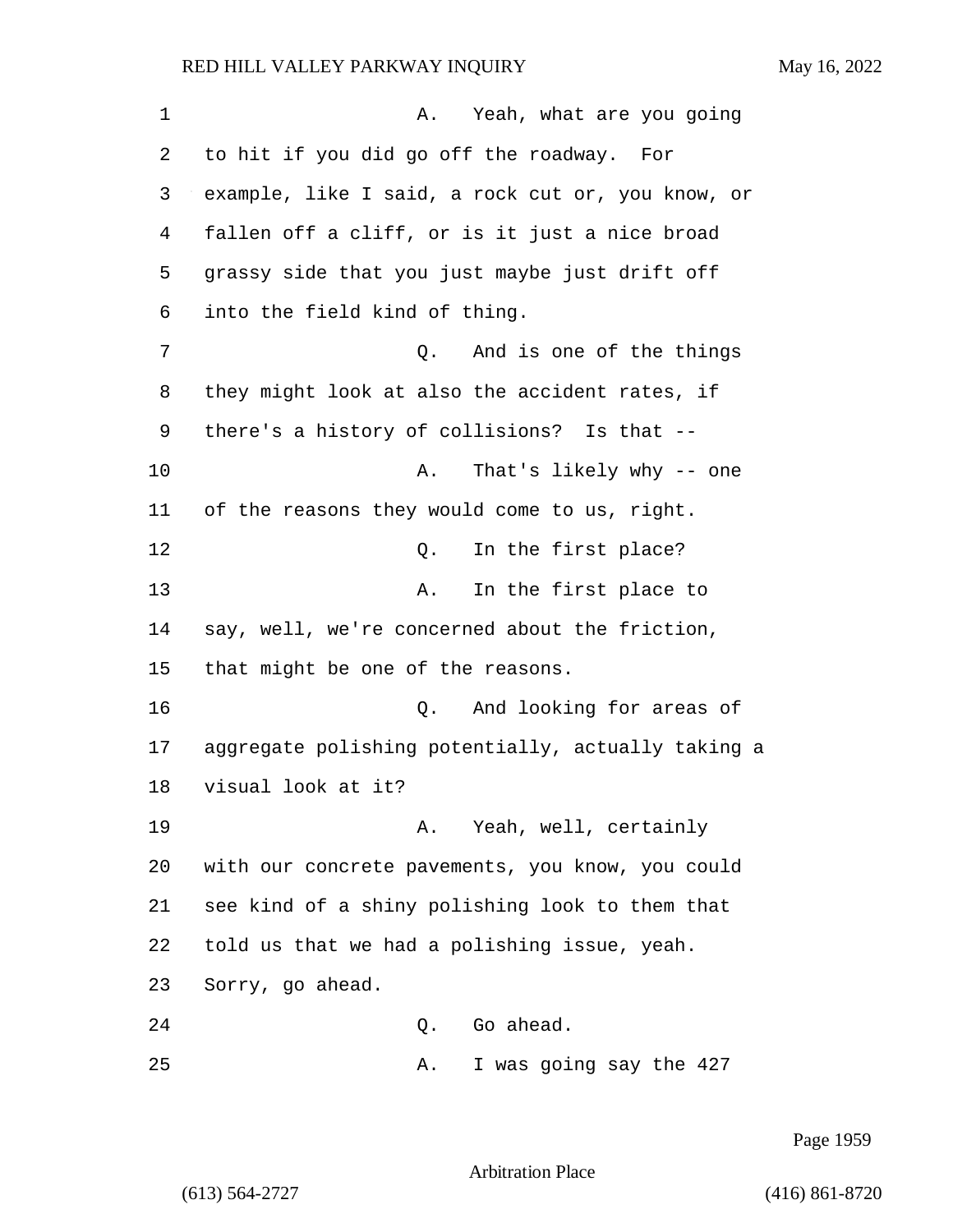| $\mathbf 1$ | example that is right there was an example of an   |
|-------------|----------------------------------------------------|
| 2           | old concrete pavement, one that was built in the   |
| 3           | late 60s. In 2004 it's had traffic on it since     |
| 4           | the late 60s, early 70s, and so that's a lot of    |
| 5           | traffic wearing on the surface. Yeah.              |
| 6           | And each one of those,<br>Q.                       |
| 7           | and I'll get to that, are examples of remediation  |
| 8           | methods that were taken following an               |
| 9           | investigation; is that right?                      |
| 10          | Α.<br>Yes.                                         |
| 11          | Q. Okay. Now, how would you                        |
| 12          | then describe -- you used a couple of words to     |
| 13          | describe FN30. What would you use to describe it?  |
| 14          | Well, I think FN30 is<br>Α.                        |
| 15          | what we would consider satisfactory.               |
| 16          | And if it's below FN30<br>Q.                       |
| 17          | does that mean it's unsatisfactory, or it depends  |
| 18          | based on the investigation?                        |
| 19          | Yeah, I think that's<br>Α.                         |
| 20          | exactly right. So it depends (garbled audio)       |
| 21          | exactly right. So what are the friction demand     |
| 22          | needs for the roadway. If the roadway has, you     |
| 23          | know, lots of really, like, friction demand, like, |
| 24          | really high speed down a hill and, I don't know,   |
| 25          | those kind friction demands.                       |

Page 1960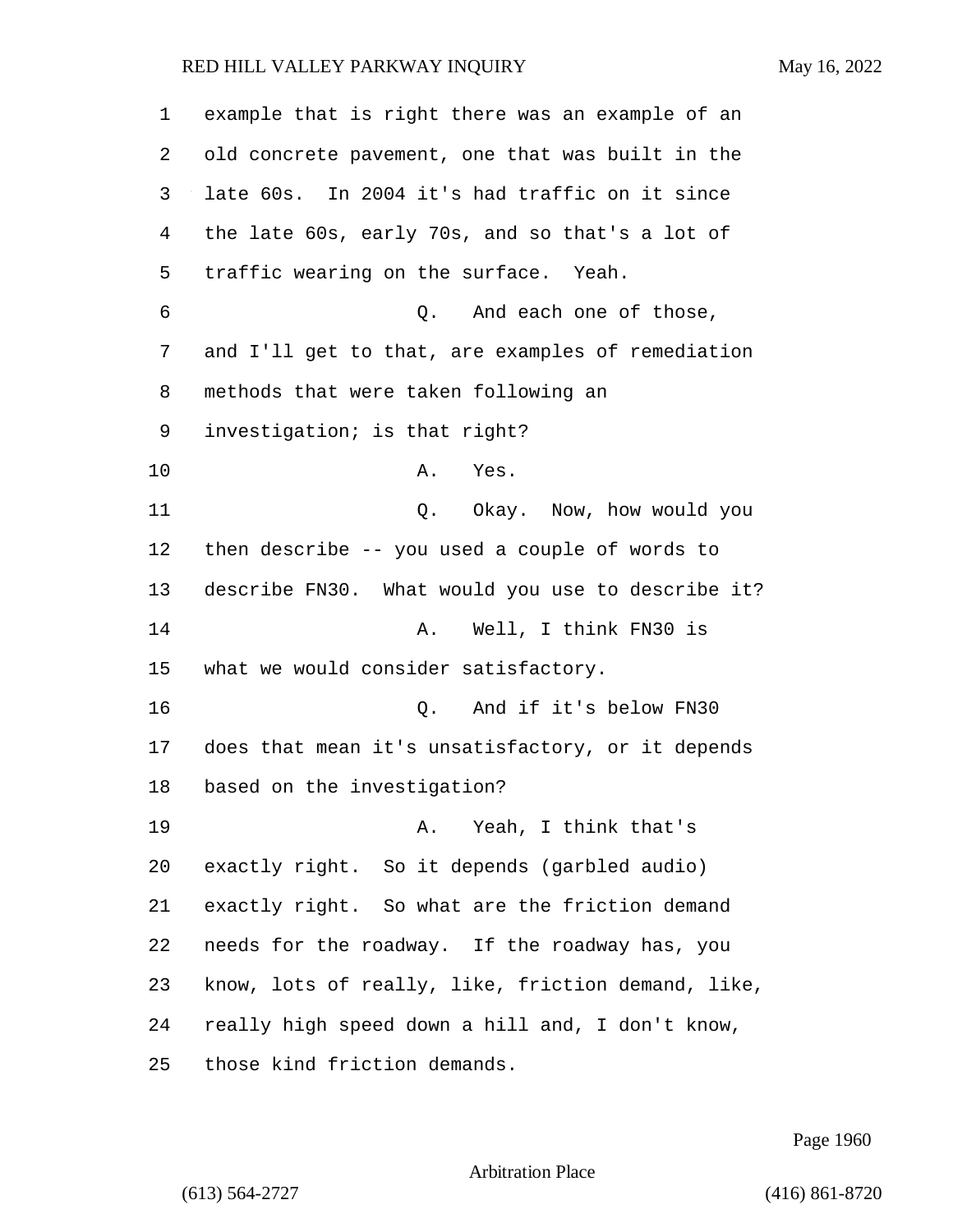# RED HILL VALLEY PARKWAY INQUIRY

|  | May 16, 2022 |
|--|--------------|

| 1  | So what friction -- the                            |
|----|----------------------------------------------------|
| 2  | friction demand is all about the stopping          |
| 3  | distance, right. So the faster you're going, it    |
| 4  | impacts, like, how quickly you can stop basically. |
| 5  | So looking at what is the friction demand is like  |
| 6  | what are the needs to stop.                        |
| 7  | So if it's a straightaway --                       |
| 8  | like, another example would be if it's a nice      |
| 9  | straightaway where nobody has to stop and start,   |
| 10 | nobody has to make decisions, there isn't any      |
| 11 | incoming, offcoming traffic, then, you know, the   |
| 12 | friction number is satisfactory for quite a        |
| 13 | long -- like, a lot of numbers would be very       |
| 14 | satisfactory. It's when you have a roadway that    |
| 15 | needs that friction demand where people need to    |
| 16 | apply the brakes that it comes into play.          |
| 17 | And then, as we just<br>Q.                         |
| 18 | touched on, out of an investigation it may be the  |
| 19 | result that some remedial action is required, or   |
| 20 | not, depending on the circumstances; is that       |
| 21 | right?                                             |
| 22 | Α.<br>Yes.                                         |
| 23 | These examples here that<br>Q.                     |
| 24 | you gave, one is resurfacing is the first bullet.  |
| 25 | That's one way of dealing with if there's a        |

Page 1961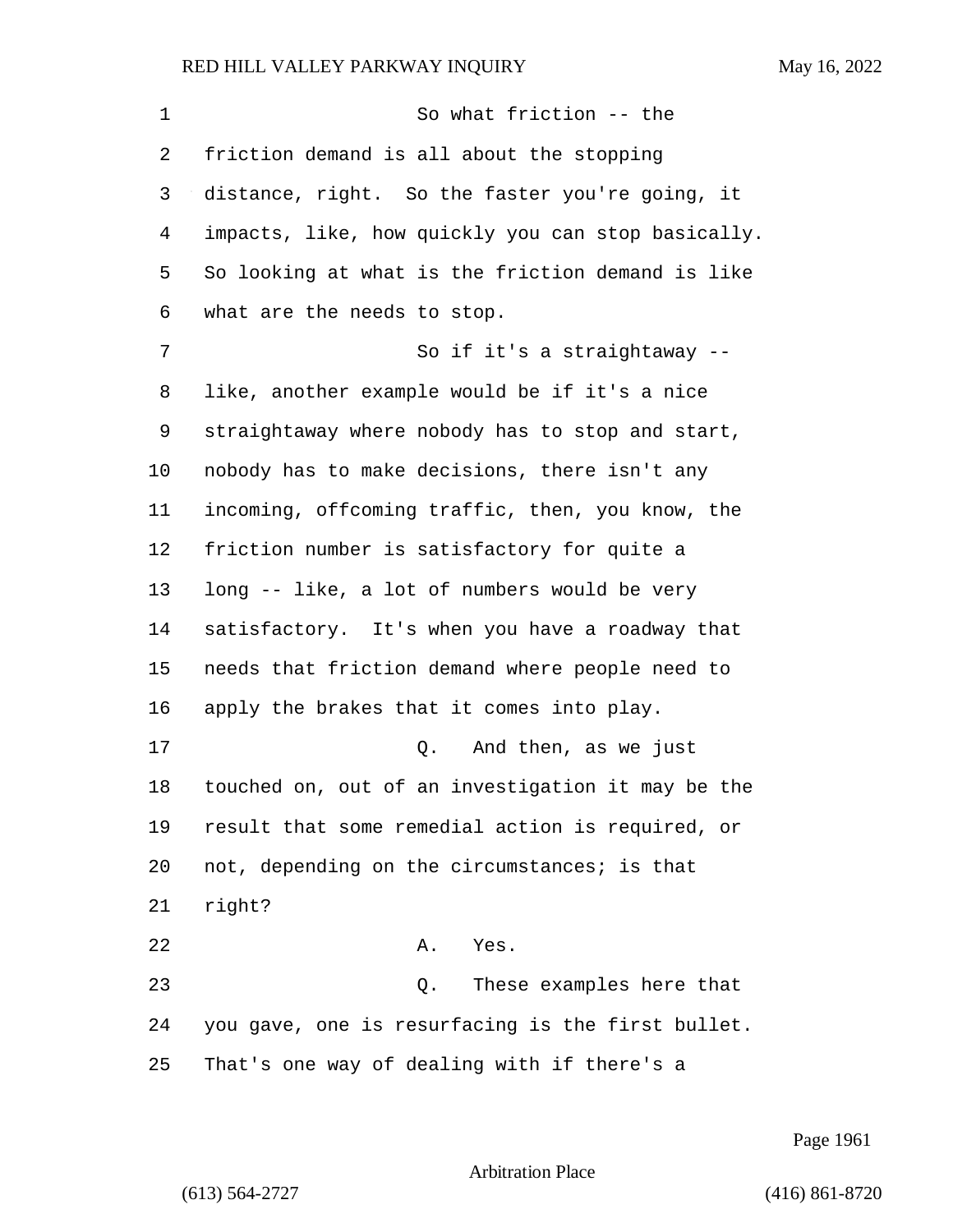friction issue is identified, you can resurface, right? 3 A. Yep. In fact, that was the example I gave of the 401. Like, it was concrete pavement and they paved over it with asphalt. 7 Q. And then the 427 you described as diamond ground in or about 2004 I take the question mark as meaning? 10 A. Yeah, all of this is -- like I said, this is literally me, you know, brain dump, da da da da, send, right. But 427, again built in the late 60s, early 70s, and I can tell you this is -- I remember this job very well because people were phoning the ministry to thank us. 17 So we went out there and diamond ground the pavement, and that was improving the friction but it also improves the ride quality. So suddenly you've got a nice smooth ride, and it also really reduces the noise. So we were actually getting the public calling us to say thank you, which is rare. 24 Q. What is diamond grinding? 25 A. So it's a bunch of

Page 1962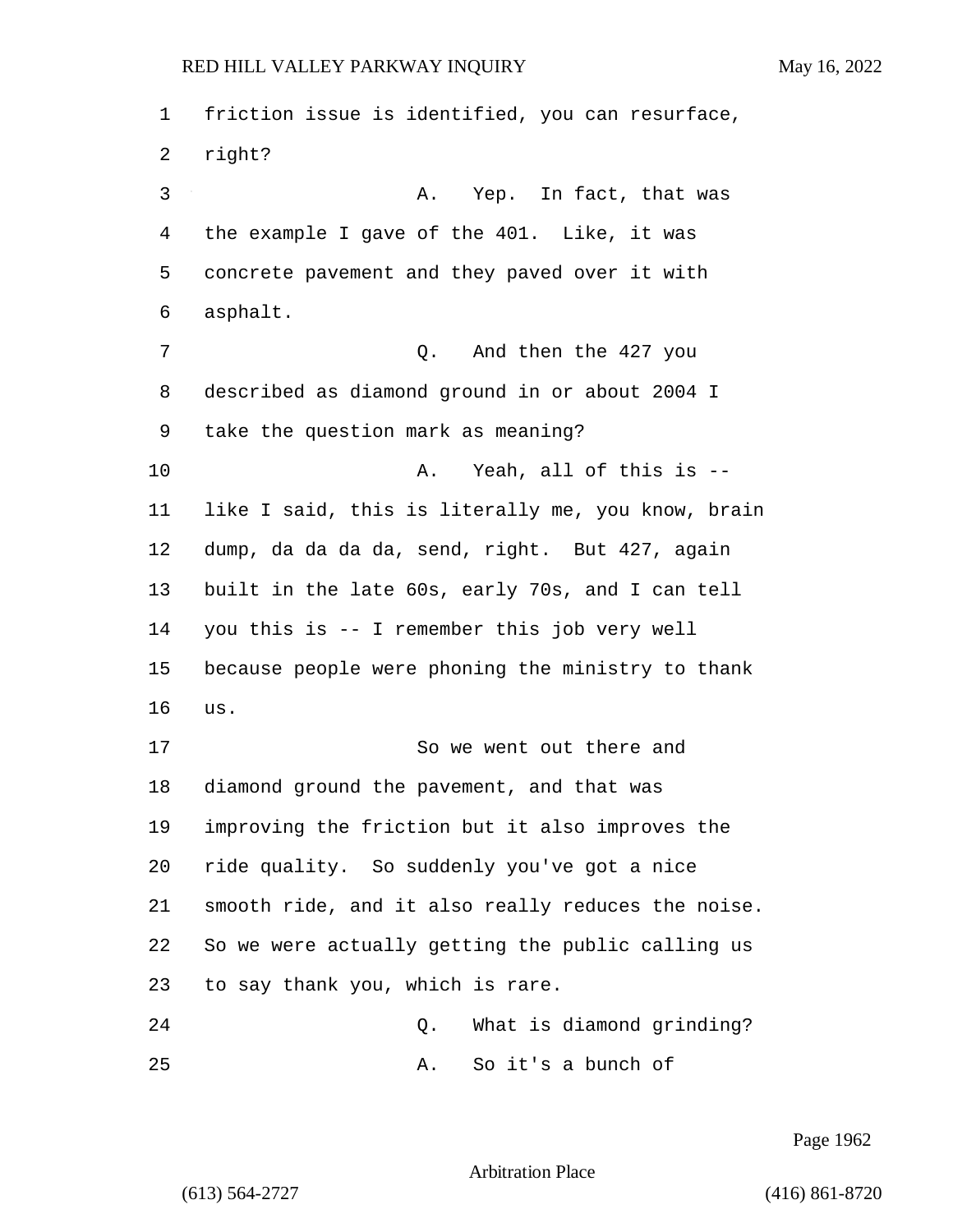| 1  | diamond-bladed saws, and so you mount it on a      |
|----|----------------------------------------------------|
| 2  | large lane-width roller and it just grinds off the |
| 3  | surface. So it's removing that polished surface    |
| 4  | down to a certain depth and then giving you a      |
| 5  | brand new, fresh surface, but it also removes any  |
| 6  | humps and bumps and dips and things as well. So    |
| 7  | you're getting just not a new texture in the       |
| 8  | surface, but also a smoother ride and a quieter    |
| 9  | pavement.                                          |
| 10 | Q.<br>The next one refers to                       |
| 11 | skid abrading?                                     |
| 12 | Yes, so skid abrading<br>Α.                        |
| 13 | is you use these ball bearings, and it's basically |
| 14 | a machine that shoots all these ball bearings at   |
| 15 | the surface and roughens the surface back up.      |
| 16 | So Highway 115, again a                            |
| 17 | concrete pavement that had polished and therefore  |
| 18 | decided to try skid abrading, which is a big       |
| 19 | machine that shoots down all these little ball     |
| 20 | bearings on the pavement and then vacuums them all |
| 21 | up behind, but it gives a new texture to surface,  |
| 22 | so roughens it up for improving skid.              |
| 23 | And then there is<br>Q.                            |
| 24 | micromilling is the next one referring to at --    |
| 25 | So here's an example.<br>Α.                        |

Page 1963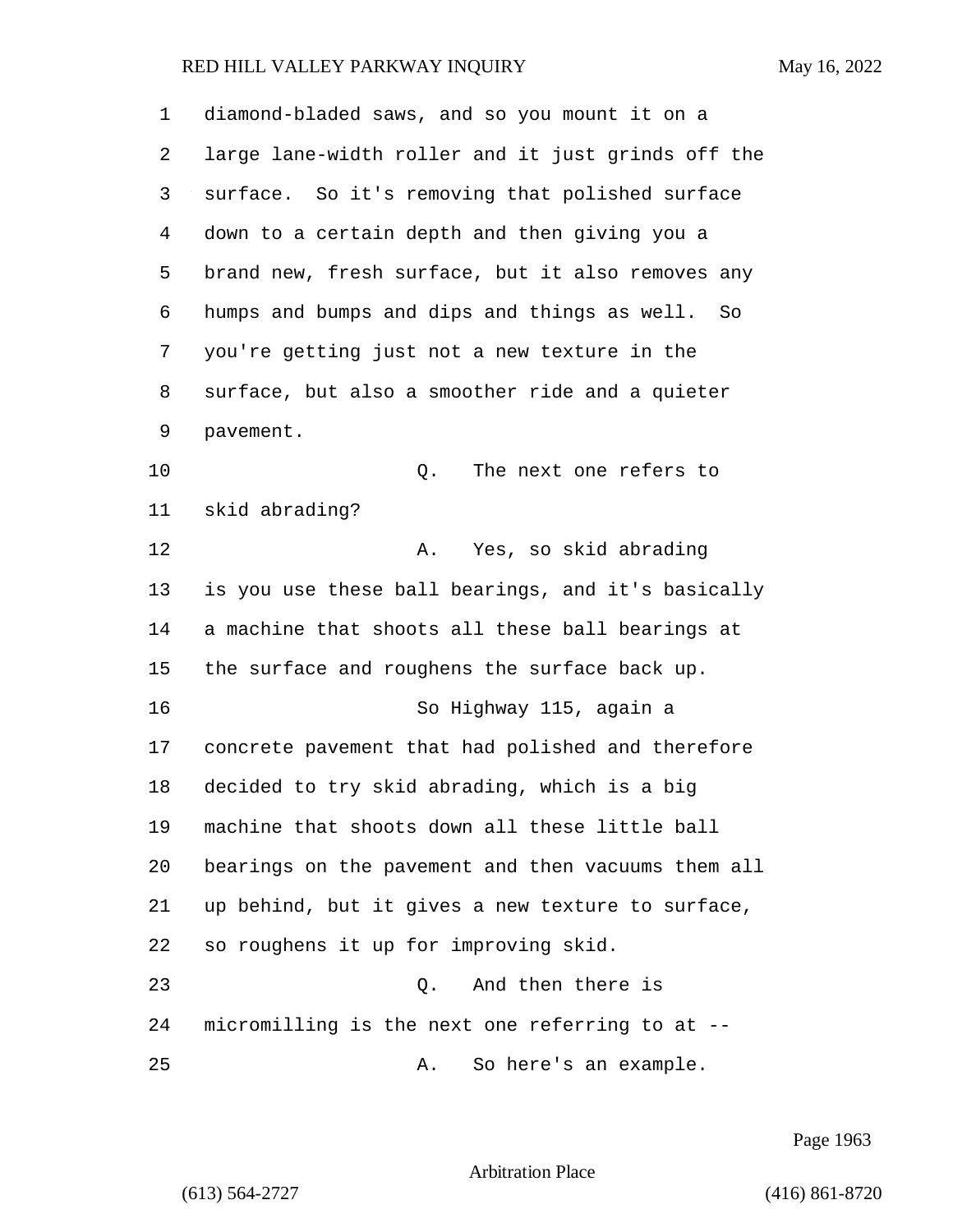| 1  | Highway 401 Harwood is an example where -- where a |
|----|----------------------------------------------------|
| 2  | contractor -- there was a contract delay. So we    |
| 3  | had paved the base, the bottom course of asphalt,  |
| 4  | the middle course of asphalt, but we hadn't yet    |
| 5  | put on the surface course. And the surface course  |
| 6  | is where the high quality skid-resistant aggregate |
| 7  | is. But this middle course was -- because of just  |
| 8  | contract delays and, you know, got ready to pave   |
| 9  | with the surface course, this was left open to     |
| 10 | traffic and very, very quickly polished, because   |
| 11 | the aggregate was not required to be a             |
| 12 | friction-resistant aggregate.                      |
| 13 | So over the course of the                          |
| 14 | summer, the aggregate polished up significantly,   |
| 15 | and by the fall we had a condition where again the |
| 16 | pavement was shiny and very, very polished.        |
| 17 | So that's an example of when                       |
| 18 | you use a limestone aggregate on a high traffic    |
| 19 | volume freeway, it polished within months. And so  |
| 20 | we had to go out there -- knowing we were going    |
| 21 | into winter, we had to go out there and micromill. |
| 22 | And micromilling is like a bunch of -- it's like   |
| 23 | milling teeth on a machine, sort of -- they look   |
| 24 | like teeth, so that's why they call them that, and |
| 25 | it sort of microgrinds the surface, so you'll get  |

Page 1964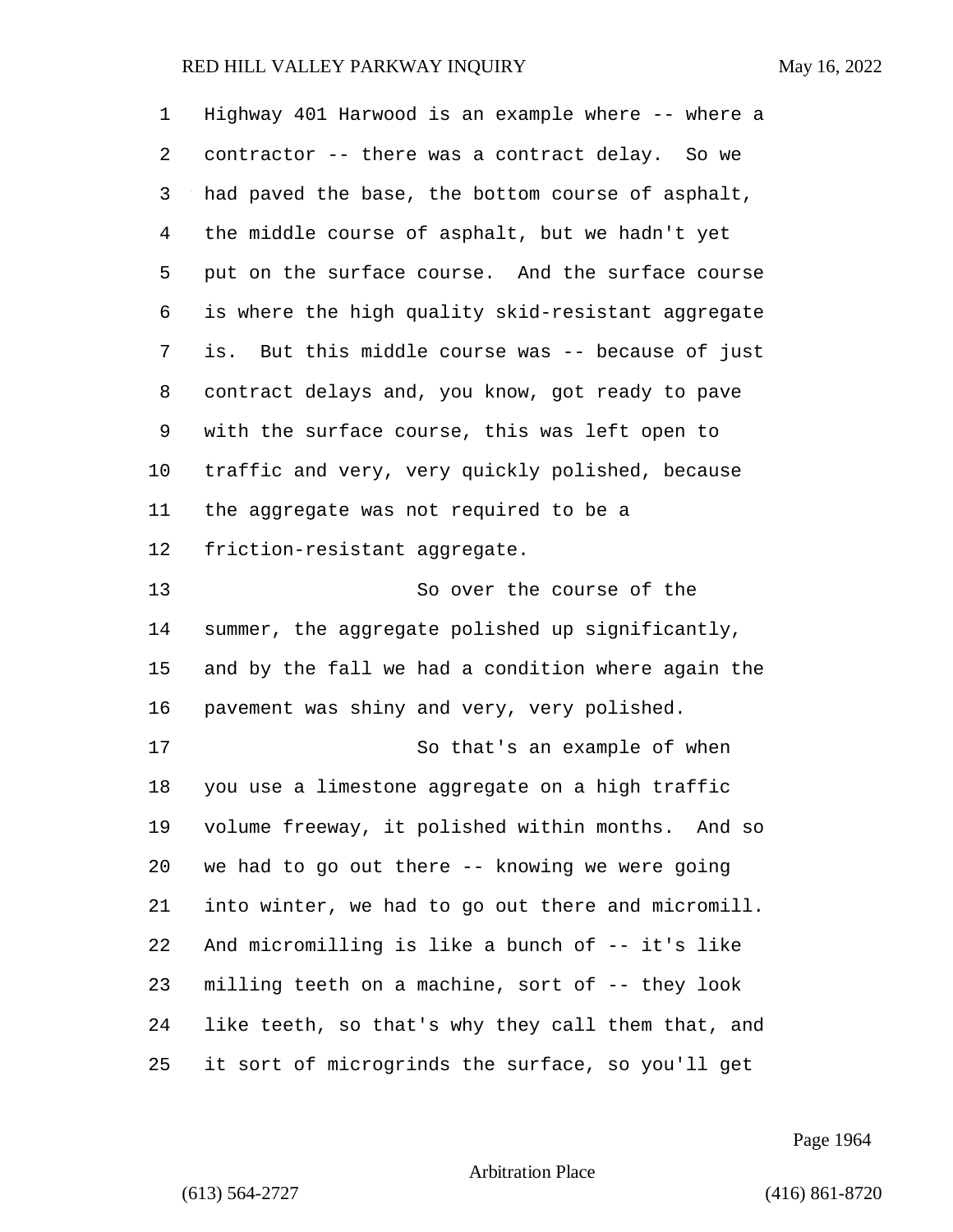a rough pattern again. So it's restoring the roughness of the surface.

3 Q. Now, you describe this as sort of a -- this e-mail as sort of a brain dump and that you are putting together -- you are just proposing a presentation. I understand all that. 7 That said, with respect to the practices more generally that you described as opposed to the specifics here of the highways and dates and so forth, but the practices that you've described with respect to the use of the FN friction number or skid number of 30 or under 30, does that nonetheless describe the practices, and as you've described them today, that's the MTO's approach generally speaking? **A.** So in all of these cases it would have been identified to us as an issue from the people in the field. 19 Another example, the one below that is the Highway 401 Windsor. That was a really interesting example because we used an FC1, which meant that just the coarse aggregate in the mix was from this designated surface -- designated sources of materials list.

25 We should have used an FC2,

Page 1965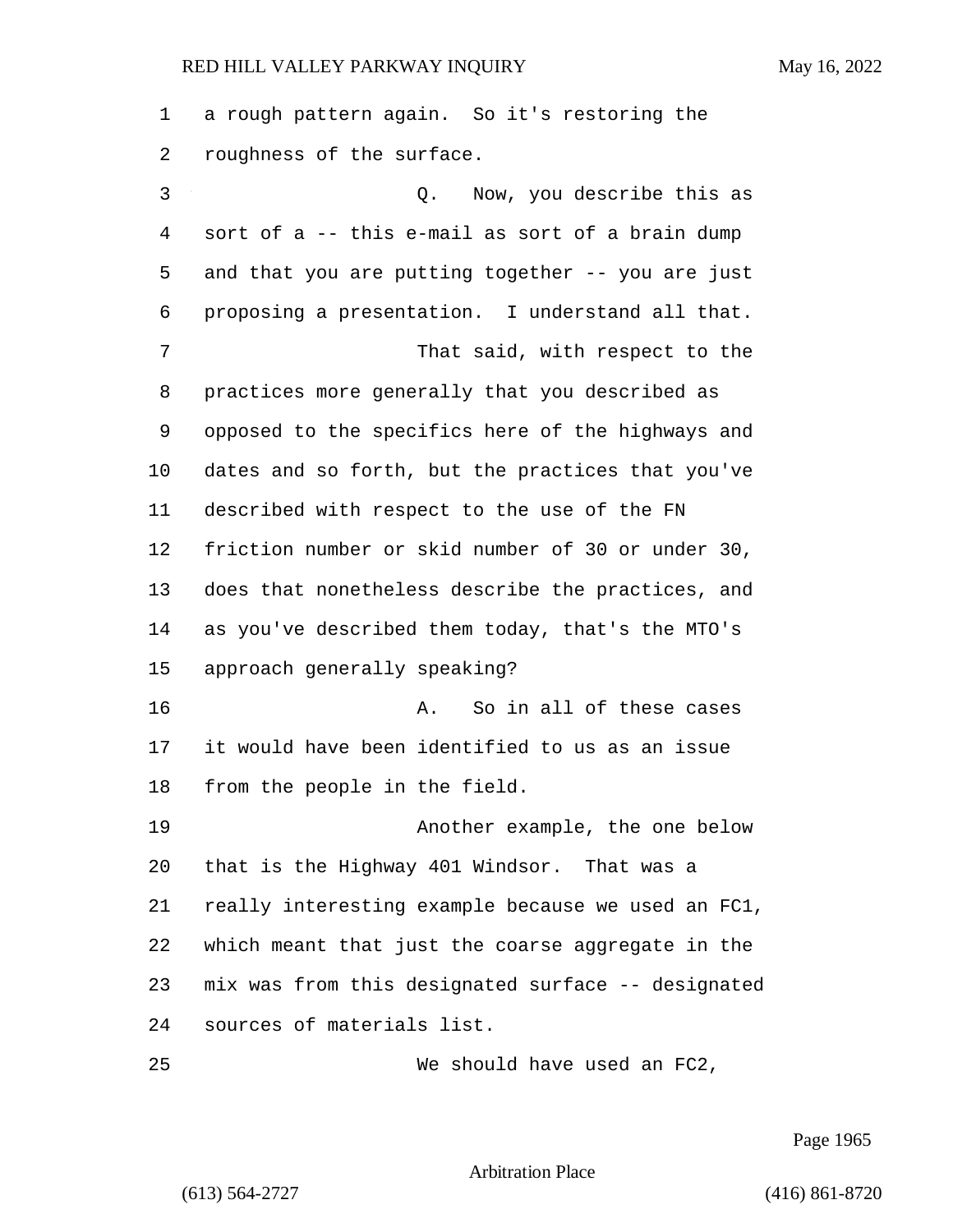which meant -- means that both the coarse aggregate and the fine aggregate in the asphalt are both on this designated sources list. But coming up in the near future was a construction project, and so the thought was we will be able to use the FC1 mix, it will be cheaper, because we know it will probably give us five years' performance. And then when we redo the whole road we'll use the FC2. But again because it only had one coarse aggregate only that was on the DSM, it polished again. 12 So these are examples of, you know, honestly -- these ones were sort of like the nonroutine ones. Right. Like, I described that flashing would be kind of the routine. This is more like the interesting projects. 17 and fair enough. So you're saying, though, that number one, that typically speaking these -- the testing occurs because the regions have some concern and then have brought it forward and requested testing. That's the first part, right? 23 A. Exactly. 24 Q. And that describes the

typical practice --

Page 1966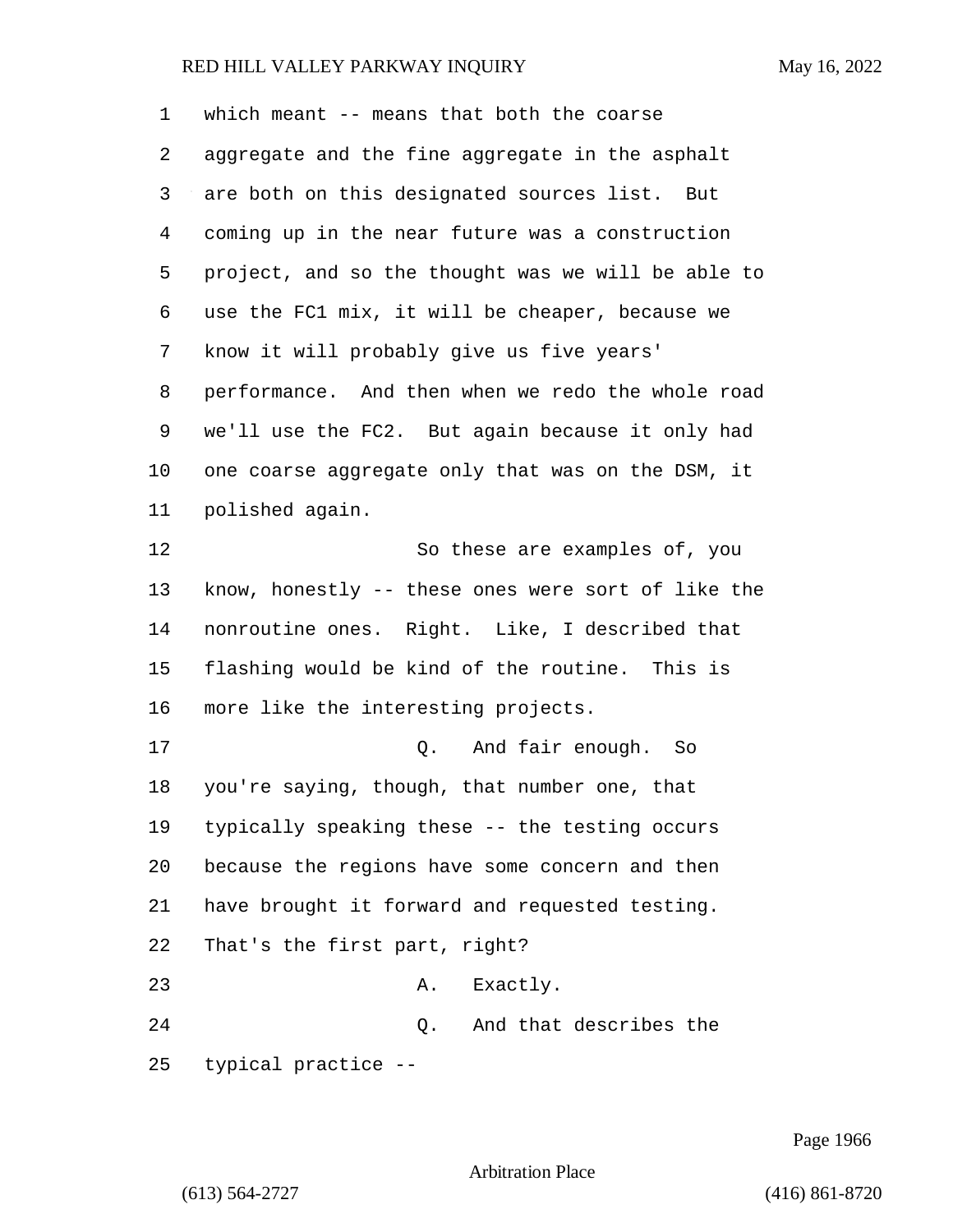| $\mathbf 1$ | A.<br>Yes.                                         |
|-------------|----------------------------------------------------|
| 2           | $Q.$ -- for a long time,                           |
| 3           | right? And then the second part is how you then    |
| 4           | apply the test results purely in those             |
| 5           | circumstances where they brought these forward.    |
| 6           | And I just want to be clear, though, that when you |
| 7           | talk about the brain dump, you are not saying that |
| 8           | it's inaccurately describing the use of FN30 and   |
| 9           | below in the way you've described it. Is that --   |
| 10          | That's right.<br>Α.                                |
| 11          | All right. And is there<br>Q.                      |
| 12          | any written policy or directive describing the     |
| 13          | MTO's approach to FN30 that we've just been        |
| 14          | discussing?                                        |
| 15          | Not that I'm aware of.<br>Α.                       |
| 16          | And nothing published in<br>Q.                     |
| 17          | that respect?                                      |
| 18          | Α.<br>Nope.                                        |
| 19          | Now, if you could take<br>Q.                       |
| 20          | that down, Registrar, but leave the document up.   |
| 21          | In Mr. Klement's e-mail -- and                     |
| 22          | Mr. Klement, he was a research engineer in the     |
| 23          | MTO, correct?                                      |
| 24          | Yes.<br>Α.                                         |
| 25          | And I'll be asking you<br>О.                       |

Page 1967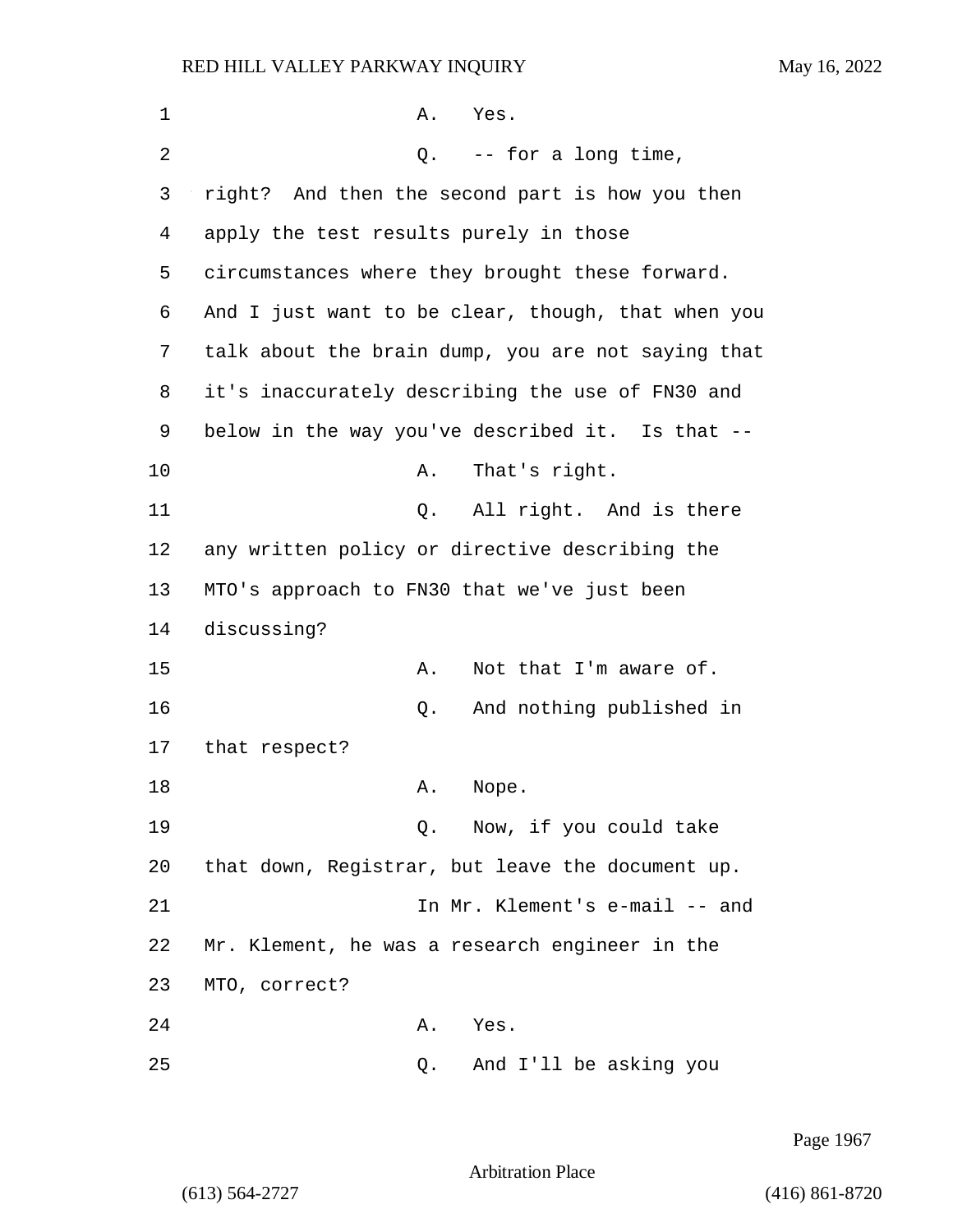| $\mathbf 1$ | and some others about the early age low friction |
|-------------|--------------------------------------------------|
| 2           | issue with SMA, but I just want to highlight one |
| 3           | thing there.                                     |
| 4           | The last two paragraphs that                     |
| 5           | start -- of the first part of the e-mail,        |
| 6           | Registrar, that starts "SMA implementation was   |
| 7           | paused because." Yeah.                           |
| 8           | So this is in 2009. He's                         |
| 9           | describing something in the past at this point   |
| $10 \,$     | with an SMA implementation was still paused, and |
| 11          | we'll talk about that.                           |
| 12          | But then he indicates:                           |
| 13          | "I suggest you do not even                       |
| 14          | mention SMA unless the 407 has                   |
| 15          | SMA segment. It is too                           |
| 16          | controversial. It would                          |
| 17          | support an argument that FN                      |
| 18          | equals 30, or close to it, is                    |
| 19          | not universally upheld by the                    |
| 20          | MTO, considering uncertain SMA                   |
| 21          | segments on high speed, high                     |
| 22          | volume freeways we have lived                    |
| 23          | width," quotes, "for                             |
| 24          | relatively long periods with                     |
| 25          | FNs well below 30." (As read)                    |

Page 1968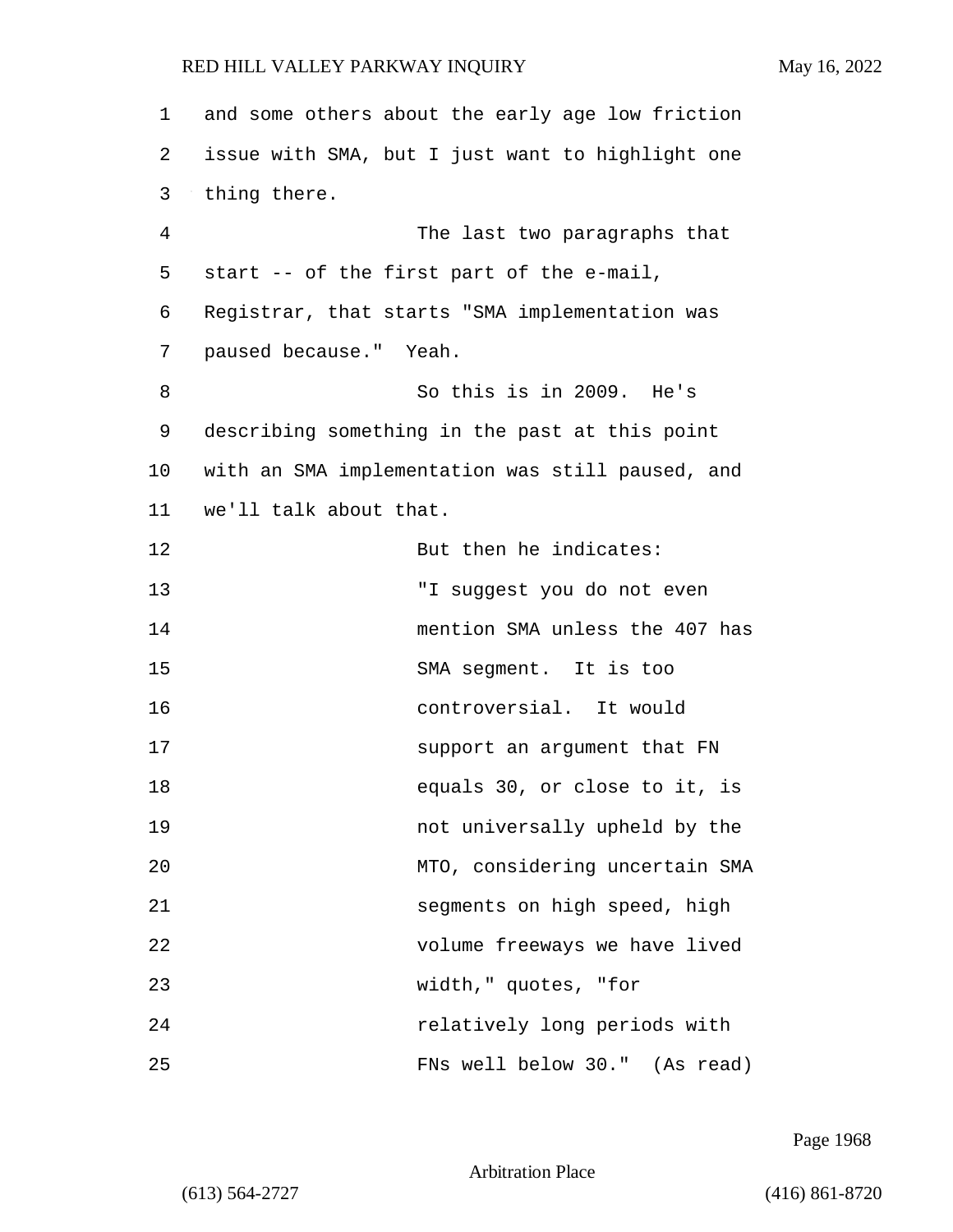1 Is that accurate, that FN30 is something that is not -- has not been universally applied by the MTO? 4 A. So I think this exactly goes to what I was talking about. So it would depend on the actual facility itself and an evaluation of all of those other causative factors. 9 So if there's no problem with the road, then there's no problem with the road, right. So if we've got a highway that's performing well, we don't have any concerns or issues, then, you know, living with the FN below 30, there's no issues. 15 I think we would see it as being even more irresponsible to actually address or, you know, treat pavements as soon as it went below 30 when there is absolutely nothing wrong with the pavement. It's performing well. It's safe. There's no concerns brought forward. 21 And so that whole point of what the highway -- what's going on on the highway is the most important feature, not this number. Like, if something isn't satisfactory at 30 and, you know, failed and removed at 29, that just

Page 1969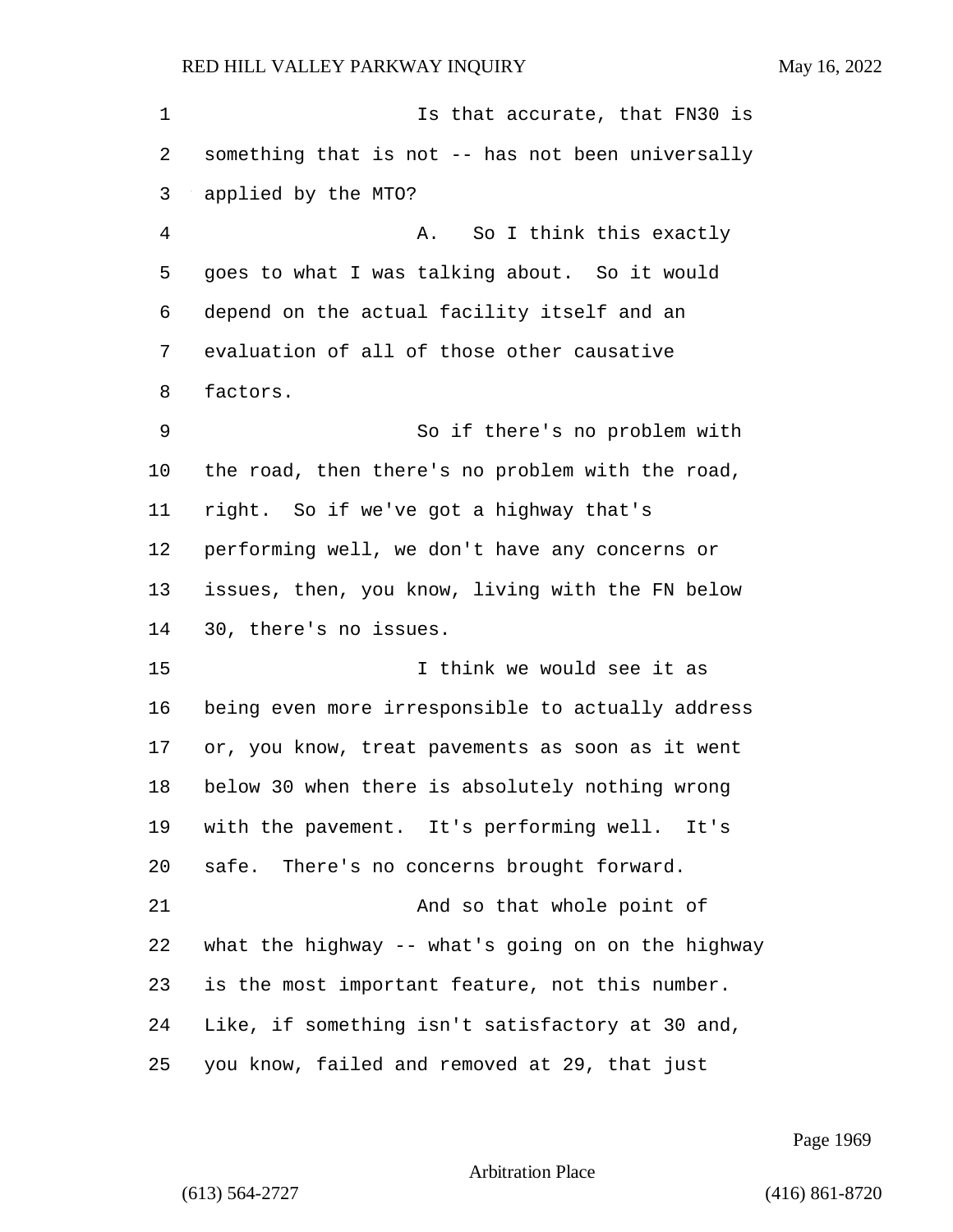doesn't make any sense, right. So there has to be this middle area where we're looking at it from a knowledgeable perspective on how that particular highway is performing. 5 Q. And we've heard that described as an intervention level is something where there is a requirement of intervening and taking some sort of action, and you're saying it's not that. The FN30 is not that? 10 A. Exactly. We would never have said that that is the intervention level. And, you know, I think in your materials that were produced for this, you'll see over and over again that less than 20, less than 20 would be something that would be of concern. 16 Q. And you alluded to that earlier. You were talking about instances where just on its face something at less than 20 would be considered perhaps alarming, very much a concern if it got down to that level. Is that what you're talking about? 22 A. Yeah. I don't know if I would use the word "alarming," but certainly if it was less than 20 is where we started to say, okay, this could be of concern, the friction number less

Page 1970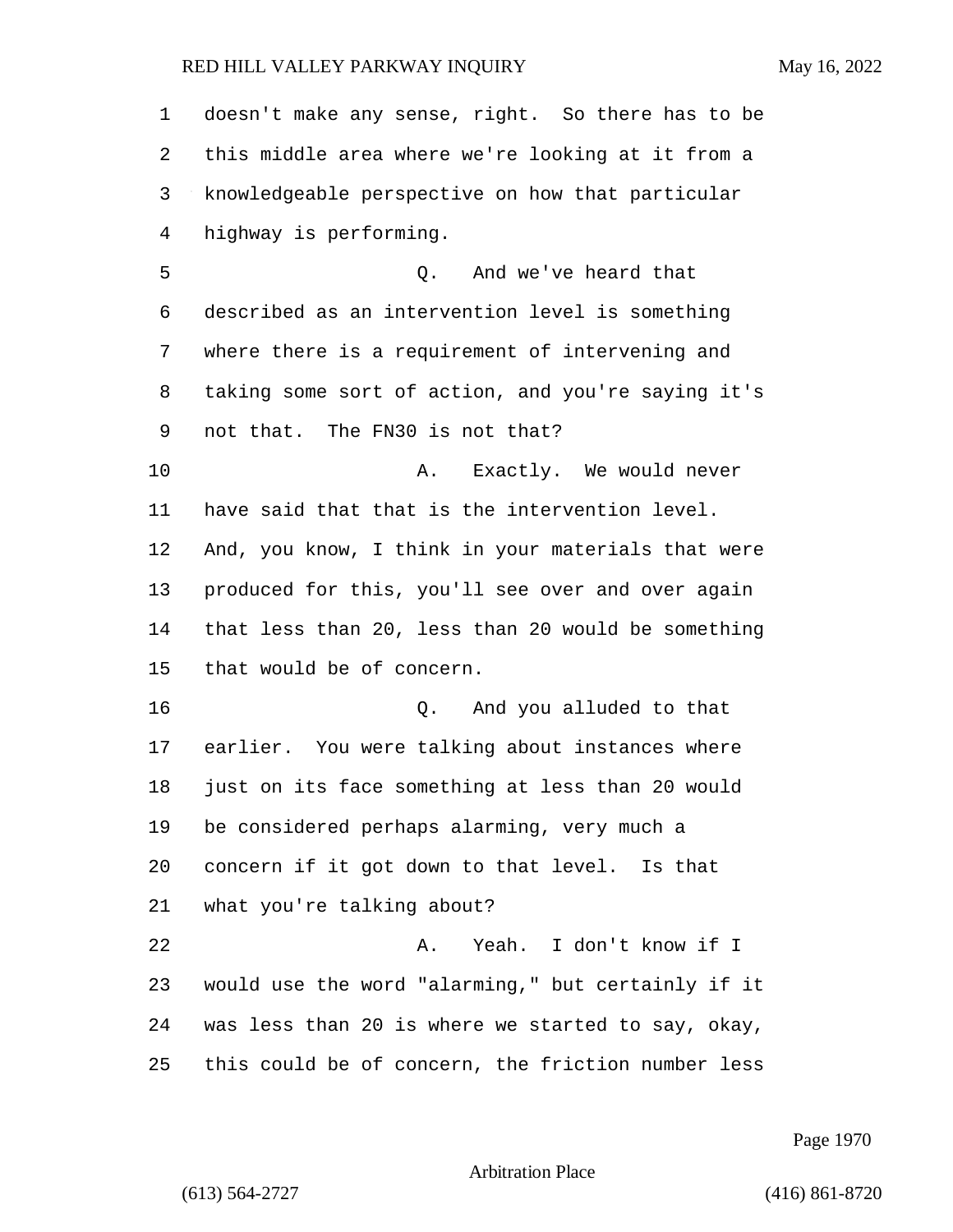1 than 20 is a concern, yeah. 2 Q. Potentially in and of 3 itself? 4 A. Yeah. Again, depending 5 on the highway, there may be no issues, but 6 certainly most our cases are people bringing these 7 concerns forward to us, and if it was less than 8 20, we would be saying, wow, it's less than 20 so 9 it is a contributing factor. 10 Q. And then -- if you take 11 that down, Registrar. 12 In your embedded e-mail here, 13 you briefly mentioned it, that the under 25 14 question mark, we react. How does that play into 15 it? 16 A. Well, that's -- I'm 17 thinking that is me not remembering what it was. 18 Q. That's why the question 19 mark? 20 A. Yes. 21 Q. Okay. And once the skid 22 testing is conducted -- there's a request comes 23 from a region typically, the testing takes place 24 and the results are provided to the requesting 25 region, whoever that was, who makes a decision

Page 1971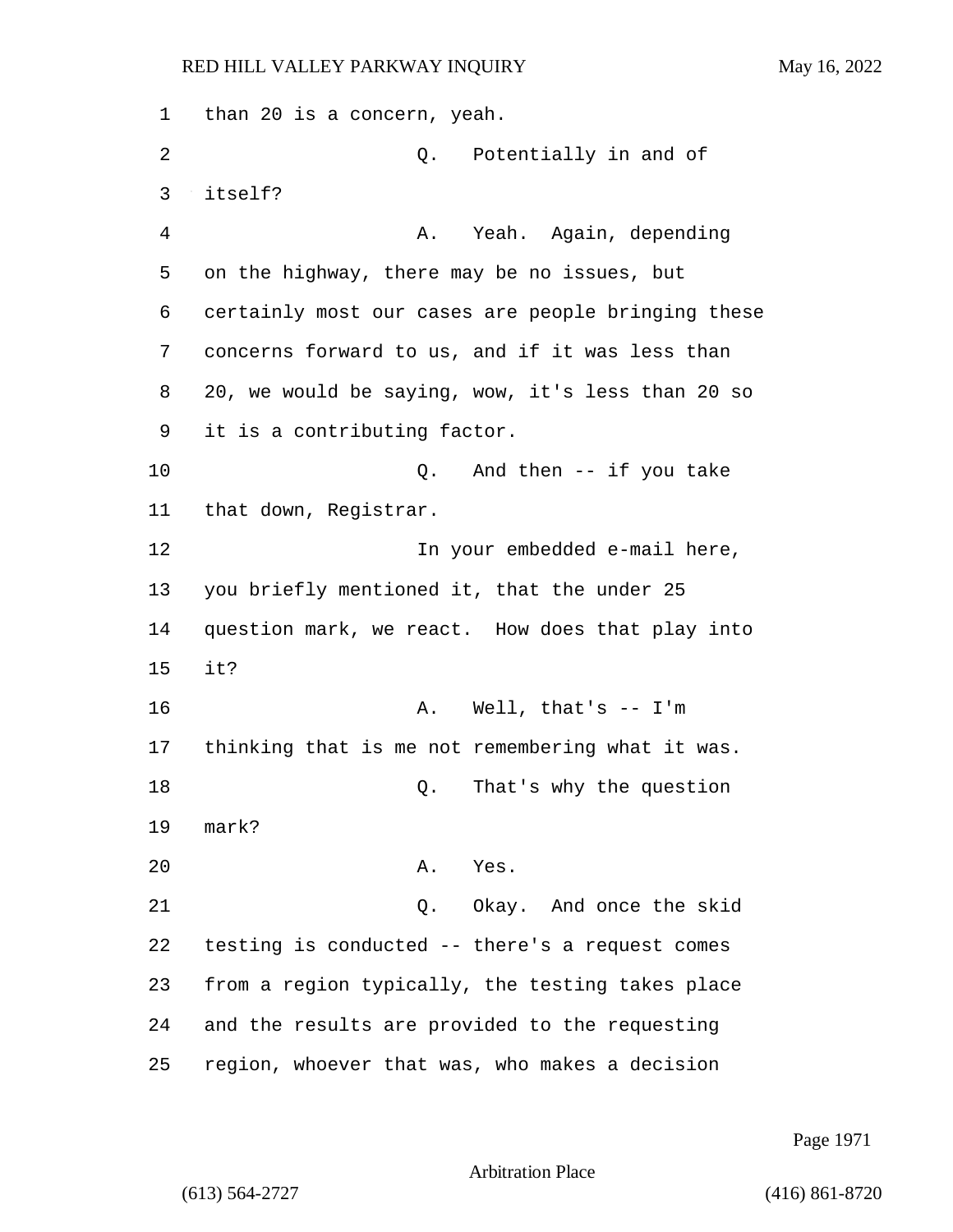about what, if any, measures to take at that point? 3 A. Well, you know, if it's a construction project, at the end of the day we can only have a discussion about it, but the MTO people that are in the region are the ones that are responsible for that construction project. So all we can do is have a conversation about it and, you know, we can't actually direct them to do things. We can make recommendations. 11 Q. And, sorry, what about in the other instance where this is an in-service pavement, the request has come in, and so the results go back to them. Is it the same thing, you make recommendations to the region? 16 A. Yes. Yes. We would have no say in a regional contract. Usually they would be asking for -- 19 (Speaker overlap) 20 A. -- can you send the friction trailer, we're concerned about friction. They would actually be looking for some thoughts on -- 24 Q. On whether it's an issue, what these results mean, and advice in that

Page 1972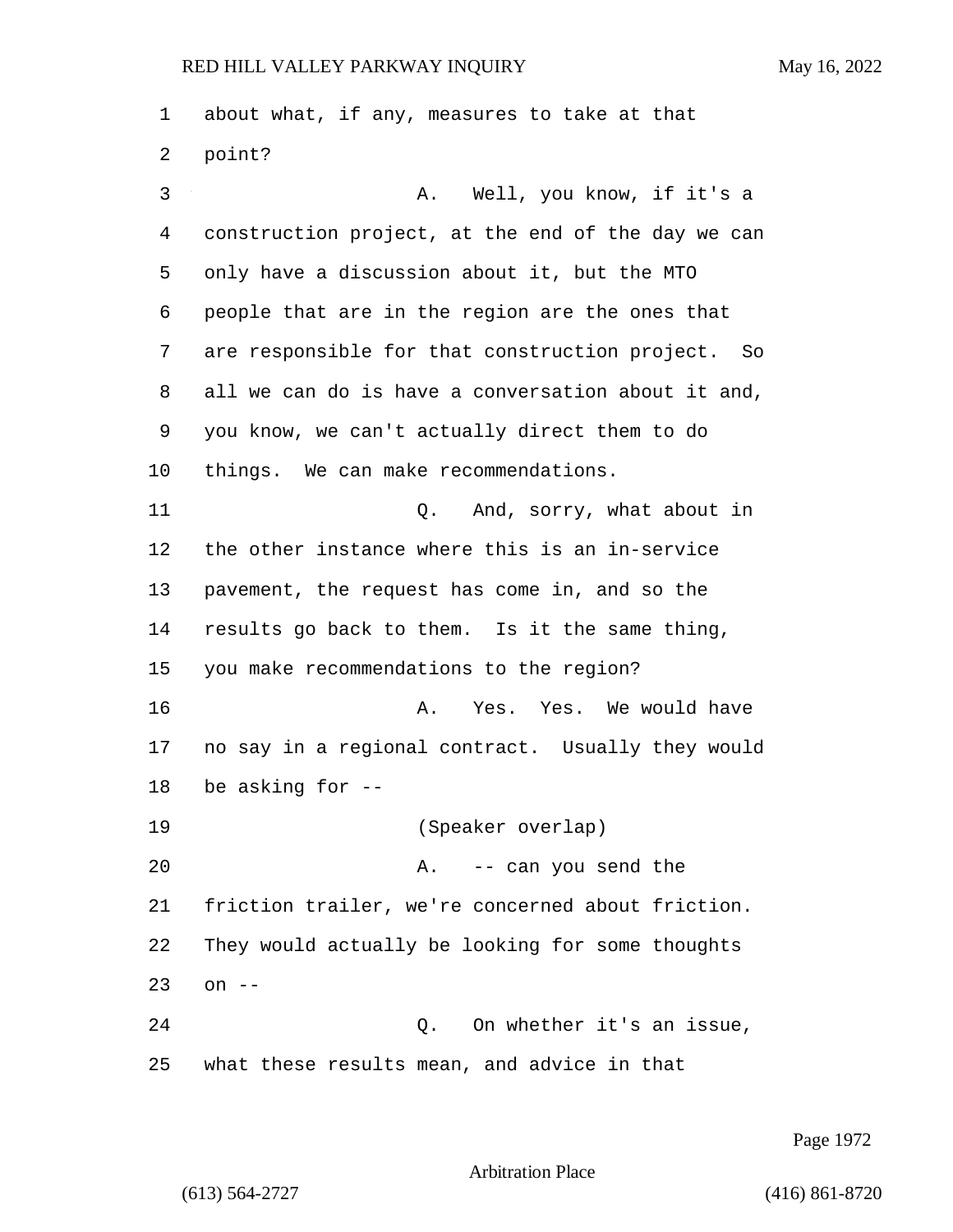| 1  | regard?                                            |
|----|----------------------------------------------------|
| 2  | Α.<br>Yeah.                                        |
| 3  | Okay. And in the paper<br>Q.                       |
| 4  | that we were talking about earlier, the 2004 paper |
| 5  | titled "Pavement Surface Friction on Ontario       |
| 6  | Highways" that we discussed that Mr. Rogers,       |
| 7  | Mr. Gorman, you, and Mr. Marciello were listed as  |
| 8  | the co-authors of, in that paper there is no       |
| 9  | express mention of FN30 or any other threshold,    |
| 10 | guideline, expectation, however you want to        |
| 11 | describe it, but in that there's a reference in    |
| 12 | one of the footnotes to a 1982 paper by two        |
| 13 | individuals named Kamel and Gartshore titled       |
| 14 | "Ontario's Wet Pavement Accident Reduction         |
| 15 | Program."                                          |
| 16 | And is that -- I can take you                      |
| 17 | to it, but it's only just referenced in the paper  |
| 18 | that you wrote with Mr. Rogers, Mr. Gorman,        |
| 19 | Mr. Marciello. Is that a paper that you had --     |
| 20 | that you recall or had recalled at the time of     |
| 21 | this paper being written?                          |
| 22 | No, but I have since read<br>Α.                    |
| 23 | it.                                                |
| 24 | Okay. So is it something<br>Q.                     |
| 25 | that your -- a paper that you were not aware of    |

Page 1973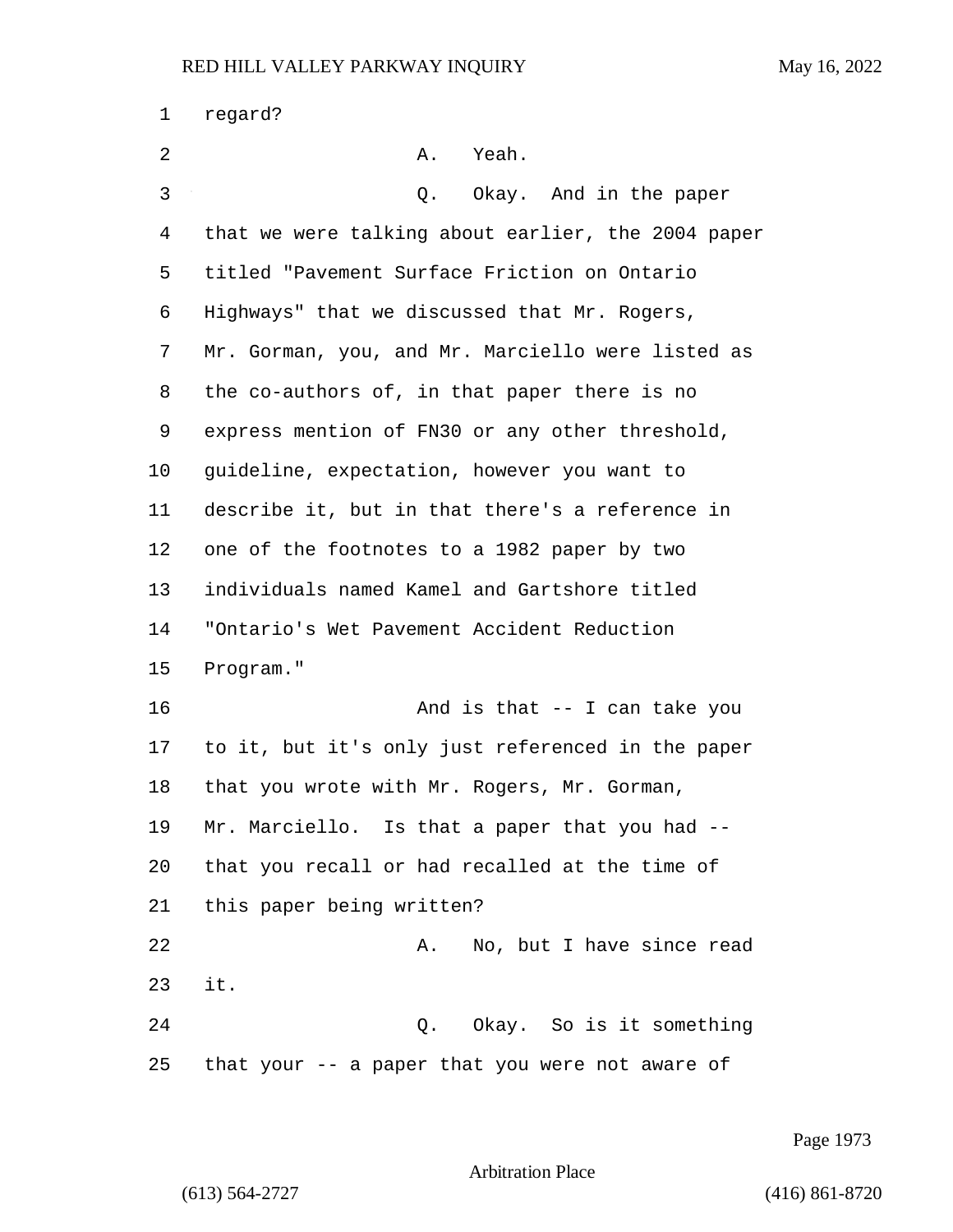| 1  | prior to these proceedings, put it that way?       |
|----|----------------------------------------------------|
| 2  | Yeah.<br>Α.                                        |
| 3  | Q. Or you just forgot about                        |
| 4  | it?                                                |
| 5  | No, I mean, I didn't know<br>A.                    |
| 6  | about it. It was from 1982. I didn't start till    |
| 7  | 1991. I wasn't aware of the paper.                 |
| 8  | And so if we could go to<br>Q.                     |
| 9  | RHV610. This is the paper, and I absolutely        |
| 10 | appreciate what you just said about your knowledge |
| 11 | of it at the time.                                 |
| 12 | But if we could go to image 5.                     |
| 13 | Towards the bottom there, yeah. Towards the        |
| 14 | bottom there, if you could expand it, Registrar,   |
| 15 | where it says "pavement skid resistance." And it   |
| 16 | refers in the first paragraph, expanded there, to  |
| 17 | "pavement skid resistance is evaluated using the   |
| 18 | MTC brake-force trailer," and then:                |
| 19 | "Skid resistance is evaluated                      |
| 20 | by considering the FN, the                         |
| 21 | differences between desirable                      |
| 22 | and existing friction levels.                      |
| 23 | The tentative guidelines shown                     |
| 24 | in table 1 are used for this                       |
| 25 | purpose." (As read)                                |

Page 1974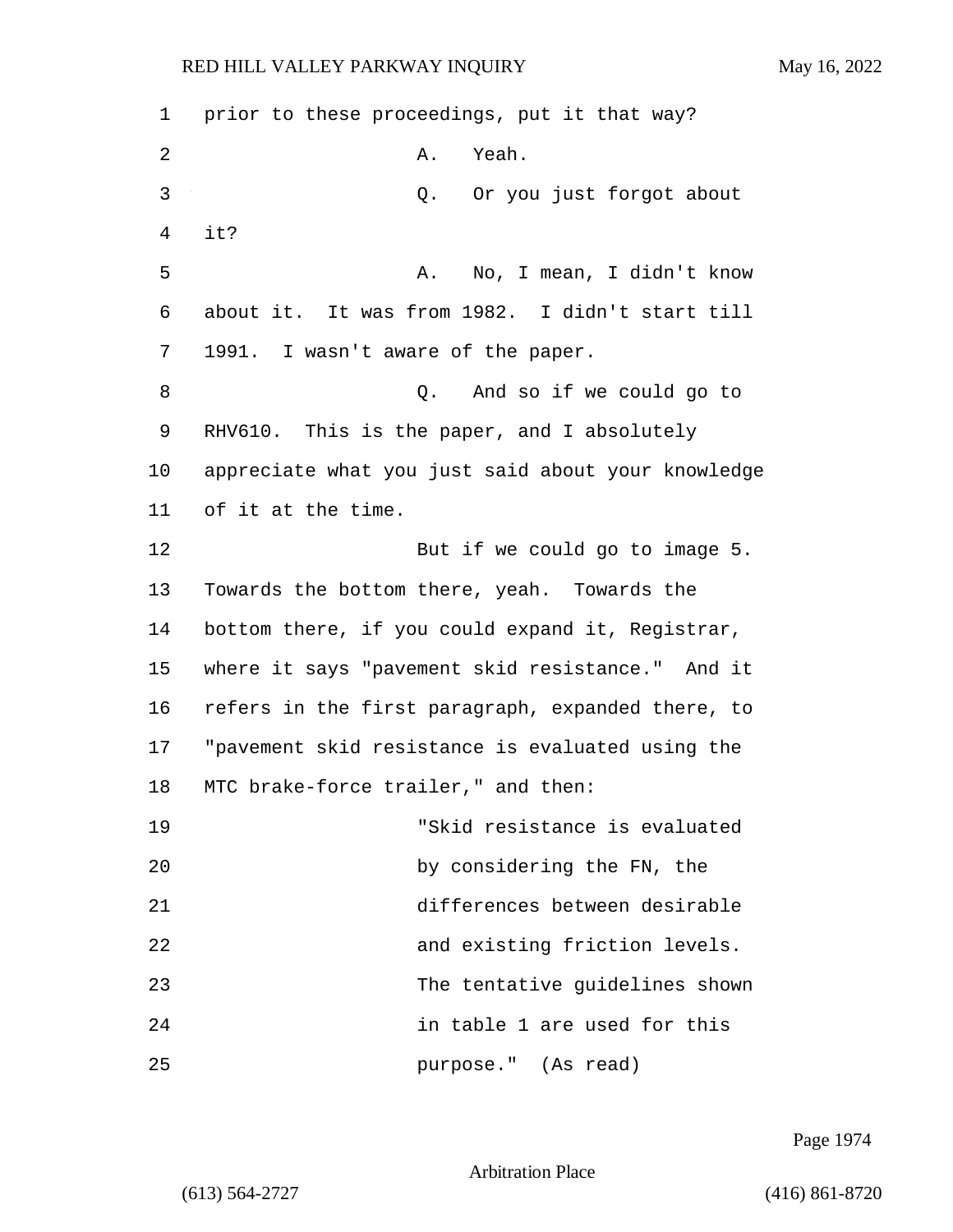| 1  | And then if you could go to                        |
|----|----------------------------------------------------|
| 2  | image 8, table 1. So this is the table that's      |
| 3  | referred to. Now, appreciating what you said       |
| 4  | about not having a time and awareness of this      |
| 5  | paper, nonetheless there seems to be a similarity  |
| 6  | in the numbers that are referred to; is that fair? |
| 7  | Yes, that's fair.<br>Α.                            |
| 8  | And $--$<br>Q.                                     |
| 9  | But this is tentative<br>Α.                        |
| 10 | guidelines in a research paper.                    |
| 11 | Right. No, and I'm just<br>Q.                      |
| 12 | wondering how, if at all, that filtered down, if   |
| 13 | you have any knowledge about how it related to the |
| 14 | practices that you've just described?              |
| 15 | I hadn't read the paper<br>Α.                      |
| 16 | that I'm aware or that I remember, but I did read  |
| 17 | it with interest because later on, Tom Klement's   |
| 18 | work -- Tom Klement was working on something that  |
| 19 | seems to be familiar.                              |
| 20 | Q. So you read it with                             |
| 21 | interest in the context of this proceeding, do you |
| 22 | mean, or going back --                             |
| 23 | Yeah.<br>Α.                                        |
| 24 | Q. Okay. In the context of                         |
| 25 | this proceeding. Okay. If I understood you         |

Page 1975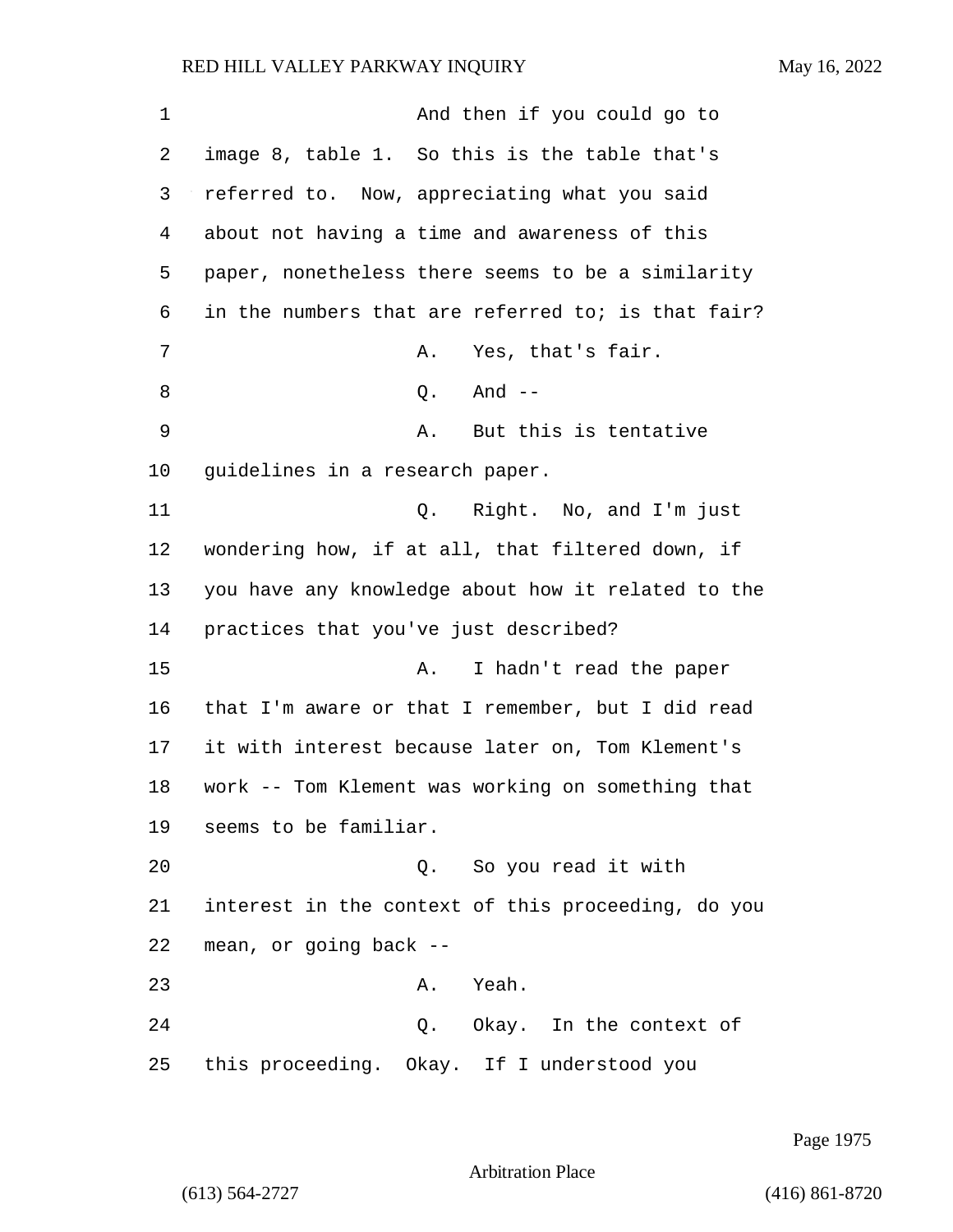1 correctly, this wasn't something that informed -- 2 despite the fact you can recognize the 3 similarities, that's not something that informed 4 your practices or knowledge directly; is that 5 fair? 6 A. Right, yes. 7 O. Okay. 8 A. I mean, the background 9 that I understood was the geometric design guide 10 stopping distances is what people talked about. 11 So they would say the geometric design guide FN30 12 for 100 kilometres per hour design speed. That's 13 what I recall. 14 Q. That was -- your 15 understanding was that that is where the FN30 as a 16 the desirable number came from was starting from 17 the -- what was in the MTO's geometric design 18 guide for design? 19 A. Yes. 20 Q. And assumed friction 21 values and design? 22 A. Yes. 23 Q. You can take that down, 24 Registrar. Thank you. 25 And that's the part of the

Page 1976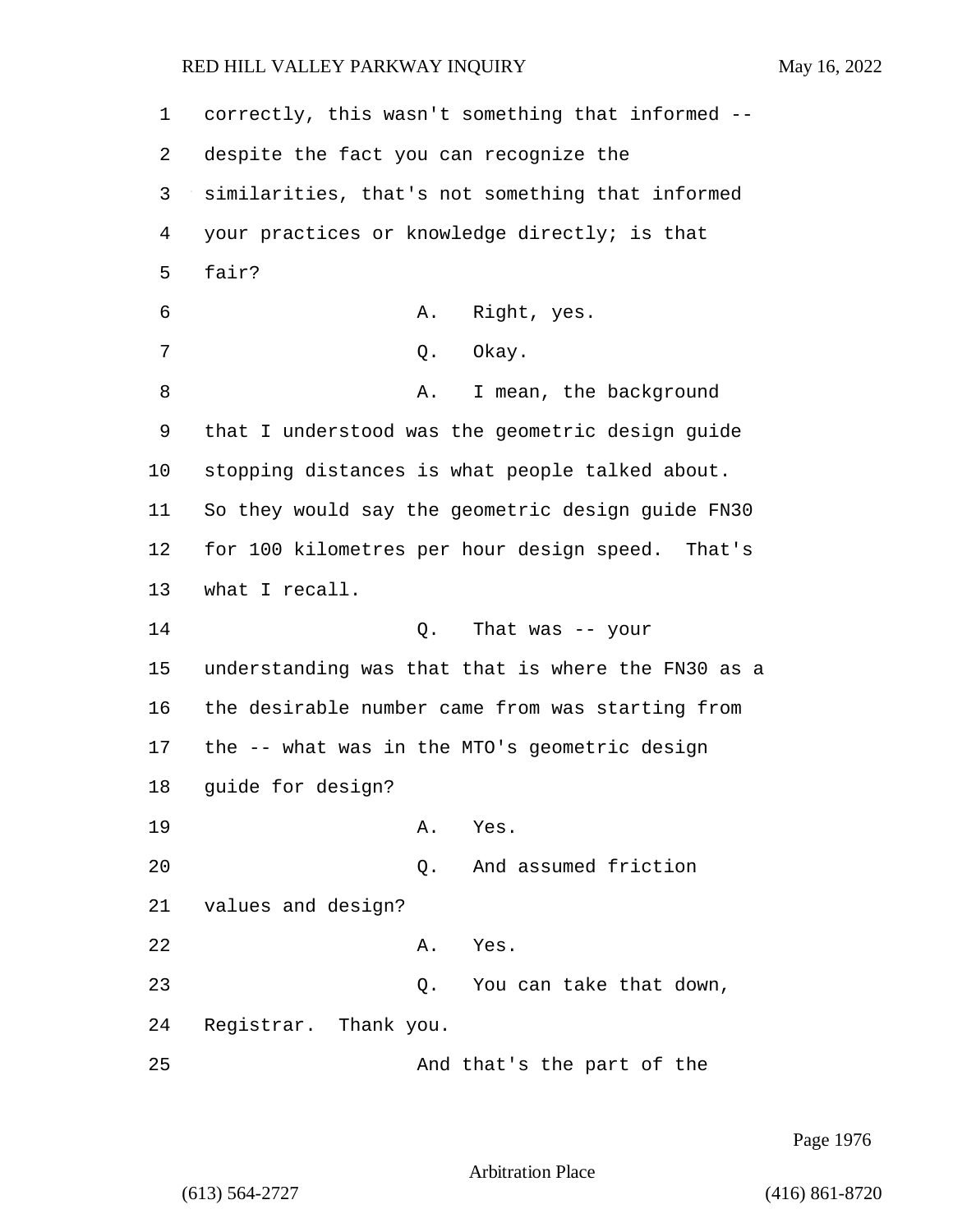| 1              | calculation, the coefficient of friction that's    |
|----------------|----------------------------------------------------|
| 2              | used is part of the calculation that gets you to   |
| 3              | the stopping distance at a particular design       |
| $\overline{4}$ | speed. Does that accord with your understanding?   |
| 5              | Yes.<br>Α.                                         |
| 6              | Q. And in terms of your                            |
| 7              | knowledge of it, you have been at the MTO for a    |
| 8              | long time, is that something that was passed down? |
| 9              | Is that something that was understood? How would   |
| 10             | you describe the passing on of that knowledge and  |
| 11             | how you came to understand that?                   |
| 12             | Yeah, no, I think that<br>Α.                       |
| 13             | that was just -- yeah, you're right, like, passing |
| 14             | knowledge on it from the geometric design guide.   |
| 15             | And I'm not a -- as you know, I'm not a highway    |
| 16             | design engineer, so geometrics of a highway, et    |
| 17             | cetera, that's not my expertise.                   |
| 18             | I understand that.<br>Q.                           |
| 19             | You can take that down as                          |
| 20             | well, Registrar, thank you.                        |
| 21             | Can you describe the MTO's                         |
| 22             | practices, what they were and if it at all changed |
| 23             | over time, with respect to sharing or not sharing. |
| 24             | It's the approach that you described to FN30 and   |
| 25             | when to investigate and so forth, however you want |

Page 1977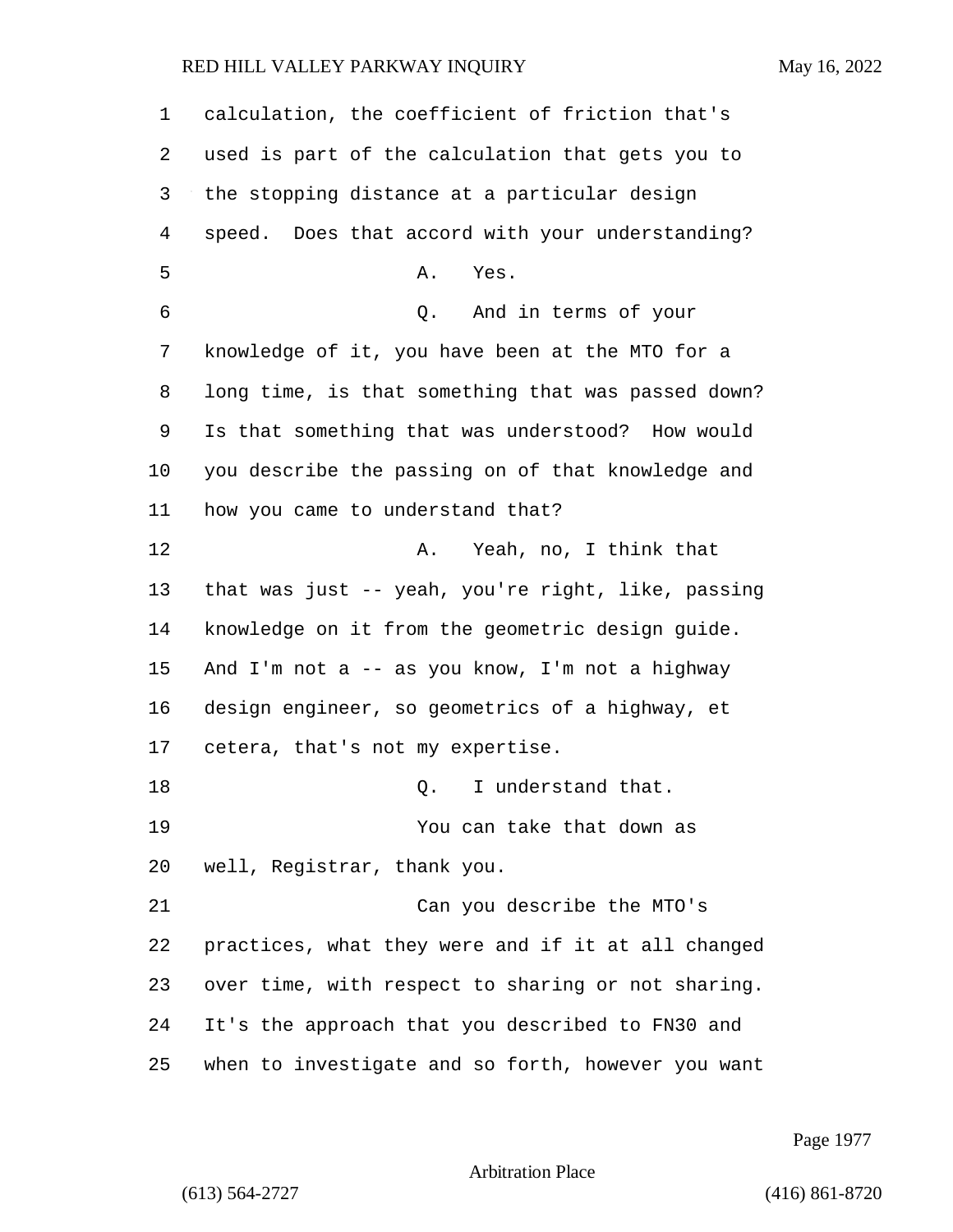| $\mathbf 1$ | to characterize it. Was that something that was    |
|-------------|----------------------------------------------------|
| 2           | widely disseminated or no?                         |
| 3           | So I would say when<br>Α.                          |
| 4           | people ask me about FN30, because that is          |
| 5           | something that somebody might say, what about      |
| 6           | FN30, then I would give them exactly the same sort |
| 7           | of information that I just provided. It's not      |
| 8           | about a number. It's about the friction demand on  |
| 9           | the particular facility that you're on.<br>It's    |
| $10 \,$     | about how is the traffic flowing, what speed are   |
| 11          | they flowing at. Are they stopping and starting.   |
| 12          | Are they weaving, interacting with each other.     |
| 13          | How is the highway itself. Are there curves. Are   |
| 14          | there grades. Are there obstacles that you can     |
| 15          | hit on the side of the road.                       |
| 16          | It's comprehensive. It's not                       |
| 17          | about a number that mysteriously you go from being |
| 18          | good to bad. Like, it's just not like that.<br>And |
| 19          | I have explained that to people when they have     |
| 20          | asked me many times over the years.                |
| 21          | Q. Do you mean when you're                         |
| 22          | directly asked about that number?                  |
| 23          | Yeah.<br>Α.                                        |
| 24          | Q. If we could go to                               |
| 25          | overview document 4, images 128 to 129, please.    |

Page 1978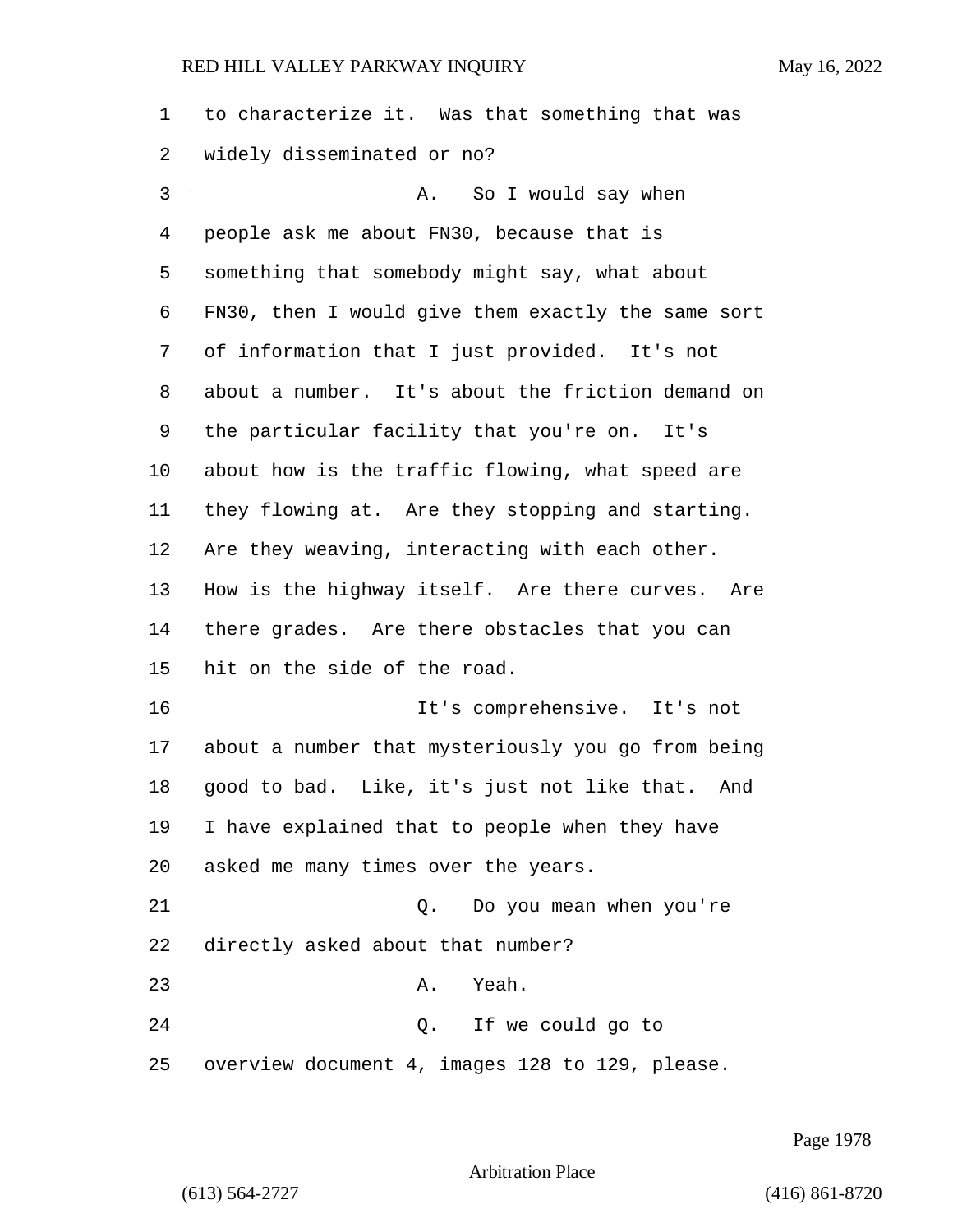1 And this is paragraphs 308 to 2 309, which pertain to a June 23, 2011 media 3 inquiry from -- and it's an e-mail exchange 4 between you and then Mr. Kazmierowski, who I guess 5 at the time was the manager of MERO, and you were 6 the head of pavements at that time; is that right? 7 A. Yes. 8 a Q. It's from -- it gives the 9 e-mail address there in response to a Road Talk 10 link, and he asked the question about: 11 "I would like to know if there 12 are any publications that 13 cover hot rolled asphalt 14 compositions and friction 15 coefficients for the hot 16 rolled asphalts used in 17 highways and roads in 18 Ontario." 19 And then Mr. Raymond indicates 20 internally with you and Mr. Kazmierowski that 21 he'll work with you to prepare a response. And 22 then he says: 23 "Noting that I am concerned 24 with this type of judicial 25 inquiry regarding frictional

Page 1979

Arbitration Place

(613) 564-2727 (416) 861-8720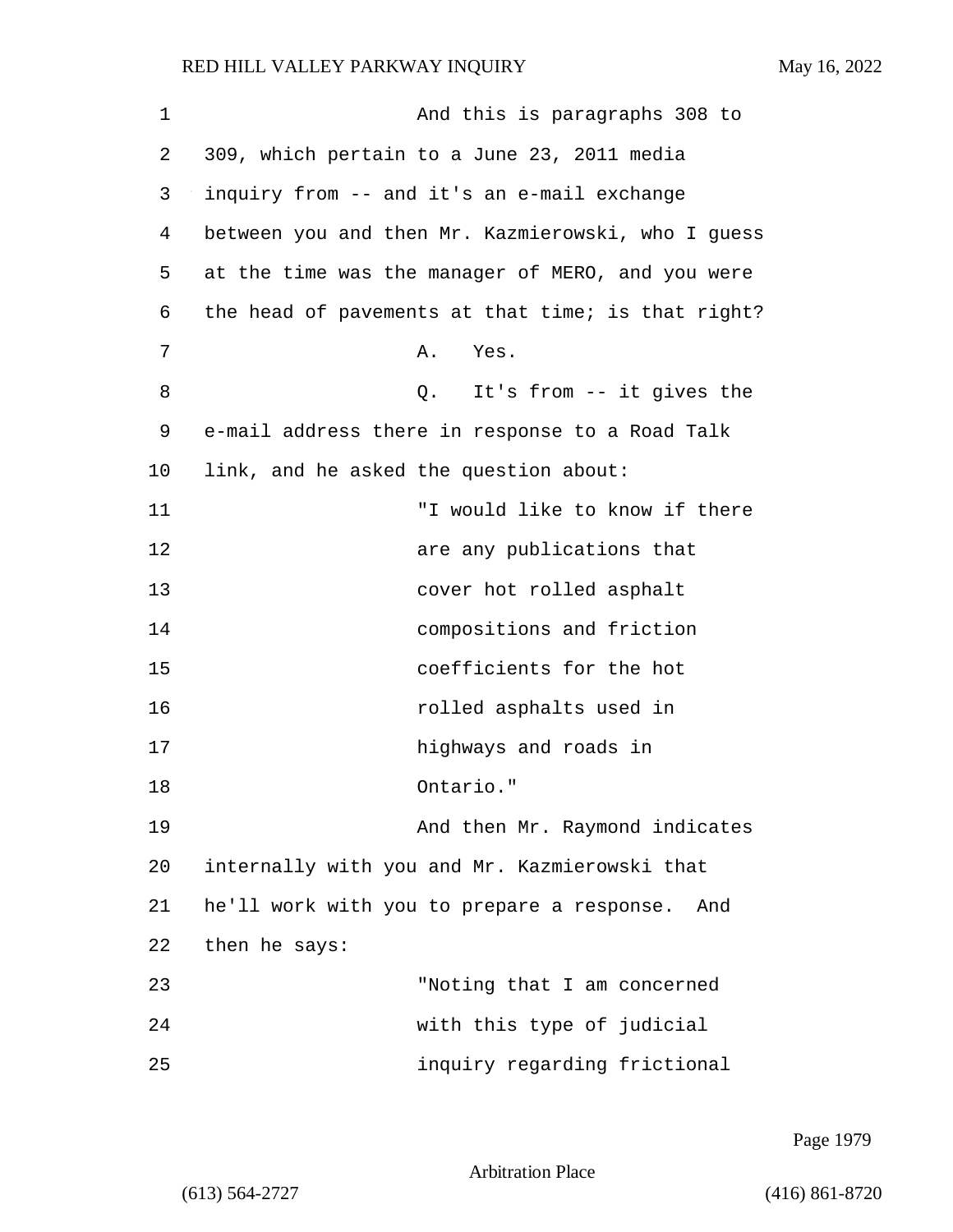| $\mathbf 1$ | assistance and safety of our                      |
|-------------|---------------------------------------------------|
| 2           | highways surfaces, I would                        |
| 3           | prefer we avoid any discussion                    |
| 4           | of actual skid                                    |
| 5           | numbers/values/thresholds and                     |
| 6           | keep the conversation on a                        |
| 7           | more generic level.<br>The                        |
| 8           | sensitivity associated with                       |
| 9           | this issue is high."                              |
| 10          | And then the response is                          |
| 11          | paragraph 309 going onto the next page, which     |
| 12          | attaches a link to a couple publications, MTO's   |
| 13          | pavement and design and rehabilitation manual and |
| 14          | Superpave and SMA guide and the skid resistance   |
| 15          | aggregates in Ontario paper, which is another     |
| 16          | paper from Mr. Rogers as a matter of fact. So he  |
| 17          | sends those to him, but it doesn't have any       |
| 18          | discussion of friction coefficients or friction   |
| 19          | numbers. And so is this reflective of the MTO's   |
| 20          | typical approach? It's a little different than I  |
| 21          | think what you just described to me if someone    |
| 22          | asked you directly about FN30.                    |
| 23          | Yeah, so in this<br>Α.                            |
| 24          | particular case what he's concerned about is      |
| 25          | getting numbers out there that, you know, are     |

Page 1980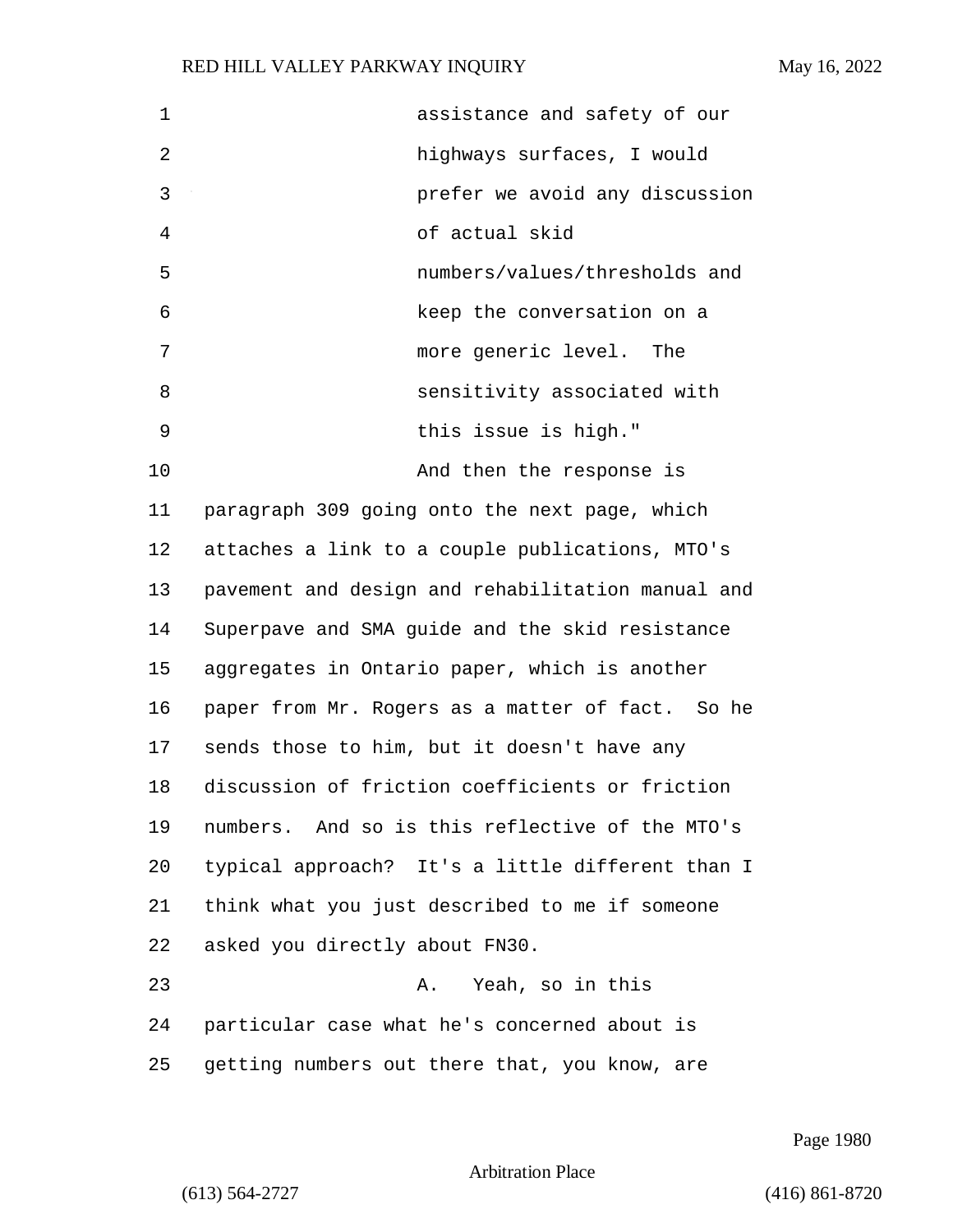interpreted as meaning something when it's more than that, right.

3 So again exactly the same thing, like, if you have a published number, the concern is that people can point to a published number and say, you know, this is the reason that X, Y, Z, but in fact there's so many other factors that are associated. You know, we try to keep the focus discuss off the friction number and more into an engineering review of the roadway itself. 11 So to have a number out there that, you know, like I said, is kind of meaningless but could be looked at as being significant, when it's really meaningless unless you're taking that number in the context of the roadway itself. 17 and so is it fair to say that typically the MTO would avoid communicating the FN30 number as a specific value, and -- in favour of more generic responses? Is that a fair assessment? 22 A. Yes, it is. 23 Q. Okay. In your experience, coming back to the testing and interpretation of results themselves, how does the

Page 1981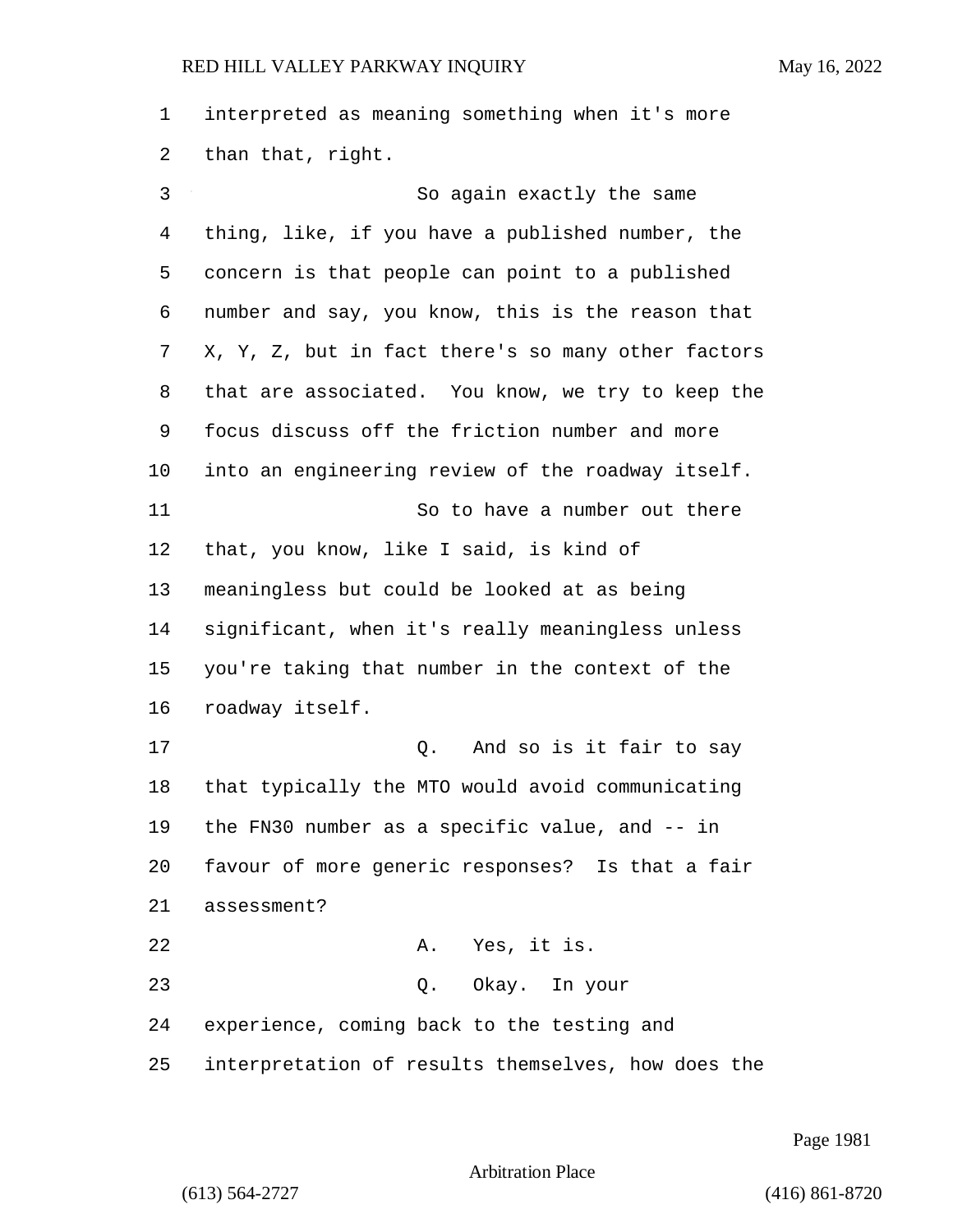MTO determine if the FN30, whether we call it threshold or -- I'm not trying to come to a conclusion with that, but threshold or number, however you want to call it. If it's been reached, is it the average across the entire section of the highway being tested? Is it based on individual readings or done by lane as an average? What's -- and if it differs in -- depending on the circumstances. Could you discuss that. 11 A. Yeah. No, we look at the mean or the average of the data, so we would look at the particular section that we're investigating and determine what the mean was. Now, you know, one of the issues with the mean is that -- you know, I think you had mentioned this, how is the data distributed. So if the data is distributed like, you know, half above and half below the mean, so a standard or normal distribution of the data, then it makes sense to use the mean, 100 percent. So yes, we use the mean. 22 Q. You're talking about standard deviations in there? Is that.... 24 A. I'm talking about -- no, I'm talking about distribution of the data. So,

Page 1982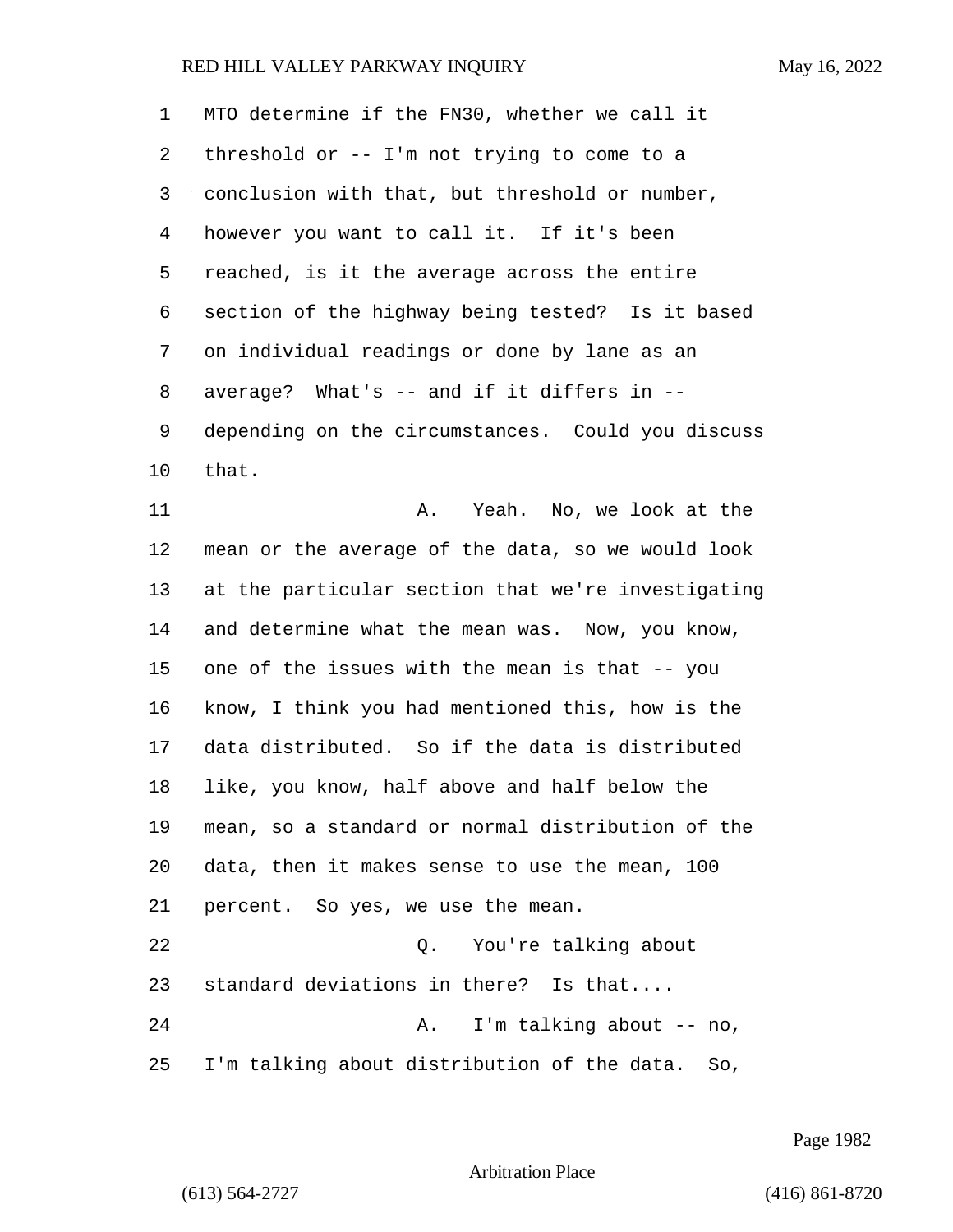| $\mathbf 1$ | for example, if the mean $--$ if the mean was 40,     |
|-------------|-------------------------------------------------------|
| 2           | for example, and then the data was 35s and, you       |
| 3           | know, $40s$ and $45s$ , then $-$ and the mean $-$ the |
| 4           | data was distributed normally, then you would say     |
| 5           | that that was representative of the data. If you      |
| 6           | had -- the first part of the section is, you know,    |
| 7           | like 20s and then the next part is 40s, you can't     |
| 8           | say, oh, well, the mean is 30, so it's okay.          |
| 9           | Right. So it's about how is the data distributed,     |
| 10          | like I guess a normalized or normalized data set      |
| 11          | rather than a skewed data set, she said. Do you       |
| 12          | know what I mean?                                     |
| 13          | I think I do. If I could<br>Q.                        |
| 14          | come back to it. You know, if you're -- just,         |
| 15          | again, to use the FN30, if the first half of the      |
| 16          | tested section is 20 and the next half is 40, and     |
| 17          | it gets you an average of 30 based on what you've     |
| 18          | described, that would nonetheless -- you know, for    |
| 19          | the section that's half of the -- the tested          |
| 20          | section that's below 20 presumably would cause        |
| 21          | some concern and then trigger an investigation of     |
| 22          | at least that section to see what the issue is,       |
| 23          | and if there is any issue, what -- given rise by      |
| 24          | that; is that fair?                                   |
| 25          | Yeah. You would look at<br>Α.                         |

Page 1983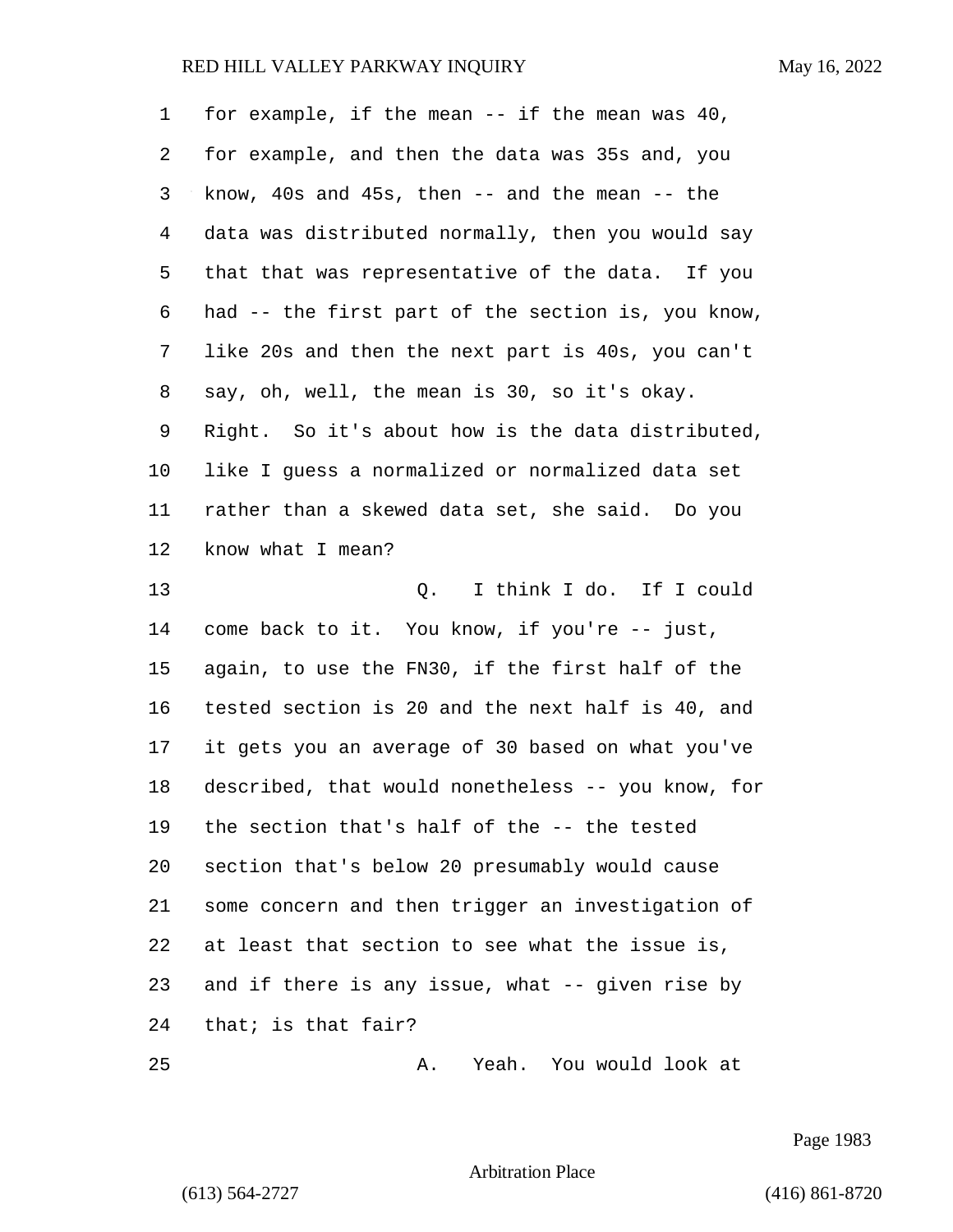| 1  | the data, and, you know, how it's distributed,     |
|----|----------------------------------------------------|
| 2  | and, again, if it was all distributed evenly, yes. |
| 3  | If it was, you know, going low, low, low, low,     |
| 4  | high, high, high, high, then it's not normally     |
| 5  | distributed. So that would be -- you have a        |
| 6  | different -- you have a change in pavement type,   |
| 7  | for example. Like a good example would be hot mix  |
| 8  | patching. So, you know, that's where you have a    |
| 9  | piece of a highway that is deteriorating faster    |
| 10 | than another piece of the highway, and they go out |
| 11 | and they put down a hot mix patch.                 |
| 12 | So that hot mix patch could be                     |
| 13 | newer, and it could be, you know, really high      |
| 14 | friction, and then the rest of the pavement could  |
| 15 | be very old and have a low friction. You can't     |
| 16 | average it across that and say, therefore the      |
| 17 | friction is this. No, it's two distinct areas.     |
| 18 | Otherwise, yes, you would use the mean. That's     |
| 19 | what we always use, the mean.                      |
| 20 | Q. All right. And does it                          |
| 21 | depend on the -- at all, what you've described, on |
| 22 | the purpose of the testing? You know, there's      |
| 23 | the -- as we've described it, the front end and    |
| 24 | the back end. The back end being when a request    |
| 25 | has actually come in to test a particular stretch  |

Page 1984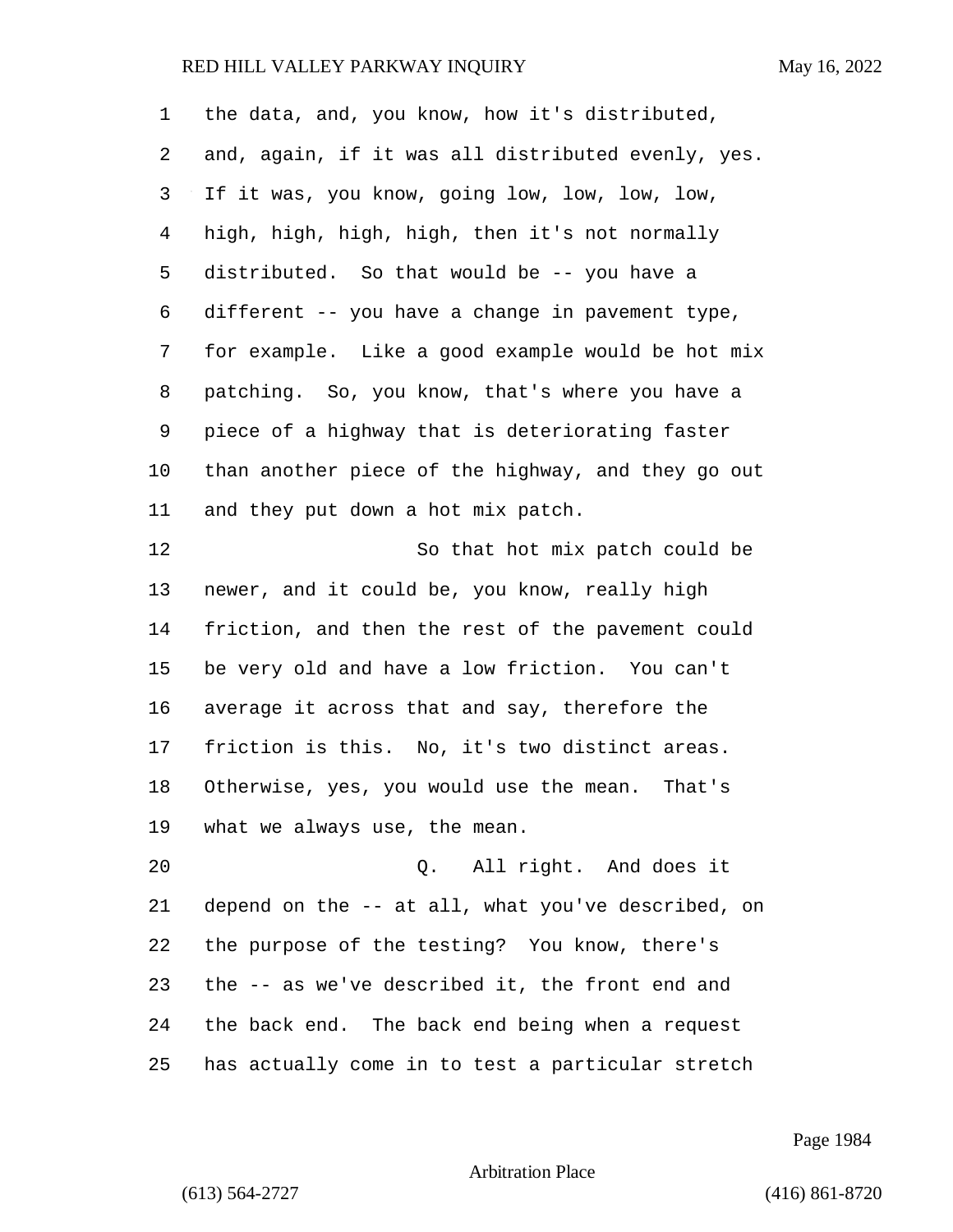| 1  | of highway because some concern may have been     |
|----|---------------------------------------------------|
| 2  | identified versus the DSM application approach to |
| 3  | it. Any difference in the way they are            |
| 4  | interpreted in those circumstances or is it the   |
| 5  | same $--$                                         |
| 6  | I think every single case<br>Α.                   |
| 7  | it would be interpreted by the engineer for that  |
| 8  | particular job. Like on a case-by-case basis for  |
| 9  | every data set that came in.                      |
| 10 | Q. If we could go to                              |
| 11 | overview document 4, image 60. And I guess it's   |
| 12 | actually -- this is 60 and I guess 61. These are  |
| 13 | the -- no, let's make it 61 and 62, please.       |
| 14 | And these are the                                 |
| 15 | October 16th, 2007 results. And I don't want to   |
| 16 | get into interpreting. I just want it so we have  |
| 17 | a visual of the way that the results -- that the  |
| 18 | skid tester that the MTO uses generates results   |
| 19 | and just have a look at it.                       |
| 20 | So maybe if we could use the                      |
| 21 | first one. Expand that on page 61. There we go.   |
| 22 | And so as I understand it                         |
| 23 | reading these, it gives you the date, tells you   |
| 24 | the date of the testing, in this case             |
| 25 | October 16th, 2007. It tells you that it's --     |

Page 1985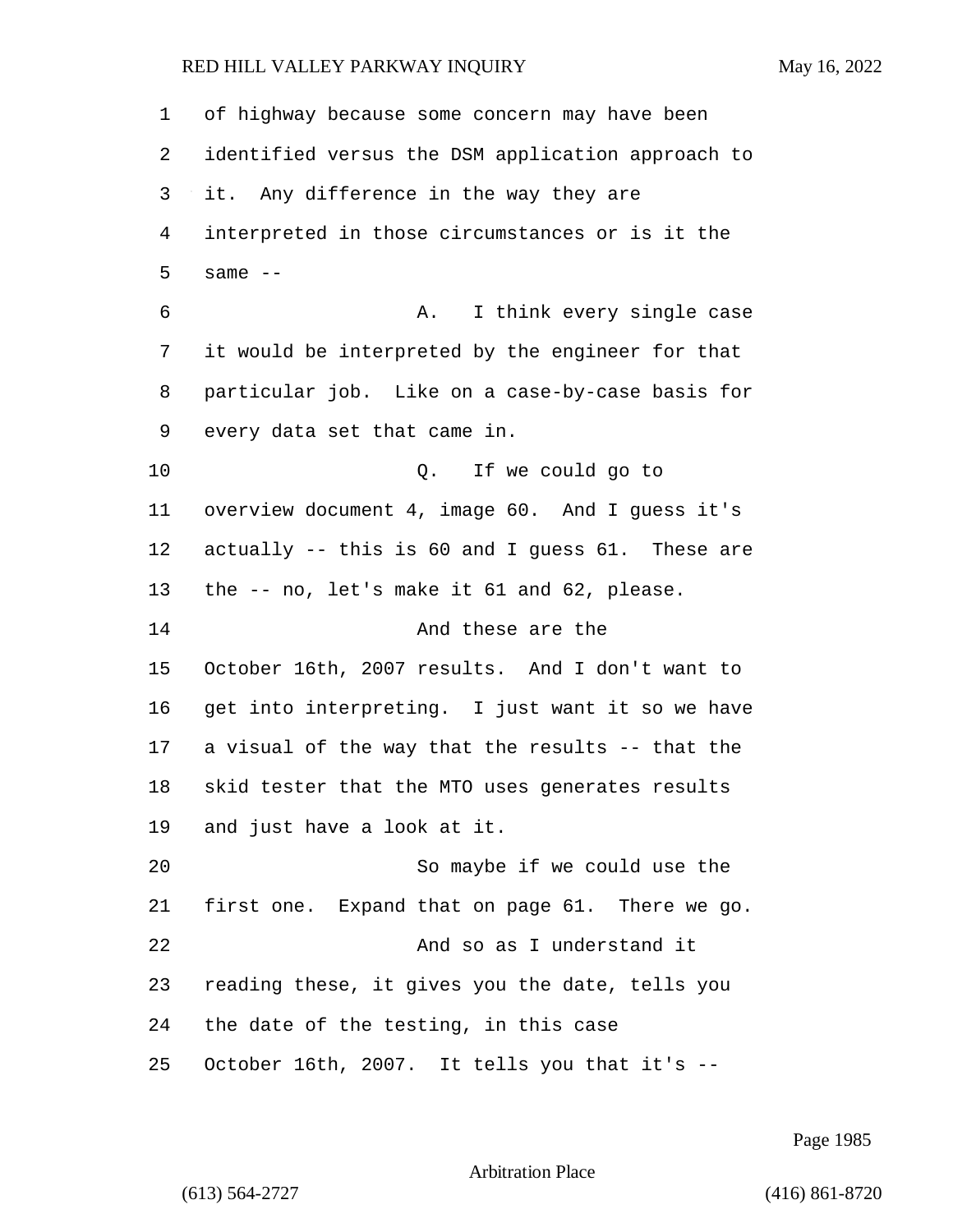1 that the direction is SBL 1. That's southbound 2 lane 1; is that right? 3 A. Yes. 4 Q. And lane 1, that's the 5 inside lane typically; is that right? 6 A. Yes. 7 C. And lane -- and it moves 8 out from there. Then lane 2 is the outside if 9 it's a two-lane in that direction; is that right? 10 A. Yep, and if it's three 11 lane, lane 3 is the outside lane, yes. 12 O. Okay. And then on the 13 site it tells you from where to where that the 14 testing is taking place; is that right? Here the 15 "CNR OH Structure to Greenhill Avenue in 16 Hamilton"? 17 A. Yep. 18 Q. Giving you the limits of 19 the testing? 20 A. That's right. 21 Q. And then temperature 22 gives you -- there it's the temperature at the 23 time of the testing, 12 degrees, and that's in 24 centigrade as I understand it.

25 A. Yeah.

Page 1986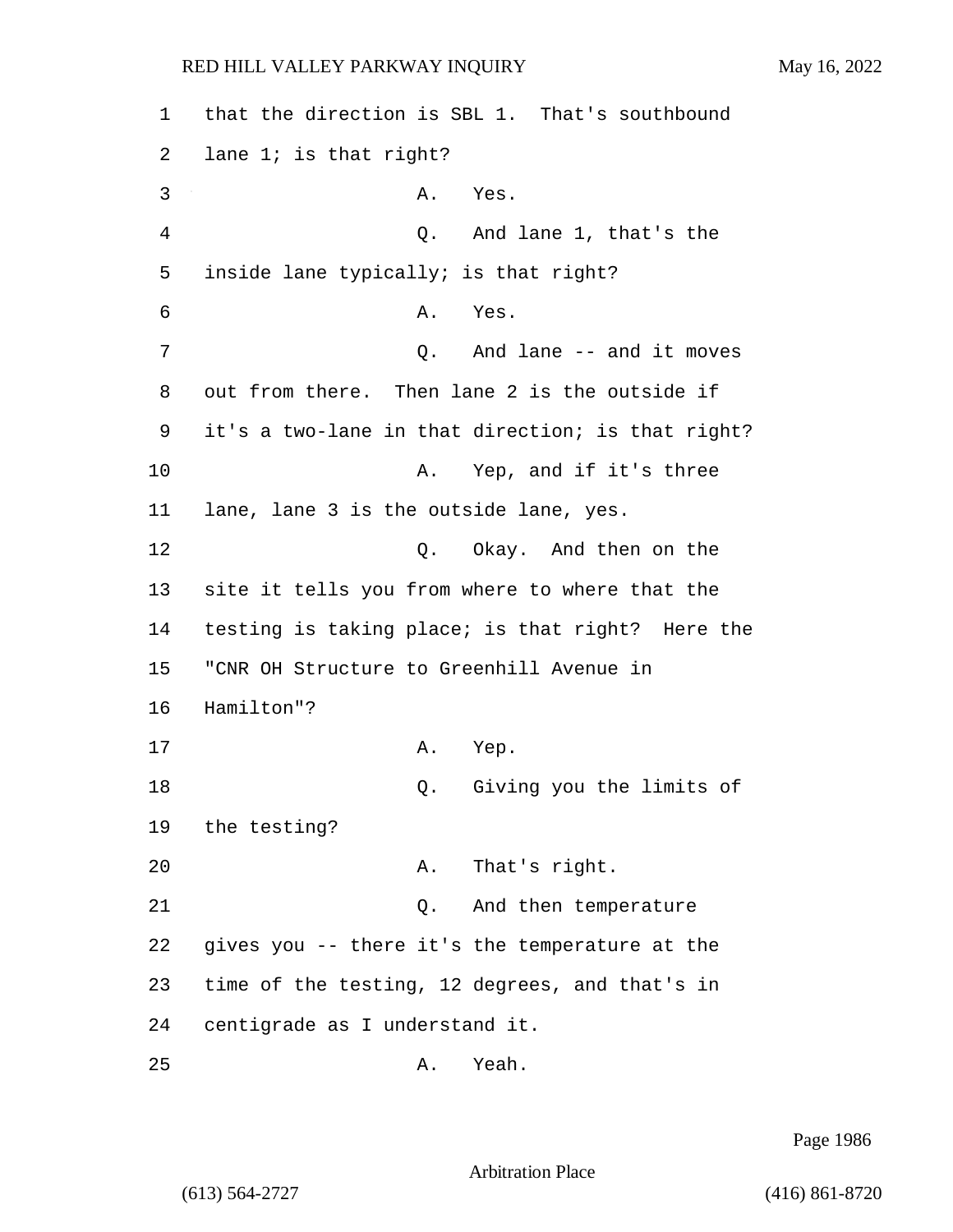1 C. Okay. And then we've got on the left-hand column there there's the distance. So it's given in kilometres, but getting from the starting of the testing to the end; is that right? 6 A. That's right, yeah. 7 and then at each place 7 where the testing takes place, where the locked -- where the locked wheel is applied, the brake is applied, it gives you the speed at that time of the testing, right? 12 A. Yes, it does. 13 Q. All right. And that's important, as you said, because the speed obviously impacts the friction number that's ultimately obtained, right? 17 A. Yes. 18 and then it says "average" friction number," and that's the number at each testing point, right? 21 A. Yes. 22 Q. Okay. And then the landmarks, saying what crossing street or crossing structure, railway tracks, for example, that you've got throughout the testing limits; is that

Page 1987

Arbitration Place

(613) 564-2727 (416) 861-8720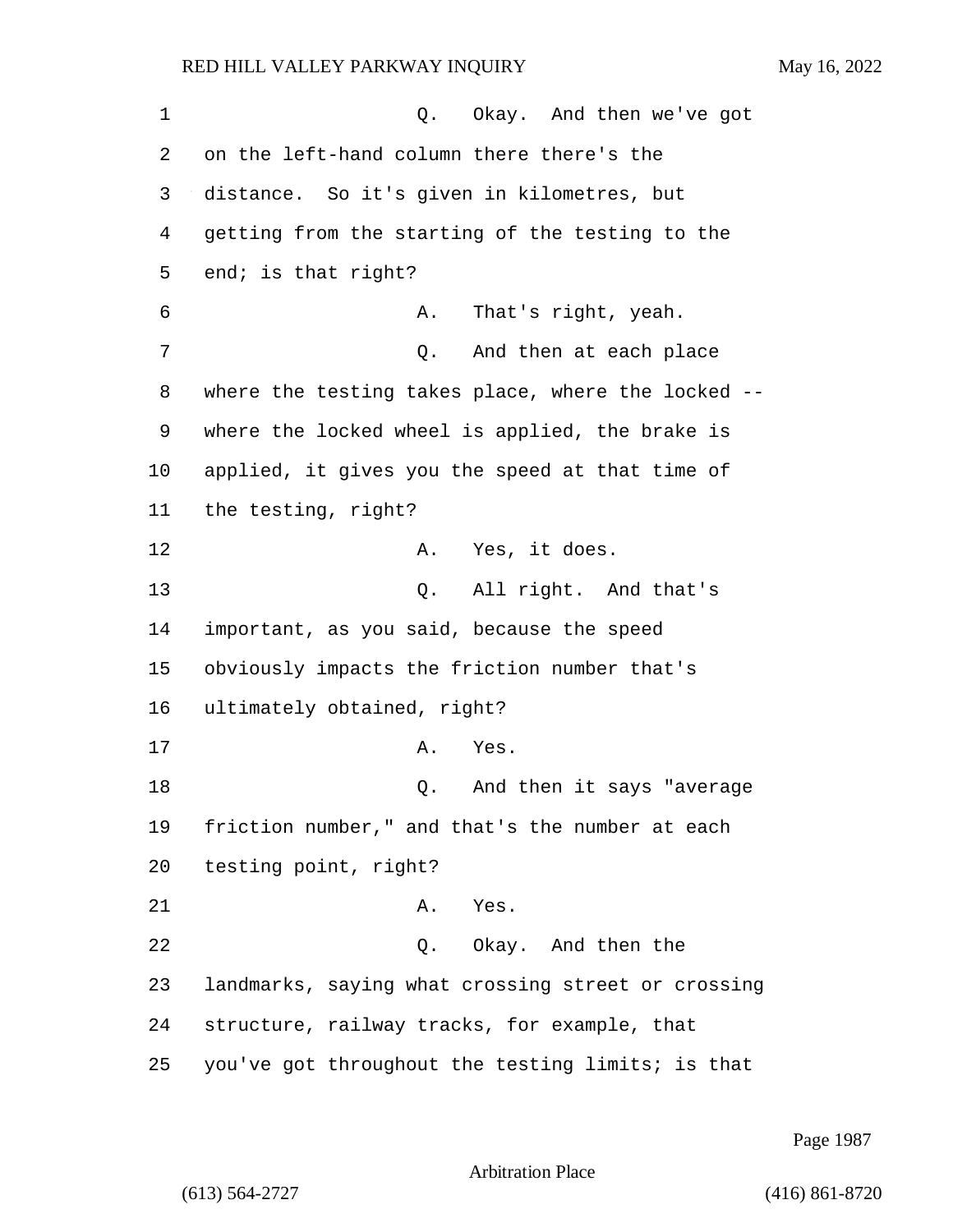| 1  | right?                                             |
|----|----------------------------------------------------|
| 2  | Α.<br>Yes.                                         |
| 3  | Okay. And then on the<br>Q.                        |
| 4  | right, it just gives some details about it. So     |
| 5  | here it's SMA; it gives the contract number and    |
| 6  | specifies unopened to traffic. And from what I've  |
| 7  | seen, that is a typical sort of approach. It says  |
| 8  | what's the surface course and often when it was -- |
| 9  | when the pavement was placed, that sort of thing;  |
| 10 | is that right?                                     |
| 11 | Α.<br>Yep.                                         |
| 12 | Q. Is this a typical report?                       |
| 13 | I appreciate that there's underlying data as well, |
| 14 | but the typical report and chart that is generated |
| 15 | from the ASTM skid tester used by the MTO?         |
| 16 | Α.<br>Yes.                                         |
| 17 | And then at the bottom<br>Q.                       |
| 18 | it's got the average speed and average FN, meaning |
| 19 | the average friction number. So that's the         |
| 20 | averages of all the figures above, right?          |
| 21 | Α.<br>Yes.                                         |
| 22 | And then the minimum and<br>Q.                     |
| 23 | maximum and then standard deviation. And those     |
| 24 | are always given as well?                          |
| 25 | That's where it comes on<br>Α.                     |

Page 1988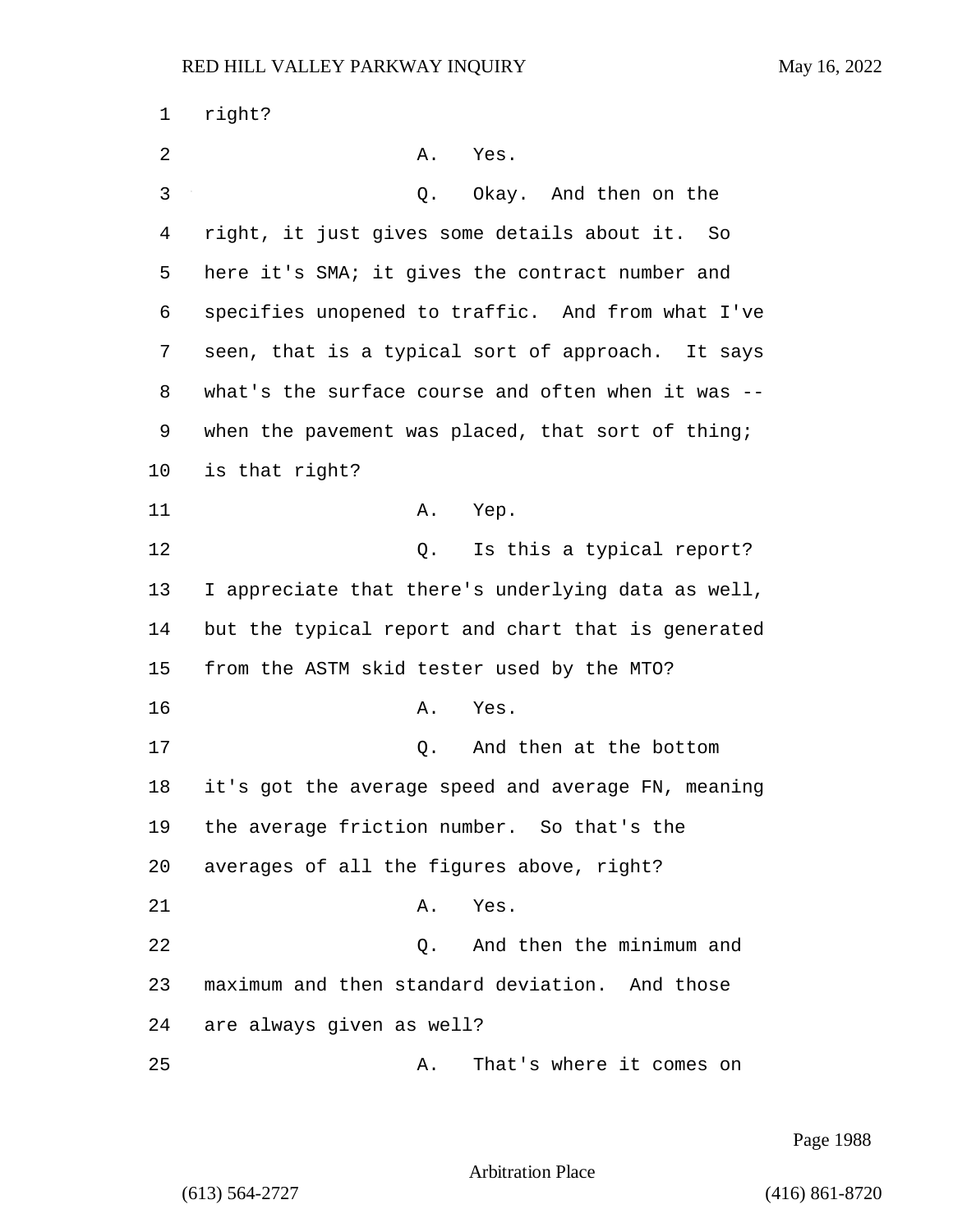1 the report, yes. 2 Q. Okay. All right. You 3 can take that down, Registrar. Thank you. 4 Commissioner, I'm going to 5 move on to another topic which I can start or we 6 could -- 7 JUSTICE WILTON-SIEGEL: Why 8 don't we take our break now, it's about that time. 9 We'll come back in 15 minutes, will be 25 to 10 12:00. 11 MR. LEWIS: Thank you. 12 --- Recess taken at 11:21 a.m. 13 --- Upon resuming at 11:36 a.m. 14 MR. LEWIS: Back from break. 15 May I proceed, Commissioner? 16 JUSTICE WILTON-SIEGEL: Please 17 do. 18 BY MR. LEWIS: 19 Q. Ms. Lane, I just had a 20 couple of questions from reviewing my notes before 21 we move on to the other topic. One is one of the 22 examples you gave from your e-mails with 23 Mr. Klement was about remediation by way of 24 diamond grinding, and we briefly talked about 25 that. And the example that -- specific example

Page 1989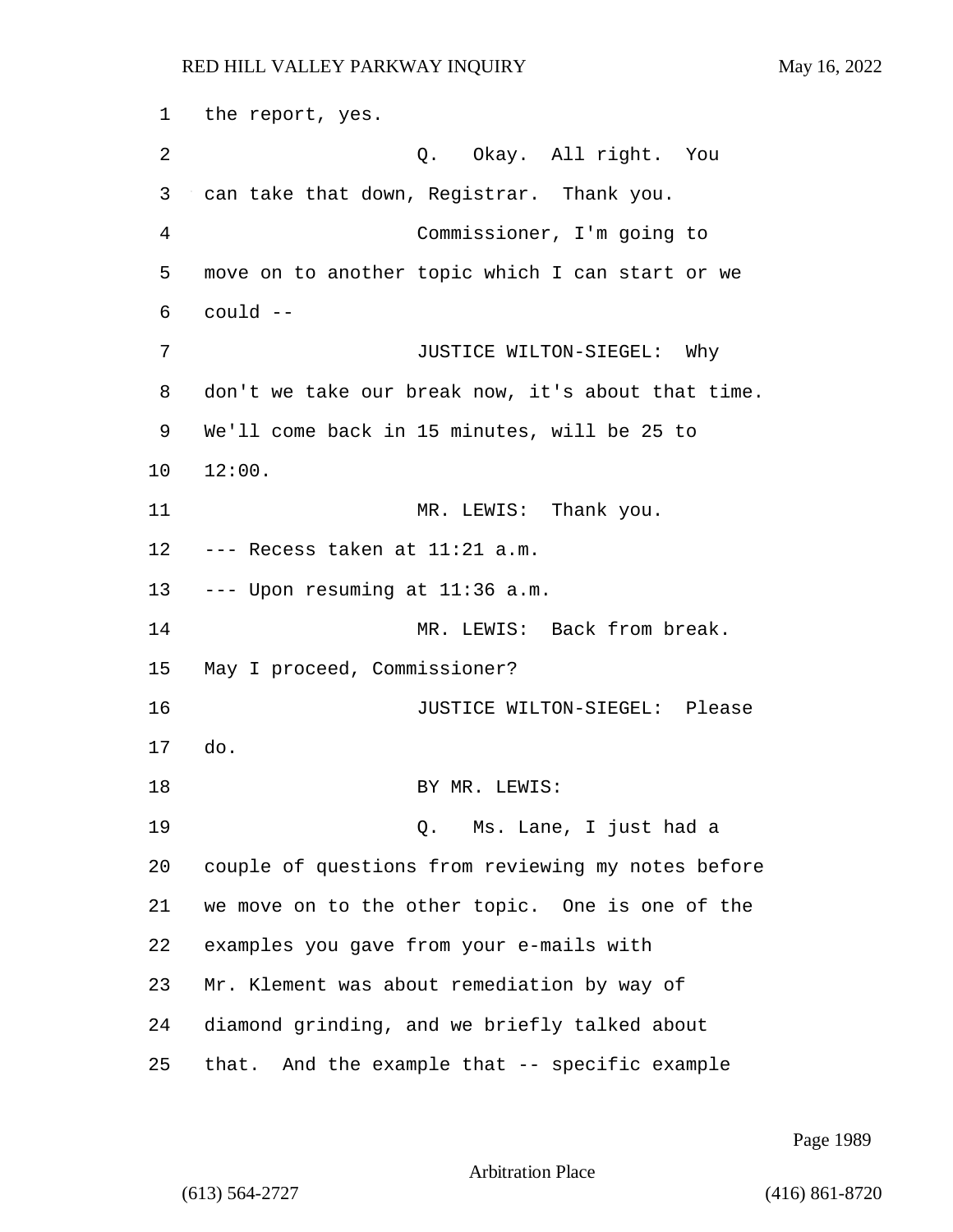| 1  | you were giving was for a concrete pavement.<br>Is |
|----|----------------------------------------------------|
| 2  | that also a diamond grinding remedial process that |
| 3  | can be used for asphalt in your experience or no?  |
| 4  | I know -- I'm sure that<br>Α.                      |
| 5  | it can. I'm sure that it can. I'm not sure if I    |
| 6  | can recall anywhere we did use it. But just as an  |
| 7  | example, when you freshly pave a new highway or a  |
| 8  | new road and there's some bumps in it from the     |
| 9  | paving, they actually go out and diamond grind off |
| 10 | those bumps to correct them right at the beginning |
| 11 | so that you get a smoother ride. I'm not sure if   |
| 12 | it's the exact same equipment, but it's the        |
| 13 | similar thing.                                     |
| 14 | Q. Okay. Thank you. And                            |
| 15 | just on the skid testing generally, you described  |
| 16 | how regional requests and municipal requests for   |
| 17 | testing are made and dealt with. And then          |
| 18 | appreciating all the other variables that you      |
| 19 | described about road geometry and other issues     |
| 20 | that can go into evaluating the pavement and       |
| 21 | safety, is there any purpose for the MTO           |
| 22 | conducting skid testing in answer to those         |
| 23 | requests other than ultimately in relation to road |
| 24 | safety issues?                                     |
| 25 | Well, I guess not.<br>Α.<br>I                      |

Page 1990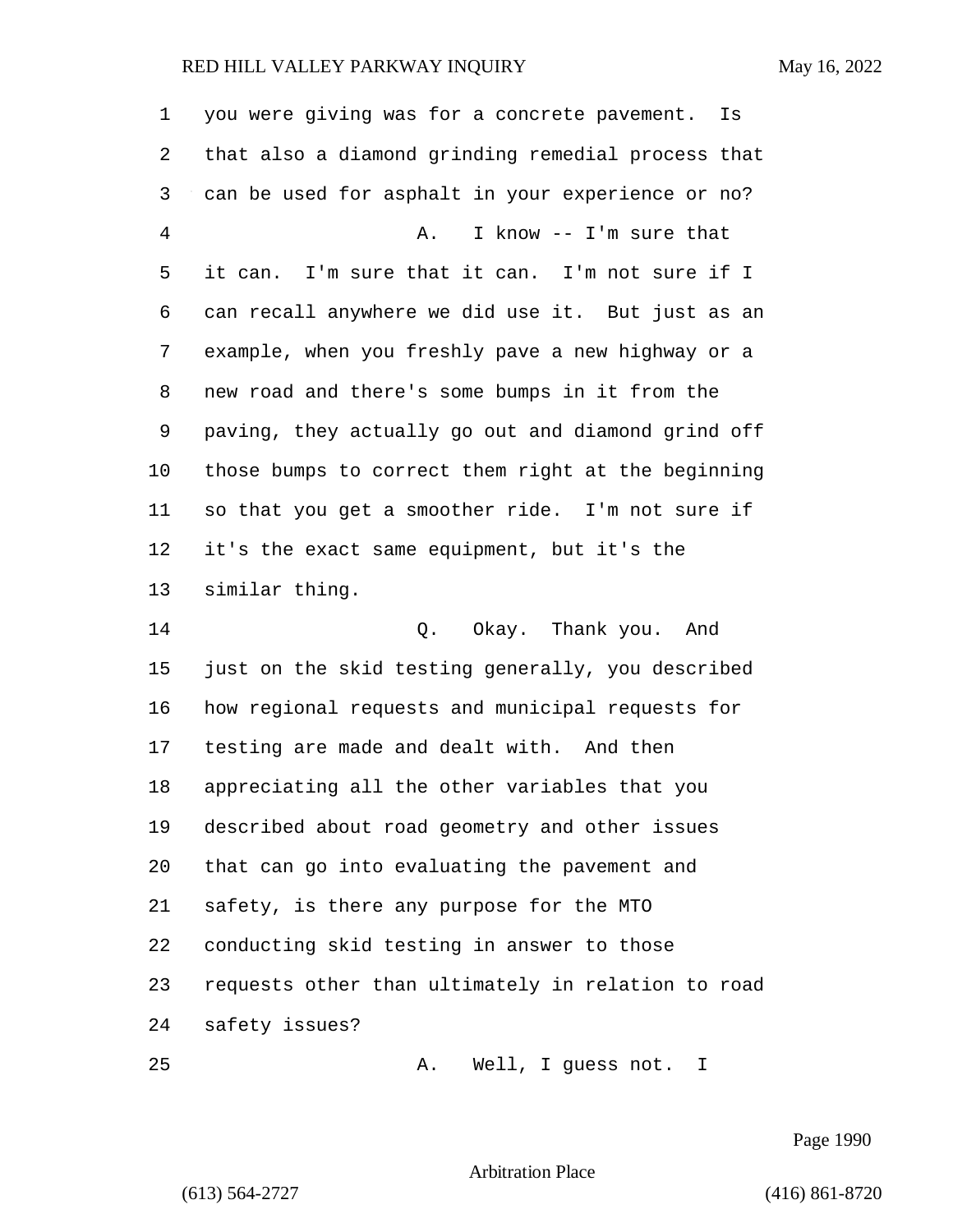| 1  | mean, you've been asked -- because they've         |
|----|----------------------------------------------------|
| 2  | identified what they consider is a concern, you've |
| 3  | been asked to go out there and measure the         |
| 4  | friction to see if that is what's contributing to  |
| 5  | the concern. So yes, it's about safety.            |
| 6  | Q. Okay. And then skid                             |
| 7  | testing -- I mean, you're right. They have raised  |
| 8  | it for a particular reason. Skid testing           |
| 9  | generally and friction testing, is there any       |
| 10 | ultimate purpose to it other than in relation to   |
| 11 | road safety?                                       |
| 12 | I guess not. I mean,<br>Α.                         |
| 13 | you're out there measuring the surface friction to |
| 14 | see what the stopping distance -- as it relates to |
| 15 | the stopping distance on the highway, so           |
| 16 | Does it have anything --<br>Q.                     |
| 17 | is there any relationship between it and           |
| 18 | durability of the pavement?                        |
| 19 | Yes and no. I mean, no,<br>Α.                      |
| 20 | the aggregates that tend to be giving the highest  |
| 21 | friction values are also more durable. So there    |
| 22 | is a relationship there, but we have lots of other |
| 23 | tests that measure the durability of the aggregate |
| 24 | like the Micro-Deval that I mentioned earlier.     |
| 25 | Right. And I get, like,<br>Q.                      |

Page 1991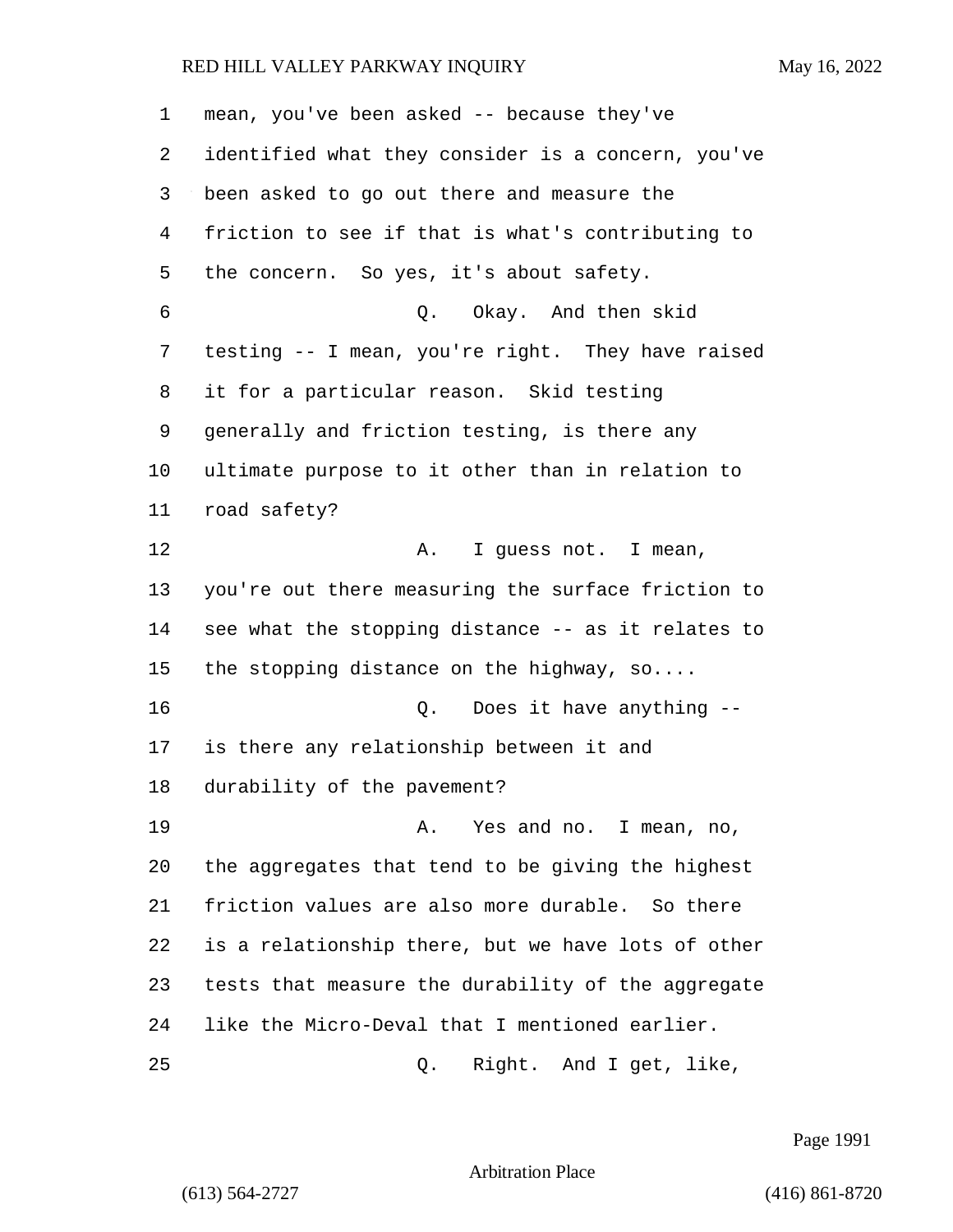| 1  | durability in the one sense is -- I mean, polished |
|----|----------------------------------------------------|
| 2  | stone value, you are measuring the durability of   |
| 3  | the microtexture in relation to its frictional     |
| 4  | qualities, right?                                  |
| 5  | Α.<br>True.                                        |
| 6  | Q. Okay. So if I've                                |
| 7  | understood you correctly, though, it's like there  |
| 8  | may be some relationship in the sense that the     |
| 9  | most -- the best frictional quality aggregates     |
| 10 | tend to be the ones that also are the most         |
| 11 | durable, but there's other tests that you use for  |
| 12 | the durability purpose?                            |
| 13 | Not quite. So you<br>Α.                            |
| 14 | can have --                                        |
| 15 | Q.<br>No?                                          |
| 16 | -- something that is --<br>Α.                      |
| 17 | no.                                                |
| 18 | Okay. Sorry.<br>Q.                                 |
| 19 | So you can have something<br>Α.                    |
| 20 | that's got very high friction but low durability,  |
| 21 | and we did have those as well. So something that   |
| 22 | MTO had used, steel slag aggregate, for example,   |
| 23 | that had high -- very high friction properties but |
| 24 | didn't last very long on the road. So there could  |
| 25 | be aggregates that have very good friction         |

Page 1992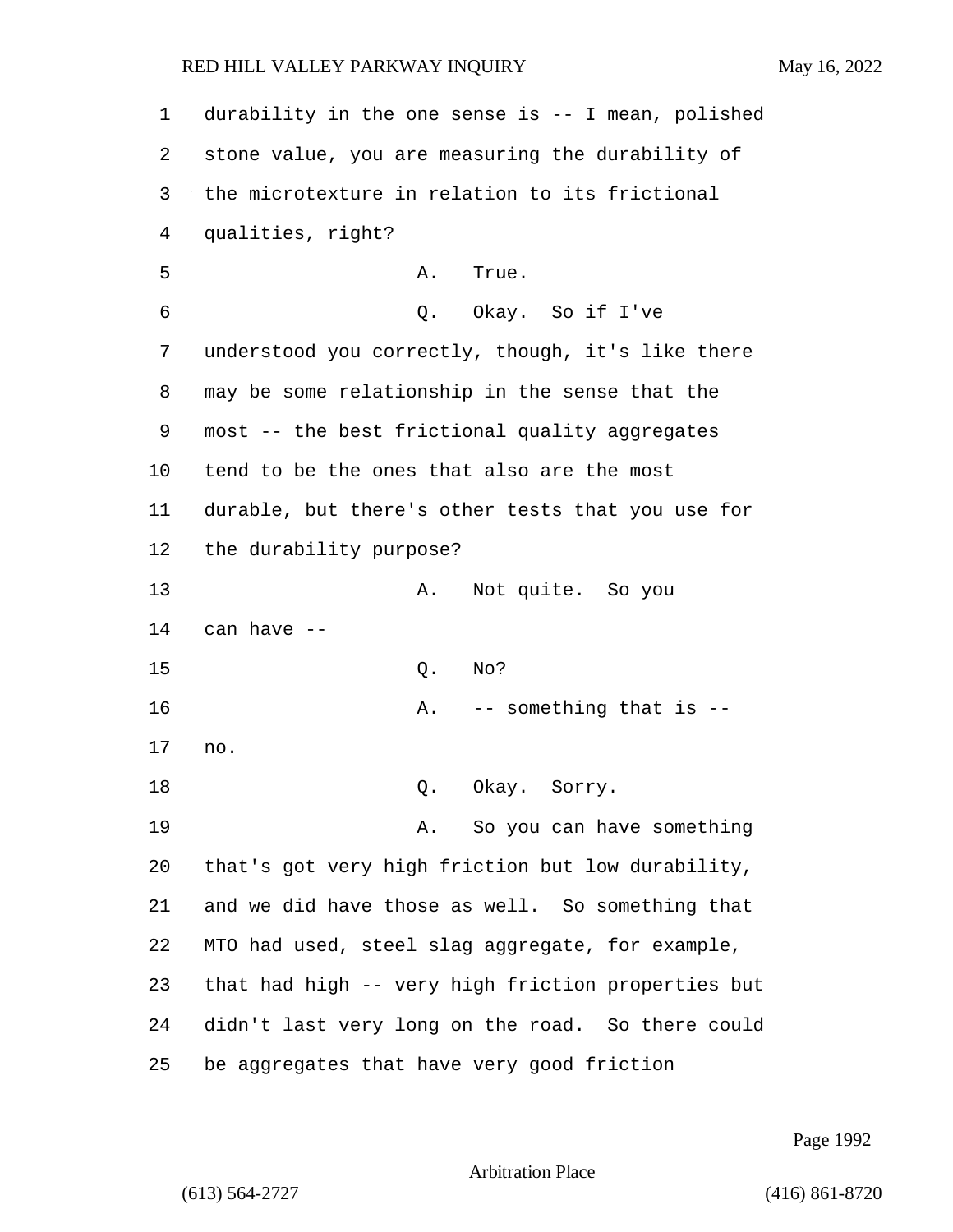properties but low durability in terms of how they stay on the road. I'd give -- another example would be something that's very highly siliceous, meaning very -- 5 Q. Sorry. Sinicious? 6 A. Sorry, siliceous, very rich in quartz -- 8 Q. Okay. 9 A. -- that could be -- strippable, sorry. So what that means is that the asphalt cement doesn't stick to the aggregate itself very well. So even though it's very hard and would give you high friction numbers, it doesn't stay in the mix, so, you know, it would be a durability issue. So that's why we have all of those other tests that we do. Is it resistant to freeze-thaw, you know, those kind of other tests 18 as well. 19 Q. Okay. So to come back again, not the purpose of the friction testing, skid testing for durability. That's not the purpose of those tests; is that right? 23 A. Correct. 24 Q. Okay. 25 A. That's right.

Page 1993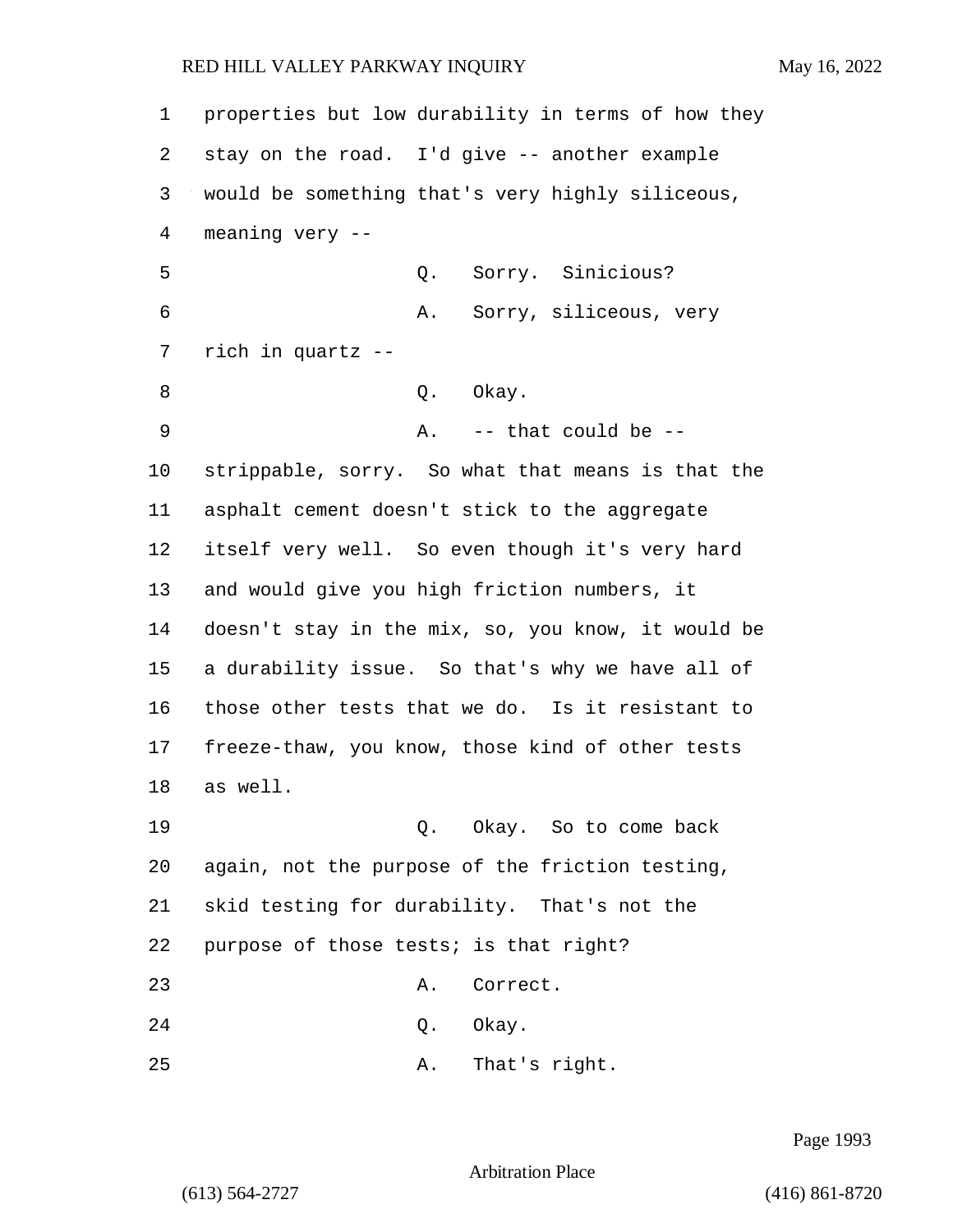| 1  | And then on the steel<br>Q.                       |
|----|---------------------------------------------------|
| 2  | slag, I won't go to it, I think I recall from the |
| 3  | paper that we've already looked at, the 2004      |
| 4  | paper, there's a reference to the MTO put an end  |
| 5  | to the use of steel slag in its projects in 1991; |
| 6  | is that right? Am I remembering that correctly?   |
| 7  | It could be. I don't<br>A.                        |
| 8  | know the date, but yes --                         |
| 9  | Q. Okay.                                          |
| 10 | -- we stopped using steel<br>Α.                   |
| 11 | slag. I thought it was later than that, but yeah. |
| 12 | Q. Okay. I don't want to                          |
| 13 | get it wrong just since I raised it, and I was    |
| 14 | going from memory. So if we could go back,        |
| 15 | Registrar, hopefully I can pull it up. This is    |
| 16 | MTO 18621. Yeah, and image 8. And it's the        |
| 17 | bottom paragraph, if you could expand that, the   |
| 18 | $last$ --                                         |
| 19 | A. Yeah, you've got a good                        |
| 20 | memory.                                           |
| 21 | It was just this morning<br>Q.                    |
| 22 | we were looking at it, right? So is that --       |
| 23 | that's where -- that was the reference I was      |
| 24 | referring to. Does that sound right, then?        |
| 25 | Yeah, so we had trouble<br>Α.                     |

Page 1994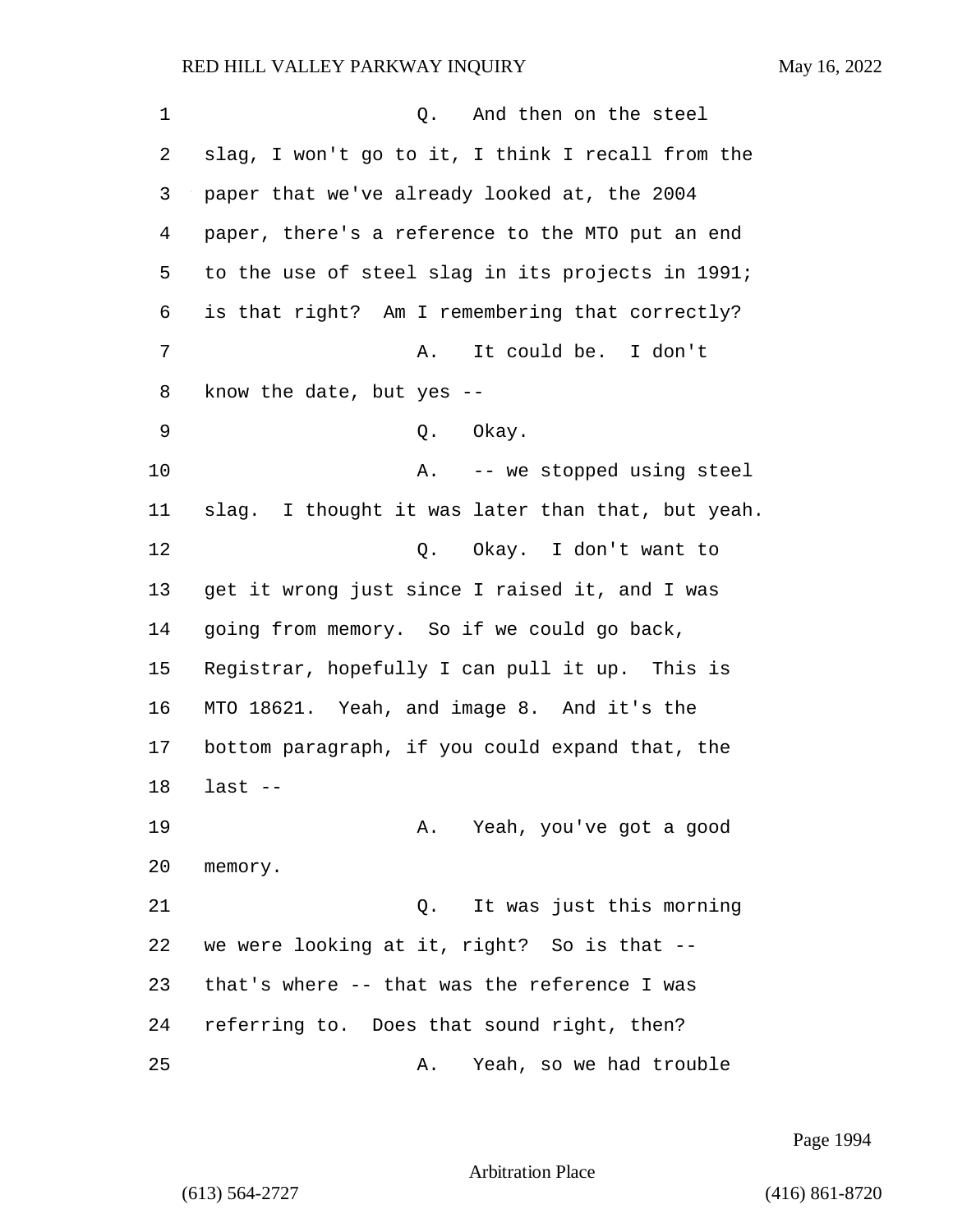with durability. So they see the pavements had a relatively short life. So even though we had good friction, they didn't last very long, and therefore we stopped using them. 5 Q. Okay. Thank you. You can take that down and the document as well, Registrar. Thank you. 8 So I would like to move on to a topic that you mentioned in passing and then I put you off, which is performance contracts, performance criteria, and the use of the friction number in relation to those kinds of contracts. 13 And, Commissioner, just for your reference, in overview document 4, paragraphs 392 to 455 set out in detail a debate on and discussion and application of friction number standards or specifications either in lieu of or in addition to DSM pre-approved aggregates from 2005 to 2015. 20 So this was a -- Ms. Lane, this was a long, long discussion and debate, right? 23 A. It was. 24 Q. Okay. And I'll take you in a minute to a presentation from March 2011

Page 1995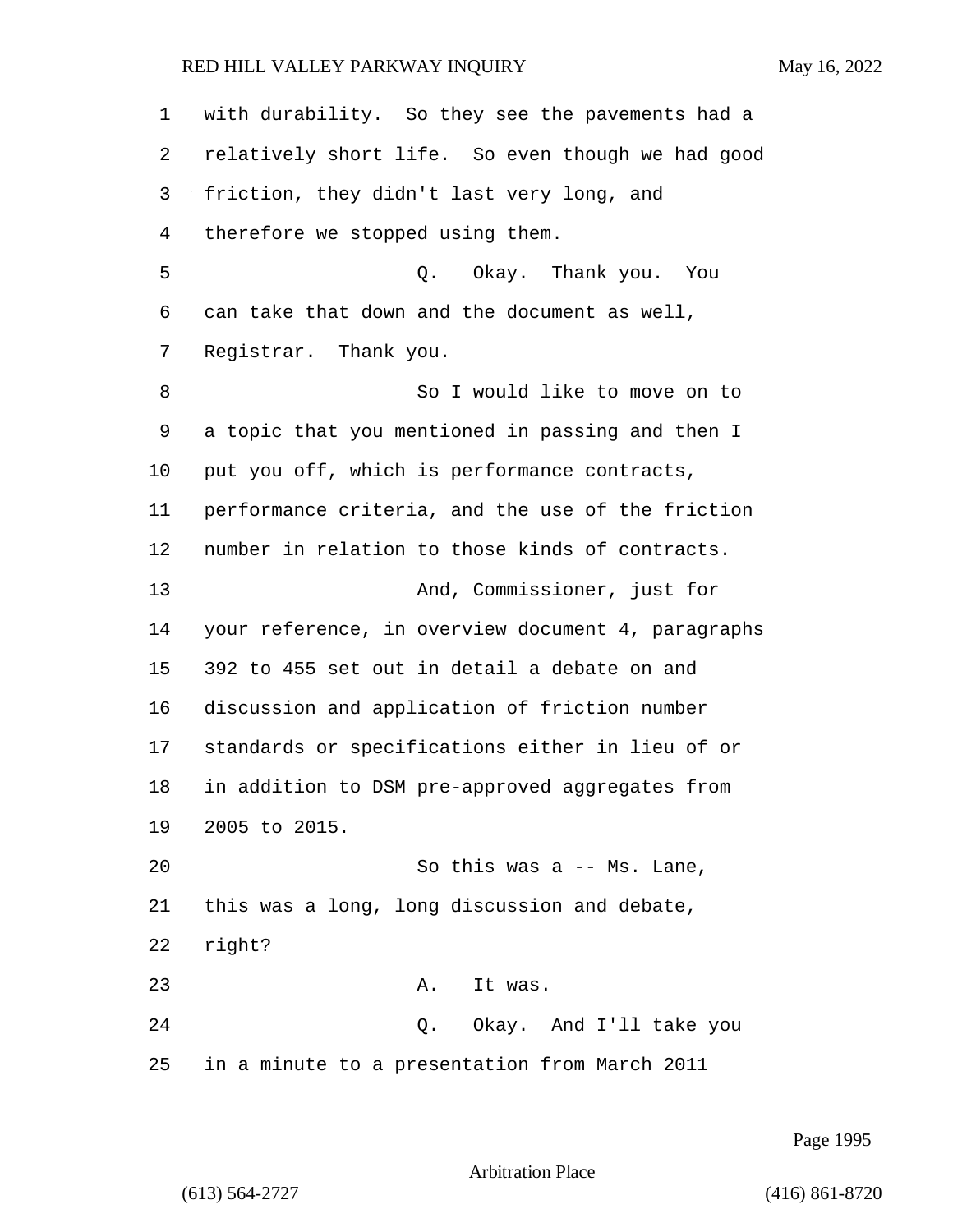| $\mathbf{1}$ | which is sort in the middle of it all, but $-$ to  |
|--------------|----------------------------------------------------|
| 2            | look at some specific stuff. But I wonder, could   |
| 3            | you describe the nature of this debate and what    |
| 4            | we're talking about in relation to                 |
| 5            | performance-based contracts and performance        |
| 6            | criteria and so forth and its relationship to      |
| 7            | friction.                                          |
| 8            | Yeah. So I think it all<br>Α.                      |
| 9            | comes down to, as I mentioned, the sort of         |
| $10 \,$      | resource intensive -- the ministry downsizing over |
| 11           | the years, year after year, and do we have enough  |
| 12           | resources to deliver our contracts in a            |
| 13           | traditional way. I think that is sort of the idea  |
| 14           | behind it. And our traditional way, as I           |
| 15           | mentioned, is to pre-qualify all these materials   |
| 16           | and, you know, have these lists of materials that  |
| 17           | we've evaluated and tested, and then putting out a |
| 18           | contract where we provide oversight on the         |
| 19           | contract.                                          |
| 20           | So we have people in the field                     |
| 21           | that are, you know, making -- sampling the         |
| 22           | materials, testing it in the lab, making sure we   |
| 23           | got what we asked for, et cetera. So that's our    |
| 24           | traditional contracting model.                     |
| 25           | And so the idea was, how can                       |

Page 1996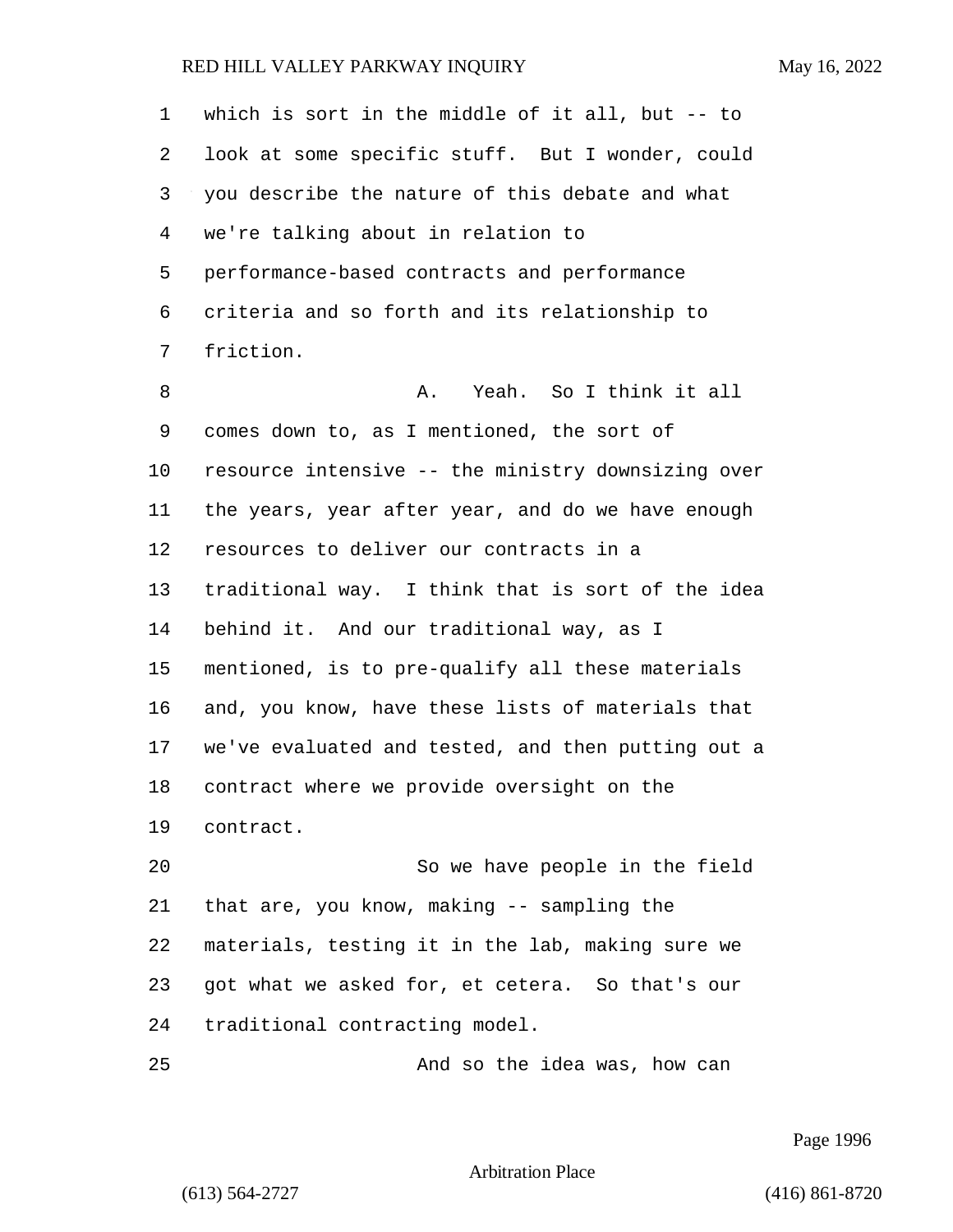we move to one where -- we know that the contractors know how to build a road, so can we just put out a contract that says we need a new road, and it will be from this interchange to that interchange, and you give it to the contractor, and then the contractor is allowed to use any materials that they want, build it any way they want. The advantage being that if they had something new or innovative that they wanted to try, they could do that. The disadvantage in my mind, understanding that I'm from the materials, engineering and research office, was that the ministry wasn't heavily involved in that contract. So we weren't pre-qualifying the materials. We weren't providing the oversight. We weren't doing sampling and testing. And then the -- at the end of the day the contractor goes out and builds us a road. 19 And so from my perspective I was, like, well, what's in the road. Now, you showed that map of aggregates in Ontario, and you can see all of those good quality sources are in the north, and most of our major freeways and roads are in the south. And so it costs a lot of money to transport the aggregate from the north to

Page 1997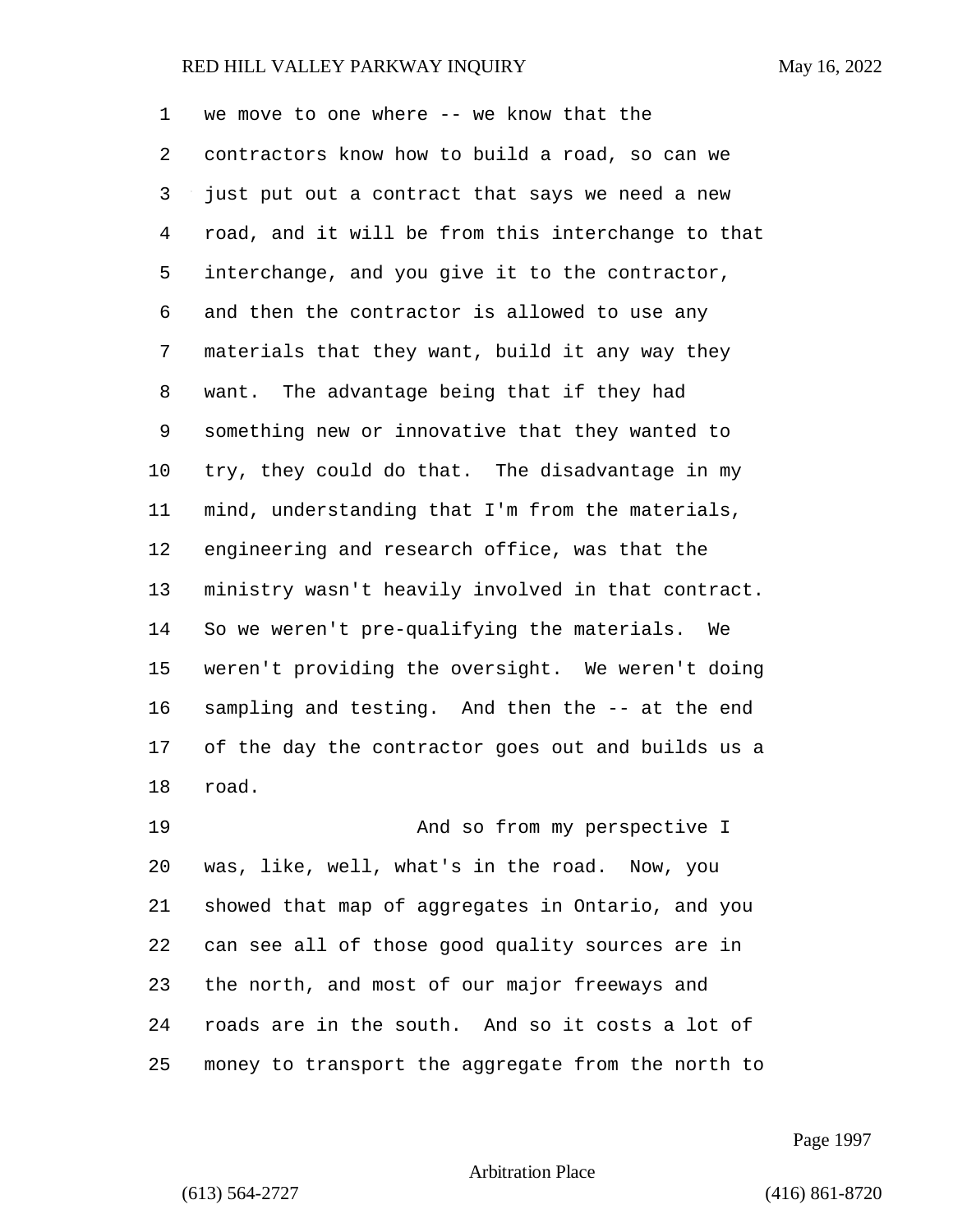| 1  | the south, so my thought was why would the         |
|----|----------------------------------------------------|
| 2  | contractor use these pre-qualified excellent       |
| 3  | materials when they could just use a local source, |
| 4  | not have -- they own a lot of their own sources;   |
| 5  | the contractors own a lot of sources, and the most |
| 6  | cost-effective for them is to use the closest      |
| 7  | locally available source. And that might be in no  |
| 8  | way meeting any of our requirements. So that was   |
| 9  | my concern as a materials person, right.           |
| 10 | And so the idea of the                             |
| 11 | performance spec is they build it however they     |
| 12 | want, and when it's built, you go out there and    |
| 13 | you measure friction on it. Right. And okay, so    |
| 14 | we've got a friction number; great. But, you       |
| 15 | know, what's in the road, and how is it built, and |
| 16 | is it consistent, and did they use good quality    |
| 17 | materials. Those are all the questions that I      |
| 18 | would have had.                                    |
| 19 | Q. Okay. And in the                                |
| 20 | measuring friction in these instances you would    |
| 21 | have, as I understand it, a minimum friction       |
| 22 | number stipulated in the contract. Is that right?  |
| 23 | Α.<br>Yes.                                         |
| 24 | Q. Okay. And that the                              |
| 25 | contractor, then, is to maintain that for a period |

Page 1998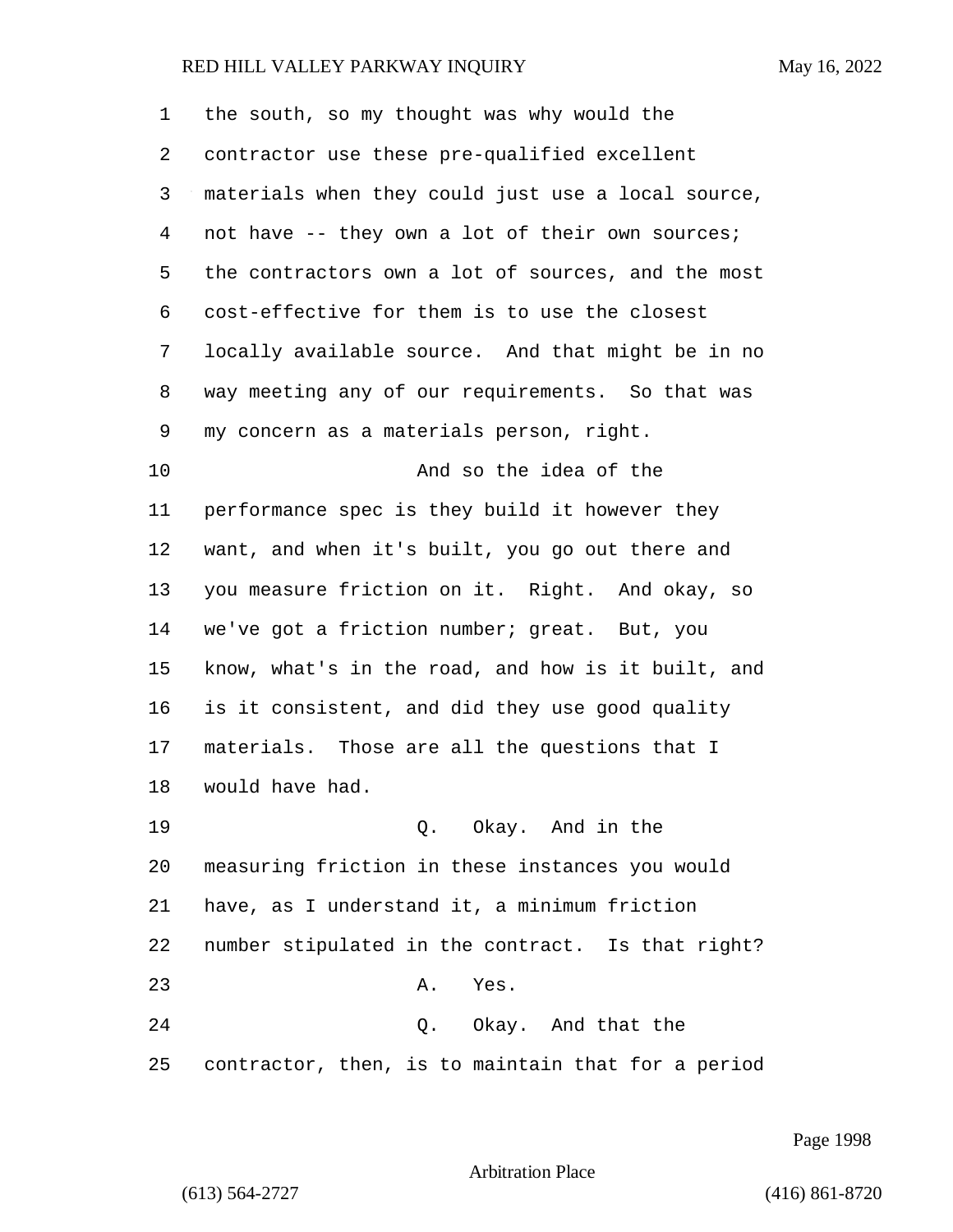of time? 2 A. Right. 3 Q. Is that fair? Yes? 4 A. Yes. 5 Q. Okay. And we've seen reference to different kinds of contracts. There's the pavement warranty contracts and MinO contracts, which I understand are minimum oversight contracts, and area testing contracts. Could you -- the difference between these eludes me sometimes. I wonder if you could describe that. 13 A. Okay. So the pavement warranty contract was a seven-year contract, and the idea was supposedly to go out for a two-lane rural King's highway that was considered to be a low-risk project, and that we would just let the contractor build the roadway with whatever -- you know, trust the contractor to build with whatever materials that he felt would give him that performance, right. So it's more like a performance target. Like, I'm going to design and build the road to meet this target. Right. And so that's what the seven-year warranty was. 25 And over the year -- over the

Page 1999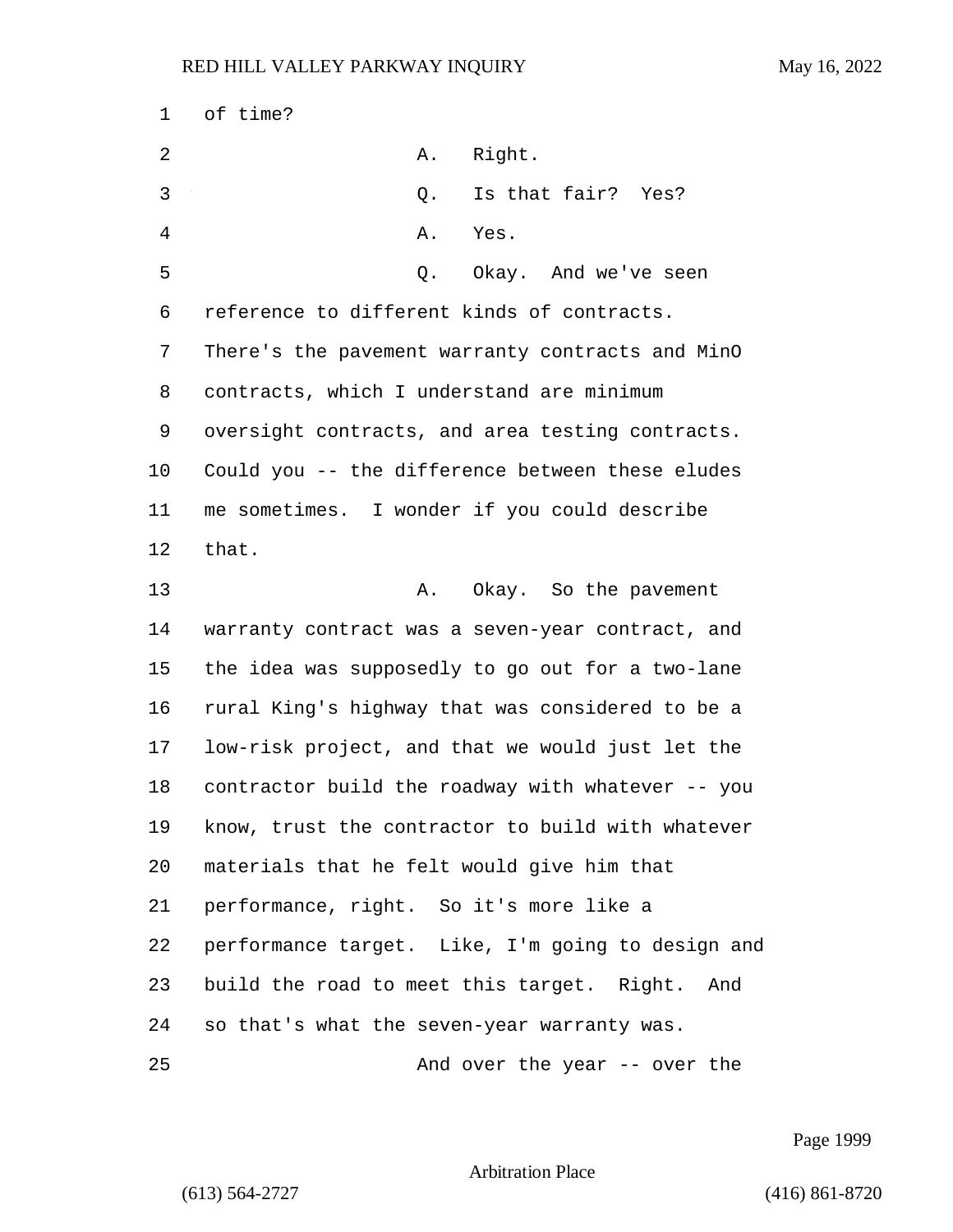| 1  | course of the seven years you might check in       |
|----|----------------------------------------------------|
| 2  | several times, and then at the end of the contract |
| 3  | as well a final check-in and measure whatever      |
| 4  | properties that we've -- performance targets we've |
| 5  | asked. So, for example, a friction number of 30    |
| 6  | would be the performance target, and we would      |
| 7  | check in at year, I don't know, 1, 3, 5 and 7, for |
| 8  | example, and make sure that they were able to hit  |
| 9  | 30, 30, 30, 30 over those seven years, right. So   |
| 10 | that's the seven-year warranty.                    |
| 11 | Okay. And who is doing<br>Q.                       |
| 12 | the testing in those --                            |
| 13 | A. So -- well, I mean,                             |
| 14 | originally it would be us in the -- sorry, them in |
| 15 | the pavements and foundations section, but the     |
| 16 | idea was how many of these contracts are we going  |
| 17 | to have because we only have this one that -- it's |
| 18 | very different to have a project here, a project   |
| 19 | there, and a project here versus a very -- a       |
| 20 | planned program that you normally do, right. So    |
| 21 | suddenly you're adding these extra contracts to    |
| 22 | the workload. So the idea was there could also be  |
| 23 | other consultants out there that can do the        |
| 24 | testing too.                                       |
| 25 | Okay.<br>Q.                                        |

Page 2000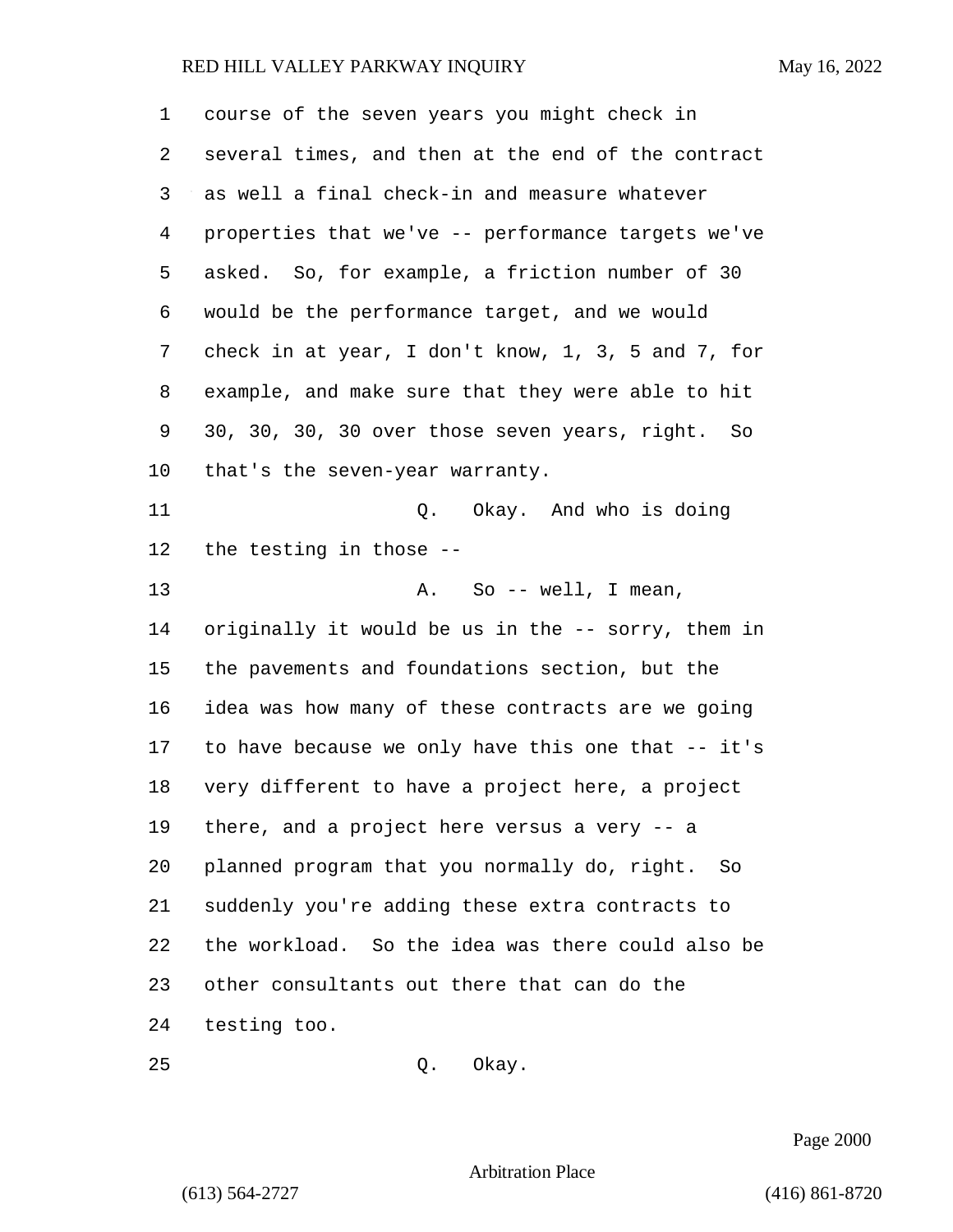| 1              | That's the seven-year<br>Α.                        |
|----------------|----------------------------------------------------|
| 2              | one. And then you asked about the MinO. So the     |
| 3              | MinO was a totally different -- well, similar      |
| $\overline{4}$ | concept but three years only. So it was like,      |
| 5              | we're going to put out this contract, and it only  |
| 6              | has -- no, I shouldn't say it only has to last     |
| 7              | three years. That's not right. We're only going    |
| 8              | to measure it for three years, right. So however   |
| 9              | long it lasts, we've only measured up to year 3,   |
| 10             | right. But the same concept of you can build it    |
| 11             | with whatever materials and things that you want.  |
| 12             | These are your performance targets. We're going    |
| 13             | to monitor it at year 1 and year 3, for example.   |
| 14             | And then you mentioned an area                     |
| 15             | term contract. So that's something that we never   |
| 16             | implemented. So we did implement the seven-year    |
| 17             | pavement warranty, and we did implement the        |
| 18             | minimum oversight. The area term contract concept  |
| 19             | was that you would hand a whole area of the        |
| 20             | province over to a particular contractor, and they |
| 21             | would be responsible for the entire pavement       |
| 22             | network in that area. And I can draw a parallel    |
| 23             | to my job right now. We have eight -- in central   |
| 24             | region we have eight area maintenance contracts,   |
| 25             | so we have eight contracts where we've outsourced  |

Page 2001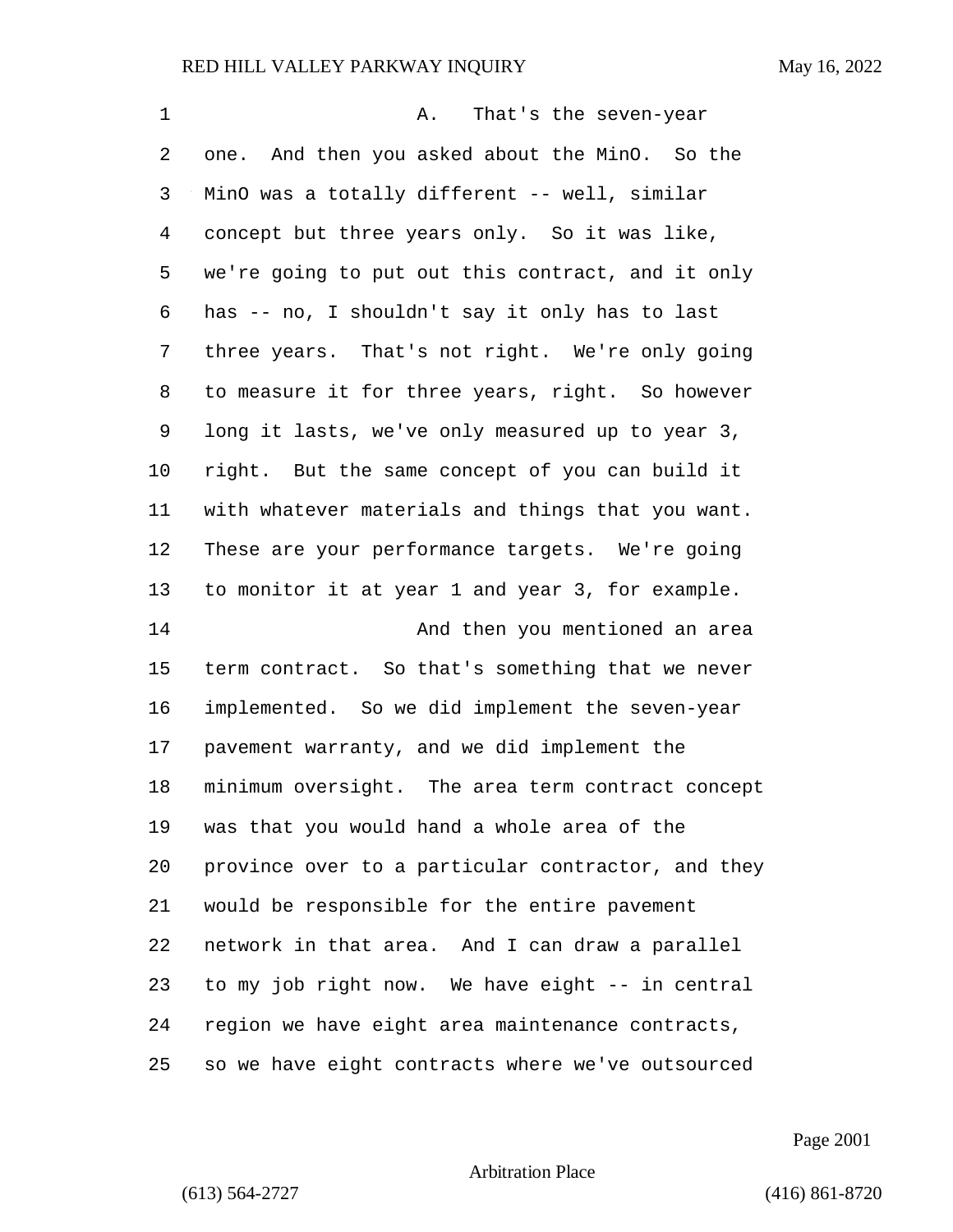| 1  | maintenance to these different contractors. So     |
|----|----------------------------------------------------|
| 2  | the idea would be exactly like that. An area term  |
| 3  | contract, you would put that out to those people,  |
| 4  | and they would be responsible for the entire       |
| 5  | pavement management, design, rehabilitation,       |
| 6  | construction, everything. That's that contract     |
| 7  | model.                                             |
| 8  | I see. And in that --<br>Q.                        |
| 9  | and friction would be one of the issues that would |
| 10 | be part of that, of the larger piece?              |
| 11 | Exactly, yeah.<br>Α.                               |
| 12 | Okay. But as you said,<br>Q.                       |
| 13 | those were never implemented?                      |
| 14 | Right.<br>A.                                       |
| 15 | Q. Okay. Okay. So if we                            |
| 16 | could then go to overview document 4, and it's     |
| 17 | paragraph 412, but it's at images 171 to 172,      |
| 18 | please, Registrar.                                 |
| 19 | On the preceding page it just                      |
| 20 | references that this is in March 2011 that you     |
| 21 | prepared a draft memorandum and a presentation for |
| 22 | the HST. HST is the highway --                     |
| 23 | Highway standards team.<br>Α.                      |
| 24 | Thank you. It's an<br>Q.                           |
| 25 | acronym that I have not managed to get into my     |

Page 2002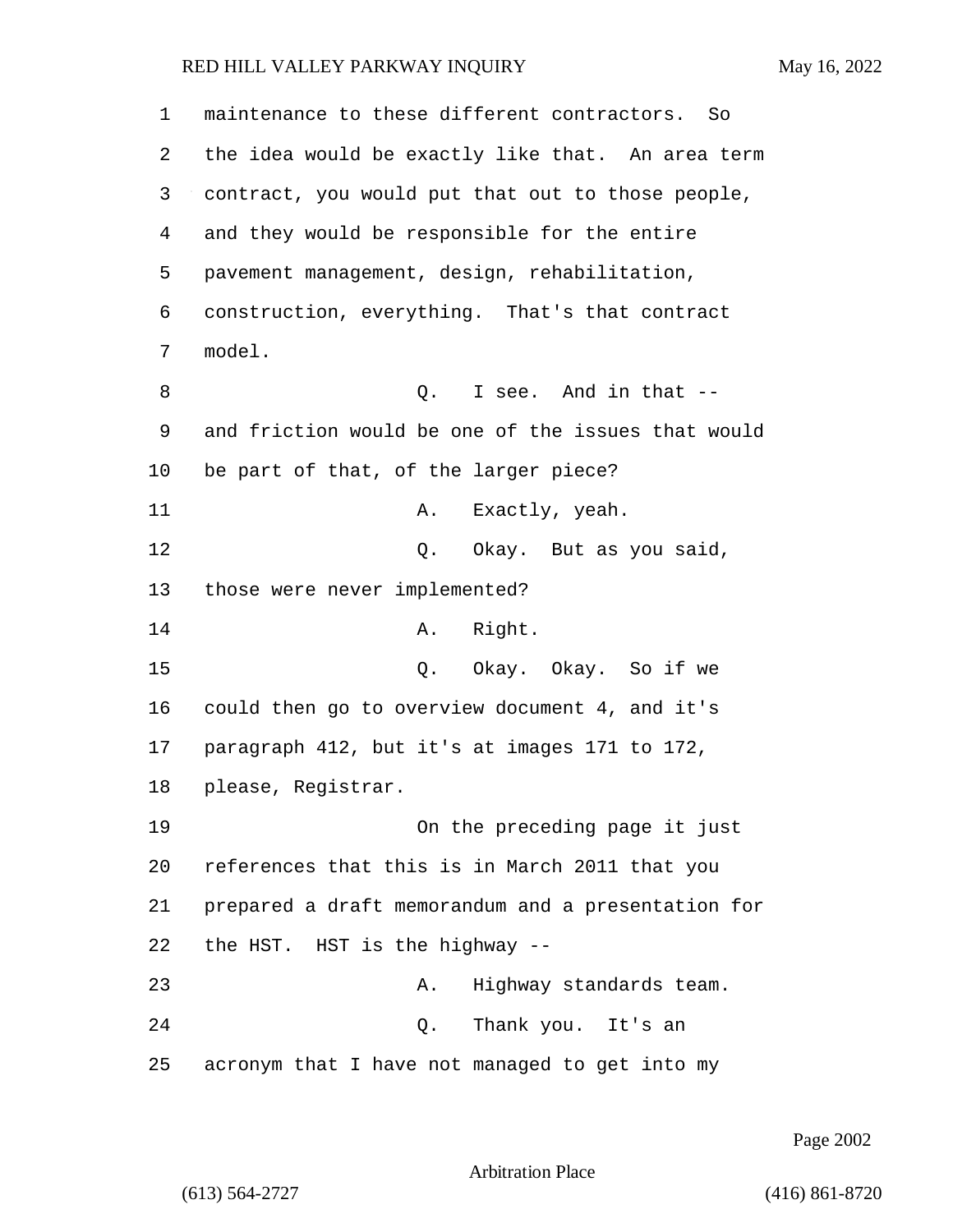| 1  | head yet, so thank you. And it's respecting the   |
|----|---------------------------------------------------|
| 2  | views of the geotechnical and quality assurance   |
| 3  | committees. And your presentation is what there   |
| 4  | are excerpts from here, and if at any point you   |
| 5  | feel like we need to go to the presentation       |
| 6  | itself, we can do so, but there's just some of    |
| 7  | these that I would like to talk about. And you've |
| 8  | given us the sort of overall, but there's some    |
| 9  | specific comments in here that --                 |
| 10 | Α.<br>$I - -$                                     |
| 11 | Q. Yeah?                                          |
| 12 | Α.<br>I do want to say, don't                     |
| 13 | forget that the -- like, while you say "this is   |
| 14 | you," it wasn't me. It was me and the             |
| 15 | geotechnical committee, which is all the heads of |
| 16 | geotech, and the quality assurance committee,     |
| 17 | which is all the heads of quality assurance as    |
| 18 | well. Like, it wasn't just Becca Lane felt like   |
| 19 | this; it was the whole community of geotech,      |
| 20 | quality assurance, materials engineering people.  |
| 21 | $Q.$ No, I think that's $-$                       |
| 22 | thank you for that. If we go back to the prior    |
| 23 | page just so we have it on there; 170 is the      |
| 24 | beginning at 412. That it's -- at the bottom      |
| 25 | there that -- prepared by you, but it's regarding |

Page 2003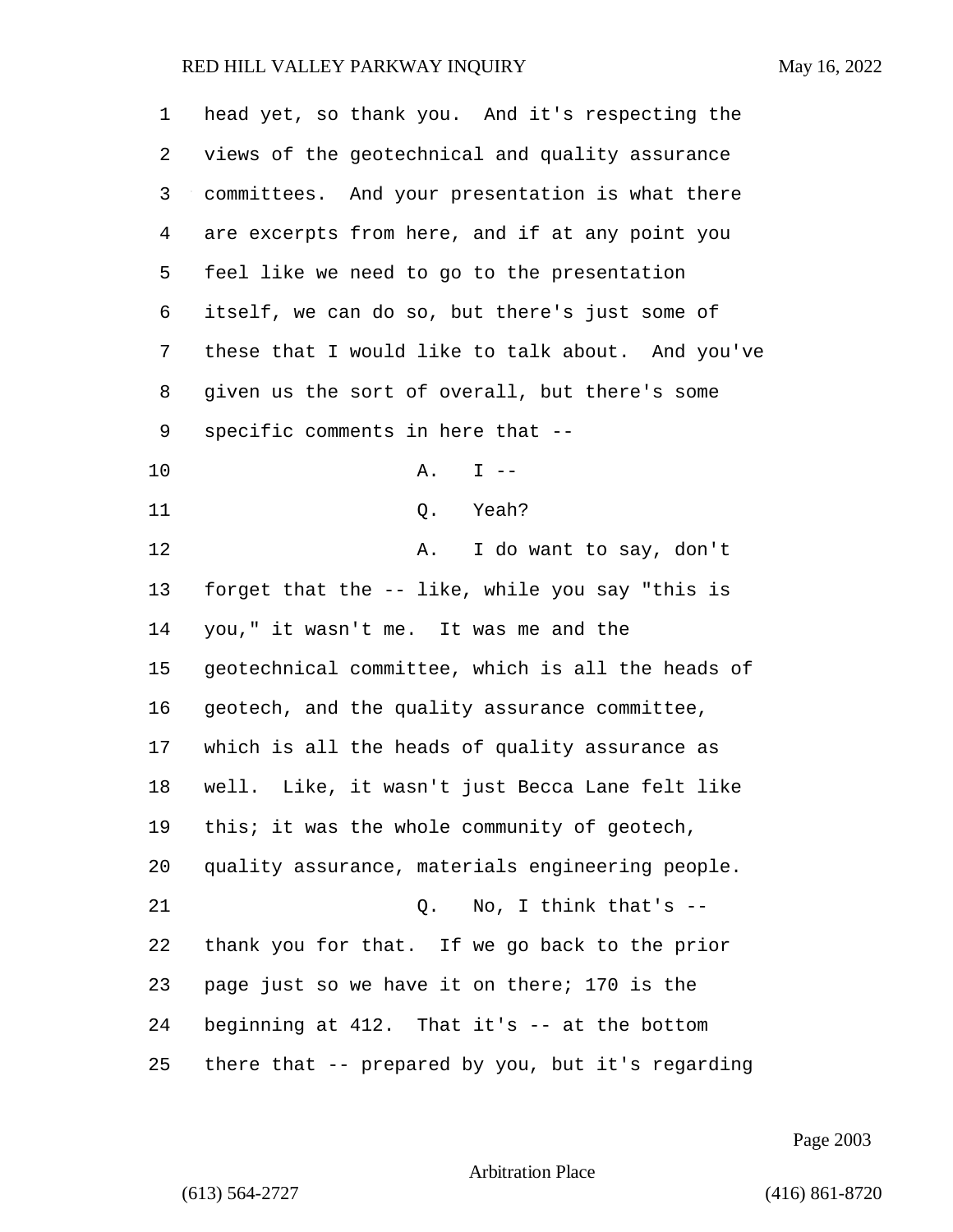the concerns and views of the geotechnical and quality assurance committees. So that is in there. But this is -- I take it you're synthesizing the views, if I understand you correctly? You're taking the pen and you're putting it into this presentation; is that fair? 7 A. Correct, yes. 8 a Q. Okay. And so in the first bullet there if -- and we can -- yeah, maybe expand that. Yeah. **And this is in 2011, as I**  said. I think describes what you were already talking about, but the overall purpose of the using FN as performance measure is to replace the use of the DSM respecting aggregates, right? 16 A. Yes. 17 and 17 and 17 Q. That was the point. And then in the next bullet -- and I want to be clear because there are some -- if you could pull that down. Oh, no, sorry, we've got it all up. I'm sorry. 22 Just to be clear, I'm not asking you for any legal advice that was received, and there may be some redactions in this document, I think. But -- so just to be clear on that

Page 2004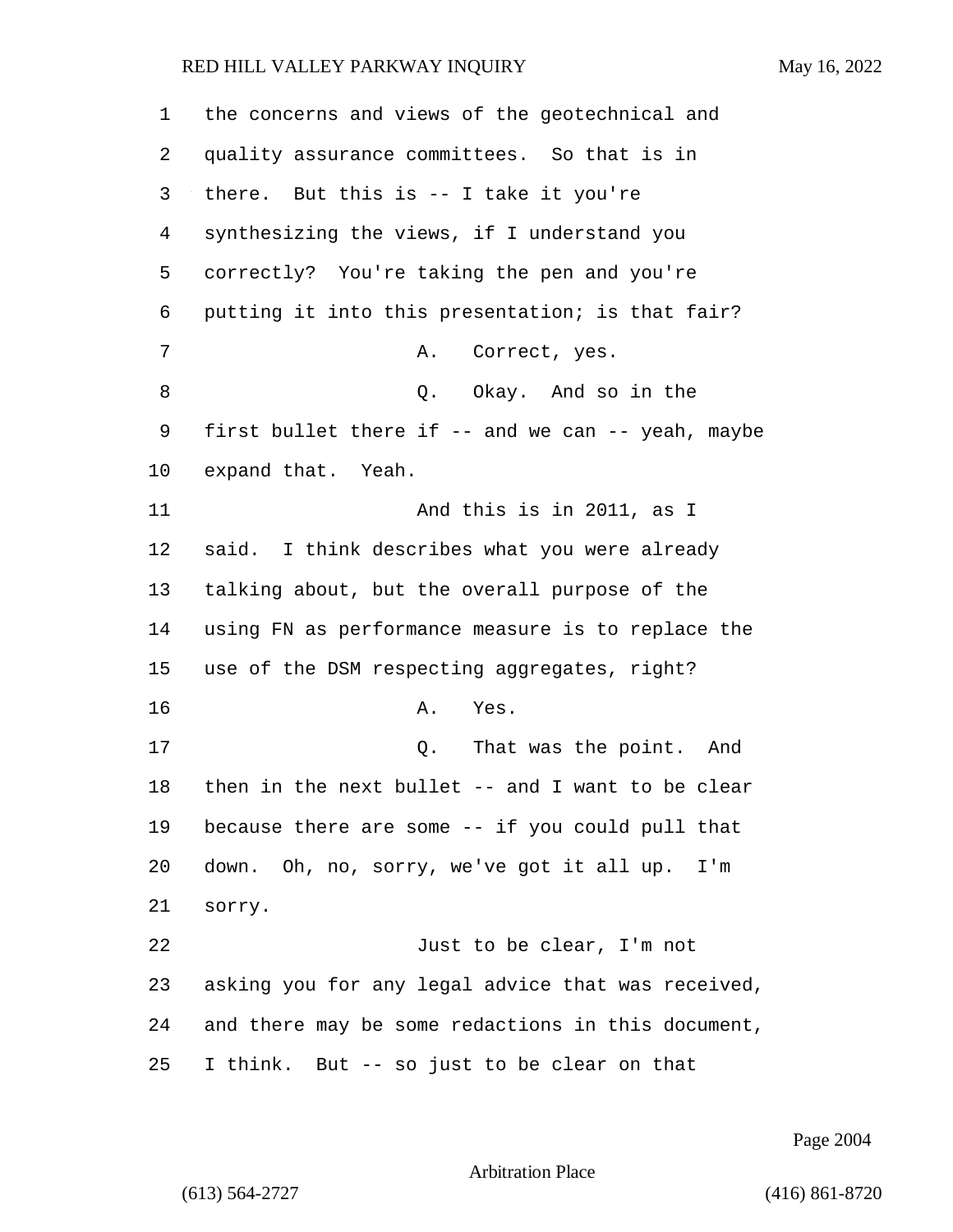| $\mathbf 1$ | before I ask you the questions. But in here, it    |
|-------------|----------------------------------------------------|
| 2           | is something that we see in other references as    |
| 3           | well about concern about liability, and            |
| 4           | specifically here:                                 |
| 5           | "GeoCom is concerned that the                      |
| 6           | use of FN as a performance                         |
| 7           | measure will increase MTO's                        |
| 8           | liability, especially where                        |
| 9           | checks and balances in place                       |
| 10          | to ensure pavement friction                        |
| 11          | are replaced with rarely                           |
| 12          | measured performance targets                       |
| 13          | based on failure criteria."                        |
| 14          | Could you just describe that                       |
| 15          | concern in a little more detail.                   |
| 16          | Yeah, sure. So the<br>Α.                           |
| 17          | concern was around -- like, you put out these      |
| 18          | contracts, and they have got a number of them that |
| 19          | says, you know, this is the number, and it's like  |
| 20          | the number is somehow now, ta-da, a number,        |
| 21          | whether it be for friction or rutting or whatever  |
| 22          | number it is, and then how -- where are the checks |
| 23          | and balances in place to ensure that over the life |
| 24          | of the pavement it's performing well and things    |
| 25          | like that, right.                                  |

Page 2005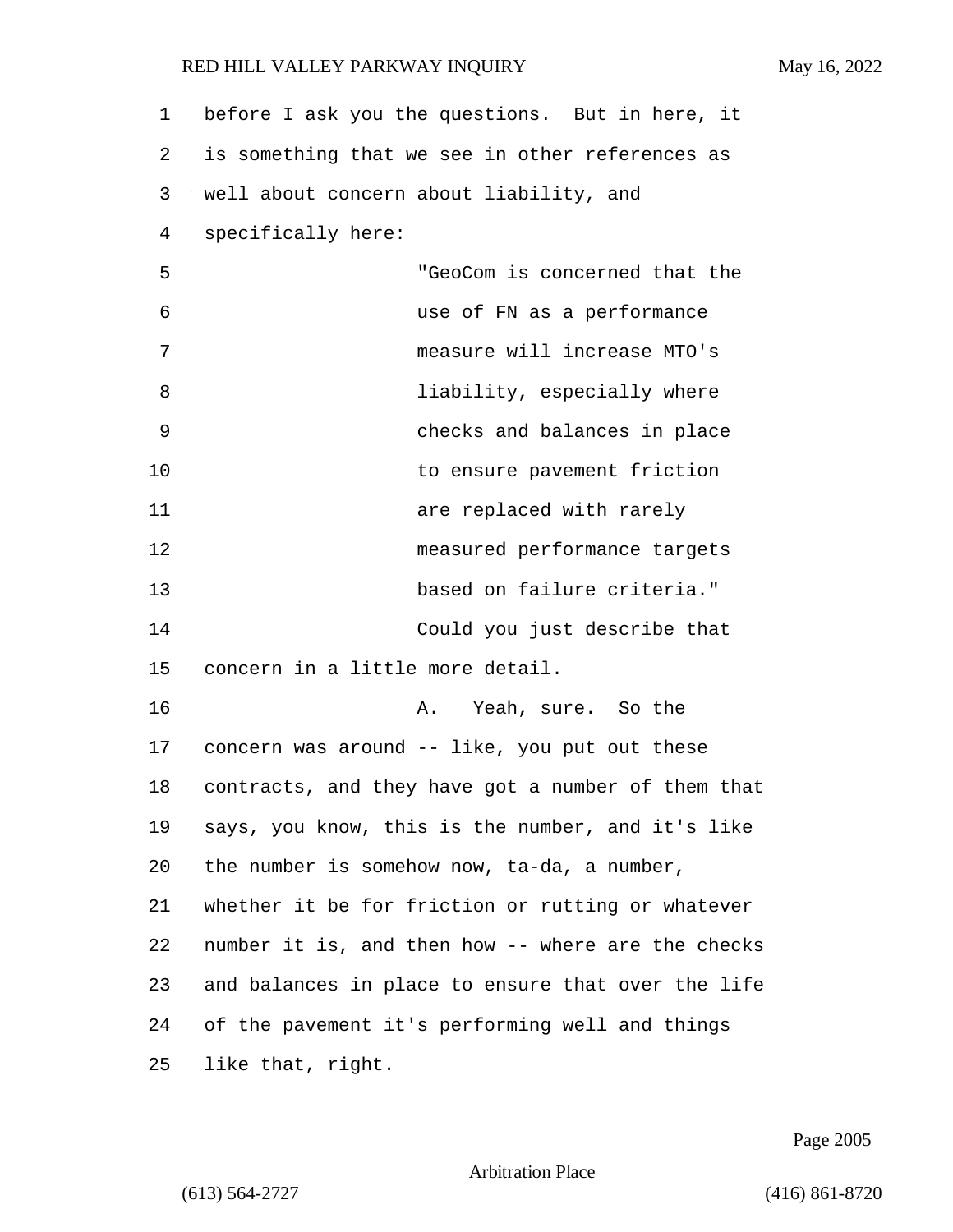| 1  | So basically we felt that that                     |
|----|----------------------------------------------------|
| 2  | would increase MTO's liability because if we were  |
| 3  | asked, well, does it meet this requirement now,    |
| 4  | and we would say, well, we don't know because we   |
| 5  | haven't checked since year 3. But -- well, do you  |
| 6  | know what materials it was built with, or do you   |
| 7  | know quality of the aggregate it was built with.   |
| 8  | Well, no, we don't. So we felt like that would be  |
| 9  | increasing our liability, right.                   |
| 10 | So there were no checks and                        |
| 11 | balances. The seven-year pavement warranty ends    |
| 12 | at year 7. Pavements last 20, 25 years. The        |
| 13 | three-year MinO lasted -- you know, was three      |
| 14 | years and pavements last much longer than three    |
| 15 | years, so we just felt like we had replaced this.  |
| 16 | It would be replacing this upfront, making sure    |
| 17 | the contract is built properly with the right      |
| 18 | materials, sampling and testing and oversight      |
| 19 | during construction, that we've built it properly, |
| 20 | and then we're confident that the road is going to |
| 21 | perform over its life.                             |
| 22 | Okay. And in the third<br>Q.                       |
| 23 | bullet you've already described the historical     |
| 24 | approach, so I don't need to cover that, I don't   |
| 25 | think. The fourth bullet is a reference to the:    |

Page 2006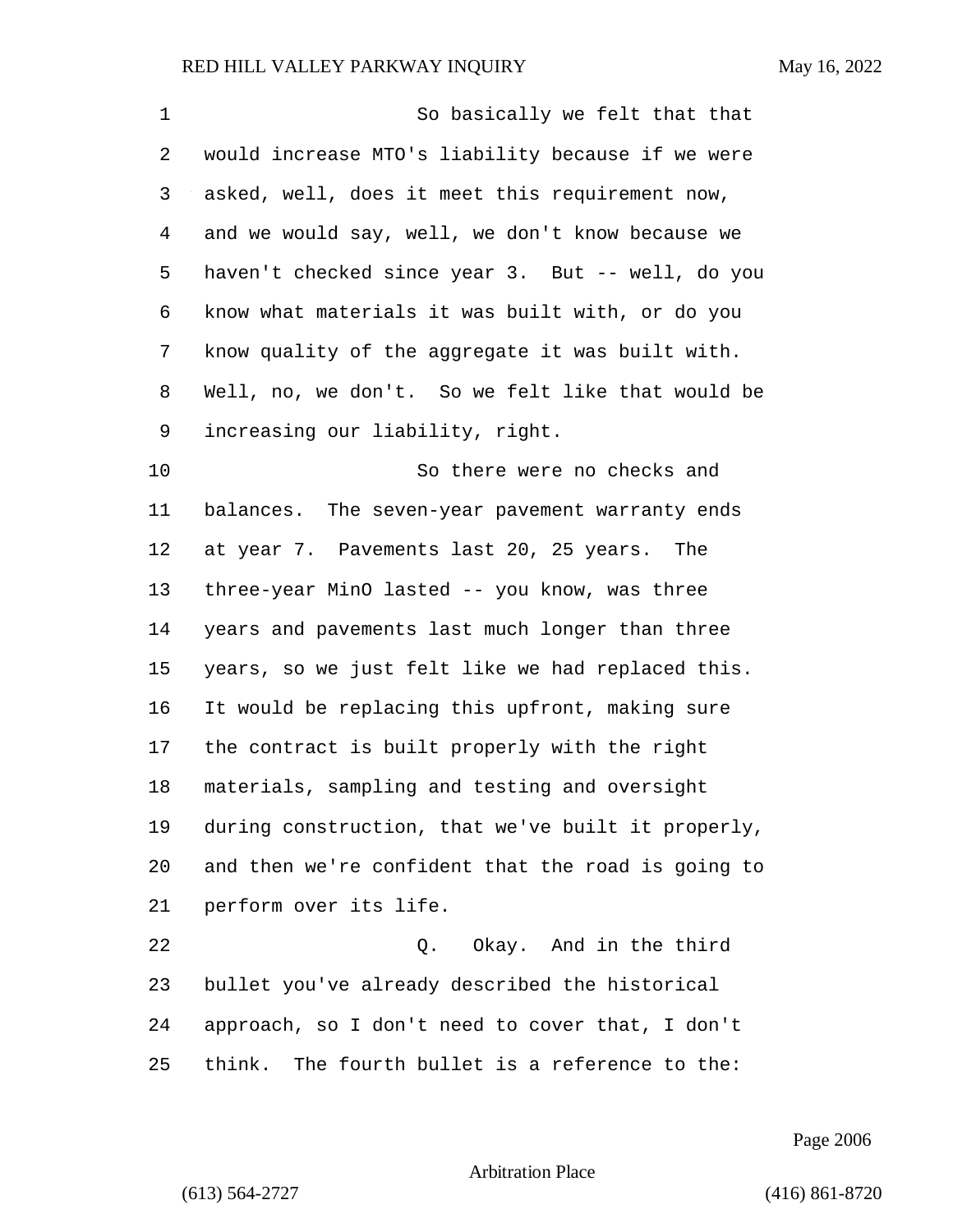| 1              | "MTO does not carry out                            |
|----------------|----------------------------------------------------|
| 2              | network level friction                             |
| 3              | testing."                                          |
| $\overline{4}$ | What's the point of that in                        |
| 5              | this context? Is that about --                     |
| 6              | Yeah, that -- sorry.<br>Α.                         |
| 7              | What that is about is exactly what we're saying.   |
| 8              | So you've built these different contracts out      |
| 9              | there. If we were out there measuring friction     |
| 10             | over the entire network every year, then we would  |
| 11             | be able to catch any trends or things like that on |
| 12             | a pavement, but we don't have the resources to do  |
| 13             | that. We have one person with one friction         |
| 14             | trailer that can barely manage the DSM -- I guess  |
| 15             | he wouldn't be doing that anymore. It just didn't  |
| 16             | make sense to us. The other thing is the           |
| 17             | equipment that we've traditionally used is really  |
| 18             | not conducive to network level friction testing.   |
| 19             | Although we did do that for one year. The trailer  |
| 20             | requires a tank full of water to spray water on    |
| 21             | the road, so every so often you have to stop and   |
| 22             | find somewhere to fill it back up with water, et   |
| 23             | cetera. So the friction trailer that we had        |
| 24             | traditionally used would also not be very suitable |
| 25             | for network level friction.                        |

Page 2007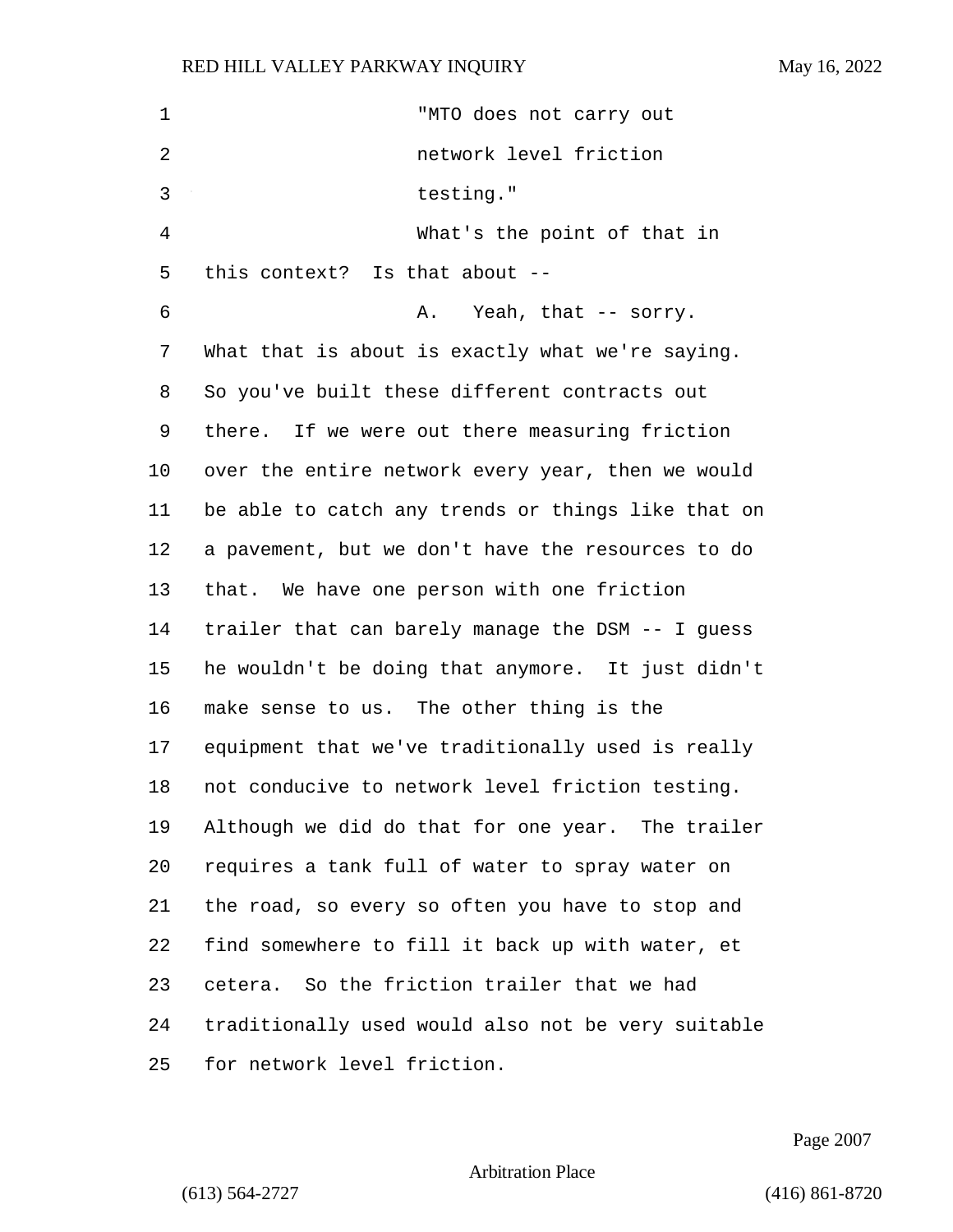1 C. Okay. And the one -- the 2 year that you conducted, are you talking about 3 2013? 4 A. Yes. 5 Q. Yeah. Okay. And we'll 6 talk about that a little bit in a bit. And then 7 there's your -- 8 A. Oh, hello? 9 Q. Yeah, I'm sorry. I'm 10 there. Just give me one moment. 11 And after that there's the 12 reference to, "FN on its own does not relate 13 directly to safety." 14 And then you go on to talk 15 about the other things that you've already spoken 16 about. So I think it's a summary of what we've 17 been speaking about so far, and -- but eventually 18 FN at some point becomes a safety concern. 19 A. Right. 20 Q. Okay. And, again, not 21 asking for what legal advice was, but the second 22 last bullet in that expanded text is: 23 "Most highway agencies do not 24 publish friction numbers for 25 liability reasons."

Page 2008

Arbitration Place

(613) 564-2727 (416) 861-8720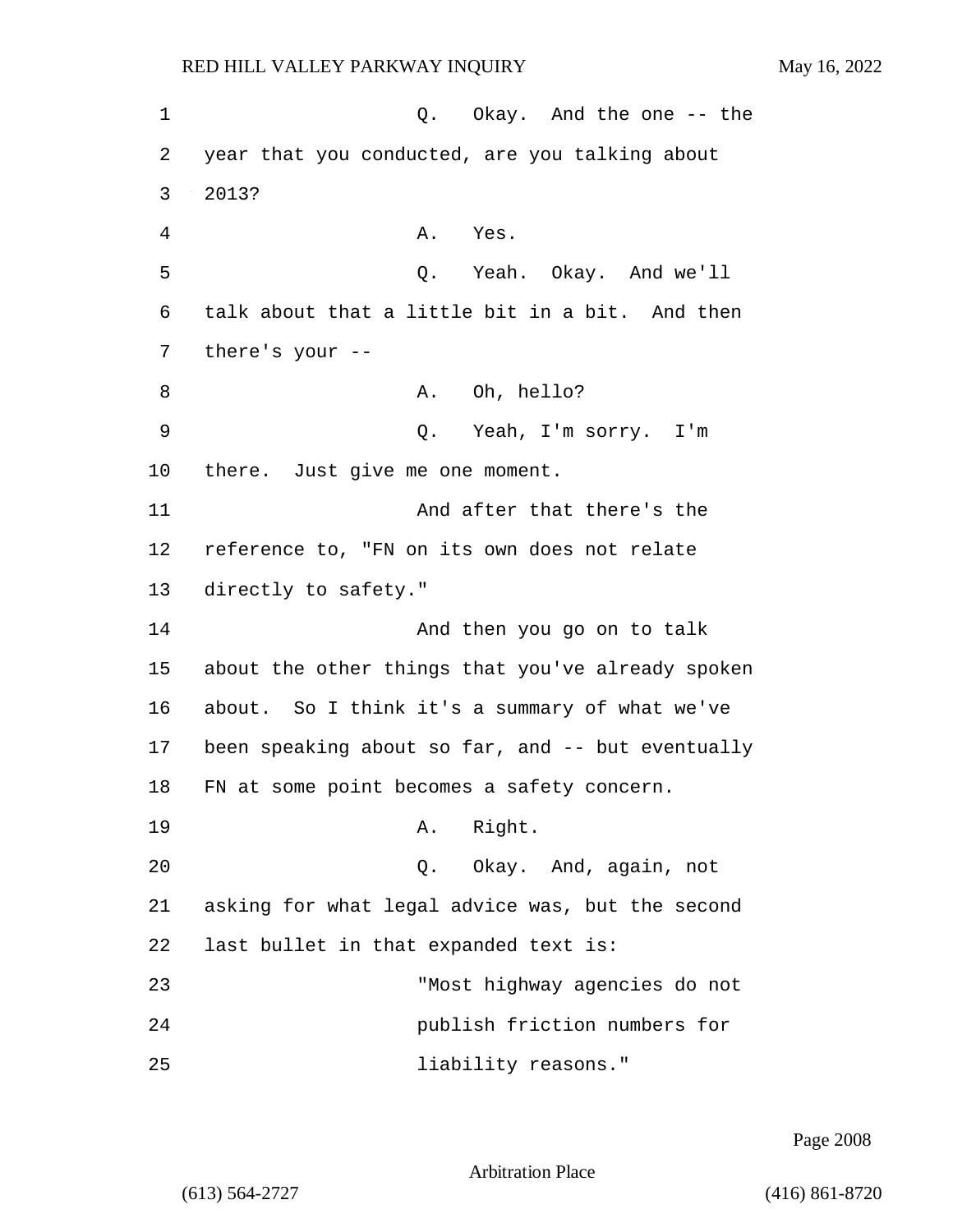| $\mathbf 1$ | Did you have any insight into                      |
|-------------|----------------------------------------------------|
| 2           | that?                                              |
| 3           | To be honest, it's<br>Α.                           |
| 4           | exactly the same thing. So if we have a standard   |
| 5           | out there that we're not meeting, that really is a |
| 6           | standard that doesn't make sense to us because on  |
| 7           | its own it doesn't relate to safety. So that's     |
| 8           | why we didn't establish it as a standard number.   |
| 9           | Right. So there's so many other factors.           |
| 10          | But if there was to be some                        |
| 11          | kind of published number that people could point   |
| 12          | to and say, well, you dropped below this published |
| 13          | number, and therefore instead of taking into       |
| 14          | consideration all those other important factors    |
| 15          | which we would take into consideration while we're |
| 16          | managing our network, so that's the concern.<br>Ιf |
| 17          | you move to a model where we're no longer invested |
| 18          | or engaged in the design and construction of the   |
| 19          | highway, then we've sort of lost our control over  |
| 20          | what was built and how it's going to perform.      |
| 21          | That was our concern.                              |
| 22          | Don't forget, we're the people                     |
| 23          | that -- like the group that I just mentioned, the  |
| 24          | people in the MERO, the people in geotech, the     |
| 25          | people in quality assurance, we are the people     |

Page 2009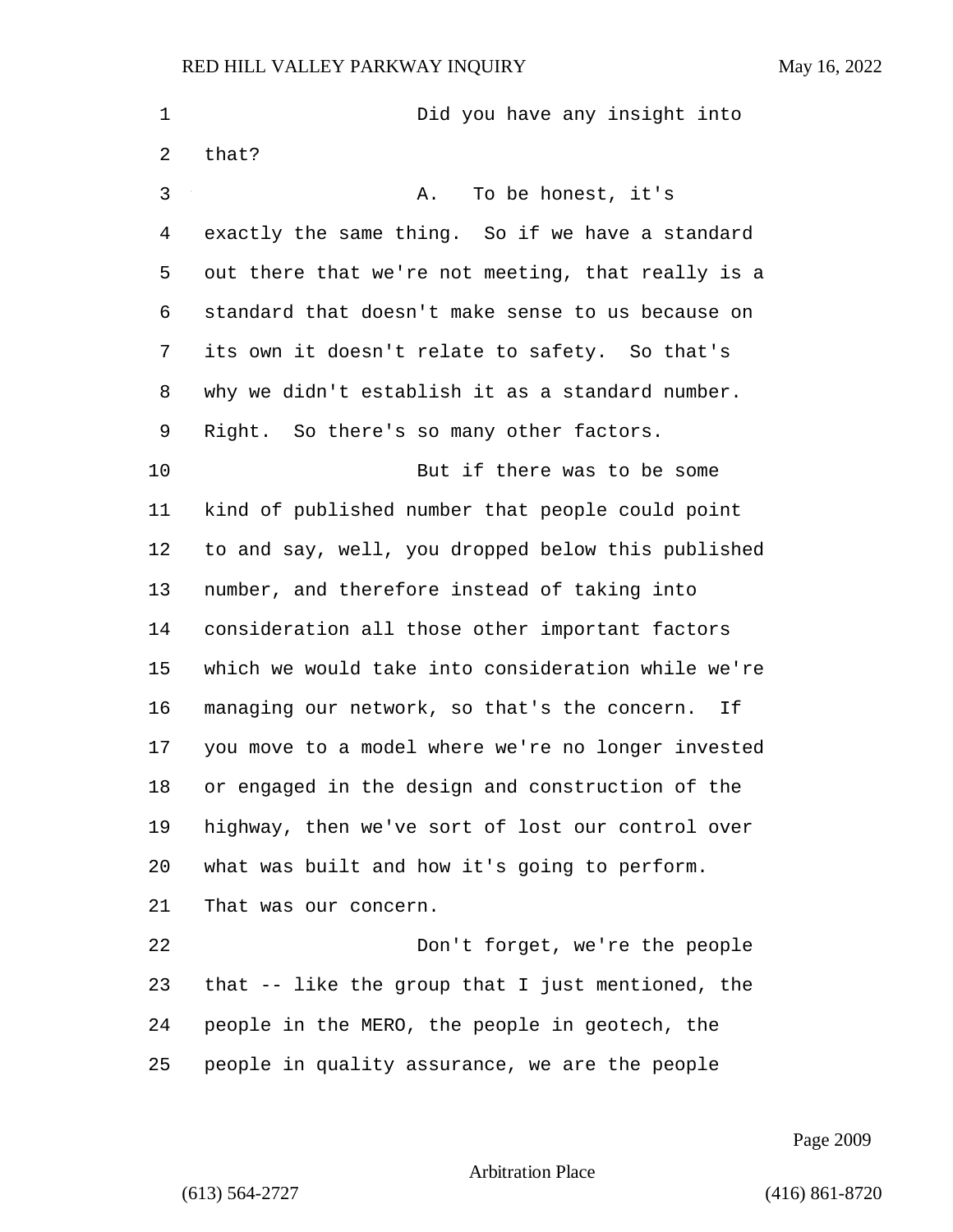that are trying to upfront get the right design and the right materials and the right construction and those kind of things and get a good product, right. So that was why it was our concern. 5 Q. Okay. If we could go on to the next page. Expand that. 7 Some of these we've already covered. The top one: 9 "The MTO does not have the 10 resources to carry out network **11** level friction testing." 12 The next paragraph, and, Commissioner, you'll see the reference to MinO. Just so that you -- it's not minnow; it's Min and O. 16 And AMC, is that, Ms. Lane, the area maintenance contracts that you were talking about? Is that what AMC -- 19 A. Yes. I mean, AMC is our area maintenance contract. I don't know if that's -- frankly, I don't know if that's a typo. Like, I don't know. But AMC -- because AMC doesn't have a friction number in it that I'm aware of. The AMC, area maintenance contractors, are -- have performance measures in there like,

Page 2010

Arbitration Place

(613) 564-2727 (416) 861-8720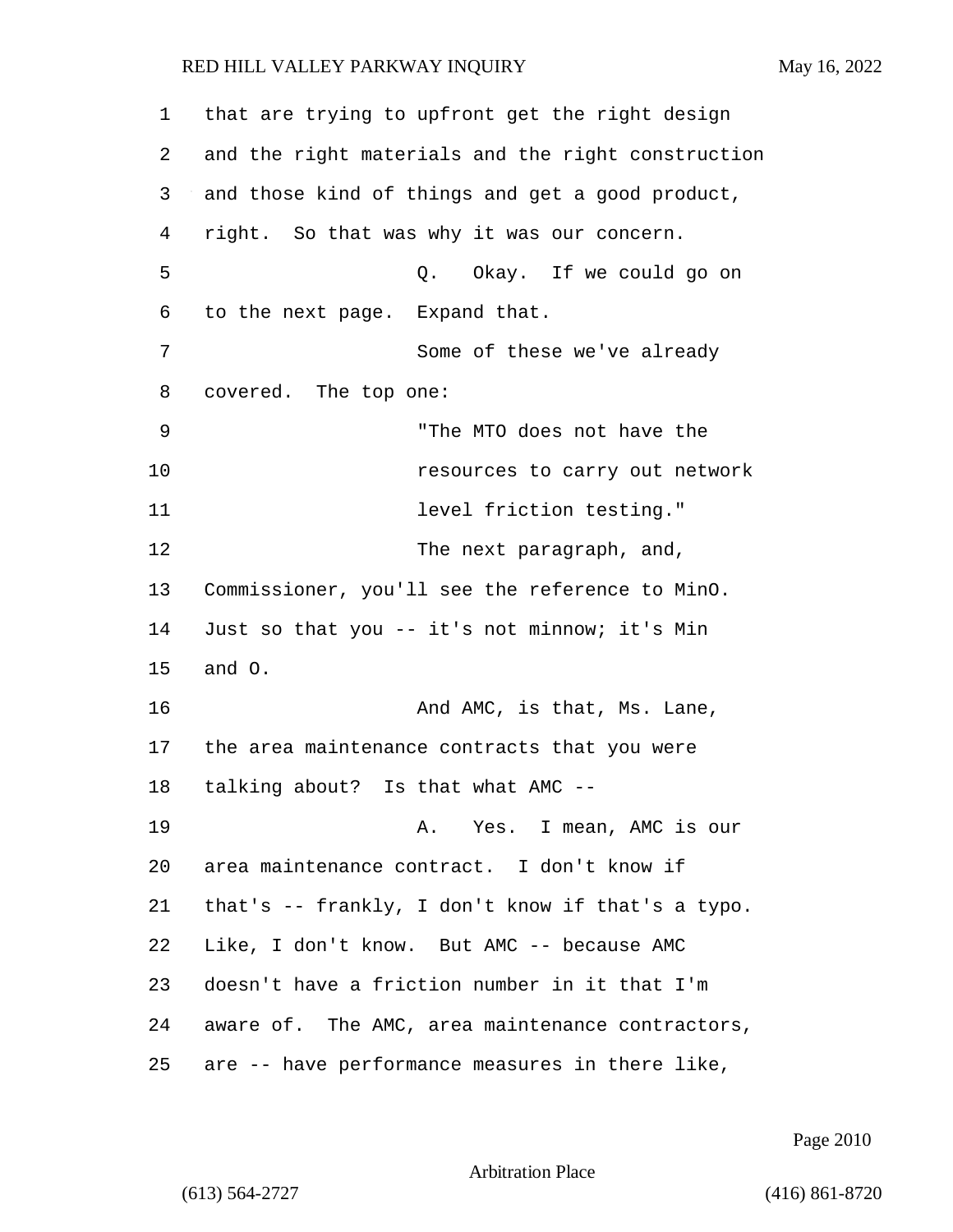| 1  | you shall, you know, plow this much snow; the snow  |
|----|-----------------------------------------------------|
| 2  | has to be off the highway within this many hours,   |
| 3  | et cetera. Like it does have performance            |
| 4  | measures, but it's not about the pavement itself.   |
| 5  | Q. I see.                                           |
| 6  | Α.<br>It's about bare pavement                      |
| 7  | during a winter storm, for example.                 |
| 8  | Q. Okay. But I thought you                          |
| 9  | were $--$ and this would be a $--$ you were talking |
| 10 | about it being a similar thing, the area term       |
| 11 | contracts being a similar thing to that but with    |
| 12 | respect to friction testing.                        |
| 13 | Yeah, I think that should<br>Α.                     |
| 14 | have been area term contract.                       |
| 15 | Q. Okay.                                            |
| 16 | Although we don't $--$ I<br>Α.                      |
| 17 | don't know what it was, honestly. It could be       |
| 18 | either a typo or -- I don't really know what's in   |
| 19 | the AMC contracts. Like I said, I'm compiling.      |
| 20 | I'm compiling from the QA and geotech people as     |
| 21 | well, so $-$                                        |
| 22 | Okay.<br>Q.                                         |
| 23 | -- not my expertise, the<br>Α.                      |
| 24 | AMC contracts.                                      |
| 25 | And then the next two<br>Q.                         |

Page 2011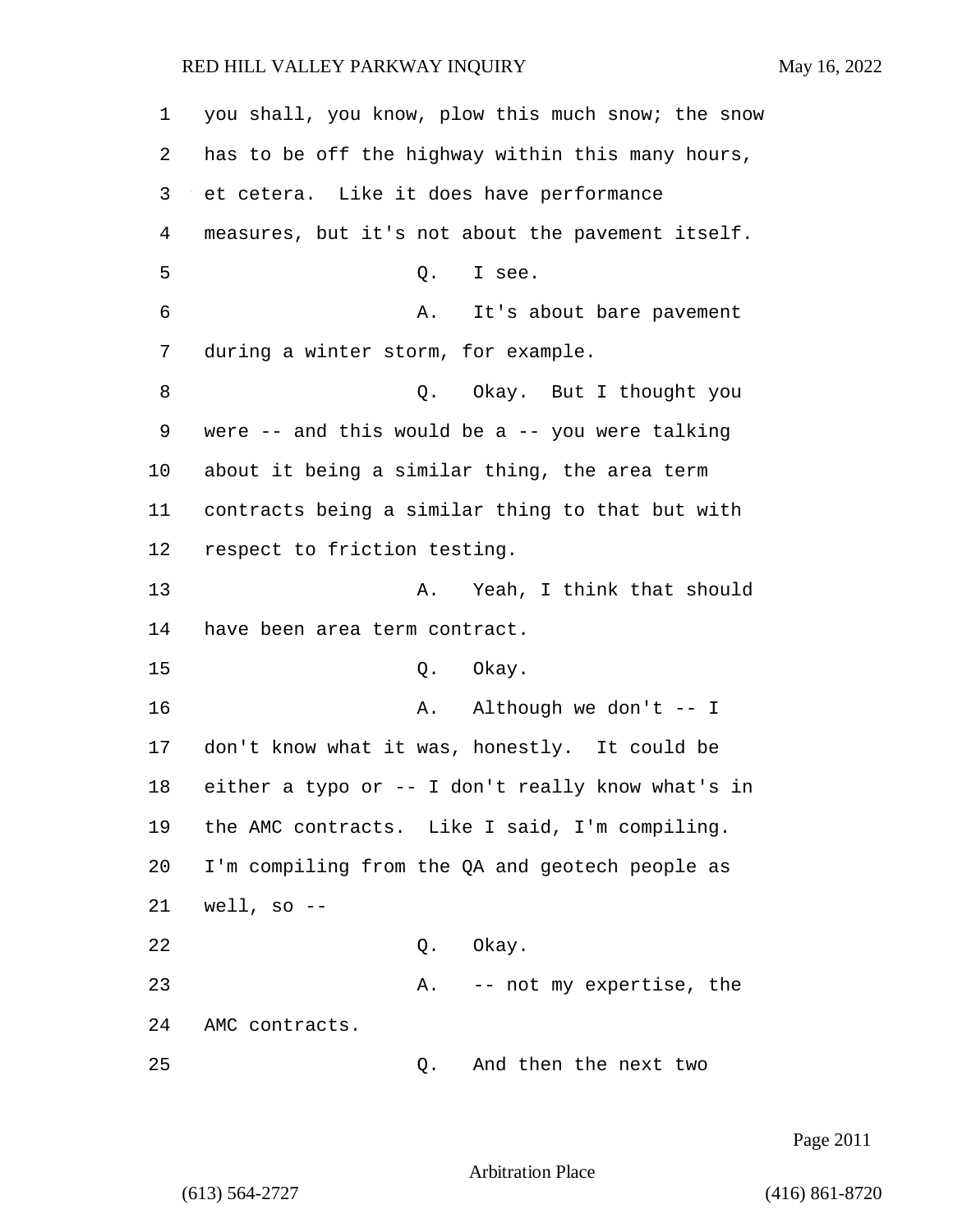bullets about the MinO contracts, including a "three-year warranty" and: 3 "The use of failure criteria 4 in short-term contracts does 5 not guarantee that acceptable 6 frictional performance will be 7 maintained over the life." 8 Is that -- that's what you were talking about, is like, so what happens once the warranty, once the oversight period is over and what do you do at that point? Is that what those are addressing? 13 A. Yeah. I mean, basically the contract said if you hit this -- below this number, you're going to remove and replace the pavement which could be perfectly fine. But over three years, who knows if that 30 is still going to be good. Like, is the 30 -- you know, what is going to happen beyond that; you don't know because you don't even know the material, the material type, what is going to happen to it, 22 right. 23 So the shorter-term warranty is even more concerning because three years' performance on a material you don't even know

Page 2012

#### Arbitration Place

(613) 564-2727 (416) 861-8720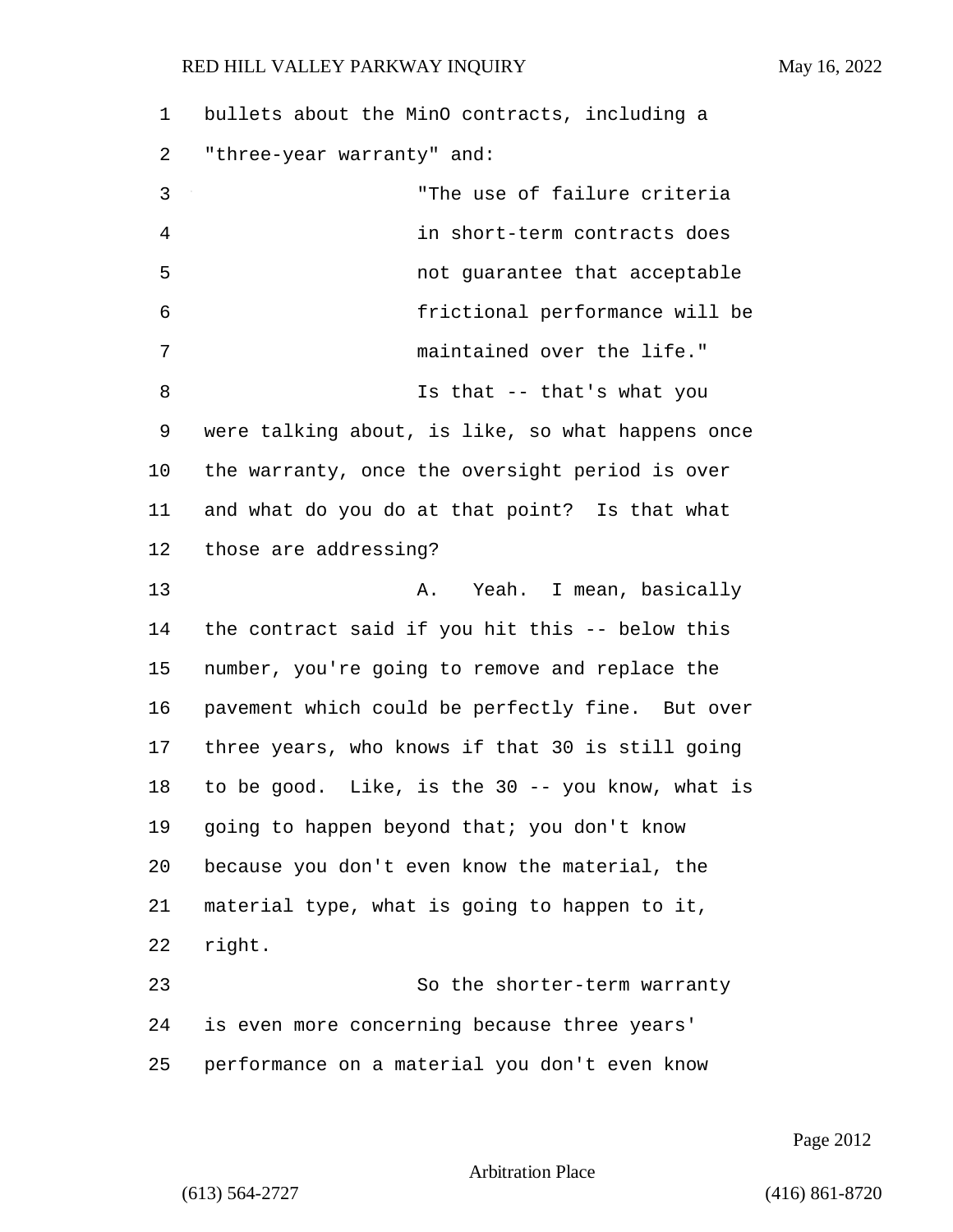| 1              | about and could be the cheapest locally available  |
|----------------|----------------------------------------------------|
| 2              | material. Could be intentionally designed, and     |
| 3              | I'm, you know, playing devil's advocate here, but  |
| $\overline{4}$ | the contractors are very knowledgeable about       |
| 5              | building roads. They have been given something     |
| 6              | that says, you know, you have to hit this by year  |
| 7              | They could be looking at their very<br>3.          |
| 8              | cost-effective inferior products and saying, which |
| 9              | one of these products can we use to get three      |
| 10             | years out of it, right.                            |
| 11             | So like, why would they give                       |
| 12             | you the best, highest quality material for a       |
| 13             | three-year warranty. They just wouldn't, or they   |
| 14             | would be crazy to. So it wouldn't be a good        |
| 15             | business model.                                    |
| 16             | They are in the money<br>Q.                        |
| 17             | making business?                                   |
| 18             | A. Yes. Exactly.                                   |
| 19             | Q. And then in the fifth                           |
| 20             | bullet reference to:                               |
| 21             | "Is FN greater than 30 an                          |
| 22             | appropriate performance                            |
| 23             | measurement?" (As read)                            |
| 24             | Was there debate about what                        |
| 25             | number to use in these contracts?                  |

Page 2013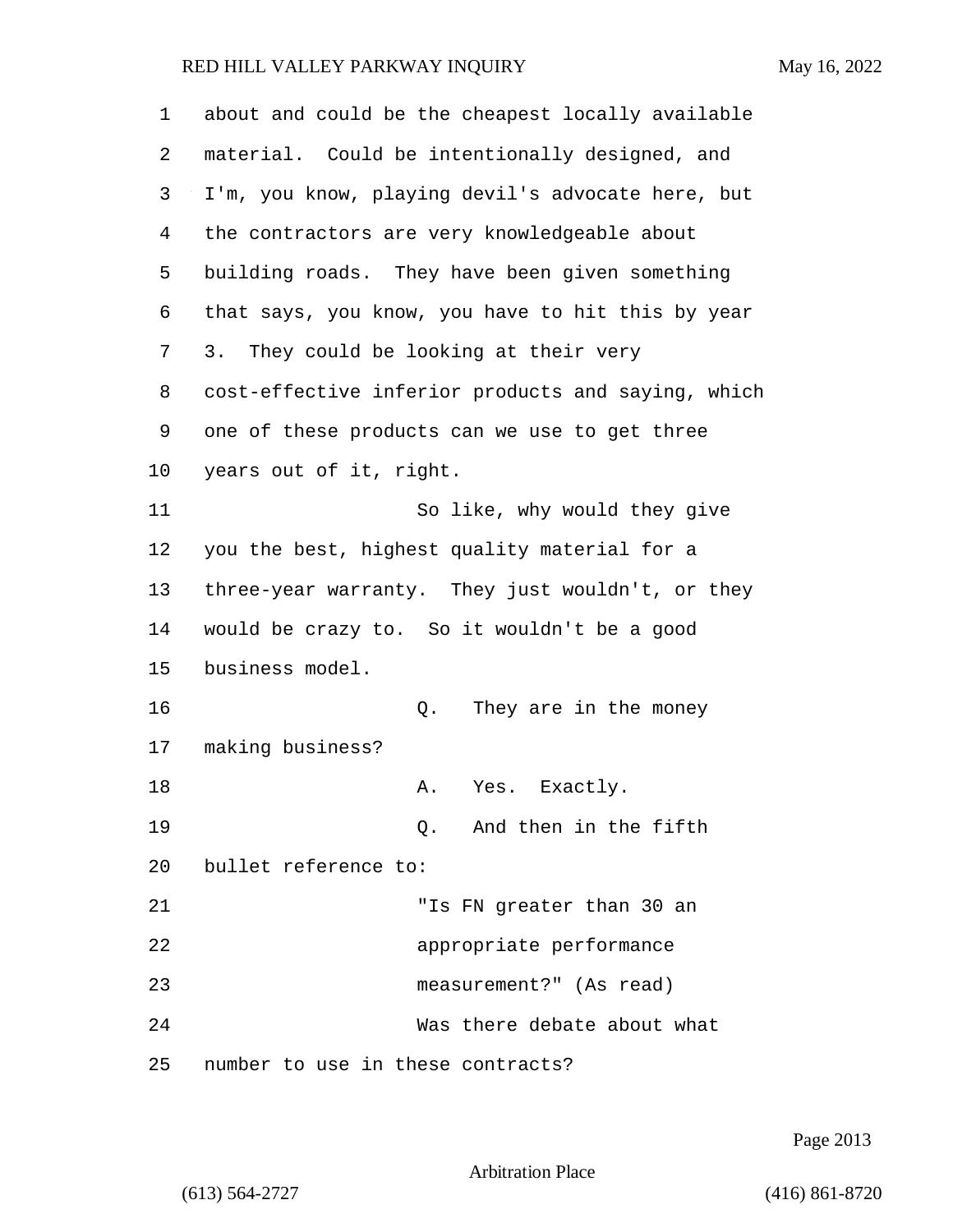| 1  | Yes. So there was<br>Α.                            |
|----|----------------------------------------------------|
| 2  | extensive debate about that, so -- on two sides.   |
| 3  | But anyway, the extensive debate was based on      |
| 4  | the -- two things: One, the short term of the      |
| 5  | warrant, and two, fact that we wouldn't be         |
| 6  | continuing to monitor these pavements outside of   |
| 7  | the pavement warranty life; that we might possibly |
| 8  | not even be measuring them during warranty life,   |
| 9  | and frankly, that is something that happened. And  |
| 10 | that was what I had been concerned about.          |
| 11 | So, for example, we're going                       |
| 12 | to do these MinO contracts. They're really great.  |
| 13 | They're quick and easy to award. You can just      |
| 14 | imagine. You're going out with a contract that     |
| 15 | says, give me a new surface on this highway from X |
| 16 | to Y; there's the contract, go. And then you go    |
| 17 | back to the region and you say, okay, have you     |
| 18 | guys done any friction testing or performance      |
| 19 | measurement on this. And, you know, in some cases  |
| 20 | people couldn't even remember where the contracts  |
| 21 | were.                                              |
| 22 | And if you go out -- if you                        |
| 23 | think we have five different regions and this is a |
| 24 | very quick and easy tool to put out a paving       |
| 25 | contract, and then next thing you know, like, is   |

Page 2014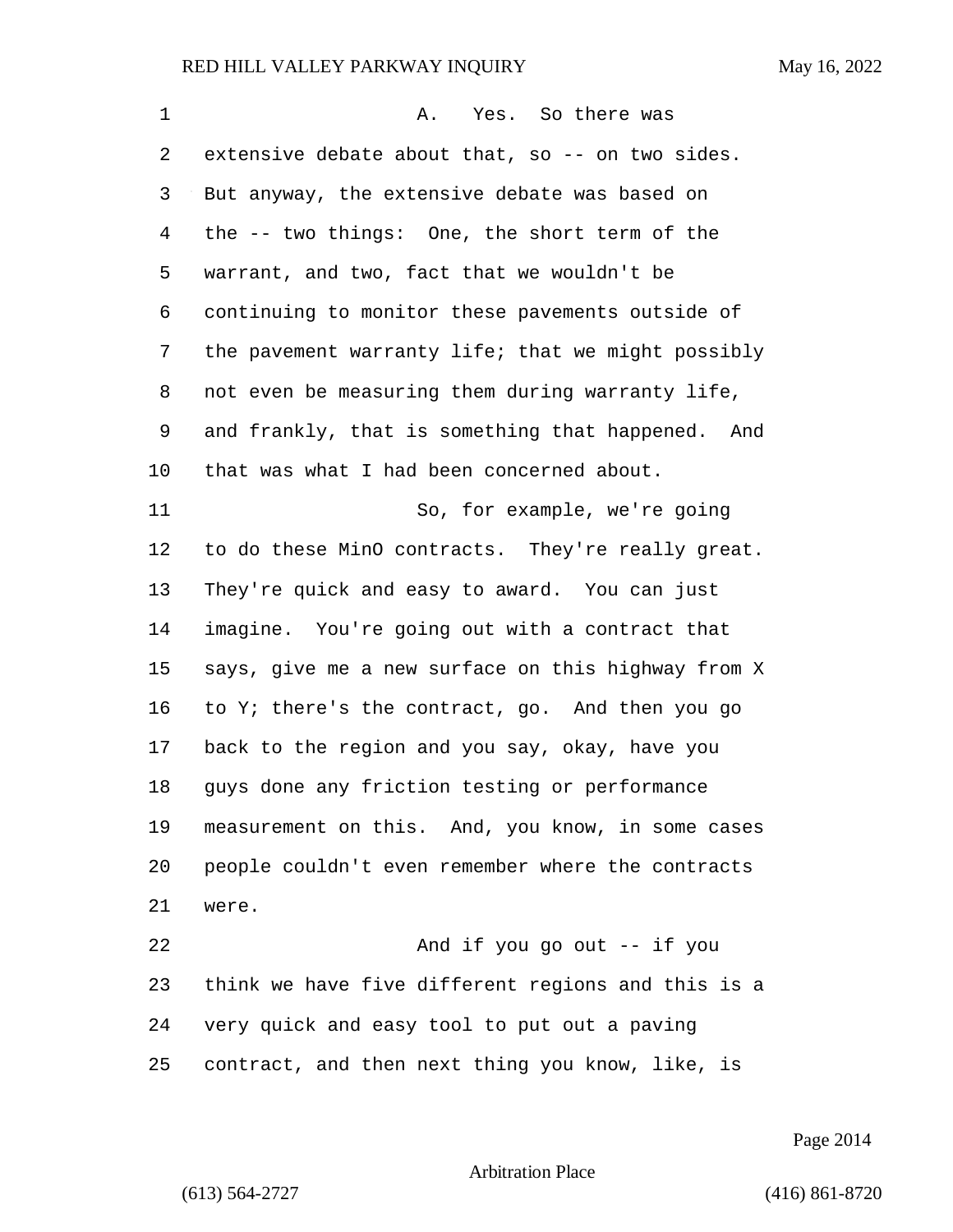| 1  | anybody measuring them; does anybody know where    |
|----|----------------------------------------------------|
| 2  | they are. Like -- so that's exactly what           |
| 3  | happened. And in the first year you might have 10  |
| 4  | of them, and in the second year you might have 30  |
| 5  | of them, and then after that, like, how are you    |
| 6  | supposed to stay on top of all these different     |
| 7  | contracts.                                         |
| 8  | This year in central, in my                        |
| 9  | region, we put out 108 construction contracts,     |
| 10 | right, so that's a lot of contracts in one year.   |
| 11 | Are you supposed to go out and measure all these   |
| 12 | things on all these contracts, or would it be      |
| 13 | better to just build them properly in the first    |
| 14 | place with the right oversight?                    |
| 15 | Q. Okay. Right. And I take                         |
| 16 | it your view was the latter? But --                |
| 17 | Yeah.<br>Α.                                        |
| 18 | Q. Clearly. But how does                           |
| 19 | the friction number debate come into that? Are     |
| 20 | you suggesting that you would do a higher one      |
| 21 | because of the lack of -- as a practical matter    |
| 22 | that because of the lack of oversight and the fact |
| 23 | that warranties expire after a period of time,     |
| 24 | that there was discussion over having a higher     |
| 25 | number used, friction number used to account for   |

Page 2015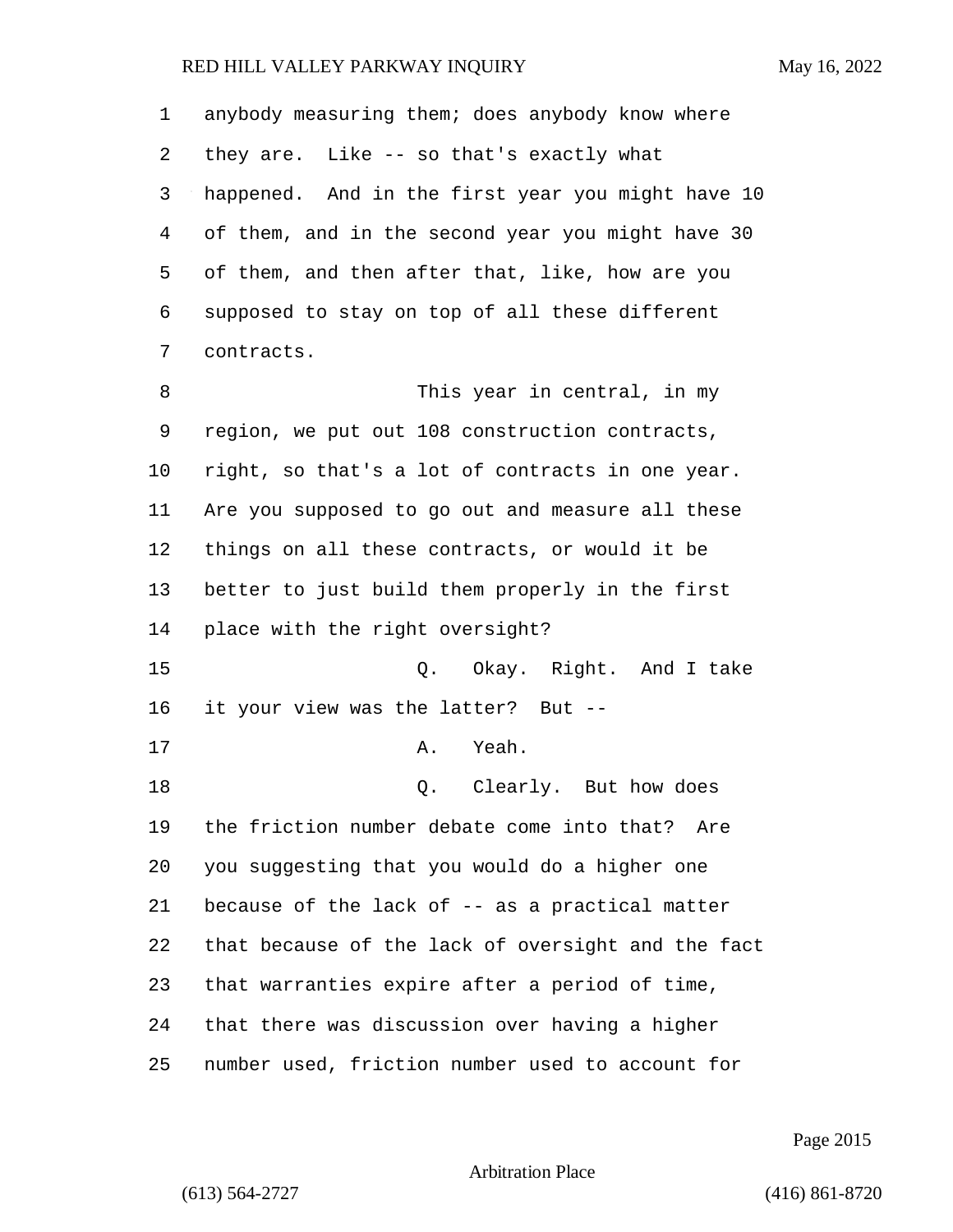potentially lack of oversight and the reduction in -- over time of friction on the highway? Is that what you're getting at? 4 A. Yeah. I mean, I gave the

 example of the pavement on the 401 that we had paved in the summer and by the fall had already become extremely slippery, so different aggregate. Knowing that they could use any aggregate, you could get an aggregate that polishes, you know, quickly, or for whatever reason, it's not a good quality aggregate. And therefore, you need to set the bar much higher if you don't know what you're going to get and you don't know how it's going to perform and you may or may not be measuring it beyond year 3 and year 7, then you can't set the bar at 30 and say, that's acceptable; that's satisfactory, which it is, because you're going to lose sight of where all these contracts are over the course of the years.

20 Q. Okay. And then there's references to the:

22 "Friction testing doesn't

23 evaluate aggregate quality."

24 (As read)

25 A. Right.

Page 2016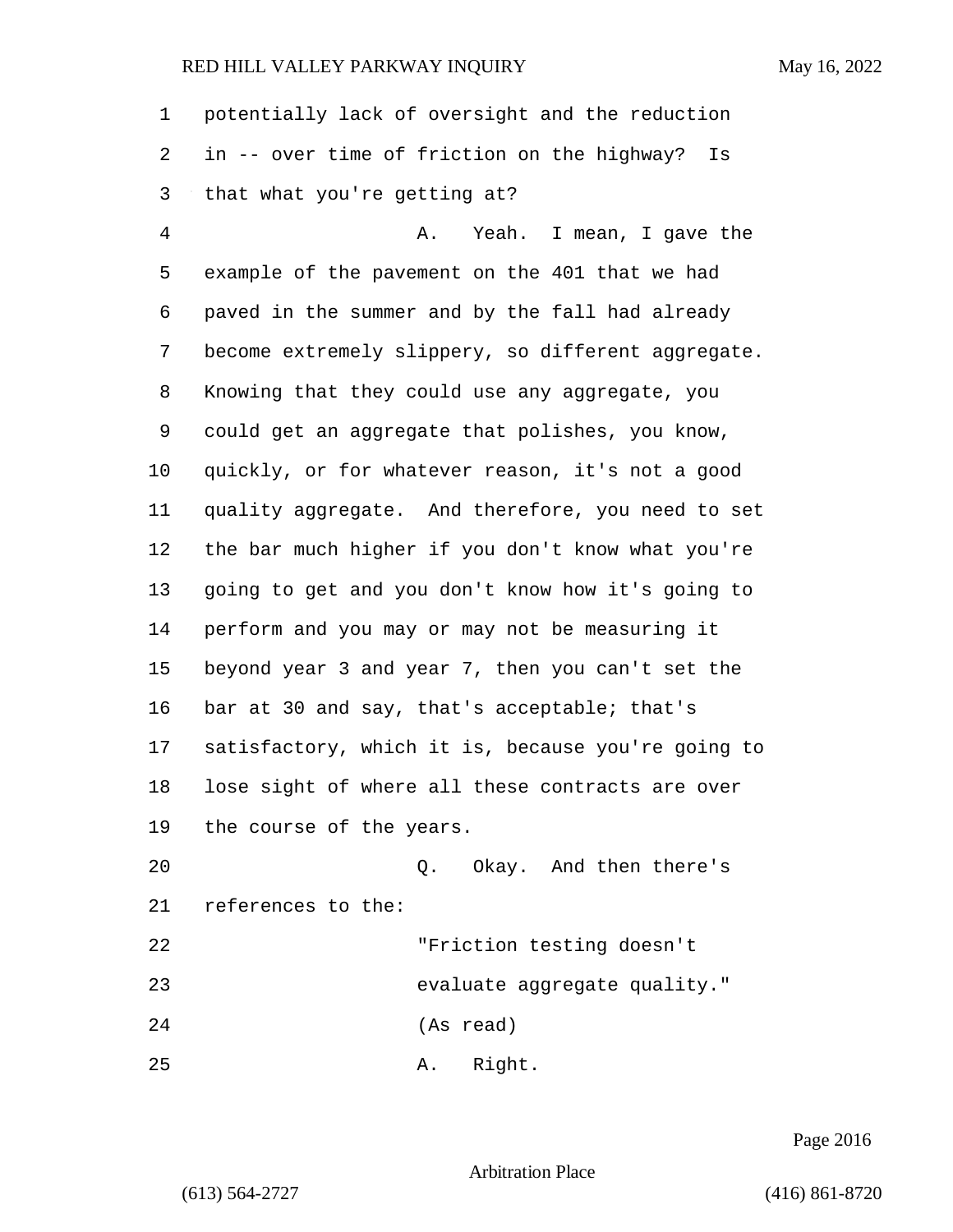1 Q. What does? Are those the 2 other tests that are then referred to after that? 3 Two bullets after that you talk about the other 4 testing that's used? 5 A. Yeah. So if you see that 6 bullet that says: 7 "Aggregate quality is assessed 8 through laboratory tests." 9 So the Micro-Deval abrasion, 10 freeze-thaw durability. We also said, you know, 11 aggregate abrasion value. Right. So there's -- 12 all of those tests would be gone in this model 13 where the only thing you would do is come and 14 friction test the surface. 15 C. Right. Okay. And then, 16 you know, as you've already said: 17 The Magazian Magazia with acceptable with acceptable 18 **friction** in the short term are 19 not necessarily durable over 20 time." 21 And is that talking about 22 the -- maintaining the frictional qualities? Is 23 that what that is referring to specifically or 24 anything else? 25 A. No. I think they were

Page 2017

Arbitration Place

(613) 564-2727 (416) 861-8720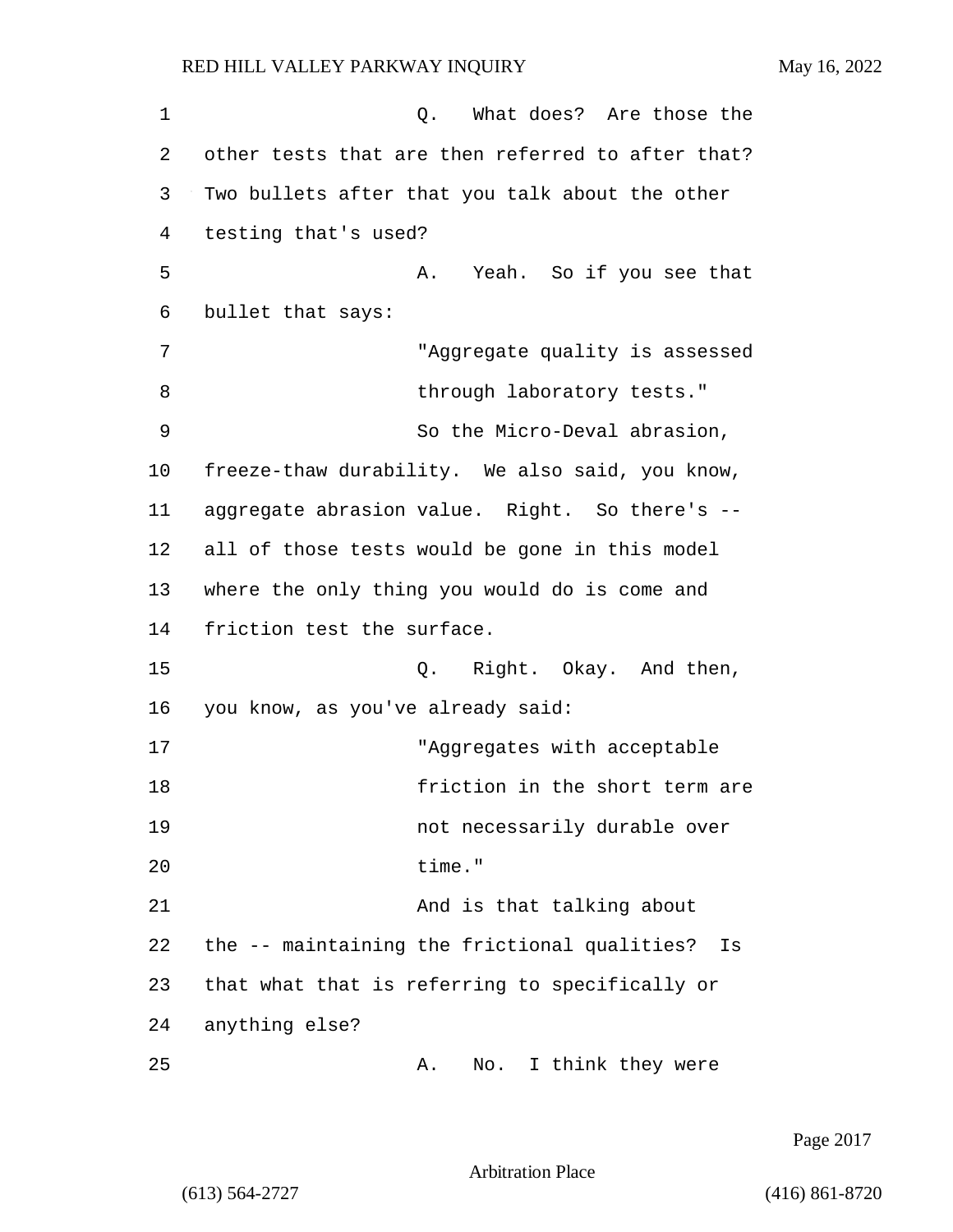| 1  | trying to use the friction number as a substitute  |
|----|----------------------------------------------------|
| 2  | for -- because we wouldn't be sampling and testing |
| 3  | this material, so the idea was use the friction    |
| 4  | number for quality of the aggregate. And yet       |
| 5  | there's so many other things about the aggregate   |
| 6  | that -- like I mentioned, you could have a very    |
| 7  | high quartz rich -- everybody can think of quartz  |
| 8  | like -- and how sort of glassy that material is.   |
| 9  | And then how do you stick asphalt cement well to   |
| 10 | that, et cetera, et cetera.                        |
| 11 | So there's all kinds of other                      |
| 12 | durability issues where it might have good         |
| 13 | friction performance over a couple of years, but   |
| 14 | it may be all in the ditch by year 8, right.       |
| 15 | Right. And that's the --<br>Q.                     |
| 16 | and sorry, you mean the asphalt would be in the    |
| 17 | ditch because it's --                              |
| 18 | A. Yeah, exactly. The                              |
| 19 | aggregate, you know, it can just ravel out the     |
| 20 | surface, and then it's all in the ditch.           |
| 21 | Q. Okay. And I guess that's                        |
| 22 | the second last bullet that -- no, sorry, the last |
| 23 | bullet, requiring an FN of 30 or more "will not    |
| 24 | ensure quality, longevity or value." That's the    |
| 25 | overall point that you're referring to?            |

Page 2018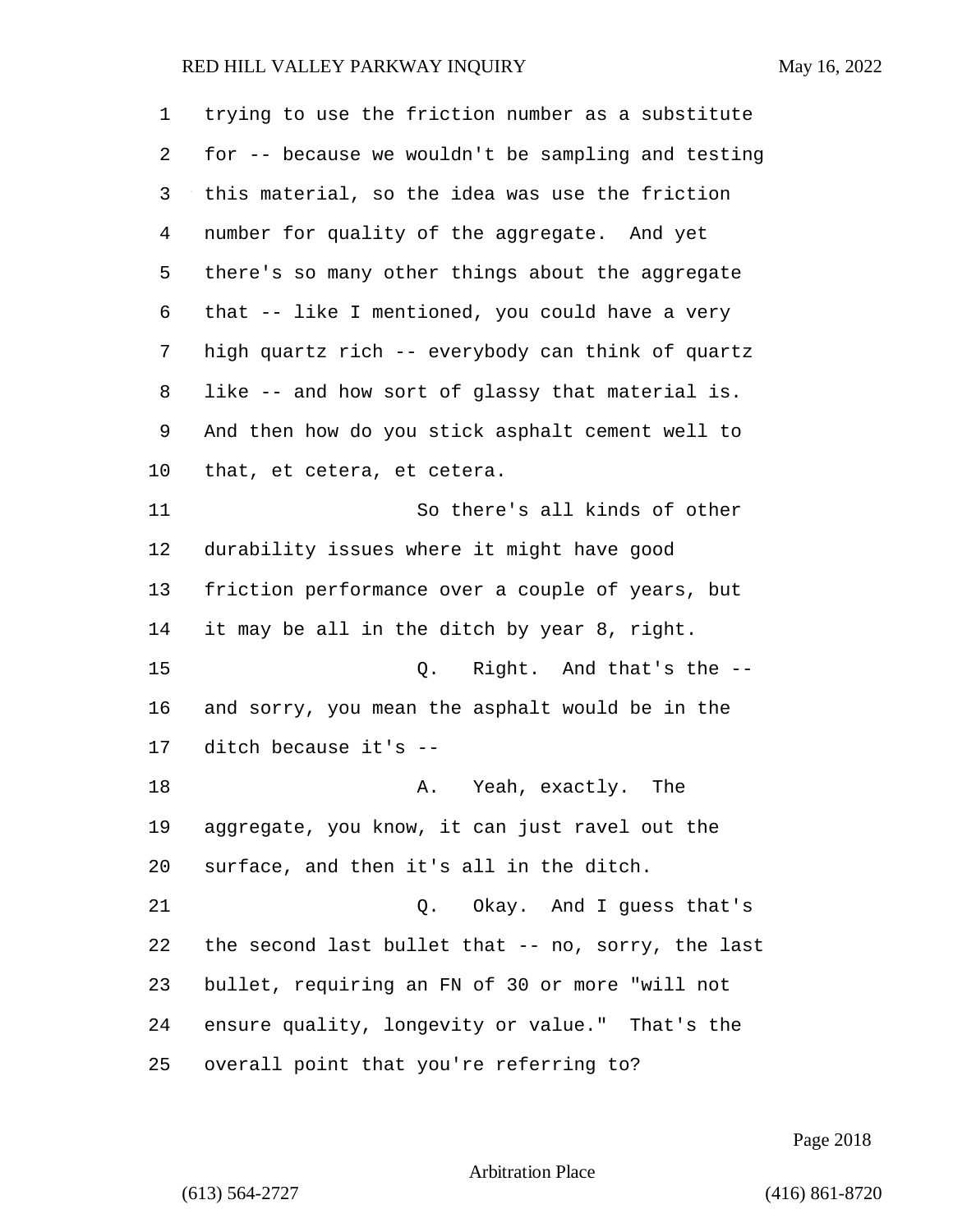| $\mathbf 1$ | A. Yes.                                            |
|-------------|----------------------------------------------------|
| 2           | Q. Okay. And if we could go                        |
| 3           | to -- take that down, and go to -- actually, still |
| 4           | there. 172 and 173, please.                        |
| 5           | And this is continuing on with                     |
| 6           | the same presentation. And there's some options    |
| 7           | that are given there, and I think these are        |
| 8           | paraphrased from there, but there's a -- the       |
| 9           | options are, you know, you could:                  |
| 10          | "Remove FN performance measure                     |
| 11          | and propose an alternative                         |
| 12          | performance measure."                              |
| 13          | Do you know what that's                            |
| 14          | talking about?                                     |
| 15          | (Witness reviews<br>A.                             |
| 16          | document). So propose an alternative performance   |
| 17          | measure. Yeah, I actually don't know. I can't      |
| 18          | think what that would be. But I mean, what we      |
| 19          | were really lobbying for is to do the upfront      |
| 20          | testing, sampling and testing of the material,     |
| 21          | right.                                             |
| 22          | Right.<br>Q.                                       |
| 23          | $So --$<br>A.                                      |
| 24          | And then the second --<br>Q.                       |
| 25          | sorry, I interrupted you. Go ahead.                |

Page 2019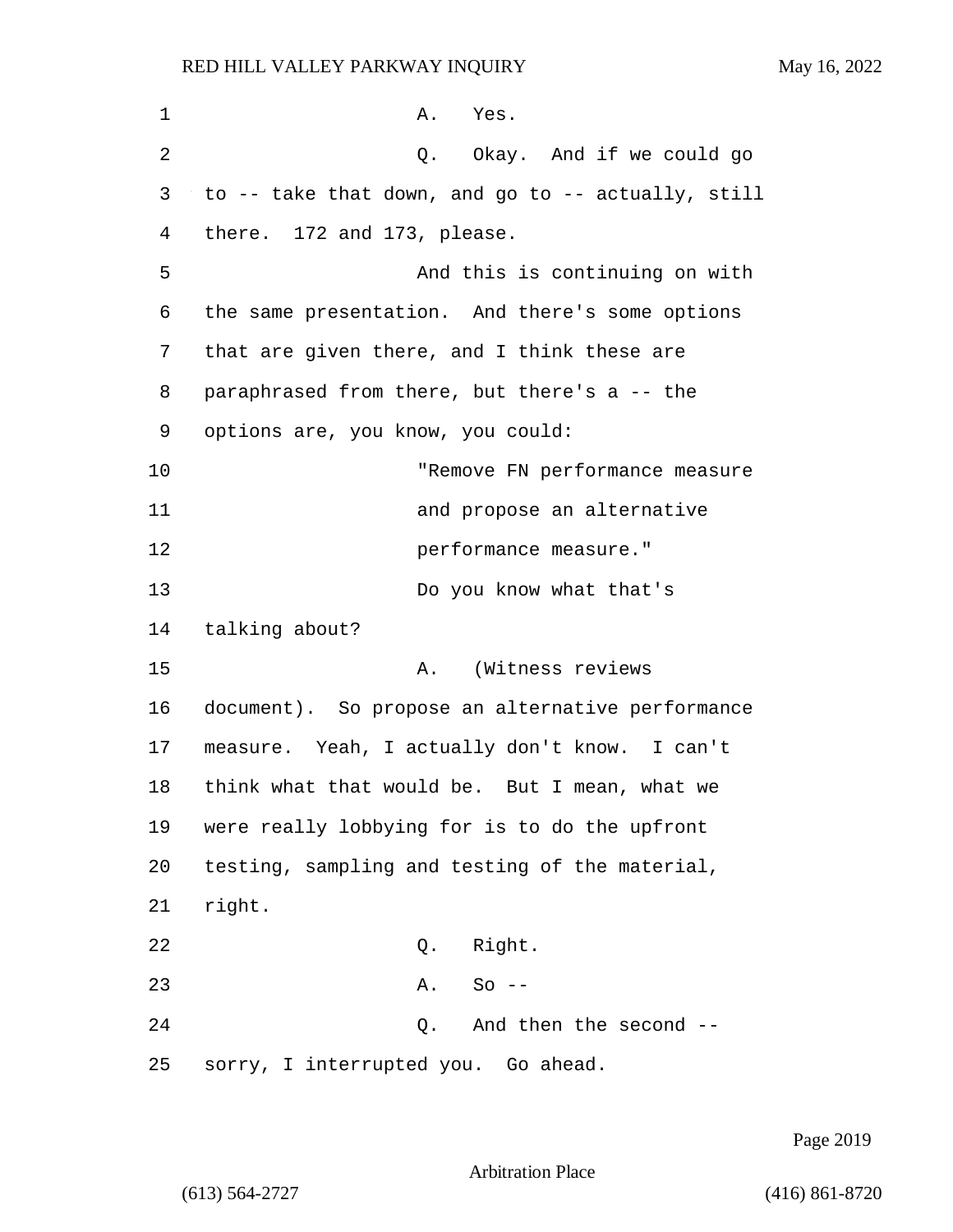| 1  | No. I was going to say,<br>Α.                      |
|----|----------------------------------------------------|
| 2  | that's what the second one is. Like, give the      |
| 3  | contractors an option to use the DSM material. So  |
| 4  | if they are using the DSM material, again, and     |
| 5  | we're sure and, you know, monitoring and checking  |
| 6  | that they are, then we could drop this requirement |
| 7  | because we're confident in our DSM list.           |
| 8  | So maintaining two tracks<br>Q.                    |
| 9  | would be                                           |
| 10 | Yeah, like an option.<br>Α.                        |
| 11 | Yeah.                                              |
| 12 | Q. Okay.                                           |
| 13 | This was all about --<br>Α.                        |
| 14 | that was all about contractor risk because the     |
| 15 | contractors were saying, I don't know how to bid   |
| 16 | this contract because I don't have enough          |
| 17 | information about how difficult aggregates perform |
| 18 | in terms of friction. So the outcome               |
| 19 | theoretically would be that the cost of these      |
| 20 | contracts would be much higher if the contractors  |
| 21 | were bidding in risk.                              |
| 22 | So they would bid in -- so if                      |
| 23 | they knew that if they dropped below a friction    |
| 24 | number of 30, for example, over three years that   |
| 25 | they would have to remove and replace that surface |

Page 2020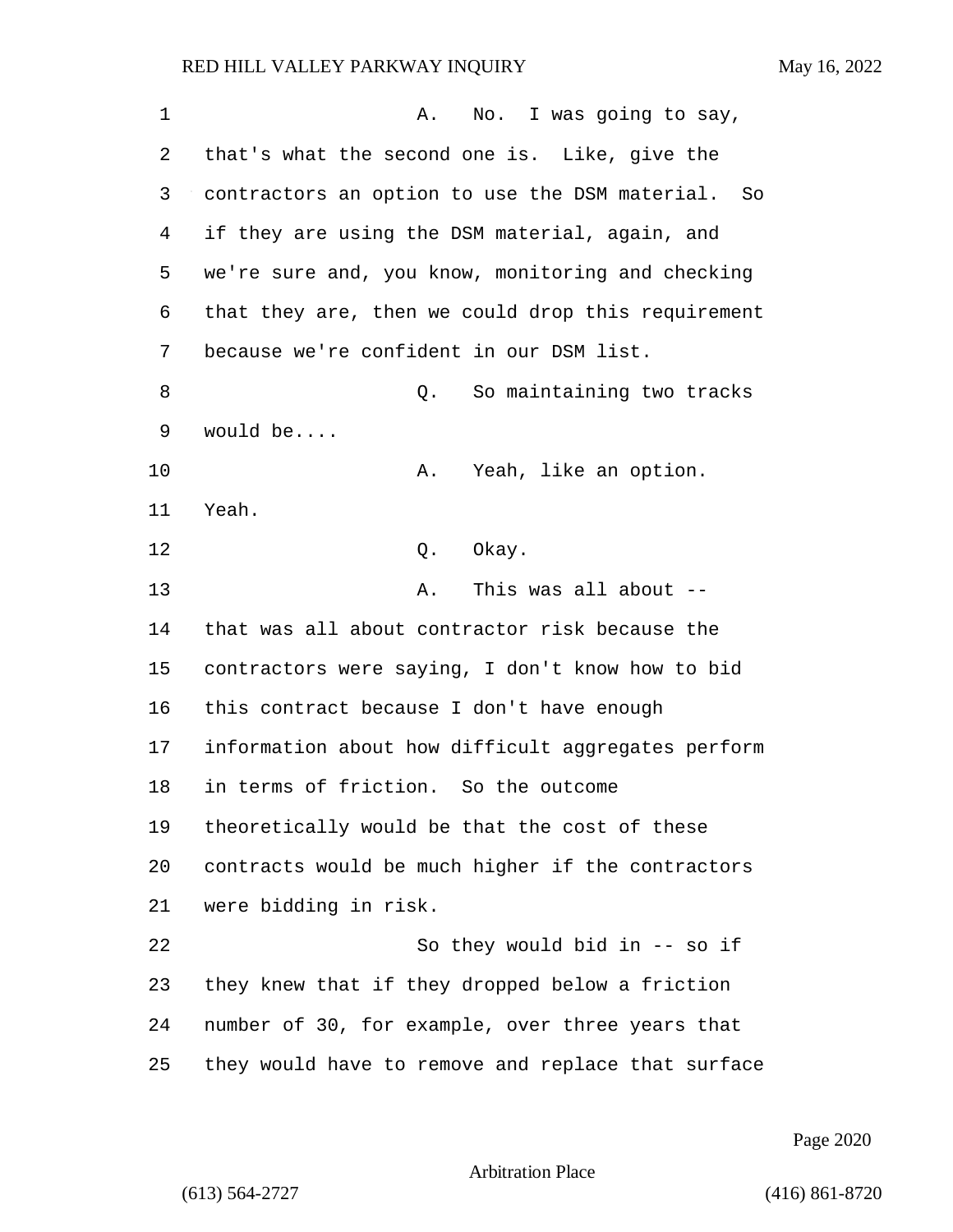| 1  | course, they would bid the cost of removing and    |
|----|----------------------------------------------------|
| 2  | replacing the surface course into their bid. They  |
| 3  | would add it to their bid, so it would be          |
| 4  | increasing bid prices.                             |
| 5  | Q. Right. And is that in                           |
| 6  | part because contractors didn't have experience in |
| 7  | monitoring friction and because that was managed   |
| 8  | technically through the -- with the MTO through    |
| 9  | the DSM?                                           |
| 10 | A. Yes, exactly.                                   |
| 11 | Q. At least in part. Okay.                         |
| 12 | And then the third one,                            |
| 13 | instead of a -- at the top of the next page:       |
| 14 | "Instead of a failure                              |
| 15 | criteria, monitor net change                       |
| 16 | annually, based on a                               |
| 17 | percentage reduction in                            |
| 18 | friction; implement a                              |
| 19 | monitoring program to ensure                       |
| 20 | performance requirements are                       |
| 21 | being met." (As read)                              |
| 22 | This is about instead of                           |
| 23 | having one number, see if it's -- see if the       |
| 24 | friction number is decreasing by some set amount;  |
| 25 | is that right?                                     |

Page 2021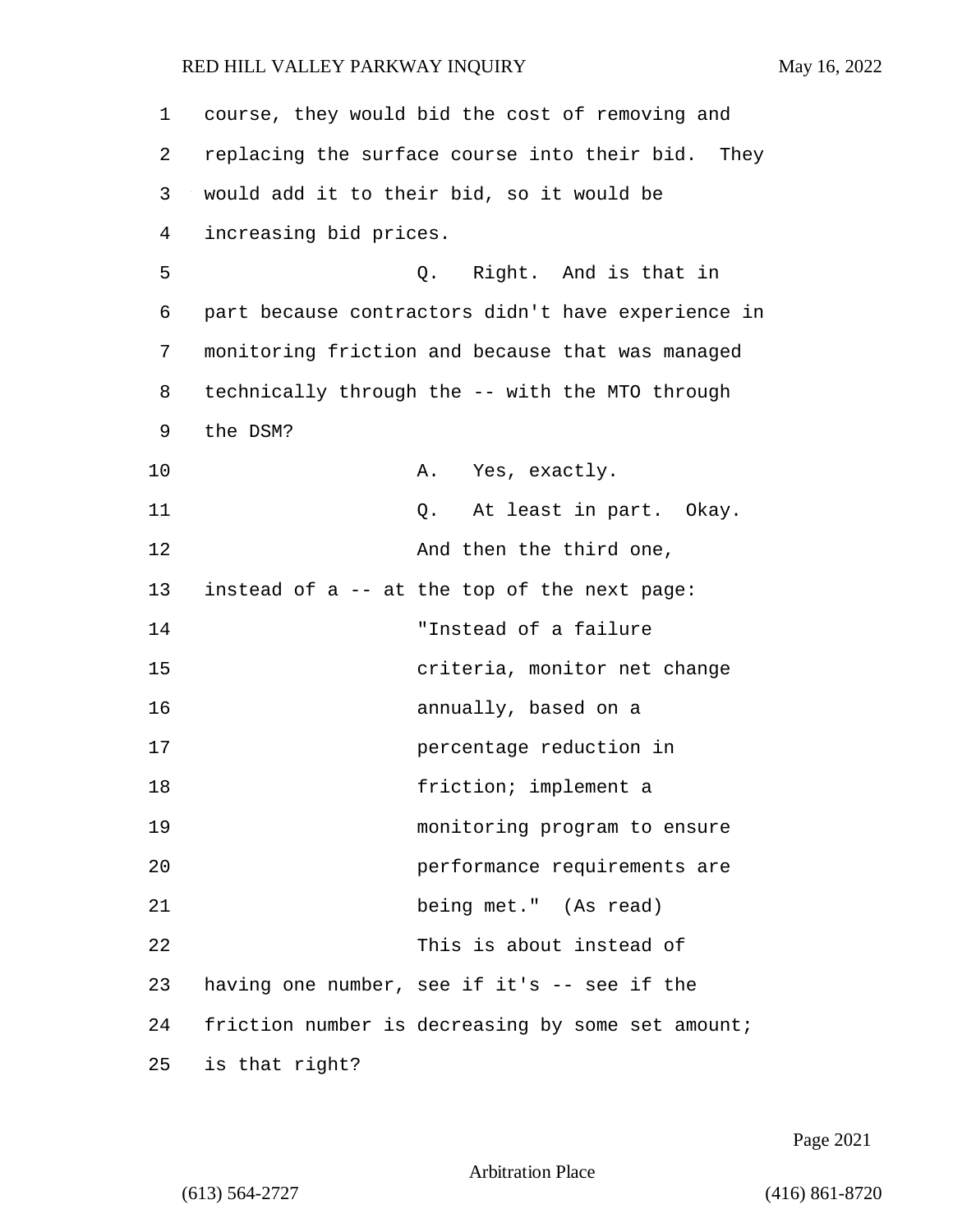1 A. Yeah. So if there was a 2 real high rate of change with the friction, then 3 that would trigger some kind of response, so 4 showing that it was very quickly changing versus a 5 gradual change over time. 6 Q. Okay. And then the last 7 one: 8 "If FN is maintained as a 9 performance measure, implement 10 a monitoring program." 11 So that's about what -- the 12 MTO monitoring after even the warranty period is 13 up or.... 14 **A.** Yeah, and it didn't have 15 to be MTO. I mean, we would have -- you know, we 16 could have easily also implemented consultant 17 monitoring of the program. But again, it's a lot 18 of back-end work when you could have done upfront 19 work. 20 Q. If we could go to 21 images 181 and 182. 22 And this is about a meeting 23 in -- on December 16, 2013 with OHMPA and ORBA -- 24 sorry, ORBA, Ontario Road Builders Association, 25 about friction data collected from 110 sections

Page 2022

Arbitration Place

(613) 564-2727 (416) 861-8720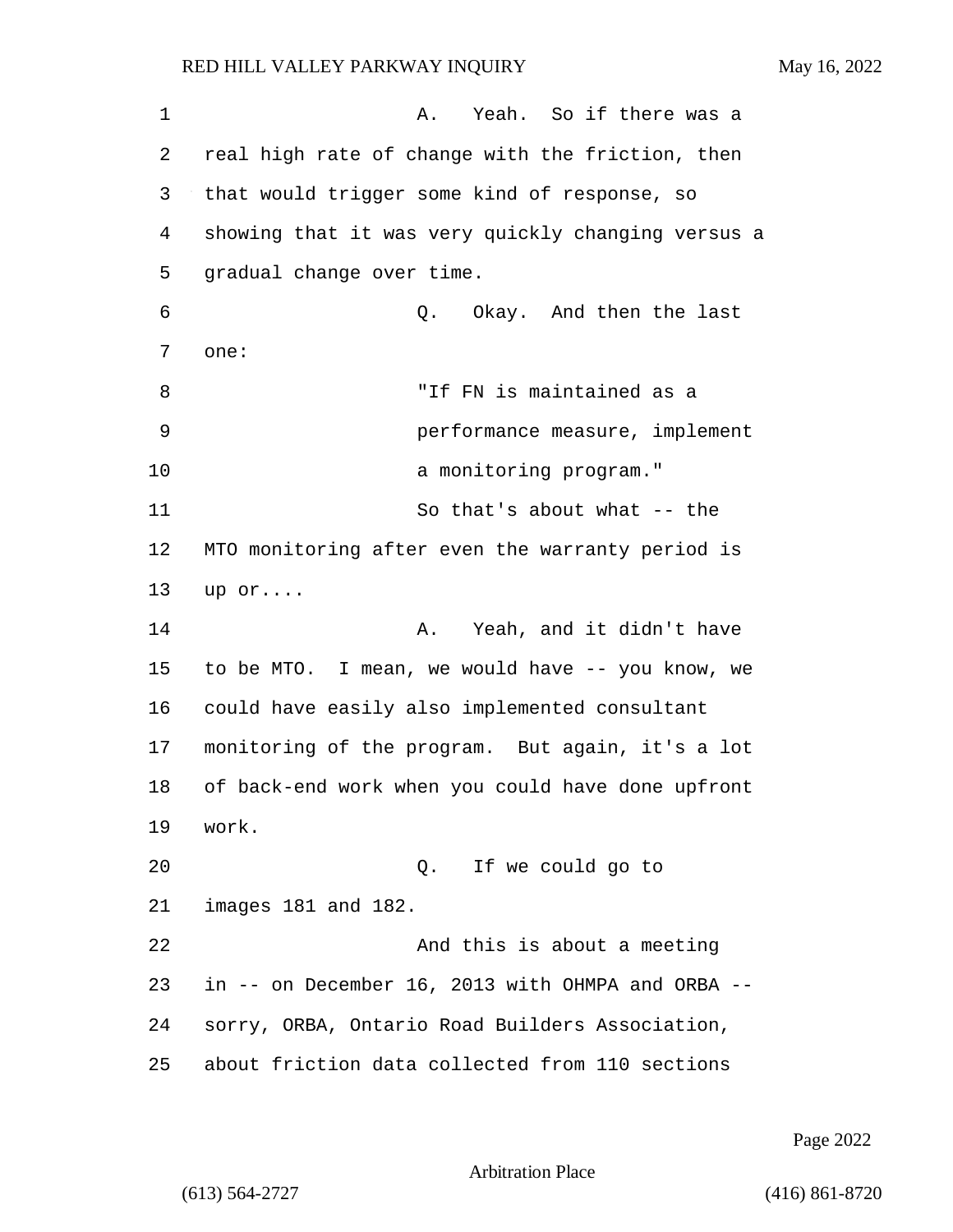| 1  | across the province from 400-series highways and   |
|----|----------------------------------------------------|
| 2  | two-lane highways with various mix designs. And    |
| 3  | you're not indicated as having been attended at    |
| 4  | this meeting, but there's just a few things I want |
| 5  | to ask you about it. And Stephen Lee was there,    |
| 6  | and we'll ask him some questions about it. But --  |
| 7  | so at this point in the end of 2013, by then you   |
| 8  | were the manager of MERO, right?                   |
| 9  | Yes.<br>Α.                                         |
| 10 | Q. Okay. And Mr. Lee, then,                        |
| 11 | was reporting to you from your prior position as   |
| 12 | head of pavements and foundations; is that right?  |
| 13 | Correct.<br>Α.                                     |
| 14 | Q. Okay. And it was in                             |
| 15 | 2013, we briefly talked about that before, that    |
| 16 | the MTO did network testing, right?                |
| 17 | Α.<br>Yep.                                         |
| 18 | Okay. And is that what's<br>Q.                     |
| 19 | being referred to here? Is this the data from      |
| 20 | that network testing, 110 sections?                |
| 21 | I guess so.<br>Α.                                  |
| 22 | Q. Okay. Not sure, though.                         |
| 23 | Okay. So do you recall when -- what prompted the   |
| 24 | network testing to be done that year? Is that      |
| 25 | something you have insight into?                   |

Page 2023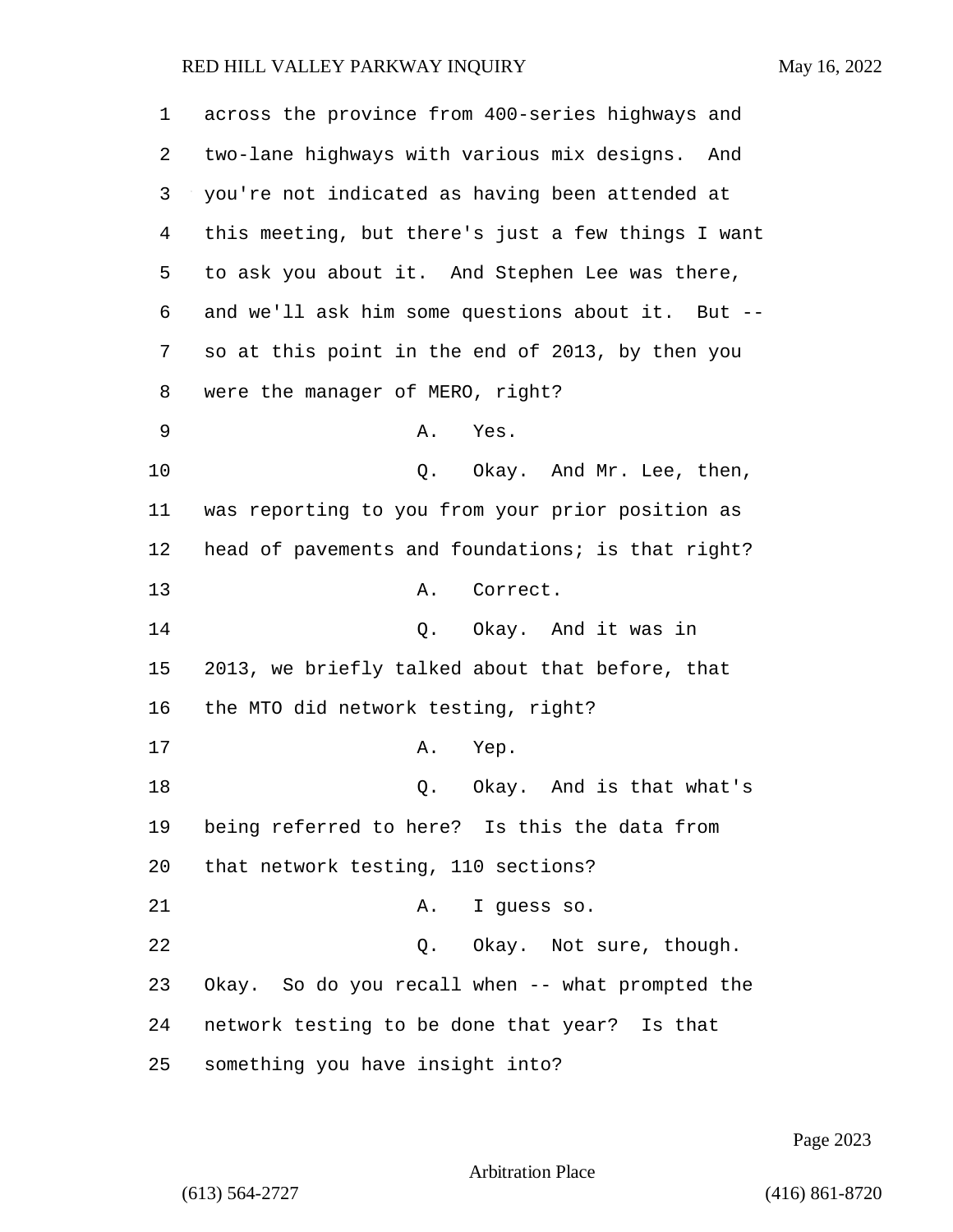1 A. So to be clear, I was in -- I was downtown at systems analysis and forecasting office, so I didn't come back to MERO until the spring -- 5 Q. Right. 6 A. -- of 2013. So I had been away. So I wasn't really plugged into what was going on with these performance contracts. And as the head of pavements and foundations, Stephen Lee would have been the one that was liaising with the committees and all of those things. I had very little involvement in this -- 13 Q. Okay. **A.** -- after that point. 15 Q. And that was going -- by the time you came -- you were back at -- well -- 17 A. Yeah. 18 C. -- not in the same position, but you were the manager of MERO, the network testing, it was already ongoing at that point in time as well? 22 A. Well, they would have made the decisions to do it, done the planning for it, all of those things, while I was not working 25 in MERO.

Page 2024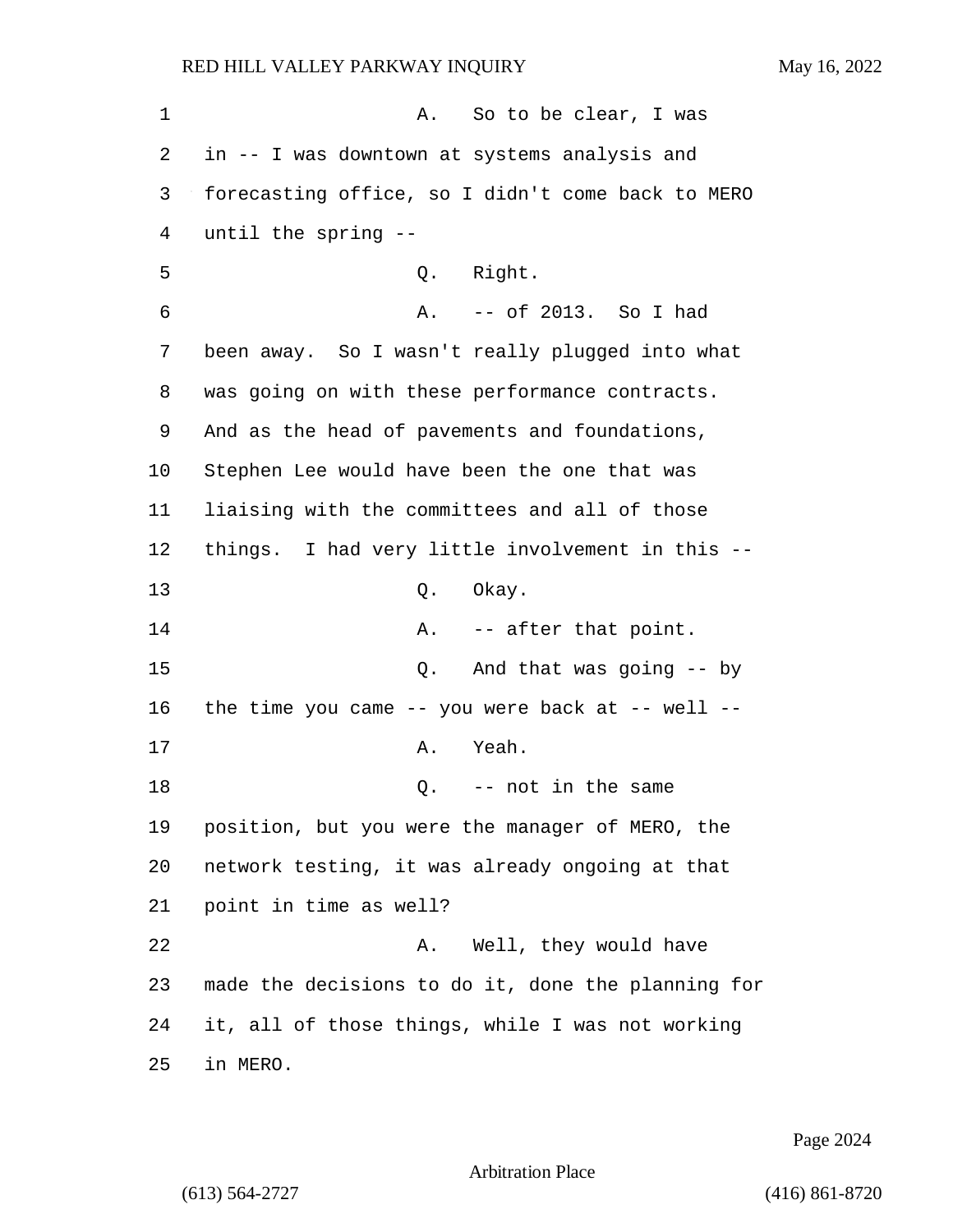| $\mathbf 1$    | Q. All right.                                     |
|----------------|---------------------------------------------------|
| $\overline{2}$ | So I don't even know that<br>Α.                   |
| 3              | I was really aware about it, honestly, because I  |
| 4              | came back to -- I came back to a massive section  |
| 5              | with all kinds of other issues going on. So yeah, |
| 6              | I mean, obviously I wasn't micromanaging my       |
| 7              | wonderful experts in the different areas.         |
| 8              | And this was just one<br>Q.                       |
| 9              | issue among many that were being managed at the   |
| 10             | level below. It's really just the third paragraph |
| 11             | I want to ask you about in that that starts "MTO  |
| 12             | has" -- yeah, that's it. Thank you.               |
| 13             | And whether you know this type                    |
| 14             | of discussion was ongoing about:                  |
| 15             | "MTO has not determined if we                     |
| 16             | would be going with one                           |
| 17             | friction number for all                           |
| 18             | highways or friction numbers                      |
| 19             | for different classifications                     |
| 20             | or highway types, i.e., one                       |
| 21             | friction number for 400-series                    |
| 22             | highways and one for two-lane                     |
| 23             | highways. MTO will wait until                     |
| 24             | the analysis is complete                          |
| 25             | before the details are worked                     |

Page 2025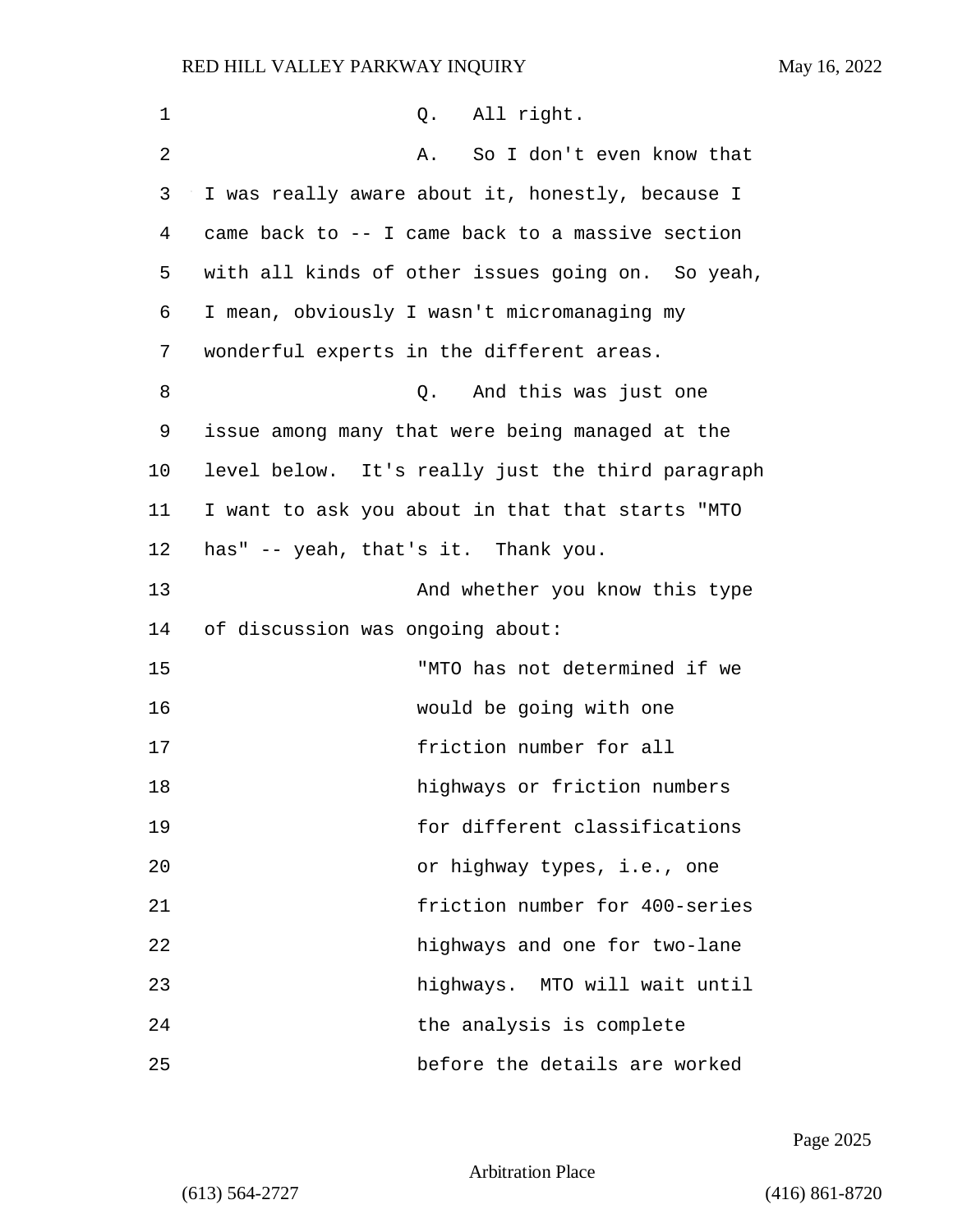| 1  | out."                                              |
|----|----------------------------------------------------|
| 2  | Was that something that you                        |
| 3  | were familiar with being under discussion about    |
| 4  | different -- using different numbers and different |
| 5  | types of highways?                                 |
| 6  | No.<br>Α.                                          |
| 7  | Q. No. Okay.                                       |
| 8  | I was aware of talking<br>Α.                       |
| 9  | about different numbers for different projects     |
| 10 | maybe, types of projects -- oh, maybe that's what  |
| 11 | it -- well, I don't know if they had -- okay. I    |
| 12 | was aware of them talking about different types of |
| 13 | projects with different numbers, but I hadn't seen |
| 14 | it as 400-series versus two-lane highways.         |
| 15 | Okay.<br>Q.                                        |
| 16 | So that wasn't part of<br>Α.                       |
| 17 | when I was working there.                          |
| 18 | Q. Okay. Sorry, by                                 |
| 19 | "different projects," you mean what?               |
| 20 | The different kinds of<br>Α.                       |
| 21 | MinO projects.                                     |
| 22 | Yeah.<br>Q.                                        |
| 23 | There was a whole bunch<br>Α.                      |
| 24 | of MinO projects. There was -- you know,           |
| 25 | honestly, it was from the late -- like 2010, '11.  |

Page 2026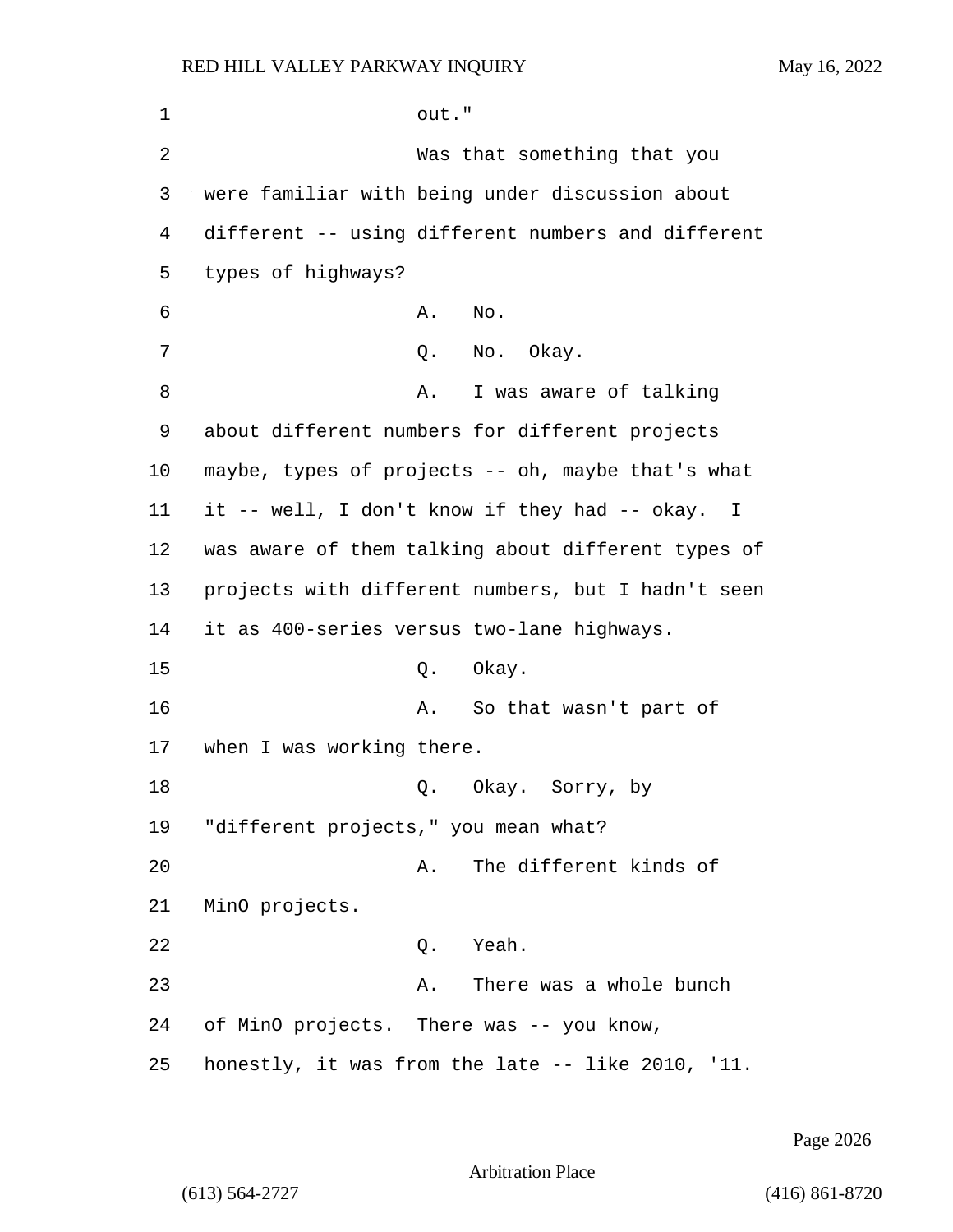| 1  | They were just talking about could we have type A |
|----|---------------------------------------------------|
| 2  | MinO and type B MinO and type C MinO, and I think |
| 3  | that was to do with traffic volumes. So it's kind |
| 4  | of a similar concept except 400 series versus two |
| 5  | lane is a highway classification and what -- the  |
| 6  | work that I had seen was about traffic volumes.   |
| 7  | Do we have this kind of criteria for very low     |
| 8  | volume roads, this one for moderate volume roads, |
| 9  | and this one for high volume roads.               |
| 10 | Q.<br>Okay.                                       |
| 11 | And that's the work I had<br>Α.                   |
| 12 | seen.                                             |
| 13 | So sort of a demand<br>Q.                         |
| 14 | category, if I can put it that way, with the      |
| 15 | higher number, if I catch what you're saying      |
| 16 | correctly, for the higher volume roads; is that   |
| 17 | right?                                            |
| 18 | Α.<br>Yes.                                        |
| 19 | Okay.<br>Q.                                       |
| 20 | Because it's about speed,<br>Α.                   |
| 21 | right.                                            |
| 22 | Q. Right. Well, and as you                        |
| 23 | said at the outset, though, that the -- MTO's     |
| 24 | approach to FN30 is to apply FN30 at whatever the |
| 25 | posted speed is.                                  |

Page 2027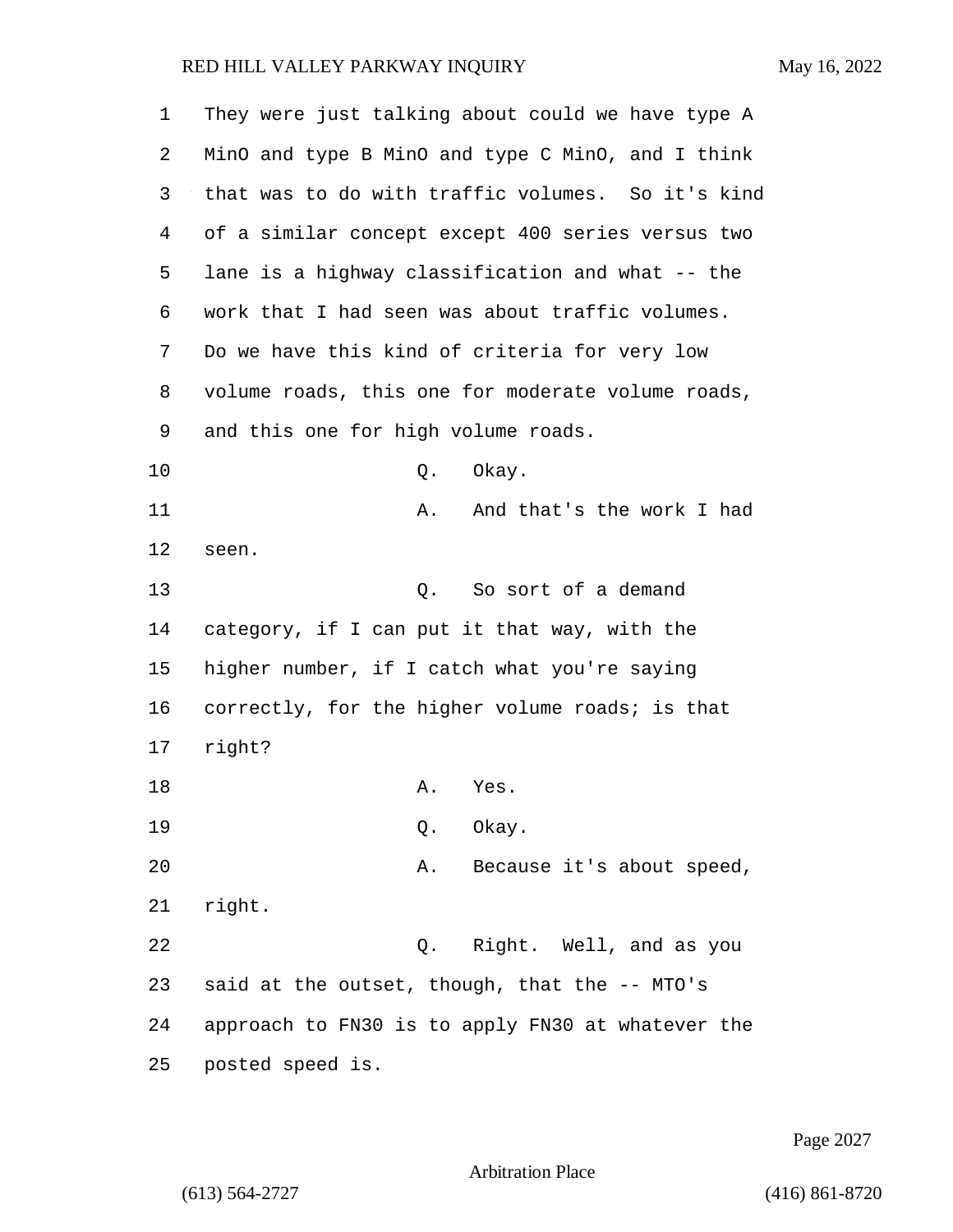| 1  | Yes.<br>Α.                                         |
|----|----------------------------------------------------|
| 2  | And you referred to that<br>Q.                     |
| 3  | as being, I think you said, conservative for -- if |
| 4  | I understood you correctly, for the 400 series     |
| 5  | that are being tested at a hundred. Is that --     |
| 6  | Yeah.<br>Α.                                        |
| 7  | Q. Did I understand you                            |
| 8  | correctly in that respect?                         |
| 9  | No. What I meant was if<br>Α.                      |
| 10 | you were testing at a lower speed using a          |
| 11 | different method -- like, the ASTM method tests at |
| 12 | a lower speed, so if you were to get a 30 at a     |
| 13 | lower speed versus a 30 at a higher speed, it's    |
| 14 | just there's -- it's more conservative to use the  |
| 15 | 30 at the higher speed.                            |
| 16 | Q. Right. I know I -- I                            |
| 17 | think I put it badly, but I understand now. But    |
| 18 | here when you say, well, it's all -- it's about    |
| 19 | speed, is it the same sort of thought process,     |
| 20 | though, that you're talking about which is that    |
| 21 | testing -- is it about testing at a higher speed   |
| 22 | or is this actually about the absolute -- the      |
| 23 | absolute value that would go into the contracts?   |
| 24 | No, no. I was thinking<br>Α.                       |
| 25 | about the driver performance on a 400-series       |

Page 2028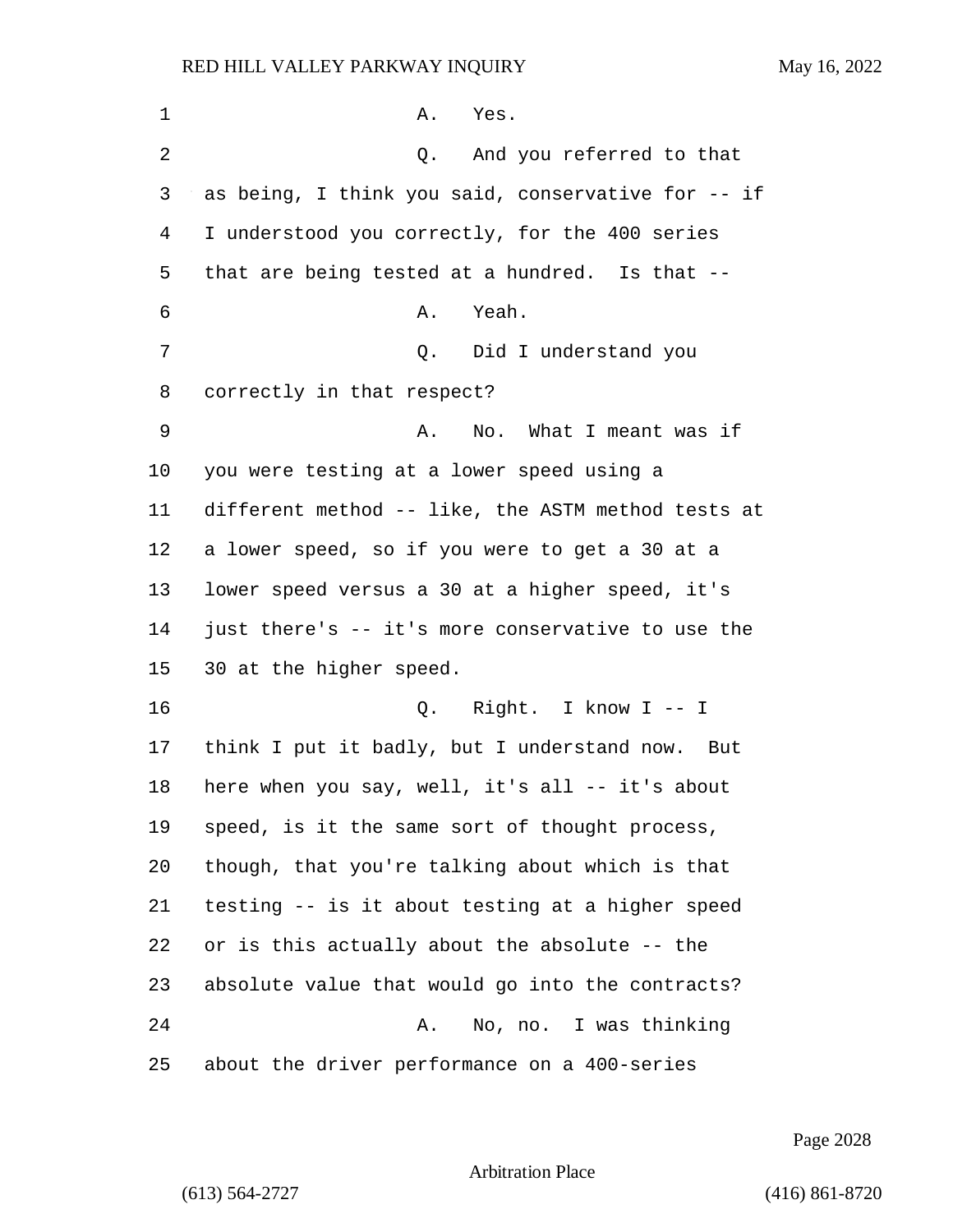| 1              | highway where, you know, the highways are designed |
|----------------|----------------------------------------------------|
| 2              | at 120 kilometres an hour; traffic is flowing much |
| 3              | faster than that, I'm going to go with. So it's    |
| $\overline{4}$ | the -- you know, really that's why I was thinking  |
| 5              | on a 400-series highway they would be more         |
| 6              | concerned about the speed of travel.               |
| 7              | And then after all of<br>Q.                        |
| 8              | this over quite a long period of time, am I        |
| 9              | correct that the MTO then determined to continue   |
| 10             | using the DSM as it had for many years as you've   |
| 11             | described it, rather than moving generally and     |
| 12             | permanently to performance standards in contracts  |
| 13             | where the friction number would be specified?      |
| 14             | Yes, so we still have<br>Α.                        |
| 15             | some performance contracts, so I wouldn't say --   |
| 16             | we did not eliminate performance contracts. So we  |
| 17             | still have some. But the idea was basically to     |
| 18             | move fully to performance contract models on every |
| 19             | one of our projects, and so that decision was made |
| 20             | not to do that.                                    |
| 21             | Q. Right. Okay. And you                            |
| 22             | can take that down, please, Registrar.             |
| 23             | And so new ones continue to                        |
| 24             | be -- some new ones, performance contracts,        |
| 25             | continue to be issued in respect of friction; is   |

Page 2029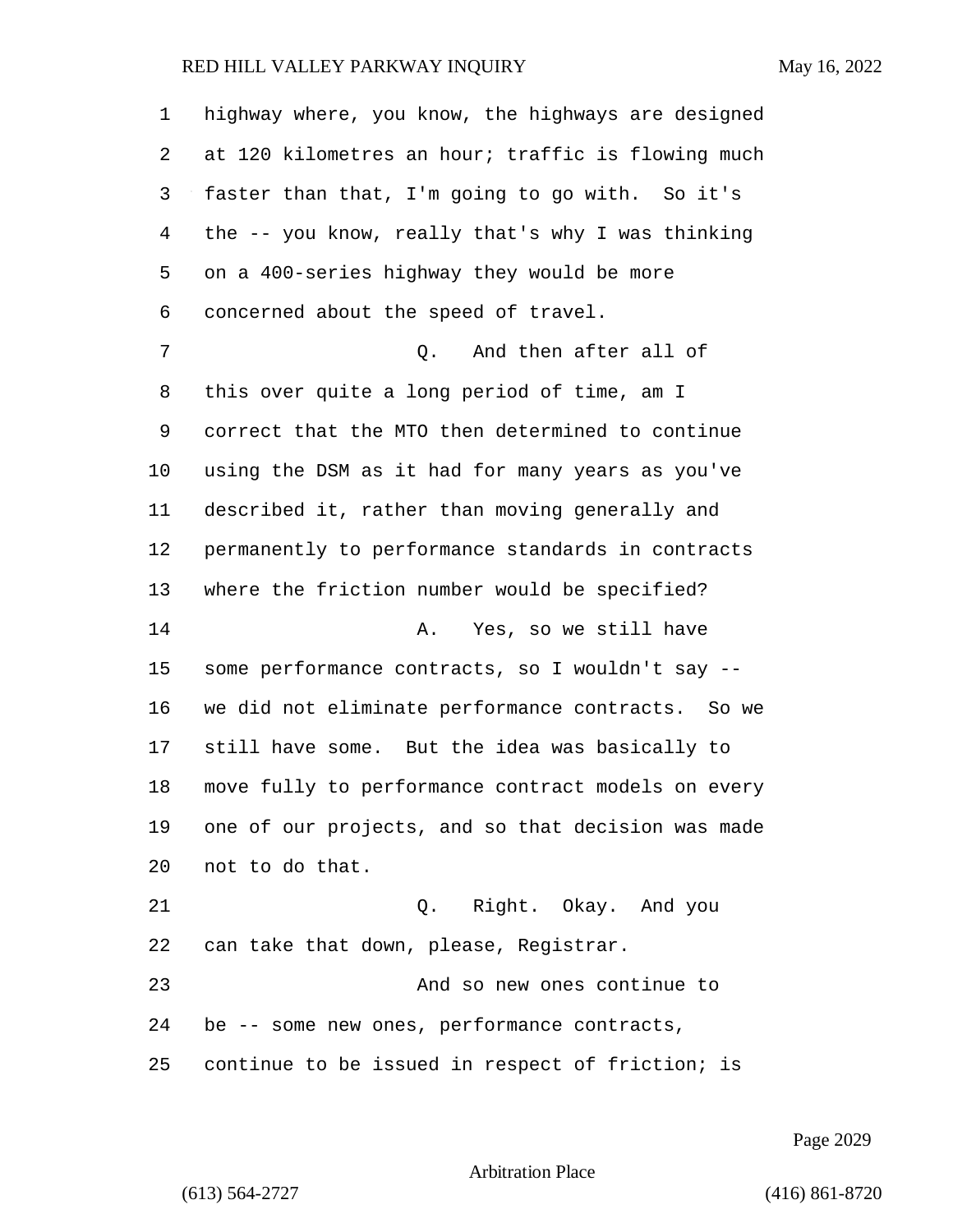1 that right? 2 A. Okay, so with respect to 3 friction. I think we've eliminated the friction 4 number from our performance contracts. 5 Q. Okay. 6 A. So -- but we still have 7 some performance contracts. 8 and 9. Right. On other issues. 9 A. Yeah, with using other 10 measures of determining quality. 11 Q. Okay. And if we tie that 12 off, go to image 188. 13 In paragraph 453, this is just 14 a meeting agenda for a meeting with the ORBA on 15 May 13, 2015. And you were e-mailed this agenda, 16 but it refers to a meeting that Mr. Lee apparently 17 attended dealing with the performance 18 specification and skid numbers, and it's referring 19 back to a meeting on May 1st, 2015. It says: 20 "MTO developed friction number 21 to use in performance 22 specifications. Decision is 23 to revert back to the DSM 24 list. Item closed." 25 Is that around and about the

Page 2030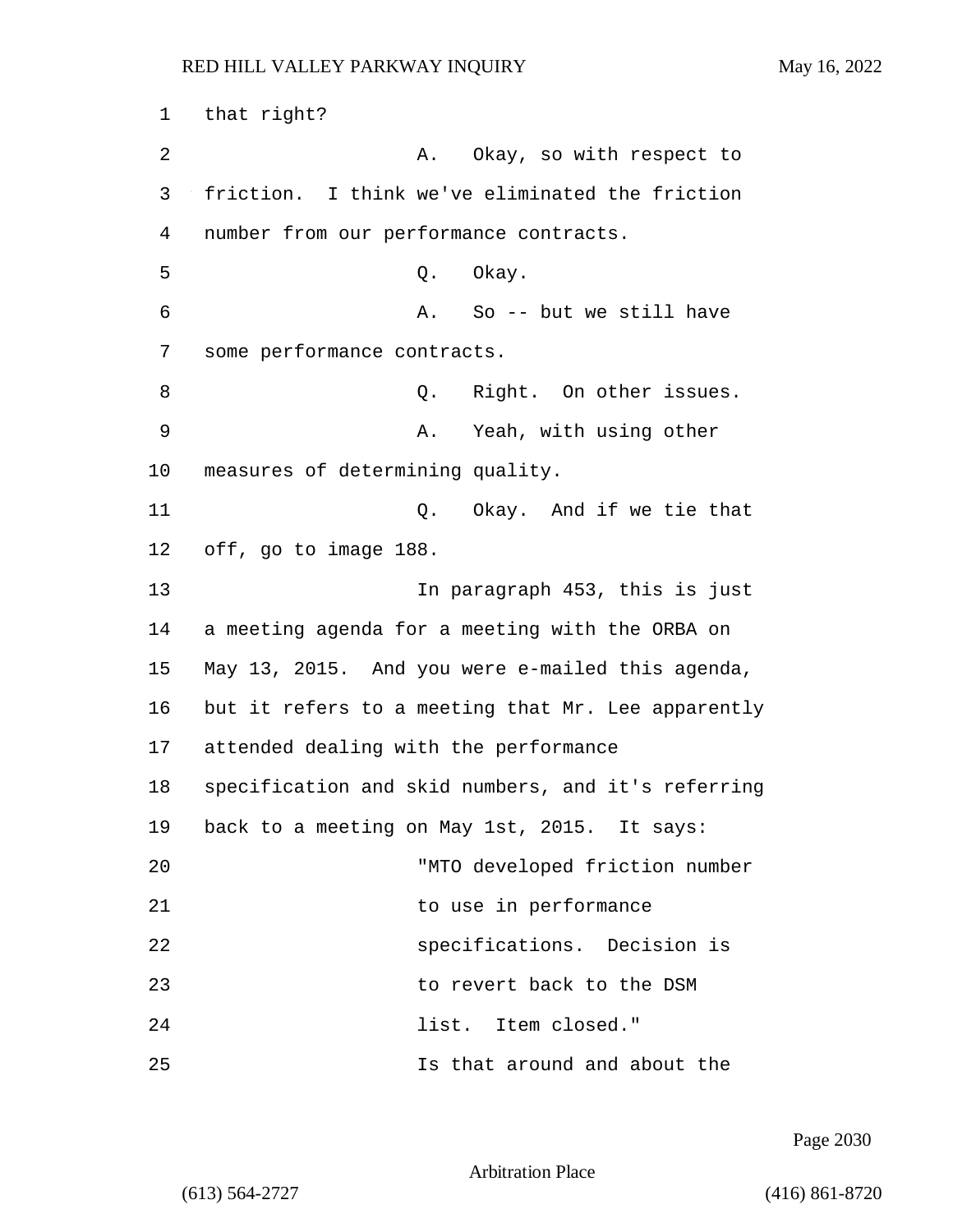| $\mathbf 1$    | time when the decision was made to stop including  |
|----------------|----------------------------------------------------|
| 2              | friction numbers in performance contracts?         |
| 3              | I think so, yes.<br>Α.                             |
| $\overline{4}$ | Q. Okay. Okay. You can                             |
| 5              | take that down, Registrar. Thank you.              |
| 6              | So now -- we moved forward in                      |
| 7              | time -- to go back in time, again, to some fairly  |
| 8              | basic things. I just want to talk about the MTO    |
| 9              | surface course directive and what that is.         |
| 10             | And if we could pull up, just                      |
| 11             | for a little bit of assistance, overview           |
| 12             | document 4 still, image 7. And it's paragraph 11   |
| 13             | at the top which is referring to a specific one in |
| 14             | 2003, but if you could just describe the surface   |
| 15             | course directive and what that's about.            |
| 16             | Okay. The surface course<br>Α.                     |
| 17             | directive, mostly it's based on traffic volumes.   |
| 18             | So it tells you what surface you need to put on a  |
| 19             | particular highway based on the traffic volume.    |
| 20             | So if you have a low volume road, and this was     |
| 21             | 2003; I'm guessing it was like HL mixes. So you    |
| 22             | could, you know, use an HL4, I'm not sure, and     |
| 23             | then it would step up. So as your traffic volumes  |
| 24             | got higher, you would start using better quality   |
| 25             | materials. And then when you got into your next    |

Page 2031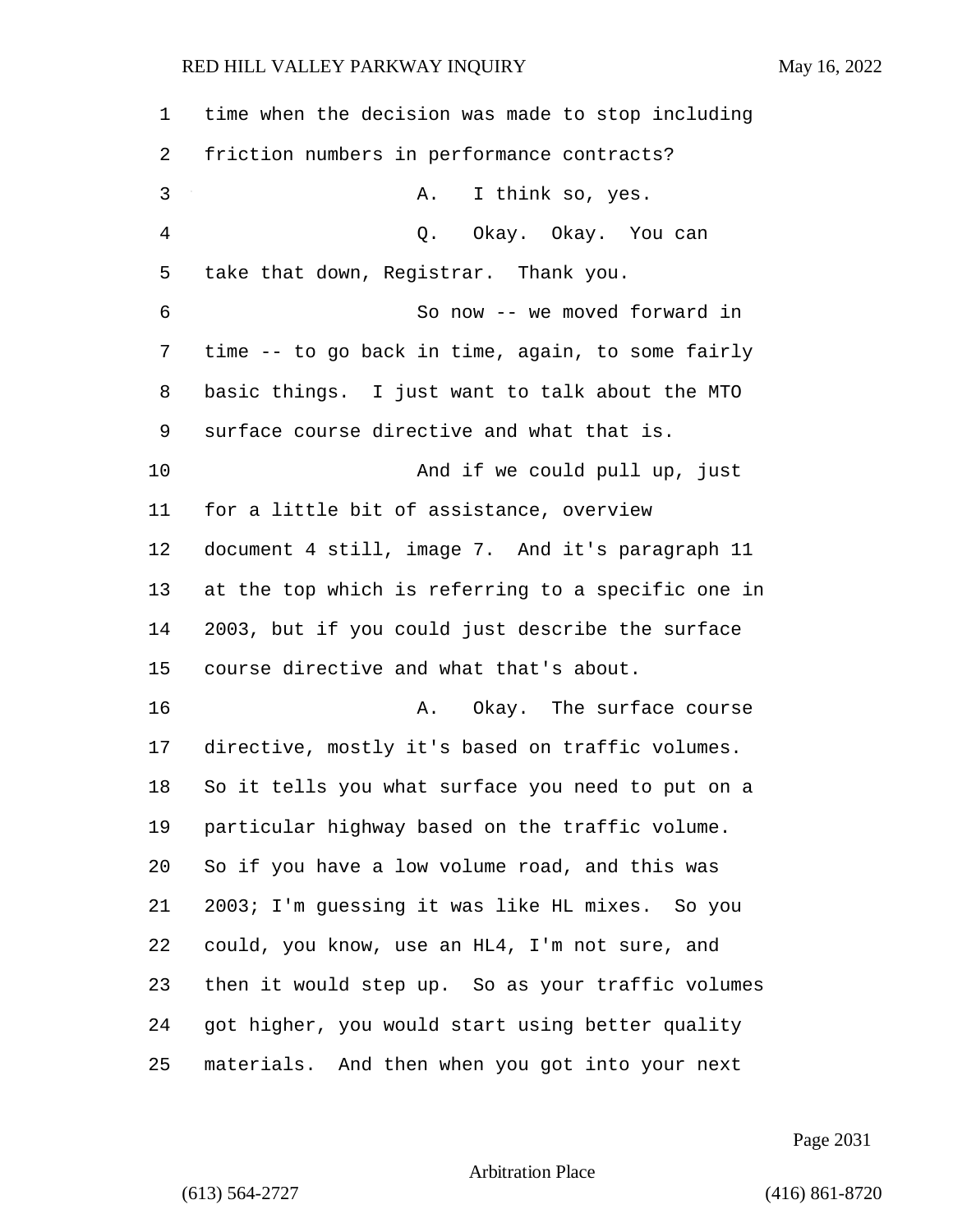| 1  | highest category, it would be, you know, both your |
|----|----------------------------------------------------|
| 2  | coarse and your fine aggregate would have to come  |
| 3  | from a DSM source. And it would tell you what      |
| 4  | your surface course had to be. So I honestly       |
| 5  | can't remember if this was Superpave years or not. |
| 6  | But, you know, we had Superpave 12, and then we    |
| 7  | have Superpave 12.5 -- sorry, 12.5FC1, Superpave   |
| 8  | 12.5FC2, and then the highest category of          |
| 9  | freeways, we have SMA. Oh, yeah, so 3 million,     |
| 10 | that means equivalent single axles. More than      |
| 11 | 3 million equivalent single axles in the design    |
| 12 | lane would be the trigger for going to SMA         |
| 13 | pavement. So most of our really high volume        |
| 14 | freeways at MTO, like the 401 corridor, you know,  |
| 15 | within the high volume areas, would be an SMA      |
| 16 | surface.                                           |
| 17 | Okay.<br>Q.                                        |
| 18 | If that makes sense.<br>Α.                         |
| 19 | Q. And maybe it would help                         |
| 20 | you just to narrow it down, if we go right to      |
| 21 | the -- because you raised the question about       |
| 22 | whether you were in Superpave or not. If we could  |
| 23 | just go to MTO 53 which is that -- it's the        |
| 24 | surface course directive referred to in that       |
| 25 | paragraph. There we are. If you could show         |

Page 2032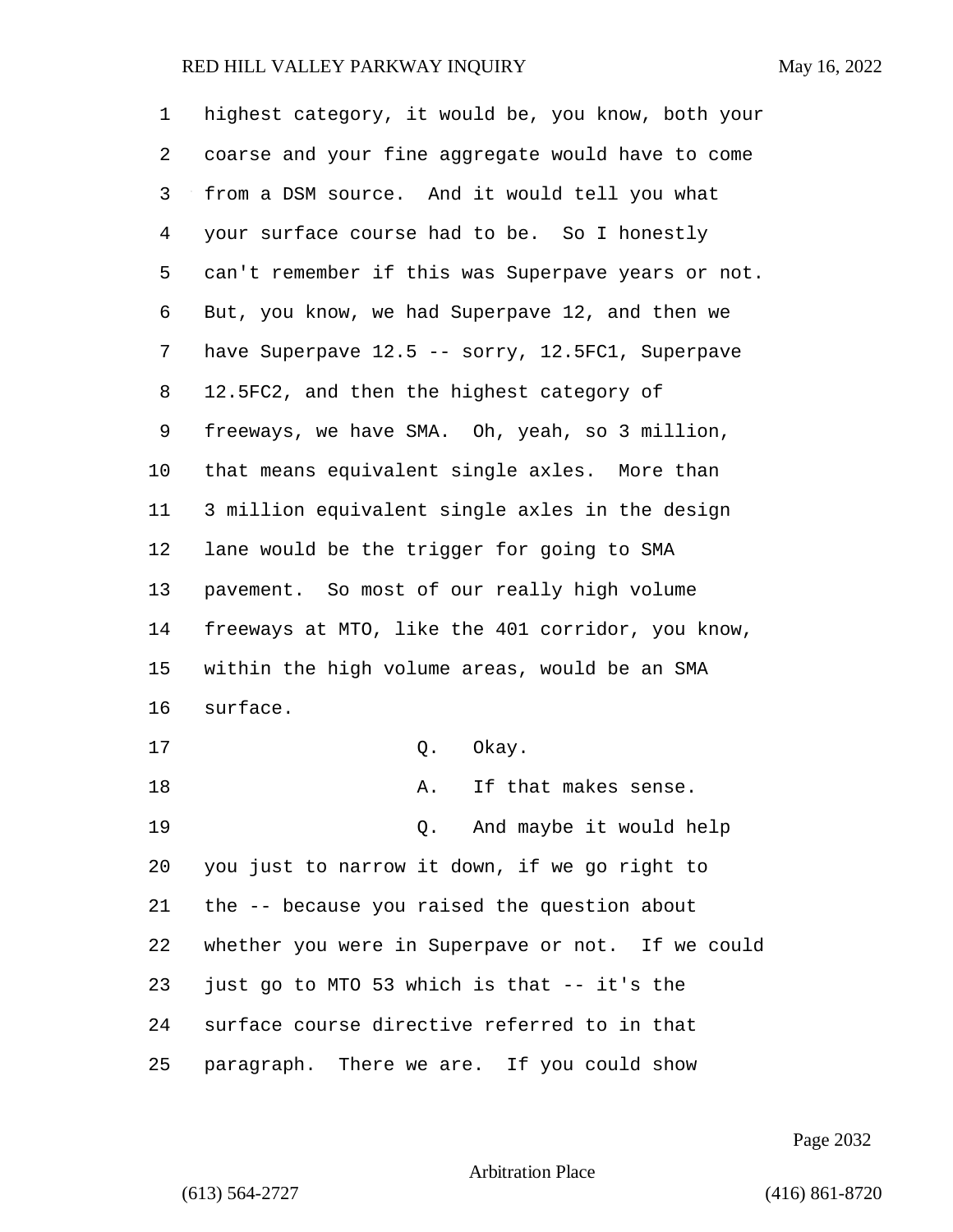images 1 and 2, please.

2 A. Oh, you see that there at the bottom there under "background." Oh, sorry. Oh, yeah. Okay.

5 Q. Expand background for us, please, on that. Yeah, I thought that is what you were referring to.

8 A. Yeah, so that's talking about our old mix types HL3 and HL4. So it's saying if you've got a low volume road, HL3, HL4 would be used. If you get into sort of a higher volume road, now you're getting into an HL1. An HL1 would have a good quality coarse aggregate. And then if you get into the highest volume, a dense friction coarse would be used like a DFC. 16 So it's saying, we no longer allow you to use an HL3 on freeways and King's highways, and it was because you didn't have any high quality aggregates.

20 So then -- so this says Superpave mixes and stone asphalt -- mastic asphalt have only recently been introduced. So I think this is the version where we now introduce the Superpave mixes, and it's the same concept. Like a Superpave 12.5 and that -- for the lower

Page 2033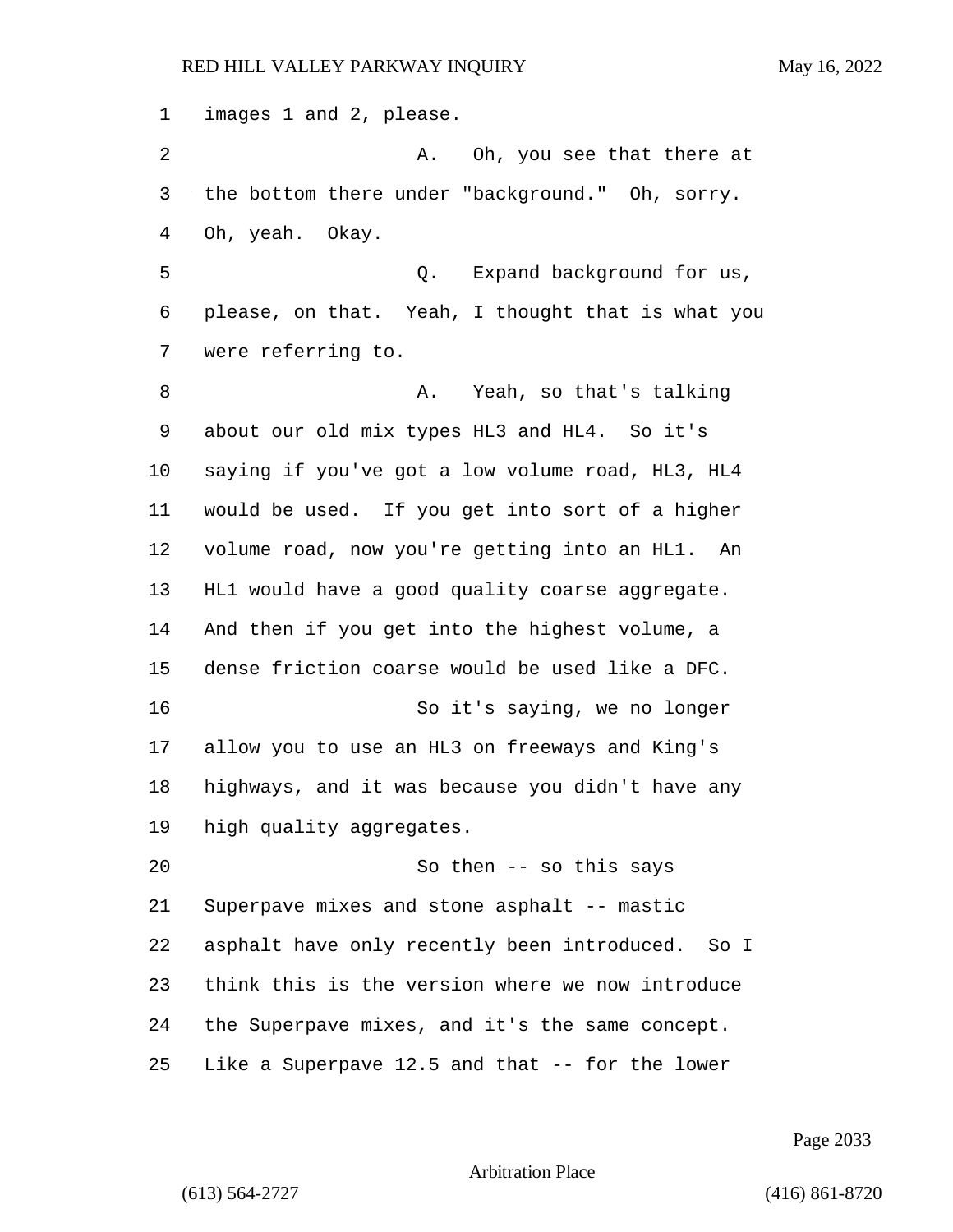| 1  | volume roads, and a Superpave 12.5FC1 for the sort |
|----|----------------------------------------------------|
| 2  | of moderate volume roads, Superpave 12.5FC2 for    |
| 3  | the higher volume roads up to a -- like, I think a |
| 4  | million ESALS, so between 1 million ESALS and      |
| 5  | 3 million ESALS. And then as soon as you hit the   |
| 6  | 3 million ESALS it triggers the stone mastic       |
| 7  | asphalt.                                           |
| 8  | Q. Okay. And that was a                            |
| 9  | great memory test because if we pull that down,    |
| 10 | and on image 2 there's a table. I think that's     |
| 11 | what you were $-$                                  |
| 12 | A. Oh, yeah.                                       |
| 13 | Q. -- doing from -- what you                       |
| 14 | were doing from memory. And I think what you       |
| 15 | described was -- this is what you were talking     |
| 16 | about?                                             |
| 17 | A. Yeah, exactly. Exactly.                         |
| 18 | Okay. All right.<br>Q.                             |
| 19 | So AADT is annual average<br>Α.                    |
| 20 | daily traffic. So this is entirely based on        |
| 21 | traffic volumes, right. So it steps up to the      |
| 22 | better quality mixes as you get more and more      |
| 23 | traffic.                                           |
| 24 | Right. As distinct from<br>Q.                      |
| 25 | ESALS over --                                      |

Page 2034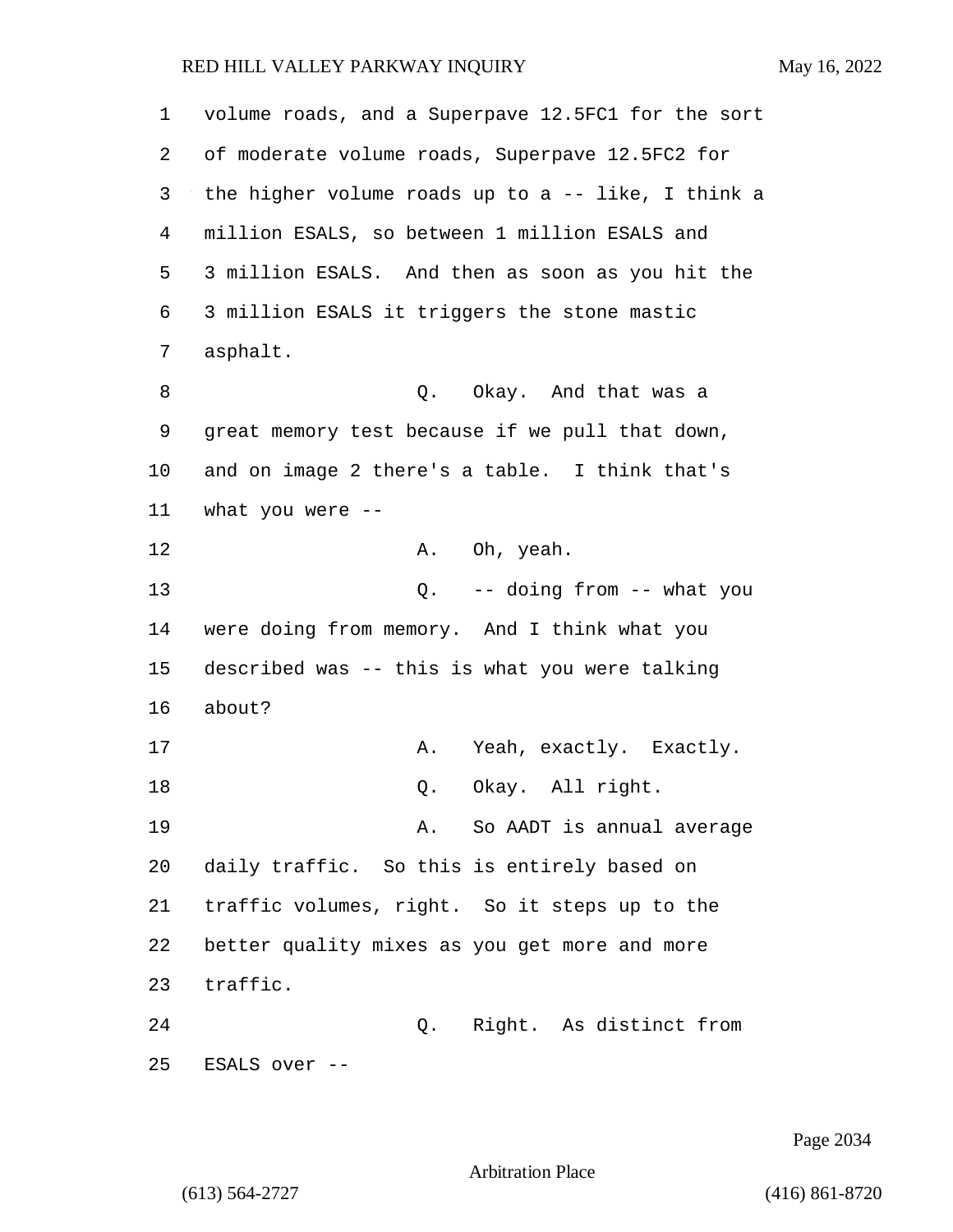| 1  | A. Yeah, the -- well, so the                       |
|----|----------------------------------------------------|
| 2  | ESALS now -- so instead of just the -- annual      |
| 3  | average daily traffic refers to vehicles like cars |
| 4  | and -- and once you get into the ESALS, now you're |
| 5  | seriously including the truck traffic and the      |
| 6  | types of trucks --                                 |
| 7  | Right. You're taking --<br>Q.                      |
| 8  | -- that are on the road.<br>Α.                     |
| 9  | Right. Because they have<br>Q.                     |
| 10 | a greater effect on durability of the road.        |
| 11 | Exactly.<br>Α.                                     |
| 12 | And so you're taking into<br>Q.                    |
| 13 | account something more than just the vehicles      |
| 14 | themselves but the size and weight of those        |
| 15 | vehicles?                                          |
| 16 | A. Exactly.                                        |
| 17 | Q. Okay. You can take that                         |
| 18 | down, please. Thank you, Registrar. And if we      |
| 19 | could go to images 21 and 22.                      |
| 20 | And while they are pulling                         |
| 21 | that up, this wasn't, though -- even though it is  |
| 22 | in the surface course directive, this wasn't the   |
| 23 | MTO's first use of SMA, correct?                   |
| 24 | That's correct.<br>Α.                              |
| 25 | And what we're pulling<br>Q.                       |

Page 2035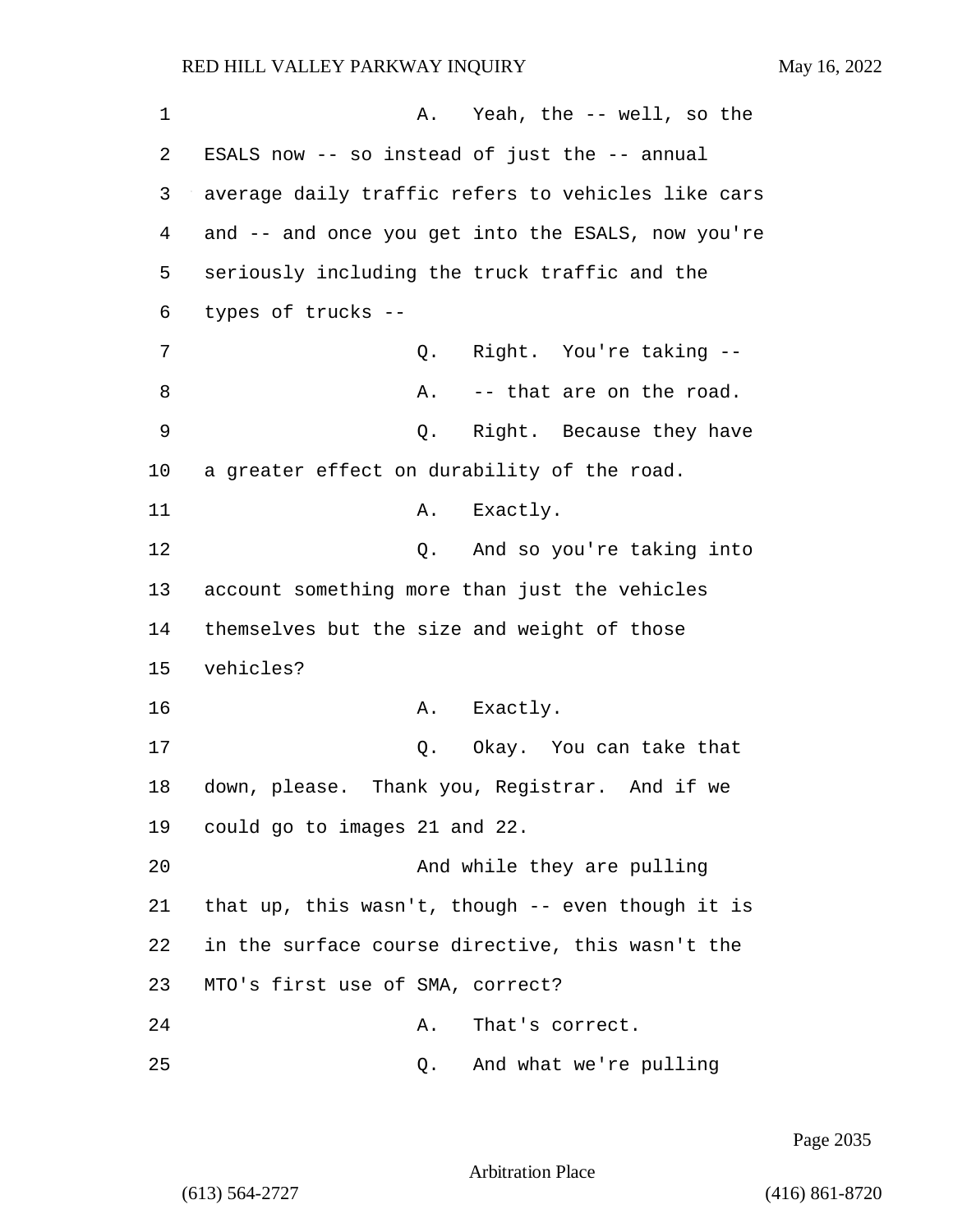1 up -- 2 THE REGISTRAR: Sorry, 3 Counsel, 21, 22 of the overview document? 4 MR. LEWIS: Yeah, sorry. 5 Yeah. And it's paragraph 43 and then the top of 6 44. 7 BY MR. LEWIS: 8 and so this is May 1, 9 2006. Mr. Kazmierowski, who at the time was the 10 manager of MERO, e-mailed a number of people, 11 including you and Mr. Cautillo, Mr. Kai Tam, Chris 12 Rogers, Dennis Billings and you and it's: 13 "10 Years Comparative Friction 14 Testing-SMA Versus Highway 401 15 Contract 96-50 Milton." 16 And attaching some test 17 results, and he refers to the 10 years of friction 18 testing there, indicating that the comparison 19 between SMA and dense friction course, DFC, on 20 that placement, and that: 21 "There appears to be no 22 advantage to the SMA surface 23 over the 10-year period." 24 So is this something that you 25 recall?

Page 2036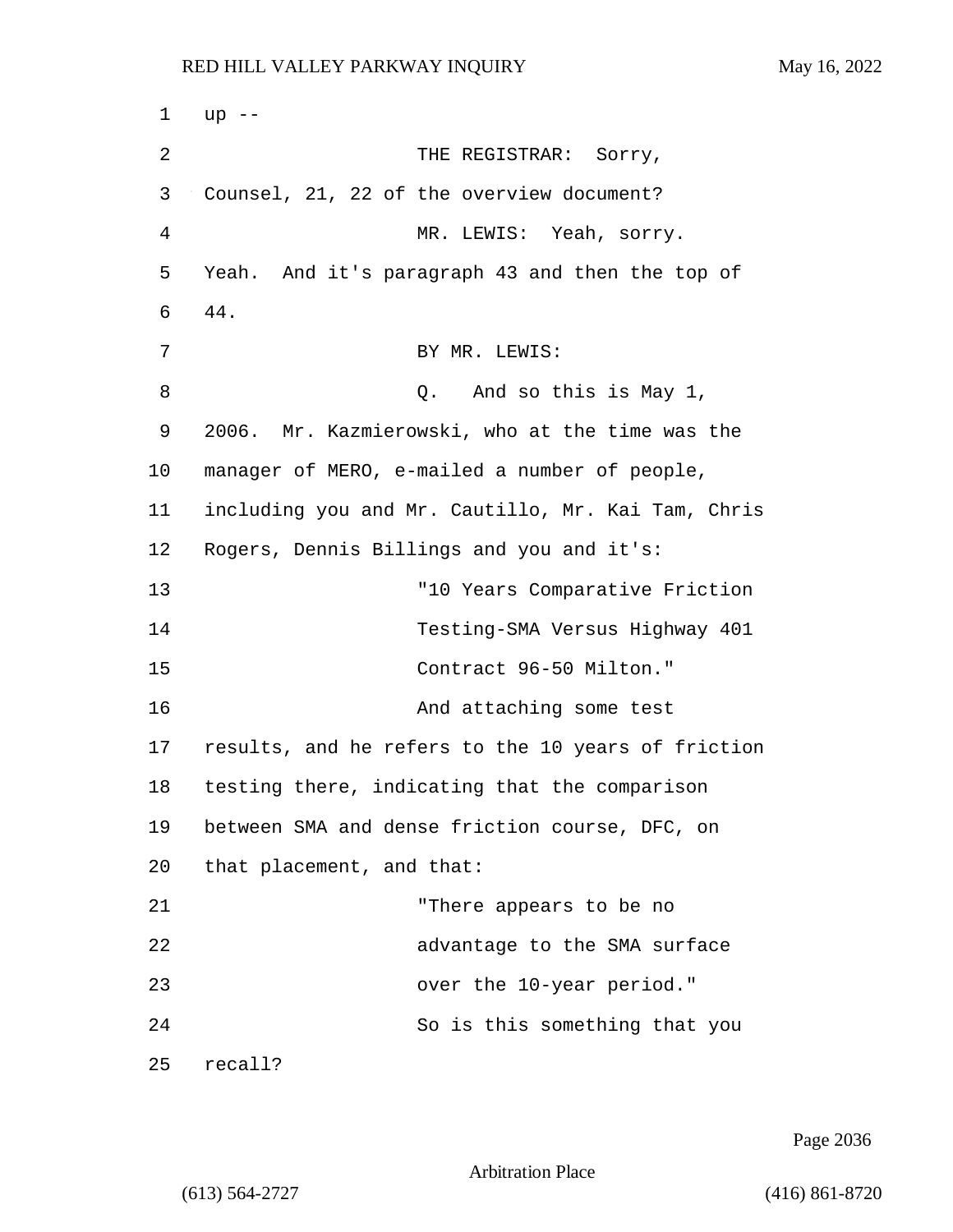| 1  | Okay. So two things.<br>Α.                         |
|----|----------------------------------------------------|
| 2  | First, I wanted to correct you that Tom was the    |
| 3  | head of pavements and foundations. We just used    |
| 4  | to call it manager back then. So Mr. Cautillo was  |
| 5  | the manager of materials, engineering and research |
| 6  | office at the time, and I would have been the      |
| 7  | senior engineer. I'm pointing that out.            |
| 8  | No, no. You're right,<br>Q.                        |
| 9  | and also I think I said that Mr. Kazmierowski was  |
| 10 | the head of MERO at the time, but $-$ -            |
| 11 | Α.<br>Yes.                                         |
| 12 | Q. -- he was with pavements.                       |
| 13 | Yes, I apologize.                                  |
| 14 | Α.<br>Yes.                                         |
| 15 | You're quite right. It's<br>Q.                     |
| 16 | 2006.                                              |
| 17 | So I think $--$ I don't<br>Α.                      |
| 18 | know if I -- I can't put myself back into that     |
| 19 | time to know if I recalled or not, but obviously   |
| 20 | I've read the stuff since. So it seems to me that  |
| 21 | they are saying the SMA and the DFC have the same  |
| 22 | friction performance, and so what I would say is   |
| 23 | that one of the things about SMA -- like, if you   |
| 24 | see all the promotional materials about SMA, it    |
| 25 | was like, and it's got enhanced frictional         |

Page 2037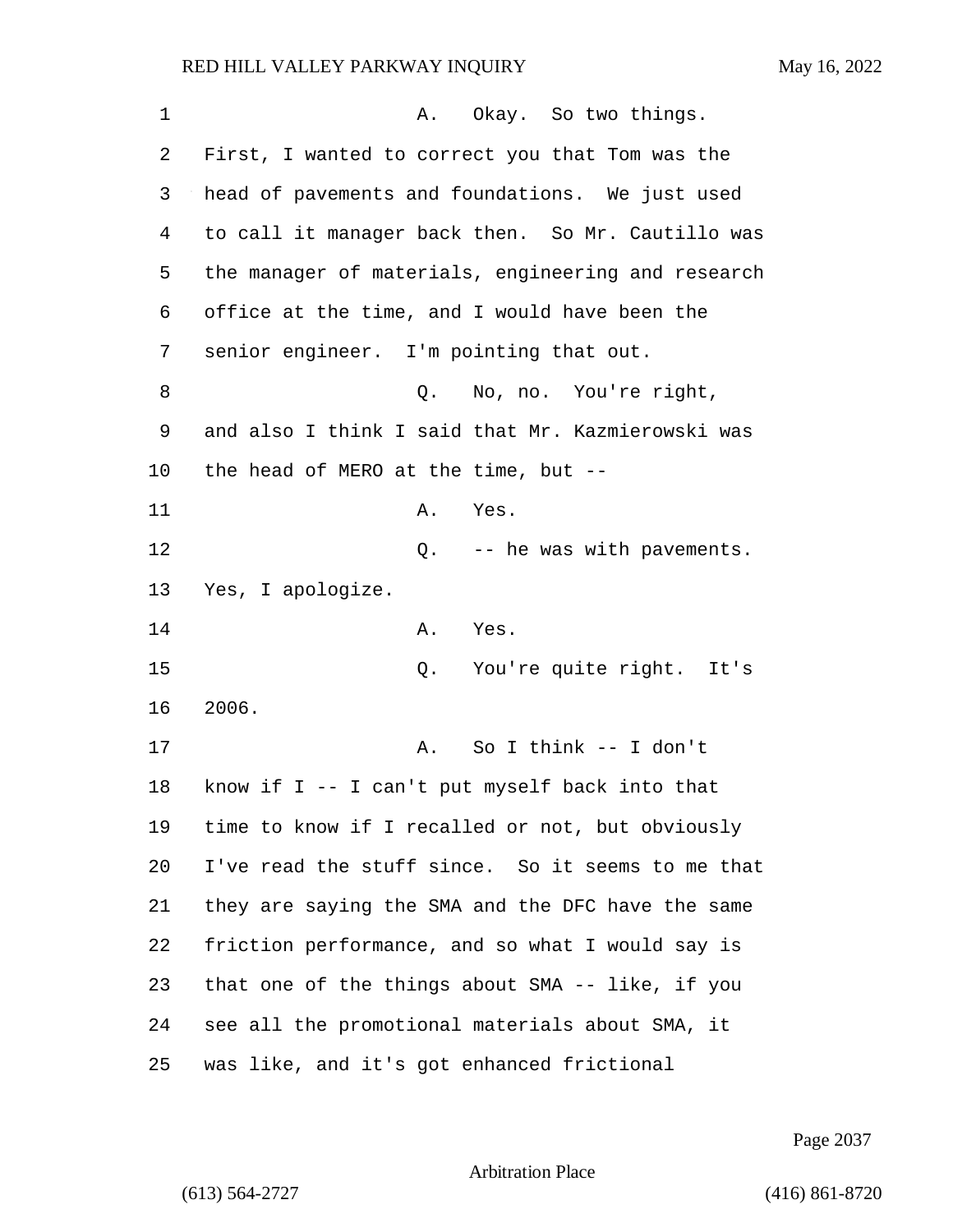performance.

2 So Tom is saying, I don't see any enhanced frictional performance here. You know, it appears that there's no advantage over the DFC which is our other high mix. 6 So what I would say is that I believe that the frictional performance of the SMA was supposed to be also related to -- of course you've got a high quality aggregate, so compared to other mixes that don't have a high quality aggregate, then of course you'll have better friction performance. 13 So, you know -- so other jurisdictions, for example, that don't have a DFC, the SMA, they could say, wow, this SMA has significantly better frictional performance. Right. So maybe when people were researching, let's try SMA, let's find advantages, they there learned this is an advantage, but what they don't know is actually MTO already has a system in place for pre-qualifying high quality aggregates, and our DFC mixes already have good friction, so actually there's no real advantage from a friction perspective for the SMA. 25 Q. Okay. And I was actually

Page 2038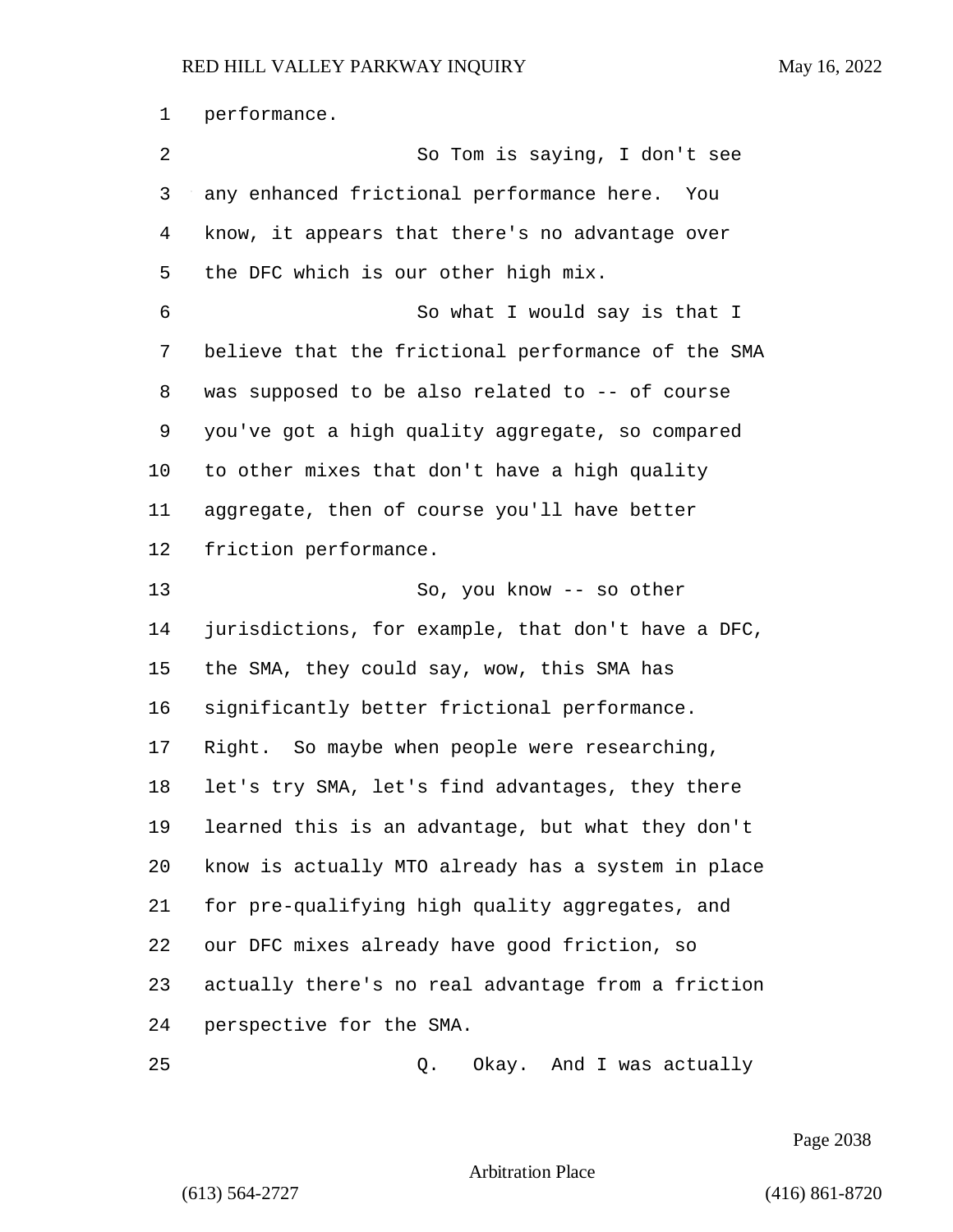| 1  | thinking -- was meaning to ask whether you recall    |
|----|------------------------------------------------------|
| 2  | the issue of and this project from the 401 rather    |
| 3  | than testing your memory about the specific          |
| 4  | e-mail, but your explanation is quite helpful.       |
| 5  | There's a paper that you wrote on it later on.<br>Do |
| 6  | you recall that? Okay.                               |
| 7  | Α.<br>Yes.                                           |
| 8  | Okay. Great. So if we<br>Q.                          |
| 9  | could go to images 34 and 35.                        |
| 10 | And was this essentially a                           |
| 11 | pilot project or a trial for SMA?                    |
| 12 | Yeah. And that's -- you<br>Α.                        |
| 13 | know, that's what I mean about we had a research     |
| 14 | branch, and they did -- they would bring new         |
| 15 | technologies or -- and we would study them. And,     |
| 16 | you know, so this would have been -- I can           |
| 17 | remember the folks involved with this, I think it    |
| 18 | was perhaps Joseph Ponniah and Gerhard Kennepohl,    |
| 19 | were originally from the -- MTO's -- they had        |
| 20 | their own research office, and so I think that's     |
| 21 | part of the trial work that we do in MERO. Like,     |
| 22 | we ended up adopting the research part from them.    |
| 23 | So any new technologies that                         |
| 24 | came, that, you know, we learned about from          |
| 25 | conferences or meetings with other jurisdictions     |

Page 2039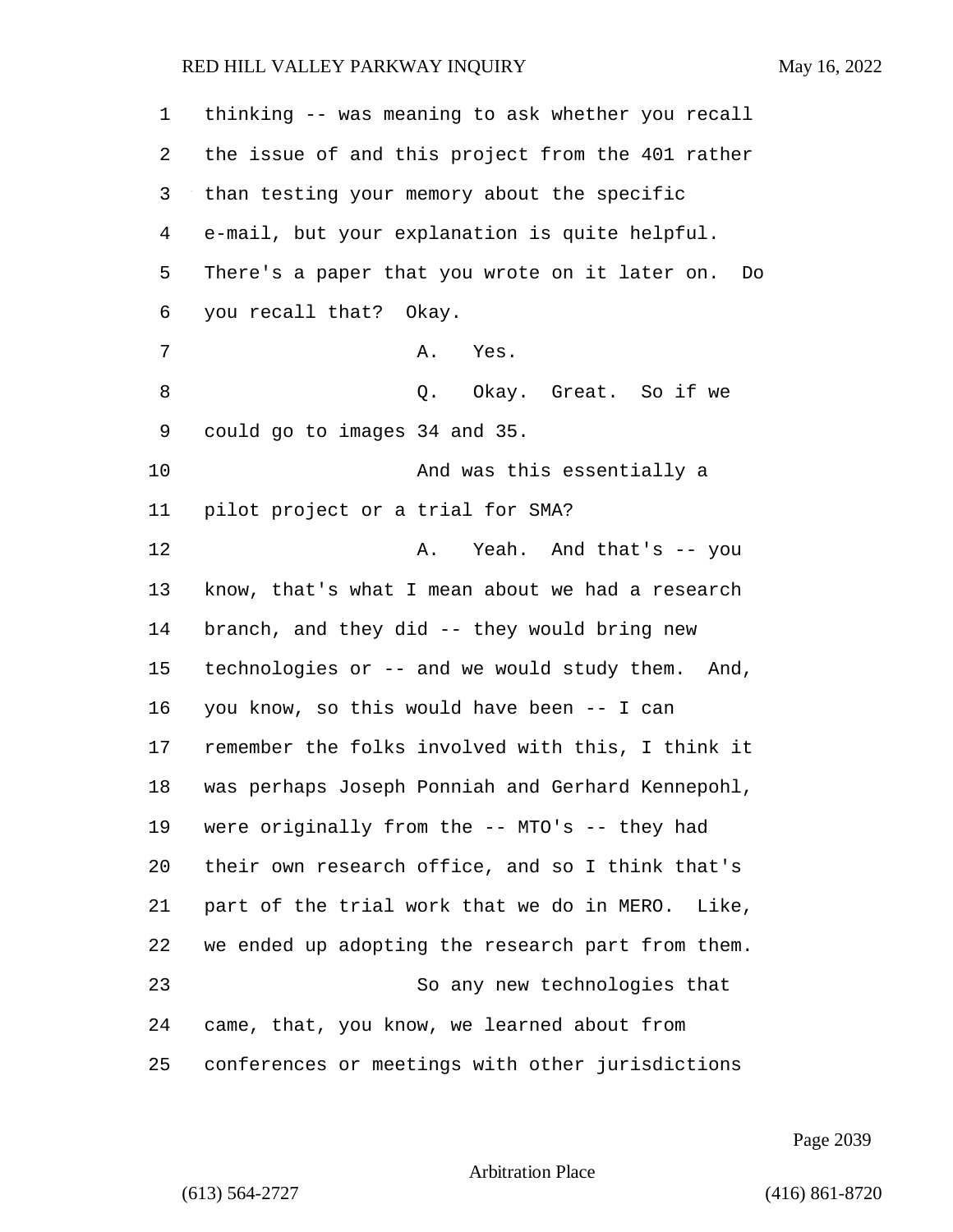| 1       | or industry brought back from their counterparts  |
|---------|---------------------------------------------------|
| 2       | internationally or whatever it was, that they     |
| 3       | would evaluate them through a trial. And so this  |
| 4       | was a full-scale trial, and that's why we wrote   |
| 5       | papers on it. I mean, there's no point in doing a |
| 6       | trial that nobody knows about.                    |
| 7       | Q. Fair enough. And then at                       |
| 8       | paragraph 71 to 72 there's reference to it. And   |
| 9       | I'll take you briefly to the paper, but first one |
| $10 \,$ | at paragraph 71, you're writing -- you're seeking |
| 11      | approval to write the paper.                      |
| 12      | And if you could expand at the                    |
| 13      | top of image 35 there, and maybe in the next      |
| 14      | paragraph as well, 72, yeah.                      |
| 15      | You're indicating that it's                       |
| 16      | been 10 years since it was constructed and the    |
| 17      | reference to the adjacent DMC pavement, and then  |
| 18      | in the last paragraph in that e-mail from you is: |
| 19      | "I realize we're currently                        |
| 20      | addressing SMA friction                           |
| 21      | issues, and this paper would                      |
| 22      | be sensitive to this issue.                       |
| 23      | The friction on this SMA trial                    |
| 24      | has been monitored annually                       |
| 25      | since 1996, and the average FN                    |

Page 2040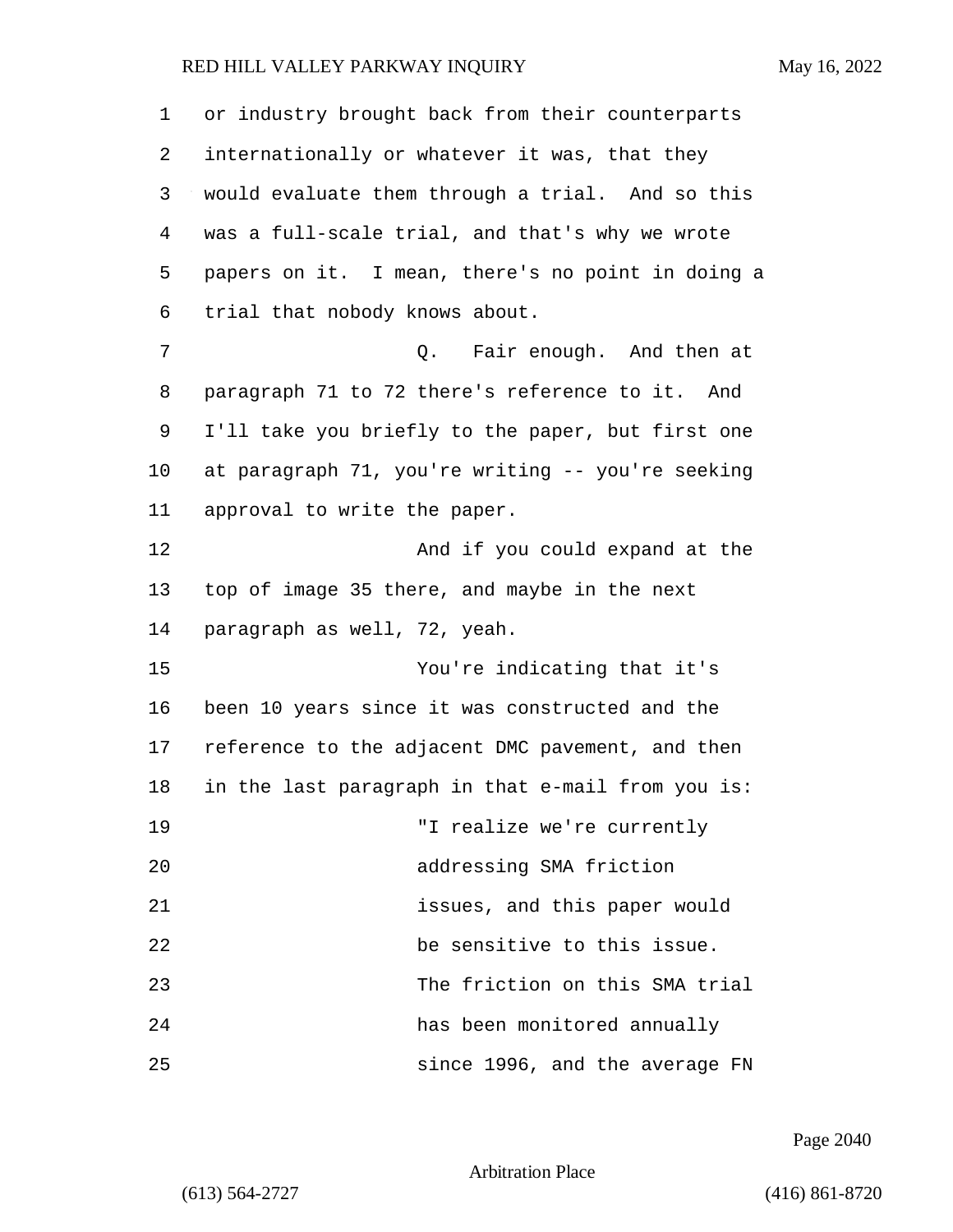| $\mathbf 1$ | is only marginally less than                         |
|-------------|------------------------------------------------------|
| 2           | the adjacent DFC. We can                             |
| 3           | remain silent on friction if                         |
| 4           | necessary."                                          |
| 5           | And am I correct, there you're                       |
| 6           | talking about the early age SMA friction issue       |
| 7           | that was current at that time?                       |
| 8           | Yes. So the early age<br>Α.                          |
| 9           | friction was current at that time, but we hadn't     |
| 10          | known about that and didn't have any data for this   |
| 11          | particular job to report on, right.                  |
| 12          | Q. Okay. And then in the                             |
| 13          | next, paragraph 72 there indicates just as an        |
| 14          | average, an average FN of 38 for the SMA and 39      |
| 15          | for the dense friction course over the entire        |
| 16          | 10-year period, and then an average in 2006 of 34    |
| 17          | for SMA and the dense friction course of 36.<br>So   |
| 18          | 10 years out from the original construction.<br>And, |
| 19          | again, this was measured at the posted speed, a      |
| 20          | hundred on the 401; is that right?                   |
| 21          | A. Yes, yes.                                         |
| 22          | Q. Okay. If we could go to                           |
| 23          | the paper itself. Counsel circulated that on         |
| 24          | Friday. The paper itself is not referenced in the    |
| 25          | OD, so this is GOL1571. There we are.                |

Page 2041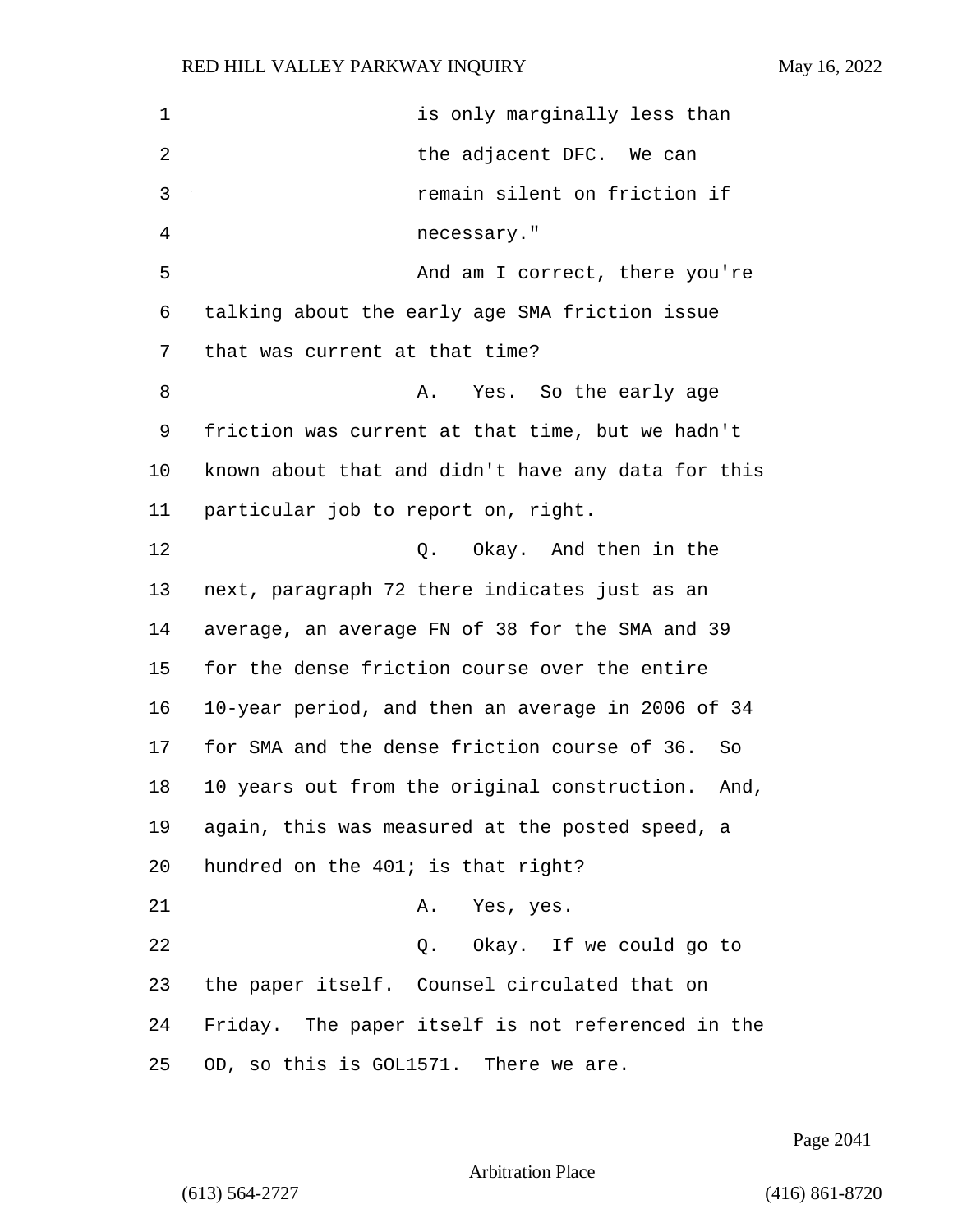1 And this is a scan from a hard copy, and on the cover there it say the CTAA proceedings in 2007; I think it's a November 2007 conference. Did you typically go to the CTAA conferences every year or just from year -- depended on year to year? 7 A. Well, I would love to say I could have gone, but they, you know, choose one or two people that can go. Right. 10 Q. Right. 11 A. So this was my lucky year, if I went in 2007, and that's also the part about the writing the paper. So if you've written a paper then -- and they are publishing it, then they actually want you to go there and present, so it actually gives you a step up on somebody else that also wants to go to the conference but hasn't written a paper. So the short story is, no, I didn't go every year. I would have loved to go every year, but they don't have the resources for that. So what we did is try to write a paper that's going to be published, and if you can, then you may be lucky enough to get funded to go. 24 Q. Got it. And so there's actually two papers. If you could go to -- it

Page 2042

Arbitration Place

(613) 564-2727 (416) 861-8720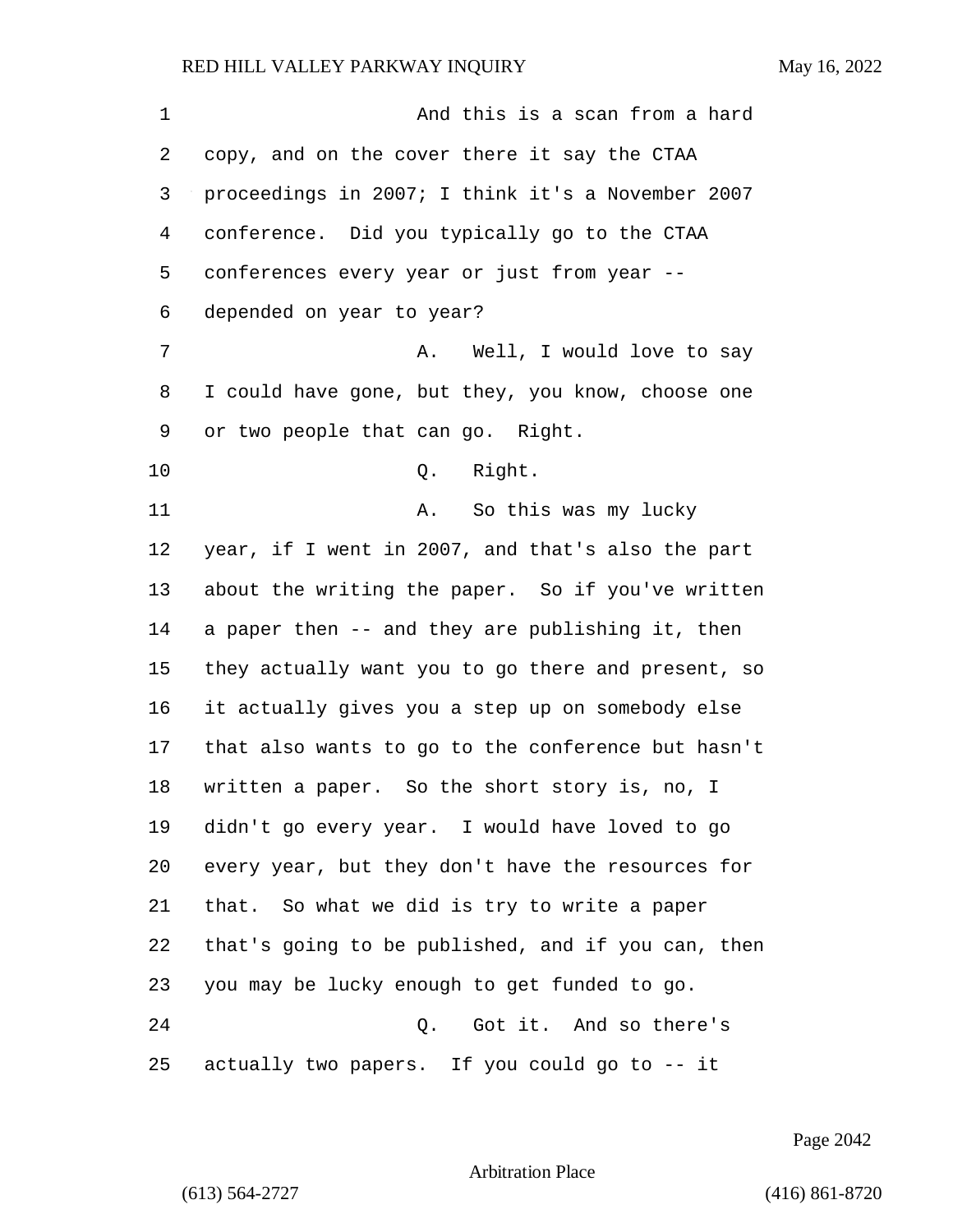1 might be the next image. This just shows that 2 it's November 2007 in Niagara Falls. Next image, 3 please. Okay. 4 So this is not the paper that 5 I was going to go to in detail, but there was 6 actually two papers that you were involved with 7 for that. So I assume that that gives you an 8 extra chance of going if you have two papers. 9 A. Well, now that I see it's 10 in Niagara Falls, I love Niagara Falls, but you 11 know -- 12 0. Okay. 13 A. It's much easier to get 14 permission to travel to something local. 15 MR. LEWIS: I see Ms. Roberts 16 has popped up. Yes. 17 MS. JENNIFER ROBERTS: Yeah, I 18 think it's image 13 is the paper you're looking 19 for. 20 MR. LEWIS: Yeah. No, I 21 actually wanted to ask her that there were two 22 papers, but thank you. 23 It might be 12. Image 12. 24 Ms. Roberts was right. Image 13, please. Here we 25 go. Actually the problem was my screen went

Page 2043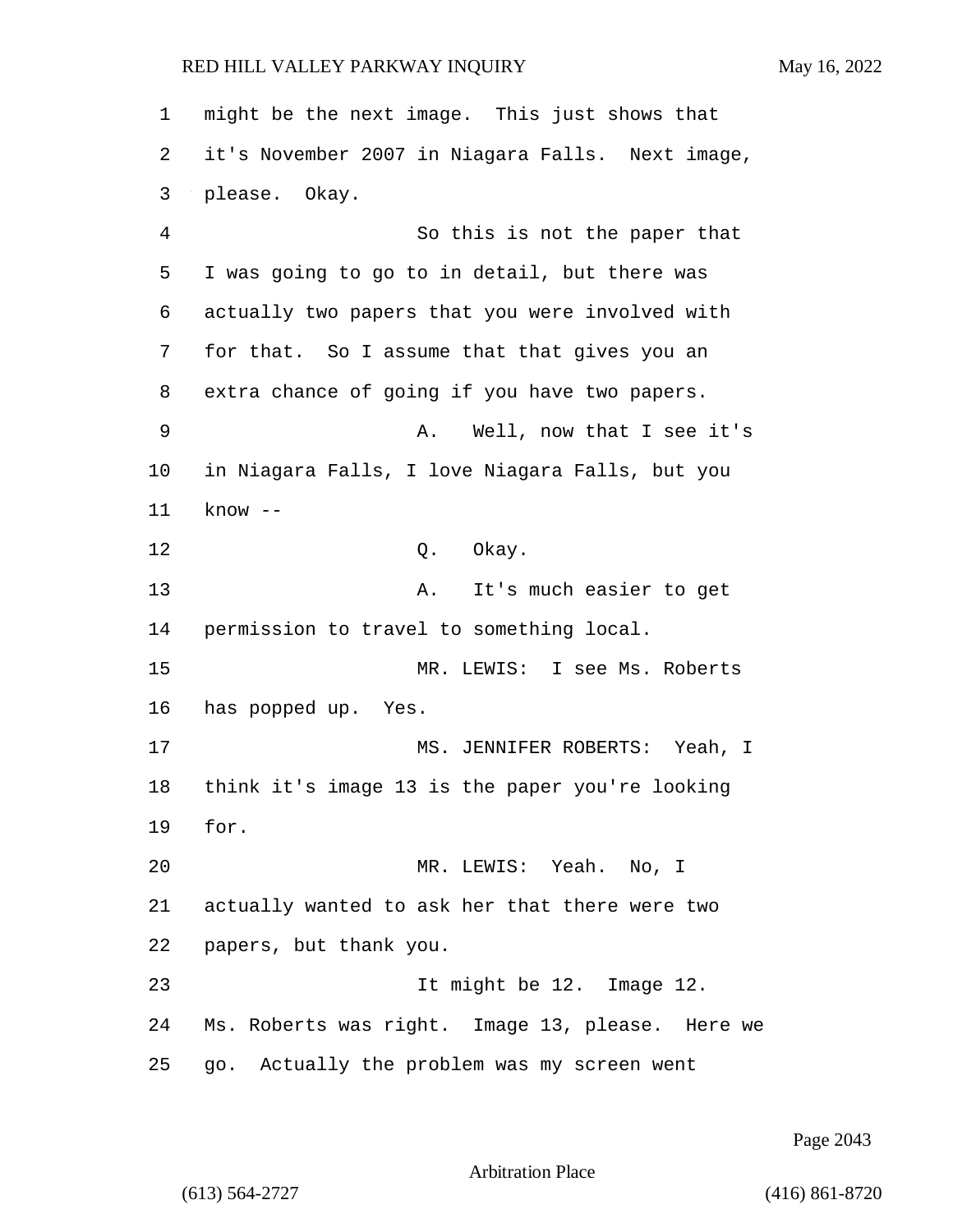| 1  | blank, so I was having a little technical problem. |
|----|----------------------------------------------------|
| 2  | Thank you for bearing with me.                     |
| 3  | BY MR. LEWIS:                                      |
| 4  | So this is the paper<br>Q.                         |
| 5  | dealing with the 401, 10-year performance issue    |
| 6  | that we were just talking about. And --            |
| 7  | Α.<br>Yep.                                         |
| 8  | Q. Okay. And so if we could                        |
| 9  | go to -- oh, and you referred to a Mr. Kennepohl.  |
| 10 | Is that the second author there, Gerhard           |
| 11 | Kennepohl?                                         |
| 12 | Α.<br>Yeah, that's why I was                       |
| 13 | smiling. So this would have been his project, but  |
| 14 | he would have retired now, and so he was now       |
| 15 | teaching at University of Waterloo. So this would  |
| 16 | have been kind like a collaborative effort         |
| 17 | between, like, the guy whose project this was and  |
| 18 | me that I'm still at the ministry -- well, that I  |
| 19 | am at the Ministry -- working with him to make     |
| 20 | sure his project gets published.                   |
| 21 | All right. And if we<br>Q.                         |
| 22 | could go to image 15. And -- we might be one       |
| 23 | image behind.                                      |
| 24 | I guess there's the map that                       |
| 25 | shows where this is on the 401 around Milton.      |

Page 2044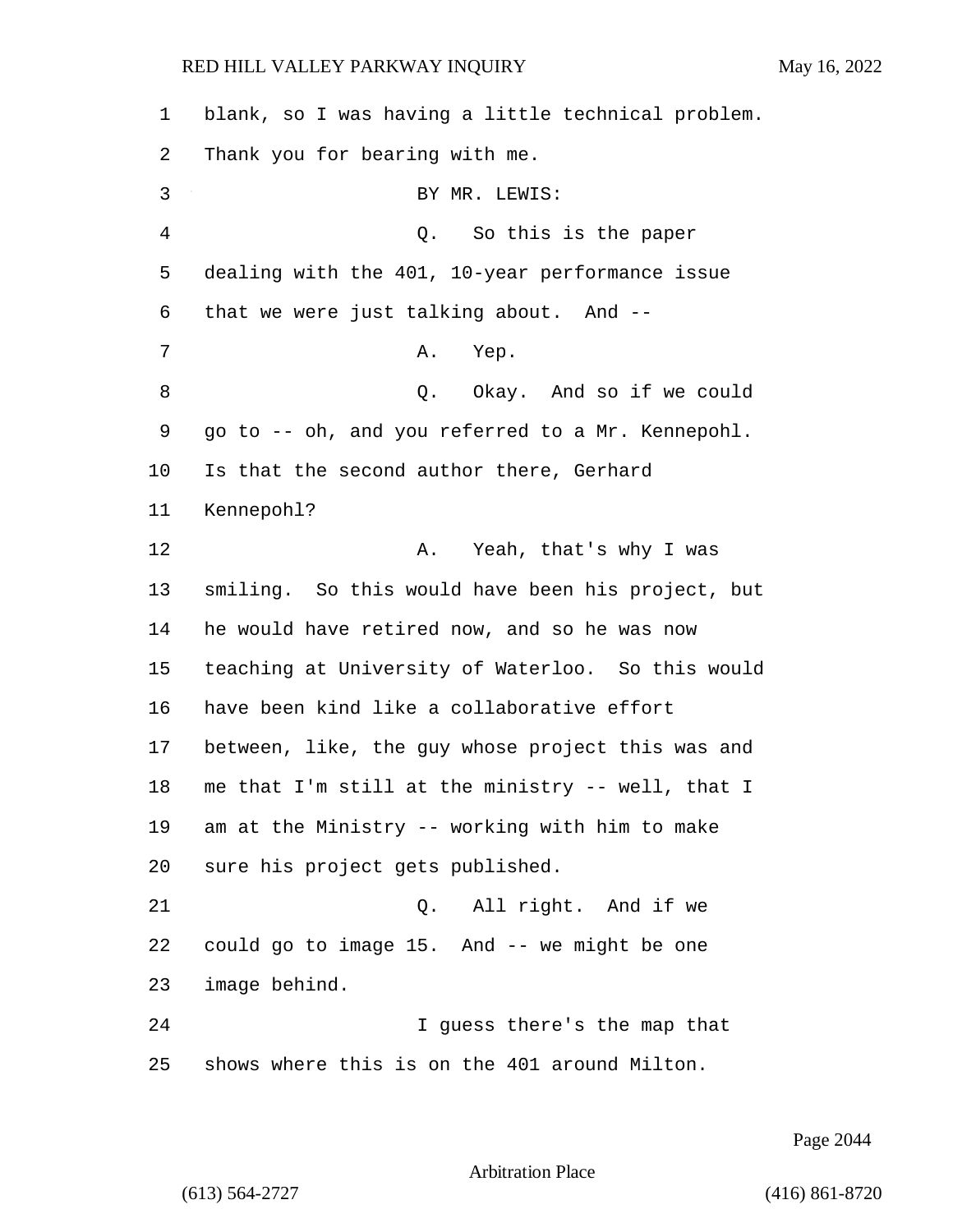| 1  | Yeah.<br>Α.                                        |
|----|----------------------------------------------------|
| 2  | Okay. If we go to the<br>Q.                        |
| 3  | next image. There we go. Under -- in the           |
| 4  | right-hand page under "SMA Construction Issues,    |
| 5  | 3.5," could you please expand that.                |
| 6  | And it refers to a steep                           |
| 7  | learning curve when placing the SMA. I'm just      |
| 8  | wondering with the way you described it that it    |
| 9  | was Mr. Kennepohl's project, were you actually     |
| 10 | there or involved at the time of the construction  |
| 11 | or is this -- this all is coming from him, I       |
| 12 | expect, from the way you've described it?          |
| 13 | Yeah, yeah. I was not<br>Α.                        |
| 14 | involved.                                          |
| 15 | Okay.<br>Q.                                        |
| 16 | This was me working with<br>Α.                     |
| 17 | him to write up the story about the project.       |
| 18 | Okay. Nonetheless, it's<br>Q.                      |
| 19 | describing that there were -- as a new technology  |
| 20 | that there were issues in the placement, including |
| 21 | some of it had to be removed and replaced, and     |
| 22 | that there were issues in production as well       |
| 23 | because of the volume of fibres and so forth.      |
| 24 | And there's also a reference                       |
| 25 | to compaction -- yeah, in the second paragraph, in |

Page 2045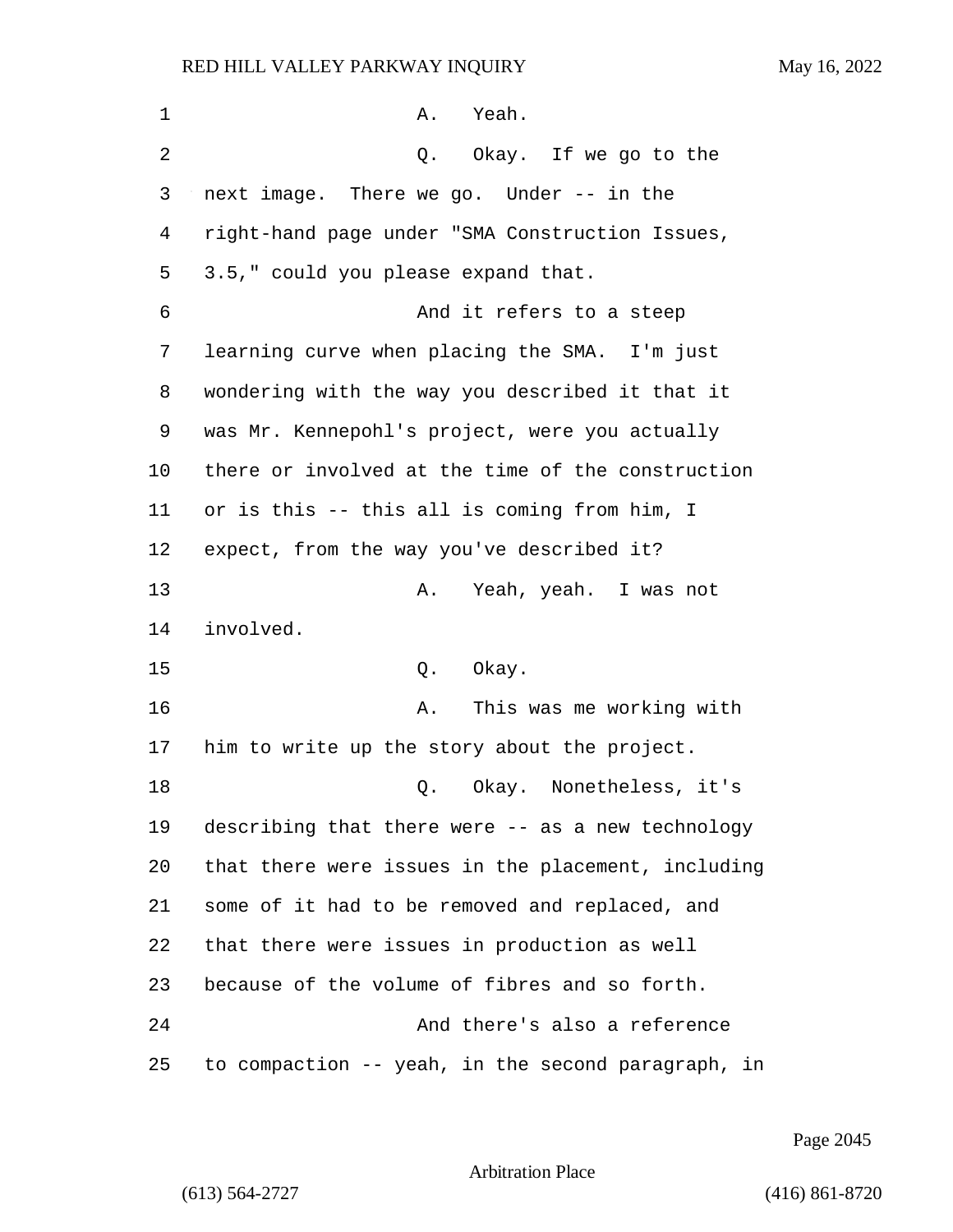| 1  | the last sentence:                                |
|----|---------------------------------------------------|
| 2  | "Construction records also                        |
| 3  | show that the contractor was                      |
| 4  | not achieving the targeted 94                     |
| 5  | percent compaction, typically                     |
| 6  | achieving 90 to 92 percent."                      |
| 7  | (As read)                                         |
| 8  | But, again, we just clarified,                    |
| 9  | that's all coming from -- that's Mr. Kennepohl,   |
| 10 | and you're just involved with him in the paper    |
| 11 | overall as opposed to that specific information;  |
| 12 | is that right?                                    |
| 13 | Yeah, yeah. Exactly. So<br>Α.                     |
| 14 | reading up in the contract records and talking    |
| 15 | with him about the project. I wasn't there.       |
| 16 | Okay.<br>Q.                                       |
| 17 | But this is typical of a<br>Α.                    |
| 18 | new product trial, right. So --                   |
| 19 | Q. Right.                                         |
| 20 | A. -- yeah. Things go wrong                       |
| 21 | when you do something for the first time I guess. |
| 22 | Right. And the problem<br>$Q$ .                   |
| 23 | with the -- where it was removed and replaced was |
| 24 | because of asphalt cement content was flushing.   |
| 25 | That's the issue you described earlier?           |

Page 2046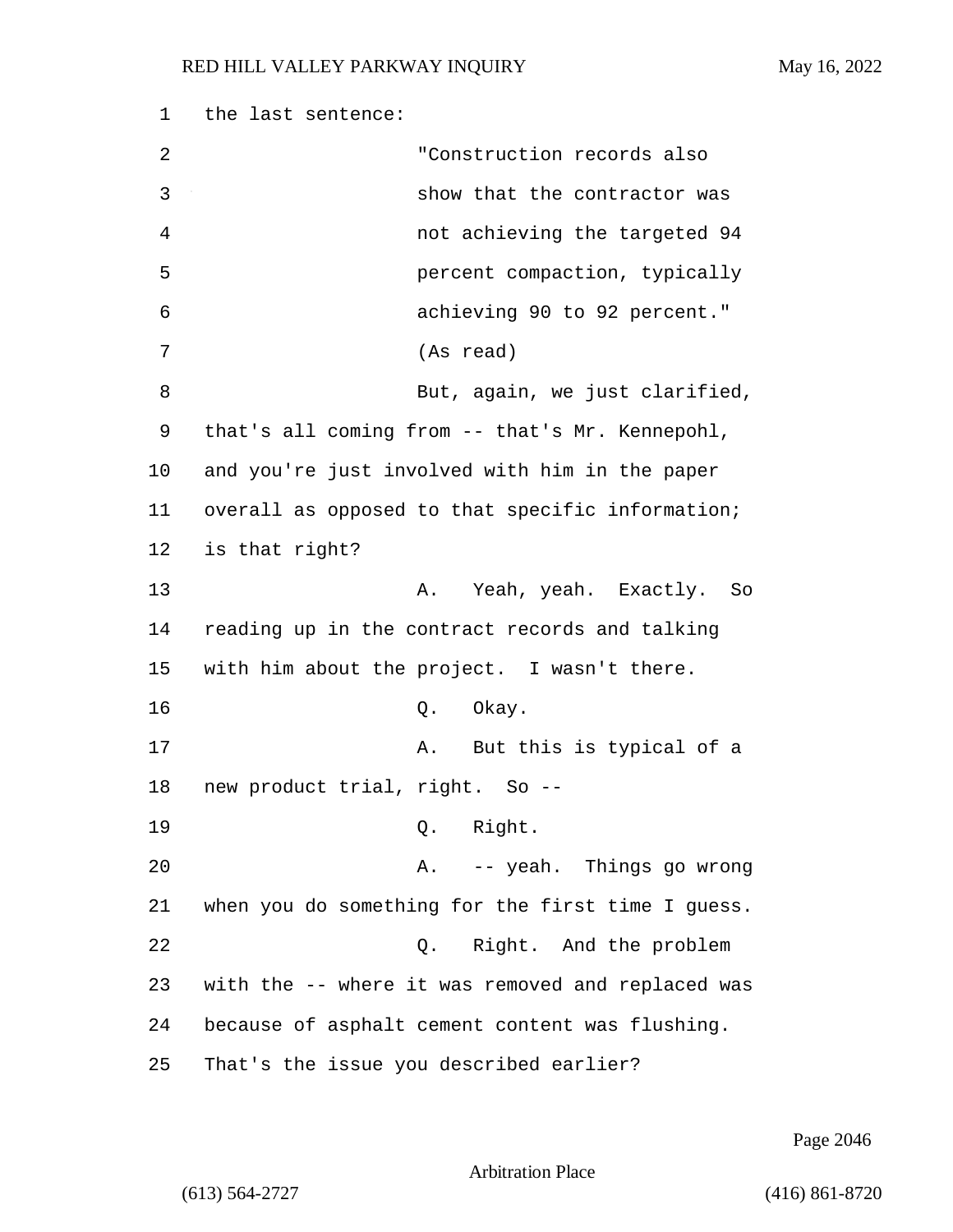| $\mathbf 1$ | Yes, exactly. So the SMA<br>Α.                     |
|-------------|----------------------------------------------------|
| 2           | mix has very high asphalt cement content, which is |
| 3           | why it's so durable, and it has these fibres that  |
| 4           | are supposed to be -- to stop that -- to sort of   |
| 5           | hold the asphalt cement in the aggregate matrix,   |
| 6           | but if it's not done properly, and it seems like   |
| 7           | there was a problem with the fibres and da, da,    |
| 8           | then you could end up with the asphalt cement and  |
| 9           | the aggregate but not necessarily the fibres that  |
| 10          | are giving them -- giving that higher asphalt      |
| 11          | cement content the stability to stay in the mix.   |
| 12          | And "it's flushing" means it's pumping the asphalt |
| 13          | cement to the surface and causing flushing, which  |
| 14          | is like black, shiny, oily surface, so I           |
| 15          | could see that happening.                          |
| 16          | Okay. And then if we<br>Q.                         |
| 17          | could go to -- I think I'm one page off in my      |
| 18          | notes -- image 19 I believe. No, let's try 18.     |
| 19          | Yeah.                                              |
| 20          | And so friction is described                       |
| 21          | in the bottom left of the image, and then there's  |
| 22          | a table in the top right there.                    |
| 23          | And, again, maybe if you could                     |
| 24          | expand the bottom of the left-hand image first, or |
| 25          | maybe expand that and -- okay. We'll leave it at   |

Page 2047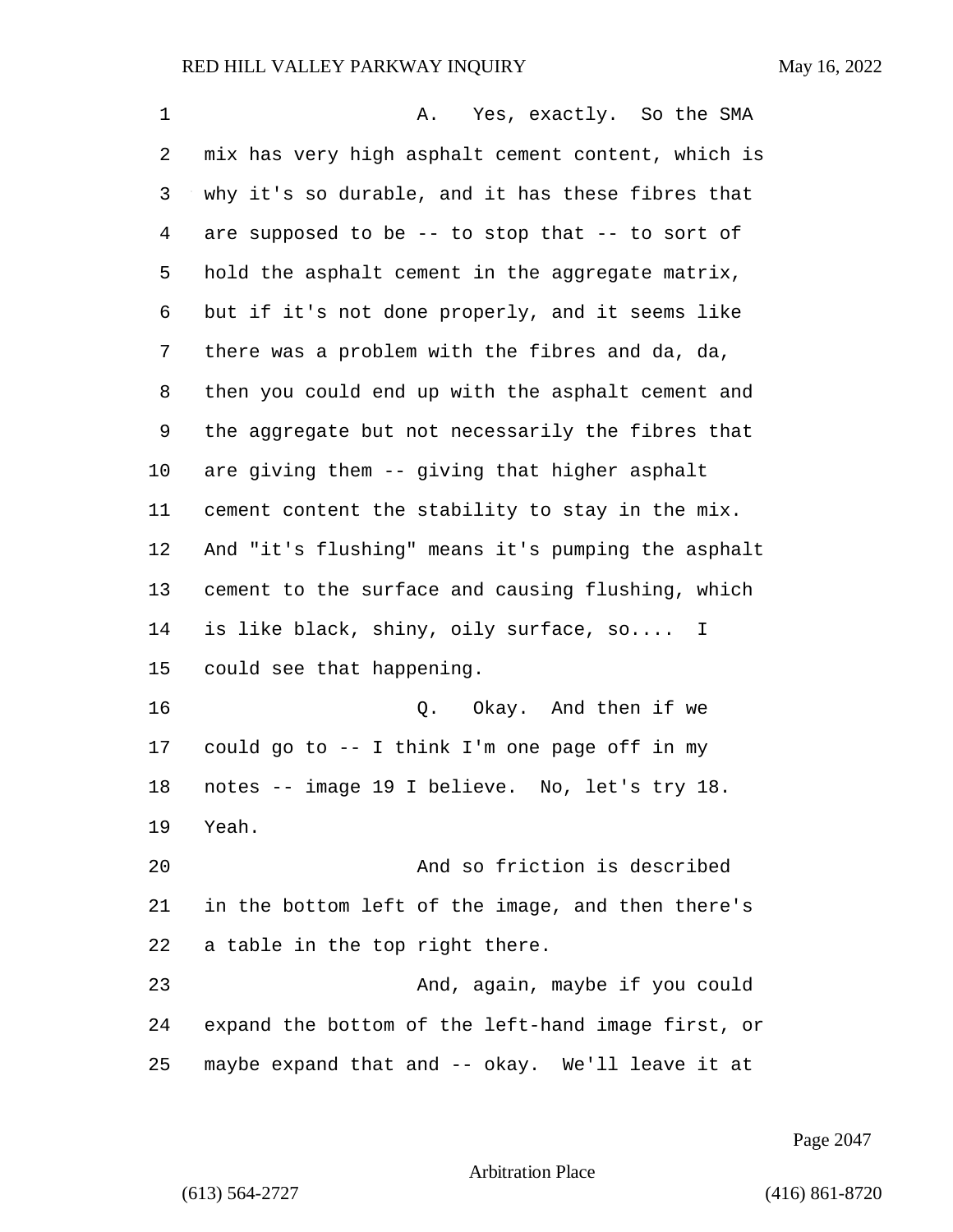that. 2 And were you -- this is, again, from review of records. Did you have involvement at any point in time in directing the friction testing or no? 6 A. So I wouldn't have been directing the friction testing, but I would have been in the section after 2000. So this was paved in '96, so from 2000 to 2006 I would have been in the section, and Frank would have been in the section, Tom Kazmierowski was the head of the section, and we would have been doing this performance monitoring. 14 Q. And as you indicated before, carried out at a test speed of a hundred kilometres per hour, and indicating that they used the same or more a trap rock coarse and fine aggregate, and the friction results are very similar, and that they are in the acceptable range. 21 And if we could go on to the figure at the top of the right-hand side. Yeah. If you could expand that, that would be great. Thank you. 25 And it's a little hard to tell

Page 2048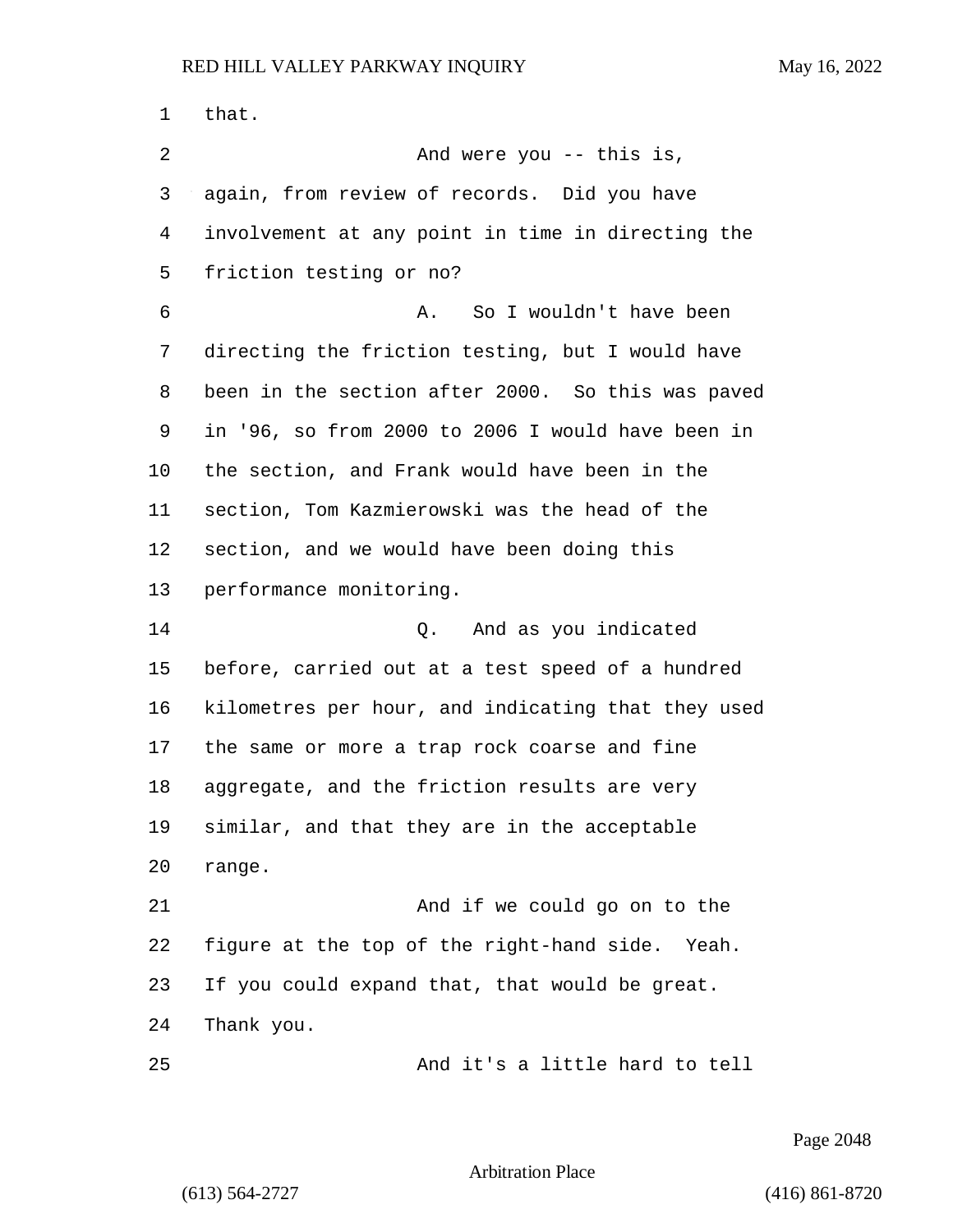1 without colour or anything. It's the one that 2 starts off "in 1996." That line is the SMA; is 3 that right? 4 A. Yes. 5 Q. And then the dense 6 friction course starts in 1997, and they both go 7 through to 2007? 8 A. Yes. 9 Q. Okay. And if I'm reading 10 correctly on the SMA, it seems to show there is 11 a -- that there isn't a low early age friction 12 issue in this instance by the looks of it? 13 A. We don't know when the 14 friction testing was carried out, though, right. 15 So -- 16 Q. You don't know if it 17 was -- right. Right. So it could have been 18 immediately after or not? It could have been done 19 after it was open to traffic at some point? 20 A. Yeah. No idea. 21 Q. Okay. And then it drops 22 for a couple of years and then seems to level off. 23 Is that a fair read of it? 24 A. Agree, yes. 25 MR. LEWIS: Okay. I was going

Page 2049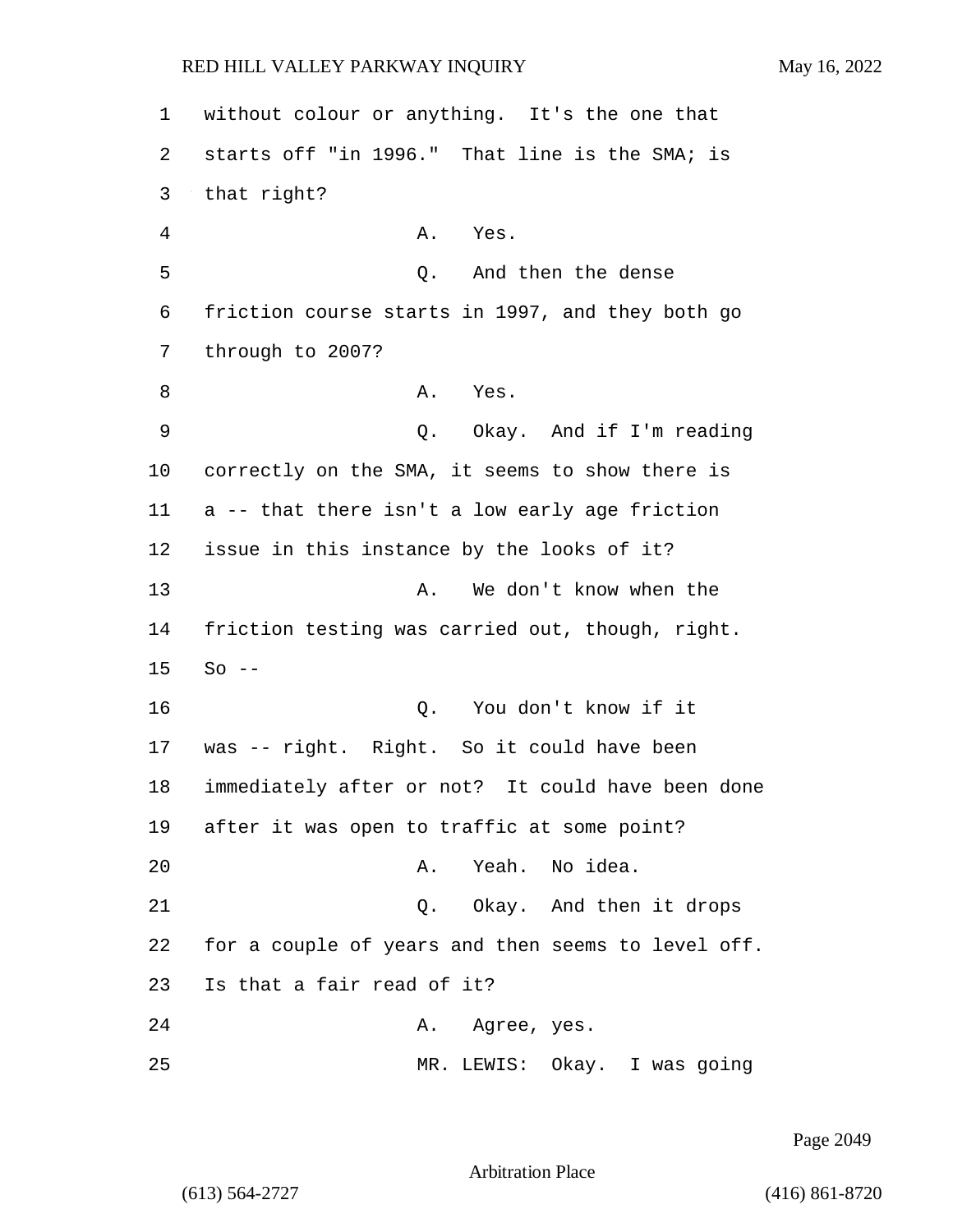| 1  | to move on, Commissioner, to the SMA early age     |
|----|----------------------------------------------------|
| 2  | friction issue. We're approaching the lunch        |
| 3  | break, though, but I'm reminded before I suggest a |
| 4  | break, if we could make an exhibit of Golder       |
| 5  | GOL1571, which was the CTAA paper that we have in  |
| 6  | front of us.                                       |
| 7  | JUSTICE WILTON-SIEGEL: Okay.                       |
| 8  | MR. LEWIS: Exhibit 43, I                           |
| 9  | believe.                                           |
| 10 | JUSTICE WILTON-SIEGEL:                             |
| 11 | Mr. Registrar.                                     |
| 12 | THE REGISTRAR: Exhibit 43.                         |
| 13 | EXHIBIT NO. 43: Canadian                           |
| 14 | Technical Asphalt Association Proceedings 2007     |
| 15 | paper, GOL1571.                                    |
| 16 | MR. LEWIS: And it's 5 to                           |
| 17 | 1:00, Commissioner. Would this be a good time      |
| 18 | for $--$                                           |
| 19 | JUSTICE WILTON-SIEGEL: Sure.                       |
| 20 | Let's return then at 10 past 2:00.                 |
| 21 | MR. LEWIS: Great, and I                            |
| 22 | wonder, Registrar, if we could just have the all   |
| 23 | counsel breakout room just for a couple of         |
| 24 | minutes, counsel available.                        |
| 25 | JUSTICE WILTON-SIEGEL:<br>So                       |

Page 2050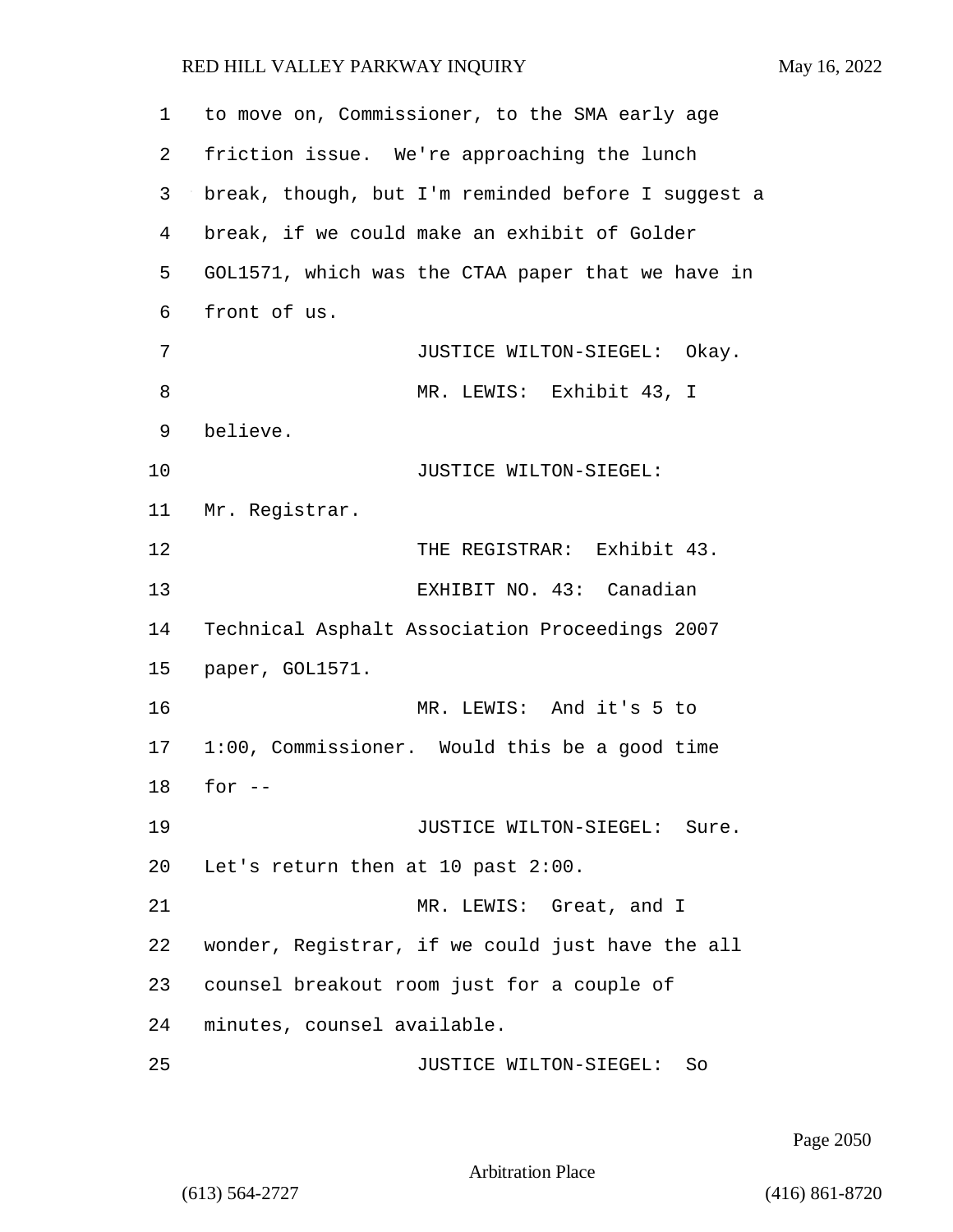we'll stand adjourned till 10 past 2:00. --- Recess taken at 12:55 p.m.  $3 \rightarrow -$ - Upon resuming at 2:10 p.m. 4 MR. LEWIS: Good afternoon. May I proceed, Commissioner? 6 JUSTICE WILTON-SIEGEL: Please do. 8 BY MR. LEWIS: 9 Q. Ms. Lane, so I would like to move on to a different topic now. And I'm going to be asking more detailed questions for -- anticipate to Mr. Chris Raymond about the SMA task group and the early age low friction issue for SMA, but I would like to briefly talk about it with you and sort of the start and middle and end of it perhaps. 17 And could you just describe what the SMA early age friction issue was? 19 A. Yes. So there's a history of it. So we were at a -- I guess there was a conference in 2004. MTO attended. And at the conference there was a learning moment where we found out that there was an early age friction problem on SMA, and that means -- what that meant was that in the, you know, early weeks, months

Page 2051

```
Arbitration Place
```
(613) 564-2727 (416) 861-8720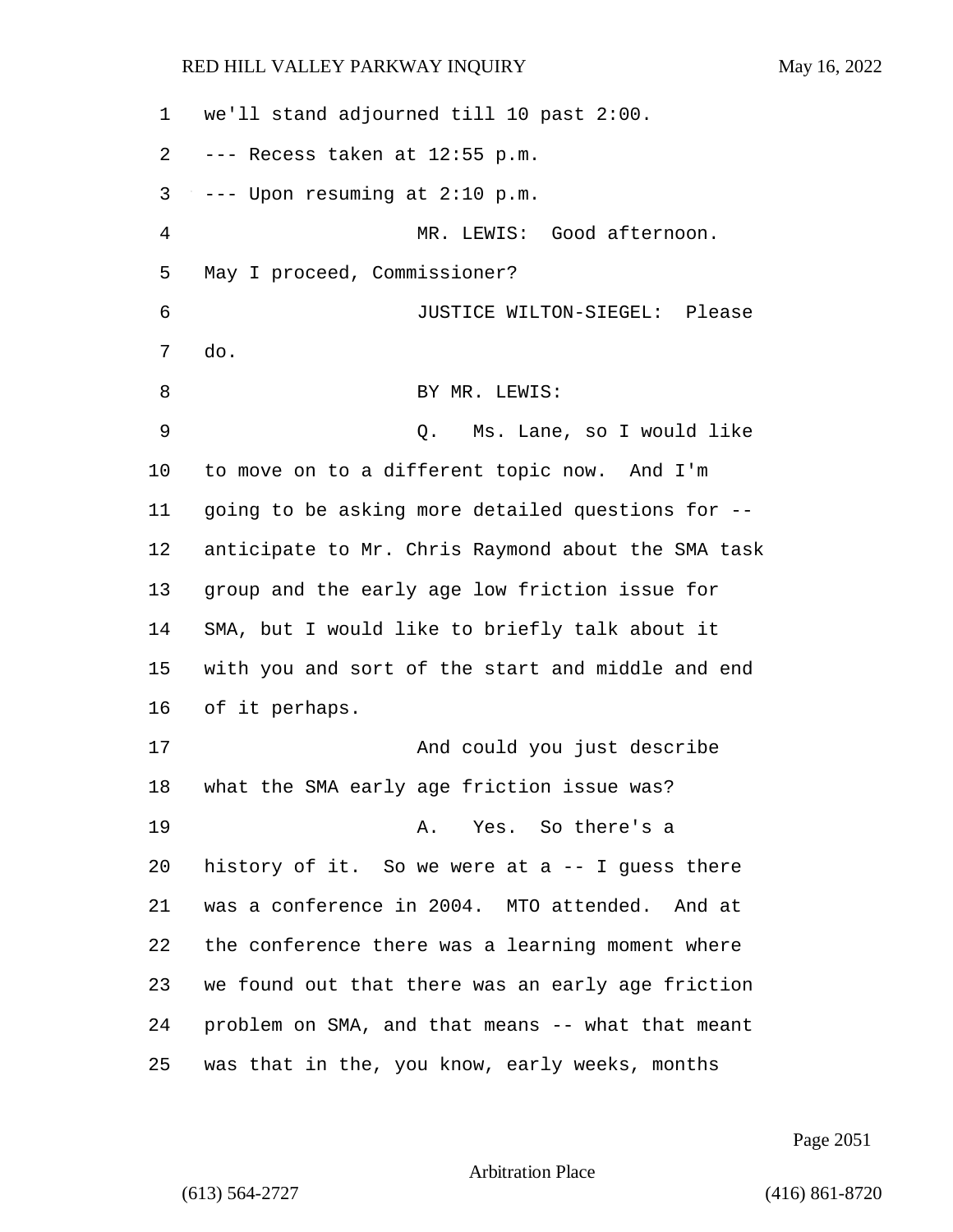after SMA is first paved, the asphalt cement coating on the aggregate hasn't worn off yet, and because the stone mastic asphalt mix has very high asphalt cement content, this was a challenge. So instead of vehicles riding on the exposed aggregate surface, they would be riding on the asphalt cement surface, and therefore friction would be lower.

9 So that's what was understood at the conference, but we then checked our data and we didn't have any issues of early age friction that we could find. But of course the friction data that we did have on our SMA pavements wasn't necessarily taken right after it was paved. It could have been taken significantly later, and therefore, we didn't really -- we just looked at the data and said, oh, oh, it seems to be okay; we don't have an early age friction issue.

20 So then fast forward to a bit later, I can't remember the date exactly, but we received some, you know, information that there was a pavement that was very rich looking, and they wanted to know if we would come out and test it right after paving, and we went and tested it,

Page 2052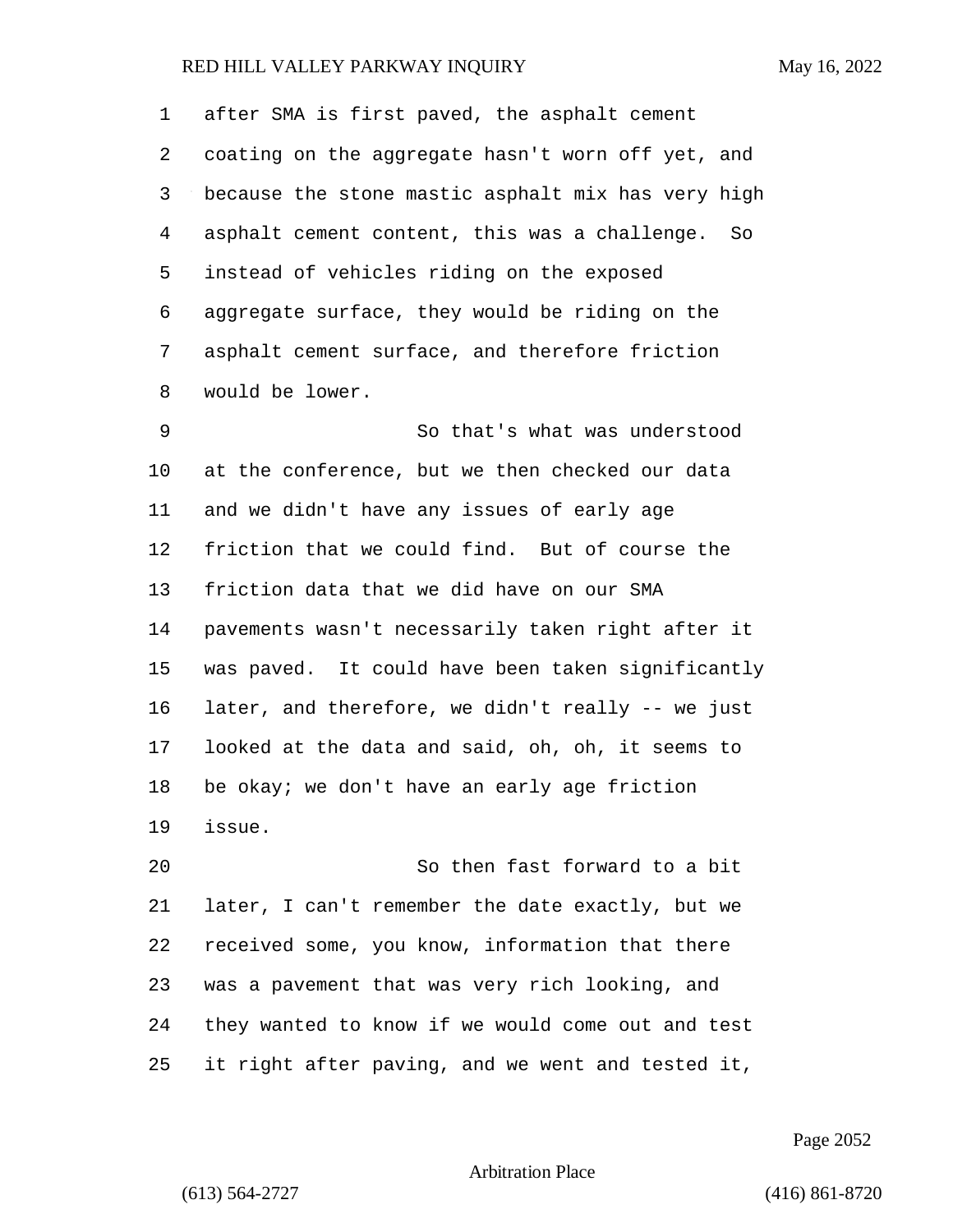| 1  | and the numbers were very low, in the teens. And   |
|----|----------------------------------------------------|
| 2  | then we -- from that moment on, we went and we had |
| 3  | an internal discussion about, wow, this may really |
| 4  | be a thing. So that's how we learned about early   |
| 5  | age friction.                                      |
| 6  | Q. Okay. And there was a                           |
| 7  | task group that -- a joint MTO industry task       |
| 8  | group, and you weren't actually on the task group  |
| 9  | yourself; is that right?                           |
| 10 | I was not on the task<br>Α.                        |
| 11 | group.                                             |
| 12 | Q. Okay. And eventually,                           |
| 13 | though, there was a pause that was implemented,    |
| 14 | and that -- and then a number of things were       |
| 15 | trialed and tested in order to address the issue.  |
| 16 | If you could just -- we know the pause was placed  |
| 17 | in November of 2007, and then this -- then the     |
| 18 | pause continued for a number of years.             |
| 19 | Could you just describe sort                       |
| 20 | of the pause, and then the things that the MTO     |
| 21 | trialed and tested just in a summary way.          |
| 22 | Okay. So it's kind of a<br>Α.                      |
| 23 | long story, but it started off with, okay, we've   |
| 24 | got this early age friction problem; is there any  |
| 25 | way that we can address it; is there anything in   |

Page 2053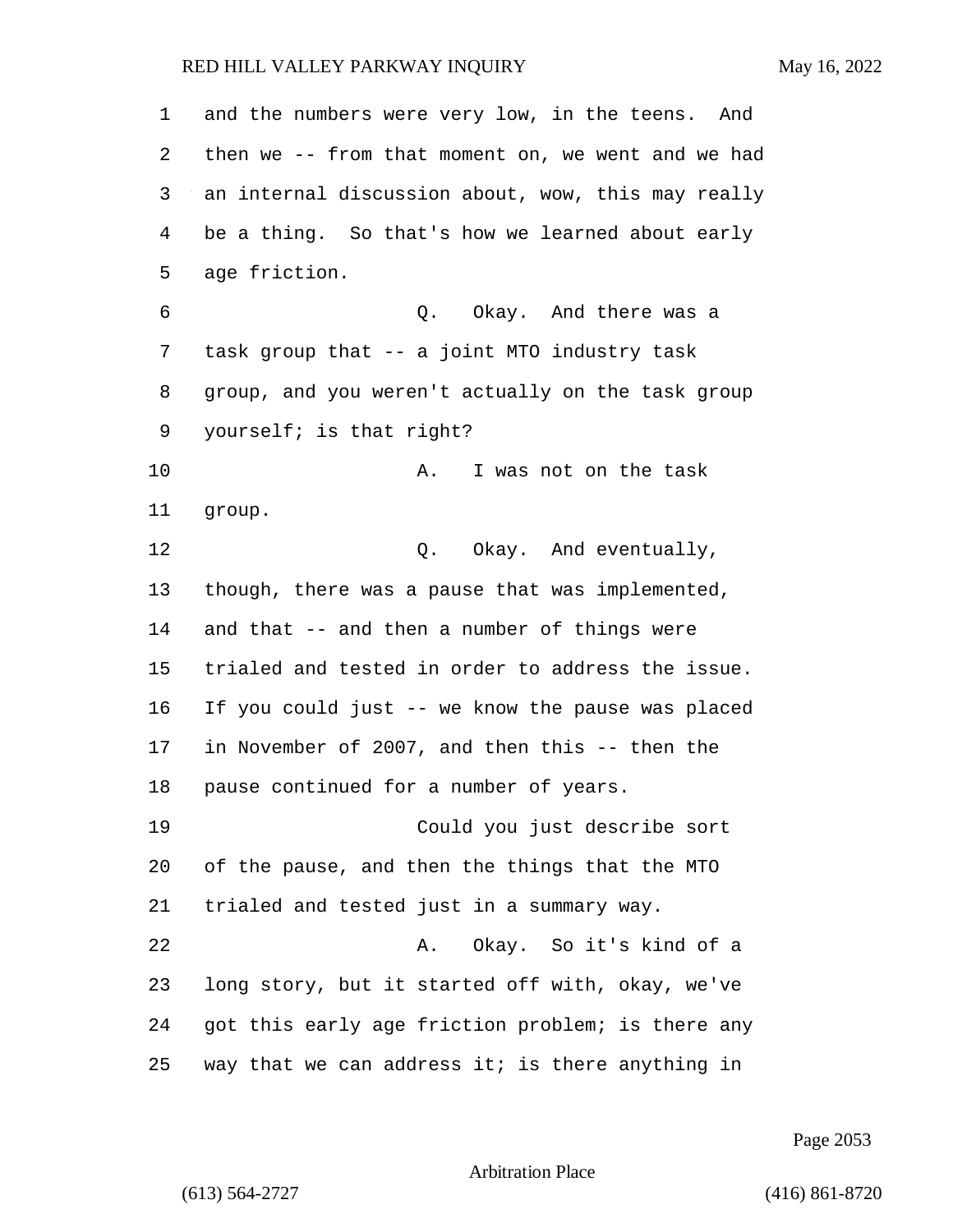the mix design or in how the mix is compacted or the asphalt cement content itself or the aggregate type itself, like all of the different components of the mix; how can we look at these different components of the mix and try to adjust things so that we get -- we don't have this early age friction problem. 8 So, like, one of them was we could reduce the asphalt cement content so it's less rich. One of them was we could only use certain aggregates that we feel will give us this early age friction, which I'll come back to. The other -- there was also we could blend different aggregates in there, and I'm trying to think -- construction looking at mix design and construction practices, which is not my area of expertise. 18 So the short story is one of the options was, let's look at the aggregate types themselves, and we have some very, very premium aggregate. Like the dolomitic sandstone is an example of that where we know that that is performing well. 24 And then we have some other

aggregates that aren't performing so well, and an

Page 2054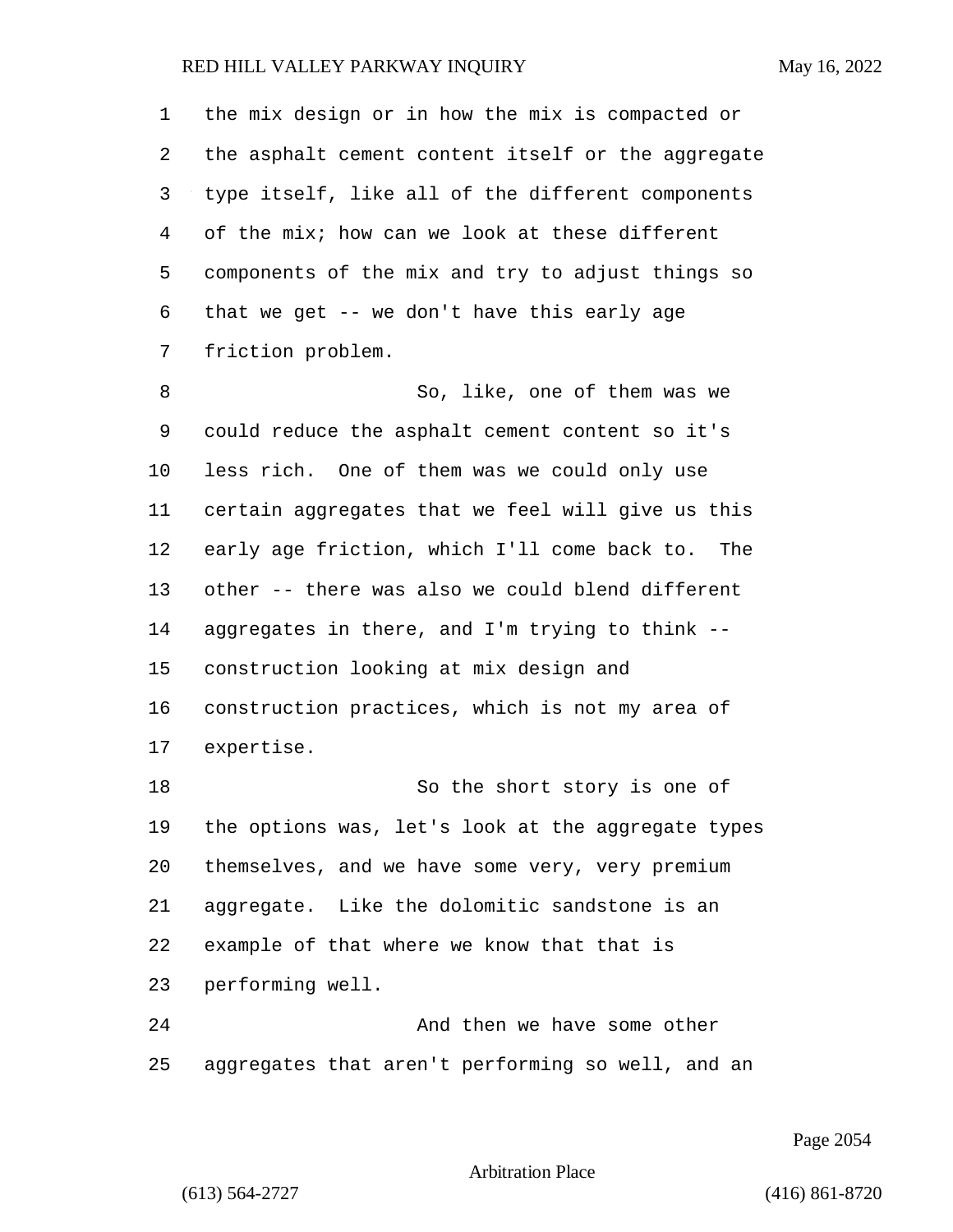example there would have been the Ontario Trap Rock. And so we have two different sources of material -- one that's giving really good friction; one that is not giving us good friction. 5 So the idea became maybe we could manage this problem by only specifying these dolomitic sandstones, but that didn't seem practical because it's one source in one very eastern part of the province. So could we look at some sources are meeting and could we blend, so all of these things were being discussed. 12 So the short story is -- leading up to the pause is what you're asking for, so all of these things were being investigated by this task group to try and get a solution for SMA, and all of these things were coming at a cost to the construction contract. 18 So we had all these construction contracts out there, but as soon as you go to make a change to a contract, it's going to cost you in change-order-type money. So it was expensive to try and make these changes. And the people in the regions that deliver the work were a bit fed up with the product. 25 And so the short story is we

Page 2055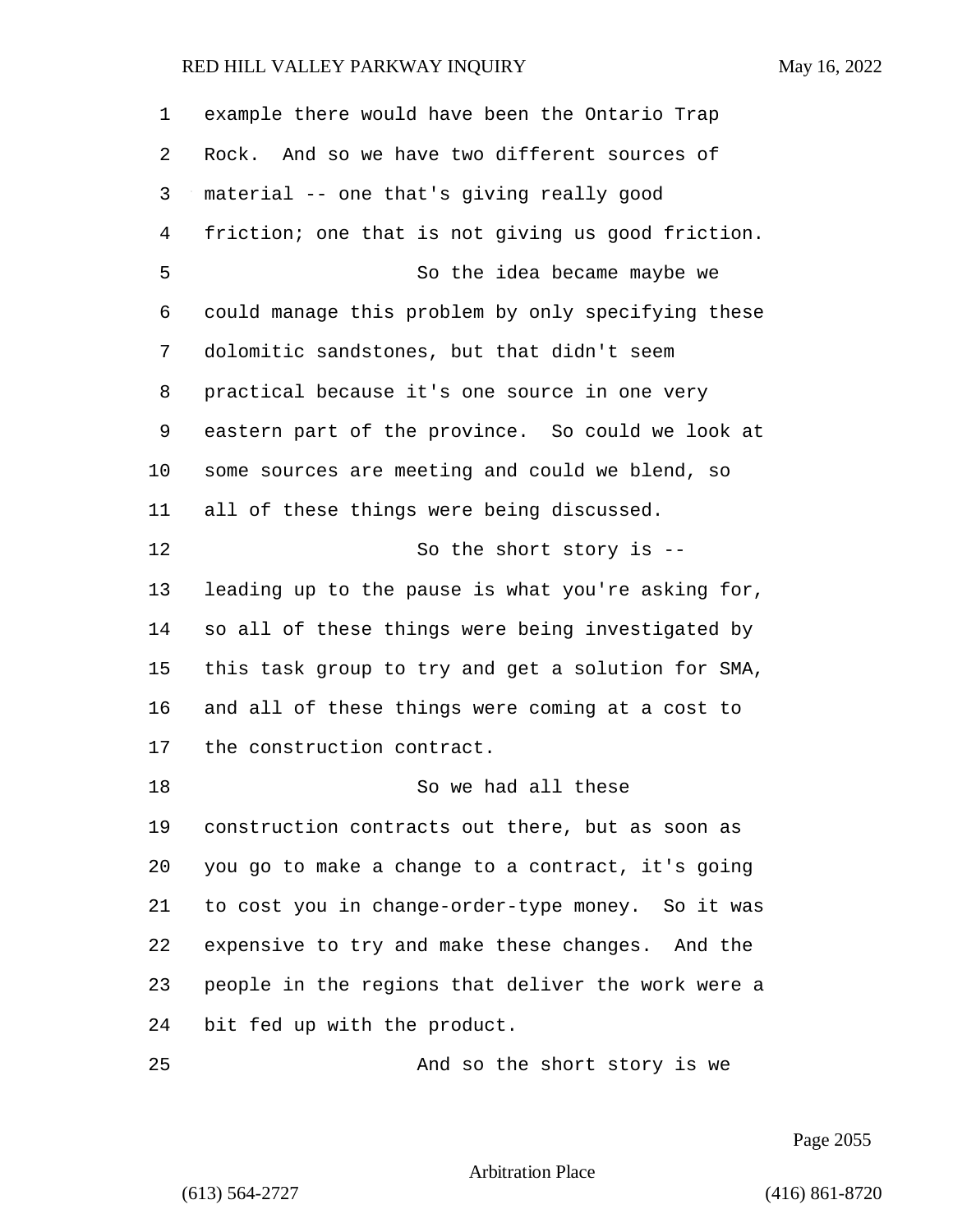had a project in the Woodstock area. This is going to be the straw that broke the camel's back I would say on this issue. And what happened was we had already had some change order, like, let's -- we have a trap rock that is working which is the Marmora trap rock, and we have the trap rock that they bid the job with, the Ontario Trap Rock; it's not working. Maybe we could also try blending with this dolomitic sandstone. So they actually tried, you know, different aggregate, aggregate blending. And at great cost to the contract to make these changes to the contract, they placed it, and it just didn't work. So they went out in testing and hoping we would get some, ta-da, great values, and instead we got values in the low 20s. I believe the average was 23. 17 So after that effort of trying to improve the aggregate, improve the mix, et cetera, paying all kinds of money to do that, and then the numbers came back, and there was no -- no benefit had been realized at all. 22 So that's when it was decided to put a pause on it until we could figure out what the solution was. 25 Q. Okay. And we'll come to

Page 2056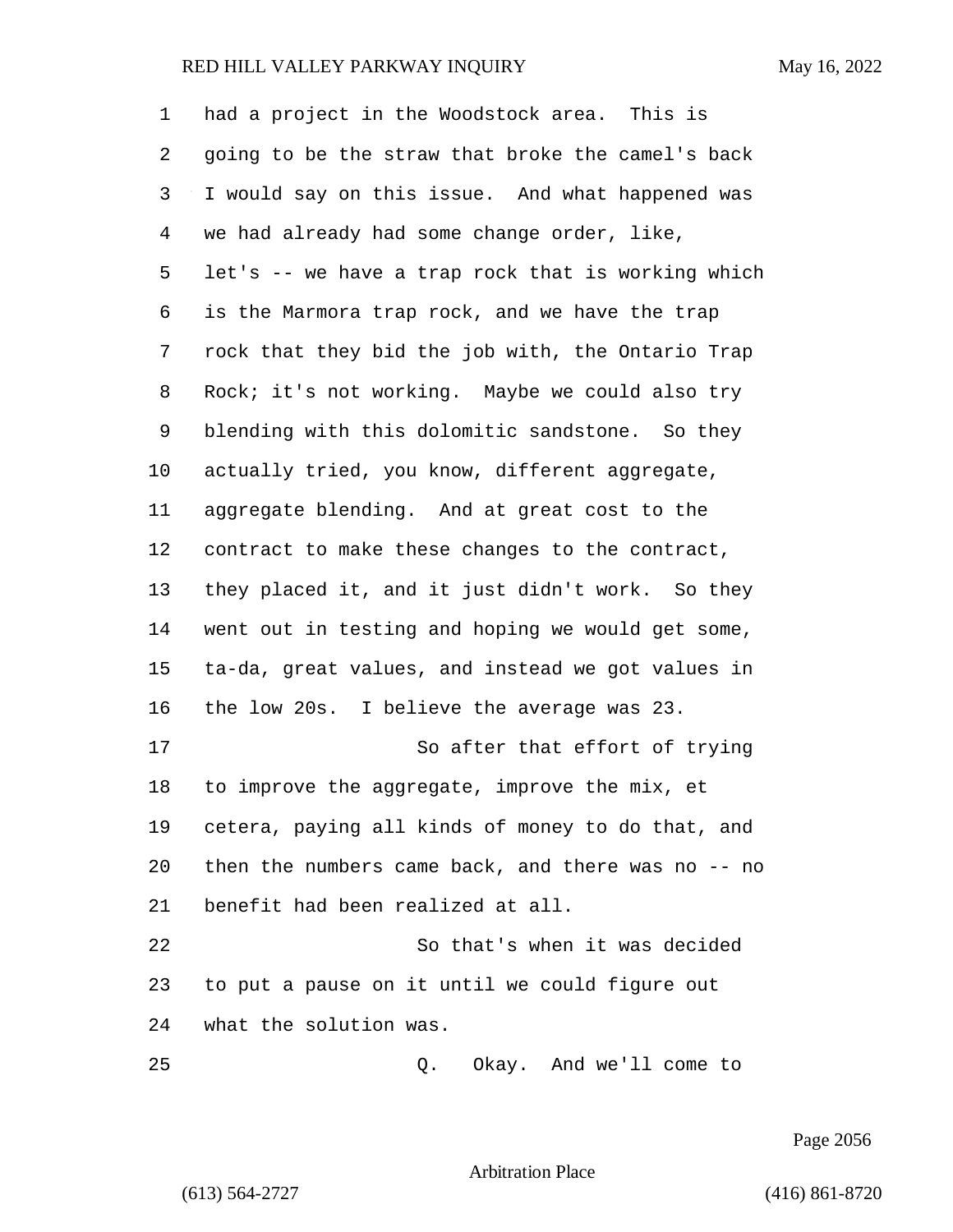that chronologically because it was around the same time as the Red Hill testing that was done in October 2007 -- that the testing you're referring to I think was done, but I'll come to -- I think come to that chronologically. 6 But you described that as being, I think you said, the straw that broke the camel's back, I think is what you said. And that's what -- that was sort of the last thing that led to the pause being implemented; is that correct? 12 A. Yes. 13 Q. Okay. So we'll get to that specifically because there are some documents right around that issue, but I'll take that chronologically. 17 And so leading up to the pause being implemented, do you have a sense of how known, widely known, not widely known within the paving industry the SMA early age friction issue was leading up to the pause? Not after it because that would have to be announced clearly, but.... 23 A. My understanding is that the SMA task group was a joint task group between MTO and industry because SMA was a new mix that

Page 2057

```
Arbitration Place
```
(613) 564-2727 (416) 861-8720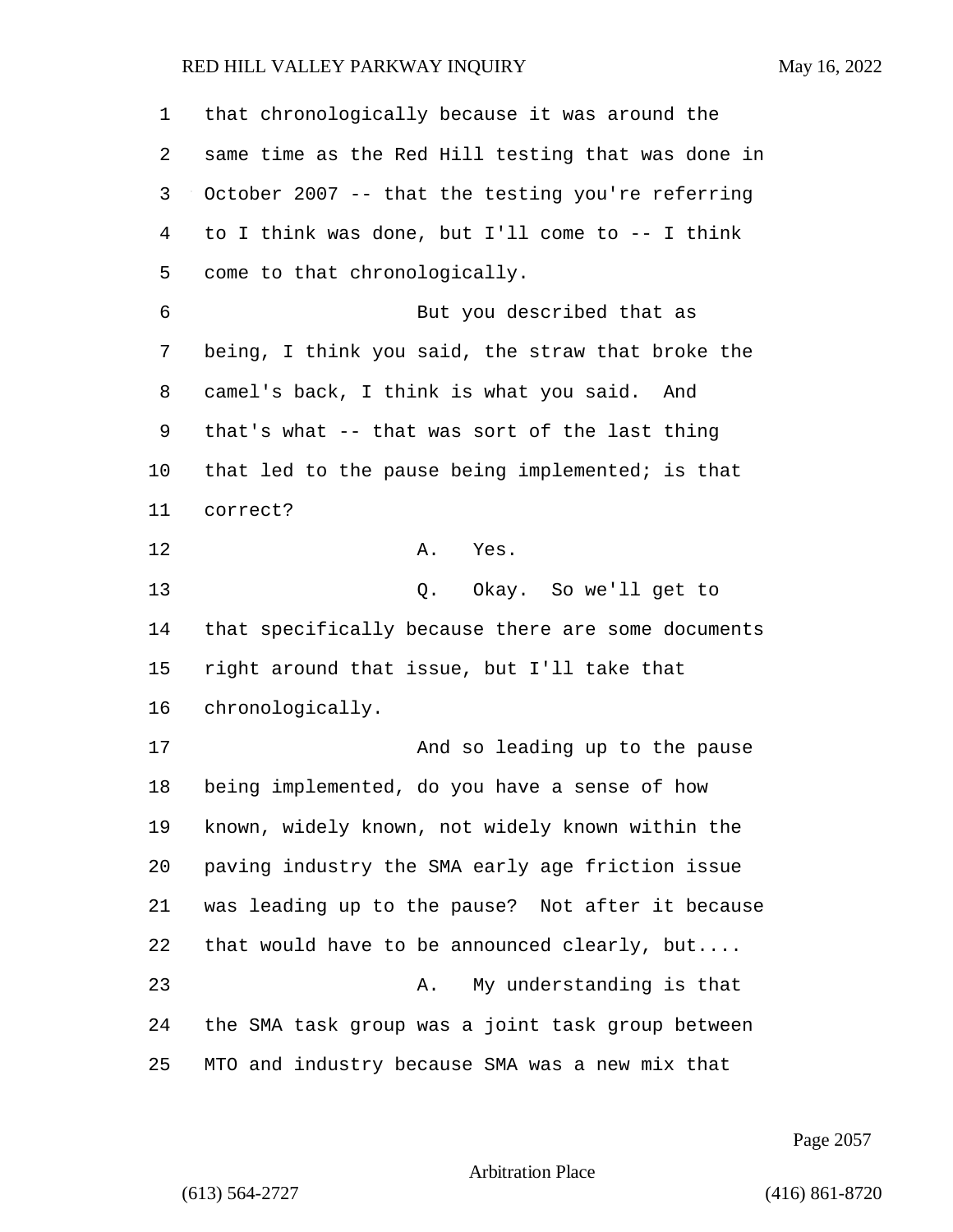| 1  | the industry was very, very supportive of, and       |
|----|------------------------------------------------------|
| 2  | really had made all kinds of changes to their        |
| 3  | plant and things like this to try and implement,     |
| 4  | so it was really in everybody's best interests to    |
| 5  | work together and try to solve this issue so that    |
| 6  | we could continue with SMA. It was a product that    |
| 7  | the industry really, really wanted to have, and      |
| 8  | from the Ministry's perspective, we knew that we     |
| 9  | would get a durable, long-lasting product suitable   |
| 10 | for use on our high volume freeways, but we wanted   |
| 11 | to fix this early age friction issue.                |
| 12 | So I would say that ORBA, the                        |
| 13 | Ontario Road Builders Association, is our one        |
| 14 | window to the construction industry. They were       |
| 15 | participating on the task group through -- well,     |
| 16 | actually through OHMPA --                            |
| 17 | It was OHMPA at the time.<br>Q.                      |
| 18 | -- Ontario Hot Mix<br>Α.                             |
| 19 | Producers Association. Now they are together, so     |
| 20 | I apologize. So through OHMPA, and they are --       |
| 21 | anybody who produces hot mix is part of the          |
| 22 | Ontario Hot Mix Association for the most part.<br>So |
| 23 | how they disseminate their information to their      |
| 24 | members is a separate issue.                         |
| 25 | And so I'll take that in<br>Q.                       |

Page 2058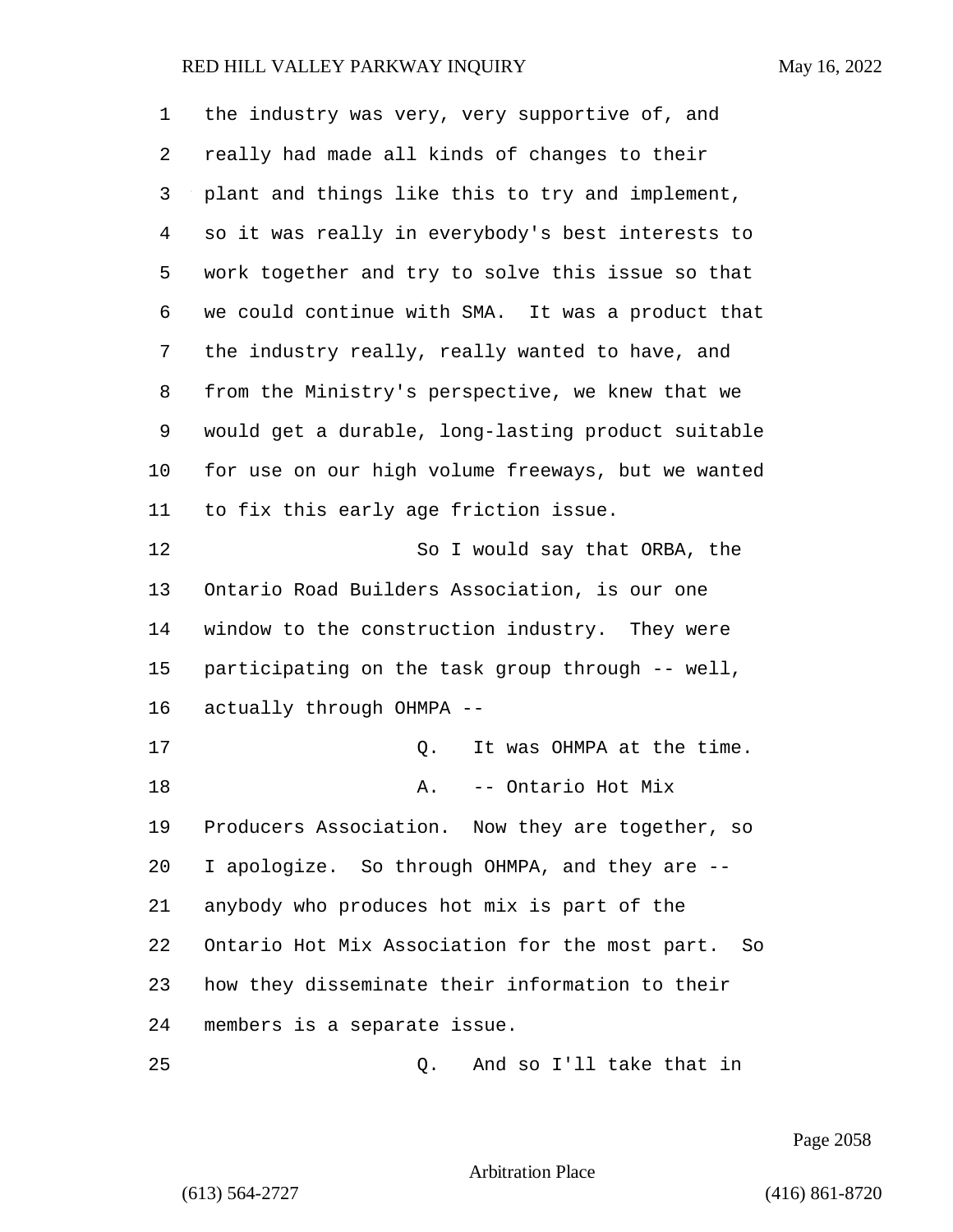| 1              | part. Am I correct, you don't know how they       |
|----------------|---------------------------------------------------|
| 2              | communicated to their membership internally? Is   |
| 3              | that right? Or you --                             |
| $\overline{4}$ | I don't know. I mean, I<br>Α.                     |
| 5              | assume they have communications, and I know they  |
| 6              | have an annual meeting and things like that.      |
| 7              | Q. Right. Okay. And in                            |
| 8              | terms of the task force itself, as you pointed    |
| 9              | out, it was a joint task group. What about --     |
| 10             | other than through the task group itself, was     |
| 11             | there -- was it something that was being          |
| 12             | communicated outside of the MTO?                  |
| 13             | I don't know. I don't<br>Α.                       |
| 14             | know because I wasn't part of that group.         |
| 15             | Okay. And then just in<br>Q.                      |
| 16             | terms of timing, we know that the -- to jump      |
| $17 \,$        | forward, the pause was lifted in 2014.            |
| 18             | And just for good order, if we                    |
| 19             | could go, Registrar, to images 154 and 155.       |
| 20             | Looking at paragraphs 371 through -- 371 and 372, |
| 21             | I guess to begin, and then 375 to 376. Yeah,      |
| 22             | start there.                                      |
| 23             | And this is Pamela Marks who                      |
| 24             | is someone that you worked with.                  |
| 25             | Yes.<br>Α.                                        |

Page 2059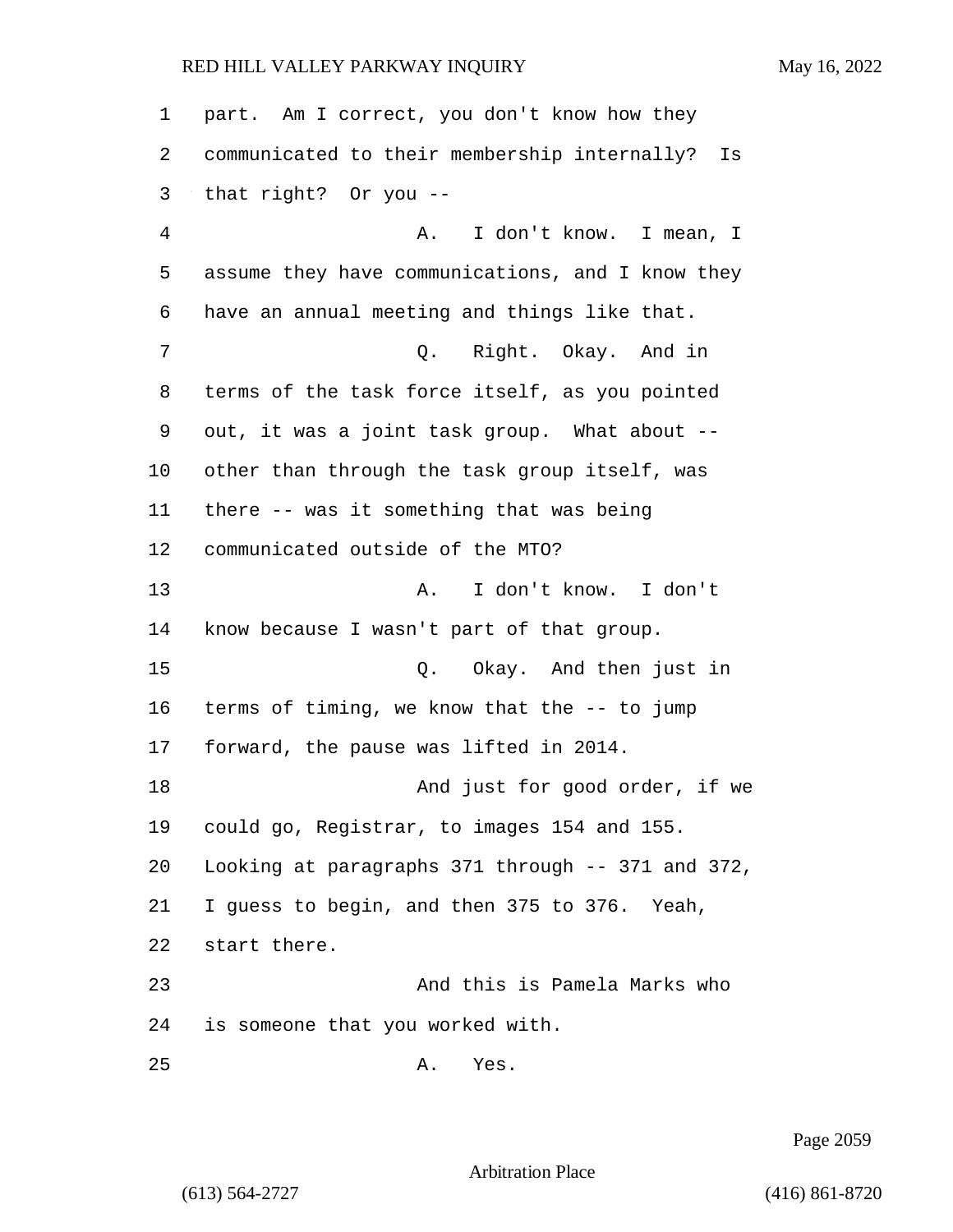| 1  | And this is in<br>Q.                               |
|----|----------------------------------------------------|
| 2  | October 2014, Ms. Marks circulating a memorandum   |
| 3  | and gritting specifications related to the lifting |
| 4  | of the SMA pause.                                  |
| 5  | And so what was the ultimate                       |
| 6  | solution that led to the lifting of the pause?     |
| 7  | So ironically, the<br>Α.                           |
| 8  | gritting was the idea that first came forward      |
| 9  | because we learned that in Germany, I believe,     |
| 10 | they were gritting the SMA pavement. So it was     |
| 11 | something that was very first proposed right at    |
| 12 | the beginning. And then we tried all kinds of      |
| 13 | other things. We tried water blasting, and I       |
| 14 | don't know, all those other things, adjusting the  |
| 15 | aggregate and all of those other things. But at    |
| 16 | the end of the day --                              |
| 17 | I think skid abrading --<br>Q.                     |
| 18 | was skid abrading something that you -- because    |
| 19 | you had mentioned that before?                     |
| 20 | I don't -- I don't know<br>Α.                      |
| 21 | if we actually did skid abrading. I mean, I think  |
| 22 | there was a concern that because it -- well, I     |
| 23 | don't know. I can't remember if we actually did    |
| 24 | it, but certainly skid abrading was one of the     |
| 25 | proposals. There was all kinds of proposals        |

Page 2060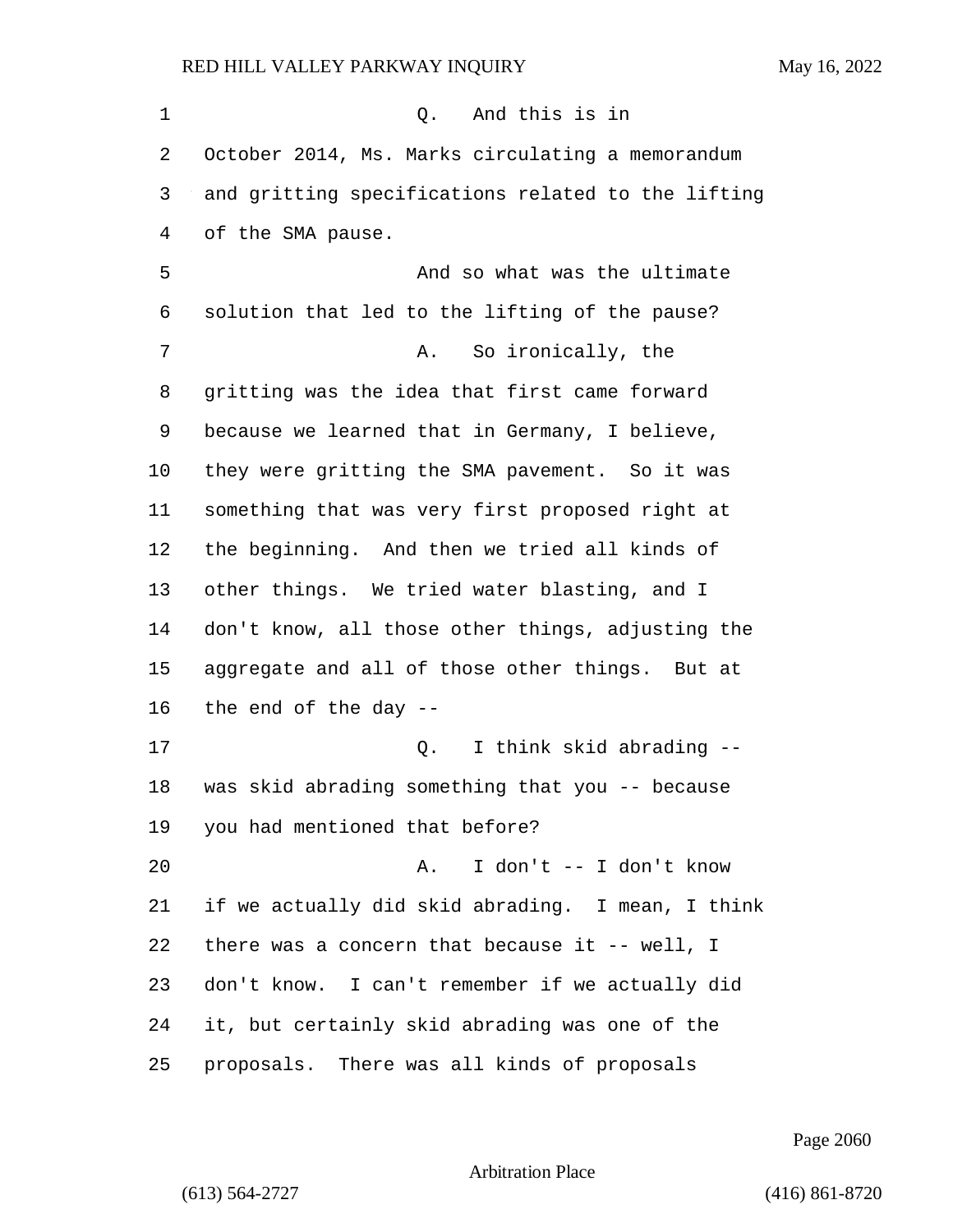| 1  | actually. Even -- there was even a proposal to     |
|----|----------------------------------------------------|
| 2  | sort of grit it after -- like just grit it         |
| 3  | without -- what we landed on which was sort of     |
| 4  | like an asphalt-coated grit that will stick to the |
| 5  | surface, so it's hot-coated grit rather than just  |
| 6  | spreading sand over it or anything like that. So   |
| 7  | we tried a number of different things, but at the  |
| 8  | end of the thing we landed on this hot grit which  |
| 9  | has an AC -- an asphalt cement coating, and it     |
| 10 | sticks very well, and that was found to be very    |
| 11 | effective, so that's what we went with.            |
| 12 | Okay. And that's applied<br>Q.                     |
| 13 | at the time of the placement of the --             |
| 14 | Yeah.<br>Α.                                        |
| 15 | Q. -- asphalt in the first                         |
| 16 | place; yes?                                        |
| 17 | Yeah.<br>Α.                                        |
| 18 | Q.<br>Okay.                                        |
| 19 | Yeah.<br>Α.                                        |
| 20 | Can you take that down,<br>Q.                      |
| 21 | Registrar, please, and pull up 375 and 376.        |
| 22 | And then this is October 31st.                     |
| 23 | So Mr. Raymond e-mailed the ORBA regarding lifting |
| 24 | of the SMA pause, and the surface course directive |
| 25 | being revised to reinstate the use of SMA at the   |

Page 2061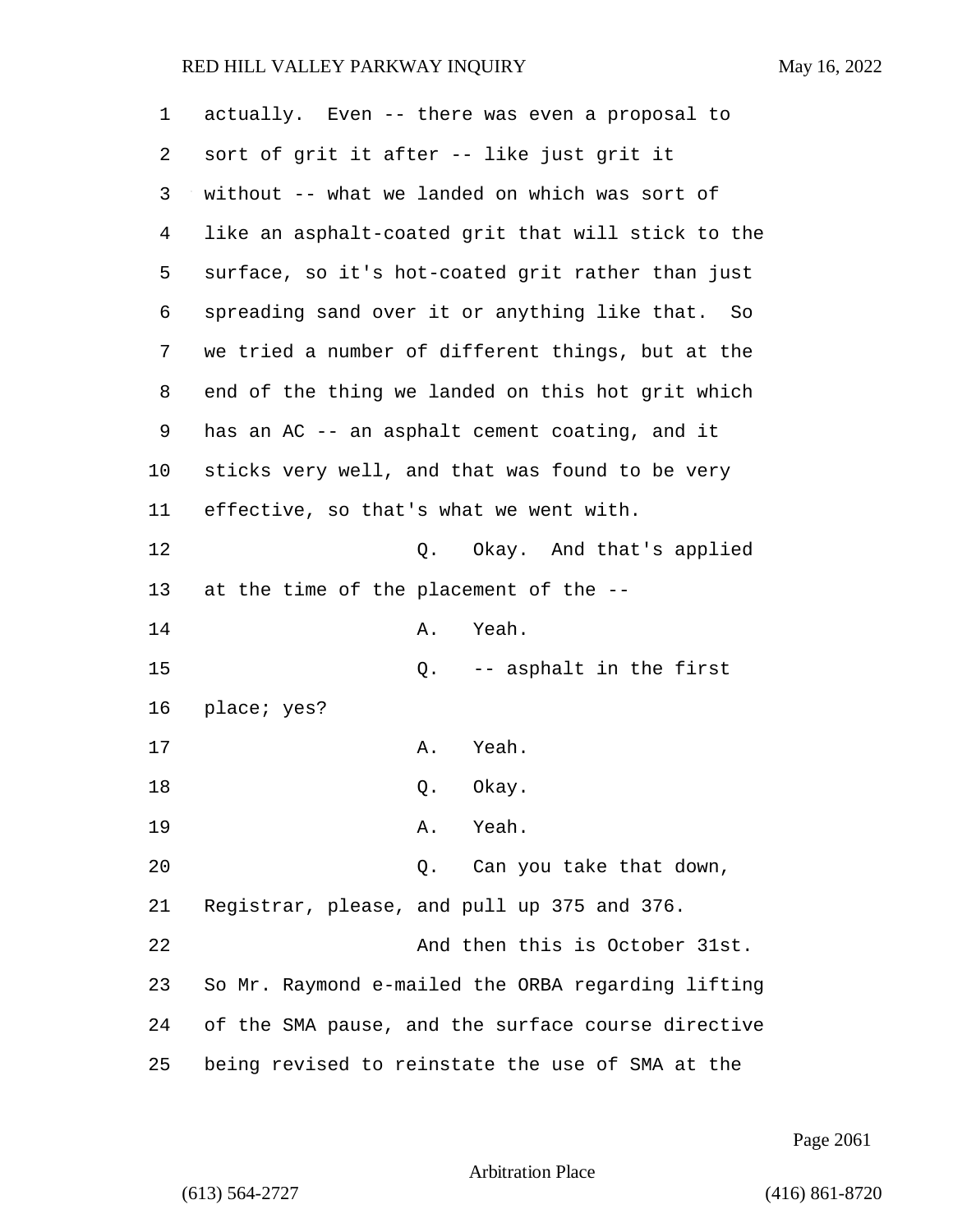1 end of 2014. 2 And so after the lifting of 3 the pause, did the MTO resume using SMA in the 4 normal course? 5 A. Yes, we did. 6 Q. Okay. And does that 7 continue to be the case? 8 A. Yes, it does. 9 Q. All right. And we looked 10 earlier at the surface course direction and the 11 directive and the number of ESALS and so forth. 12 Is it currently the standard surface course for 13 the highest volume roads? 14 A. Yes, it is. 15 Q. Okay. Thank you. You 16 can take that down, please, Registrar. 17 Okay. So in -- I'd like to 18 now talk about the lead-up to the Red Hill Valley 19 Parkway skid testing which ultimately took place 20 on October 16th, 2007. 21 But if we could start off with 22 going to overview document 4, image 47, please, 23 Registrar. 24 This is an e-mail on 25 August 1st, 2007, that Chris Raymond sent to you,

Page 2062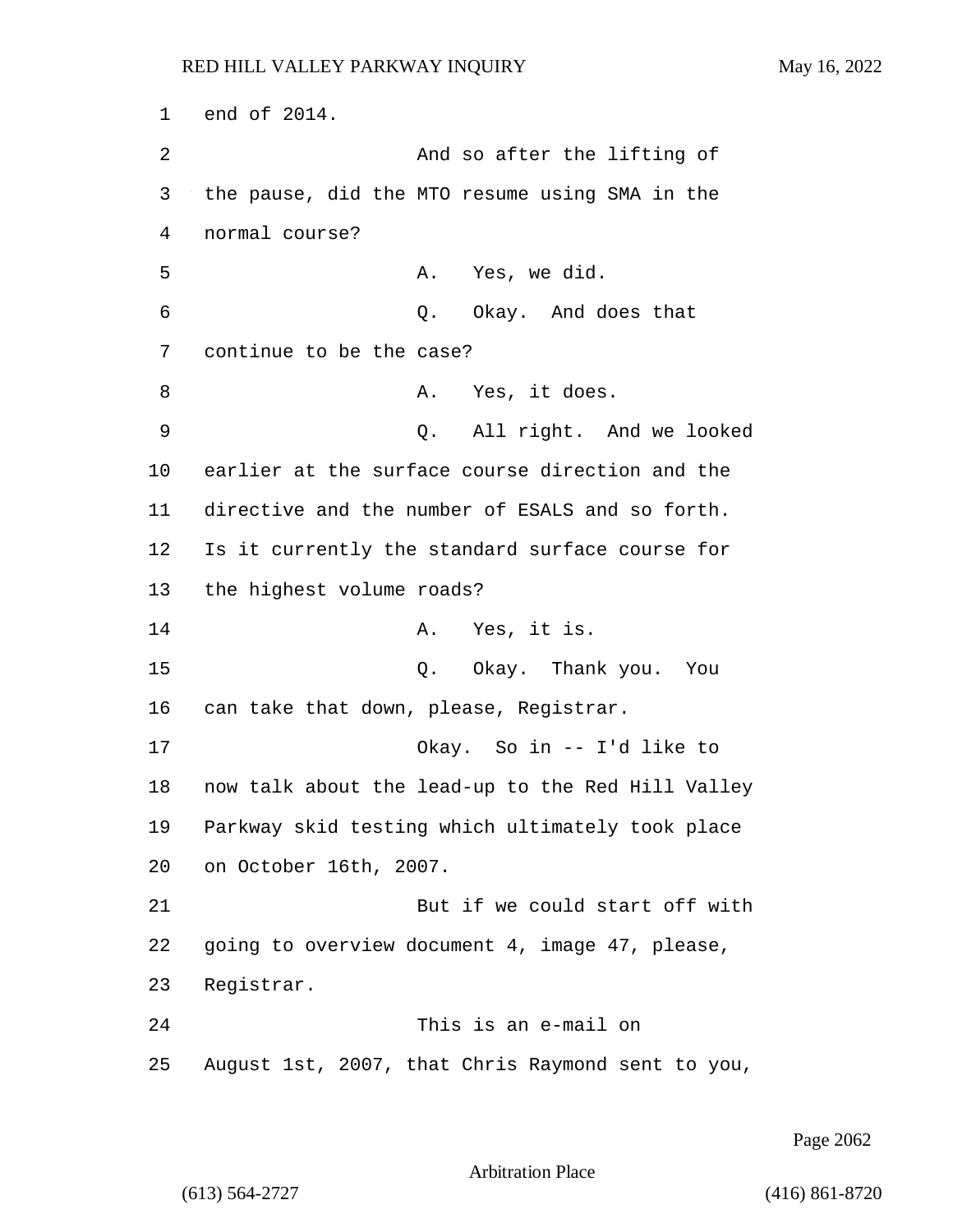| 1  | to Kai Tam and Chris Rogers reporting on a call    |
|----|----------------------------------------------------|
| 2  | that he had the prior day -- refers to             |
| 3  | August 31st, but we know it was July 31st --       |
| 4  | reporting on a call with Ludomir Uzarowski of      |
| 5  | Golder. And I won't read through the whole         |
| 6  | e-mail. Have you had a chance to review this       |
| 7  | $e$ -mail?                                         |
| 8  | Yes, I have.<br>Α.                                 |
| 9  | Q. Okay. And at this point                         |
| 10 | in time why was Mr. Raymond reporting to you?      |
| 11 | Your position at the time was acting head of       |
| 12 | pavements; is that right?                          |
| 13 | Α.<br>Yes.                                         |
| 14 | Q. Okay.                                           |
| 15 | Yes. And so Ludomir<br>Α.                          |
| 16 | would have known Chris, possibly from his role in  |
| 17 | bituminous section; I'm not sure. But anyway,      |
| 18 | Ludomir would have phoned Chris, and then Chris    |
| 19 | reported this to us.                               |
| 20 | Q. Okay. And are you                               |
| 21 | involved at that point because your position -- is |
| 22 | Chris Raymond reporting to you at that point in    |
| 23 | time in your acting role?                          |
| 24 | I mean, $I$ -- possibly,<br>Α.                     |
| 25 | yes.                                               |

Page 2063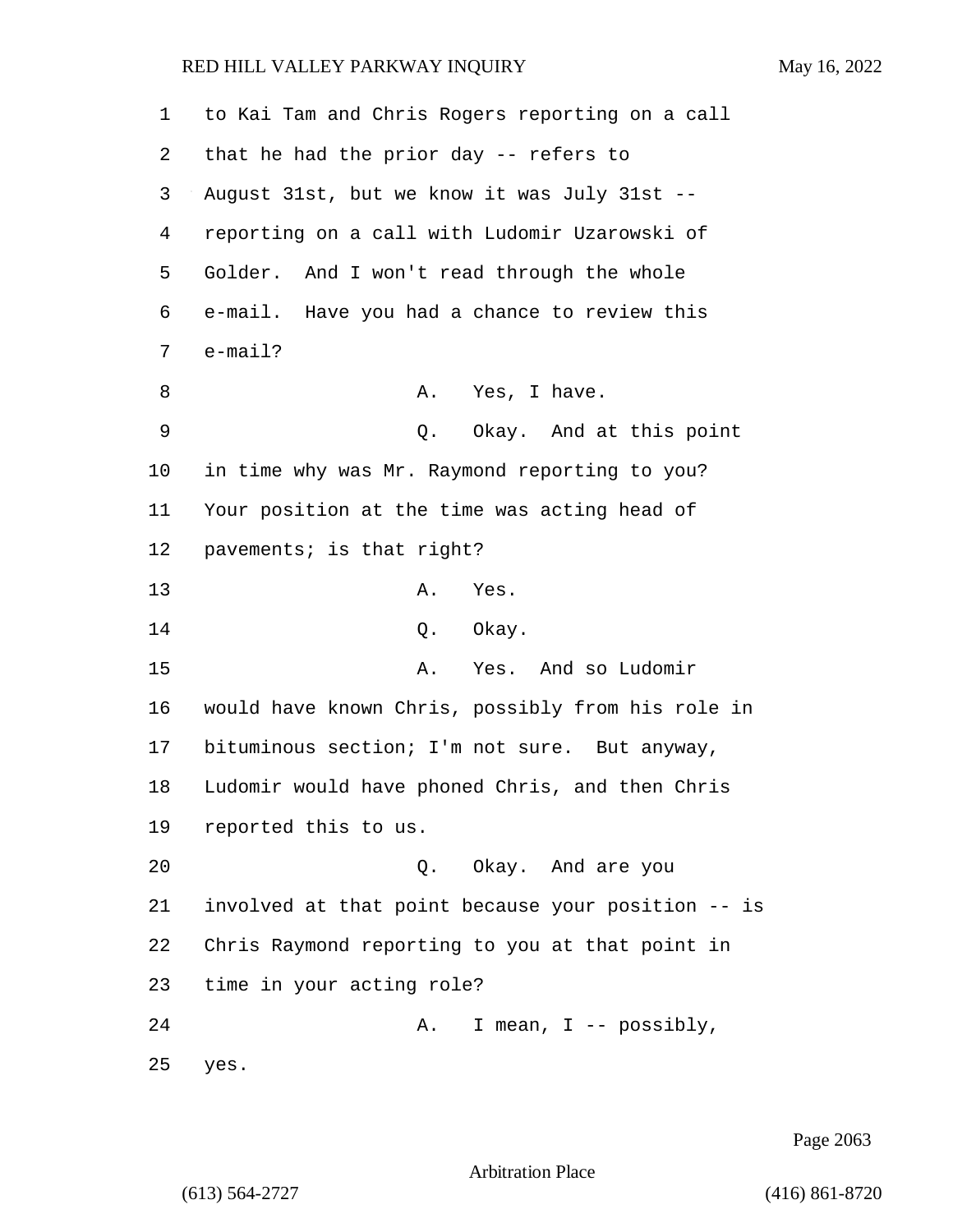| $\mathbf 1$ | Q. Okay. All right.                                |
|-------------|----------------------------------------------------|
| 2           | I mean, he often refers<br>Α.                      |
| 3           | to he has two jobs. I think he was in kind of a    |
| 4           | hybrid where he was reporting to Kai in the        |
| 5           | bituminous section as well.                        |
| 6           | Okay.<br>Q.                                        |
| 7           | You'll see some of his<br>Α.                       |
| 8           | stuff where he says, I've got two bosses.          |
| 9           | Q. Right. And so he's                              |
| $10 \,$     | referring to a couple of issues. One is a          |
| 11          | discussion where Mr. Uzarowski had heard a rumour  |
| 12          | about the Ministry no longer allows Ontario Trap   |
| 13          | Rock in SMA, and that he informed Dr. Uzarowski    |
| 14          | that the Ministry had concerns with the early life |
| 15          | friction in some SMA pavements and describes some  |
| 16          | things that have been going on.                    |
| 17          | And actually that brings me                        |
| 18          | back to something you said earlier. You referred   |
| 19          | to the two types of rock, and you referred to I    |
| 20          | think the dolomitic sandstones and Ontario Trap    |
| 21          | Rock before. And were you specifically referring   |
| 22          | to the company and quarry Ontario Trap Rock or to  |
| 23          | the type -- or to trap rock from Ontario?          |
| 24          | A. Oh, no, no, no. Yeah, to                        |
| 25          | be clear, I was referring to the source. It's      |

Page 2064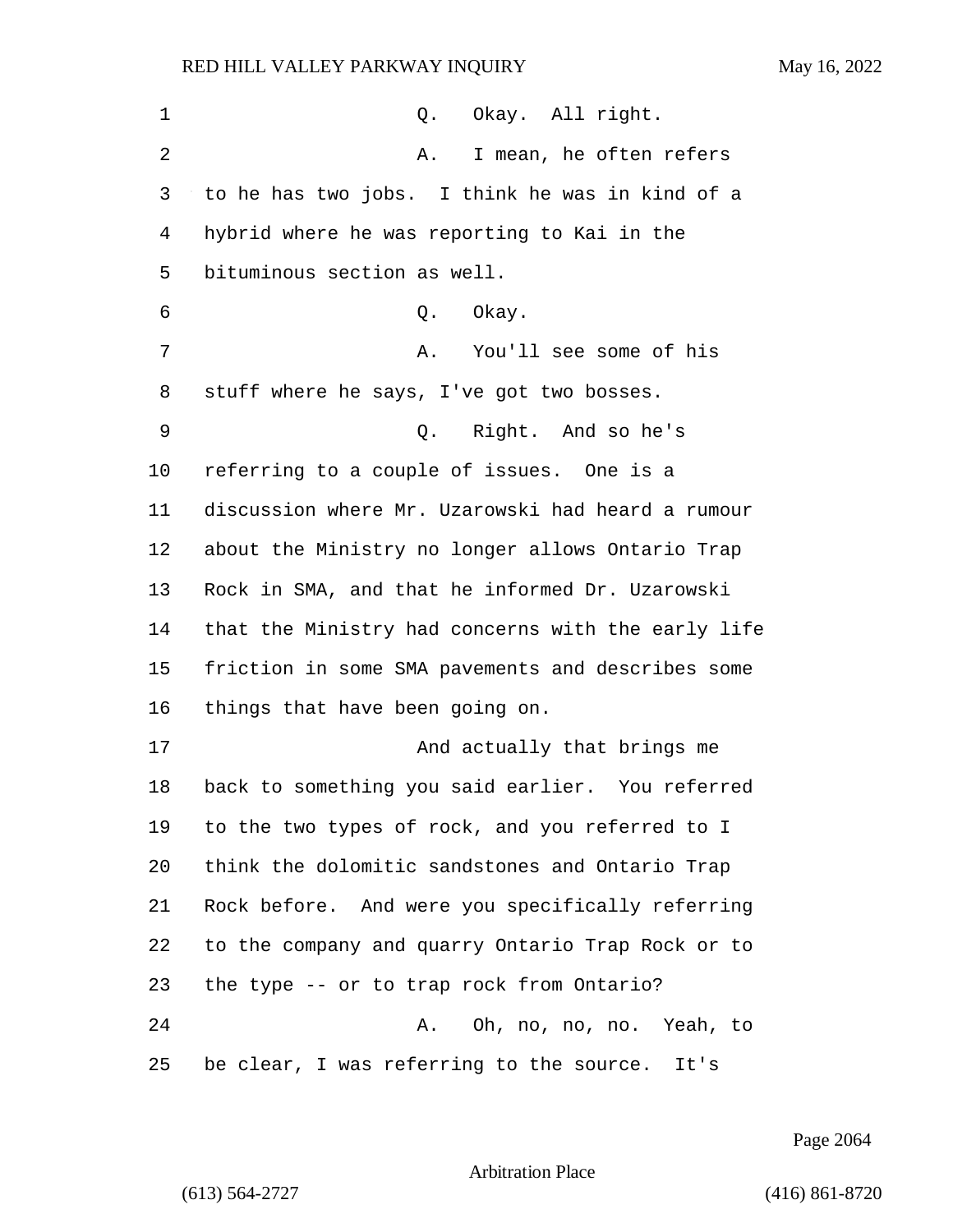| 1  | called Ontario Trap Rock; it's a particular        |
|----|----------------------------------------------------|
| 2  | quarry. So the example that I gave of where we     |
| 3  | had a rock type that they thought was doing well,  |
| 4  | that was the Marmora trap rock, so still a trap    |
| 5  | rock.                                              |
| 6  | Right. Okay. Thank you.<br>Q.                      |
| 7  | Α.<br>It's a rock type.                            |
| 8  | Q. Yeah. But Ontario Trap                          |
| 9  | Rock, capitalized of the first three letters, is a |
| 10 | particular source of trap rock?                    |
| 11 | A. Exactly. Exactly.                               |
| 12 | Q. Okay. And so, again,                            |
| 13 | referring to Ontario Trap Rock having been removed |
| 14 | as an acceptable source at that time, and then in  |
| 15 | the second paragraph about Dr. Uzarowski           |
| 16 | expressing concern in respect of the aggregate to  |
| 17 | be used for the SMA on the Red Hill Valley Parkway |
| 18 | not being on the DSM, and that he indicated he was |
| 19 | going to follow up with Chris Rogers. And then a   |
| 20 | possible outcome is the City of Hamilton can make  |
| 21 | a request for friction testing.                    |
| 22 | And do you -- did his e-mail,                      |
| 23 | Mr. Raymond's e-mail, did this cause you any pause |
| 24 | or concern at the time that you recall about the   |
| 25 | issues being raised?                               |

Page 2065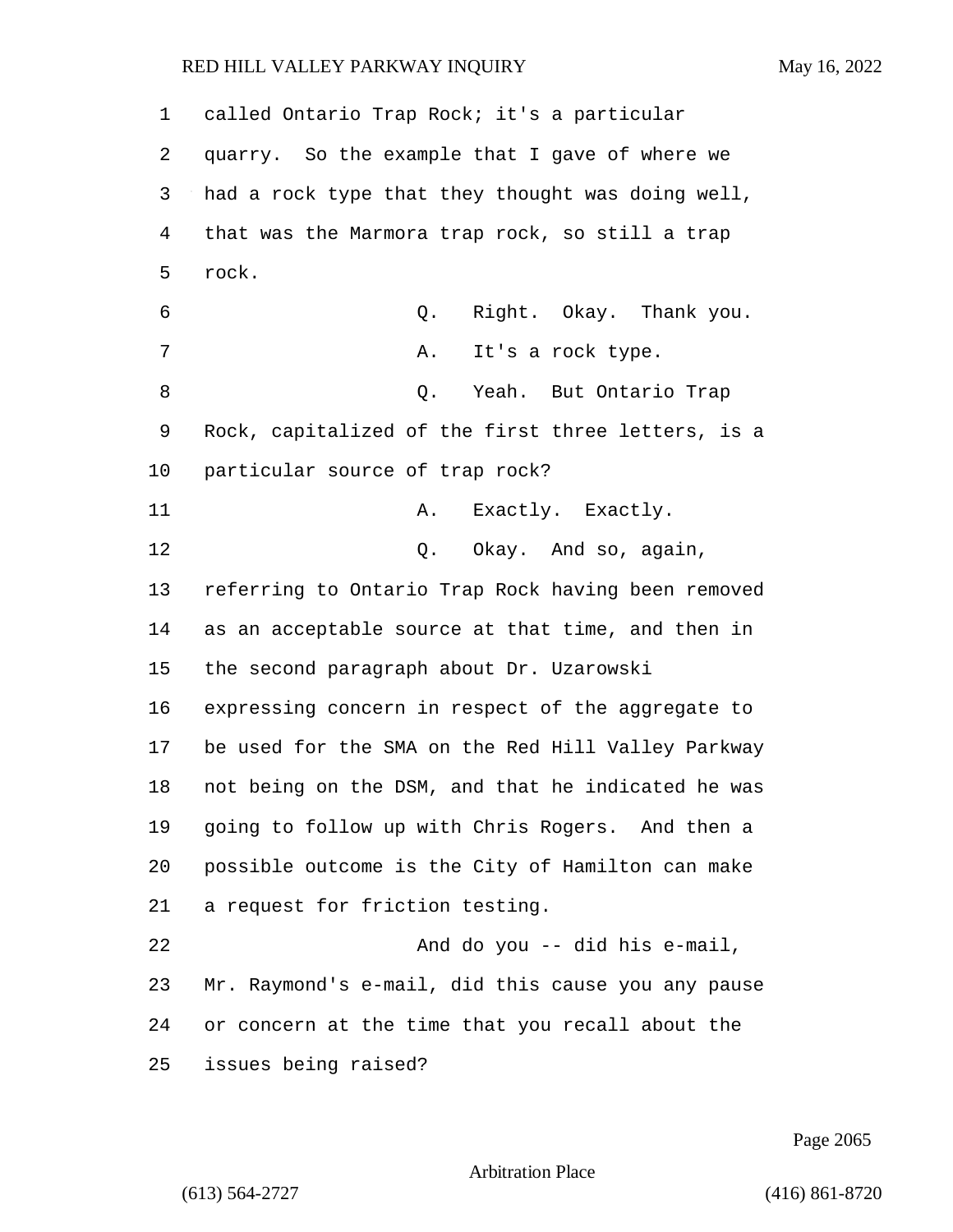1 A. No. 2 Q. Okay. And are 3 municipalities required by the province to use any 4 particular aggregate in their surface course 5 pavements? 6 A. No, they are not. 7 C. Okay. And do you recall 8 if you had any discussions with Mr. Raymond or 9 Mr. Rogers about issues raised in his e-mail or in 10 the call that it's reporting on with 11 Dr. Uzarowski? 12 A. I think, to be honest, 13 the reason that I'm cc'd on here or sent this is 14 because the possible outcome is that they could 15 make a request for friction testing. 16 Q. I see. 17 A. So he's giving me the 18 heads up that, you know, if they decide to go 19 ahead with this project, that they could request 20 friction testing. 21 Q. Because in your role as 22 acting head of pavements and foundations, the skid 23 tester came under your purview? 24 A. Correct, yes. 25 Q. Okay. And more generally

Page 2066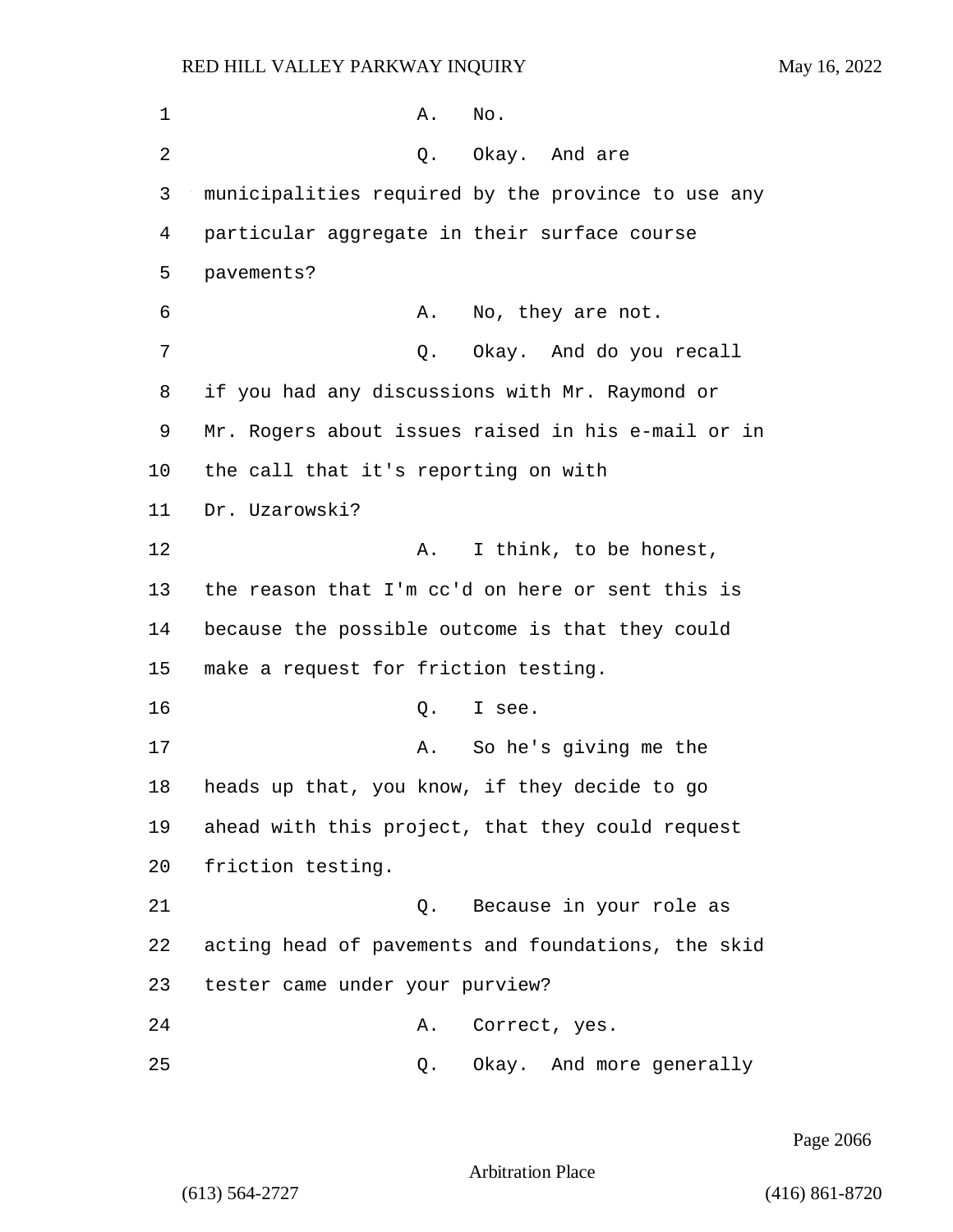| $\mathbf{1}$ | are -- you said that municipalities or Hamilton -- |
|--------------|----------------------------------------------------|
| 2            | municipalities aren't required to use any          |
| 3            | particular aggregate in their surface course       |
| 4            | pavements. Are Ontario municipalities required to  |
| 5            | follow MTO specific -- specifications for          |
| 6            | municipal road building projects more generally?   |
| 7            | No, they are not. There<br>Α.                      |
| 8            | are municipal standards that municipalities can    |
| 9            | adopt. Municipalities can also develop their own   |
| 10           | municipal specs. So the City of Hamilton could     |
| 11           | have their own SMA spec, their own aggregate spec, |
| 12           | et cetera. So no, they are not required to use     |
| 13           | MTO standards, and similarly I don't think they    |
| 14           | are required to use the municipal standards. I     |
| 15           | know many municipalities that just have their own  |
| 16           | specs and standards.                               |
| 17           | Q. Right. Okay. And then                           |
| 18           | there's the Ontario Provincial Standard            |
| 19           | Specification, the OPSS, which municipalities can  |
| 20           | use them or modify them with special provisions;   |
| 21           | is that right?                                     |
| 22           | That's true.<br>The<br>Α.                          |
| 23           | Ontario -- and there's two types. There's Ontario  |
| 24           | Provincial Standards and Specifications, OPS Prov, |
| 25           | which stands for provincial spec that would be     |

Page 2067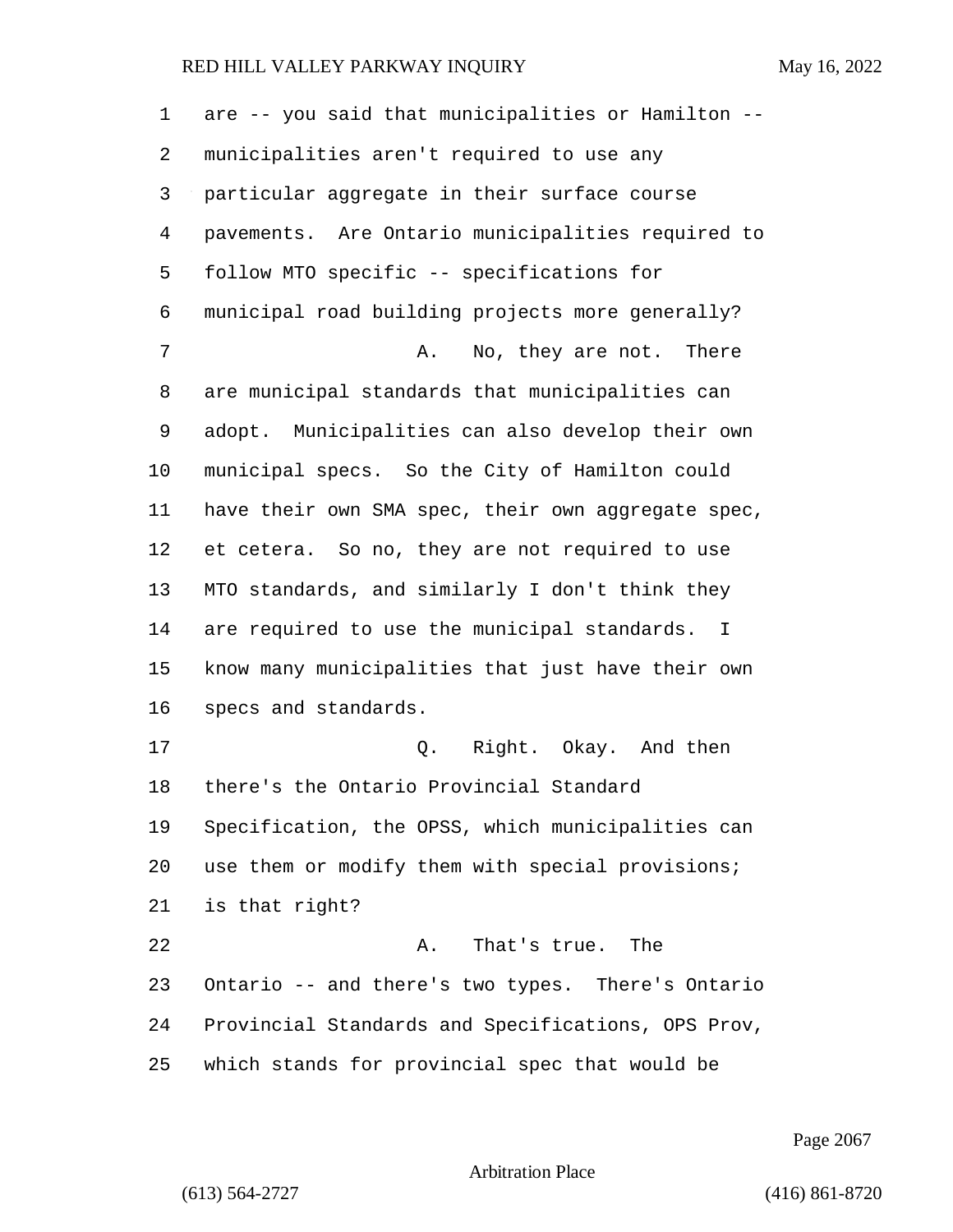| 1  | used by MTO, and there's a similar one that's the   |
|----|-----------------------------------------------------|
| 2  | OPSS Muni which is for municipalities, and, again,  |
| 3  | even then I think it's up to the municipality. If   |
| 4  | they plan to use a provincial spec, they can.<br>If |
| 5  | they want to use a municipal spec, they can, or if  |
| 6  | they want to make their own spec up as well, they   |
| 7  | can as well.                                        |
| 8  | And if we could go to,<br>Q.                        |
| 9  | Registrar, to overview document 4, images 5 and 6,  |
| 10 | just so -- make sure we're talking about the same   |
| 11 | things.                                             |
| 12 | In paragraph 7, in the image                        |
| 13 | on the left there, I think is what you were just    |
| 14 | referring to that there's the provincial-oriented   |
| 15 | specifications developed by the MTO, but OPS        |
| 16 | specialty committees update and revise some of      |
| 17 | them for municipal use. Is that what you were       |
| 18 | talking about there?                                |
| 19 | Yeah, so there's a<br>Α.                            |
| 20 | committee, a specialty committee, and it would      |
| 21 | have members from the municipality and the          |
| 22 | province to help draft a municipal spec, and often  |
| 23 | industry also sits on those municipal spec writing  |
| 24 | committees as well. So it's a committee to write    |
| 25 | a spec. I mean, the idea is obviously for           |

Page 2068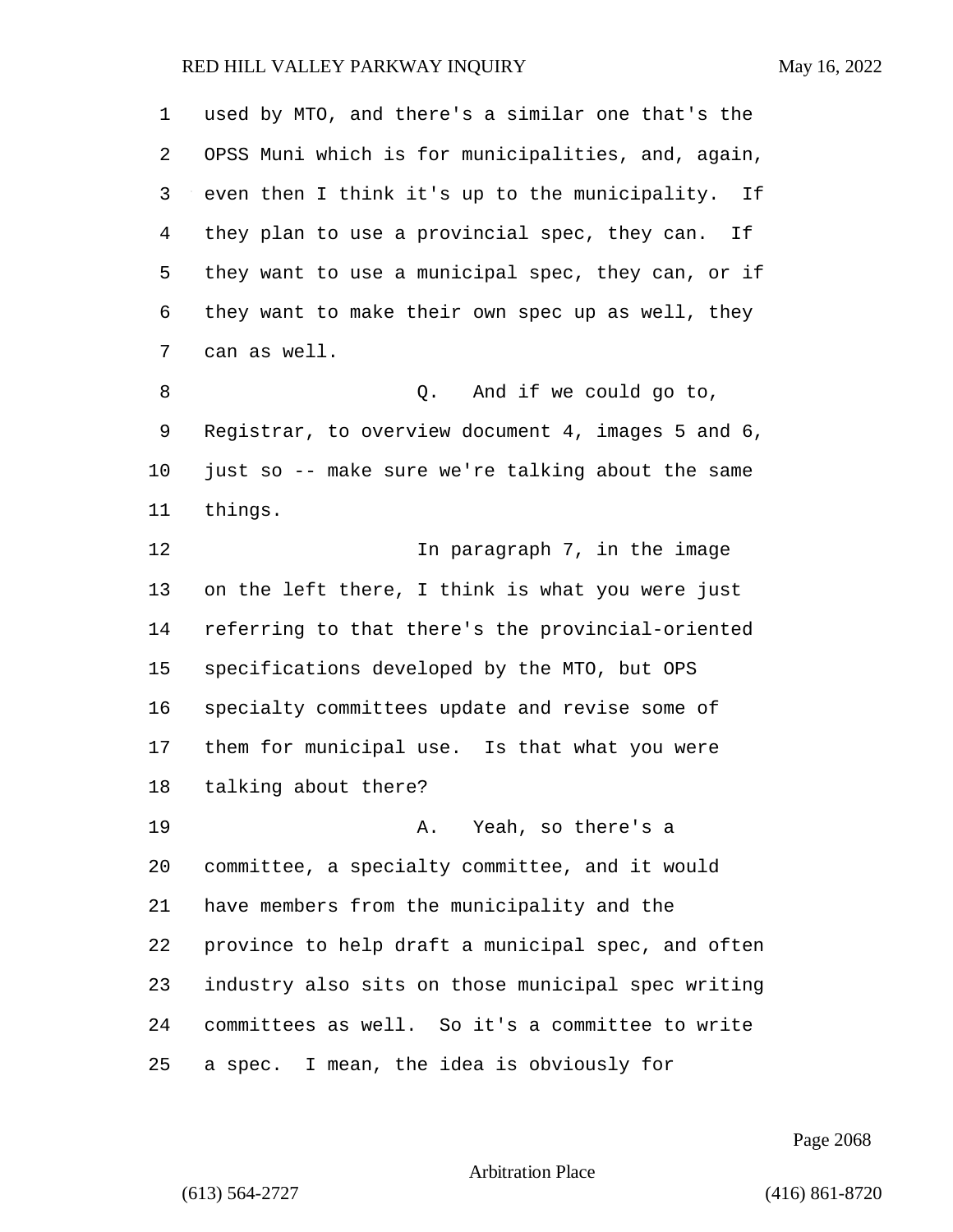| 1              | everybody's benefit, including the contractor's.    |
|----------------|-----------------------------------------------------|
| 2              | If everybody uses the same spec it's much more      |
| 3              | helpful to them, easier to bid the work, easier to  |
| $\overline{4}$ | perform the work, and so that's why they develop    |
| 5              | these specs. But it's not mandatory for them to     |
| 6              | use the provincial spec which is MTO spec.          |
| 7              | And then if we could go<br>Q.                       |
| 8              | to overview document 4, image 52, please. Just      |
| 9              | give me one second, please. So in paragraph 116     |
| 10             | through -- actually if we could bring up the next   |
| 11             | image as well. It's 116 through 122.                |
| 12             | There's a number of e-mails in                      |
| 13             | late September, September 27th and 28th, 2007,      |
| 14             | about conducting friction testing on the Red Hill.  |
| 15             | And do you recall how the request came about?<br>We |
| 16             | already looked at the conversation Mr. Raymond had  |
| 17             | back in -- at the beginning of August. Do you       |
| 18             | recall how the actual request came about?           |
| 19             | Do I recall it? Umm,<br>Α.                          |
| 20             | that's a good question. So I mean, I think the      |
| 21             | short story is that Chris Raymond was asking about  |
| 22             | could we go out and do the testing. Then there      |
| 23             | was a bit of back and forth where I was saying,     |
| 24             | well, is the City of Hamilton okay with us doing    |
| 25             | this testing, and Chris was saying, yes, they are   |

Page 2069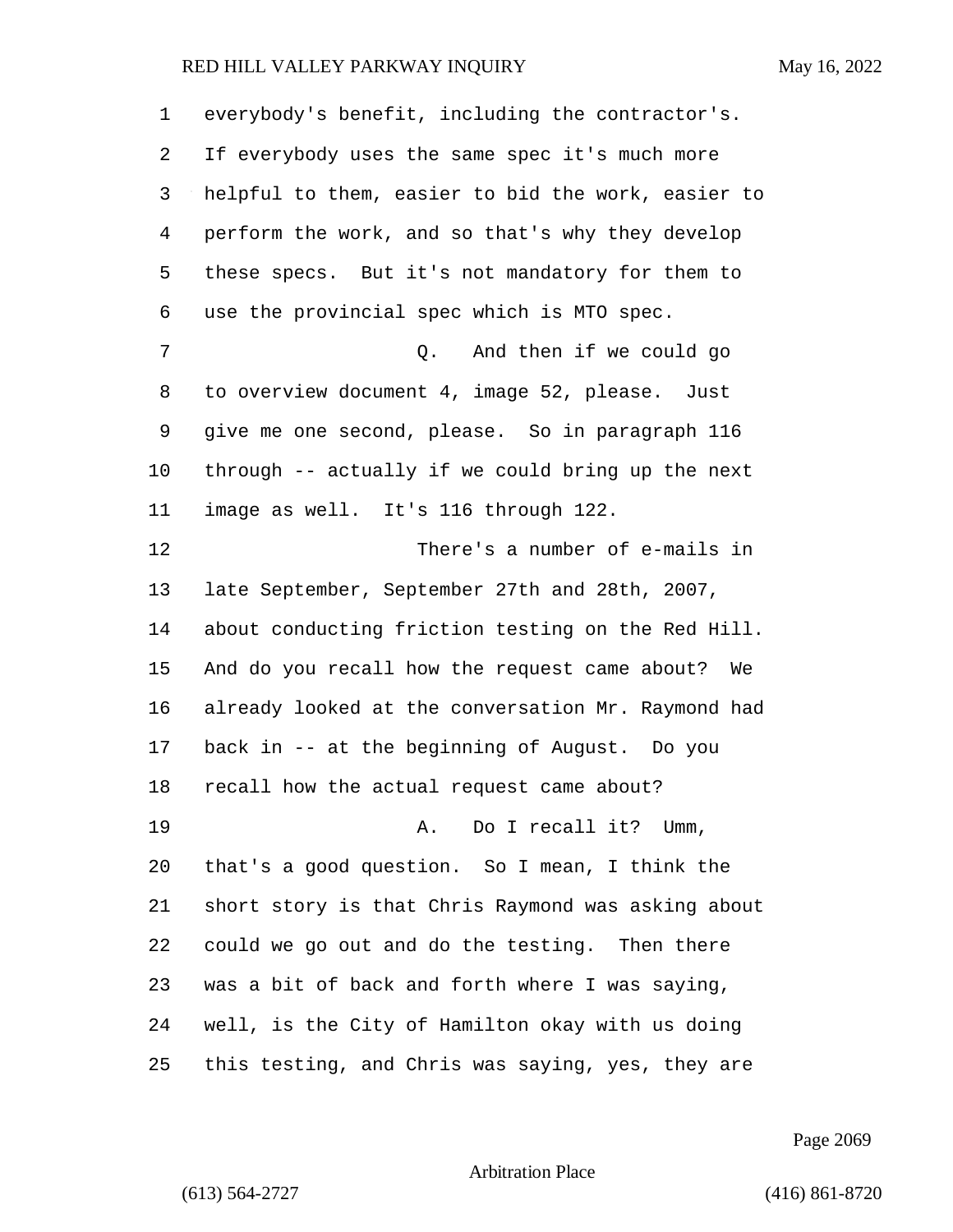okay with it, but they are not willing to put that in writing. But at the end of the day we agreed to do the testing.

4 So, you know, one of the complications here is -- that can be confusing is that because this was for Hamilton and Golder, like, this was their big project, you know, they wanted to have some kind of partnership with CPATT, the Centre for Pavement and Transportation Technology, where they would have some kind of research work there, so monitoring and sensoring in the road and then tracking how the pavement is performing.

14 And so the back story is that they had come to us and said, would the ministry be interested in participating in this monitoring program because this was a -- oh, boy -- this was a new technology, so not just the SMA, but also the fact that it was a perpetual pavement. So we had been given their plan for how they were going to invent sensors in the road, and we'd been asked to look at it. And we had been asked to help fund it, and we had offered up a minimal amount, you know, sort of \$10,000 to say, sure, you know, let's give them some money, a little bit of money

Page 2070

Arbitration Place

(613) 564-2727 (416) 861-8720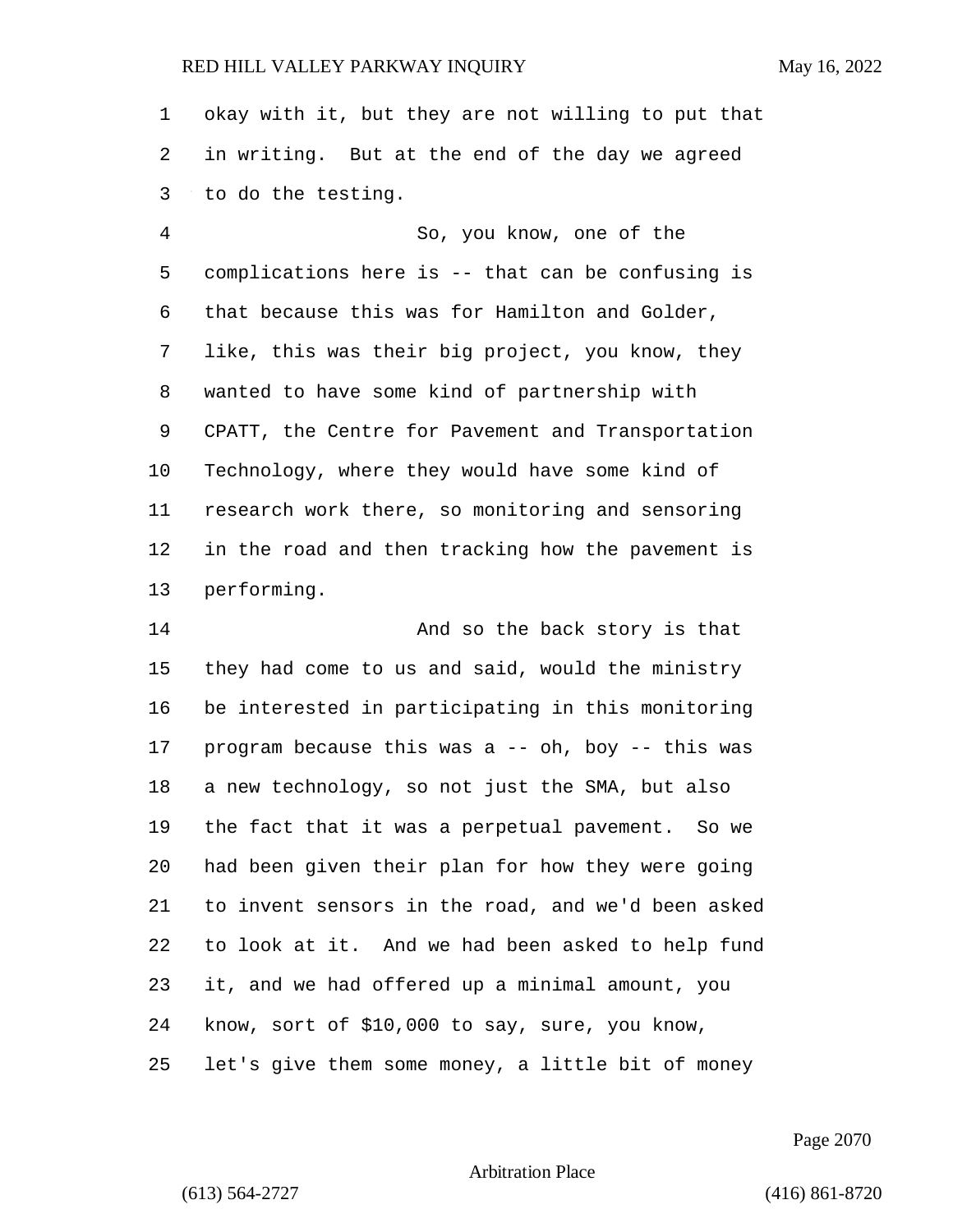1 in the big scheme of things. So here there's a 2 discussion around that as well.

3 You know, the short story is that although we reviewed their instrumentation plan, and we were willing to give them \$10,000, we never -- we cannot find any evidence that we did ever do that. I don't believe that we did. I don't think that ever happened. And so this was sort of like, so let's go -- we could do this friction testing for them. You know, maybe that would -- I don't know -- maybe that would go a way to help them with their monitoring or, you know, research work around this project. 14 Q. Okay. So a number of things in there. You're referring to there's a reference in one of these e-mails between you and Mr. Kazmierowski and Mr. Raymond where -- and this is in paragraph 118 where you forward Mr. Raymond's e-mail to Mr. Kazmierowski, and say: 20 "Hi Tom, I seem to remember we 21 offered to do some monitoring 22 of the Red Hill Creek 23 expressway perpetual pavement. 24 Did that not include friction 25 testing?"

Page 2071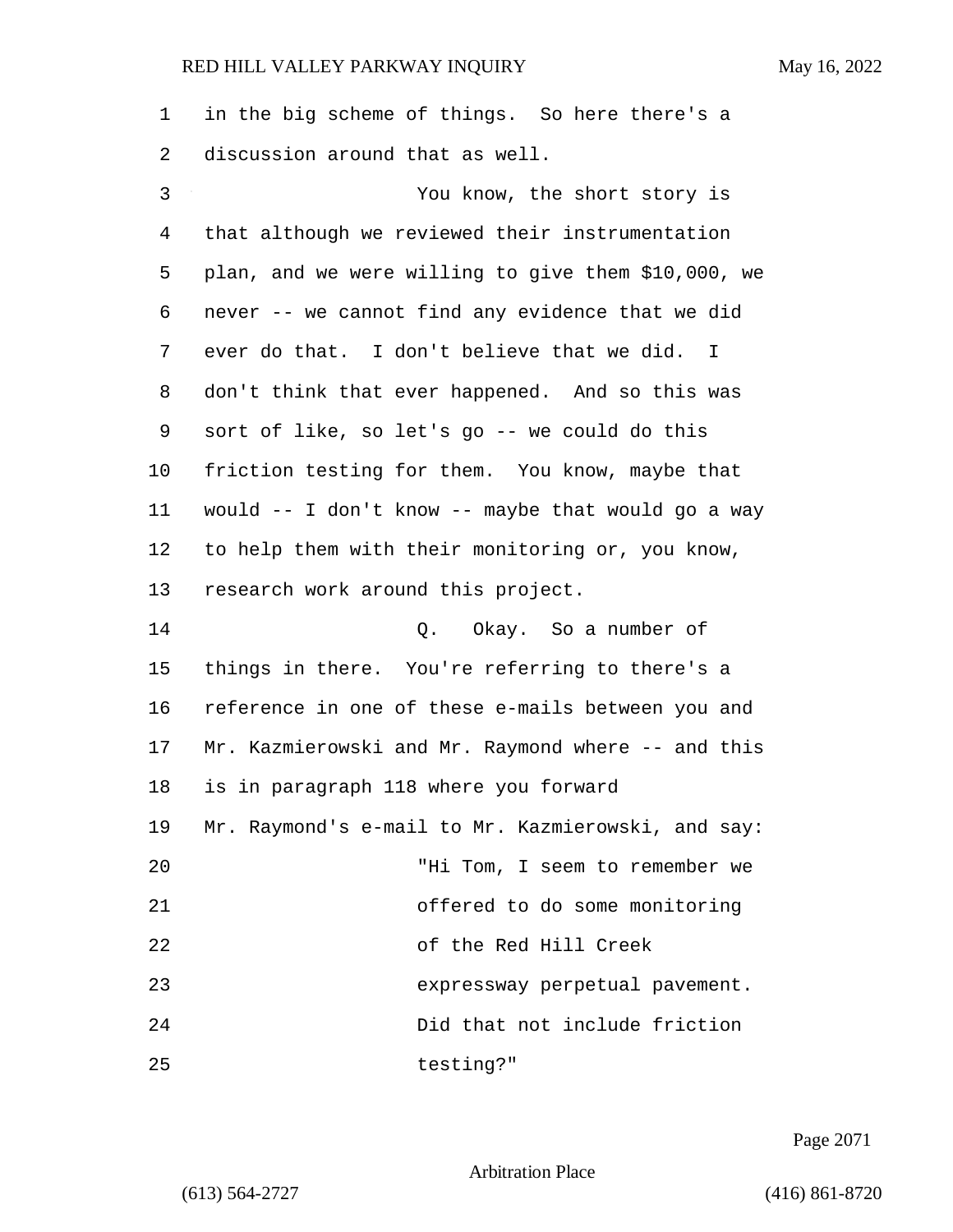| 1  | And Mr. Kazmierowski in                            |
|----|----------------------------------------------------|
| 2  | paragraph 19 responds saying:                      |
| 3  | "Yes, but we should have                           |
| 4  | Ludomir instruct the City to                       |
| 5  | either request the testing or                      |
| 6  | at least approve Ludomir's                         |
| 7  | request for testing and give                       |
| 8  | permission for us to test on                       |
| 9  | their facility."                                   |
| 10 | So you're referring back in                        |
| 11 | your e-mail to this earlier offer. That's what     |
| 12 | you were just talking about; is that right?        |
| 13 | Yes, yes. Earlier, like<br>Α.                      |
| 14 | a month before this or something like that, we had |
| 15 | been -- you know, reviewed their instrumentation   |
| 16 | plan, had said we could fund them \$10,000, ta-da, |
| 17 | ta-da, which I guess never happened. And there     |
| 18 | had been some discussion about could we run the    |
| 19 | ARAN over it; could we do some friction testing.   |
| 20 | And so even though we didn't have an official      |
| 21 | request in writing from the City, there had been   |
| 22 | these requests to, you know, somehow participate   |
| 23 | in their research.                                 |
| 24 | Q. Right. And that's in                            |
| 25 | 122, you say on the right -- and I'll come back to |

Page 2072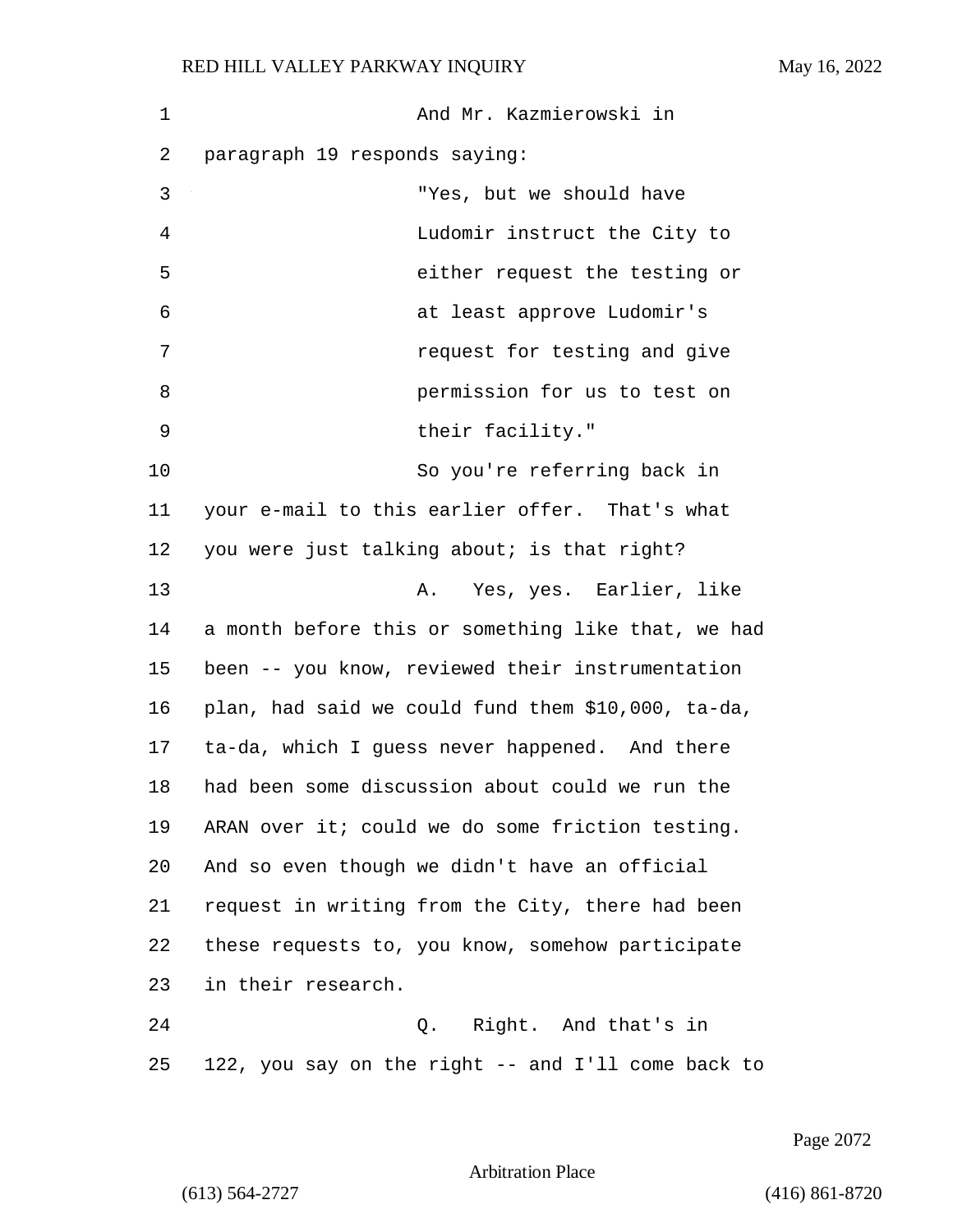1 the first part in a sec, but you say: 2 "Anyway we had agreed earlier 3 between this year to provide testing 4 (rather than money for 5 instrumentation, which was 6 their original request). 7 Please coordinate with Frank." 8 That's again --9 A. Yeah. 10 Q. -- what you're referring 11 to there? 12 A. Yeah. 13 Q. Okay. So there is an 14 e-mail back -- referring to this in the number of 15 e-mails back in May of 2007, so, what, four months 16 earlier I guess. 17 And if we could go to -- in a 18 moment to that, Registrar, image 41, in overview 19 document 4. 20 And in paragraph 86 you'll see 21 there's a reference there. These aren't e-mails 22 that you are included in, but it's indicating, as 23 you described, about perpetual pavement design and 24 instrumenting and monitoring pavement performance 25 and the financial participation potentially by the

Page 2073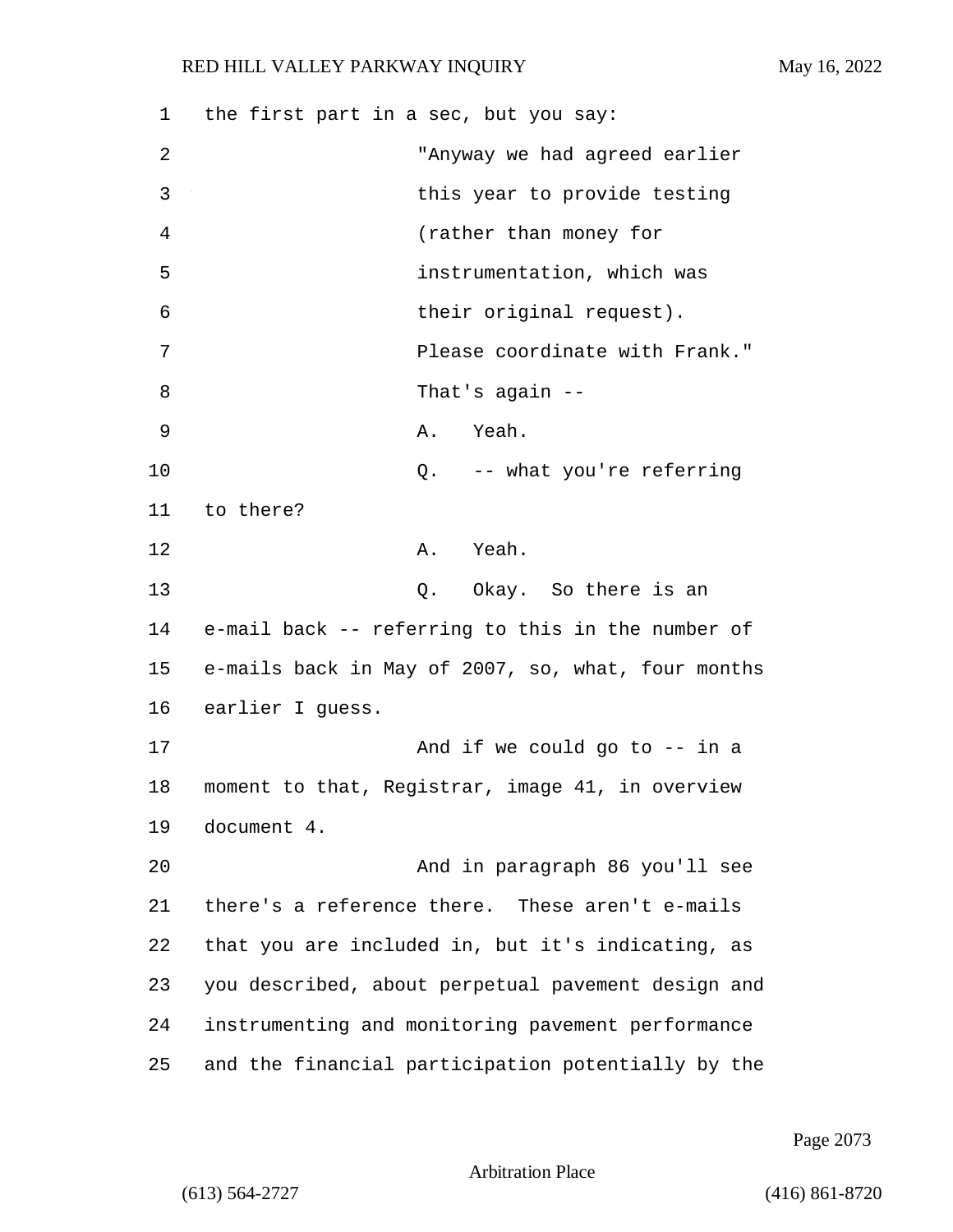| 1  | province. And potentially -- and there's a         |
|----|----------------------------------------------------|
| 2  | contribution, OHMPA contributing \$10,000.         |
| 3  | And then Mr. Kazmierowski                          |
| 4  | writes at the bottom there:                        |
| 5  | "I've already offered to do                        |
| 6  | skid testing on the SMA                            |
| 7  | surface of the Red Hill Creek                      |
| 8  | Perpetual Pavement." (As                           |
| 9  | read)                                              |
| 10 | You've described what happened                     |
| 11 | in the past. Were you actually involved in those   |
| 12 | discussions back earlier in the year, or are these |
| 13 | things that you were informed about?               |
| 14 | The instrumentation plan<br>Α.                     |
| 15 | was submitted to me for review, and so this whole  |
| 16 | thing about the instrumentation plan, it came to   |
| 17 | me as -- at the time as the senior pavement        |
| 18 | engineer, not as the head. And it came to me for   |
| 19 | review, and I made comments on it, and they said   |
| 20 | that's where the \$10,000 came from. Like, only we |
| 21 | could pay 10,000 towards their instrumentation     |
| 22 | plan of the parkway, and then the idea being that, |
| 23 | you know, we could all learn from this. We would   |
| 24 | receive the data from the instruments, et cetera,  |
| 25 | et cetera. So that was the idea behind it.         |

Page 2074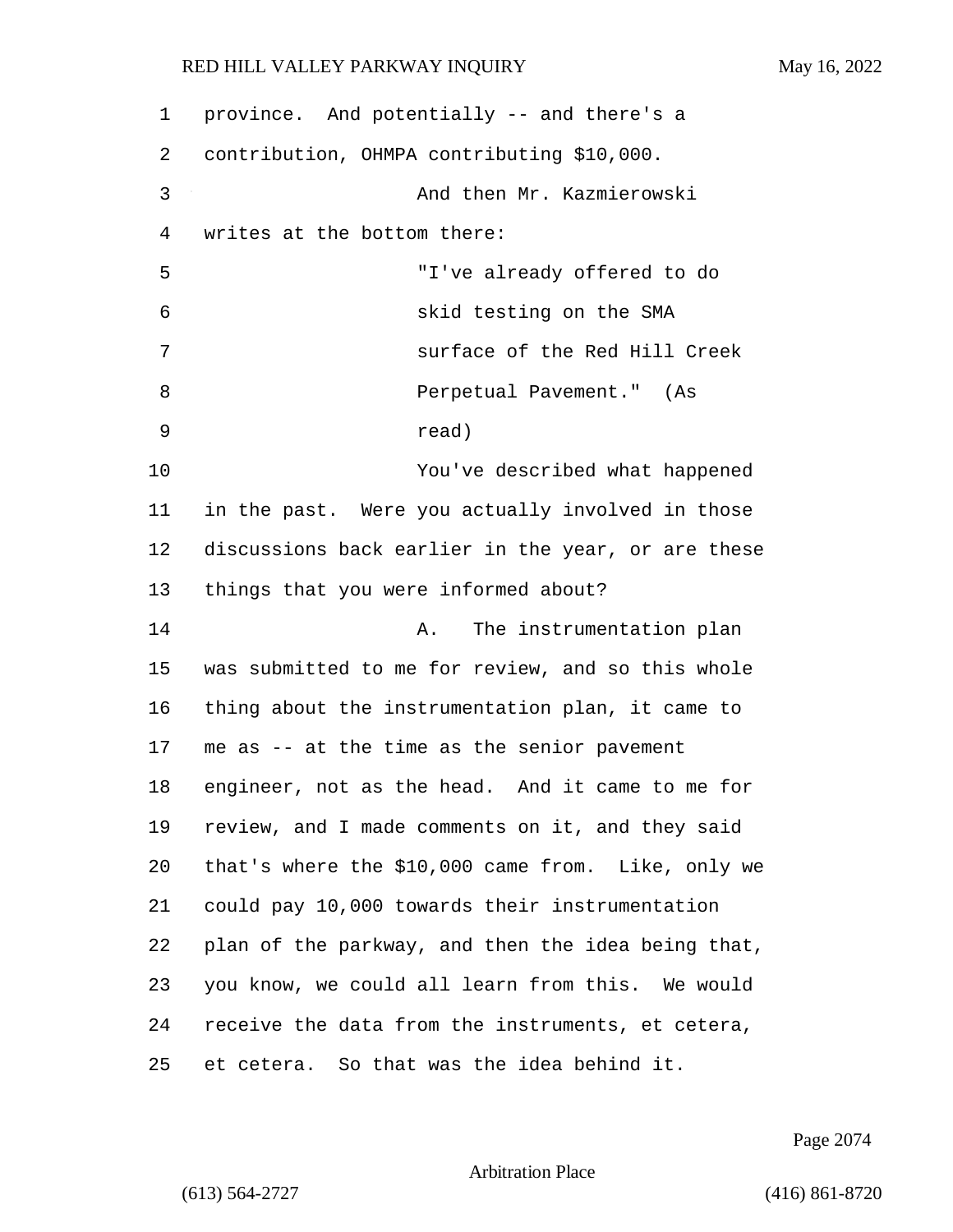| 1  | Right.<br>Q.                                       |
|----|----------------------------------------------------|
| 2  | And so Mr. Kazmierowski<br>Α.                      |
| 3  | is my boss, so he would have submitted that to me, |
| 4  | and then, you know, I guess he must've said to     |
| 5  | me -- because typically when we have like a        |
| 6  | research project, so I give -- this morning we     |
| 7  | talked about the SMA on the 401, so typically when |
| 8  | we have a research project like that, we would be  |
| 9  | driving our ARAN vehicle over it which measures    |
| 10 | the roughness of the road, we would maybe do some  |
| 11 | friction testing, and we would write a paper about |
| 12 | the road.                                          |
| 13 | So this is the kind of thing                       |
| 14 | that we would offer in kind. It's very hard to     |
| 15 | get money to donate to somebody else's research    |
| 16 | plan, so sometimes if somebody else had a research |
| 17 | project, we would say, oh, we could do some ARAN   |
| 18 | testing for you, or we could do skid testing for   |
| 19 | you, and then that's sort of like what we can do.  |
| 20 | We don't have to seek approval for money or        |
| 21 | funding or any of those things. So it's sort of    |
| 22 | like an in kind.                                   |
| 23 | So I imagine this as Tom                           |
| 24 | saying, oh, we could do some testing in kind to    |
| 25 | avoid us having to pay a lot of money, because it  |

Page 2075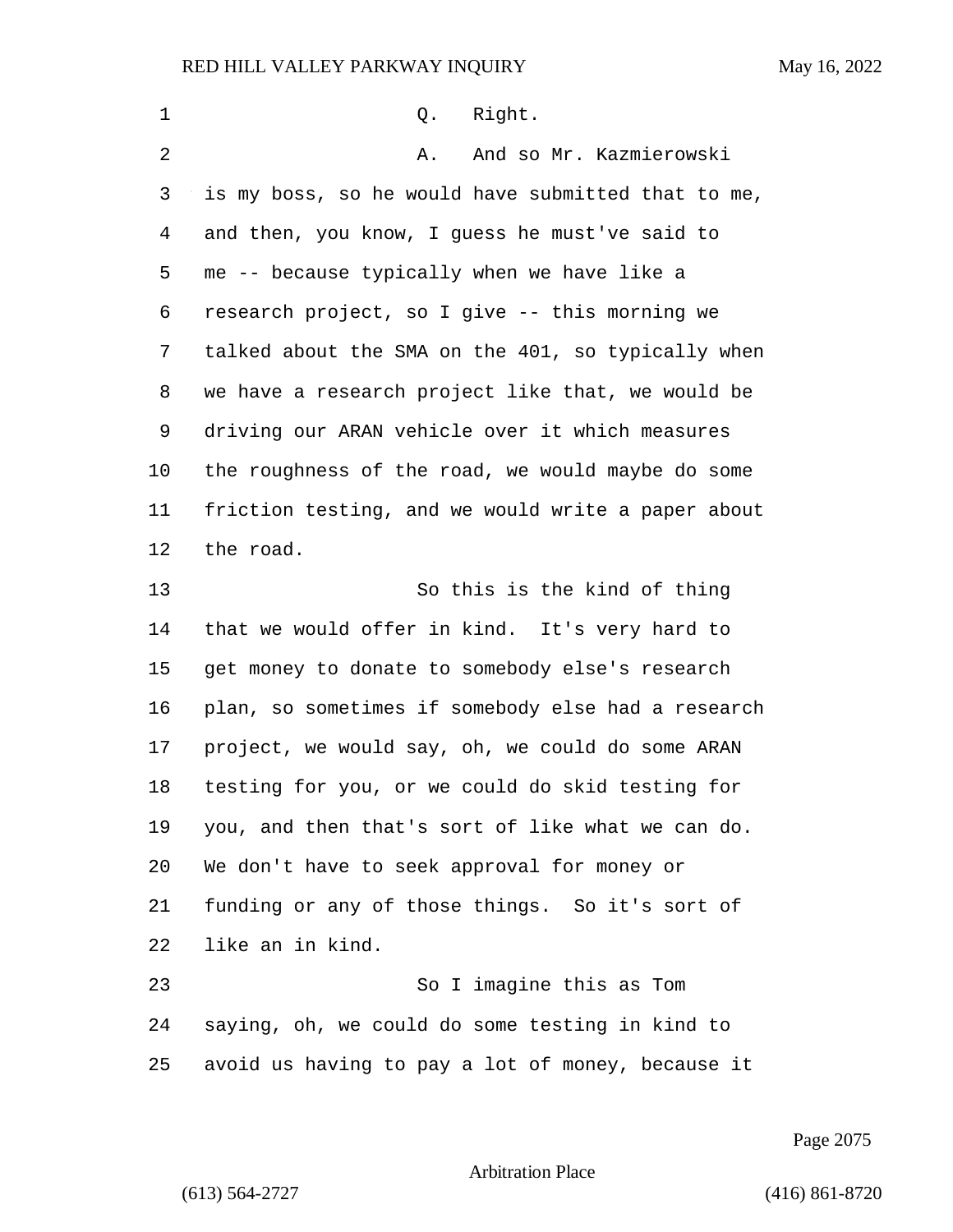| 1  | was very, very hard to seek any kind of funding.   |
|----|----------------------------------------------------|
| 2  | Q. Okay. And the                                   |
| 3  | monitoring -- a couple of things.                  |
| 4  | Yeah.<br>Α.                                        |
| 5  | Q. So do I understand you                          |
| 6  | correctly, though, you didn't have those           |
| 7  | conversations with anyone at Hamilton or Golder    |
| 8  | about offering the skid testing back in May?<br>Is |
| 9  | that correct?                                      |
| 10 | Α.<br>Correct. Correct. Yeah.                      |
| 11 | Okay. You heard that<br>Q.                         |
| 12 | from Mr. Kazmierowski?                             |
| 13 | Α.<br>Yes.                                         |
| 14 | Q. Okay. And the second                            |
| 15 | thing, the instrumentation, this is about          |
| 16 | monitoring the performance of the perpetual        |
| 17 | pavement overall and the stresses and so forth on  |
| 18 | it, right, with embedded sensors that are being    |
| 19 | used; is that right?                               |
| 20 | Exactly, yes. The<br>Α.                            |
| 21 | embedded sensors in the different layers of the    |
| 22 | pavement, and then there would be a box on the     |
| 23 | side of the road that collects all the data, and,  |
| 24 | you know, that's how you access how there's stress |
| 25 | and strain relationship with the different         |

Page 2076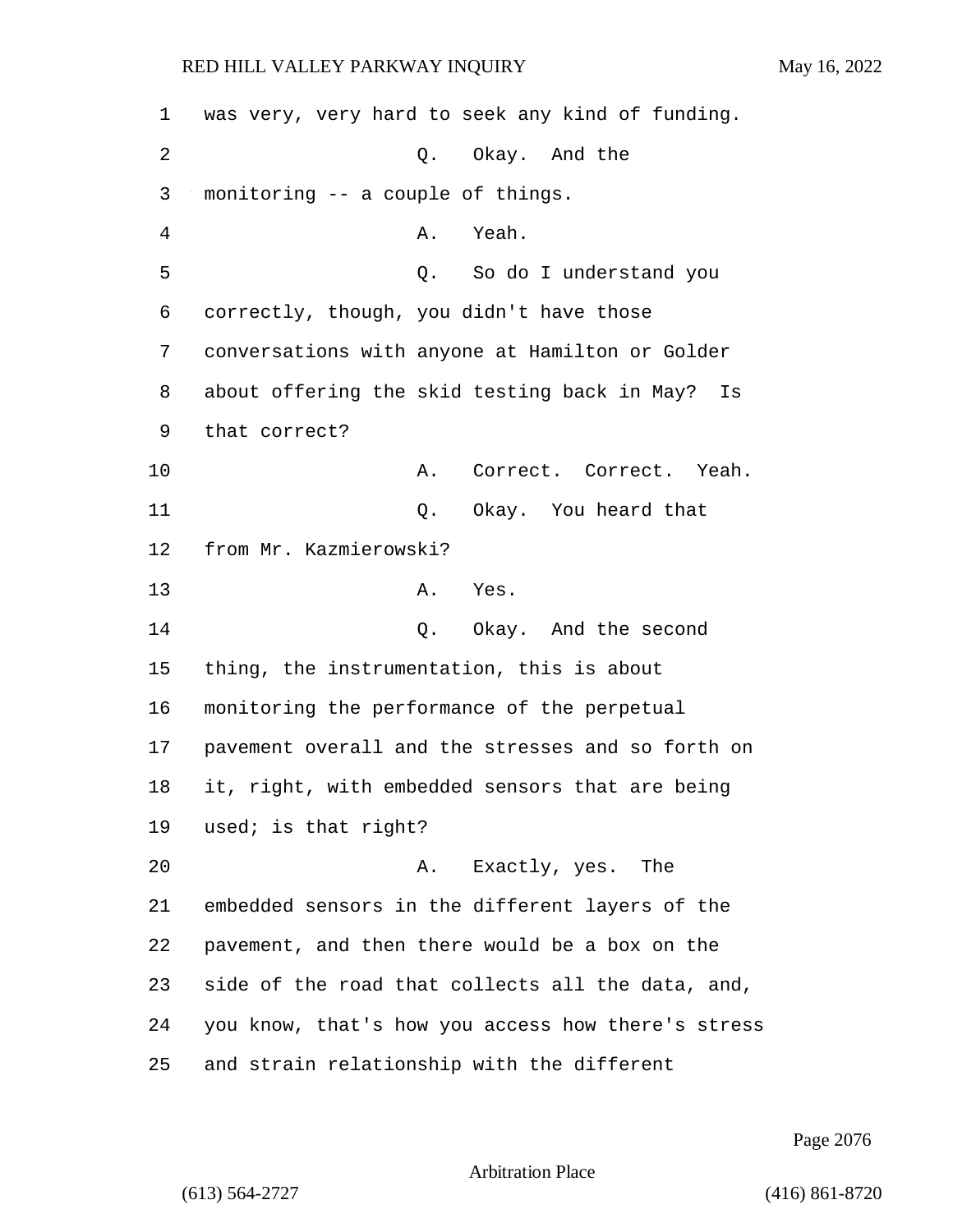pavement layers. 2 Q. Okay. So then going back to images 51 and 52, Registrar. 4 So, again, in this set of e-mails back in September 27th and 28th, that's what you were referring back to were those discussions going back to May and about recalling that there was a prior offer made that involved -- that included friction testing. 10 Now, in terms of the discussions here, did you have any direct discussions with Dr. Uzarowski or anyone at the City of Hamilton in respect of this, or was everything done through Mr. Raymond at this point? 15 A. Everything was done through Mr. Raymond. 17 Q. And do you recall if there were any discussions outside of these e-mails about the reluctance expressed in these e-mails about the City of Hamilton making a request for the friction testing itself? 22 A. Yes. So I think the concern was, you know, if we detect that there's an early friction issue on a contract that they are literally building right now, so, you know,

Page 2077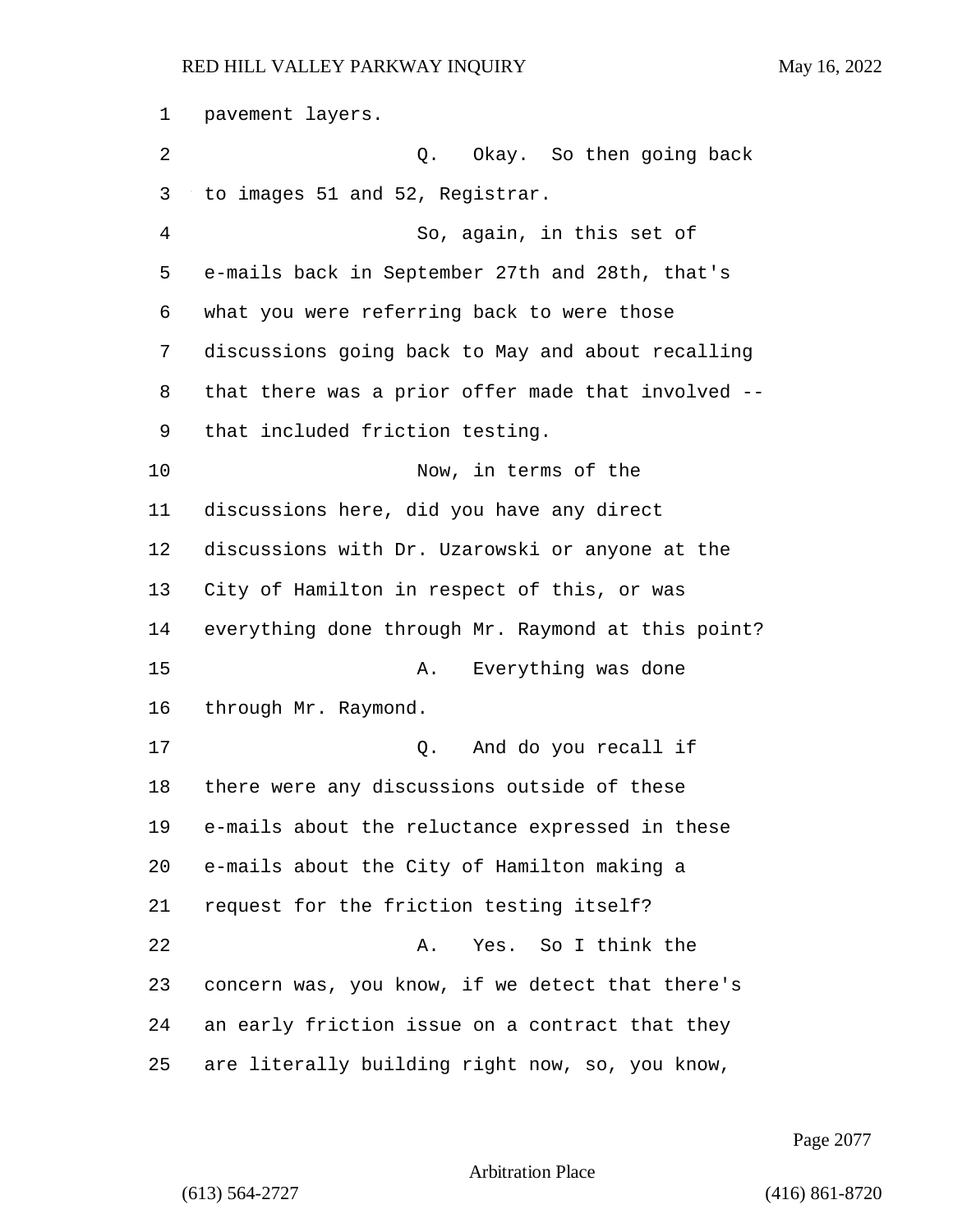| $\mathbf 1$    | what's going to be the outcome of that.             |
|----------------|-----------------------------------------------------|
| $\overline{2}$ | So, you know, the City of                           |
| 3              | Hamilton has to be aware or permitting us to do     |
| 4              | this testing in case they have to take some kind    |
| 5              | of action, right, so that was the discussion.<br>We |
| 6              | could get some really low numbers, and then the     |
| 7              | City of Hamilton would have to take some kind of    |
| 8              | action, so we'd better get their permission before  |
| 9              | we go and take this friction reading.               |
| 10             | Q. Okay. So I just want to                          |
| 11             | make sure I understand that. The impetus for        |
| 12             | wanting a direct request from the City rather than  |
| 13             | it coming through Golder was thinking down the      |
| 14             | road, so to speak, thinking in the future about     |
| 15             | what would happen if there were bad results, if I   |
| 16             | can put it that way, and how those results would    |
| 17             | be communicated; is that right?                     |
| 18             | Yes, because Ludomir, he<br>Α.                      |
| 19             | is not -- it's the same position that I would be    |
| 20             | in with my own regional staff. Like, Ludomir        |
| 21             | isn't directing the contract. He's a consultant     |
| 22             | providing, you know, guidance to the City, but      |
| 23             | he's not the person in charge of that particular    |
| 24             | contract. So if anything has to happen on the       |
| 25             | contract, Ludomir doesn't have any, I guess, say    |

Page 2078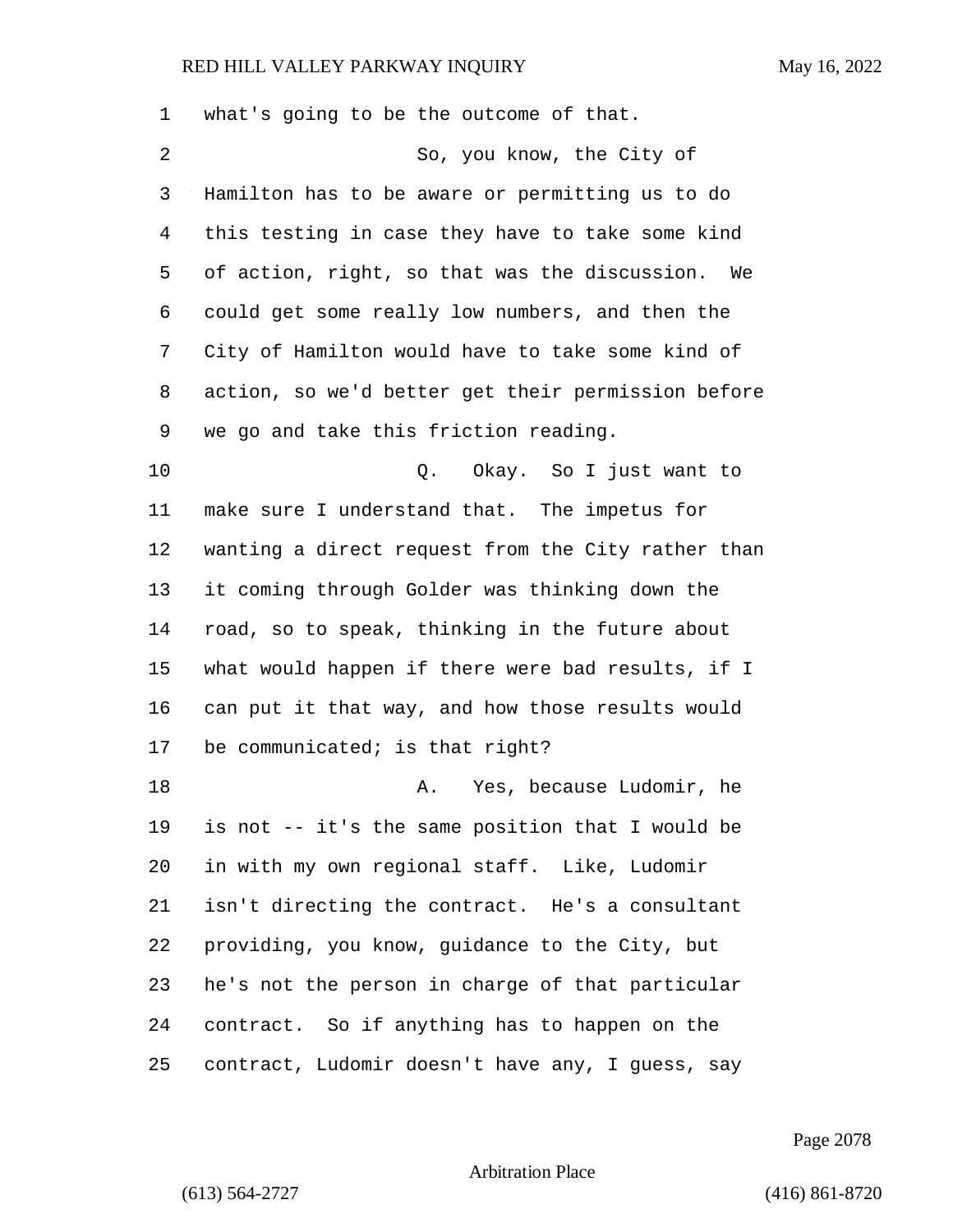| 1              | in that. He can only make recommendations, and so  |
|----------------|----------------------------------------------------|
| 2              | the people actually that are the owners of that    |
| 3              | contract have to take responsibility.              |
| $\overline{4}$ | Q. Okay. So then it was                            |
| 5              | about, right, that if there was a problem that was |
| 6              | disclosed, that the problem would be dealt with?   |
| 7              | Is that -- or at least communicated to those who   |
| 8              | could make the decision about dealing with --      |
| 9              | Exactly.<br>Α.                                     |
| 10             | -- the problem; is that<br>Q.                      |
| 11             | the point?                                         |
| 12             | Α.<br>Yes.                                         |
| 13             | Okay. And -- but in the<br>Q.                      |
| 14             | end there was not a direct request, is that right, |
| 15             | from the City?                                     |
| 16             | So I didn't get anything<br>Α.                     |
| 17             | in writing. I was relying on Chris who was         |
| 18             | saying, the City has said it's okay to go ahead    |
| 19             | and do the testing.                                |
| 20             | Q. Okay. And that you're                           |
| 21             | referring there to -- I think there's --           |
| 22             | A. Oh, sorry, Chris Raymond.                       |
| 23             | Q. Chris Raymond, yeah.                            |
| 24             | Sorry, could you pull up 53 as well. Should be 52  |
| 25             | and 53. Thank you.                                 |

Page 2079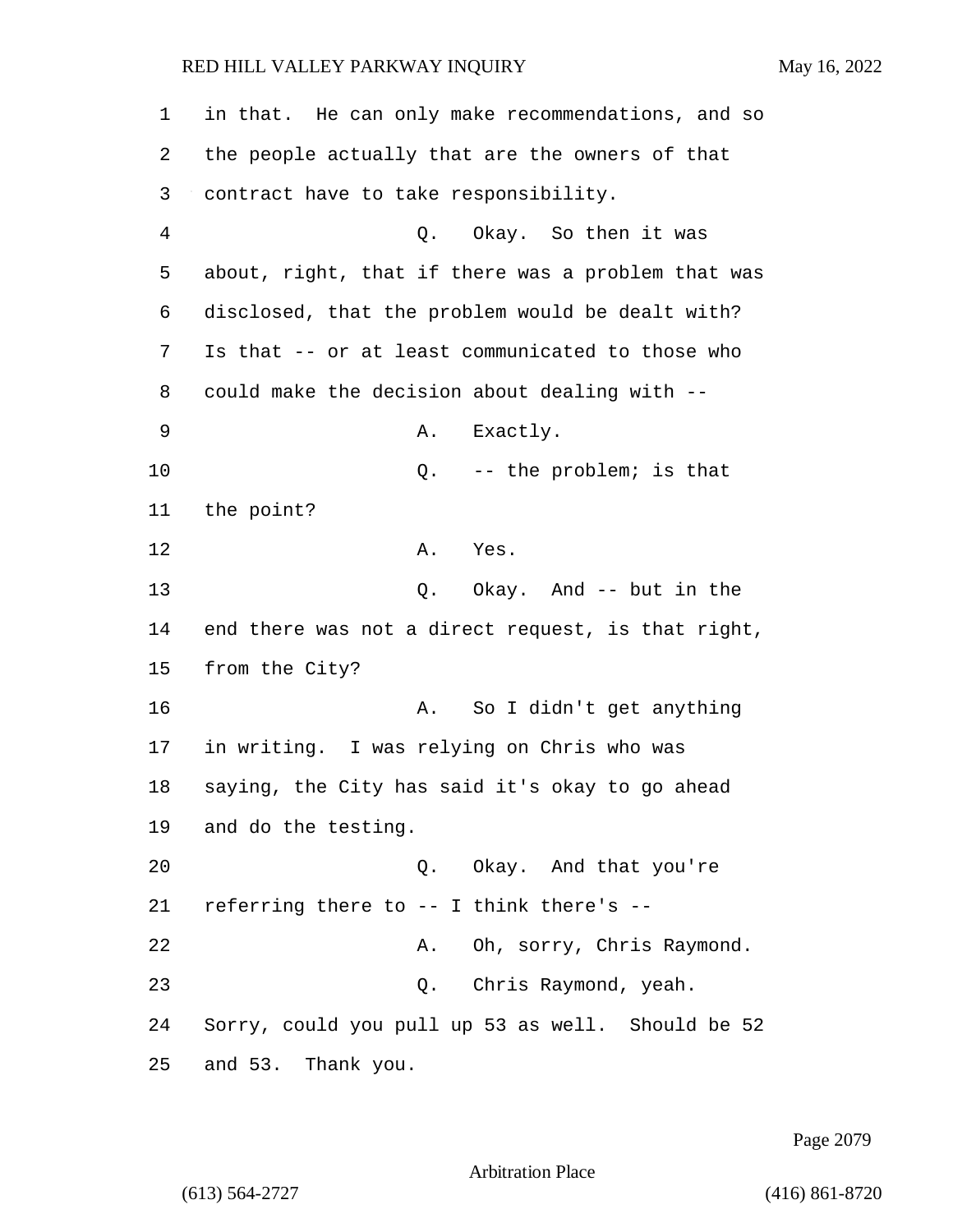| $\mathbf 1$ | It's there in 117.<br>Α.                           |
|-------------|----------------------------------------------------|
| 2           | Q. Yeah, my camera is in                           |
| 3           | front of it. That's the problem. There we go.      |
| 4           | Thank you.                                         |
| 5           | So it says:<br>А.                                  |
| 6           | "The City does not have                            |
| 7           | objections to the testing."                        |
| 8           | Q. Right.                                          |
| 9           | Α.<br>But they are not the ones                    |
| 10          | making the request. Ludomir is making the          |
| 11          | request, but the City does not have objections.    |
| 12          | So I took that as being the City is aware of this  |
| 13          | request and has no objections to the testing going |
| 14          | forward. So that was -- for me, that was a go      |
| 15          | ahead to let the testing go forward.               |
| 16          | All right. And in your<br>Q.                       |
| 17          | e-mail on paragraph 122, in the first sentence,    |
| 18          | when responding to Mr. Raymond's observation where |
| 19          | he says:                                           |
| 20          | "Yes, the City is in agreement                     |
| 21          | about the testing, but it's                        |
| 22          | strange that the City are not                      |
| 23          | willing to write a request. I                      |
| 24          | asked Ludomir specifically to                      |
| 25          | send me a request from the                         |

Page 2080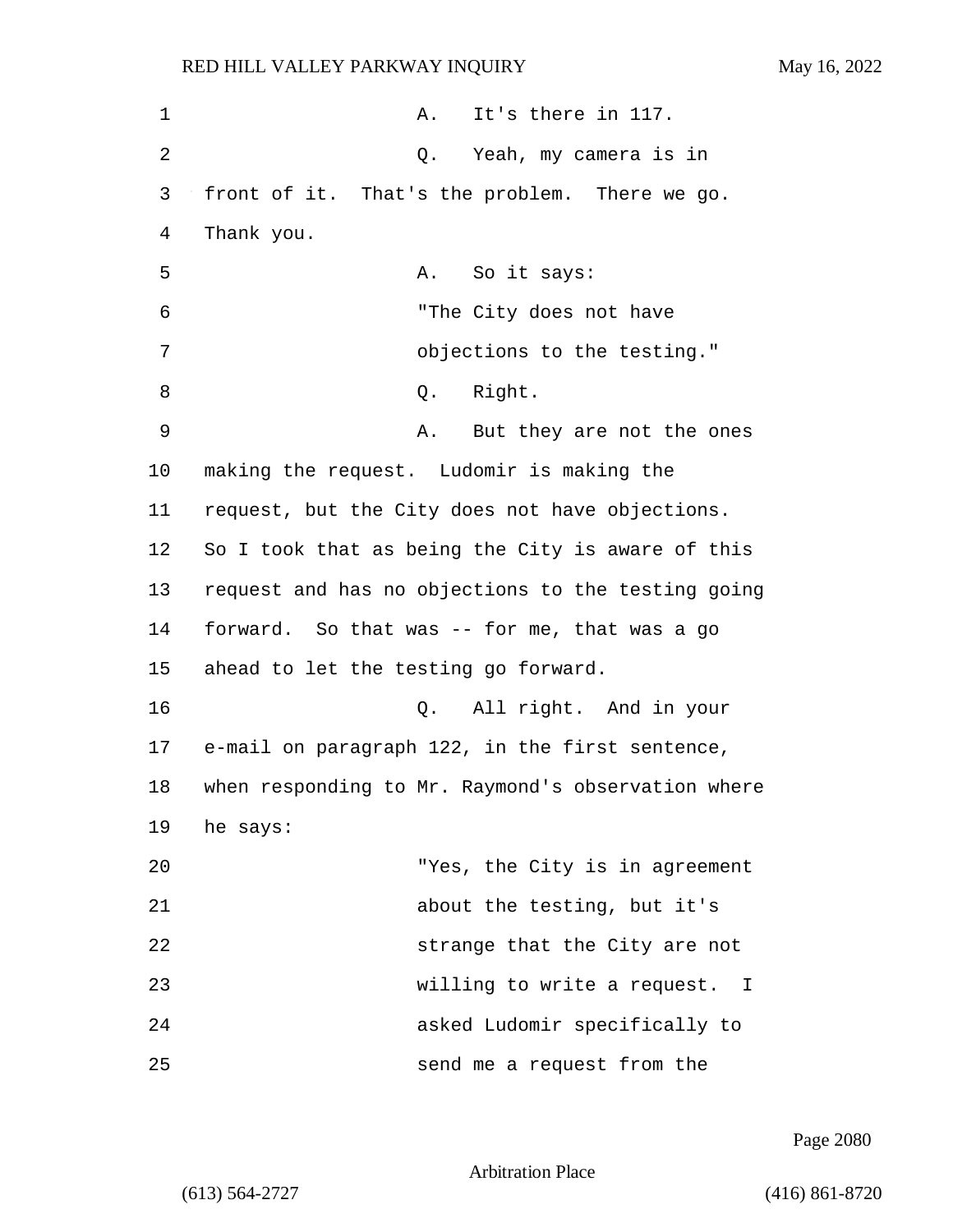| $\mathbf 1$ | City a few weeks ago." (As                         |
|-------------|----------------------------------------------------|
| 2           | read)                                              |
| 3           | And your response is the first                     |
| 4           | sentence:                                          |
| 5           | "Maybe they are concerned                          |
| 6           | about the results from a liability perspective"    |
| 7           | What was that of based on,                         |
| 8           | that particular comment?                           |
| 9           | Well, I mean, what it was<br>A.                    |
| 10          | based on is, well, if the results come back and    |
| 11          | they are, you know, clearly unacceptable results,  |
| 12          | then the City is going to have to take some kind   |
| 13          | of action, and maybe that's what their concern is. |
| 14          | Frankly, it doesn't -- you know, it's not like I   |
| 15          | put a lot of thought into that sentence. I mean,   |
| 16          | it -- actually if you look at it, it doesn't make  |
| 17          | any sense, but that is what I was actually         |
| 18          | thinking. So it was sort of like -- I mean, it     |
| 19          | wouldn't matter anyway because they had requested  |
| 20          | or they had -- they were aware of the testing;     |
| 21          | they were okay with this going forward. So they    |
| 22          | are automatically taking on that responsibility.   |
| 23          | Okay. Why do you say "it<br>Q.                     |
| 24          | doesn't make any sense"?                           |
| 25          | Well, it's not that they<br>Α.                     |

Page 2081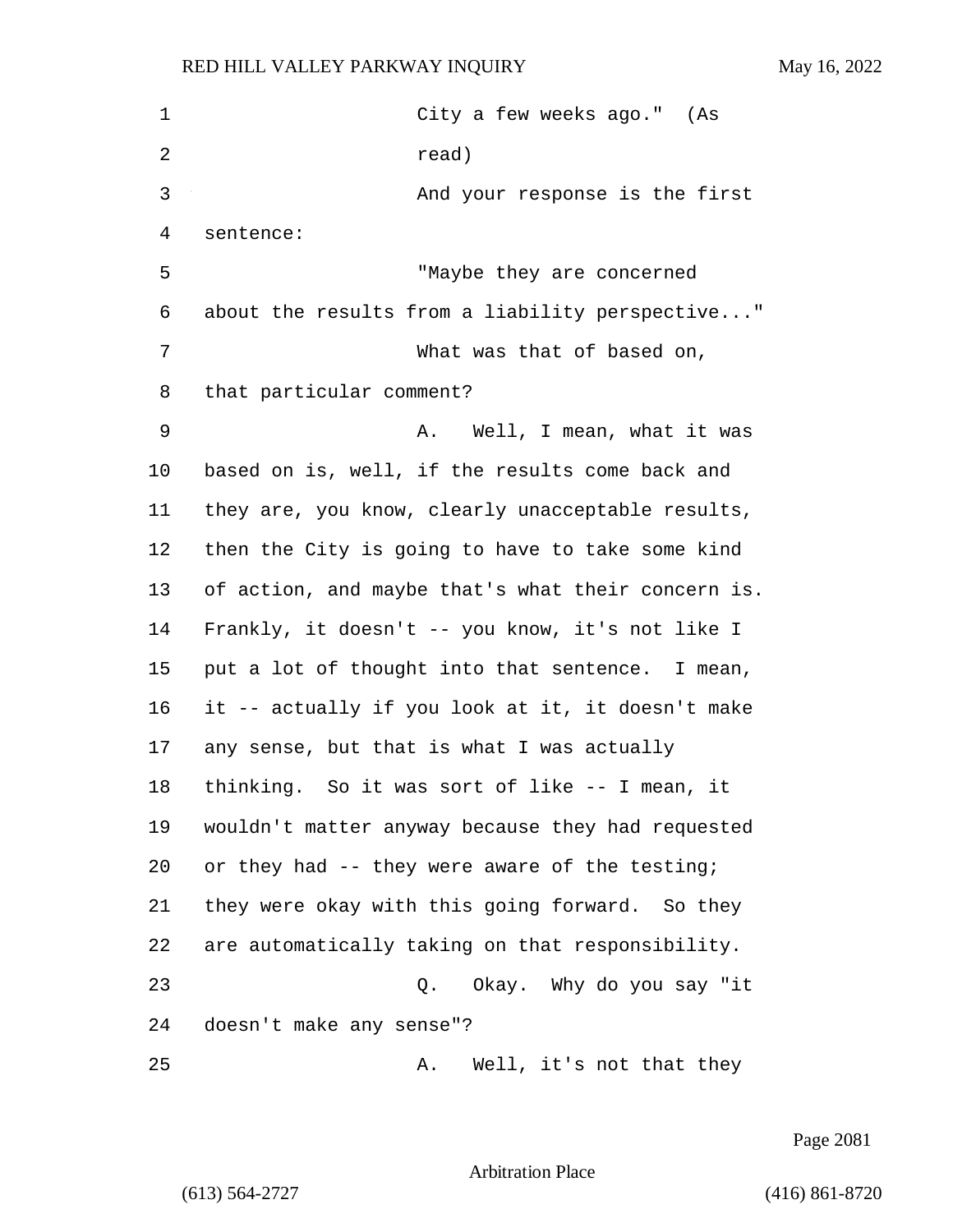| $\mathbf{1}$ | didn't -- so to me, if they didn't know about it,  |
|--------------|----------------------------------------------------|
| 2            | it's different from -- you know, they are -- they  |
| 3            | are aware that we're out there doing the testing,  |
| 4            | and they are -- they are going to get these        |
| 5            | results, and they are going to have to take action |
| 6            | if these results tend -- you know, turn out to be  |
| 7            | unacceptable.                                      |
| 8            | Q. Okay. So it wouldn't                            |
| 9            | affect anything anyway is I think what you're      |
| 10           | saying.                                            |
| 11           | Right. Right.<br>Α.                                |
| 12           | They're going to be aware<br>Q.                    |
| 13           | of them anyway?                                    |
| 14           | Yeah.<br>Α.                                        |
| 15           | Okay. And then you<br>Q.                           |
| 16           | indicate in that same e-mail, "please, coordinate  |
| 17           | with Frank." So at that point, you're directing    |
| 18           | that the testing go ahead at that point and        |
| 19           | coordination take place with Frank Marciello, the  |
| 20           | operator, right?                                   |
| 21           | That's right.<br>Α.                                |
| 22           | Okay. And we know that<br>Q.                       |
| 23           | from that point forward there are logistics and    |
| 24           | discussions about how it's going to take place.    |
| 25           | Did you have any further -- any further            |

Page 2082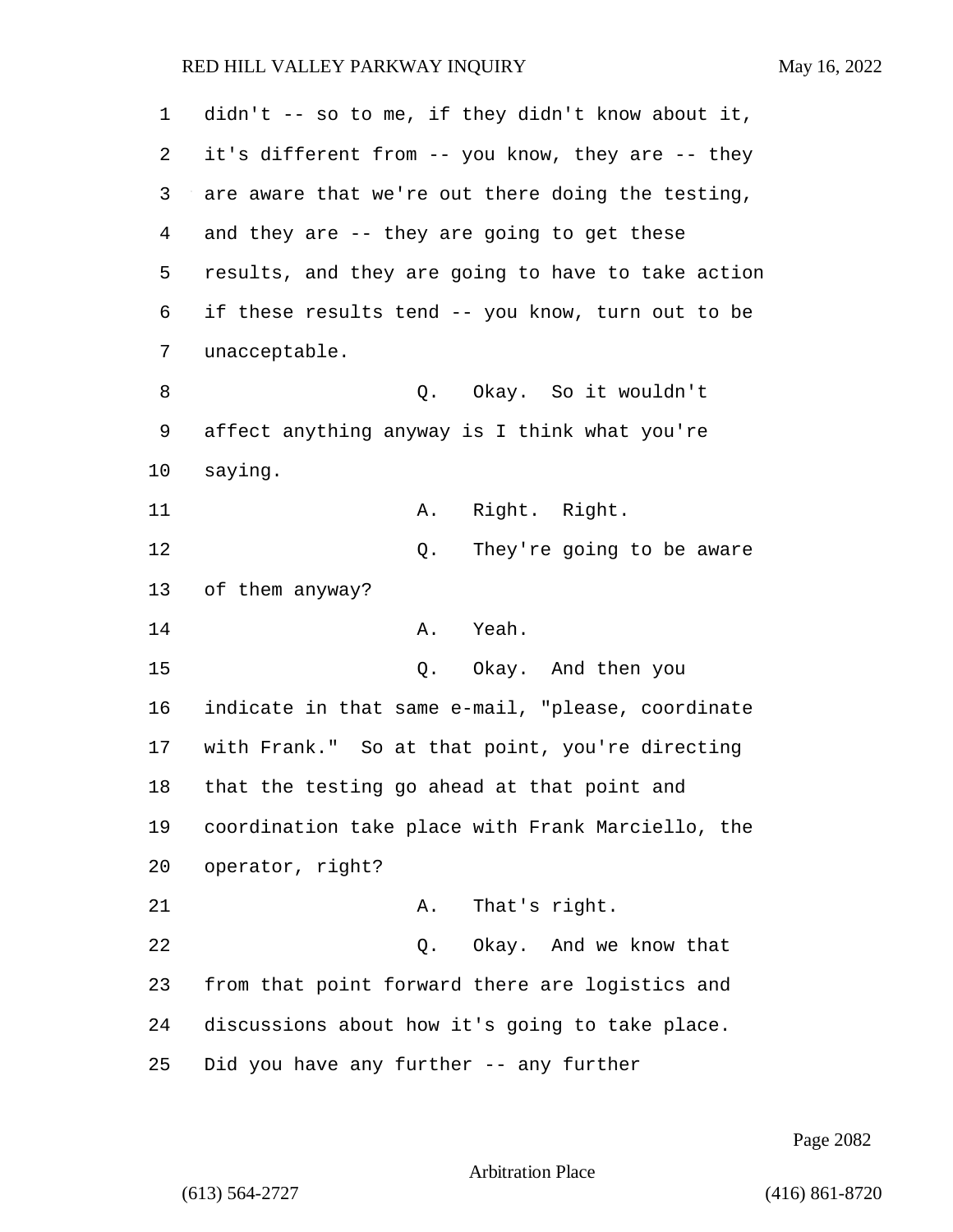| 1  | involvement in the testing until the results were |
|----|---------------------------------------------------|
| 2  | reported on?                                      |
| 3  | No, I didn't.<br>Α.                               |
| 4  | Q. Okay. And                                      |
| 5  | appreciating -- so you described about the early  |
| 6  | offer of testing back, again, in May or so, and   |
| 7  | the report from Mr. Raymond on August 1st about   |
| 8  | his discussion with Dr. Uzarowski. What -- do you |
| 9  | recall what your understanding was at that point  |
| 10 | of what the purpose was of the testing, what the  |
| 11 | impetus was for it?                               |
| 12 | What the purpose of this<br>Α.                    |
| 13 | testing was?                                      |
| 14 | Yeah, yeah. I mean,<br>Q.                         |
| 15 | there's a number of things that you described,    |
| 16 | right. The offer in kind that was made back in    |
| 17 | May, and then there was a discussion that         |
| 18 | Mr. Raymond had with Dr. Uzarowski on August 1st, |
| 19 | and then you jump forward into September.         |
| 20 | So did you think that there                       |
| 21 | was any -- about any specific concern that was    |
| 22 | being addressed -- why don't I put it that way.   |
| 23 | Were you aware of any specific concern that was   |
| 24 | being addressed?                                  |
| 25 | Well, that is likely<br>Α.                        |

Page 2083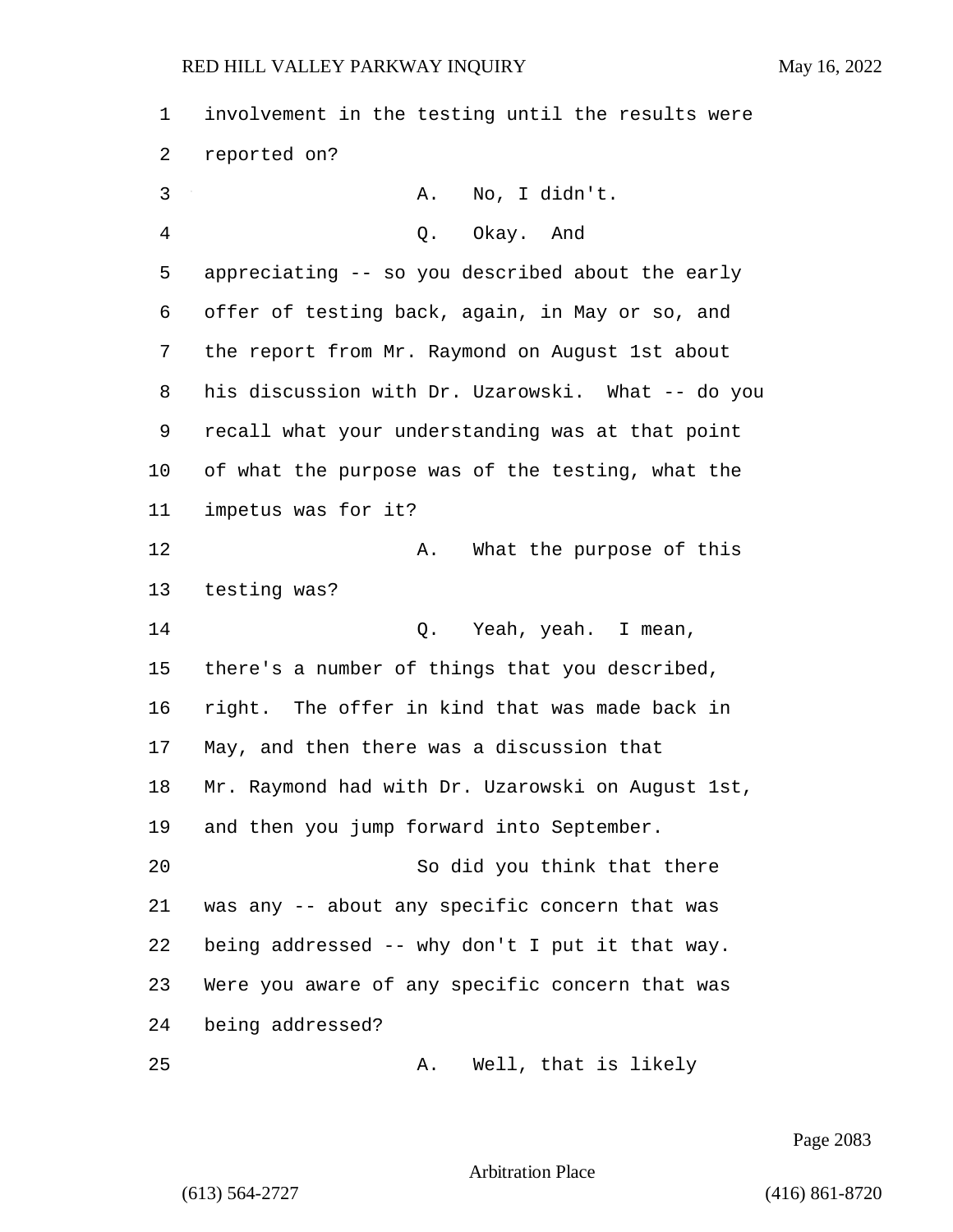| 1  | where -- why I wrote that sentence, because maybe  |
|----|----------------------------------------------------|
| 2  | they were concerned about the results from a       |
| 3  | liability perspective because I was aware of the   |
| 4  | SMA early friction issue. So --                    |
| 5  | Q. Okay.                                           |
| 6  | A. -- that's what I assumed                        |
| 7  | friction testing was all about.                    |
| 8  | Q. Okay. So if we can go to                        |
| 9  | image -- OD image 60, please.                      |
| 10 | And in paragraphs 137 and 138                      |
| 11 | there's reference how on October 17th, 2007,       |
| 12 | Mr. Marciello e-mailed Mr. Raymond and you that    |
| 13 | the test results from the Red Hill on              |
| 14 | October 16th -- that were taken on October 16th.   |
| 15 | I just wanted to place that in time. We'll come    |
| 16 | back to that.                                      |
| 17 | And I want to go back two                          |
| 18 | pages to 58 and 59, please, Registrar.             |
| 19 | And we can see in                                  |
| 20 | paragraph 135 that on the same day, October 17th,  |
| 21 | Mr. Marciello circulated friction test results     |
| 22 | from the Highway 401 for SMA placed in 2006 and    |
| 23 | recently for MTO contract 2005-3030 with -- had in |
| 24 | some places low -- FNs of low 20s in some places.  |
| 25 | So is this the contract and                        |

Page 2084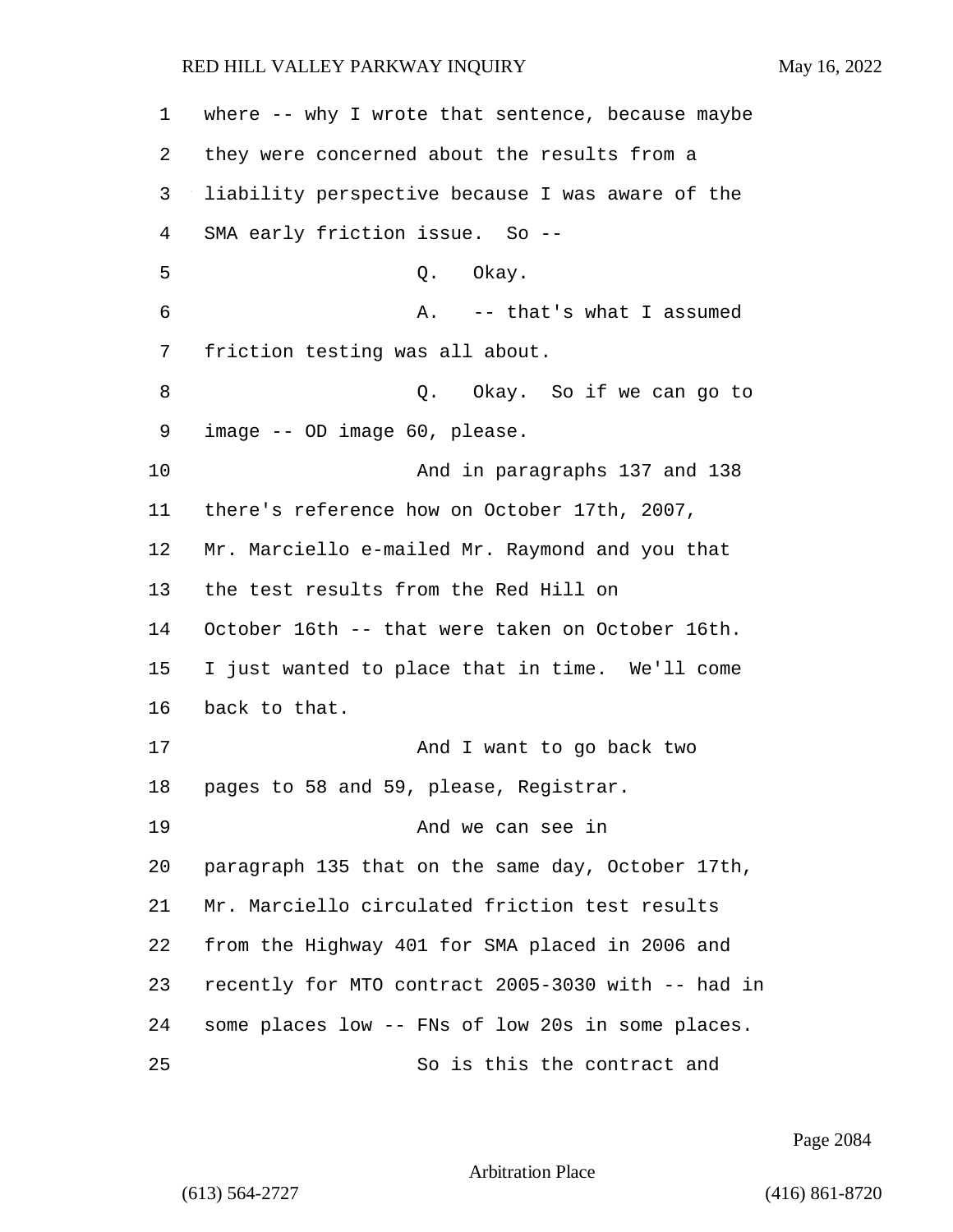the issue that you talked about before lunch about the 401 and the early -- context of the early age friction problem for SMA? 4 A. I believe that MTO contract 2005-3030 is the Woodstock contract. 6 Q. Okay. That's right. And then if we back up there on 132 on the prior page, Mr. Raymond sends an e-mail -- it's quite a detailed e-mail to Mr Tam, you, Mr. Rogers and Mr. Kazmierowski. And maybe you could expand that because it's a little bit tough on the eyes. 12 And this is actually on the same day that the testing itself was done on the Red Hill, but day before the actual results are coming in. And so he's referring to Highway 401 at Woodstock contract 2005-3030, and that testing that was conducted the prior day on October 15th. 18 And I think before you talked about the blended aggregate trial using OTR, which is Ontario Trap Rock, and Aecon dolomitic sandstone. So this is the one -- this is the contract you were talking about? 23 A. Yes, so the Aecon trap rock is the Marmora trap rock. So that's one that had traditionally been performing well, and we had

Page 2085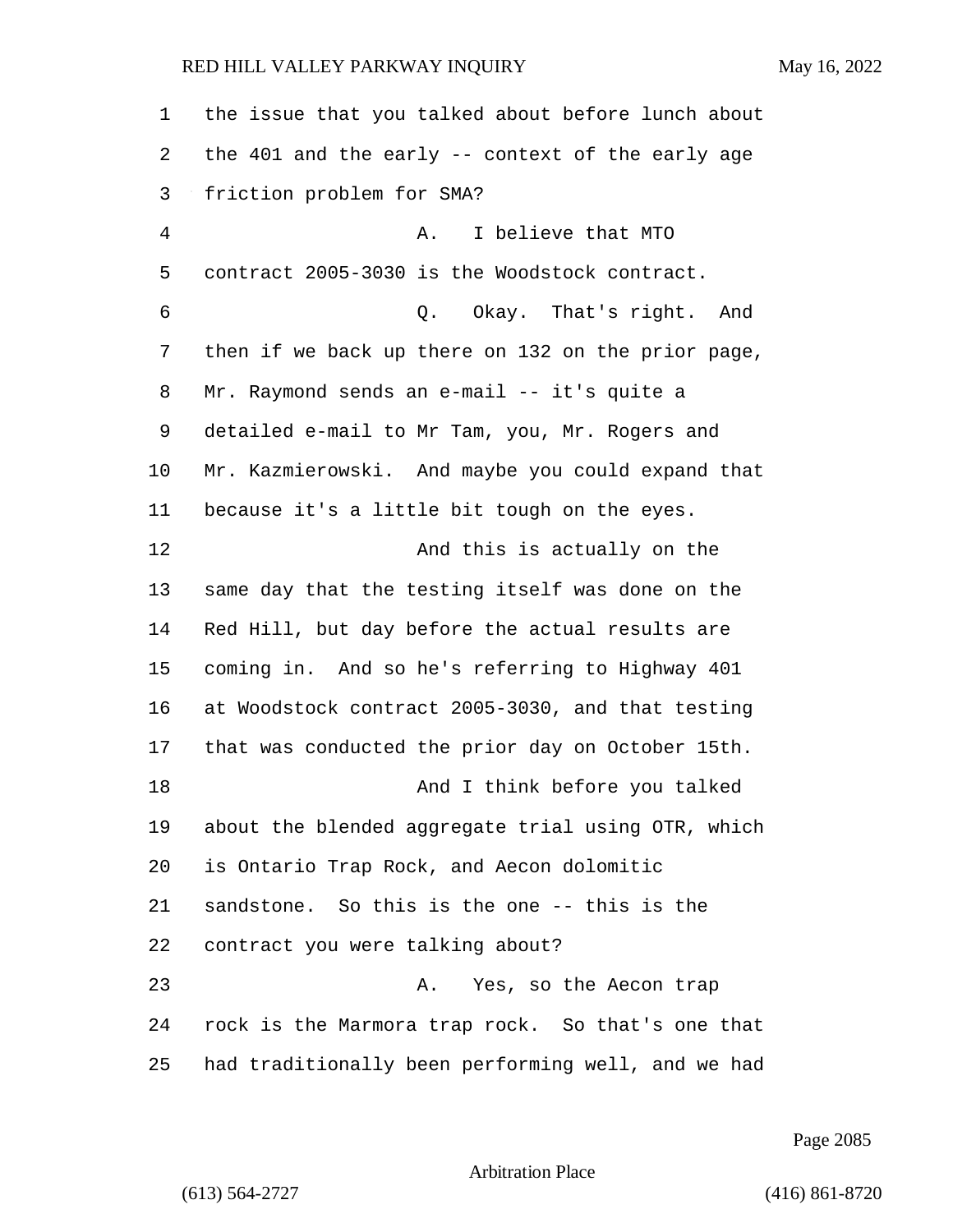expected to do well. And then the SMA 50/50 blend with Ontario Trap Rock and the dolomitic sandstone, also, you know, not as successful as we would have liked considering we went to this huge expense to truck in dolomitic sandstone from the Ottawa area to try and achieve good friction results. So -- 8 and indicating the Right. And indicating values in the low 20s in some instances, and then there's suggestions about measures that would be -- might or would taken about reducing speed, slippery-when-wet signs. 13 And if we could go onto the next page at the end of the e-mail about what signing and advisory speed tabs to be in place. And then advisory signing would be removed when FN equals 30 or greater are reached. And.... 18 A. Yeah, I believe the average was 23 and -- something like that. So it was like, okay, we need to do something, so let's post some slippery-when-wet signs and advisory speed tabs, meaning keep the lower speed limit, and these measures could be removed once we got to acceptable friction levels.

25 Q. Right. Yeah. So we'll

Page 2086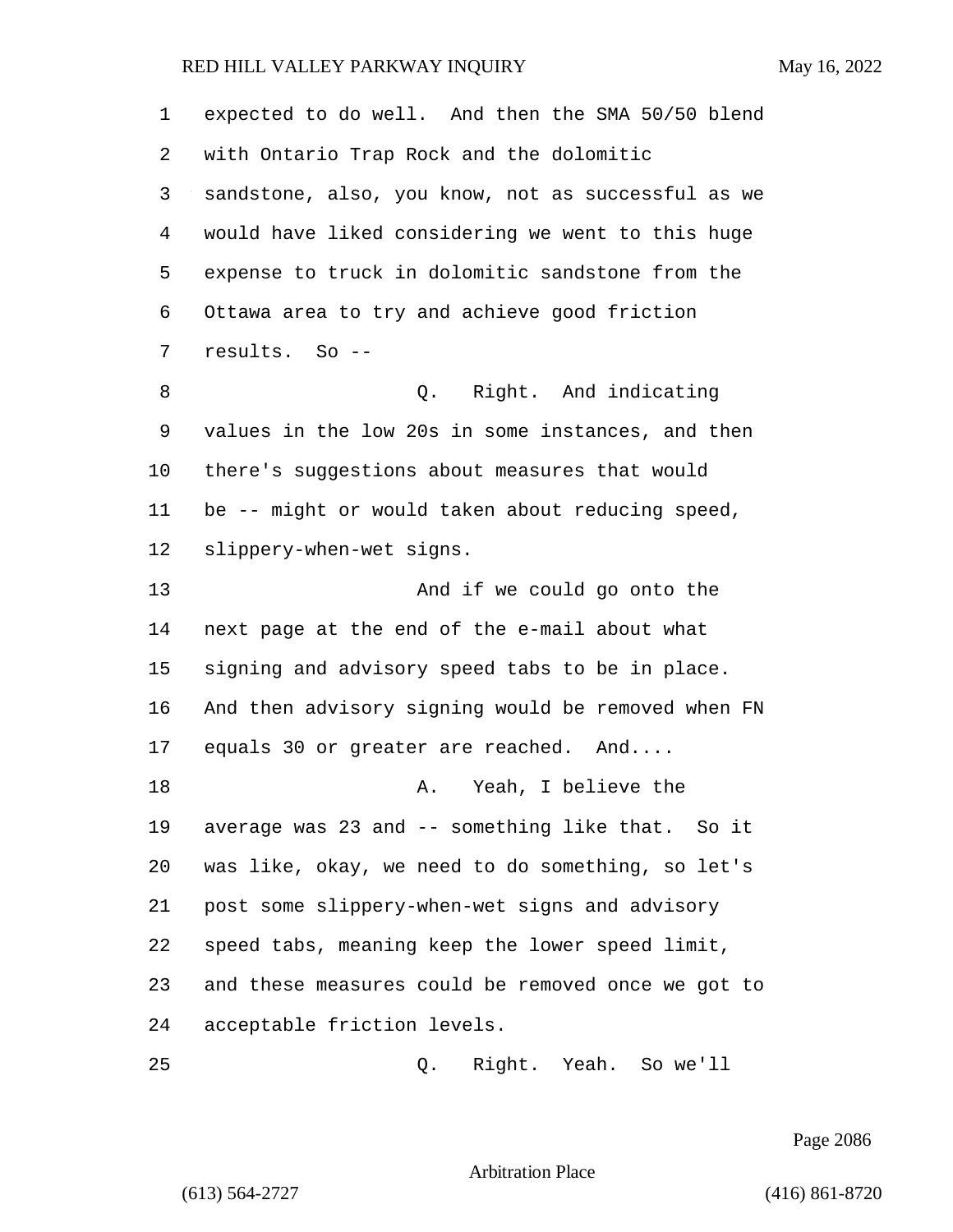| 1  | open the westbound lane 1 briefly actually in a    |
|----|----------------------------------------------------|
| 2  | moment. I think it's worth looking at. But then    |
| 3  | at 144 which is at image 64. Yeah.                 |
| 4  | And on October 18th, so these                      |
| 5  | are all happening within a couple of days, you had |
| 6  | some comments on these test results on the same    |
| 7  | contract, and there, yes, you indicated in the     |
| 8  | first paragraph that:                              |
| 9  | "Westbound lane 1 is                               |
| 10 | exhibiting friction numbers in                     |
| 11 | the low 20s, with an average                       |
| 12 | FN100 of 23."                                      |
| 13 | And then the other lanes are                       |
| 14 | in the high 20s, with the one eastbound lane 1     |
| 15 | being closed.                                      |
| 16 | And then in the second                             |
| 17 | paragraph you refer to that you suspect that:      |
| 18 | "We suspect that friction                          |
| 19 | numbers are lower in lane 1 in                     |
| 20 | both directions, because lane                      |
| 21 | 1 receives less traffic." (As                      |
| 22 | read)                                              |
| 23 | So does this go $-$ this goes                      |
| 24 | to the wearing off of the asphalt cement; yeah?    |
| 25 | Yeah.<br>Α.                                        |

Page 2087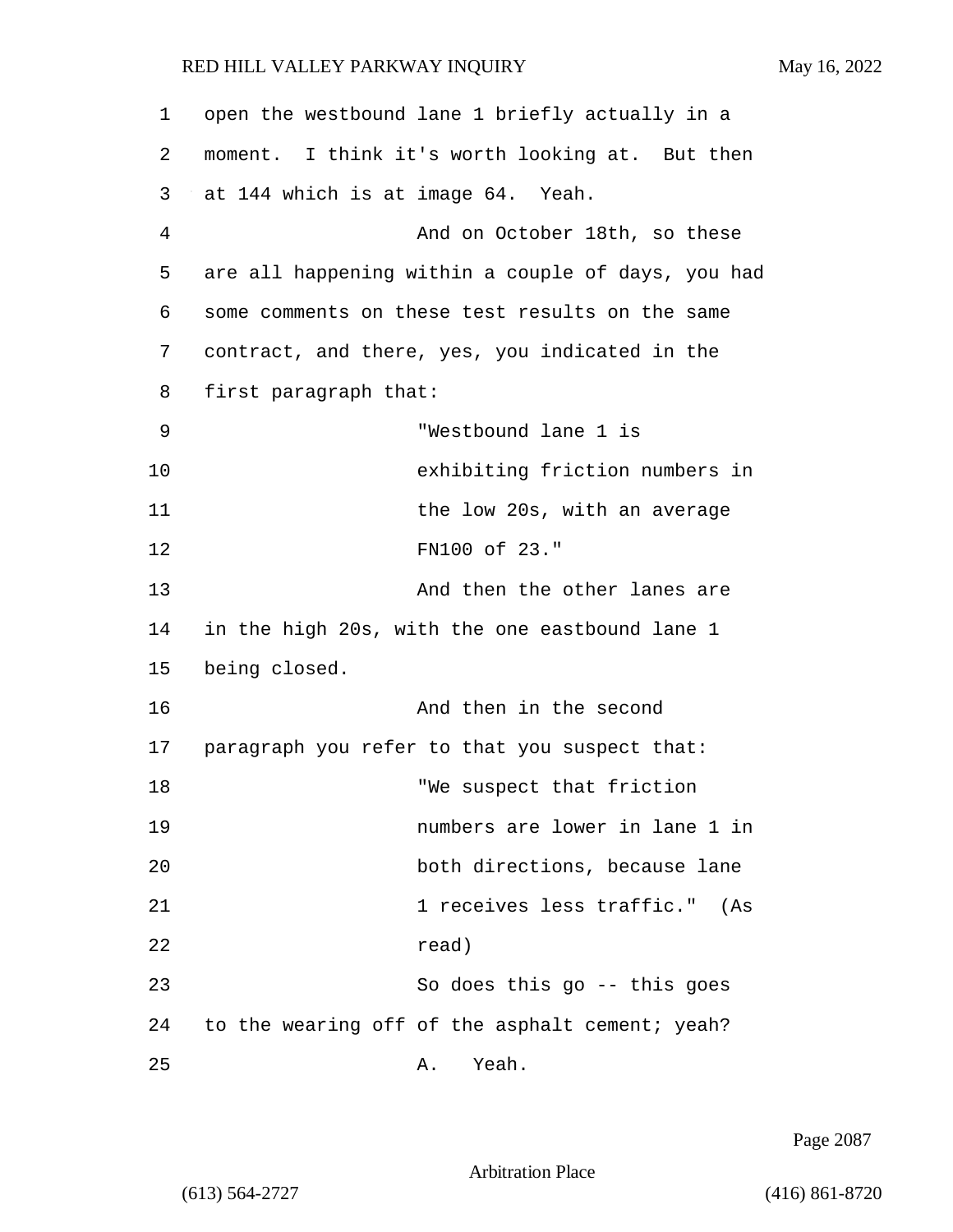| 1  | Q. Okay. And if we go to I                         |
|----|----------------------------------------------------|
| 2  | believe it is MTO 2228 which is not -- actually I  |
| 3  | think that we should open that. I think we have    |
| 4  | that as a native, Registrar. Reversed it. 2882.    |
| 5  | THE REGISTRAR: It's read only                      |
| 6  | for me, $so$                                       |
| 7  | MR. LEWIS: You may not have                        |
| 8  | the native for that one. Could you go to the       |
| 9  | detailed tab. There we go.                         |
| 10 | BY MR. LEWIS:                                      |
| 11 | Is that large enough for<br>Q.                     |
| 12 | you to read, or would you like us to expand that?  |
| 13 | Oh, no, I can see that.<br>Α.                      |
| 14 | Okay. So this is -- you<br>Q.                      |
| 15 | were referring in your e-mail in your testimony to |
| 16 | the westbound lane 1 on this 401 contract. And if  |
| 17 | I interpret this correctly, the yellow there is    |
| 18 | the -- that's the -- where it says "recently       |
| 19 | placed SMA" in the comments, that's the very       |
| 20 | recently placed SMA, and then in the green it's    |
| 21 | the SMA that was placed the prior year; is that    |
| 22 | right?                                             |
| 23 | Correct.<br>Α.                                     |
| 24 | Q. And when you're                                 |
| 25 | talking --                                         |

Page 2088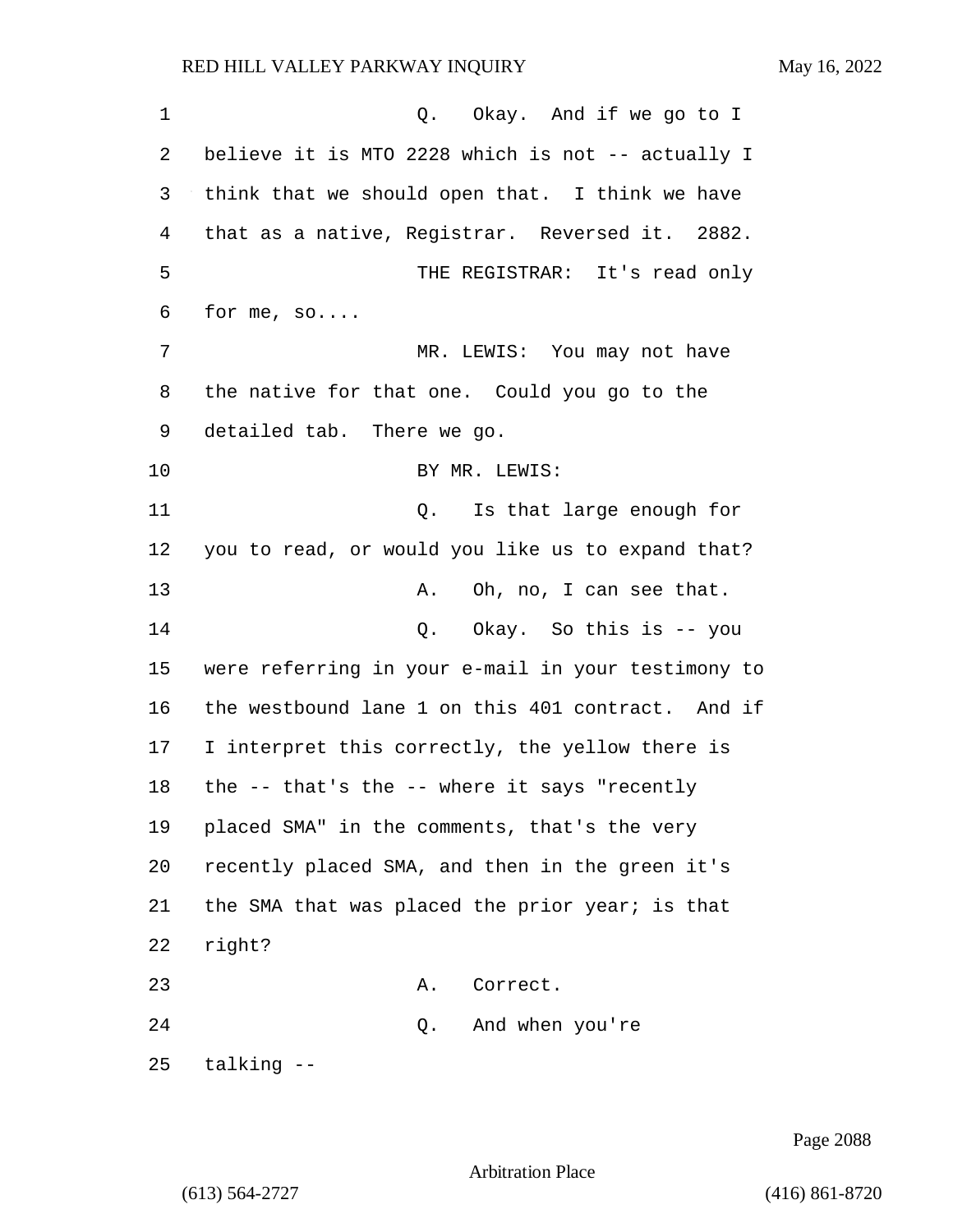| 1  | A. Yes. I assume so, yes.                          |
|----|----------------------------------------------------|
| 2  | Yeah. Okay. And then<br>Q.                         |
| 3  | the overall average below is set at 33.1, but I    |
| 4  | take it the 23 average you're talking about in     |
| 5  | your e-mail is the newly placed?                   |
| 6  | Right.<br>Α.                                       |
| 7  | Okay. All right. And we<br>Q.                      |
| 8  | can see that the results there are all well below  |
| 9  | 25, ranging from 20.7 to 24.1 in the recent        |
| 10 | (indiscernible). So I take it from this and what   |
| 11 | you described earlier, these were concerning       |
| 12 | results given the efforts that had been taken?     |
| 13 | Right. And you can see<br>Α.                       |
| 14 | in column K that somebody has calculated the       |
| 15 | average.                                           |
| 16 | Q. Yes. Right. The 22.7 in                         |
| 17 | the white part of it, right.                       |
| 18 | Yeah.<br>Α.                                        |
| 19 | And 40.6 on the 2006<br>Q.                         |
| 20 | placement, right.                                  |
| 21 | Yes.<br>Α.                                         |
| 22 | Thank you. Okay. Now,<br>Q.                        |
| 23 | if we could go back to the Red Hill, that overview |
| 24 | document 4, image 60. And paragraph 137, if you    |
| 25 | could call that out, please, Registrar.            |

Page 2089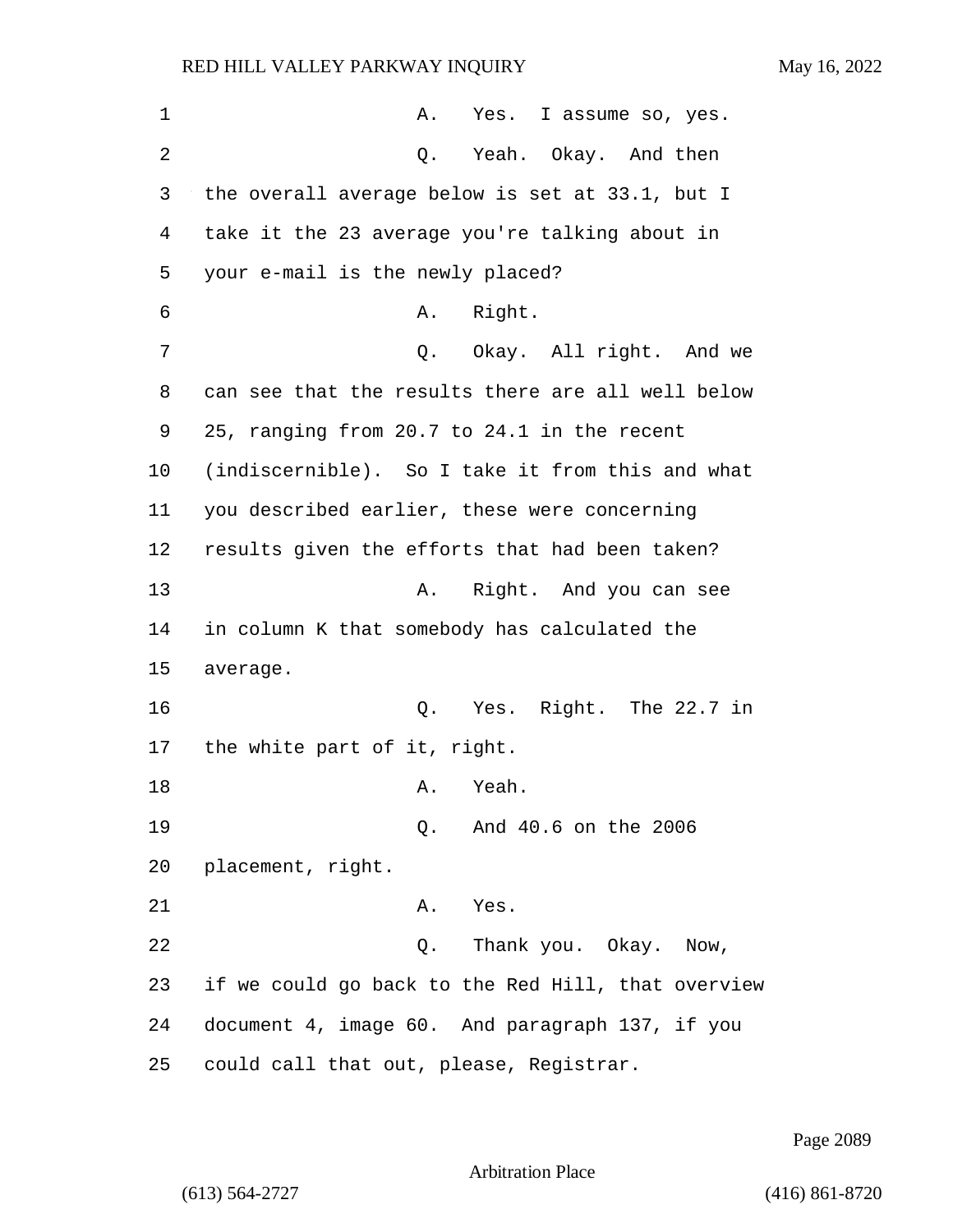| 1  | This is on October 17th.                          |
|----|---------------------------------------------------|
| 2  | Mr. Marciello is -- e-mails you and Mr. Raymond   |
| 3  | the Red Hill test results. And he indicates the   |
| 4  | test limits, the CNR structure to Greenhill that  |
| 5  | we already -- that we looked at this morning. And |
| 6  | indicates:                                        |
| 7  | "Dufferin and Philips                             |
| 8  | Engineering and Andros Delos                      |
| 9  | Reyes are eager for results."                     |
| 10 | And then:                                         |
| 11 | "Note, friction numbers below                     |
| 12 | 30 were collected in areas                        |
| 13 | situated directly under                           |
| 14 | overhead structures (least                        |
| 15 | likely to get weathered)."                        |
| 16 | And did you review these                          |
| 17 | results at the time you received them or shortly  |
| 18 | thereafter?                                       |
| 19 | A. Yes.                                           |
| 20 | Q. Okay. And if we take                           |
| 21 | that down, Registrar, and if you could go to the  |
| 22 | next two images. These are a little harder to     |
| 23 | read. But what did you take from the results at   |
| 24 | the time when you reviewed them?                  |
| 25 | I thought that they were<br>Α.                    |

Page 2090

Arbitration Place

(613) 564-2727 (416) 861-8720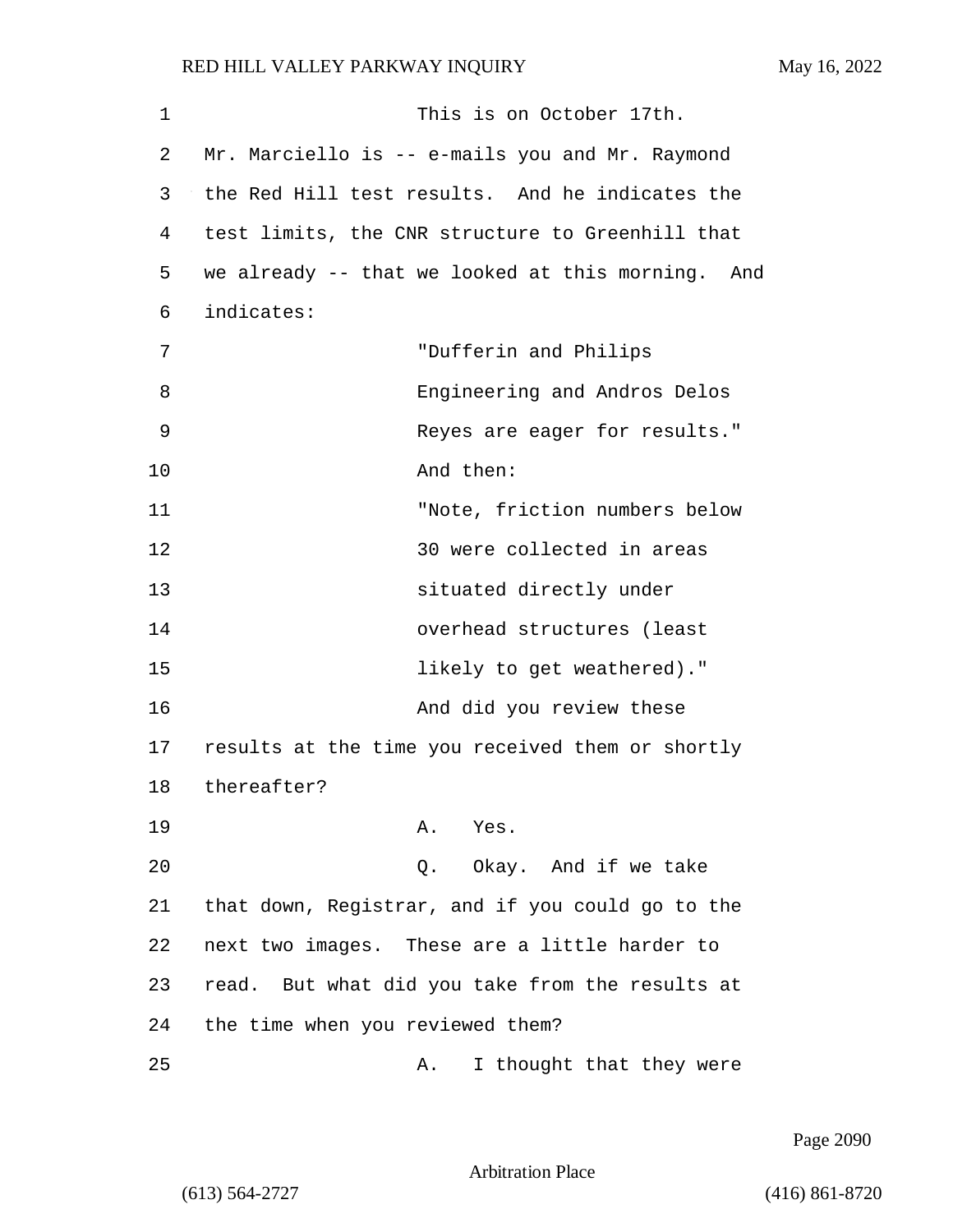good results, actually. 2 Q. Okay. And why is that? 3 A. Because this was us going out to -- with concerns about early age friction literally in the middle of the construction project, get right on the newly paved surface, and we have acceptable numbers without any concerns right from the get-go, and yeah, so I was like, oh, these are good. 10 Q. Okay. And by "good," are you -- I take that as you mean good in the context of what you had already been discussing about the 13 early age friction issue; is that fair? 14 A. That's fair. 15 C. Okay. And is it fair to say that you may not have had the same reaction to it if it -- out of the context of early age friction -- early age low friction for SMA; is that fair? 20 A. That's fair, yes. 21 Q. Okay. And appreciating -- I mean, what -- at the time you were also receiving those results from the 401 that we just looked at? 25 A. Yes, but I also had

Page 2091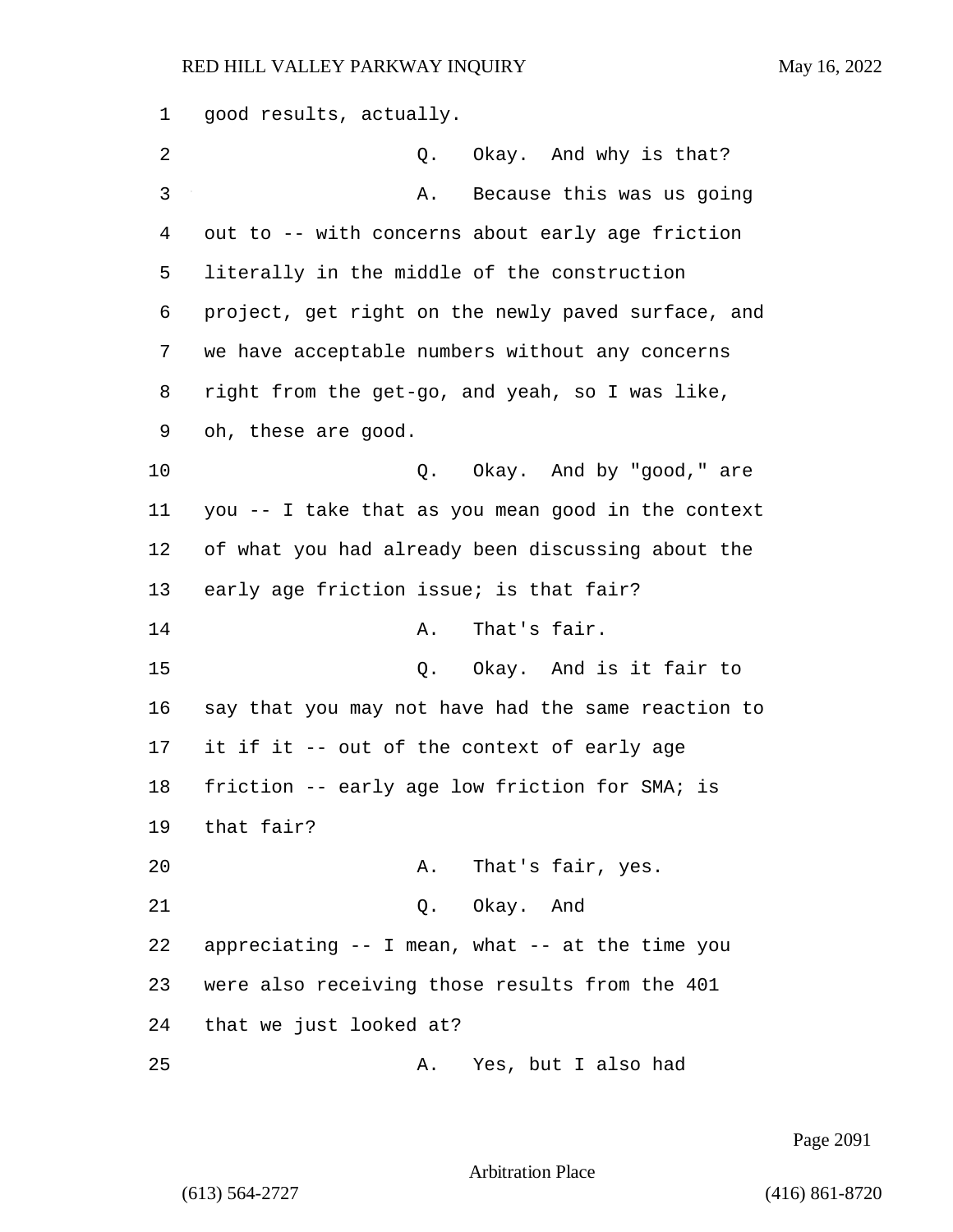received the very early results from the other contracts where -- that caused the pause in the first place -- or not the pause, that caused the concern in the first place. I had seen those early numbers. 6 Q. Yeah. I didn't mean to suggest that it was just the 401 -- 8 A. Okay. 9 Q. -- issues that you were going to. But at this moment on these couple of days, you're also looking at the 401 Woodstock contract results as well, right? 13 A. True. 14 Q. And did you understand at the time -- what did you understand at the time Mr. Marciello's comments to mean about the areas of FN under 30 being situated directly under head over -- directly under overhead structures? 19 A. Yeah, I thought that was really interesting. To me it was -- what he was saying is that we're on the pavement so early that the pavement that's in the shade from the bridge hasn't even been exposed to the sun, like hasn't had a time to age and sort of catch up with the other friction numbers. You know what I mean?

Page 2092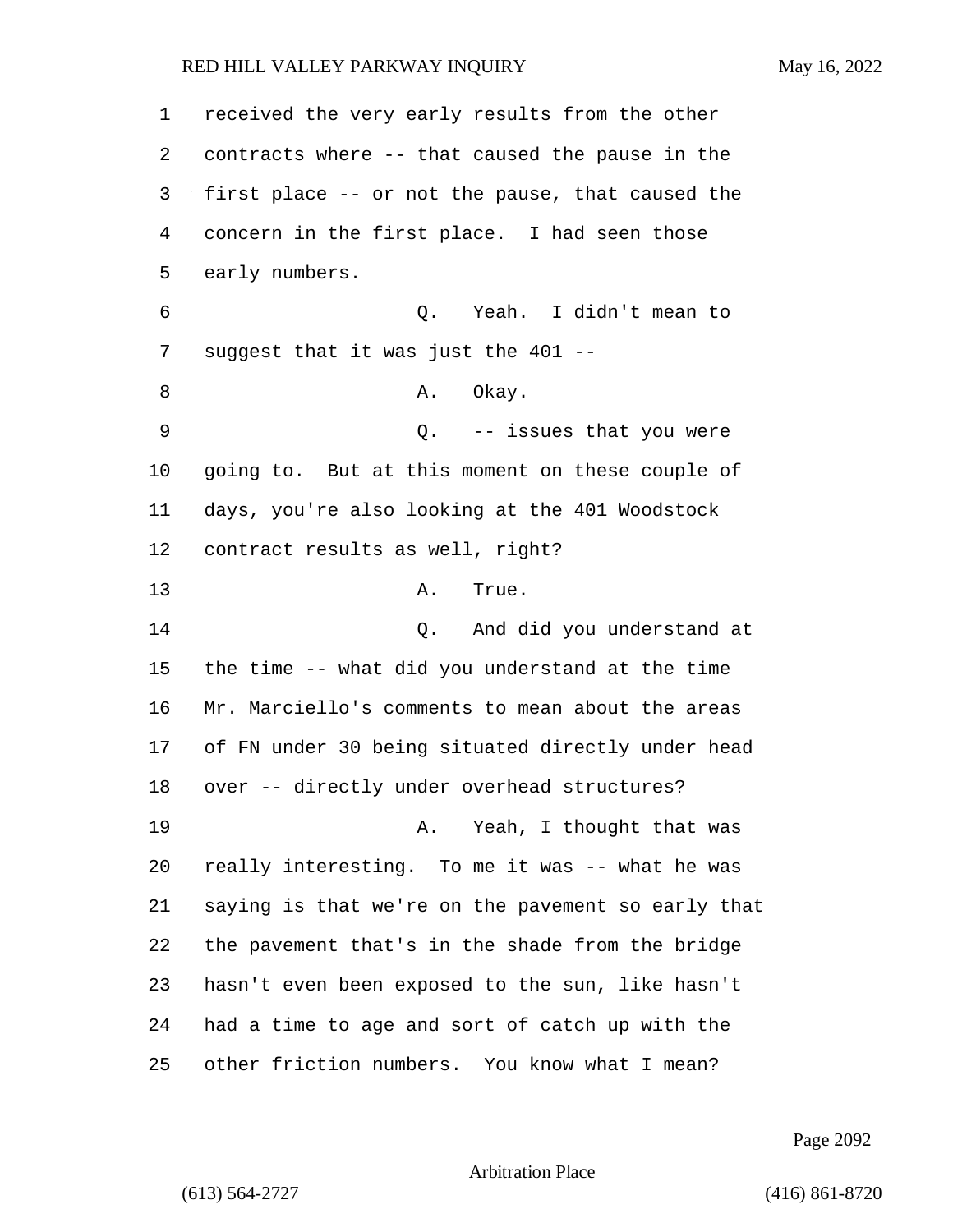It's so freshly placed that the asphalt hasn't oxidized. Like, whatever wasn't under the bridge would be exposed to the sun, would start to stiffen and oxidize and -- apparently faster according to his comment. 6 Q. Okay. Do you recall any discussion with him around that, or is it just the e-mail that -- or that -- 9 A. I don't -- no, I don't recall a discussion at all. 11 Q. Okay. And the idea or theory about it being related to being under overhead structures, is that something that had been investigated or studied, or was this just an idea that came from Mr. Marciello which you thought was interesting? 17 A. Yeah. No, I hadn't thought of that before at all, so.... 19 Q. Sorry, you had not thought of that before? 21 A. I had not thought of it at all before this. 23 Q. Right. Okay. Okay. And the results -- the average results we know are -- in both cases, both the lane southbound in 1 and

Page 2093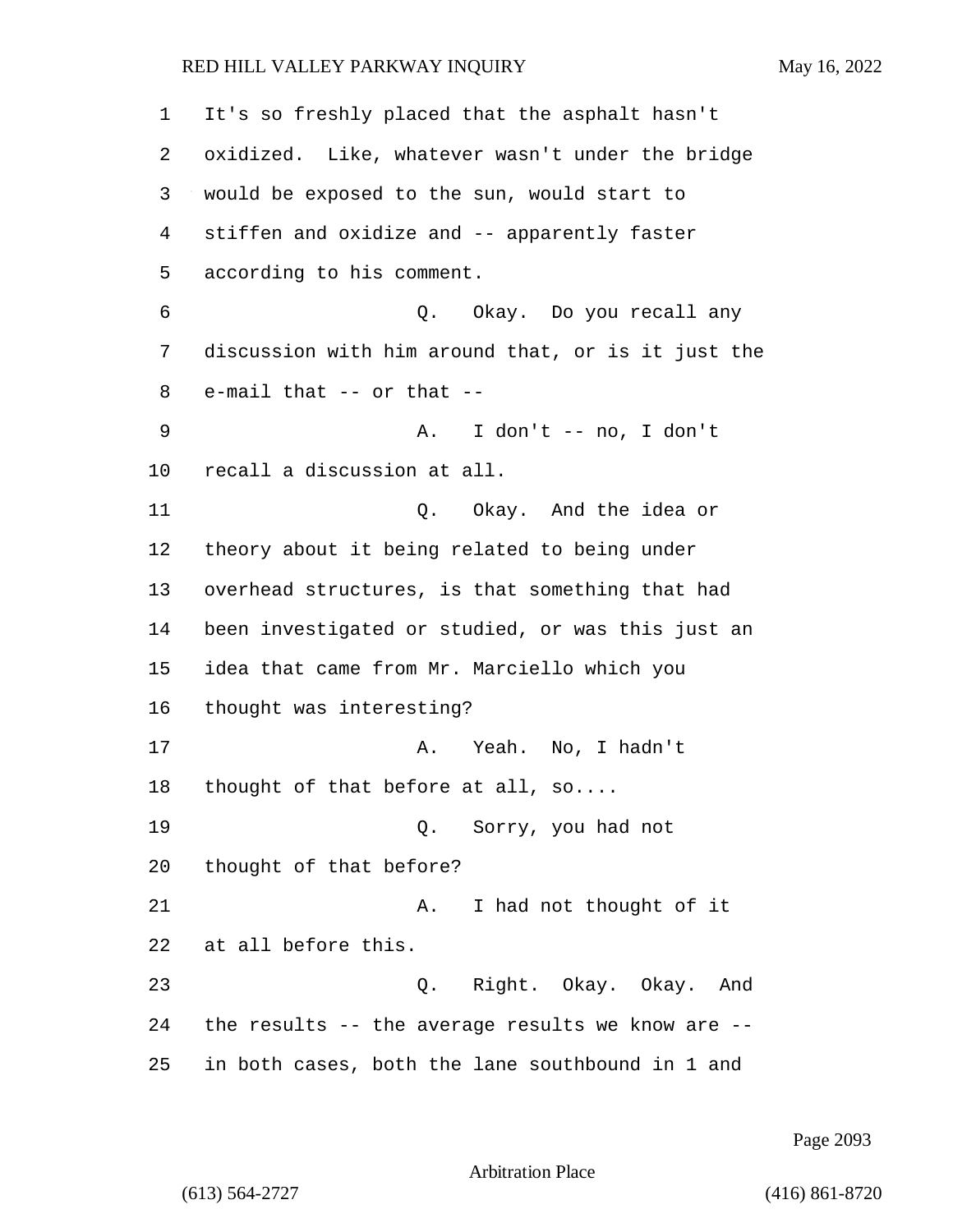| 1  | 2, 33.9 and 33.8, with some of the results you    |
|----|---------------------------------------------------|
| 2  | indicated being under 30. Did those in the        |
| 3  | context cause you any concern?                    |
| 4  | No. No, I was pleased<br>Α.                       |
| 5  | with the results.                                 |
| 6  | And you mentioned Philips<br>Q.                   |
| 7  | and Dufferin being, I think, eager for the        |
| 8  | results. Is that something you had any further    |
| 9  | discussions about or any knowledge of other than  |
| 10 | what he wrote in his e-mail?                      |
| 11 | To be honest, I had no<br>Α.                      |
| 12 | discussion on that at all. My thought was that    |
| 13 | Mr. Raymond organized the testing; Frank showed   |
| 14 | the results to me. My thought would be the next   |
| 15 | step would be Frank would give them to Mr.        |
| 16 | Raymond, and he would go back to the requesters.  |
| 17 | I actually, you know, hadn't even given it a      |
| 18 | thought about who else was seeing the results.    |
| 19 | Q. Okay. And then if we                           |
| 20 | could go to image 72 in OD 4.                     |
| 21 | That might have been by<br>Α.                     |
| 22 | the way $-$ they might have been $-$ like, I'm    |
| 23 | speculating, sorry. They might have been          |
| 24 | interested in the results with the idea of trying |
| 25 | to get their aggregate on the designated sources  |

Page 2094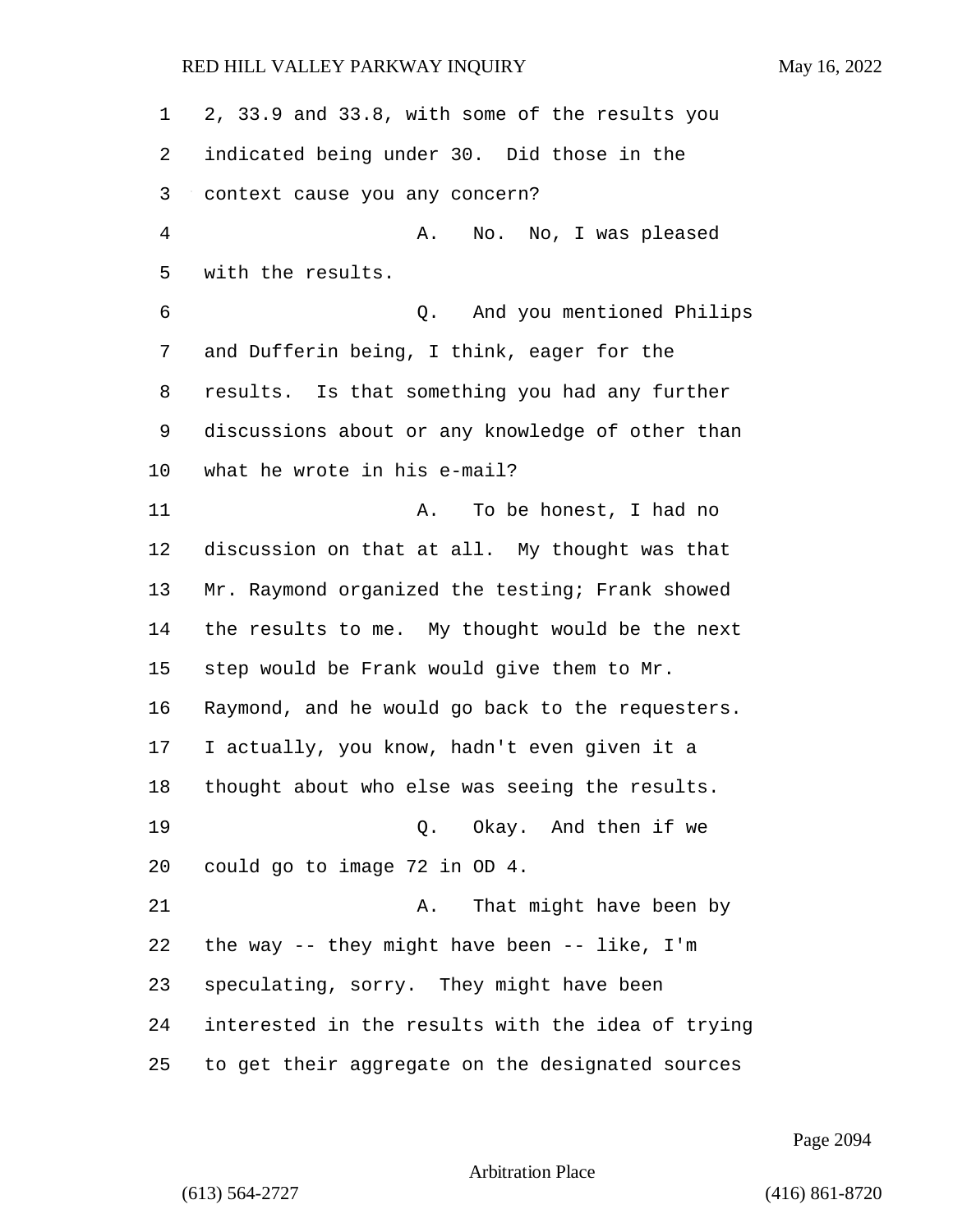| 1  | list in the future. That's the only thing I can   |
|----|---------------------------------------------------|
| 2  | think of, but it's pure speculation.              |
| 3  | Right. You don't<br>Q.                            |
| 4  | actually -- you don't have any personal knowledge |
| 5  | of that; that is just something you are           |
| 6  | speculating on based on what you see?             |
| 7  | Yeah.<br>Α.                                       |
| 8  | Q. Okay. In image 72 and                          |
| 9  | paragraph 162, and maybe if you could pull up 73  |
| 10 | as well so I just make sure there is nothing on   |
| 11 | the next page. No. Okay.                          |
| 12 | So in paragraph 162, on                           |
| 13 | November 6, 2007 -- and there is a lead up to     |
| 14 | this, but just to place it in time -- Mr. Raymond |
| 15 | e-mailed an information note or briefing note     |
| 16 | titled "Pausing the use of stone mastic asphalt   |
| 17 | pavement" to Mr. Tam and to you indicating --     |
| 18 | If you could expand the note                      |
| 19 | itself there, thank you, Registrar:               |
| 20 | "The Ministry is pausing the                      |
| 21 | use of stone mastic asphalt,                      |
| 22 | SMA, pavement due to concerns                     |
| 23 | with low pavement friction                        |
| 24 | immediately after                                 |
| 25 | construction. The decision to                     |

Page 2095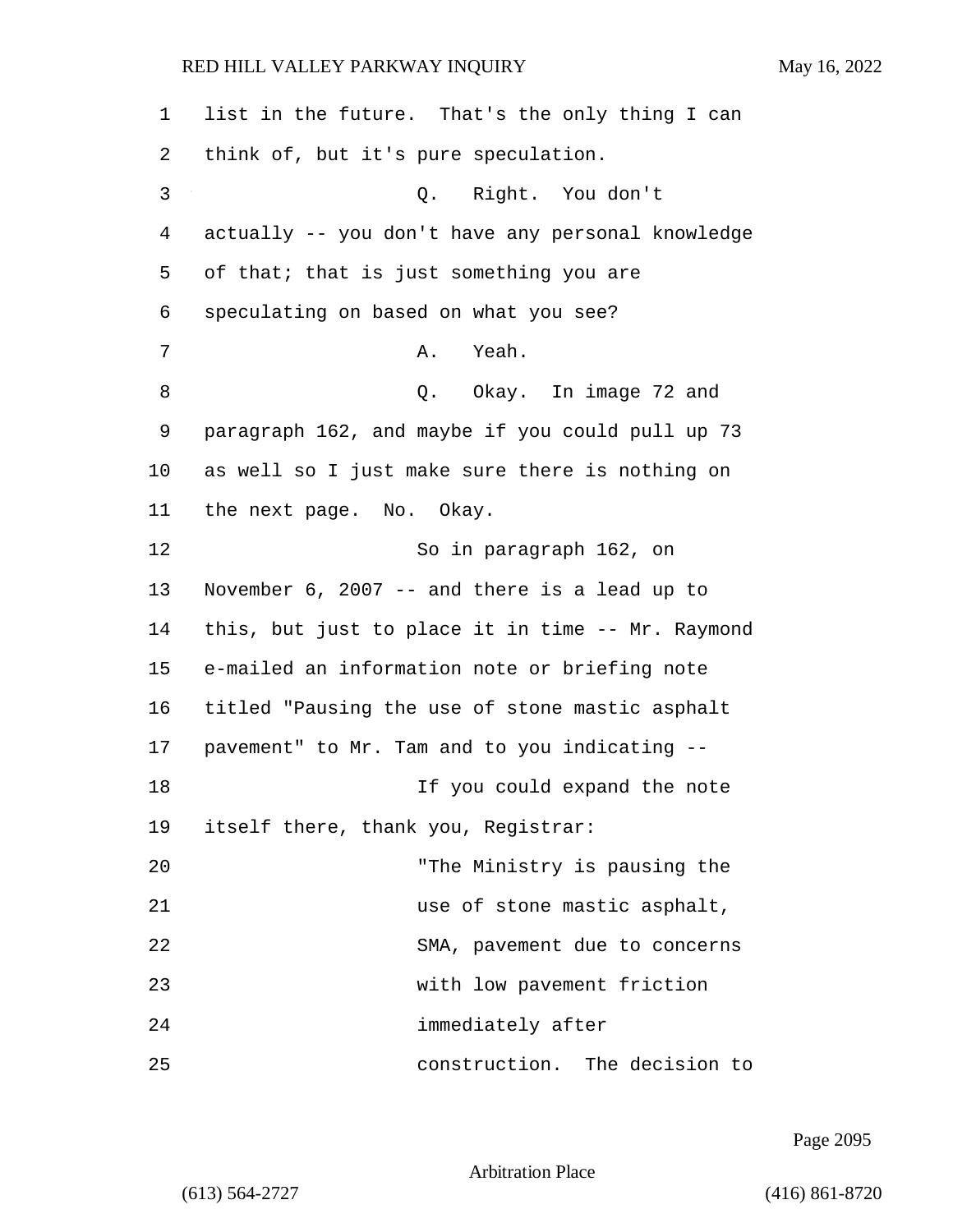| 1  | pause the use of SMA is                           |
|----|---------------------------------------------------|
| 2  | related in part to low                            |
| 3  | pavement friction on a                            |
| 4  | construction contract on                          |
| 5  | Highway 401 at Woodstock. The                     |
| 6  | issue affects selected                            |
| 7  | projects on 400 series                            |
| 8  | highways primarily in central                     |
| 9  | and southwestern region.                          |
| 10 | Recommendation, the ADM should                    |
| 11 | be aware of the decision to                       |
| 12 | pause the use of SMA and the                      |
| 13 | low pavement friction concerns                    |
| 14 | encountered on Highway 401 at                     |
| 15 | Woodstock."                                       |
| 16 | And so that's $-$ again, that's                   |
| 17 | the same contract that we were just talking about |
| 18 | from -- tested in October 2007; yes?              |
| 19 | A. Yes, it is.                                    |
| 20 | Q. Okay. And on or about                          |
| 21 | this day was when the pause was first instituted; |
| 22 | is that right?                                    |
| 23 | A. Yes.                                           |
| 24 | Q. Yeah. Okay. Just wanted                        |
| 25 | it for the record. You can take that down,        |

Page 2096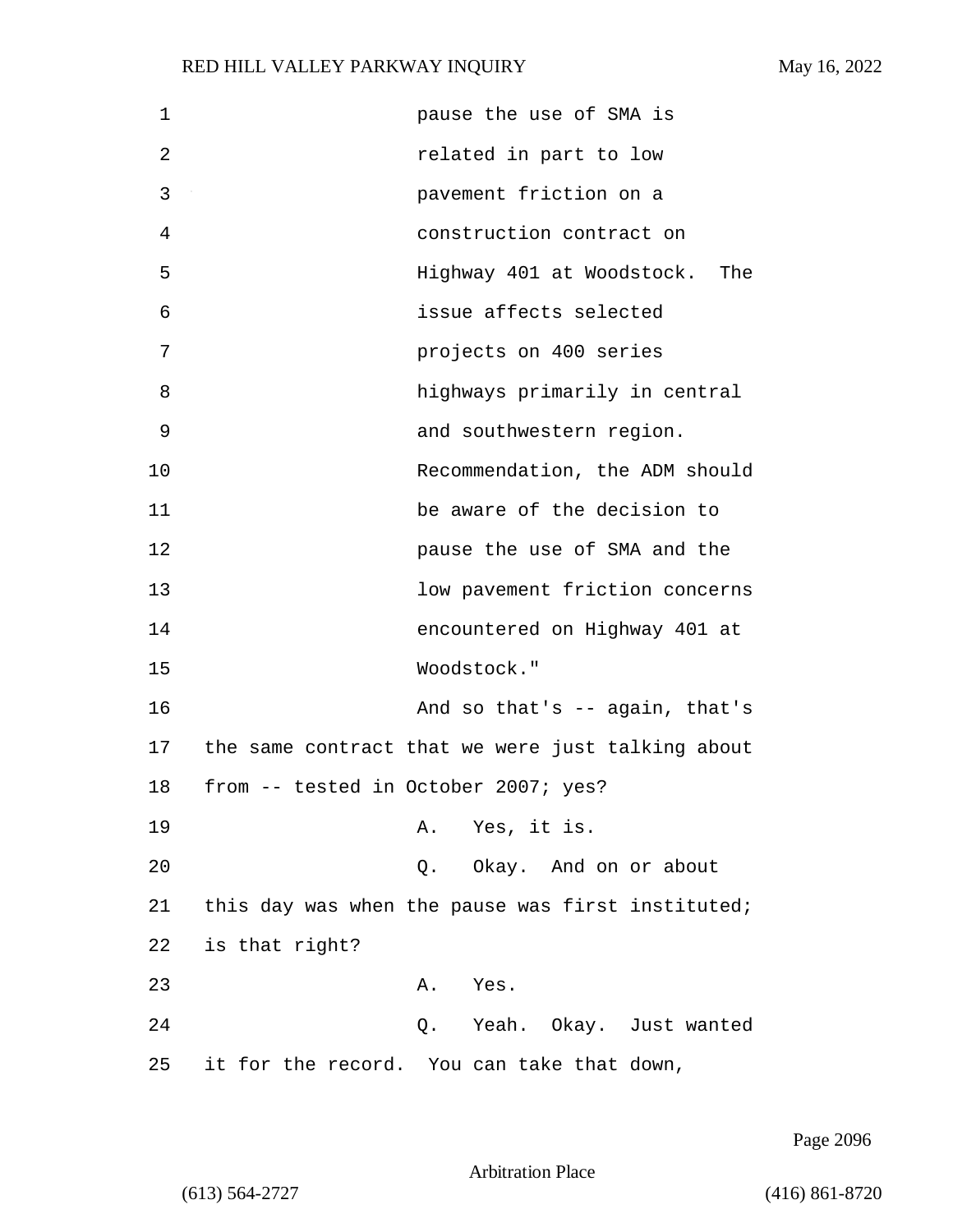please. 2 A. So -- 3 Q. Go ahead. 4 A. -- I mean, I only say yes hesitatingly because, you know, until it's actually sent out, like, it -- like, I don't know if, you know, now we have to go to the ADM for a decision note or -- you know what I mean? This was like a briefing note that says -- 10 Q. Yeah. 11 A. -- we're recommending that we pause the use of SMA. So if it was that day, I don't know. I mean, what happened to the info note after that? Did it take three weeks to get to ADM? Do you know what I mean? 16 Q. You know, I don't -- it's a little unclear. There's not a specific thing that says this is the date on which the decision was made, but it does appear at the very bottom of image 72 to refer to the ADM should be aware of the decision. And I don't think anything turns on the specific date. And maybe on the break I will find it. But that's certainly a fair comment by you. It might be -- if you look at paragraph 164, on November 13th the SMA task group meeting to

Page 2097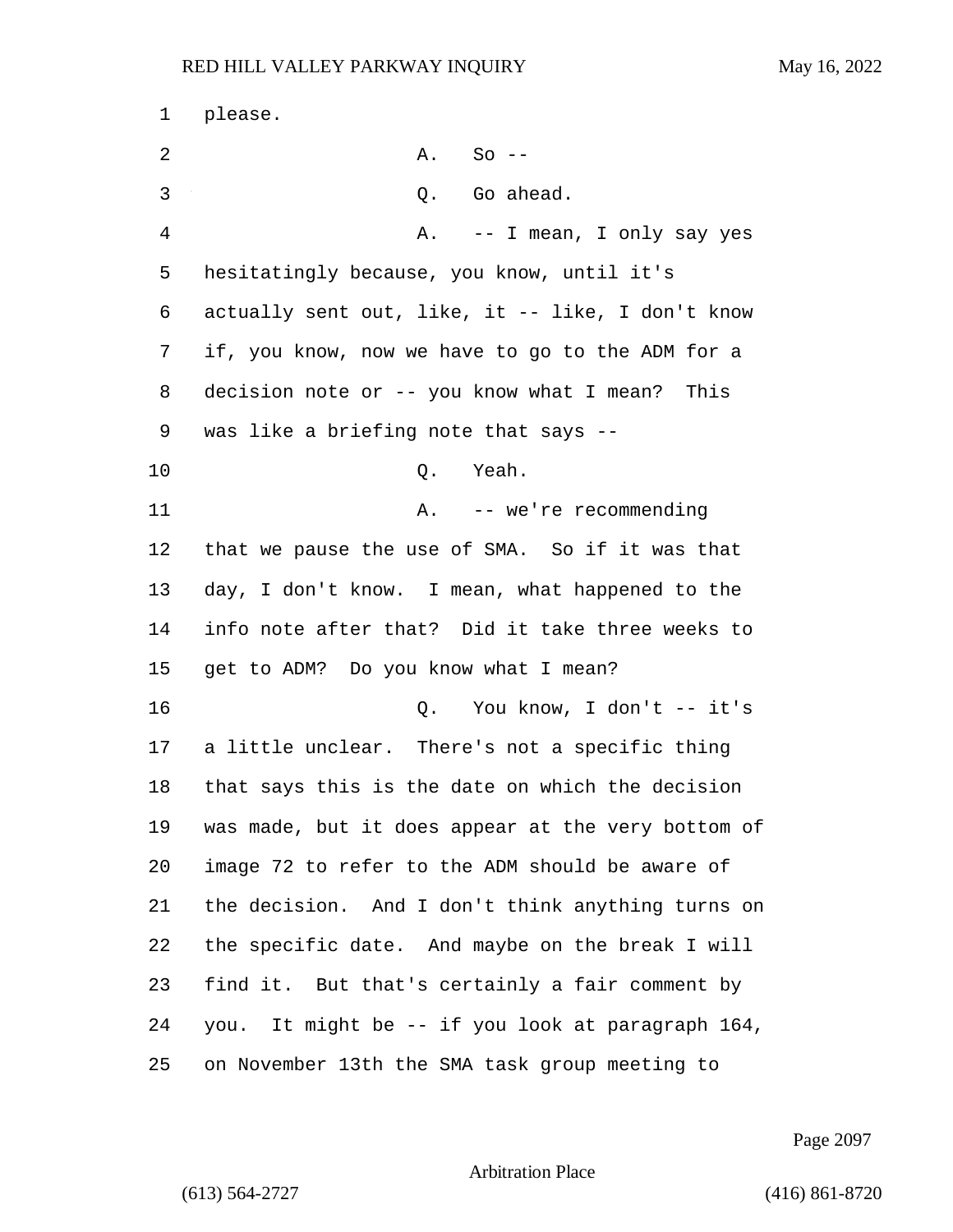1 discuss pause, and it's being discussed at that 2 point, and it's in the minutes and so forth, 3 so.... 4 A. Okay. 5 MR. LEWIS: Okay. It is 3:15, 6 Commissioner. Would this be a good time for the 7 afternoon break? 8 JUSTICE WILTON-SIEGEL: Yes, 9 it is, and let's take 15 minutes this afternoon. 10 I have one matter I've got to attend to related to 11 this. So we'll stand adjourned until 3:30. 12 --- Recess taken at 3:16 p.m. 13 --- Upon resuming at 3:30 p.m. 14 MR. LEWIS: We're back. 15 Commissioner, may I proceed? 16 JUSTICE WILTON-SIEGEL: Please 17 proceed. 18 MR. LEWIS: Thank you. 19 BY MR. LEWIS: 20 Q. Ms. Lane, just to close 21 off on the SMA pause. Did the Red Hill Valley 22 Parkway skid test results taken in October 2007 23 have any bearing on the MTO's decision to pause 24 the use of SMA? 25 A. No, they did not.

Page 2098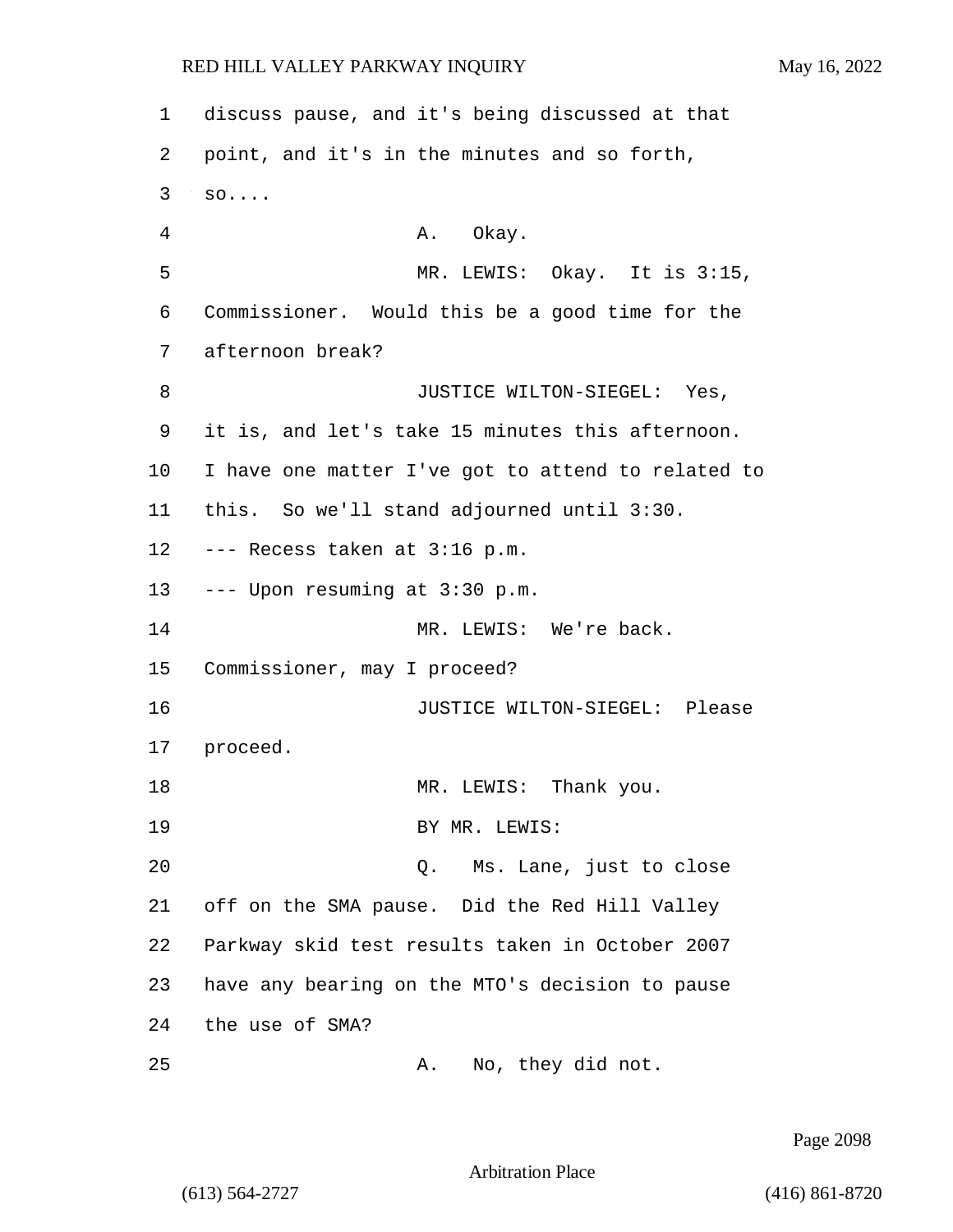| $\mathbf 1$ | Q. And if we could go to                           |
|-------------|----------------------------------------------------|
| 2           | overview document 4, images 69 and 70.             |
| 3           | And in paragraphs 155 and 156                      |
| 4           | there are some communications in early November,   |
| 5           | November 2nd, 2007, where Dr. Uzarowski e-mails    |
| 6           | Mr. Raymond about a company called Blastrac, and   |
| 7           | under the subject line "Friction on SMA on         |
| 8           | Hamilton's Red Hill Valley Parkway," and then      |
| 9           | Mr. Raymond forwards that to you in paragraph 156. |
| 10          | And we know that Blastrac uses                     |
| 11          | a method to improve pavement friction. And in his  |
| 12          | e-mail Dr. Uzarowski is giving the contact         |
| 13          | information for Blastrac and so forth. We'll be    |
| 14          | asking Mr. Raymond who is involved in -- more      |
| 15          | deeply in the discussions about this -- about this |
| 16          | issue. But do you know what was going on here?     |
| 17          | Do you recall what this discussion was about?      |
| 18          | So I'm imagining that --<br>Α.                     |
| 19          | obviously one of things that we wanted to do is    |
| 20          | find out what different techniques we could use to |
| 21          | try and improve the early friction. So for         |
| 22          | example, we mentioned water blasting or spraying   |
| 23          | sand or -- there's a bunch of different things     |
| 24          | that we could try, and then one of them would be   |
| 25          | Blastrac. So I'm sure in the conversations that    |

Page 2099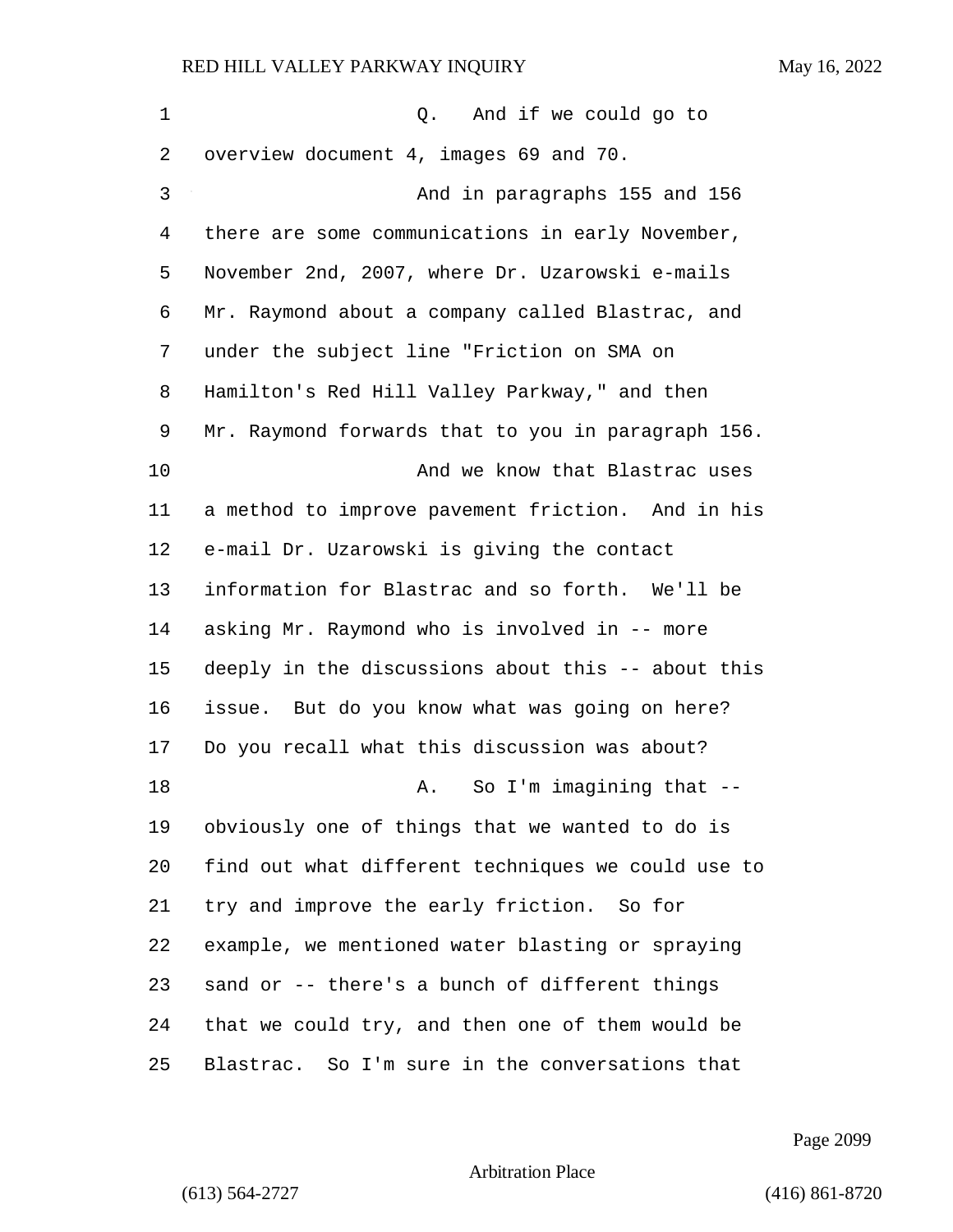| 1  | Chris was having -- sorry, Chris Raymond was       |
|----|----------------------------------------------------|
| 2  | having with Dr. Uzarowski, that it came up that we |
| 3  | were looking at all these different options, and   |
| 4  | he said he knew somebody at Blastrac, and that's   |
| 5  | the information. So, you know, that is what I see  |
| 6  | this as being, him giving us a contact for         |
| 7  | somebody that operates a skid abrader.             |
| 8  | Q. Okay. Right. And it's a                         |
| 9  | skid abrader. That is what we were talking about   |
| 10 | earlier as one of methods for potentially          |
| 11 | remediating low friction, right?                   |
| 12 | A. Yeah.                                           |
| 13 | Q. Okay. And -- all right.                         |
| 14 | Well, as I said, we'll ask Mr. Raymond more about  |
| 15 | it. To your knowledge, did this have anything to   |
| 16 | do with the Red Hill Valley Parkway?               |
| 17 | No, I don't believe it<br>Α.                       |
| 18 | did, and it seems to me they wouldn't have to tell |
| 19 | us about it if they were planning on using this    |
| 20 | technique. I mean, it's -- yeah, so I don't know.  |
| 21 | I don't think it did.                              |
| 22 | Okay.<br>Q.                                        |
| 23 | A. Yeah.                                           |
| 24 | Q. And if we could go to                           |
| 25 | image 80. And I guess 79 and 80.                   |

Page 2100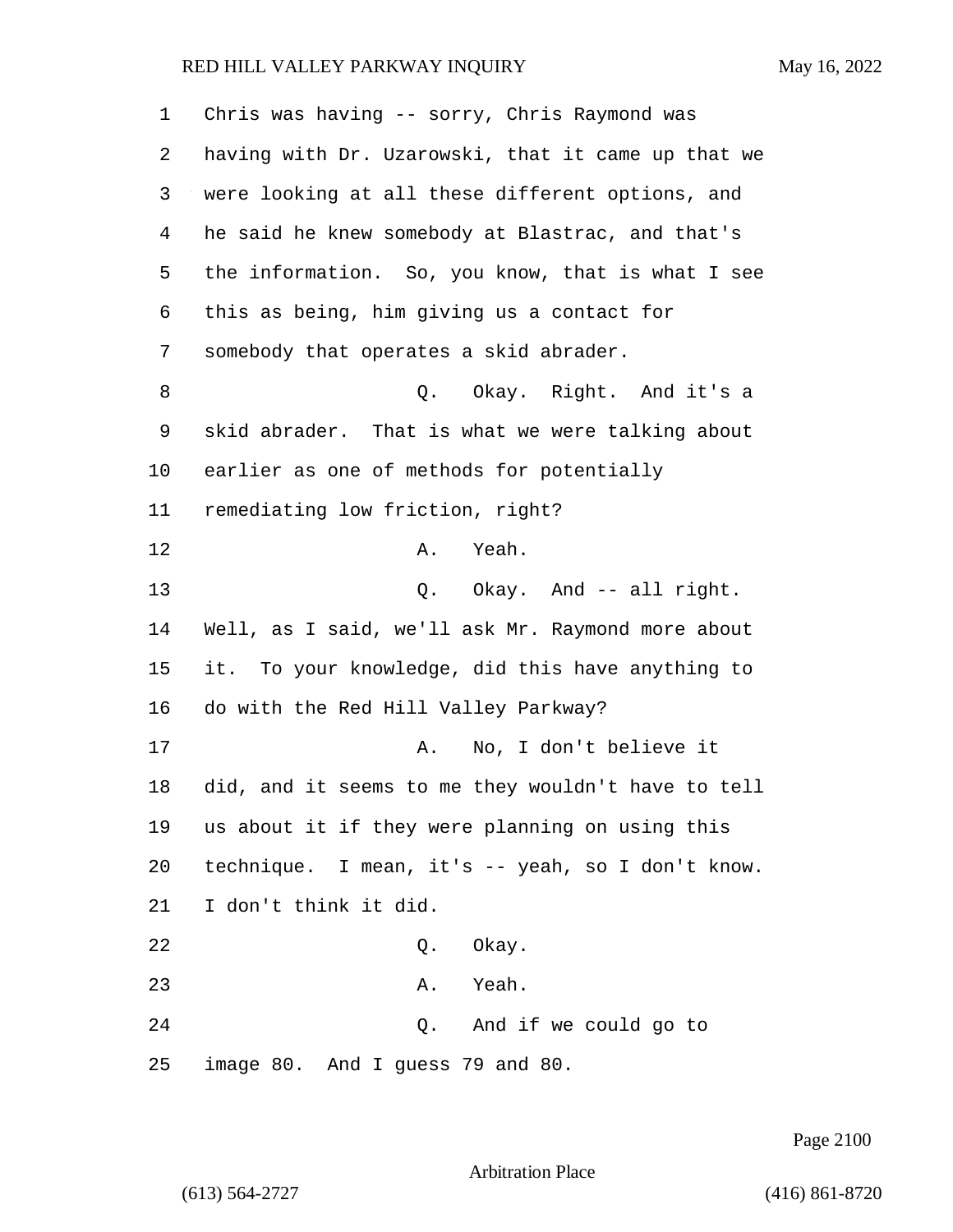| 1  | And in paragraph 183 you are                        |
|----|-----------------------------------------------------|
| 2  | e-mailing the Red Hill Valley Parkway skid test     |
| 3  | results to Tom Kazmierowski with the subject line   |
| 4  | "Friction results on Demix Aggregates in SMA in     |
| 5  | Hamilton," and then you giving the FN90 average,    |
| 6  | the minimum and the maximum from the results.<br>Do |
| 7  | you recall why you were sending that to             |
| 8  | Mr. Kazmierowski at that time?                      |
| 9  | Well, I think it was<br>Α.                          |
| 10 | after Demix applied to get their aggregate on the   |
| 11 | designated sources of materials list. So the        |
| 12 | discussion would have been, oh, we already used it  |
| 13 | on the Red Hill Valley Parkway, and so the          |
| 14 | question had been, well, what were the results      |
| 15 | like.                                               |
| 16 | Q. Okay. And now, Mr. -- at                         |
| 17 | that point Mr. Kazmierowski, he is what position    |
| 18 | at that point?<br>End of 2007.                      |
| 19 | He's in the manager of<br>Α.                        |
| 20 | materials engineering and research office role.     |
| 21 | Yeah.                                               |
| 22 | And you're still at that<br>Q.                      |
| 23 | point in the acting pavements and foundations       |
| 24 | role; is that right?                                |
| 25 | Yes. The reason I<br>Α.                             |

Page 2101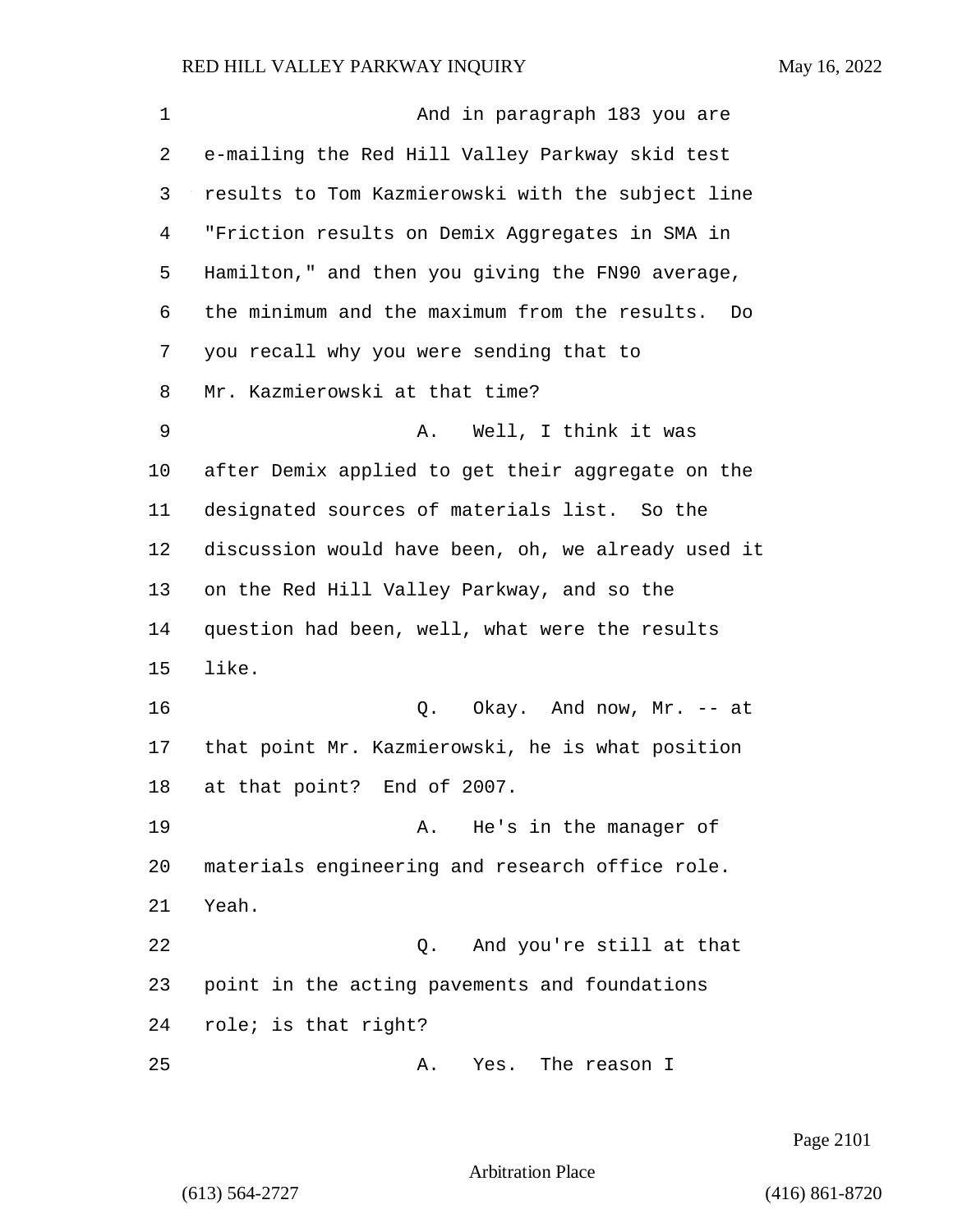| 1  | believe it was because Demix applied is that       |
|----|----------------------------------------------------|
| 2  | nowhere in any of the previous information was     |
| 3  | there anything about Demix Aggregates or what type |
| 4  | of aggregate it was. So all of our discussions     |
| 5  | prior to this had been about early friction        |
| 6  | testing. You know, concerned about early friction  |
| 7  | testing. Somehow suddenly we're talking about the  |
| 8  | aggregate itself, so I'm thinking this might be    |
| 9  | because they had just applied to put their         |
| 10 | aggregate on the designated sources and materials  |
| 11 | list.                                              |
| 12 | Well, they had indeed<br>Q.                        |
| 13 | just applied in -- earlier in December. That's     |
| 14 | correct. And you can see in the immediately        |
| 15 | preceding paragraph, December 13th, Mr. Rogers,    |
| 16 | Chris Rogers is writing back to Demix in response  |
| 17 | to its application.                                |
| 18 | Α.<br>Okay.                                        |
| 19 | Q. But there was $-$ give me                       |
| 20 | a moment.                                          |
| 21 | Mr. Raymond did in his e-mail                      |
| 22 | back on August 1st, he did mention Demix in        |
| 23 | relation to the call from Dr. Uzarowski. He did    |
| 24 | mention it back then. But -- so do I take from     |
| 25 | what you're saying that you don't have a specific  |

Page 2102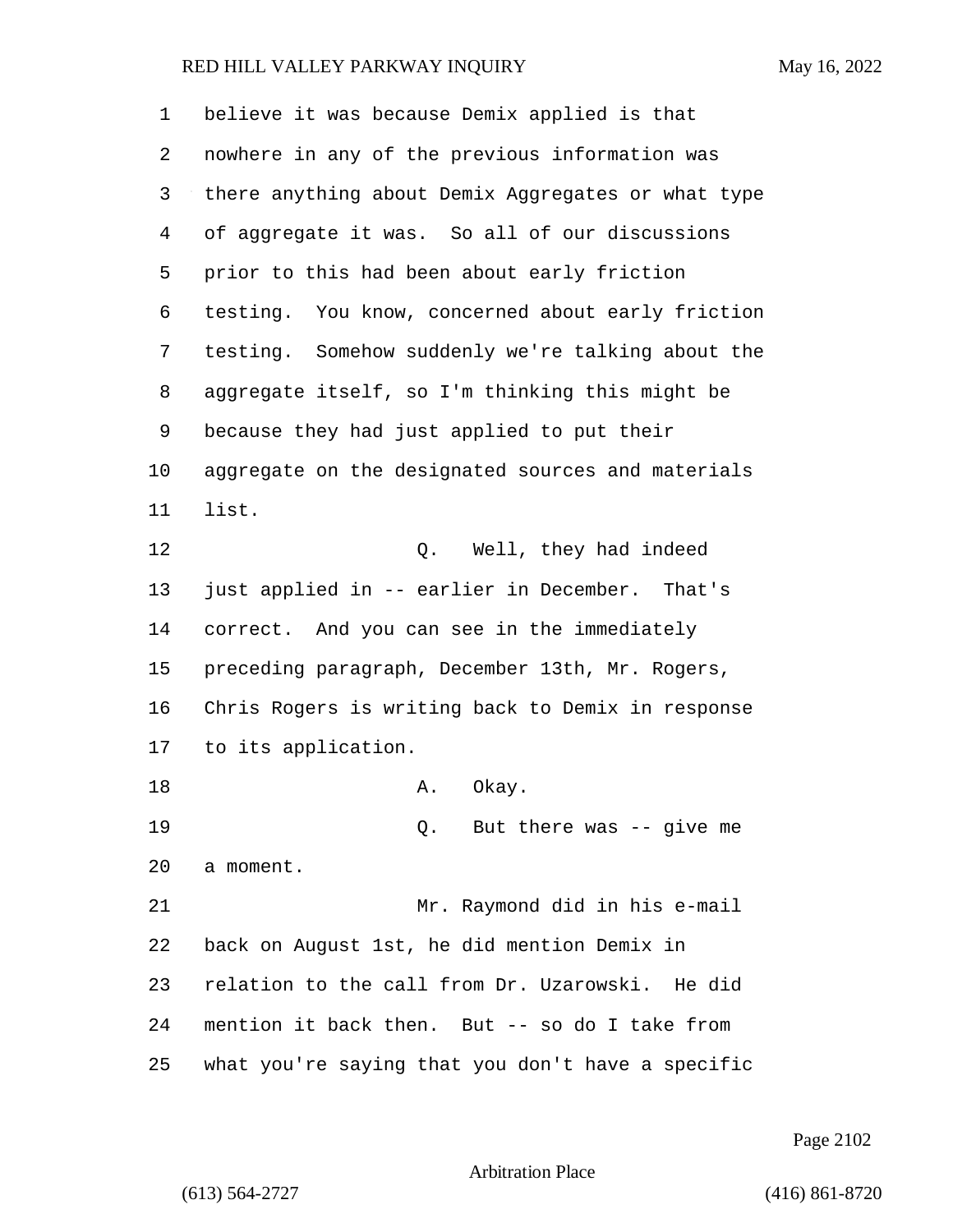| 1  | recollection at this point about why you provided |
|----|---------------------------------------------------|
| 2  | (indiscernible). That makes sense to you given    |
| 3  | the chronology of events?                         |
| 4  | A. Oh, yeah. I was totally                        |
| 5  | tieing it together that Demix had applied to get  |
| 6  | their aggregate on the DSM on -- and the question |
| 7  | would be, okay, well, you know, they have this    |
| 8  | trial on the Red Hill Valley Parkway. Oh, what    |
| 9  | were the results. There it is.                    |
| 10 | And $Mr. --$<br>Q.                                |
| 11 | It was the same day.<br>Α.                        |
| 12 | Q.<br>Sorry? That was a little                    |
| 13 | garbled.                                          |
| 14 | It happened on the same<br>Α.                     |
| 15 | day.                                              |
| 16 | Q. Right. And                                     |
| 17 | Mr. Kazmierowski responds -- this is in           |
| 18 | paragraph 184 -- by saying:                       |
| 19 | "Not great results but still                      |
| 20 | consistently acceptable even                      |
| 21 | at 90 kph. Have you shared                        |
| 22 | these results with our MTO                        |
| 23 | task group members?"                              |
| 24 | And then in paragraphs 185 and                    |
| 25 | 86 you -- keep 80 up and move to 81 as well,      |

Page 2103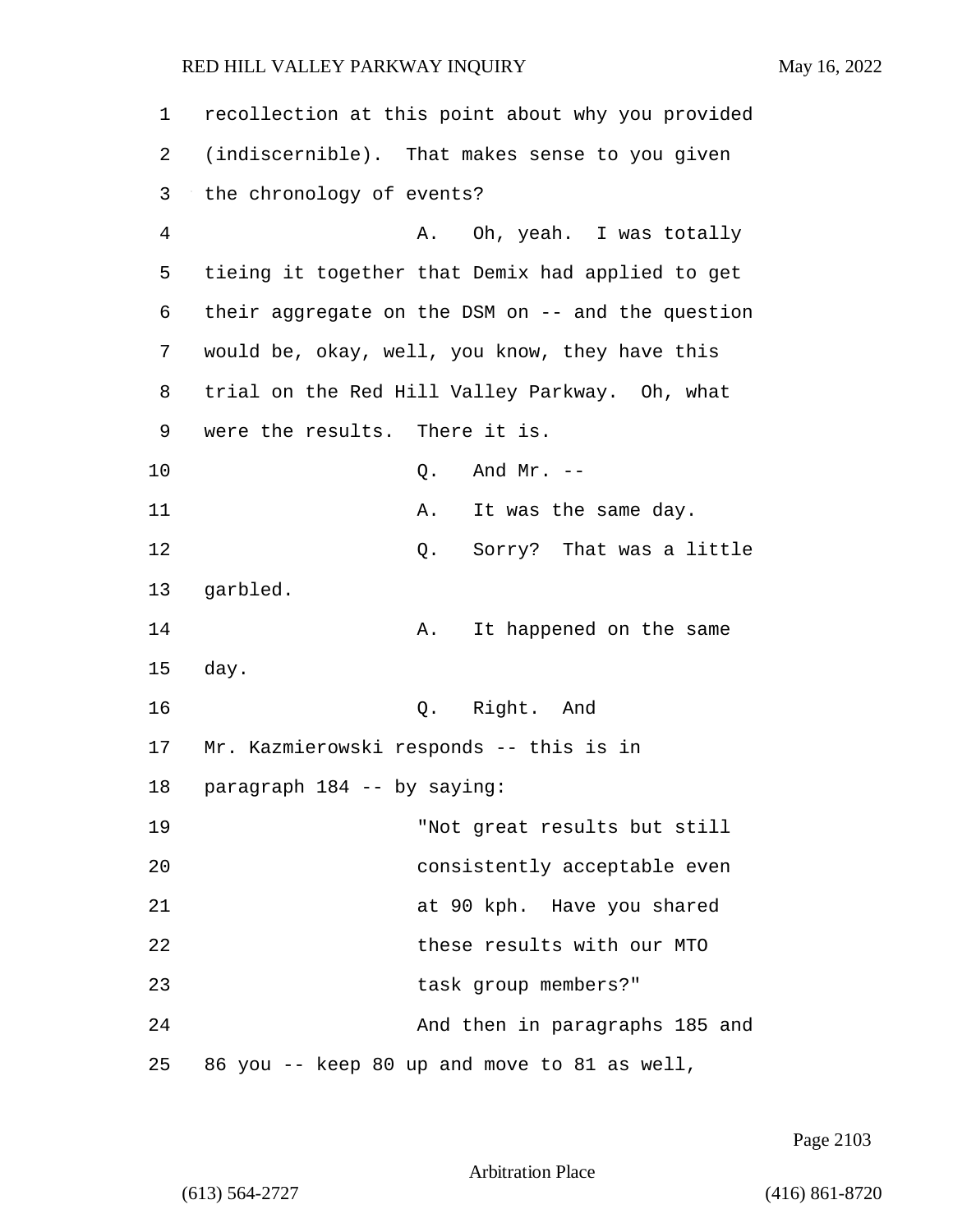1 Registrar. 2 In 85 you -- 185 you indicate 3 they went to Mr. Raymond and Bob Gorman: 4 "I'm not sure he shared with 5 the MTO task group members." 6 And then you send the results 7 to Mr. Tam, Mr. Rogers and Mr. Billings. 8 And so are they the task group 9 members at that point, the SMA task group members? 10 A. These are the internal 11 task group members -- 12 Q. Yeah. 13 A. -- so they would be my 14 colleagues at MTO. 15 Q. Right. Yeah, sorry, the 16 MTO members of the task group at that point. 17 A. Yeah. 18 Q. And Mr. Billings, we 19 understand from the meeting minutes, was on the 20 joint SMA task group throughout 2007, 2008. Do 21 you recall what his position was at that time? 22 A. Yeah, he was the head of 23 Geotech in central region. 24 Q. In central region, okay. 25 And did you yourself ever share the Red Hill test

Page 2104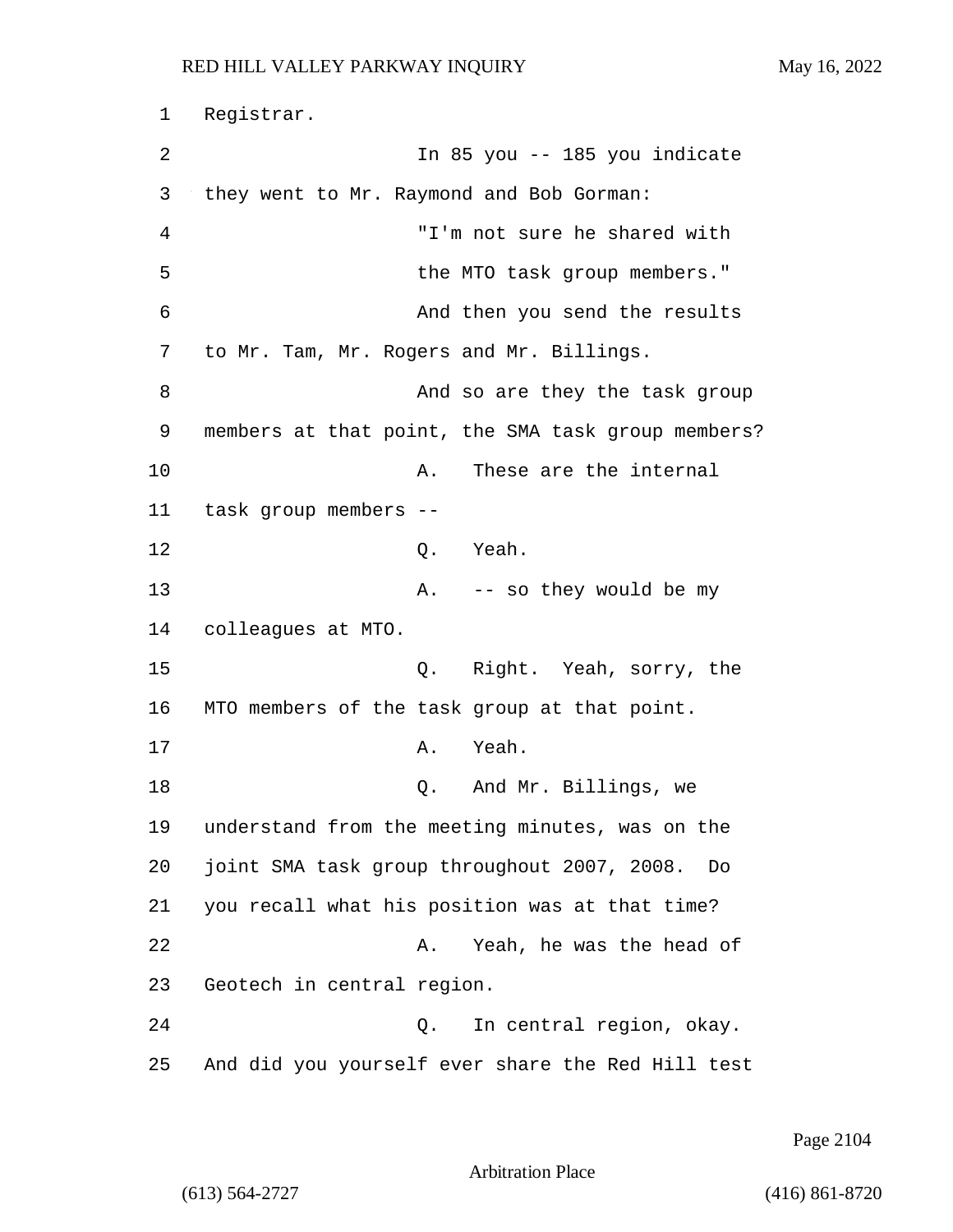1 results outside of the MTO? 2 A. Eventually, yes. 3 Q. Sorry, at this point in 4 time? I think you're jumping ahead to 2019. Fair 5 enough. Around this point in time? 6 A. No, I didn't. 7 Q. Until -- okay. You did 8 not? 9 A. No. 10 Q. Okay. And are you aware 11 of anyone else at the MTO sharing the October 16, 12 2007 skid test results with anyone outside of the 13 MTO other than Mr. Raymond providing it to 14 Dr. Uzarowski? 15 A. No, I'm not aware. 16 Q. Right. And then we know 17 that the MTO continued -- did conduct skid testing 18 on the Red Hill between 2008 and 2014 with the 19 exception of 2013. And what is your knowledge of 20 the purpose of that testing? 21 A. So that was part of this 22 Demix Aggregate approval for approving the 23 aggregate on the designated sources and materials 24 list. So they followed our process which is to 25 apply to the Ministry with their quarried source,

Page 2105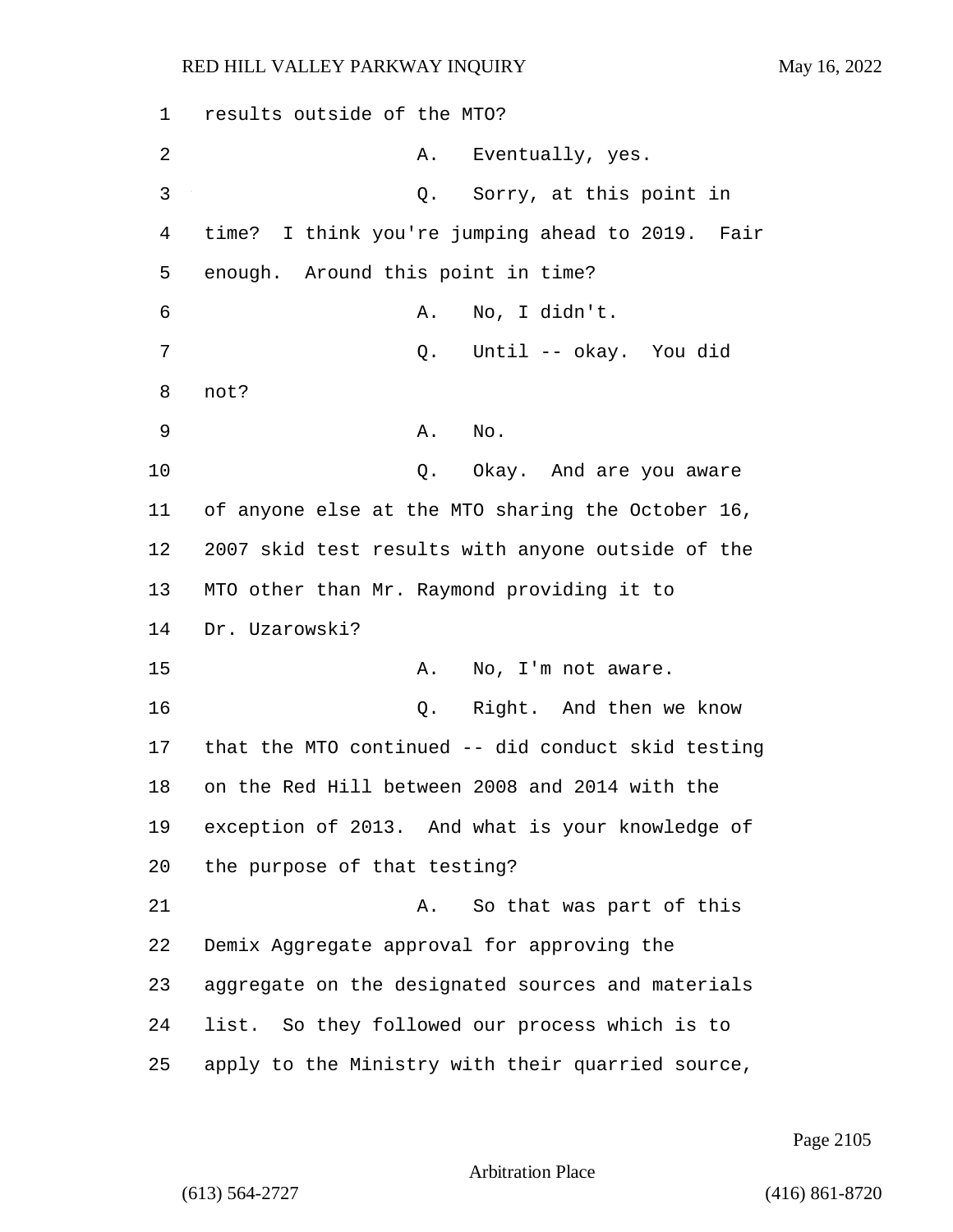request that we evaluate them and -- with the idea of putting them on the designated sources of materials list.

4 So a letter was sent to Mr. Chris Rogers that -- to initiate that process, and then the process would kick in. So send somebody out to the quarry, take samples, evaluate the source, do the laboratory testing, and if everything is good, then you go to the next step which would be placing the test section and evaluating it in the field. But of course because there was already a test section built, they decided to evaluate the test section that we had tested already. 15 Q. And is that something that you had any involvement with at the time, or is that something that you became aware of later? 18 A. No, I didn't have involvement in selecting that test section. 20 Q. Okay. And if we could go to overview document 4, image 84. 22 And we know that in 2008

 Mr. Marciello conducted skid testing on the Red Hill on June 12th of that year, 2008, and e-mailed them to Mr. Gorman, Mr. Raymond and Mr. Ponniah on

Page 2106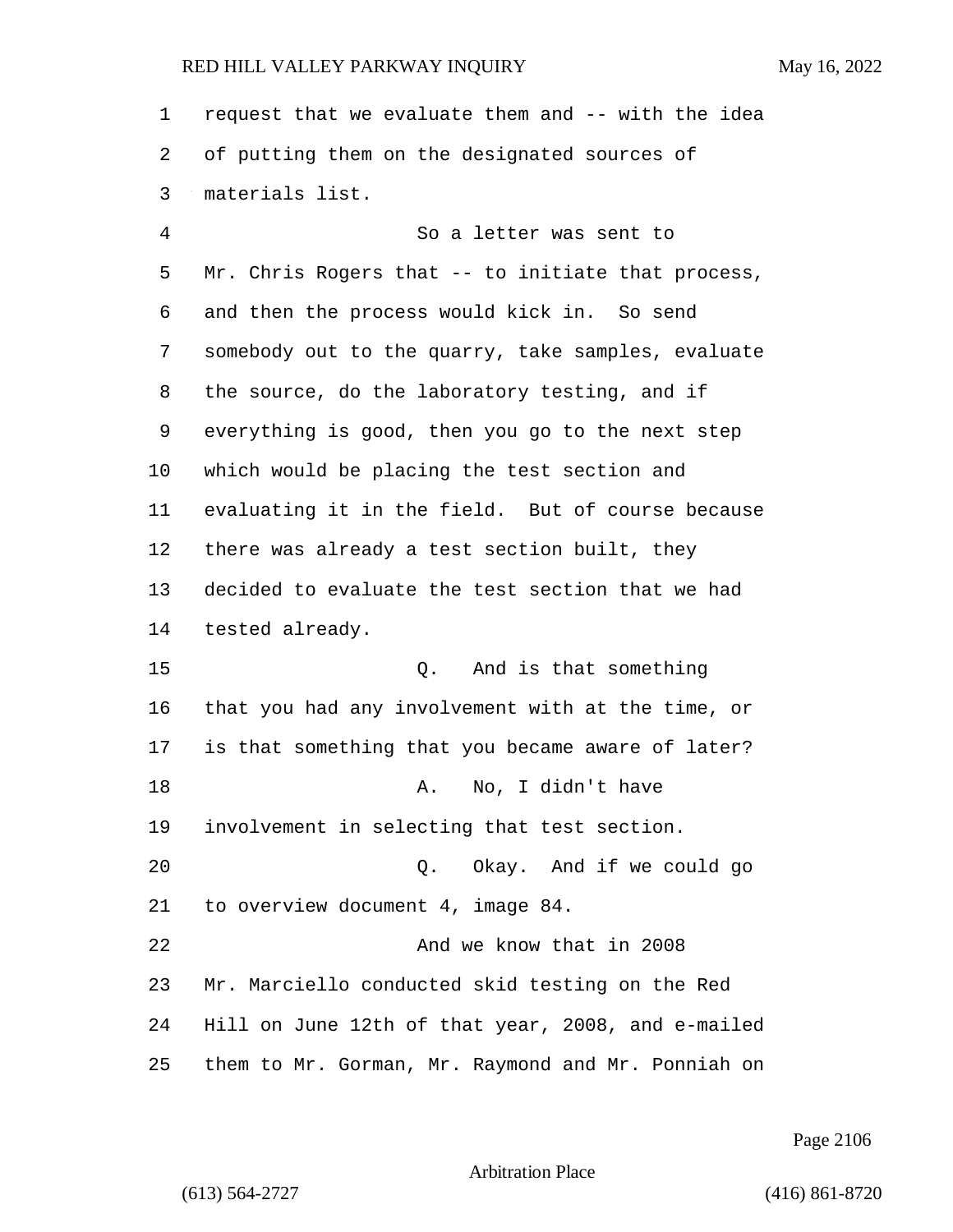June 18, 2008. And am I correct you're in a different -- you're in the ADM position at that point; is that right? 4 A. That's right. So -- 5 Q. Sorry, you weren't the ADM, you were -- 7 A. I wasn't the ADM, no. I was in the ADM's office. So yeah, I would have left -- so, you know, Christmas holidays or whatever, and then from January to the end of June I would have been working downtown. So this whole selection of where they are going place it, et cetera, et cetera, that would've been all done while I was in different position. 15 Q. Okay. And then jumping ahead to 2009, if we could go to images 86 and 87. 17 And if I've got your career trajectory correct, you're back in the head pavements and foundations position at this point but in a permanent capacity instead of acting; is that right? 22 A. Correct, yes. 23 Q. Okay. And we see here in paragraph 200 Mr. Gorman, in the soils and aggregate section, provides a memo to you to

Page 2107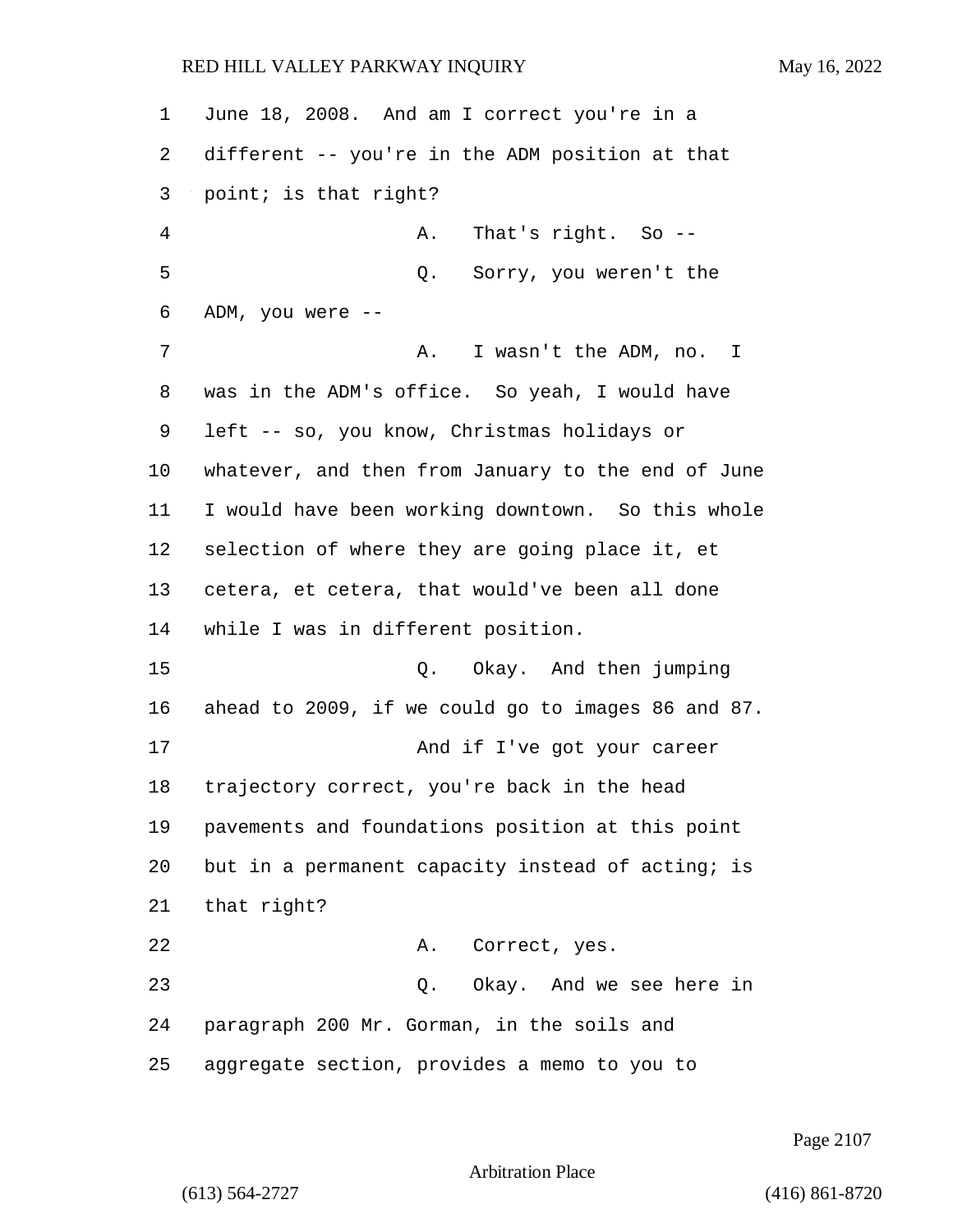| 1  | conduct skid resistance surveys for the 2009       |
|----|----------------------------------------------------|
| 2  | season, and one of those requested is that the:    |
| 3  | "Red Hill Valley Parkway SMA                       |
| 4  | be evaluated as soon as                            |
| 5  | possible, since it will have                       |
| 6  | passed to the second winter."                      |
| 7  | (As read)                                          |
| 8  | And then there's a table and a                     |
| 9  | list of contracts and so forth. And he describes   |
| 10 | the test section for the Red Hill.                 |
| 11 | And is this the typical                            |
| 12 | approach that was made when soils and aggregates   |
| 13 | is requesting testing of sections in relation to   |
| 14 | the DSM?                                           |
| 15 | Yes. So the protocol<br>Α.                         |
| 16 | would be that the -- whoever wants testing done    |
| 17 | would submit an e-mail or a memo. In this          |
| 18 | particular case because it was for the DSM, it was |
| 19 | like a formalized process, you know, with standard |
| 20 | memo that was used every single year. And so it    |
| 21 | would come into the head to document. These are    |
| 22 | the -- this is the work plan for the year, and the |
| 23 | head would receive it and agree. Thank you very    |
| 24 | much.                                              |

25 But the real communication

Page 2108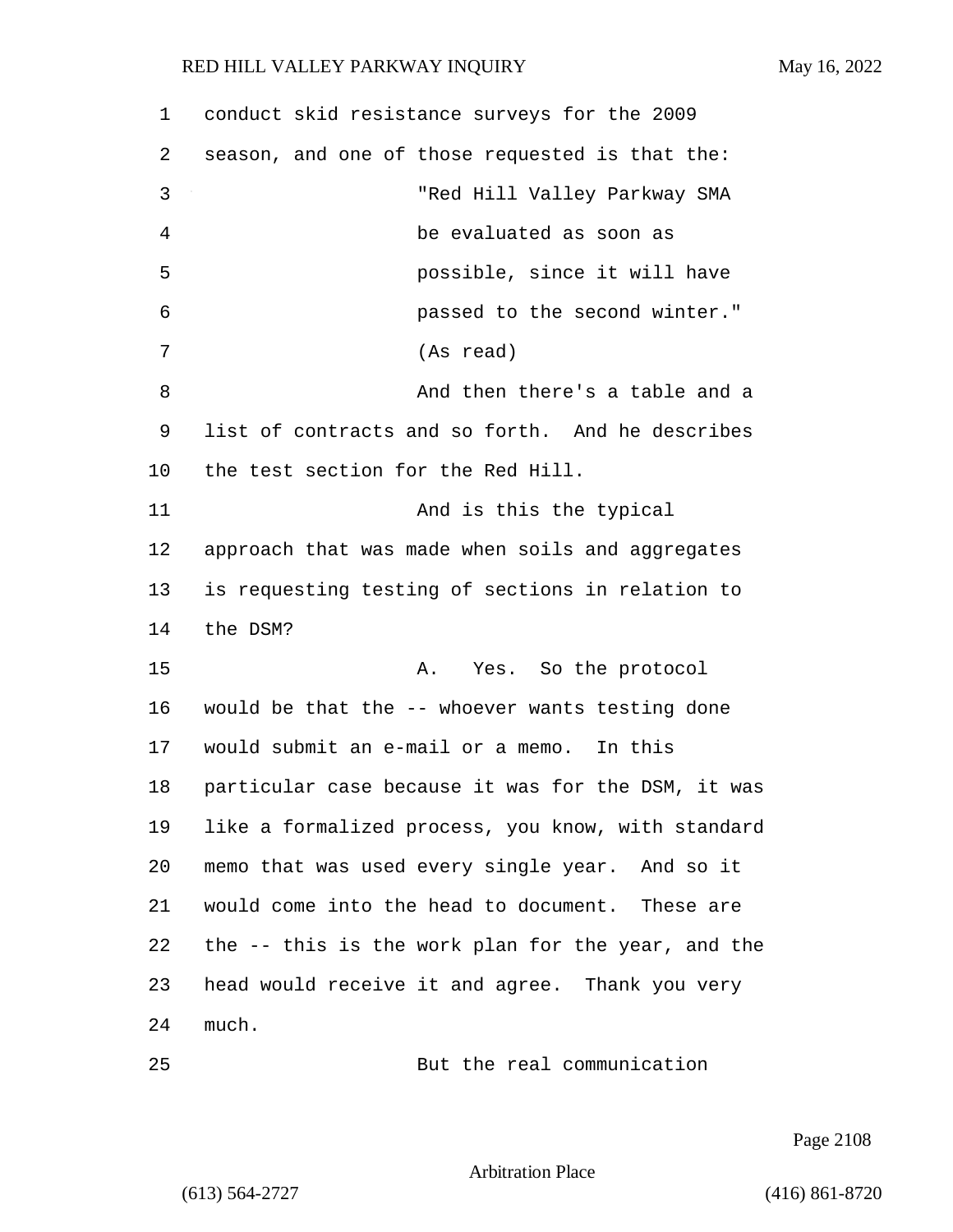would be between Mr. Gorman and Mr. Marciello who were the ones that actually engaged in the discussion about the job. 4 Q. Okay. And then if we could go to the reference document. It's MTO 21224. 7 And this is just the first page. This is the sort of typical kind of memo that would come from soils and aggregates to you as the head of the pavements and foundation 11 section? 12 A. Exactly. 13 Q. Okay. And I see if -- if we scroll through it, we see the Red Hill there and one other contract. 16 Could we go to the next image, Registrar. 18 Again, there's an ongoing list of items and test sections. 20 A. Yes. So this is formalizing the request from soils and aggregate section to the pavement and foundations section. 23 and 2. Right. The next page as well, please, Registrar. Okay. It's four or five pages of listing them, and then if you go to image

Page 2109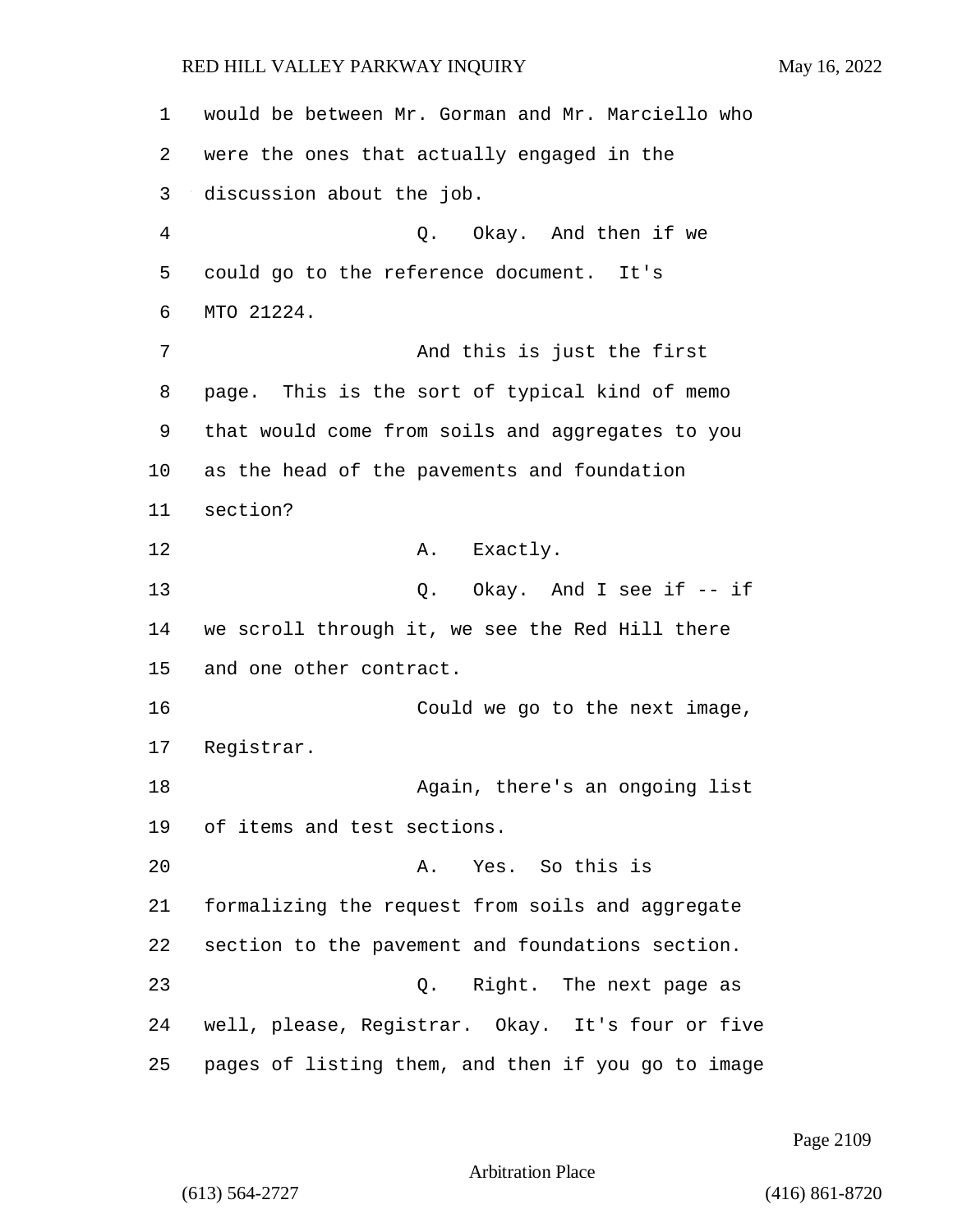6 -- no, image 5, sorry, image 5. Okay. There we go. 3 There's a table which then, again, lists the pavements and the years to be surveyed. It looks like in this particular iteration it starts in 2002 and goes to 2011, and there's -- and is this indicating sort of the past and future schedule for the test request? Is that what this is indicating? 10 A. Yes, yes. 11 Q. Okay. 12 A. I just imagine this being used year after year. I don't know if you got out the same table, it would be the same, and then they'd just add an X in the column. 16 Q. Right. With skid testing in 2008/2009 and in the subsequent years up to 2014, did they have any relationship to the original arrangements made with -- between Golder and the MTO for the testing that was conducted in October 2007? 22 A. No, because it was done for different reasons. So the testing that we did here is specific to soils and aggregates section evaluating aggregates for the designated sources

Page 2110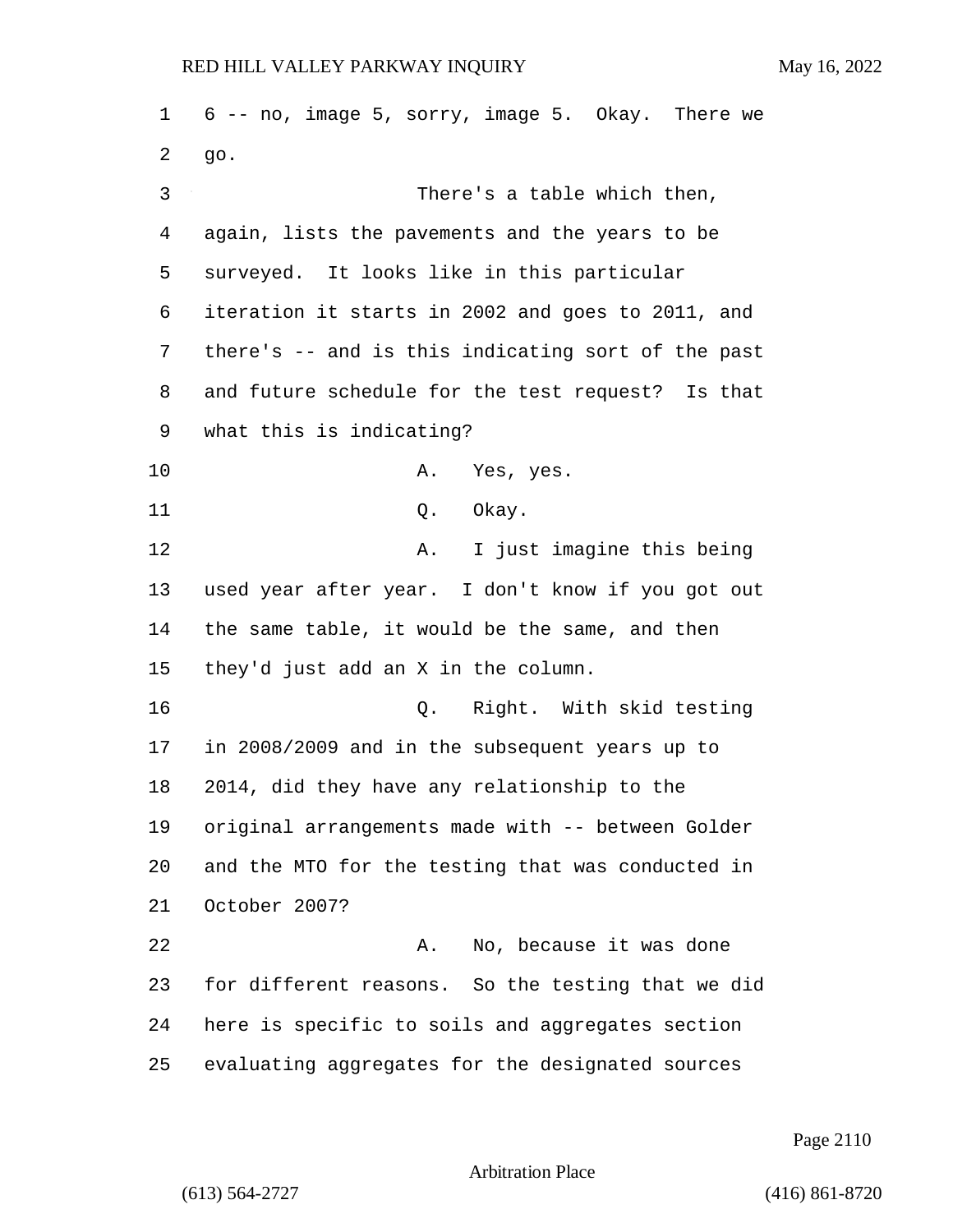of materials list. And the one that we did in 2007 was specifically for the early SMA friction concern, and we liaised with Ludomir Uzarowski and the City about the early age friction concern for the SMA. 6 This is just routine designated sources of materials work where we're evaluating the aggregate that's used in the road. So the other one was aggregate. That was evaluating the SMA mix and its early friction concerns. 12 O. And to your knowledge, were any of the test results from 2008 to 2014, were any of those skid test results shared with Hamilton or its representatives prior to 2019, which we'll talk about later? But up until then, to your knowledge, were any of those results ever shared with Hamilton or its representatives? 19 A. I have no knowledge of sharing them with Hamilton. 21 Q. Okay. You yourself did not do that? 23 A. I have no recollection of doing that, correct. 25 Q. And do you recall if you

Page 2111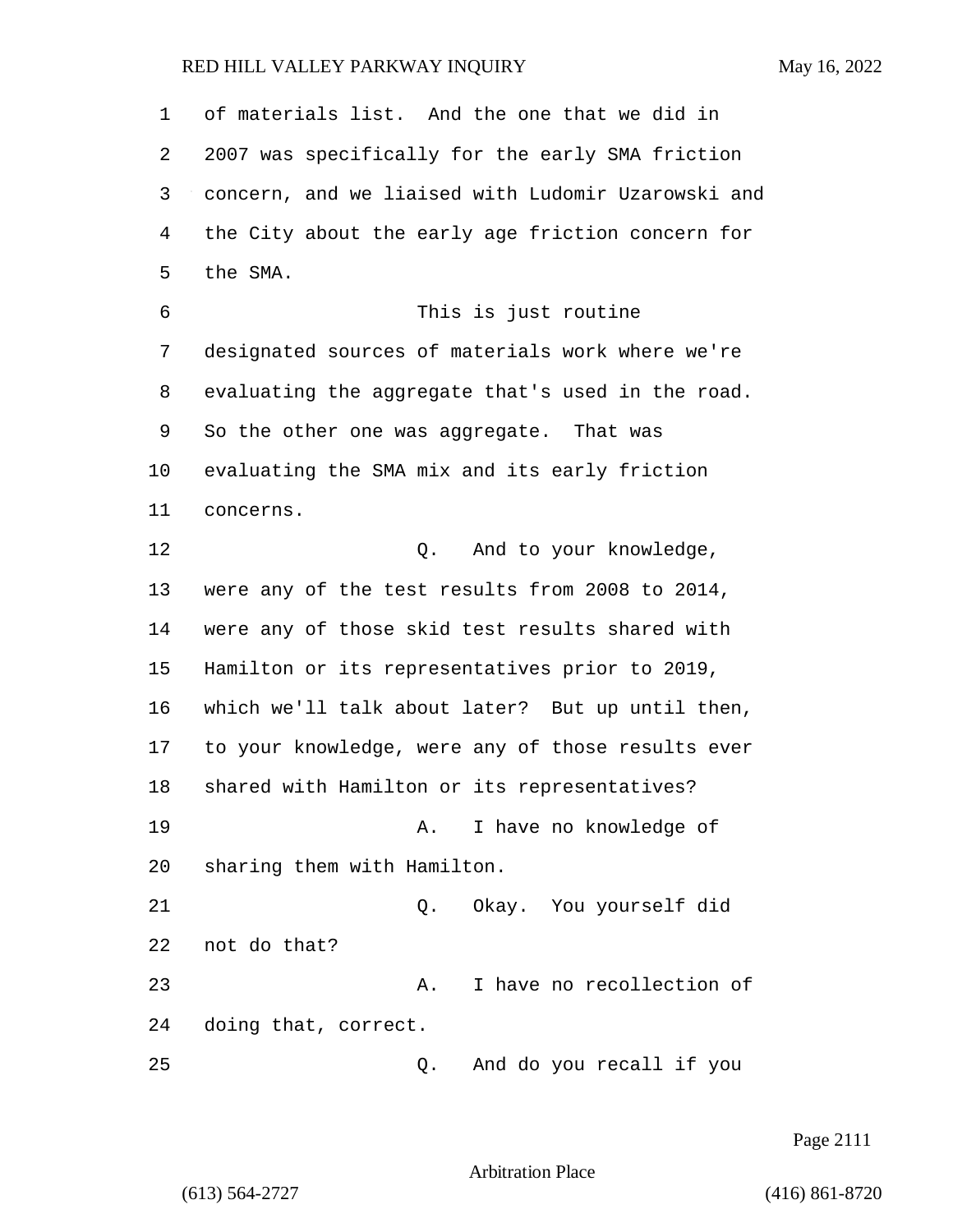| 1  | ever -- if not sharing the physical tests either   |
|----|----------------------------------------------------|
| 2  | in the hard copy or electronically, did you ever   |
| 3  | tell Hamilton or its representatives that the skid |
| 4  | testing in those years was taking place?           |
| 5  | So I believe I did. And<br>Α.                      |
| 6  | I only believe this because I said that I would,   |
| 7  | and if I say that I'm going to do something, I     |
| 8  | usually do. And that was in 2010, I believe.       |
| 9  | There's an e-mail chain about that where I say, I  |
| 10 | will reach out to this -- I'll reach out to        |
| 11 | Ludomir Uzarowski for a contact for the City of    |
| 12 | Hamilton, and so I imagine that I did follow       |
| 13 | through on that.                                   |
| 14 | Q. Okay. So what -- okay.                          |
| 15 | So why don't we just hold that for a moment and    |
| 16 | talk about the results prior to that so that we    |
| 17 | have the lead up to that discussion. I think       |
| 18 | you're talking about an e-mail in late 2010?       |
| 19 | Α.<br>Correct.                                     |
| 20 | Q. Right. When you said:                           |
| 21 | "Perhaps I will call Ludomir                       |
| 22 | for a City of Hamilton contact." (As read)         |
| 23 | Okay. So if we could then --                       |
| 24 | we'll hold that and still cover it. But if we      |
| 25 | could talk about these -- the 2009 results. So     |

Page 2112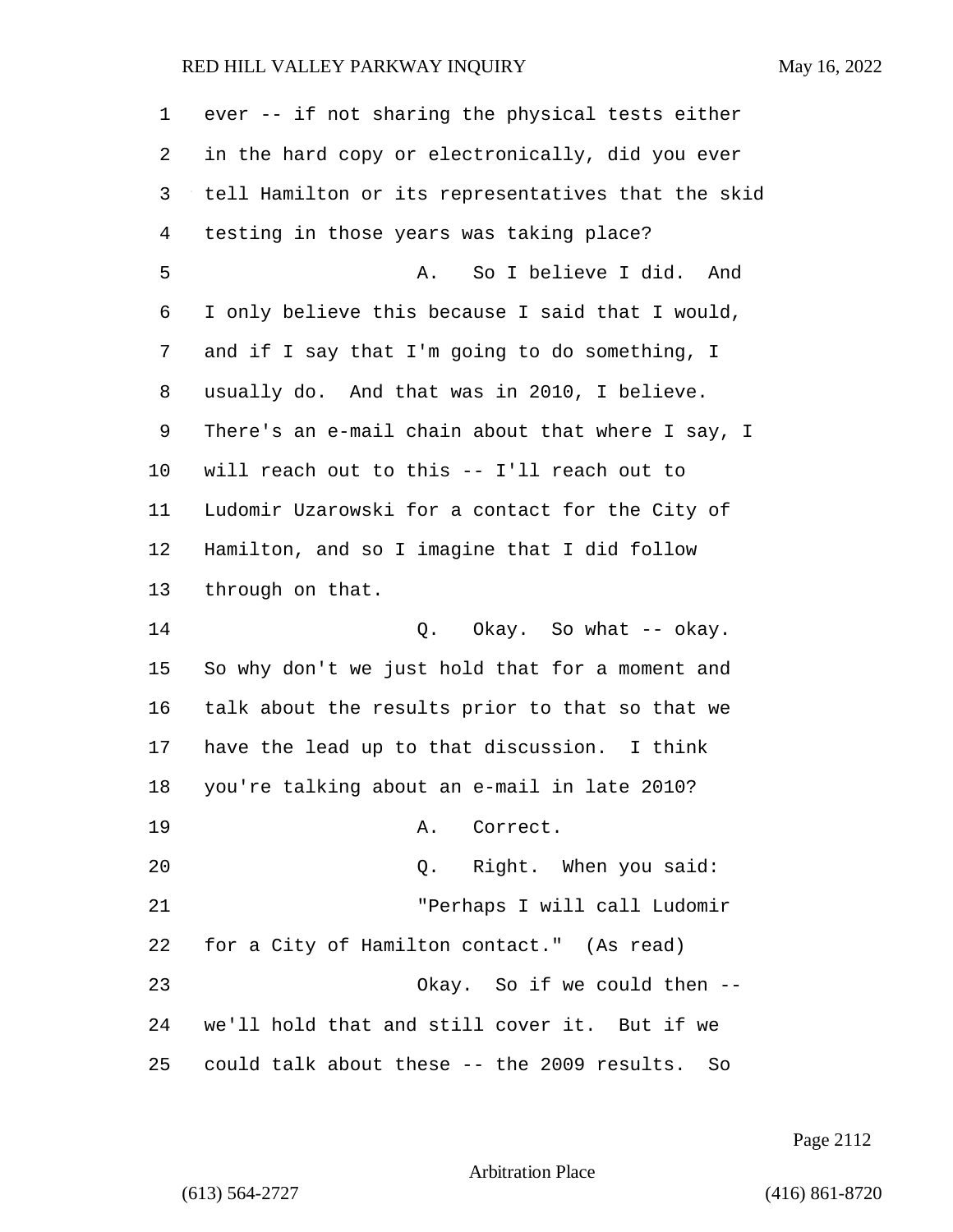1 in -- if we go to -- actually, I'll back up. 2 I understand that you received 3 the results in -- from the Red Hill in each of 4 2009, 2010 and 2011. Is that correct? 5 A. So yes, I would have 6 received them, yes. 7 C. Okay. And that's because 8 you were the head of pavements and foundations in 9 those years, right? 10 A. Yes. 11 Q. Okay. And then the 2009 12 testing, if we go to image 87. And on May -- this 13 is paragraph 202. On May 8, 2009, Mr. Marciello 14 e-mailed Mr. Senior, Mr. Gorman and Ms. Lane 15 attaching the friction test results from the RHVP 16 the previous day, and he stated: 17 "Gentlemen, might be too early 18 tell, but it appears that 19 friction levels/trends may be 20 starting to decline with 21 time." 22 And the response on May 11th 23 from Mr. Senior in paragraph 203 is: 24 "Frank, both Bob and I agree 25 there is no clear indication

Page 2113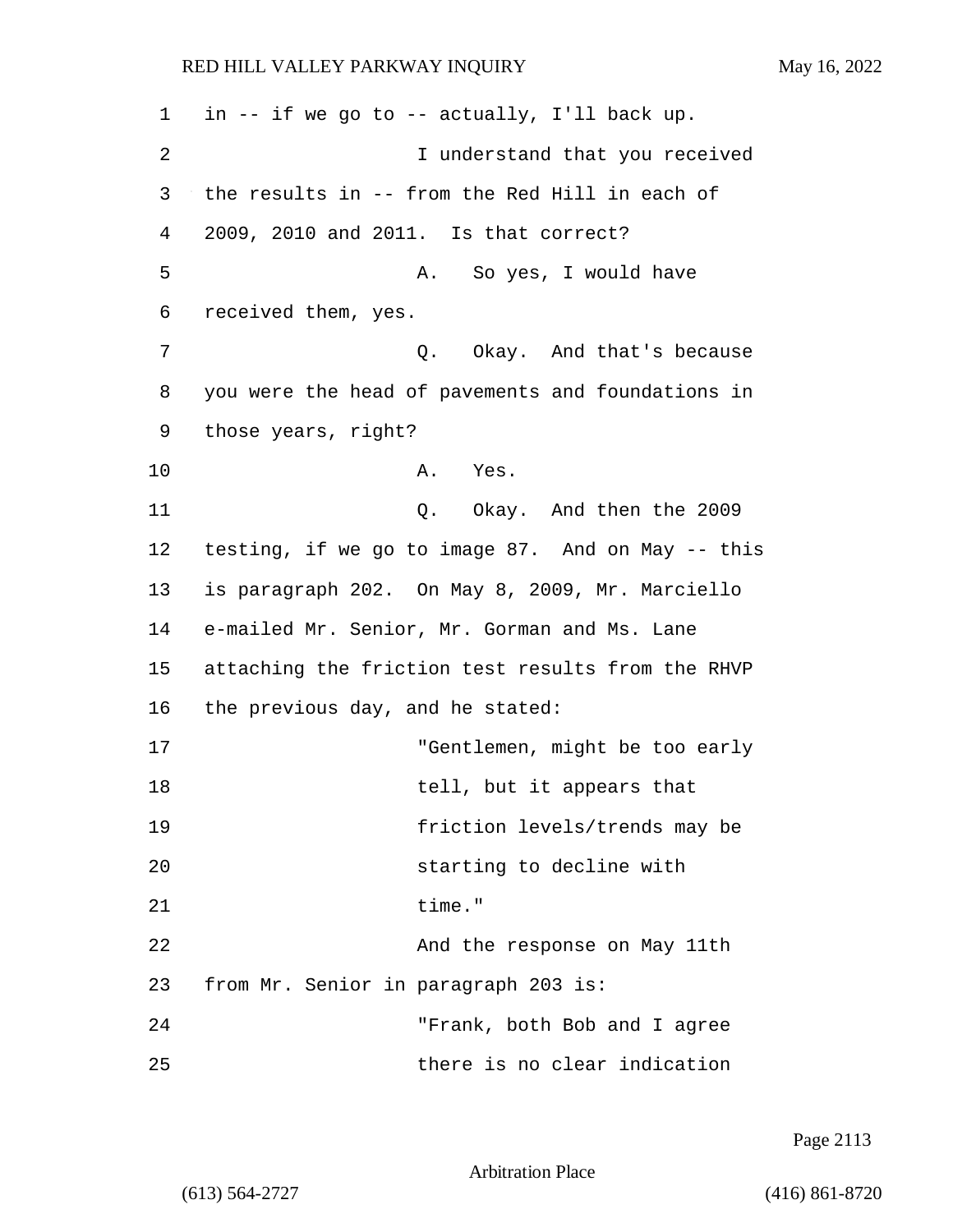| $\mathbf 1$ | of any early trend in the                          |
|-------------|----------------------------------------------------|
| 2           | data. Maybe you just have a                        |
| 3           | 'gut' feel for what's going on                     |
| 4           | there. Time will tell. We                          |
| 5           | will be sending out a notice                       |
| 6           | regarding conditional approval                     |
| 7           | of the source pending                              |
| 8           | satisfactory performance of                        |
| 9           | the pavement and of the source                     |
| 10          | materials. Thanks for                              |
| 11          | everything." (As read)                             |
| 12          | And do you recall if you had                       |
| 13          | any views or input on this issue about the         |
| 14          | potential decline in numbers?                      |
| 15          | I know I wasn't involved<br>Α.                     |
| 16          | in this, and so, I mean, although you say the      |
| 17          | e-mail is to me, it was actually to Mr. Senior and |
| 18          | Mr. Gorman, and                                    |
| 19          | Q. Right.                                          |
| 20          | A. -- I was just cc'd on it                        |
| 21          | because he was cc'ing me as the head. But this     |
| 22          | aggregate sources list, you know, approval of the  |
| 23          | source, all of those things is the soils and       |
| 24          | aggregate section. So when Mr. Senior writes back  |
| 25          | and says, "Bob and I agree," it's because          |

Page 2114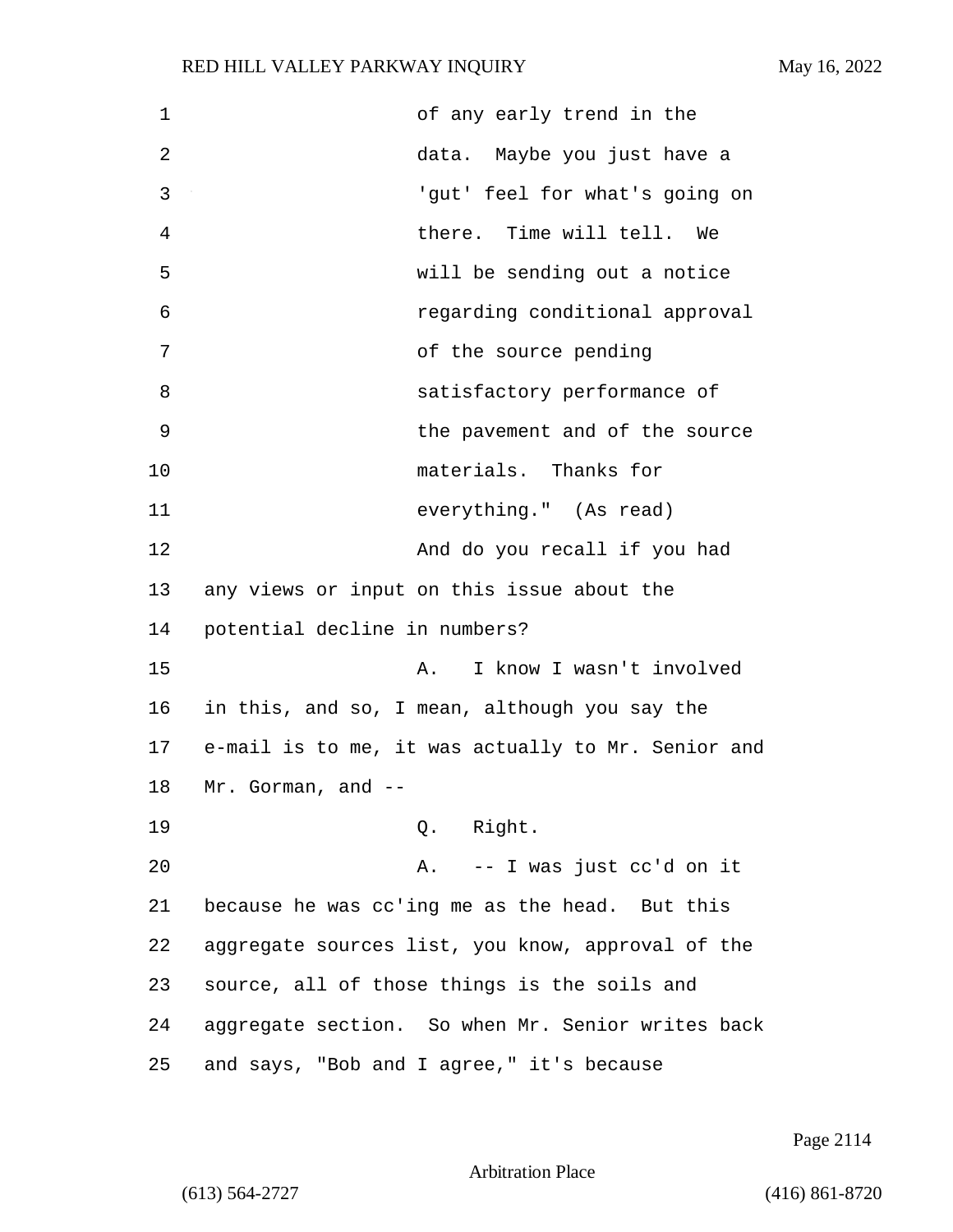| 1  | Mr. Senior and Mr. Bob Gorman were the experts in  |
|----|----------------------------------------------------|
| 2  | this area, and they are the ones that are managing |
| 3  | the designated sources of materials list and       |
| 4  | pre-qualifying aggregates, looking at the data     |
| 5  | over -- you know, that's what they do. That's      |
| 6  | their job. So this is -- you know, this is what    |
| 7  | the soils and aggregate section does. That's       |
| 8  | their role.                                        |
| 9  | Q. Okay. So -- and then                            |
| 10 | shorter, do I -- did I understand what you're      |
| 11 | saying is you're copied on this, but it's at this  |
| 12 | point Mr. Gorman and Mr. Marciello that are having |
| 13 | the -- and, sorry, Mr. Senior who are having the   |
| 14 | discussion about what to do at that point, and     |
| 15 | you're not directly involved other than receiving  |
| 16 | the information? Is that --                        |
| 17 | Correct, yes.<br>Α.                                |
| 18 | -- a fair summary?<br>Q.                           |
| 19 | And he refers to "conditional                      |
| 20 | approval." Is that a word you were familiar with   |
| 21 | for approval of aggregates that had been applied   |
| 22 | for inclusion on the DSM?                          |
| 23 | No, not particularly, no.<br>Α.                    |
| 24 | Q. Okay. I'll ask him about                        |
| 25 | that.                                              |

Page 2115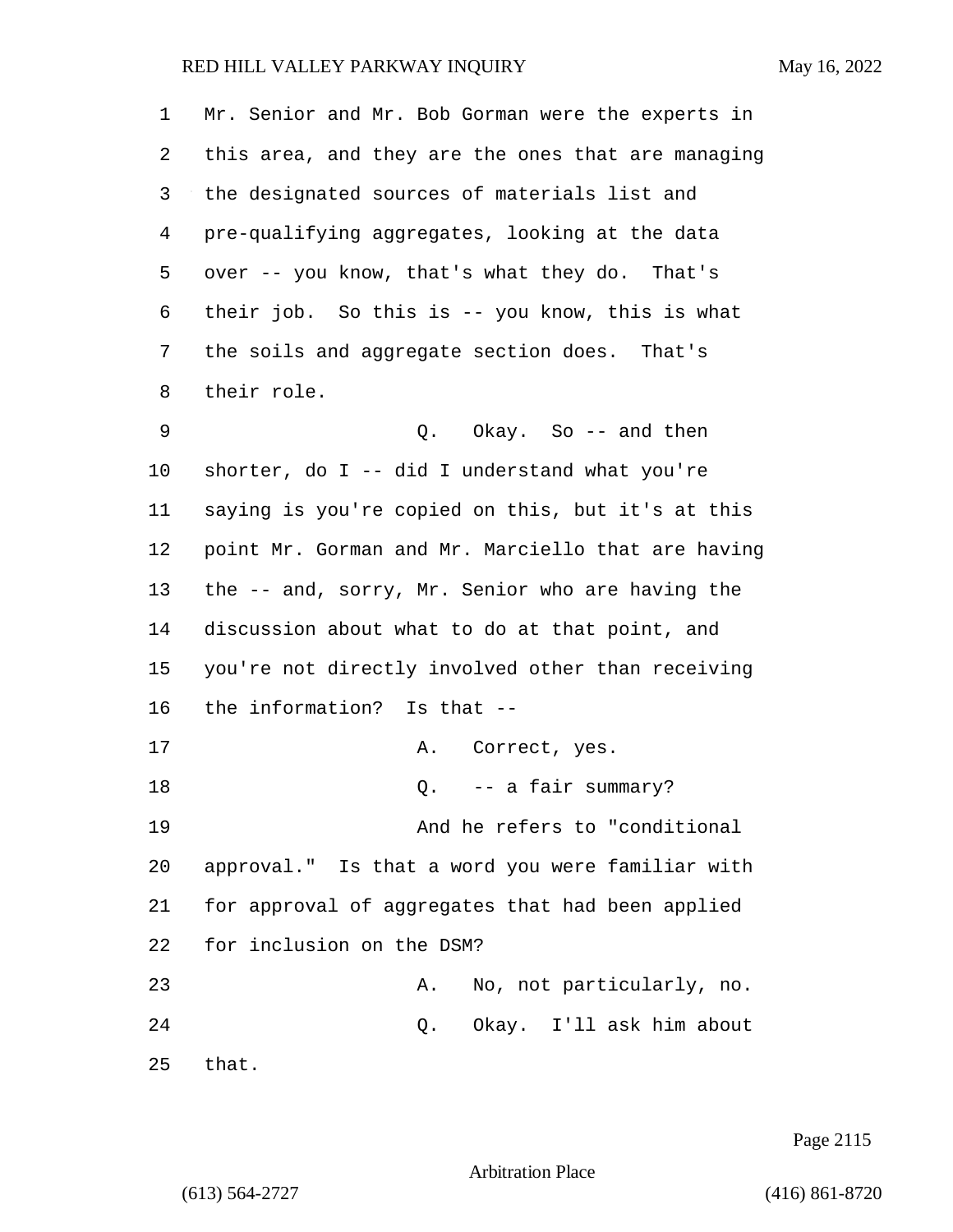| 1  | And if we can go to images 118                    |
|----|---------------------------------------------------|
| 2  | and 119, paragraph 286. I think it's 286.         |
| 3  | In the same year, the MTO was                     |
| 4  | conducting friction testing on the SMA placed by  |
| 5  | Dufferin in contract 2005-2008 on the -- at the   |
| 6  | QEW/Red Hill Valley Parkway interchange. And is   |
| 7  | this something that you recall?                   |
| 8  | $Well1$ --<br>Α.                                  |
| 9  | Other than -- other<br>Q.                         |
| 10 | than $--$                                         |
| 11 | -- I'm aware of it now.<br>Α.                     |
| 12 | I -- honestly, like this is the problem when you  |
| 13 | read all this stuff. So yes, I'm aware of it.     |
| 14 | Did I know about it then? Doubtful.               |
| 15 | Q. Well, you did receive --                       |
| 16 | you're indicated as receiving the e-mail on       |
| 17 | June 29th. You're one of the many recipients for  |
| 18 | it. Fair to say that other than reading this, you |
| 19 | don't have a specific recollection of it at this  |
| 20 | time; is that fair?                               |
| 21 | A.<br>Yes.                                        |
| 22 | And when you at the --<br>Q.                      |
| 23 | going up to the top of the page there, it         |
| 24 | indicates that the:                               |
| 25 | "Preliminary results indicate                     |

Page 2116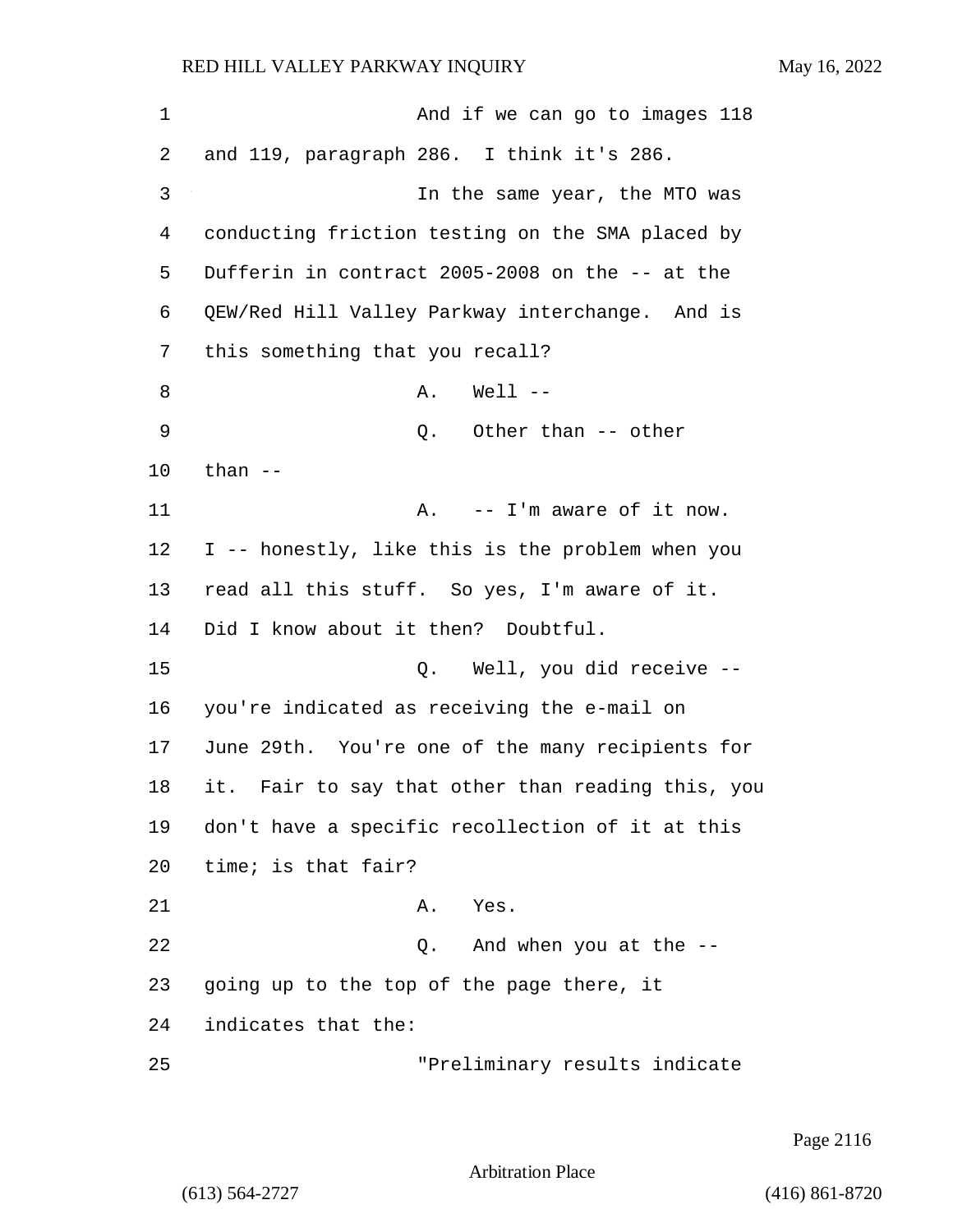| $\mathbf 1$ | average friction numbers                           |
|-------------|----------------------------------------------------|
| 2           | throughout all lanes range                         |
| 3           | from 32 to 36."                                    |
| 4           | And then in paragraph 289,                         |
| 5           | going onto next page, page 120,                    |
| 6           | Registrar.                                         |
| 7           | On July 23rd Mr. Marciello                         |
| 8           | e-mails you, Joseph Della Mora and Mr. Raymond     |
| 9           | with the friction test results on -- for the trial |
| 10          | of SMA on the QEW in that same contract at the     |
| 11          | interchange of the QEW and Red Hill and indicating |
| 12          | "early friction appears to be improving," and then |
| 13          | the results show the test range between 33 and     |
| 14          | 35.4, with one lane falling slightly below 30.     |
| 15          | Again, do you have any                             |
| 16          | specific recollection of these results beyond      |
| 17          | what's in the documents themselves?                |
| 18          | So this is the QEW/Red<br>Α.                       |
| 19          | Hill Valley Parkway interchange which is an MTO    |
| 20          | contract.                                          |
| 21          | Q. Yeah.                                           |
| 22          | So I seem to recall the<br>Α.                      |
| 23          | idea would be this was past the time that we had   |
| 24          | paused the use of SMA, but we were still allowing  |
| 25          | some SMAs to proceed, and the reason being, like,  |

Page 2117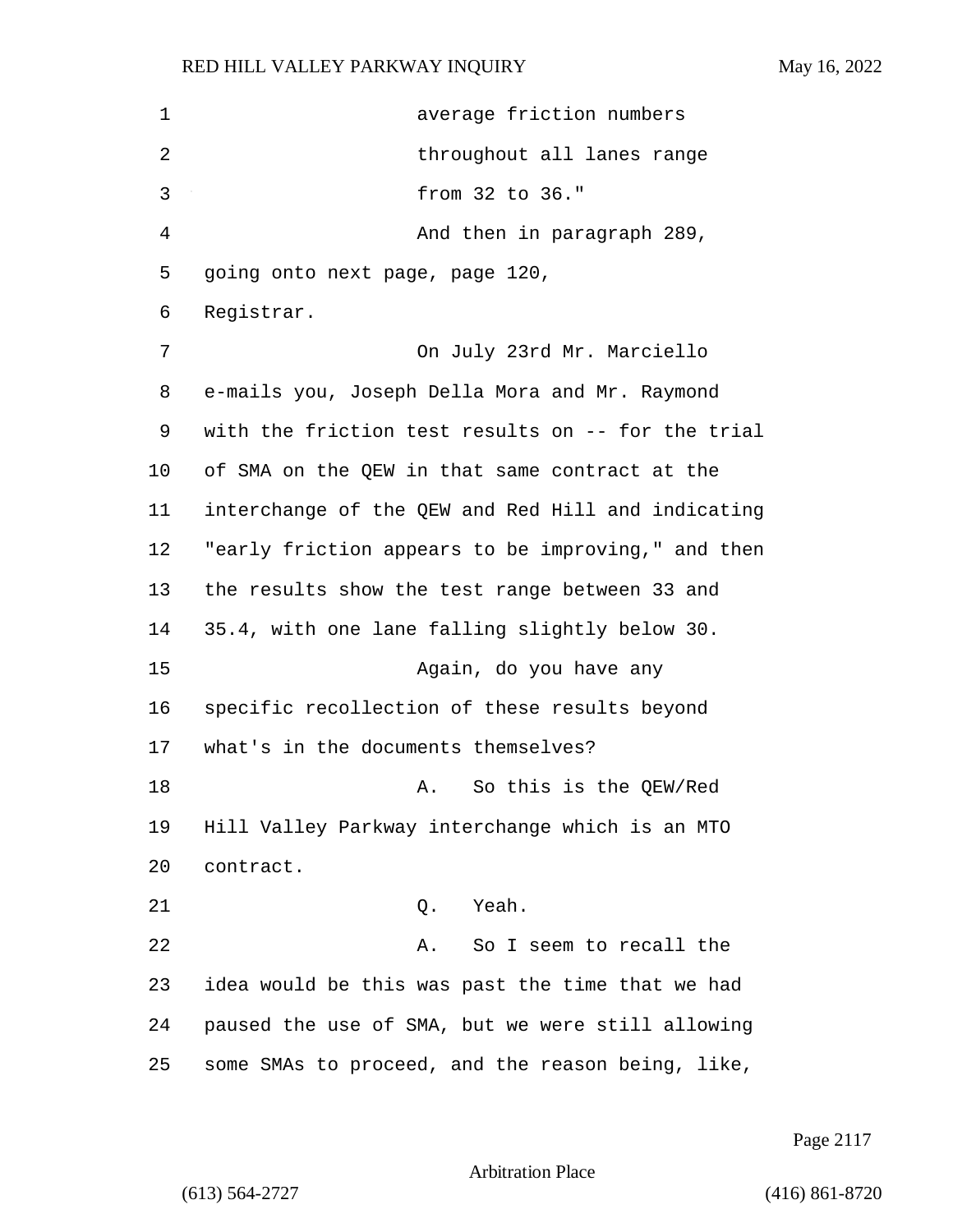in this case here, the contract was 2005-2008, which means that it was already awarded when we came along with, you know, the pause and all of those things.

5 So now we're in a scenario where we're going let the SMA go even though we're in an SMA pause situation. So they are looking for ways to improve the early age friction. We're still in the experimental, I guess, phase of trying different things to try and see if whatever we do to tweak the mix or the aggregate or the, you know, asphalt cement content or whatever it is will improve the friction. So yeah -- so that's where we are with this job.

15 Q. Right. And you refer to it as a trial, and it's what you're doing to try to work out what the best way is of dealing with the early age friction issue ultimately. Is that fair?

20 A. Yeah, yeah. I don't think we would have -- I don't know if we would have called it a trial, but it would have been -- you know, we would have -- we would have looked at it. We would have said, the contract is already awarded. You know, this is what they are saying

Page 2118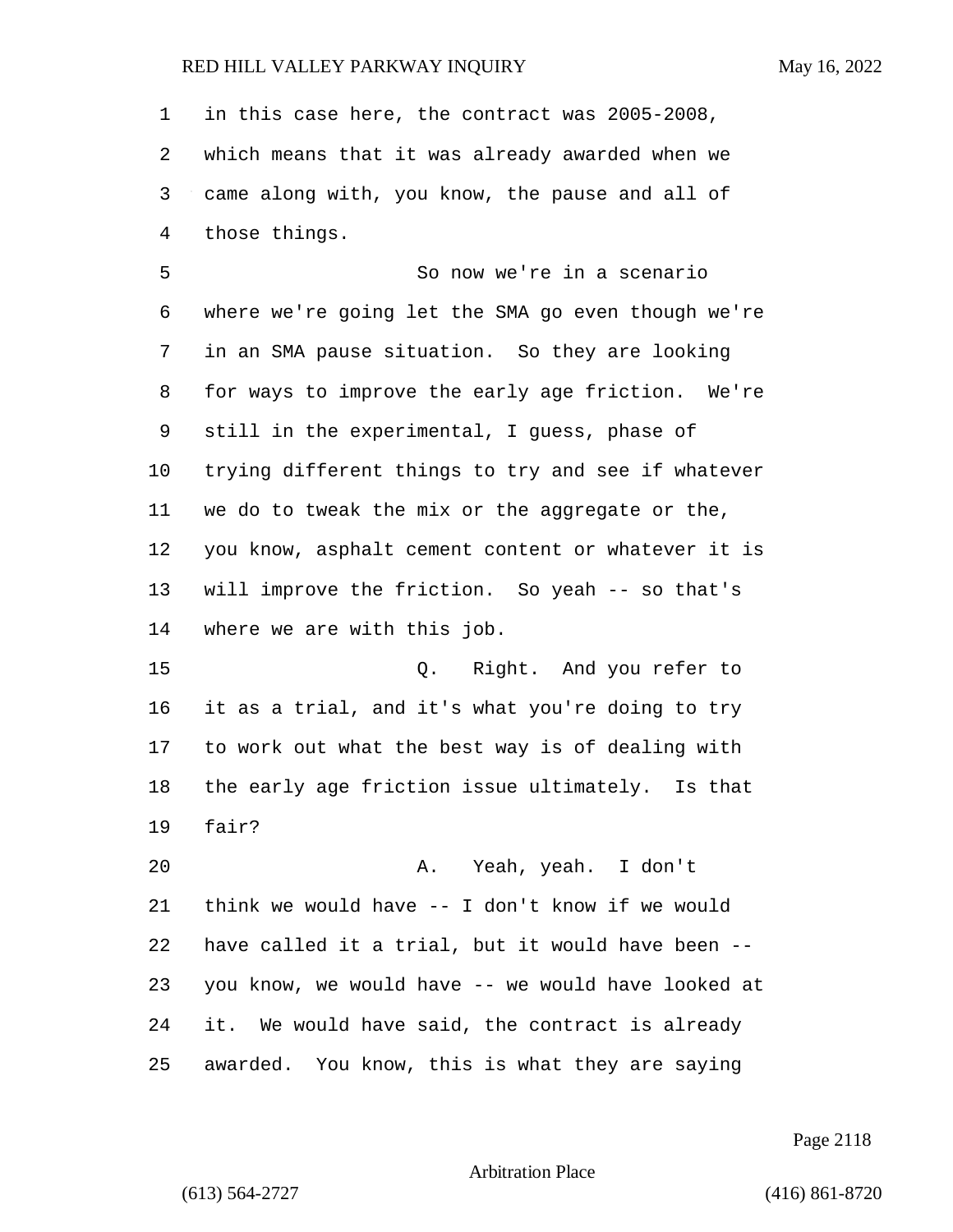| 1  | they are going to do. You know, what tweaks can    |  |  |  |
|----|----------------------------------------------------|--|--|--|
| 2  | be made to try and improve this early age friction |  |  |  |
| 3  | problem. And so when he says that early friction   |  |  |  |
| 4  | appears to be improving, I'm reading into it that  |  |  |  |
| 5  | whatever tweak or whatever we did on the contract  |  |  |  |
| 6  | has -- is improving the early friction results. I  |  |  |  |
| 7  | mean, honestly, it's a long time ago.              |  |  |  |
| 8  | Q. I understand. And then                          |  |  |  |
| 9  | moving into 2010 at page -- image 89.              |  |  |  |
| 10 | JUSTICE WILTON-SIEGEL: Sorry,                      |  |  |  |
| 11 | page 89?                                           |  |  |  |
| 12 | MR. LEWIS: Image 89, yeah.                         |  |  |  |
| 13 | Page 89. And paragraph 210. Do you have that,      |  |  |  |
| 14 | Commissioner?                                      |  |  |  |
| 15 | JUSTICE WILTON-SIEGEL: I will                      |  |  |  |
| 16 | have. Go ahead.                                    |  |  |  |
| 17 | BY MR. LEWIS:                                      |  |  |  |
| 18 | Q. So on April 1st, 2010,                          |  |  |  |
| 19 | Mr. Marciello e-mailed the results of testing that |  |  |  |
| 20 | had taken place on March 31st, and he sent it to   |  |  |  |
| 21 | Mr. Gorman, you and Mr. Senior. I'll just check    |  |  |  |
| 22 | and see, but I suspect it was copied to you rather |  |  |  |
| 23 | than direct, but let me have a look. Yeah, sent    |  |  |  |
| 24 | actually to Mr. Gorman, copied to you and          |  |  |  |
| 25 | Mr. Senior from Mr. Marciello. And he indicates,   |  |  |  |

Page 2119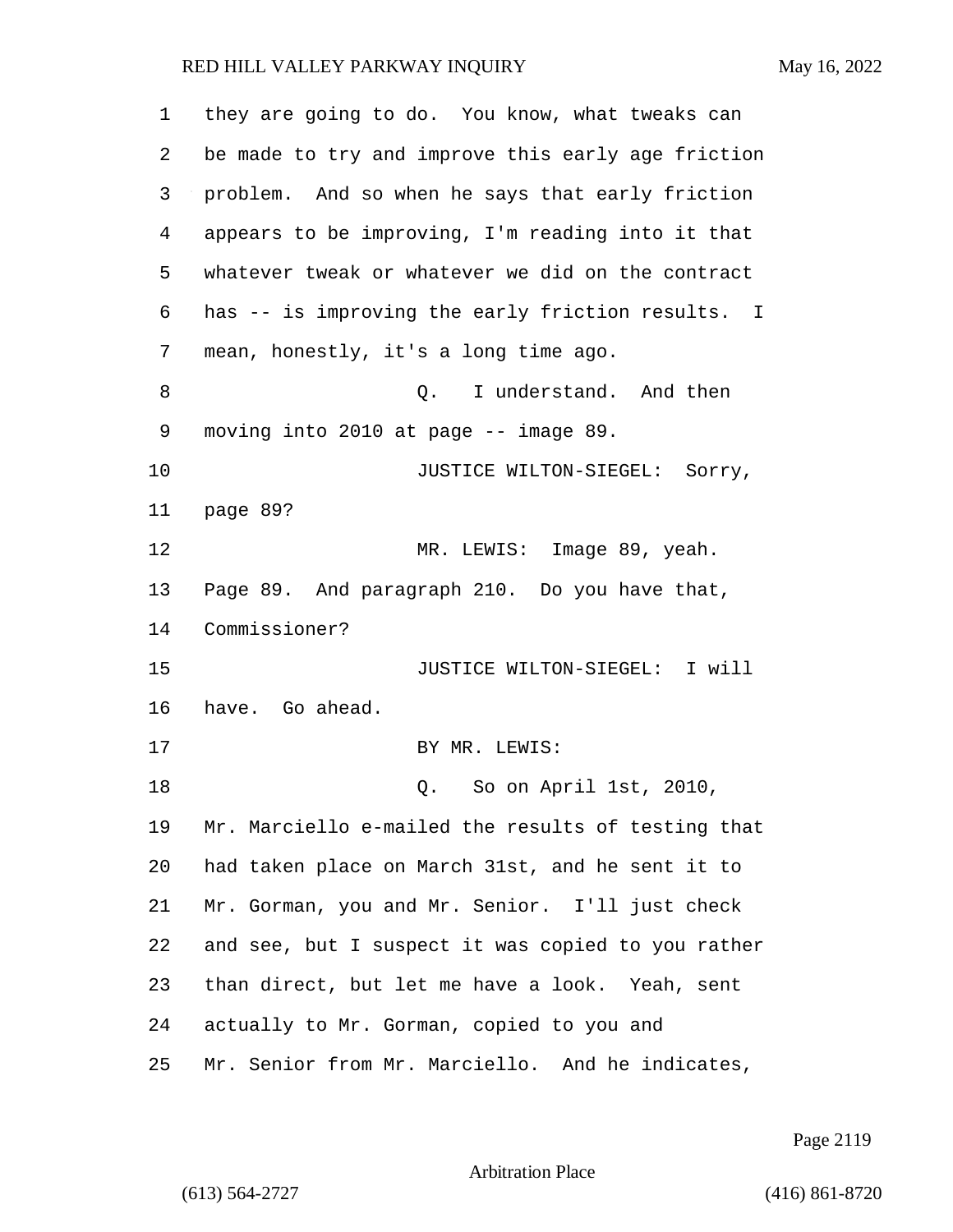| 1  | again, that the testing had taken place on the Red |
|----|----------------------------------------------------|
| 2  | Hill. And he says:                                 |
| 3  | "The attached read-only files                      |
| 4  | will show a decline in                             |
| 5  | friction in the NB "--                             |
| 6  | northbound lanes "-- averaging                     |
| 7  | 5FN. Some values are at or                         |
| 8  | below FN100 of 30. SB --"                          |
| 9  | southbound lanes "-- performed                     |
| 10 | at similar levels, mid 30s, as                     |
| 11 | in 2009. Please review and if                      |
| 12 | any questions arise, please                        |
| 13 | e-mail or call me." (As read)                      |
| 14 | And do you recall if at the                        |
| 15 | time -- there's a response actually in the next    |
| 16 | paragraph, sorry. At top of the next image in      |
| 17 | paragraph 211, Mr. Gorman replies to the same      |
| 18 | group, stating:                                    |
| 19 | "We'll have to watch this one.                     |
| 20 | Maybe do again after the                           |
| 21 | summer."                                           |
| 22 | And Mr. Marciello agreed.                          |
| 23 | And do you recall if at that                       |
| 24 | time with these if you would have reviewed the     |
| 25 | specific results attached and -- or paid further   |

Page 2120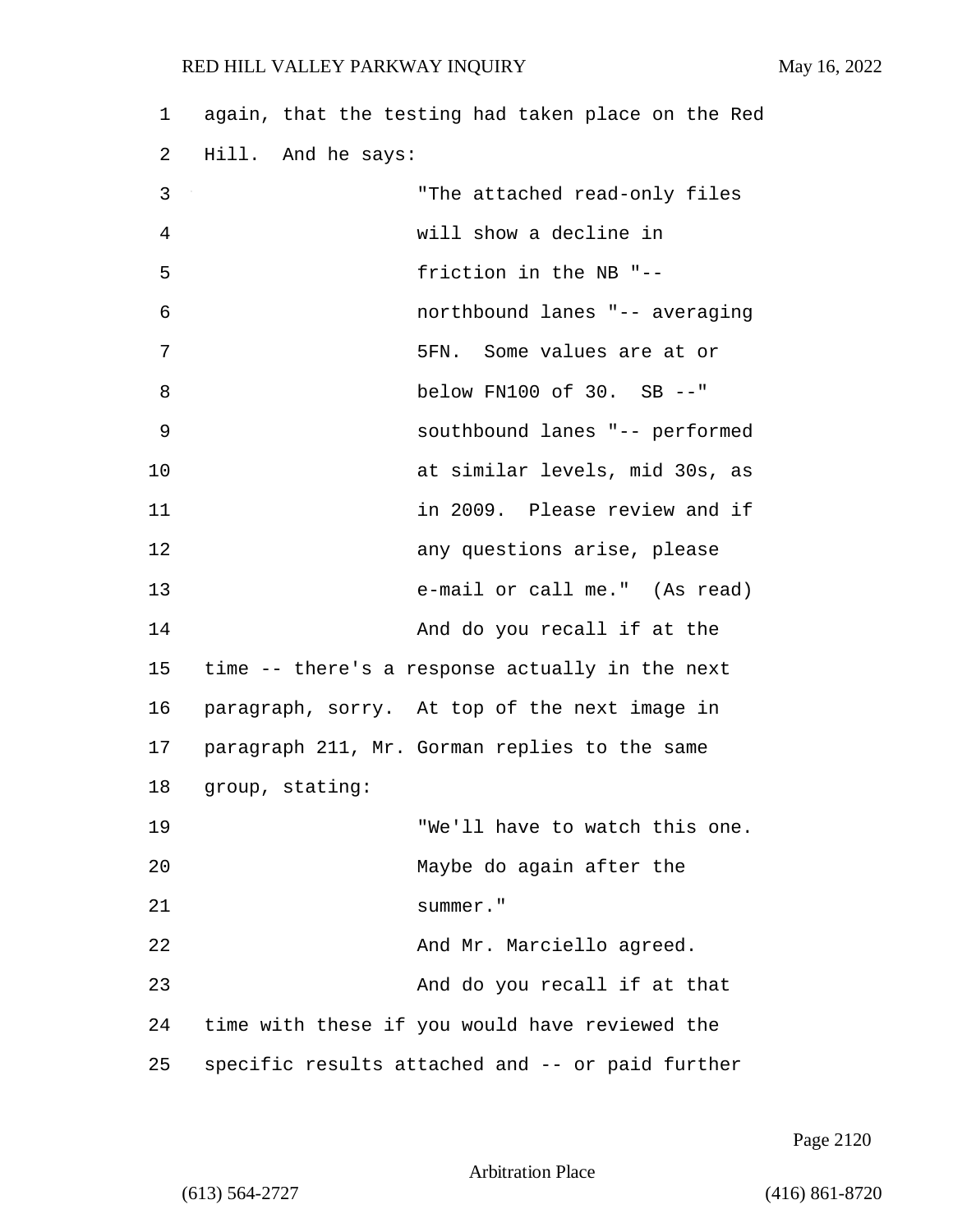attention to them at that time? 2 A. I probably wouldn't. I don't recall doing it, but I -- you know, the reason I say that is because, again, this is going to Mr. Gorman, and Mr. Gorman is responding, so I'm thinking that Mr. Gorman and Mr. Marciello are communicating on it. You know, we're going to have to watch this one gives me the impression that they are on it. Like, I don't need to get involved. They have spotted something, and they are on it. 12 C. Okay. And then the next thing to bring forward, what you referred to earlier when I asked you about contacting or informing anyone outside of the MTO about the test results. If we could go to image 90, please, 9-0. Yeah. No, sorry, it's right on the same page. 18 So in paragraph 212 on November 15th, and maybe we could expand 212 and 213. Thank you. 21 So Mr. Marciello e-mails you sort of a brief history in the first paragraph of what happened in 2007, and then indicates that: 24 "Northbound lanes have shown 25 declining friction performance

Page 2121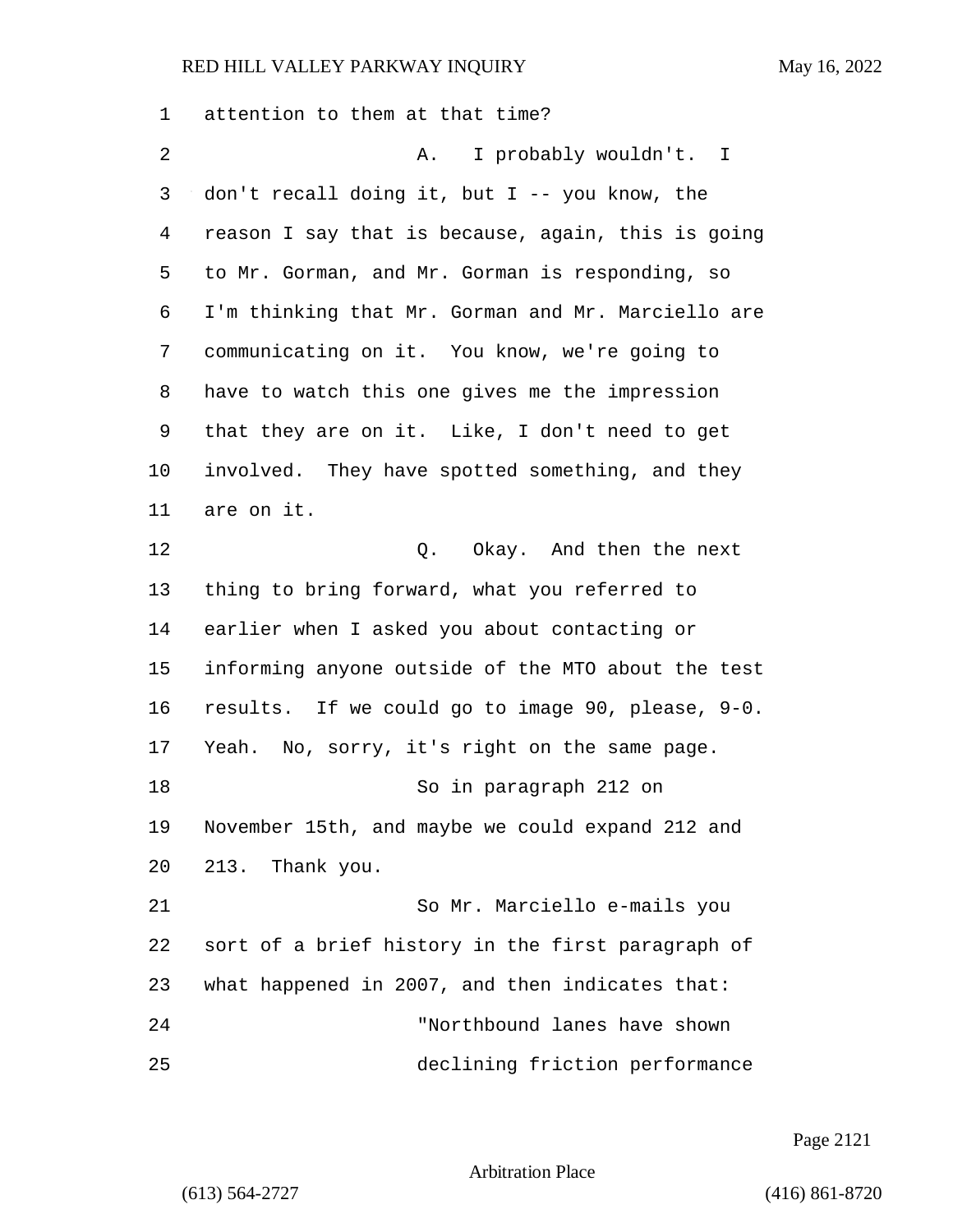1 **properties from the start,** 2 while southbound lanes 3 improved in the first year and 4 then started declining 5 afterwards." 6 And then you reply as you had 7 referred to. 8 Thank Thank "Good stuff, Frank. Thank 9 you. Perhaps I will call 10 Ludomir for a City of Hamilton 11 contact." 12 And then separately you asked 13 him for the most recent friction test results from 14 the Red Hill from the spring of 2010, and he 15 provided those to you. 16 So first of all, is this what 17 you were talking about earlier when I asked you 18 generally if you recall whether you had informed 19 anyone outside of the MTO about the testing of the 20 Red Hill having occurred? 21 A. Yes, this is what I was 22 referring to. 23 Q. Okay. So do you recall 24 why Mr. Marciello sent this information summary to 25 you? It's in paragraph 212.

Page 2122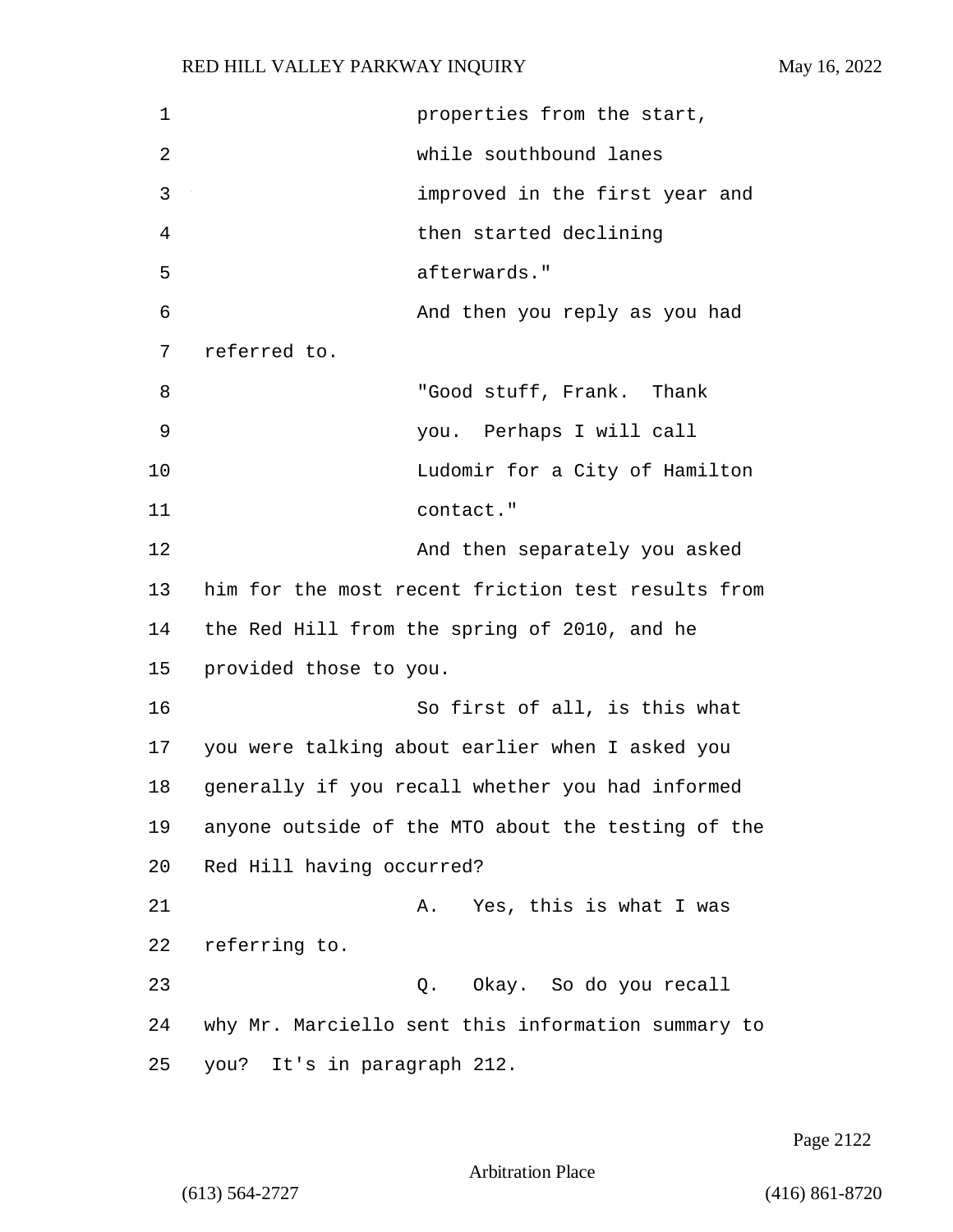1 A. So I -- from previous paragraphs we saw that Mr. Marciello and Mr. Gorman were having a conversation around concerns they had with the data. They said they were going to watch it. 6 So fast forward to November of the same year, it's -- you know, what I'm seeing here is I -- Mr. Marciello and I are in the office together. He says to me, I'm still a little concerned about the declining numbers on the Red Hill Valley Parkway, and you know -- and then I say, oh, really, send me whatever. And next thing you know, I get this. So this is what I'm imagining a scenario. So what made me think I called them is because I'm saying, you know, thank you, I will -- perhaps I will call Ludomir for a City of Hamilton contact. Can you please send me the results. 19 So, like, to me, Frank has gone the extra mile of coming to me in the fall and saying to me, actually, you know, I think, you know, I'm not happy with how these numbers are declining, and so my reaction to that was maybe I should call the City of Hamilton and let me them

know the numbers are declining. That's -- I want

Page 2123

Arbitration Place

(613) 564-2727 (416) 861-8720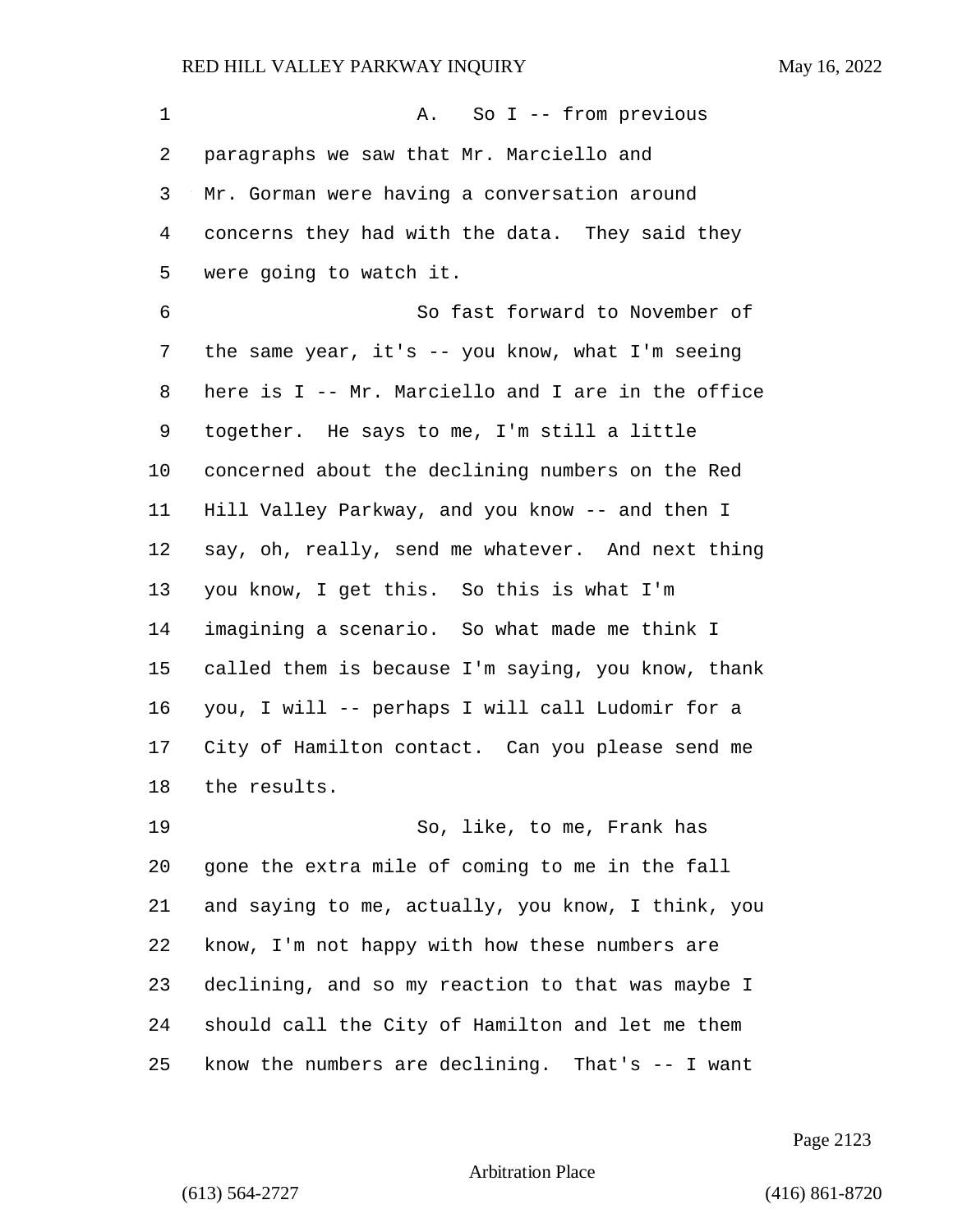to say that that is what I think I would do knowing who I am as a person, and I'm very diligent at my job, so that's what I think I would do. But do I actually recollect the conversation that -- who I talked to or anything like that, I don't have a recollection of that. You know, but it seems to me very likely that it is something I would do.

9 Q. Okay. So a couple of things there. Going back to what you described about -- and I think you used the word well, I'm imagining a scenario about the discussions with Mr. Marciello. Do I take from that that that seems logical from the course of correspondence here, but you also do not have a specific recollection of that occurring? That's just what you think seems likely given the e-mails that we just reviewed?

19 A. Yeah, because the e-mail itself is -- it looks like the continuation of a discussion, right. You know, this isn't the kind of e-mail you just send and e-mail like this without any context or background or discussion, so....

25 Q. And Mr. Marciello is in

Page 2124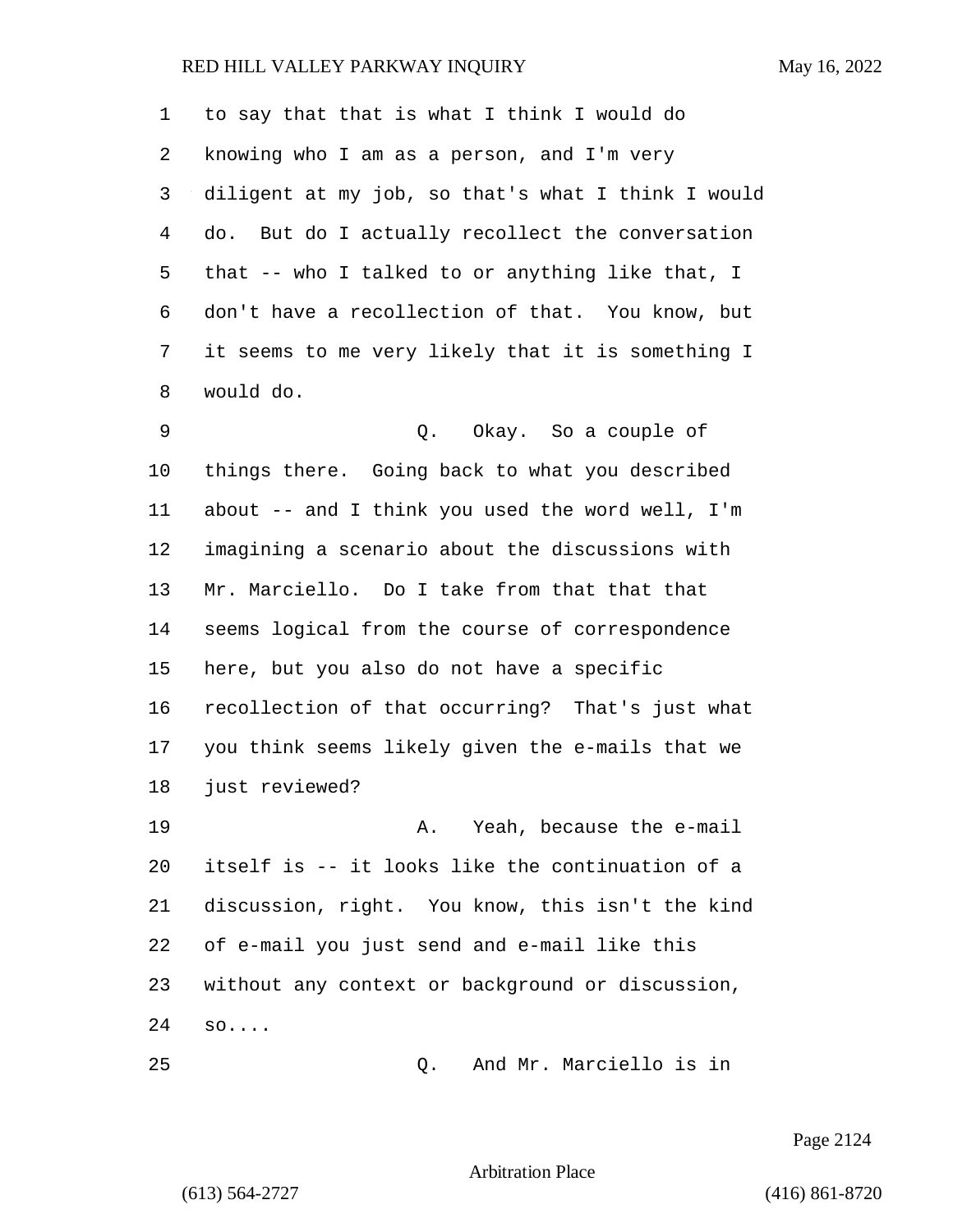the -- you're at the time in the same general space? 3 A. Yeah, exactly. 4 Q. Okay. Right. And his e-mail on November 15th, it's not likely just coming out of the blue for no reason after -- several months later if there hadn't been some discussion between you, right? 9 A. Yeah. Like, to me, the e-mail is too truncated or -- you know, it looks like we had a discussion, and then this e-mail was the follow-up to that. 13 Q. Okay. I just wanted to be clear about your current recollections and so forth. 16 A. You're right. I don't have a recollection of that. 18 Q. Okay. And then, if I understand you correctly, similarly with whether you contacted Dr. Uzarowski for a City of Hamilton contact, you similarly don't have a specific recollection at this time of doing it, but you think it's quite likely that you would have based on how you operate your practices and so forth. If you say you're going to contact someone, you

Page 2125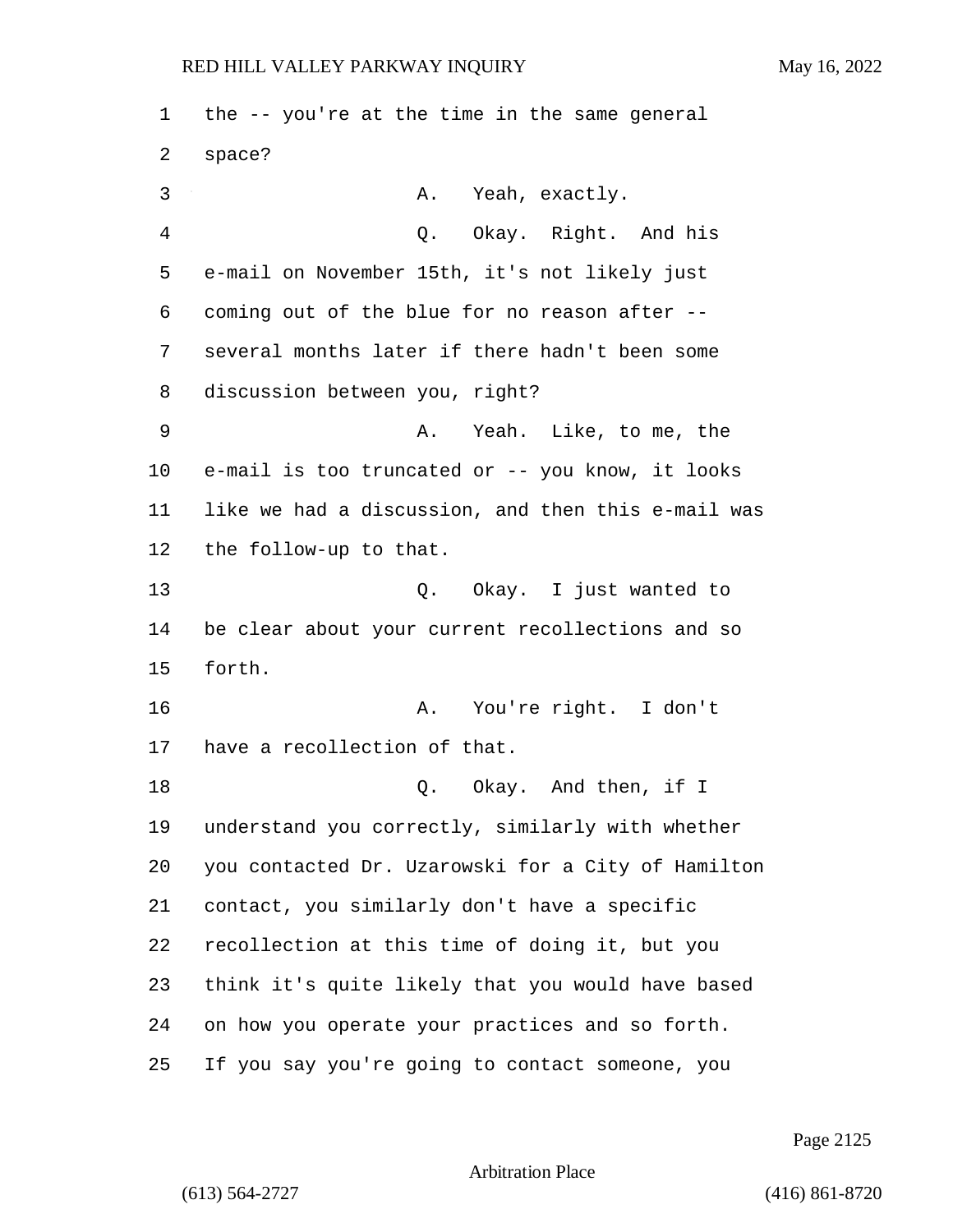typically do; is that fair? 2 A. Yes. 3 Q. And at that time did you know Dr. Uzarowski? Had you dealt with him in a professional capacity at that point? 6 A. Yes. I mean, I've known Ludomir for a long time. I don't know how far back that would go, but, you know, I in particular have known him for a long time, worked with him on many things. The early asphalt cracking, which is a totally different issue, you know, we worked very closely together on that, and yeah, I couldn't pinpoint how far back I've known him. 14 Q. Okay. Right. But, again, he was someone that you knew and had dealt with previously at this point? 17 A. Oh, yes. 18 Q. Okay. And -- sorry, and that's with respect to Dr. Uzarowski. What about the City of Hamilton contact? Do you have any recollection of contacting someone at the City at any point? 23 A. I don't have a recollection of who that would be. 25 Q. Okay. And in terms of

Page 2126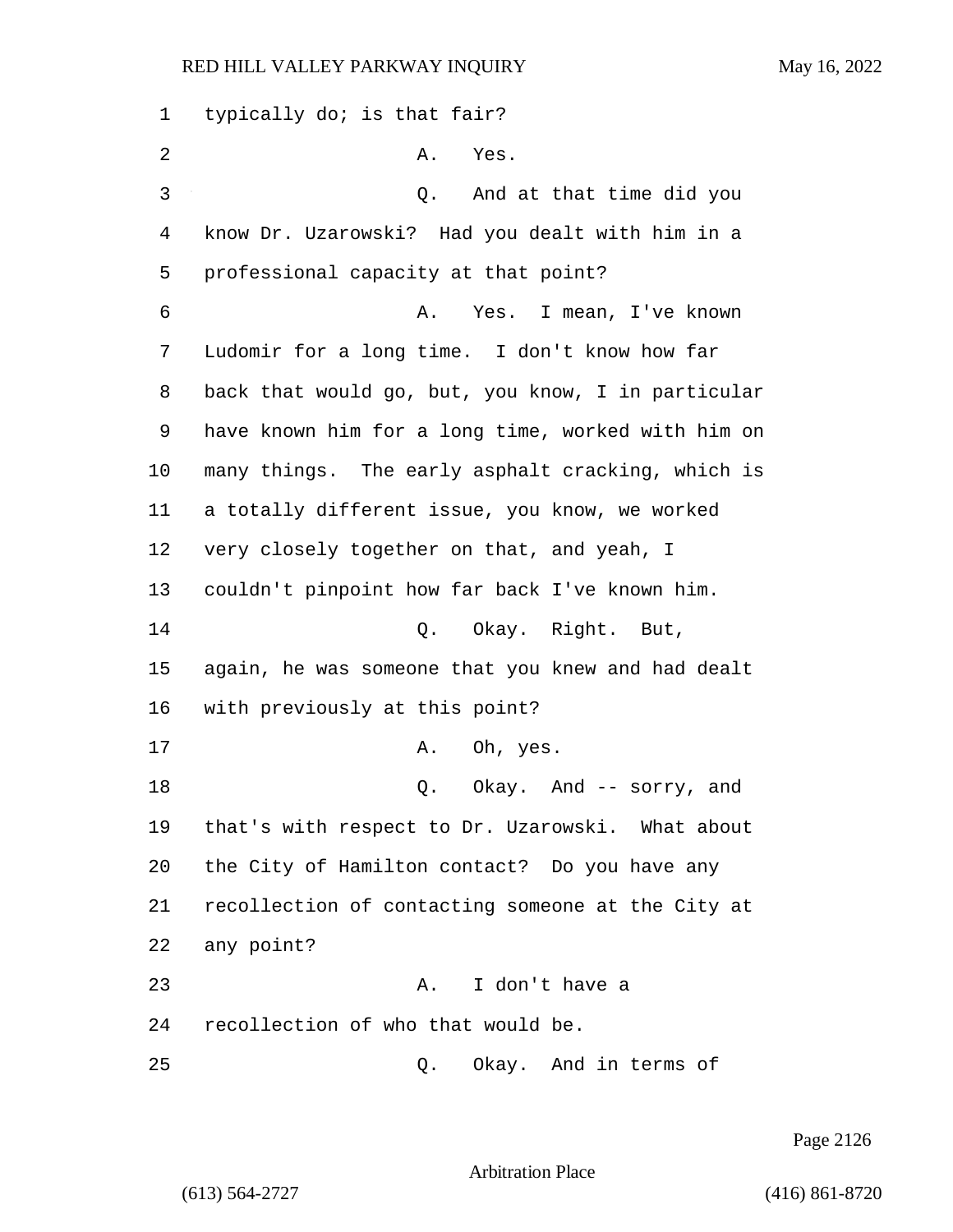authority to disclose results, you know, clearly you had the authority to discuss and disclose results in your position at the time; is that correct?

5 A. So I would have been the head of pavements and foundations section. I think, you know, what I -- I'm almost a hundred percent sure that I wouldn't have shared the actual data. It probably would have been a conversation, right, because we typically don't send out data. So -- and I have no evidence that I did do that.

13 So I'm thinking it would be more along a conversation like, we started to notice that the friction is declining, and in particular there was, I think, a six-point drop over the course of the year. So that could be concerning. If it drops another six points, you know, we're down into the mid-20s and who knows how -- what's going to happen with the performance. 22 So I am -- you know, I doubt

 that I would have actually sent data, and I have no evidence that I did, but I think I would have had a conversation around seeing the friction

Page 2127

Arbitration Place

(613) 564-2727 (416) 861-8720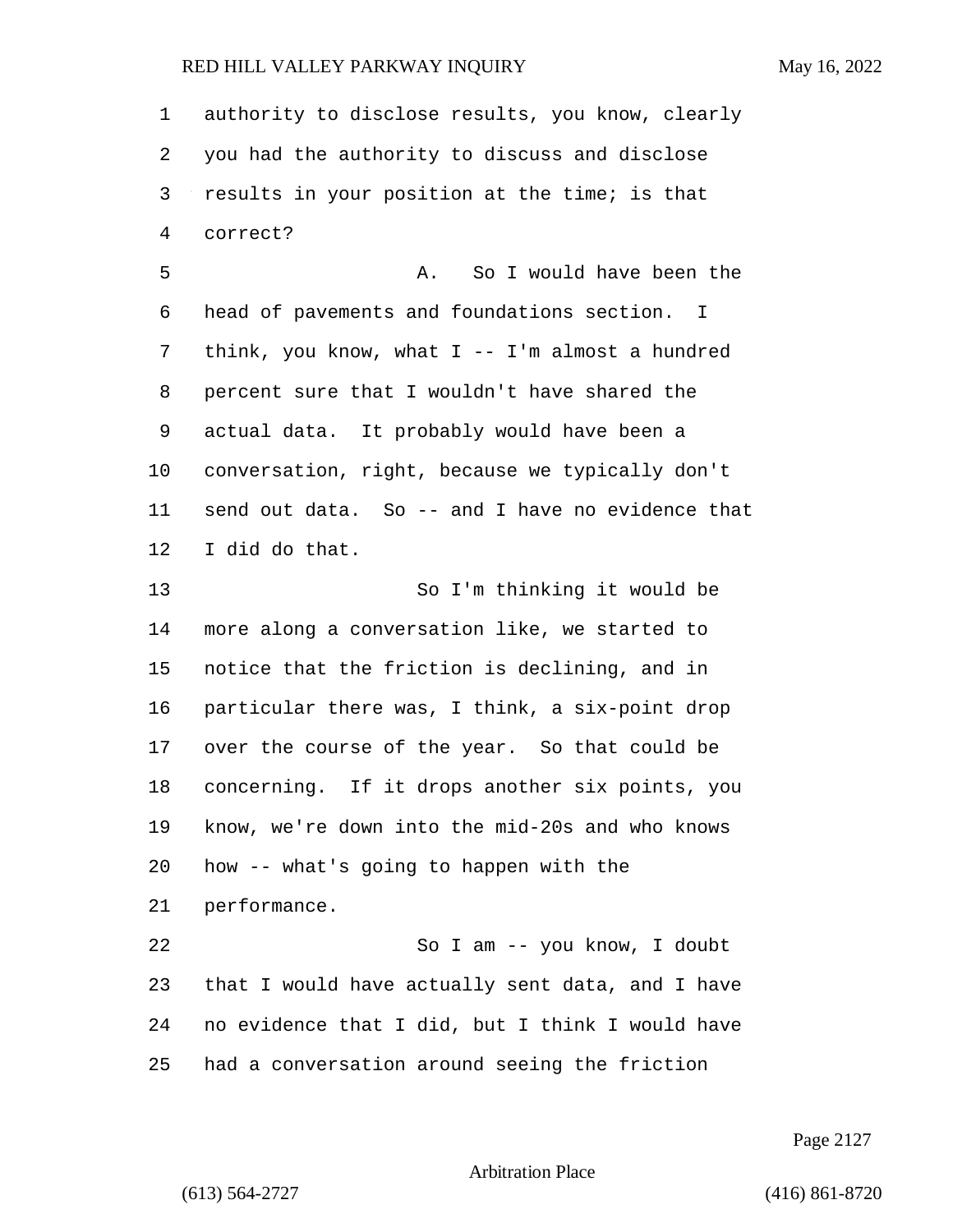numbers decline. 2 Q. Okay. And then if we could go to -- take that down, Registrar, and go to image 92. 5 In paragraph 219 you'll see that Mr. Marciello on May 25th conducted the Red Hill friction testing, and on May 26th he e-mails that, again, to the same group, Mr. Senior, Mr. Gorman and you, and if we could expand his e-mail. And Mr. Marciello indicates that the 2010 data that we were just discussing was collected and reported at 100 kilometres per hour, being 10K over the previous year's collection speed. And he indicates: 15 "This would definitely explain 16 why this SMA's performance 17 dropped significantly last 18 18 year. I made and reported an 19 adjustment to the 2010 data in 20 the data below." 21 And then goes on to describe the results. And do you recall if you paid any more attention to these results than the ones in the past? Do you have any recollection one way or the other on that issue?

Page 2128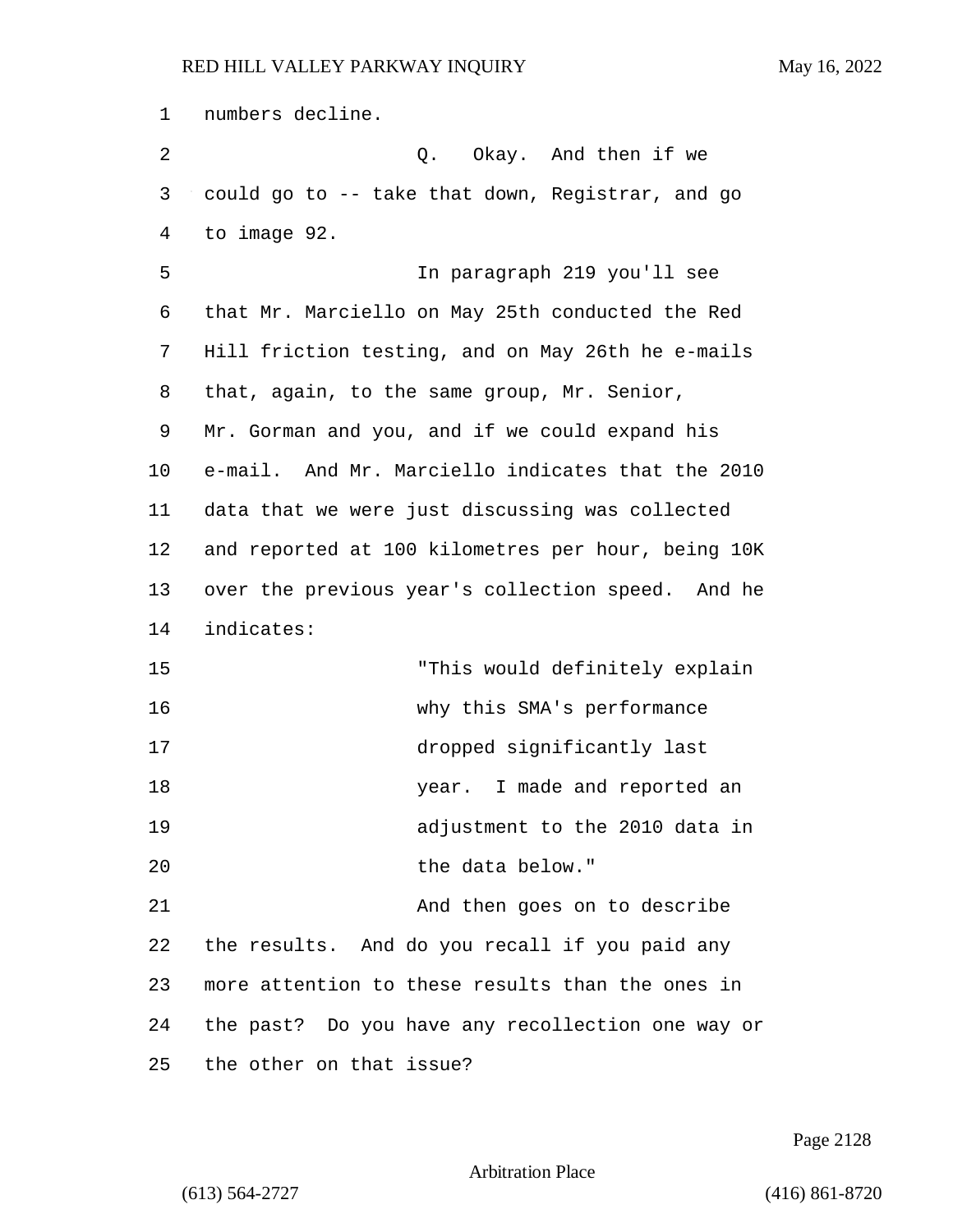| 1  | So this would indicate<br>Α.                      |  |  |  |  |
|----|---------------------------------------------------|--|--|--|--|
| 2  | that this rapid polishing that we were concerned  |  |  |  |  |
| 3  | about wasn't happening. So, you know, it was      |  |  |  |  |
| 4  | actually a testing error. And, you know, we're    |  |  |  |  |
| 5  | expecting some kind of gradual, you know --       |  |  |  |  |
| 6  | gradual decrease in the friction number over time |  |  |  |  |
| 7  | with the traffic volumes, but not that rapid drop |  |  |  |  |
| 8  | that we had seen. So this explains that there was |  |  |  |  |
| 9  | no rapid drop. It was a testing error. It also    |  |  |  |  |
| 10 | says that some of the frictional numbers have     |  |  |  |  |
| 11 | maintained -- are maintaining exactly the same or |  |  |  |  |
| 12 | a very slight drop. So this would have sort of    |  |  |  |  |
| 13 | put us at ease that there wasn't some kind of     |  |  |  |  |
| 14 | rapid deterioration going on.                     |  |  |  |  |
| 15 | And what's the<br>Q.                              |  |  |  |  |
| 16 | distinction in your mind between, you know, a     |  |  |  |  |
| 17 | rapid drop and a more gradual one? What's the --  |  |  |  |  |
| 18 | what do you see as the significance of that?      |  |  |  |  |
| 19 | Well, I had seen in the<br>Α.                     |  |  |  |  |
| 20 | previous data there was a six-point drop, and so, |  |  |  |  |
| 21 | you know, that to me looked like some kind of     |  |  |  |  |
| 22 | rapid -- more rapid deterioration versus, you     |  |  |  |  |
| 23 | know, losing a couple of -- one or two points is  |  |  |  |  |
| 24 | more of a gradual over time deterioration of the  |  |  |  |  |
| 25 | friction. When you only have two data points, you |  |  |  |  |

Page 2129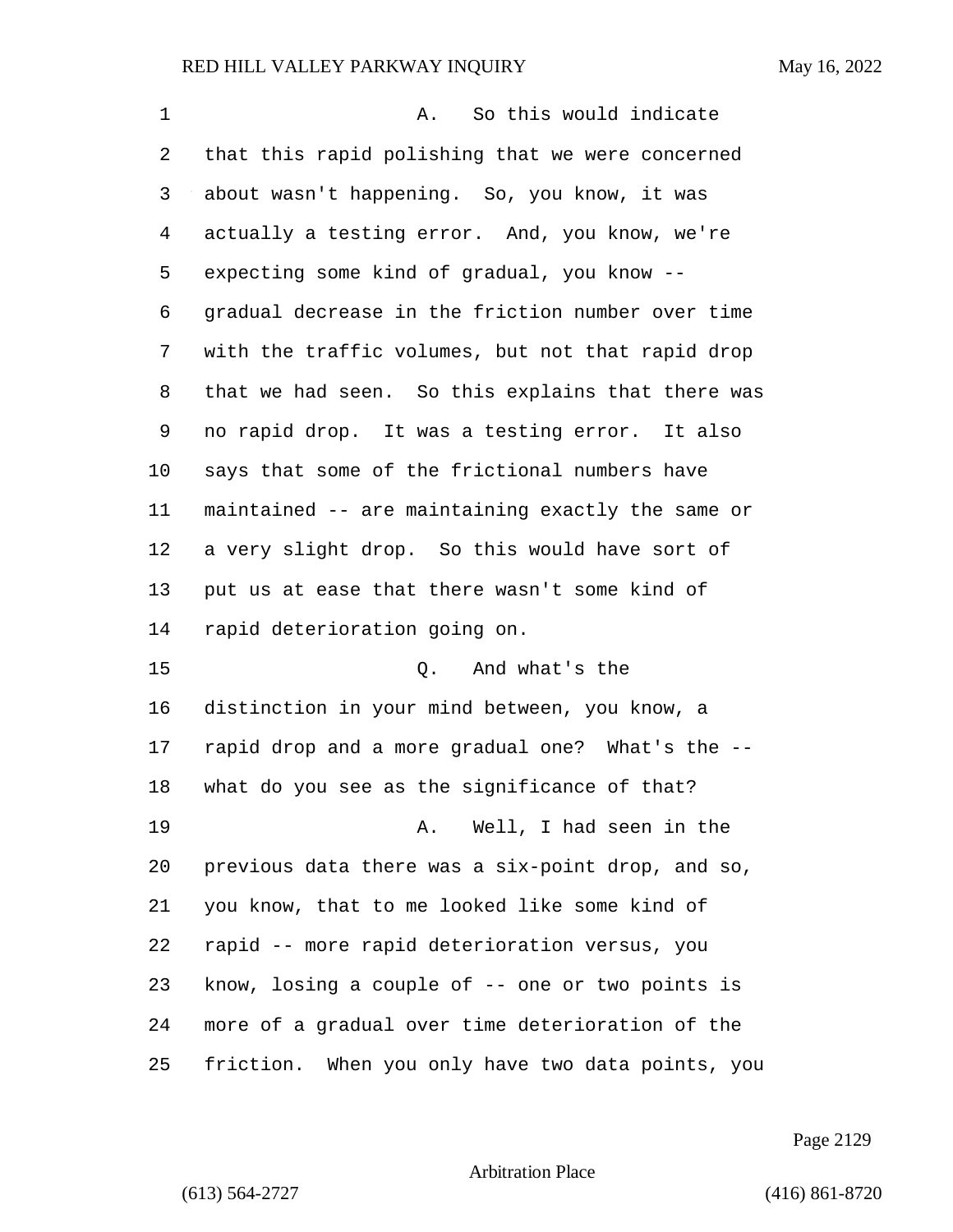don't know where that third data point is going, right. 3 So if your first two data points go one, two, then point number three could be down here. It could also be back up here again, right. So having just the two data points is like cause for, hmm, I wonder where that third data point is going, right. 9 Q. Right. 10 A. But then when we did the testing, we found out actually not only was it not this data point, it was more like this data point, and it's kind of stabilized. So the data is very, very gradually decreasing in friction. It's not at all a rapid polishing -- 16 Q. Okay. 17 A. -- that we were concerned about. 19 Q. And if we could open up, please, then -- I think we can put up two at once -- the attachments to the 2011 results. These are MTO 34405 and 34406. Do we have the natives for those, sorry, so we can see the -- could we pull those up instead? Okay. And could we put up the chart for those too. Can we do that

Page 2130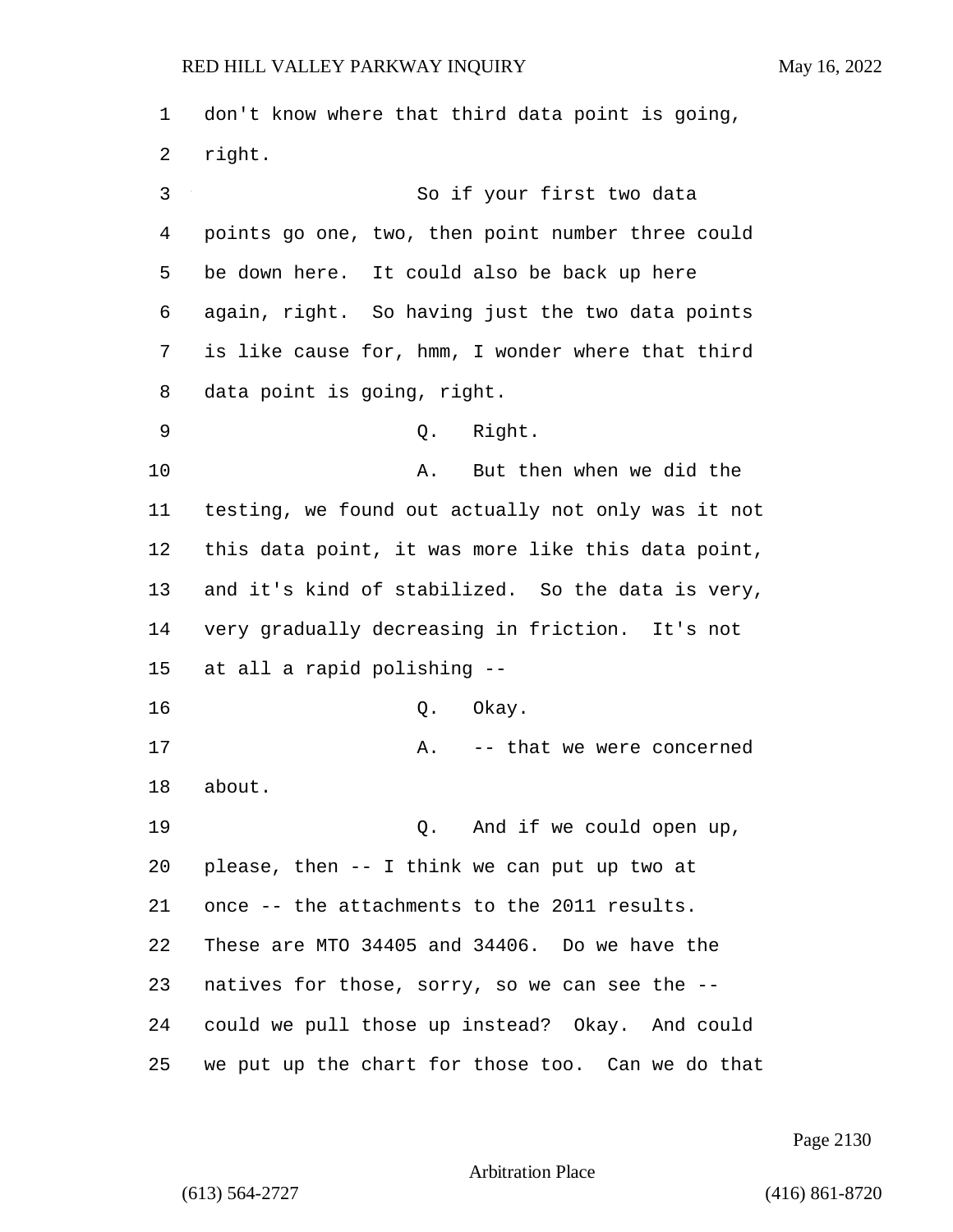| 1  | for both? Is that possible? For 05 and 06. It's    |  |  |  |  |
|----|----------------------------------------------------|--|--|--|--|
| 2  | the chart button on the second -- yeah, on both of |  |  |  |  |
| 3  | them. Maybe is it -- can you pull them both up or  |  |  |  |  |
| 4  | no? If you can't, then it's fine.                  |  |  |  |  |
| 5  | THE REGISTRAR: It's a little                       |  |  |  |  |
| 6  | hard.                                              |  |  |  |  |
| 7  | MR. LEWIS: Okay. Why don't                         |  |  |  |  |
| 8  | we just look at the --                             |  |  |  |  |
| 9  | (DISCUSSION OFF THE RECORD)                        |  |  |  |  |
| 10 | BY MR. LEWIS:                                      |  |  |  |  |
| 11 | Q. Can you see that,                               |  |  |  |  |
| 12 | Ms. Lane?                                          |  |  |  |  |
| 13 | A. Yes, I can.                                     |  |  |  |  |
| 14 | Q. Okay. And so these are                          |  |  |  |  |
| 15 | the two southbound lanes, southbound lane 2 on the |  |  |  |  |
| 16 | left and southbound lane 1 on the right. And       |  |  |  |  |
| 17 | these are the ones that were also tested in 2007.  |  |  |  |  |
| 18 | And I think the average in southbound lane 2 has   |  |  |  |  |
| 19 | dropped from 2008. It's gone down a total of six,  |  |  |  |  |
| 20 | and in FN6 from 38 to 32, and in southbound lane 1 |  |  |  |  |
| 21 | it's gone down 40 to 35. Is that right?            |  |  |  |  |
| 22 | A. Oh, from 2008?                                  |  |  |  |  |
| 23 | Q. Yeah, from 2008.                                |  |  |  |  |
| 24 | A. Sorry. Yeah, I was                              |  |  |  |  |
| 25 | looking at the wrong number. Yes.                  |  |  |  |  |

Page 2131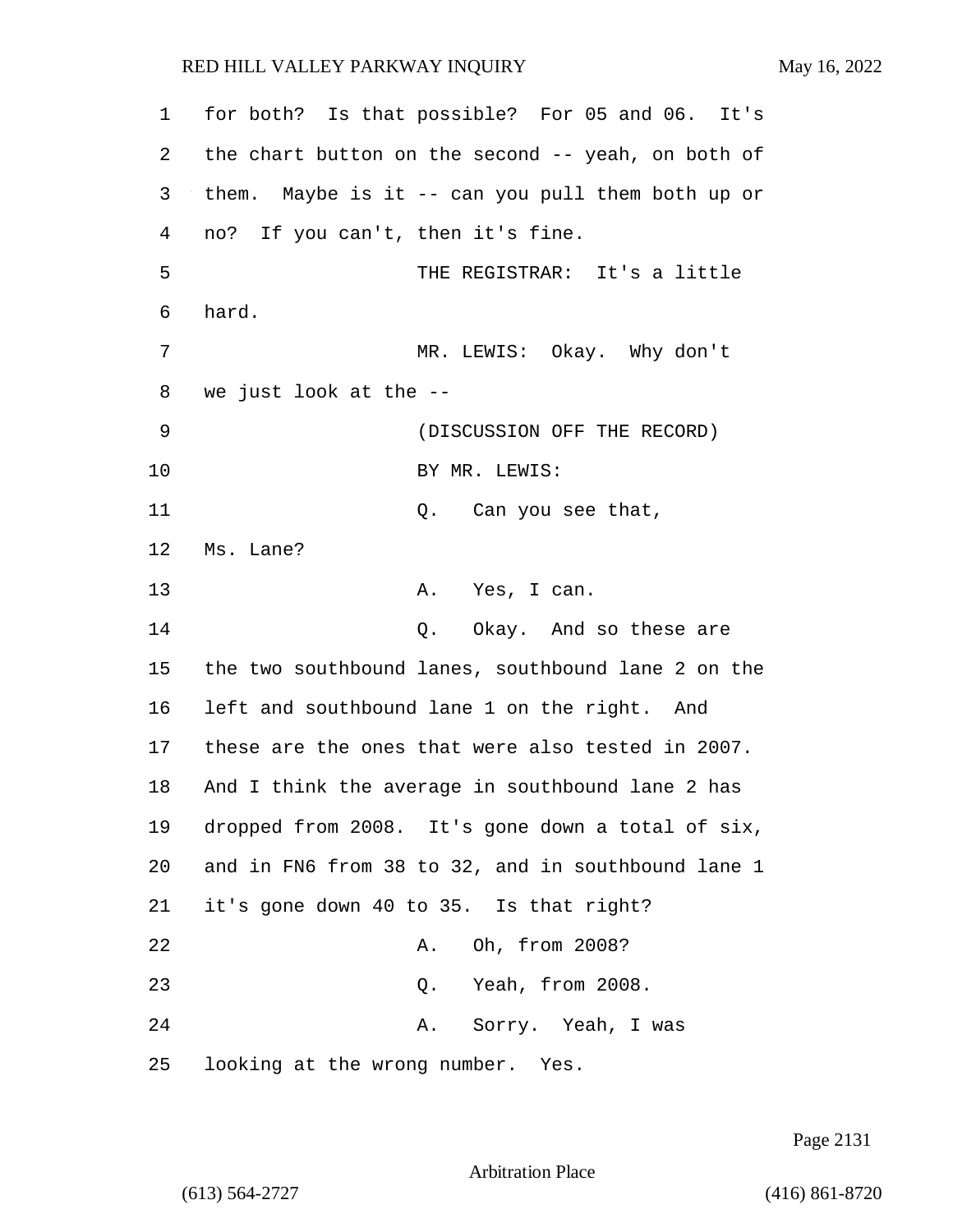| 1  | Okay. I was not looking<br>Q.                     |
|----|---------------------------------------------------|
| 2  | at the 2007 result because you already described  |
| 3  | the early age issue, and you saw the increase     |
| 4  | after that. Okay. So did I understand you         |
| 5  | correctly in saying that this is a -- a gradual   |
| 6  | drop that did not cause you any concern at the    |
| 7  | time?                                             |
| 8  | A.<br>Correct.                                    |
| 9  | Okay. And then could we<br>Q.                     |
| 10 | open the two northbound lanes. That's MTO 34407   |
| 11 | and 34408. Again in native. Sorry, I didn't       |
| 12 | specify that.                                     |
| 13 | So these are the two                              |
| 14 | northbound lanes. First is northbound lane 1 and  |
| 15 | then northbound lane 2. And both of which start   |
| 16 | in 2008, because they weren't tested in 2007, and |
| 17 | showing a drop from 2008 to 2011 in the case of   |
| 18 | lane 1 from 41 to 35, and in lane 2, 39 to 34.    |
| 19 | A. Yeah, over the course of                       |
| 20 | four years, though. I mean, the thing that        |
| 21 | alarmed me with the other data was it was showing |
| 22 | a six-point drop in one year.                     |
| 23 | Q. Right.                                         |
| 24 | A. So this is a gradual                           |
| 25 | deterioration of the pavement friction, so the    |

Page 2132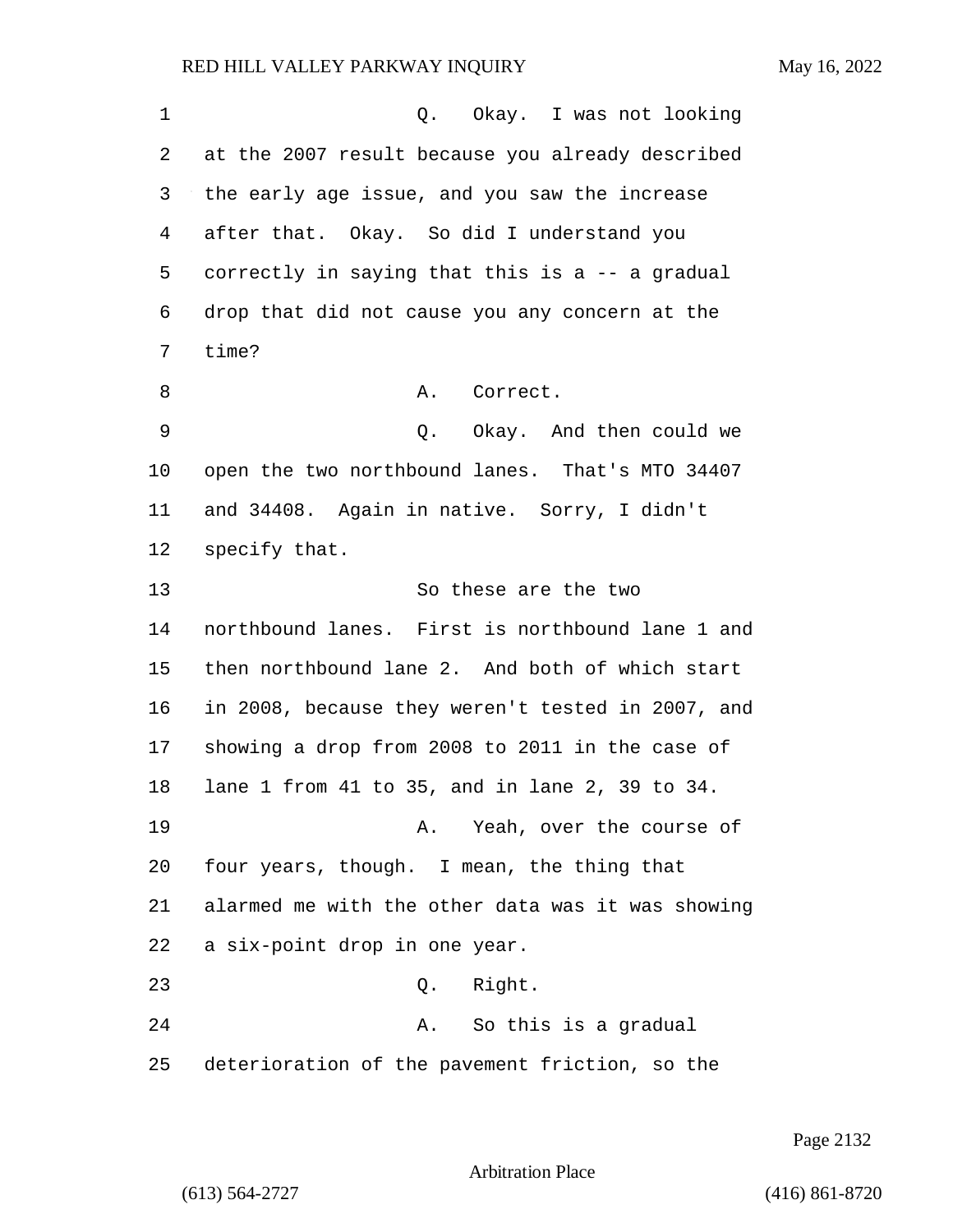drivers aren't noticing a huge -- you know, they are driving it every day. They are not -- it's not -- it's gradually, gradually reducing in friction. 5 Q. Right. So you're talking about driver expectation? 7 A. Yeah. 8 a Q. Okay. Maybe before we sign off for the day, if we could go to -- take those down, Registrar. If we could go back to the 2010 testing, which is before it was corrected. And this is -- going to bring up the first two, MTO 34019 and 34020, both in native, please. 14 These are the 2010, the southbound lanes, later then corrected by Mr. Marciello. And we're looking at the difference between 2009 in southbound lane 2 on the left is 35, and then it's decreased to 32, and in southbound lane -- sorry, sorry -- that's northbound lane 1, sorry, on the right, is a decrease of 4 from 39 to 35. So it's not quite six. It's three and four in those instances. 23 We can go to the other ones, though. Pull that up -- those up. If you could -- so is -- that's 19 and 20. If we could

Page 2133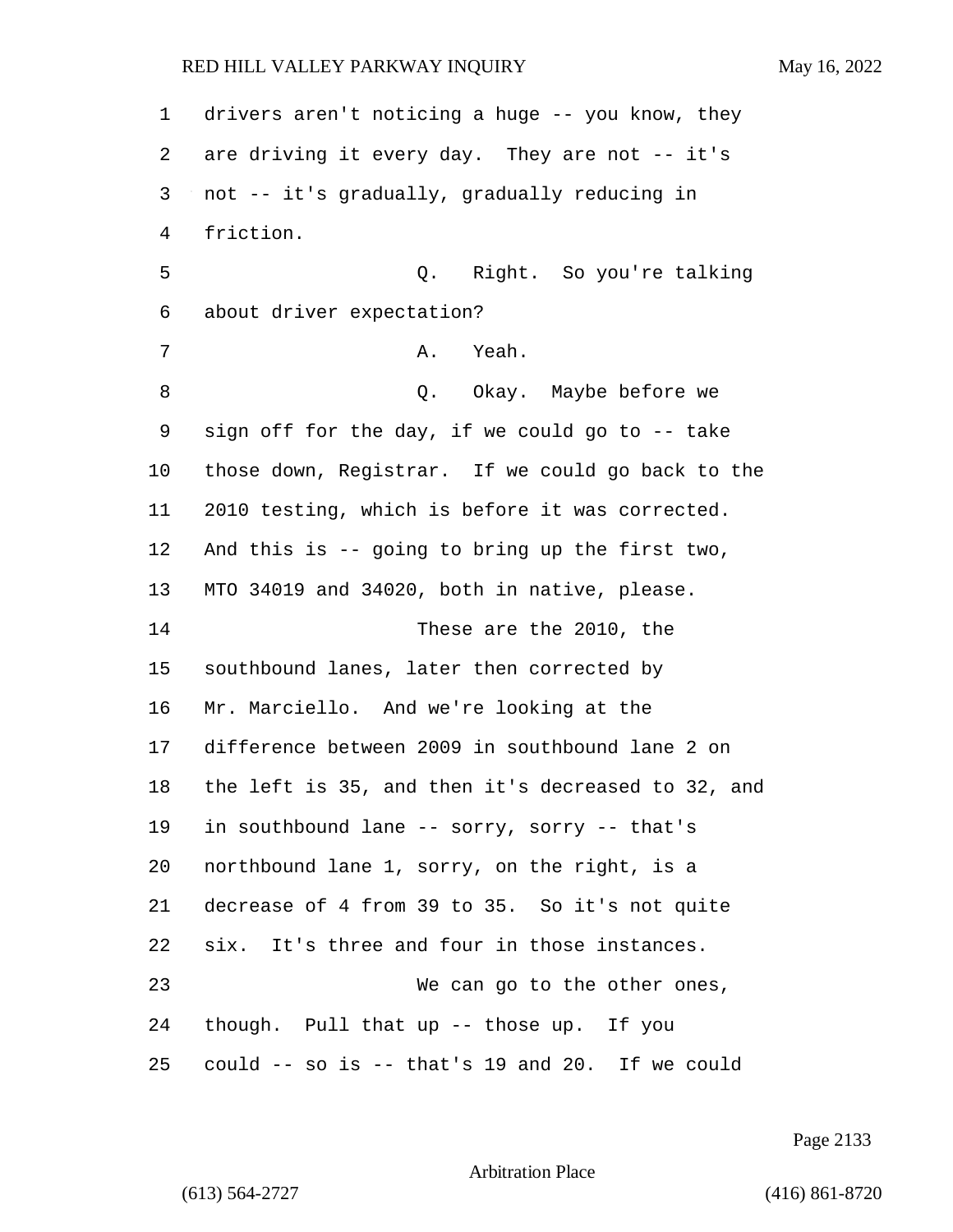| 1  | go to, Registrar, 34 -- MTO 34021 and 34022.          |
|----|-------------------------------------------------------|
| 2  | JUSTICE WILTON-SIEGEL: And                            |
| 3  | these numbers are corrected by Mr. Marciello?         |
| 4  | MR. LEWIS: These are before                           |
| 5  | they are corrected. These are the 2010.               |
| 6  | JUSTICE WILTON-SIEGEL: These                          |
| 7  | are before corrected?                                 |
| 8  | MR. LEWIS: The ones that we                           |
| 9  | were looking at from 2011 were the ones after         |
| 10 | correction.                                           |
| 11 | BY MR. LEWIS:                                         |
| 12 | Q. And here in -- make sure                           |
| 13 | I have the right one. Doesn't say which lane that     |
| 14 | is. If you could -- on the one on the left,           |
| 15 | Registrar -- oh, it's southbound lane 2. There it     |
| 16 | is. Sorry, could you -- yeah. Thank you. You          |
| 17 | may have pulled the same one up. I'm not sure.        |
| 18 | That's -- sorry, on the one on the left, please       |
|    | 19 close. 19. Yeah, I would like 20 and -- 21 and     |
| 20 | 22. Yeah. That's correct. Thank you.                  |
| 21 | So northbound lane 2 on the                           |
| 22 | left, and that's a drop of $-$ - from 2009 to 2010 of |
| 23 | 5, from 37 to 32, and in southbound lane 1 of 4       |
| 24 | from 2009 to 2010. Right.                             |
| 25 | And is that -- I know you had                         |

Page 2134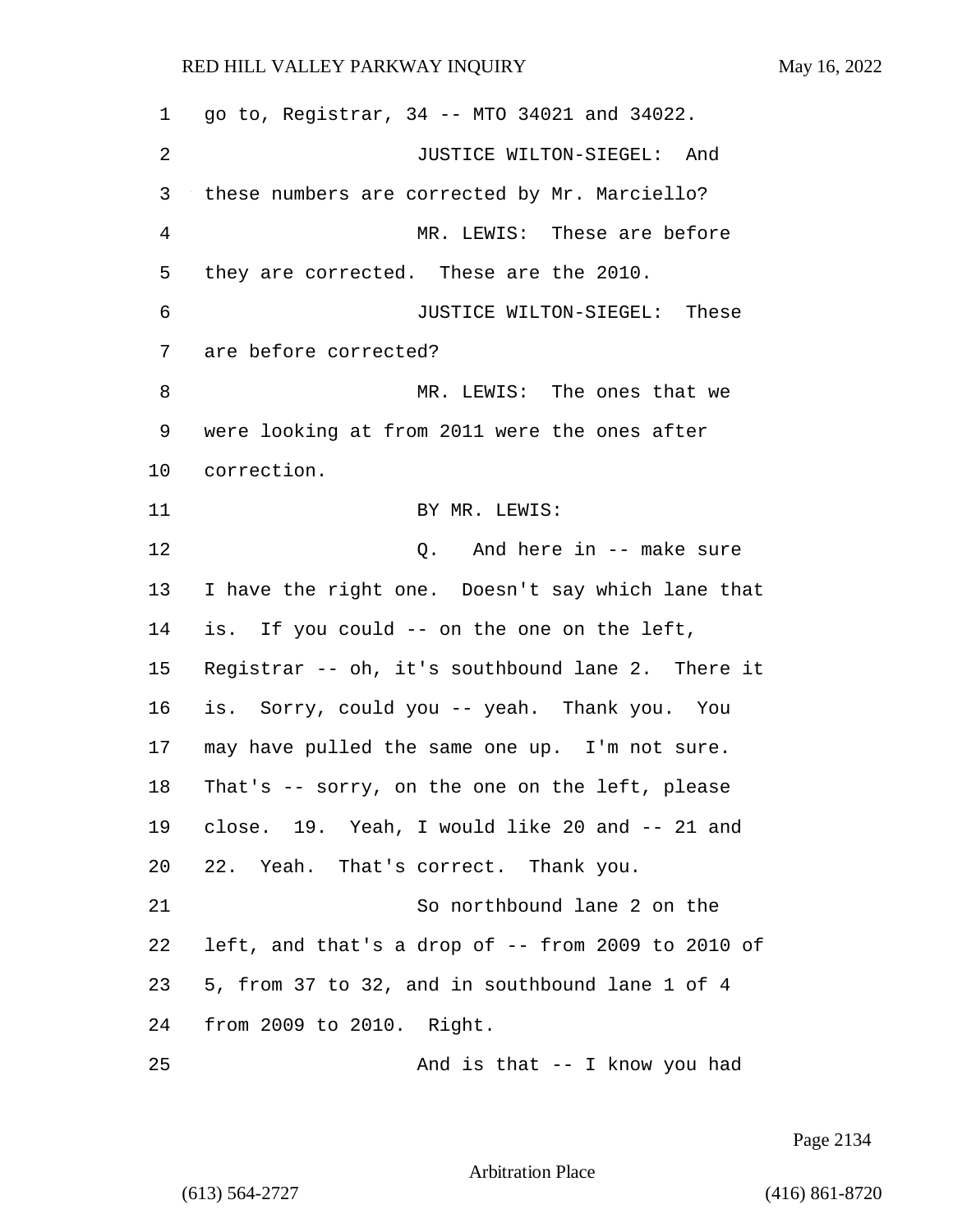| 1              | said six. I think Mr. Marciello talked about five  |
|----------------|----------------------------------------------------|
| 2              | later on. I just wanted to go back and make sure   |
| 3              | we were accurate on this.                          |
| $\overline{4}$ | I thought it was six,<br>Α.                        |
| 5              | so -- I mean, I see here it's five, but for some   |
| 6              | reason I had it in my mind it was six.             |
| 7              | Okay. That's fine.<br>Q.                           |
| 8              | So yeah, I mean, you<br>Α.                         |
| 9              | know, it's cause for $-$ it's going 39, 37, 32.    |
| 10             | That's a -- you know, that's quite a drop, right.  |
| 11             | So that was, like, okay, you know, where is it     |
| 12             | going next. When you go back to the following      |
| 13             | year and you find it's actually -- it hasn't       |
| 14             | dropped even further, right, that's when you       |
| 15             | realize, okay, we tested it at the wrong speed.    |
| 16             | That's why there was this big drop. And you know   |
| 17             | the -- all of these numbers are still acceptable.  |
| 18             | They're still satisfactory, and, you know, they're |
| 19             | also likely to level off, right.                   |
| 20             | So this is not -- when you see                     |
| 21             | the big drop, that was what made Frank want to     |
| 22             | talk to me about it, which is why, you know, I was |
| 23             | suggesting I will call the City of Hamilton,       |
| 24             | because I saw this drop. It turned out to be not   |
| 25             | real, and then the numbers seem to, you know, like |

Page 2135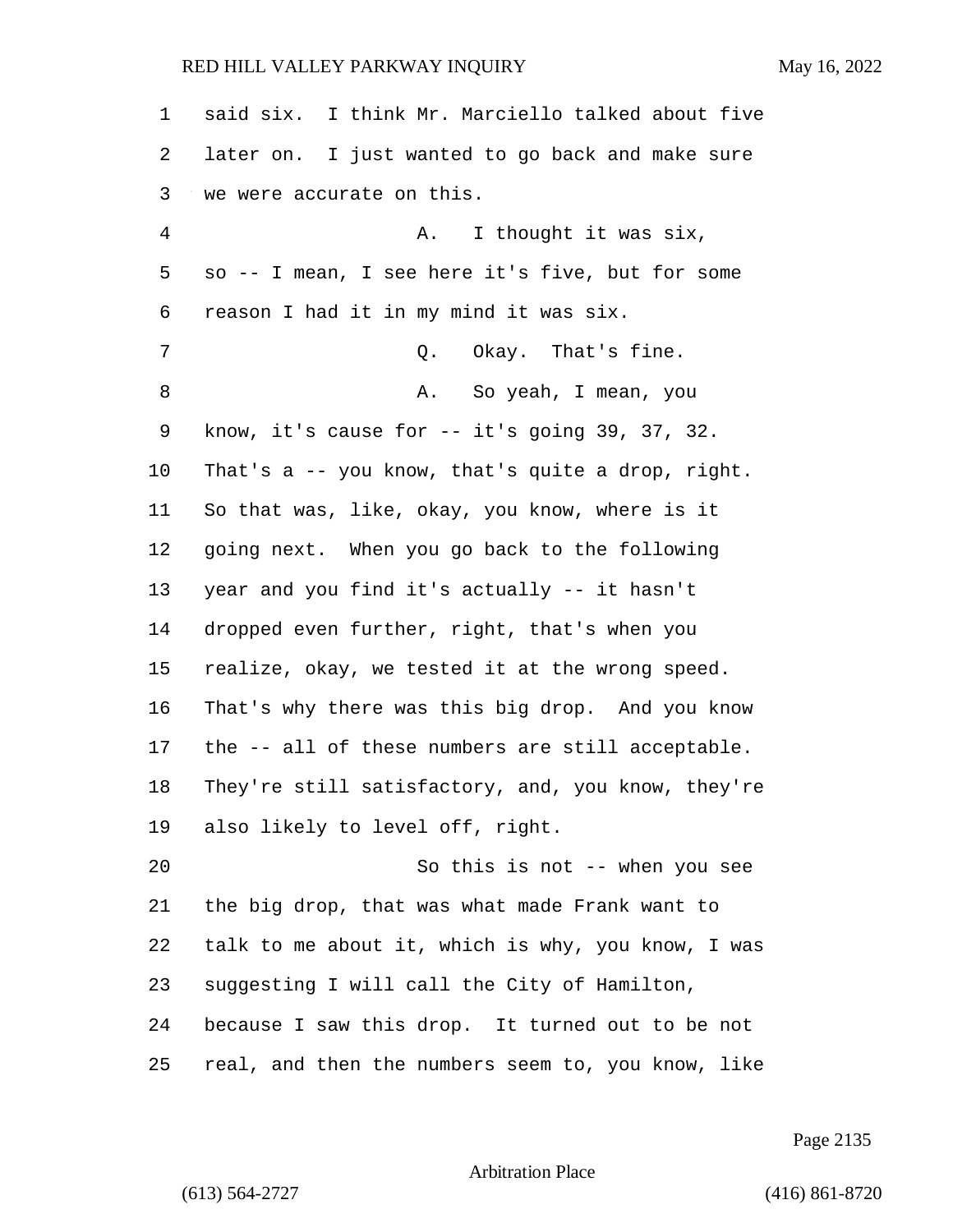| 1  | I said, be gradually deteriorating and levelling   |
|----|----------------------------------------------------|
| 2  | even towards -- not here, but, you know, gradually |
| 3  | deteriorating. They are not at all accelerated in  |
| 4  | their friction number reduction.                   |
| 5  | Okay. And I understand<br>Q.                       |
| 6  | from your CV and our discussions earlier that      |
| 7  | later in 2011 into 2013 that's when you moved into |
| 8  | the new position?                                  |
| 9  | A. Yes.                                            |
| 10 | In the systems analysis<br>Q.                      |
| 11 | and forecasting office?                            |
| 12 | Correct.<br>Α.                                     |
| 13 | Q. Okay. And there was                             |
| 14 | testing in 2012. Did you receive the results in    |
| 15 | that year?                                         |
| 16 | No.<br>Α.                                          |
| 17 | MR. LEWIS: Okay. I note it                         |
| 18 | is 4:30, Commissioner, which is our new end time.  |
| 19 | I will have some more questions for Ms. Lane       |
| 20 | tomorrow, as will participants' Counsel. We did    |
| 21 | build in extra time to come back tomorrow.<br>So   |
| 22 | if -- this may be a good time to break for the     |
| 23 | day.                                               |
| 24 | JUSTICE WILTON-SIEGEL: Okay.                       |
| 25 | Let's then stand adjourned until 9:30 tomorrow     |

Page 2136